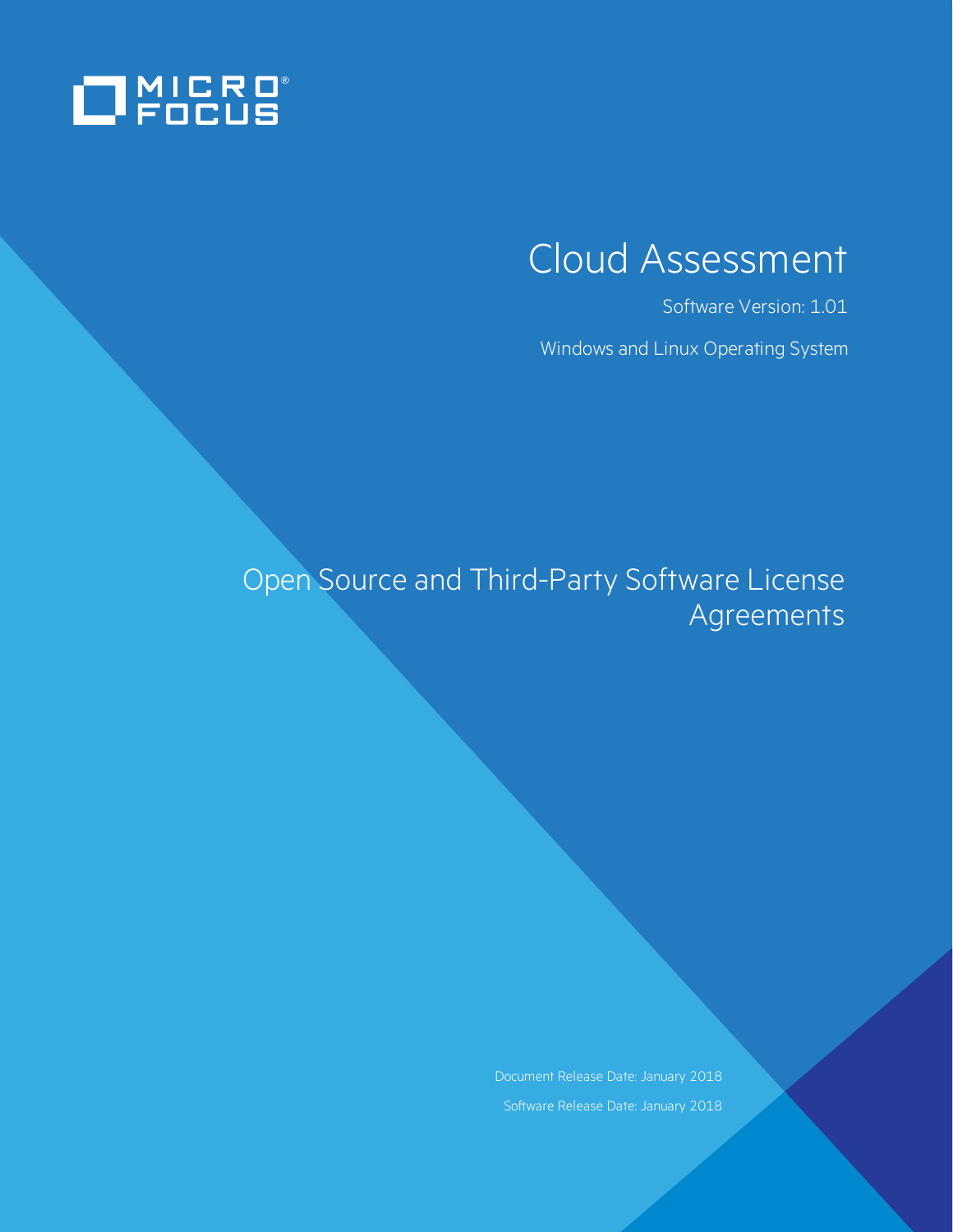### **Legal notices**

### **Warranty**

The only warranties for Seattle SpinCo, Inc. and its subsidiaries ("Seattle") products and services are set forth in the express warranty statements accompanying such products and services. Nothing herein should be construed as constituting an additional warranty. Seattle shall not be liable for technical or editorial errors or omissions contained herein. The information contained herein is subject to change without notice.

### **Restricted rights legend**

Confidential computer software. Except as specifically indicated, valid license from Seattle required for possession, use or copying. Consistent with FAR 12.211 and 12.212, Commercial Computer Software, Computer Software Documentation, and Technical Data for Commercial Items are licensed to the U.S. Government under vendor's standard commercial license.

### **Copyright notice**

© Copyright 2017 EntIT Software LLC, a Micro Focus company.

#### **Trademark notices**

Adobe™ is a trademark of Adobe Systems Incorporated.

Microsoft® and Windows® are U.S. registered trademarks of Microsoft Corporation.

UNIX® is a registered trademark of The Open Group.

### **Documentation updates**

The title page of this document contains the following identifying information:

- Software Version number, which indicates the software version.
- Document Release Date, which changes each time the document is updated.
- Software Release Date, which indicates the release date of this version of the software.

To verify you are using the most recent edition of a document, go to [https://softwaresupport.hpe.com/manuals.](https://softwaresupport.hpe.com/manuals)

To check for new versions of software, go to <https://www.hpe.com/software/entitlements>. To check for recent software patches, go to [https://softwaresupport.hpe.com/patches.](https://softwaresupport.hpe.com/patches)

You will also receive updated or new editions if you subscribe to the appropriate product support service. Contact your Micro Focus sales representative for details.

For information and details about the products, services, and support that Micro Focus offers, contact your Client Director.

### **Support**

Visit the Micro Focus Software Support Online web site at [https://software.microfocus.com/en](https://softwaresupport.hpe.com/)[us/software/customer-technical-support-services.](https://softwaresupport.hpe.com/)

This web site provides contact information and details about the products, services, and support that Micro Focus offers.

Micro Focus online support provides customer self-solve capabilities. It provides a fast and efficient way to access interactive technical support tools needed to manage your business. As a valued support customer, you can benefit by using the support web site to:

- Search for knowledge documents of interest
- Submit and track support cases and enhancement requests
- Manage software licenses
- Download new versions of software or software patches
- Access product documentation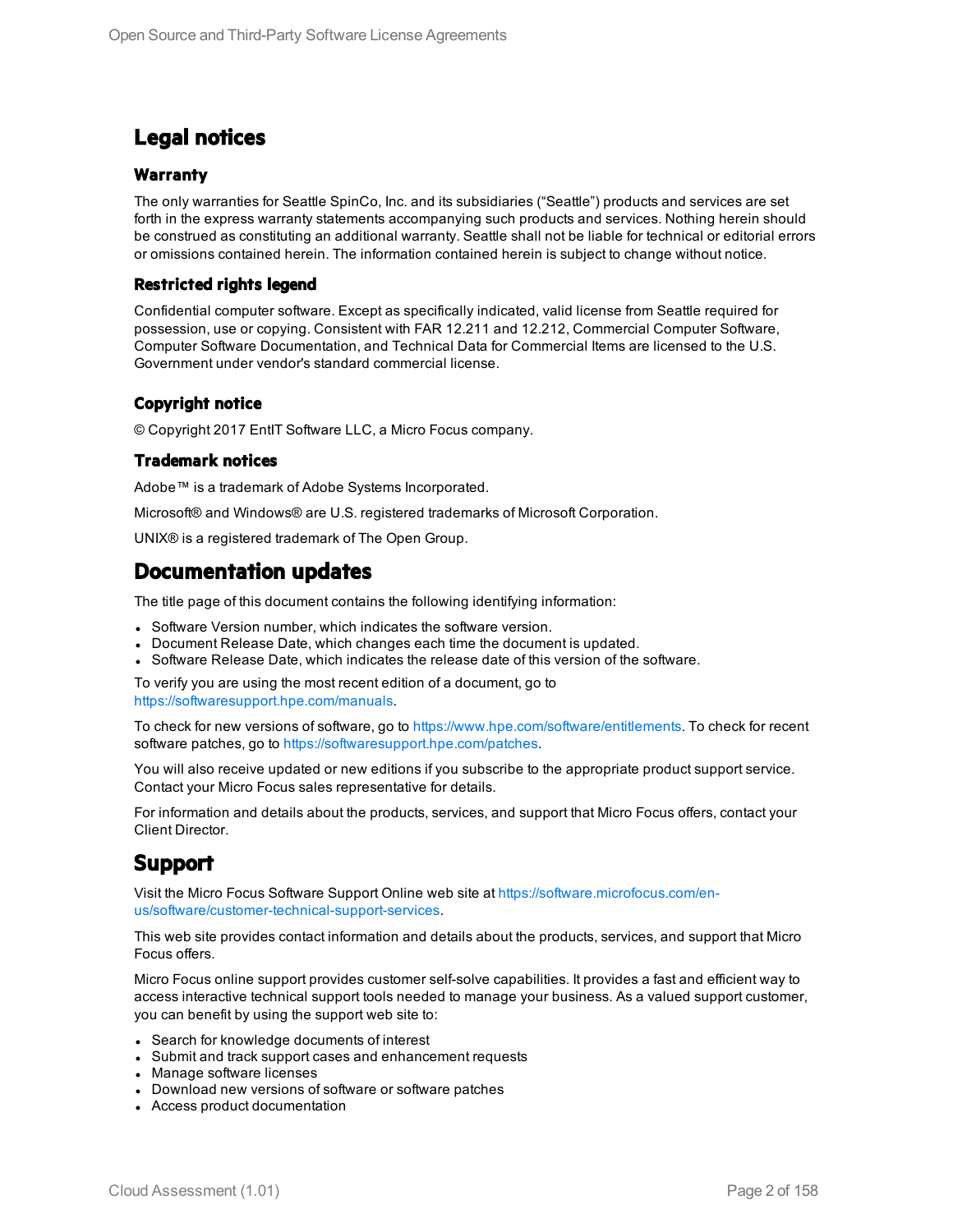- Manage support contracts
- Look up Micro Focus support contacts
- Review information about available services
- Enter into discussions with other software customers
- Research and register for software training

Most of the support areas require you to register as a Passport user and sign in. Many also require a support contract.

To register for a Passport ID, go to [https://cf.passport.softwaregrp.com/hppcf/login.do.](https://cf.passport.softwaregrp.com/hppcf/login.do)

To find more information about access levels, go to <https://softwaresupport.hpe.com/web/softwaresupport/access-levels>.

To check for recent updates or to verify that you are using the most recent edition of a document, contact your Client Director.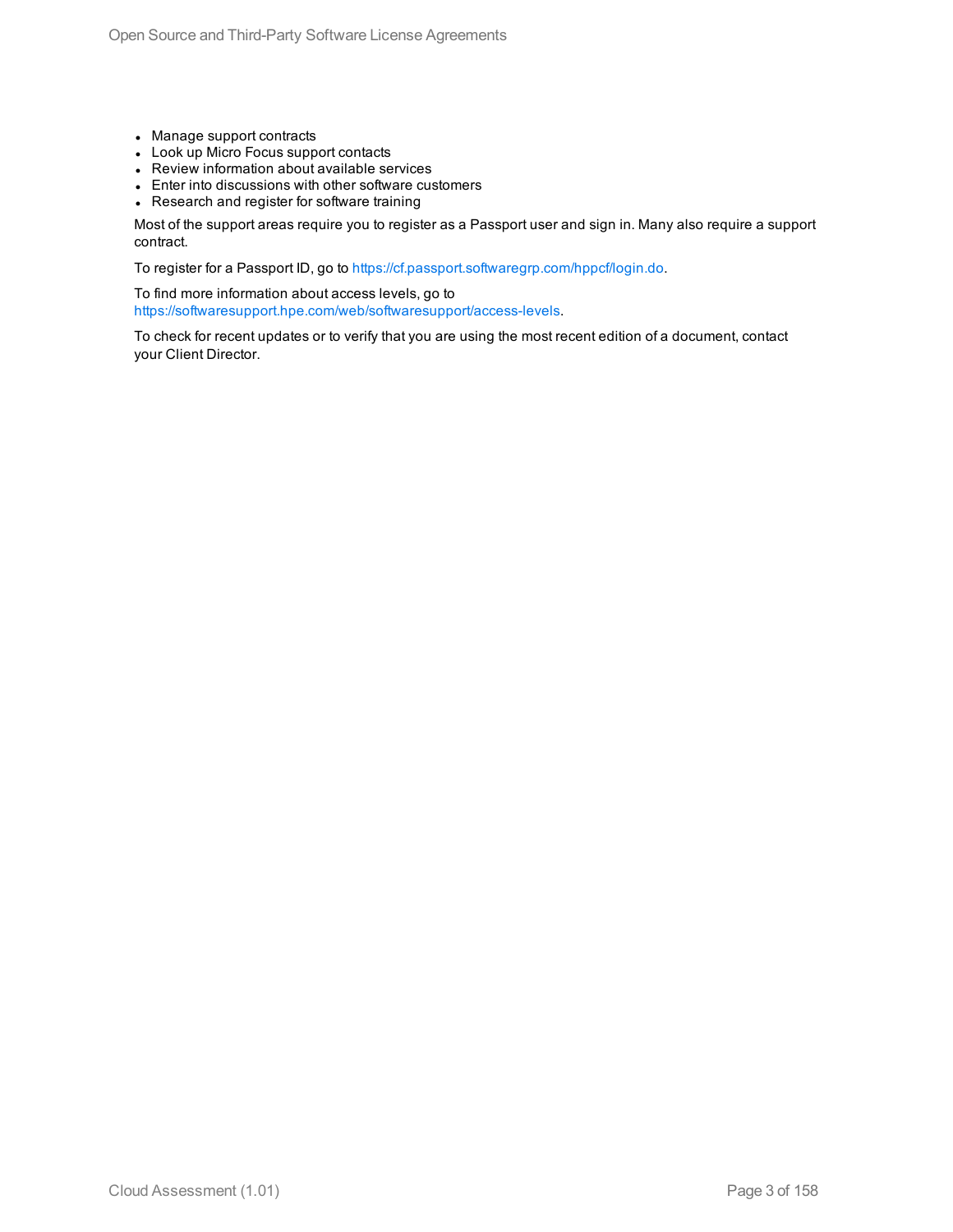# **Contents**

| COMMON DEVELOPMENT AND DISTRIBUTION LICENSE (CDDL) Version 1.0 38   |
|---------------------------------------------------------------------|
| COMMON DEVELOPMENT AND DISTRIBUTION LICENSE (CDDL) Version 1.0 1 42 |
|                                                                     |
|                                                                     |
|                                                                     |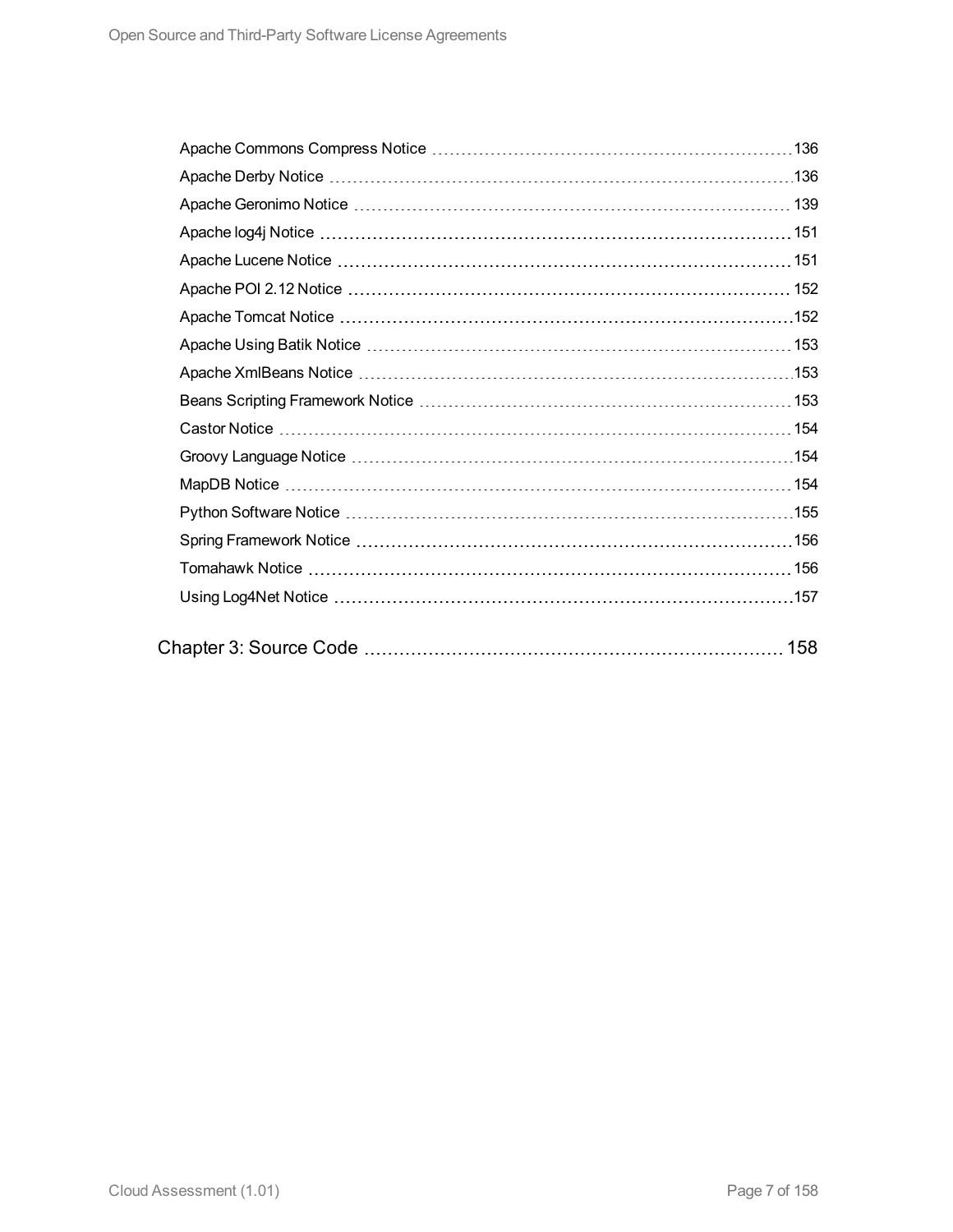Open Source and Third-Party Software License Agreements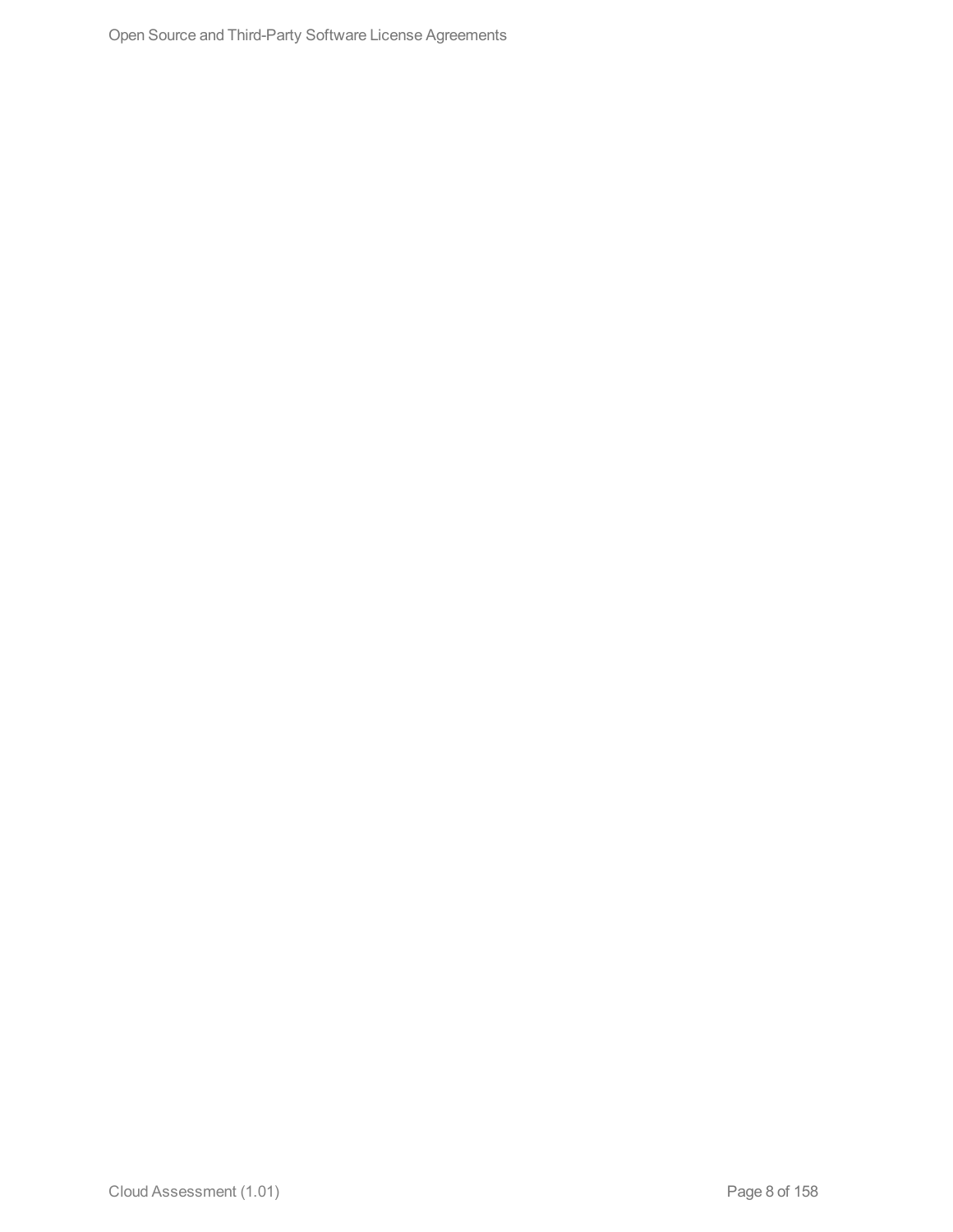# <span id="page-8-0"></span>**Chapter 1: Open Source Licenses**

Micro Focus Cloud Assessment acknowledges the use of the following open source components under the licenses shown below.

## <span id="page-8-1"></span>**AElfred License**

AElfred, Version 1.2

Microstar's Java-Based XML Parser

Copyright (c) 1997, 1998 by Microstar Software Ltd.

Home Page: http://www.microstar.com/XML/

AElfred is free for both commercial and non-commercial use and redistribution, provided that Microstar's copyright and disclaimer are retained intact. You are free to modify AElfred for your own use and to redistribute AElfred with your modifications, provided that the modifications are clearly documented.

#### DISCLAIMER

This program is distributed in the hope that it will be useful, but WITHOUT ANY WARRANTY; without even the implied warranty of merchantability or fitness for a particular purpose. Please use it AT YOUR OWN RISK.

### <span id="page-8-2"></span>**Ace 1.2.0**

Copyright (c) 2010, Ajax.org B.V.

All rights reserved.

Redistribution and use in source and binary forms, with or without modification, are permitted provided that the following conditions are met:

- Redistributions of source code must retain the above copyright notice, this list of conditions and the following disclaimer.
- Redistributions in binary form must reproduce the above copyright notice, this list of conditions and the following disclaimer in the documentation and/or other materials provided with the distribution.
- $\bullet$  Neither the name of Ajax.org B.V. nor the names of its contributors may be used to endorse or promote products derived from this software without specific prior written permission.

THIS SOFTWARE IS PROVIDED BY THE COPYRIGHT HOLDERS AND CONTRIBUTORS "AS IS" AND ANY EXPRESS OR IMPLIED WARRANTIES, INCLUDING, BUT NOT LIMITED TO, THE IMPLIED WARRANTIES OF MERCHANTABILITY AND FITNESS FOR A PARTICULAR PURPOSE ARE DISCLAIMED. IN NO EVENT SHALL AJAX.ORG B.V. BE LIABLE FOR ANY DIRECT, INDIRECT, INCIDENTAL, SPECIAL, EXEMPLARY, OR CONSEQUENTIAL DAMAGES (INCLUDING, BUT NOT LIMITED TO, PROCUREMENT OF SUBSTITUTE GOODS OR SERVICES; LOSS OF USE, DATA, OR PROFITS; OR BUSINESS INTERRUPTION) HOWEVER CAUSED AND ON ANY THEORY OF LIABILITY, WHETHER IN CONTRACT, STRICT LIABILITY, OR TORT (INCLUDING NEGLIGENCE OR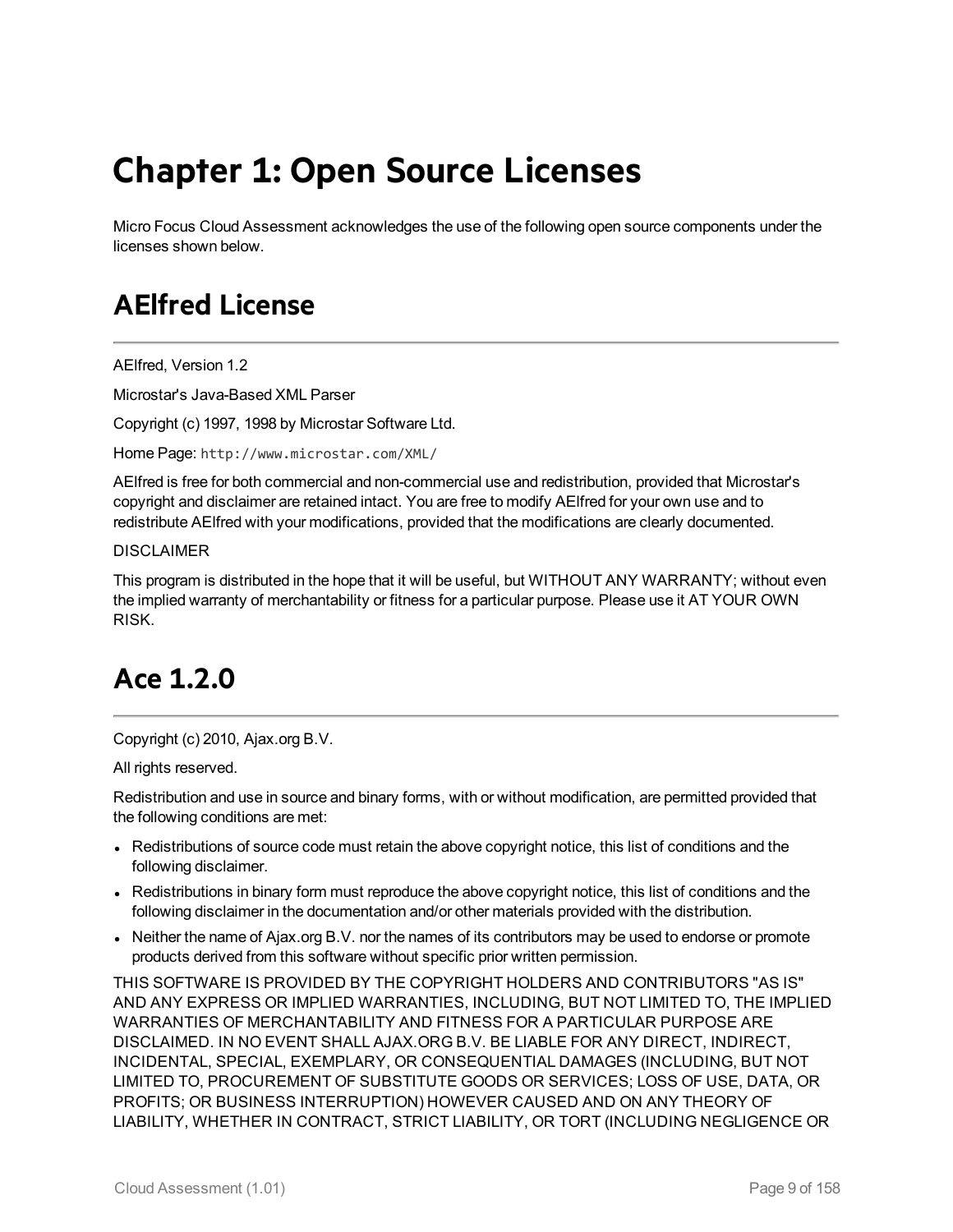OTHERWISE) ARISING IN ANY WAY OUT OF THE USE OF THIS SOFTWARE, EVEN IF ADVISED OF THE POSSIBILITY OF SUCH DAMAGE.

### <span id="page-9-0"></span>**Apache Software License, Version 1.1**

==================================================================

The Apache Software License, Version 1.1

===================================================================

Copyright (C) 2000-2003 The Apache Software Foundation. All rights reserved.

Redistribution and use in source and binary forms, with or without modification, are permitted provided that the following conditions are met:

1. Redistributions of source code must retain the above copyright notice, this list of conditions and the following disclaimer.

2. Redistributions in binary form must reproduce the above copyright notice, this list of conditions and the following disclaimer in the documentation and/or other materials provided with the distribution.

3. The end-user documentation included with the redistribution, if any, must include the following acknowledgment: "This product includes software developed by the Apache Software Foundation (http://www.apache.org/)." Alternately, this acknowledgment may appear in the software itself, if and wherever such third-party acknowledgments normally appear.

4. The names "Ant" and "Apache Software Foundation" must not be used to endorse or promote products derived from this software without prior written permission. For written permission, please contact apache@apache.org.

5. Products derived from this software may not be called "Apache", nor may "Apache" appear in their name, without prior written permission of the Apache Software Foundation.

THIS SOFTWARE IS PROVIDED ``AS IS'' AND ANY EXPRESSED OR IMPLIED WARRANTIES, INCLUDING, BUT NOT LIMITED TO, THE IMPLIED WARRANTIES OF MERCHANTABILITY AND FITNESS FOR A PARTICULAR PURPOSE ARE DISCLAIMED. IN NO EVENT SHALL THE APACHE SOFTWARE FOUNDATION OR ITS CONTRIBUTORS BE LIABLE FOR ANY DIRECT, INDIRECT, INCIDENTAL, SPECIAL, EXEMPLARY, OR CONSEQUENTIAL DAMAGES (INCLU-DING, BUT NOT LIMITED TO, PROCUREMENT OF SUBSTITUTE GOODS OR SERVICES; LOSS OF USE, DATA, OR PROFITS; OR BUSINESS INTERRUPTION) HOWEVER CAUSED AND ON ANY THEORY OF LIABILITY, WHETHER IN CONTRACT, STRICT LIABILITY, OR TORT (INCLUDING NEGLIGENCE OR OTHERWISE) ARISING IN ANY WAY OUT OF THE USE OF THIS SOFTWARE, EVEN IF ADVISED OF THE POSSIBILITY OF SUCH DAMAGE.

This software consists of voluntary contributions made by many individuals on behalf of the Apache Software Foundation. For more information on the Apache Software Foundation, please see <http://www.apache.org/>.

## <span id="page-9-1"></span>**Apache Ehcache-core License**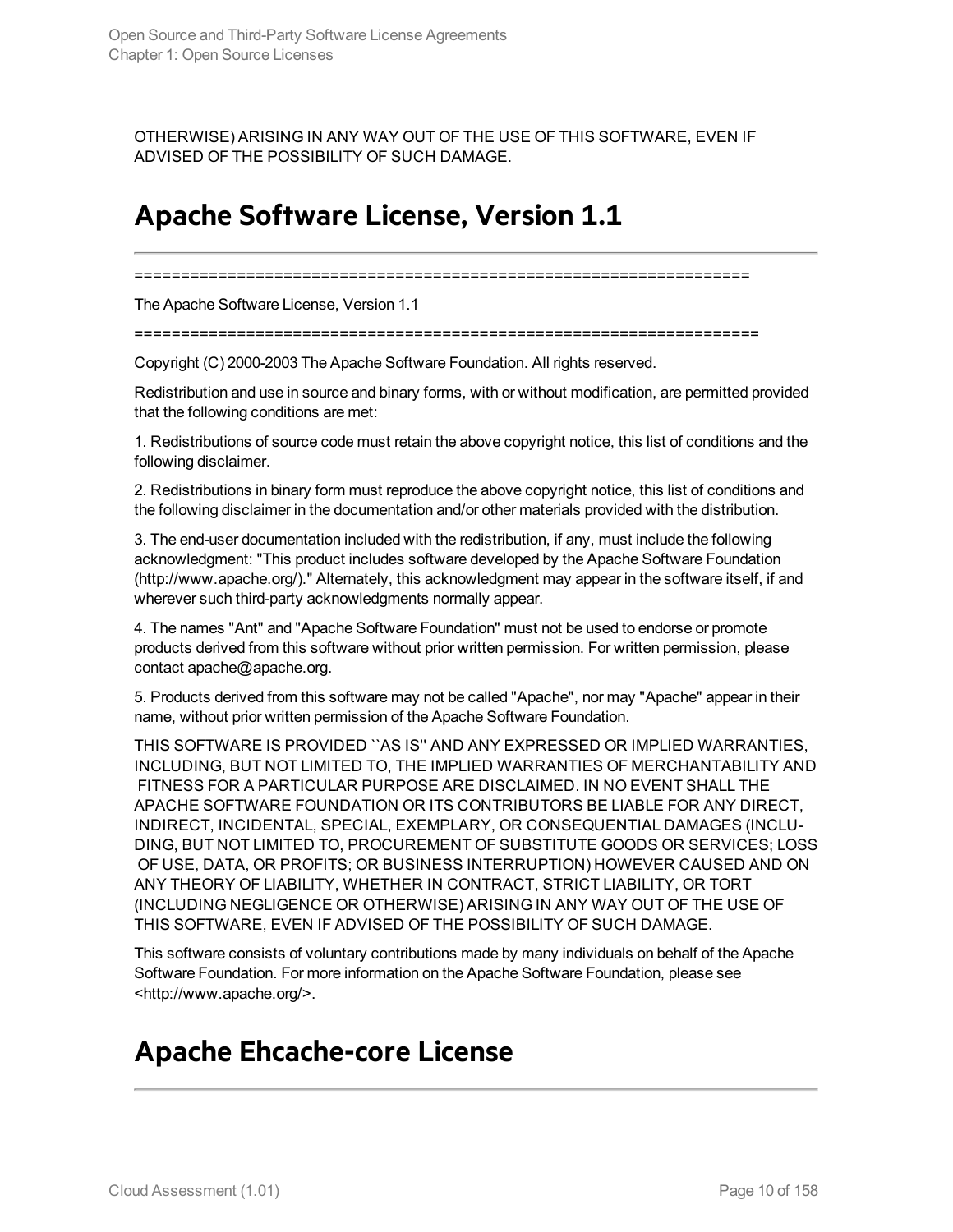Copyright 2003-2009 Terracotta, Inc.

Licensed under the Apache License, Version 2.0 (the "License"); you may not use ehcache-core except in compliance with the License. You may obtain a copy of the License at

<http://www.apache.org/licenses/LICENSE-2.0>

Unless required by applicable law or agreed to in writing, software distributed under the License is distributed on an "AS IS" BASIS, WITHOUT WARRANTIES OR CONDITIONS OF ANY KIND, either express or implied. See the License for the specific language governing permissions and limitations under the License.

## <span id="page-10-0"></span>**Apache License, Version 2.0**

Apache License Version 2.0, January 2004 http://www.apache.org/licenses/

TERMS AND CONDITIONS FOR USE, REPRODUCTION, AND DISTRIBUTION

1. Definitions.

"License" shall mean the terms and conditions for use, reproduction, and distribution as defined by Sections 1 through 9 of this document.

"Licensor" shall mean the copyright owner or entity authorized by the copyright owner that is granting the License.

"Legal Entity" shall mean the union of the acting entity and all other entities that control, are controlled by, or are under common control with that entity. For the purposes of this definition, "control" means (i) the power, direct or indirect, to cause the direction or management of such entity, whether by contract or otherwise, or (ii) ownership of fifty percent (50%) or more of the outstanding shares, or (iii) beneficial ownership of such entity.

"You" (or "Your") shall mean an individual or Legal Entity exercising permissions granted by this License.

"Source" form shall mean the preferred form for making modifications, including but not limited to software source code, documentation source, and configuration files.

"Object" form shall mean any form resulting from mechanical transformation or translation of a Source form, including but not limited to compiled object code, generated documentation, and conversions to other media types.

"Work" shall mean the work of authorship, whether in Source or Object form, made available under the License, as indicated by a copyright notice that is included in or attached to the work (an example is provided in the Appendix below).

"Derivative Works" shall mean any work, whether in Source or Object form, that is based on (or derived from) the Work and for which the editorial revisions, annotations, elaborations, or other modifications represent, as a whole, an original work of authorship. For the purposes of this License, Derivative Works shall not include works that remain separable from, or merely link (or bind by name) to the interfaces of, the Work and Derivative Works thereof.

"Contribution" shall mean any work of authorship, including the original version of the Work and any modifications or additions to that Work or Derivative Works thereof, that is intentionally submitted to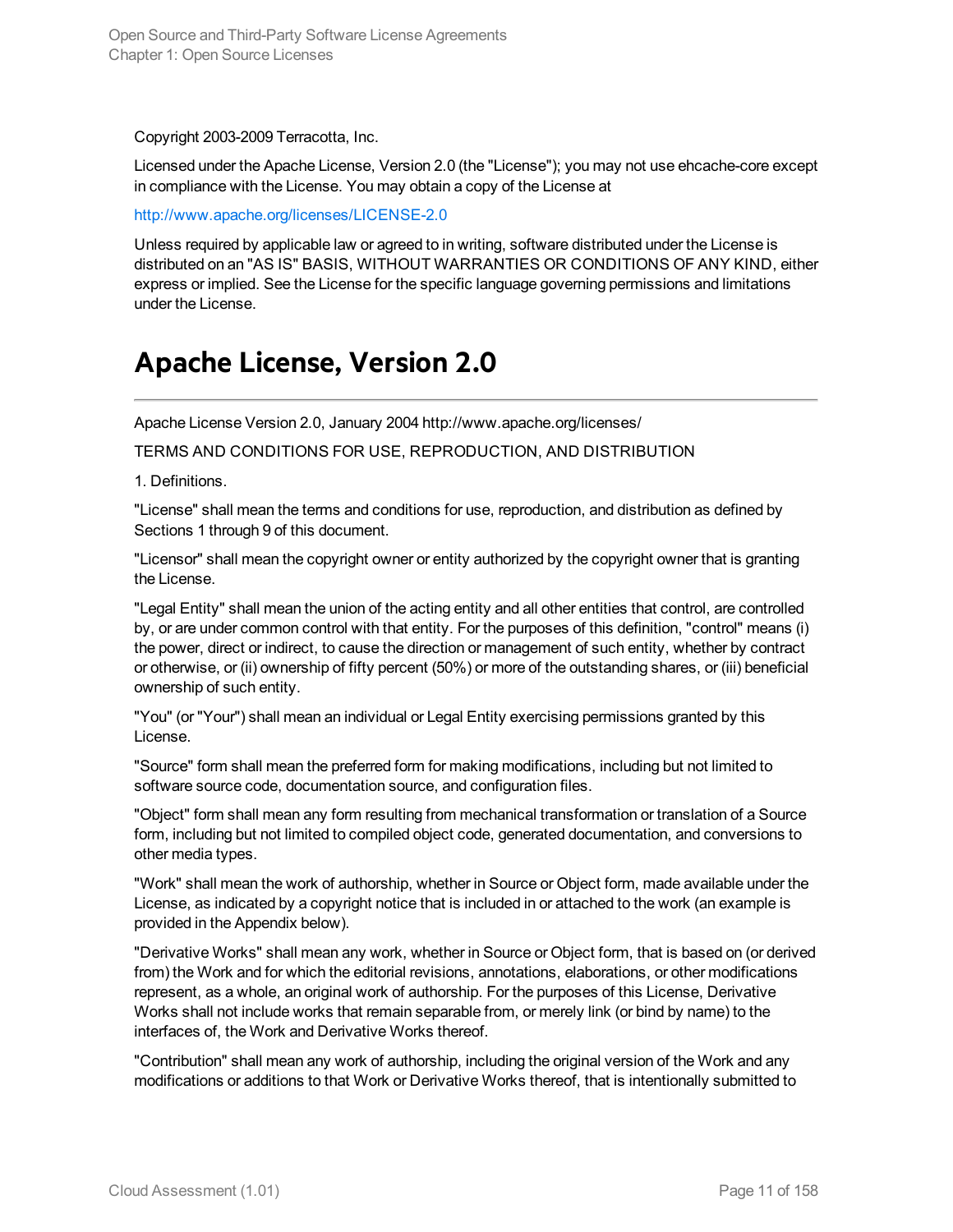Licensor for inclusion in the Work by the copyright owner or by an individual or Legal Entity authorized to submit on behalf of the copyright owner. For the purposes of this definition, "submitted" means any form of electronic, verbal, or written communication sent to the Licensor or its representatives, including but not limited to communication on electronic mailing lists, source code control systems, and issue tracking systems that are managed by, or on behalf of, the Licensor for the purpose of discussing and improving the Work, but excluding communication that is conspicuously marked or otherwise designated in writing by the copyright owner as "Not a Contribution."

"Contributor" shall mean Licensor and any individual or Legal Entity on behalf of whom a Contribution has been received by Licensor and subsequently incorporated within the Work.

2. Grant of Copyright License. Subject to the terms and conditions of this License, each Contributor hereby grants to You a perpetual, worldwide, non-exclusive, no-charge, royalty-free, irrevocable copyright license to reproduce, prepare Derivative Works of, publicly display, publicly perform, sublicense, and distribute the Work and such Derivative Works in Source or Object form.

3. Grant of Patent License. Subject to the terms and conditions of this License, each Contributor hereby grants to You a perpetual, worldwide, non-exclusive, no-charge, royalty-free, irrevocable (except as stated in this section) patent license to make, have made, use, offer to sell, sell, import, and otherwise transfer the Work, where such license applies only to those patent claims licensable by such Contributor that are necessarily infringed by their Contribution(s) alone or by combination of their Contribution(s) with the Work to which such Contribution(s) was submitted. If You institute patent litigation against any entity (including a cross-claim or counterclaim in a lawsuit) alleging that the Work or a Contribution incorporated within the Work constitutes direct or contributory patent infringement, then any patent licenses granted to You under this License for that Work shall terminate as of the date such litigation is filed.

4. Redistribution. You may reproduce and distribute copies of the Work or Derivative Works thereof in any medium, with or without modifications, and in Source or Object form, provided that You meet the following conditions:

(a) You must give any other recipients of the Work or Derivative Works a copy of this License; and

(b) You must cause any modified files to carry prominent notices stating that You changed the files; and

(c) You must retain, in the Source form of any Derivative Works that You distribute, all copyright, patent, trademark, and attribution notices from the Source form of the Work, excluding those notices that do not pertain to any part of the Derivative Works; and

(d) If the Work includes a "NOTICE" text file as part of its distribution, then any Derivative Works that You distribute must include a readable copy of the attribution notices contained within such NOTICE file, excluding those notices that do not pertain to any part of the Derivative Works, in at least one of the following places: within a NOTICE text file distributed as part of the Derivative Works; within the Source form or documentation, if provided along with the Derivative Works; or, within a display generated by the Derivative Works, if and wherever such third-party notices normally appear. The contents of the NOTICE file are for informational purposes only and do not modify the License. You may add Your own attribution notices within Derivative Works that You distribute, alongside or as an addendum to the NOTICE text from the Work, provided that such additional attribution notices cannot be construed as modifying the License.

You may add Your own copyright statement to Your modifications and may provide additional or different license terms and conditions for use, reproduction, or distribution of Your modifications, or for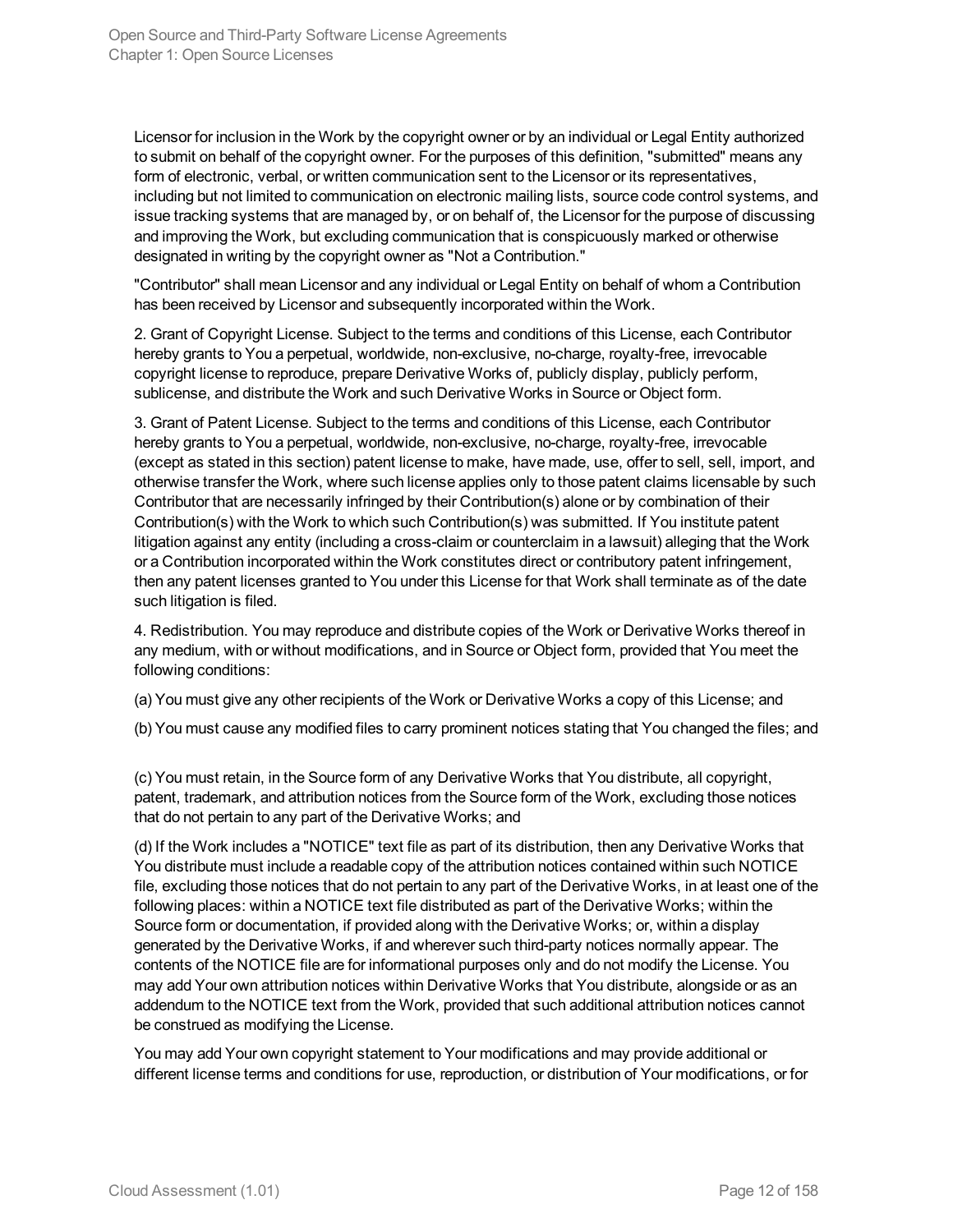any such Derivative Works as a whole, provided Your use, reproduction, and distribution of the Work otherwise complies with the conditions stated in this License.

5. Submission of Contributions. Unless You explicitly state otherwise, any Contribution intentionally submitted for inclusion in the Work by You to the Licensor shall be under the terms and conditions of this License, without any additional terms or conditions. Notwithstanding the above, nothing herein shall supersede or modify the terms of any separate license agreement you may have executed with Licensor regarding such Contributions.

6. Trademarks. This License does not grant permission to use the trade names, trademarks, service marks, or product names of the Licensor, except as required for reasonable and customary use in describing the origin of the Work and reproducing the content of the NOTICE file.

7. Disclaimer of Warranty. Unless required by applicable law or agreed to in writing, Licensor provides the Work (and each Contributor provides its Contributions) on an "AS IS" BASIS, WITHOUT WARRANTIES OR CONDITIONS OF ANY KIND, either express or implied, including, without limitation, any warranties or conditions of TITLE, NON-INFRINGEMENT, MERCHANTABILITY, or FITNESS FOR A PARTICULAR PURPOSE. You are solely responsible for determining the appropriateness of using or redistributing the Work and assume any risks associated with Your exercise of permissions under this License.

8. Limitation of Liability. In no event and under no legal theory, whether in tort (including negligence), contract, or otherwise, unless required by applicable law (such as deliberate and grossly negligent acts) or agreed to in writing, shall any Contributor be liable to You for damages, including any direct, indirect, special, incidental, or consequential damages of any character arising as a result of this License or out of the use or inability to use the Work (including but not limited to damages for loss of goodwill, work stoppage, computer failure or malfunction, or any and all other commercial damages or losses), even if such Contributor has been advised of the possibility of such damages.

9. Accepting Warranty or Additional Liability. While redistributing the Work or Derivative Works thereof, You may choose to offer, and charge a fee for, acceptance of support, warranty, indemnity, or other liability obligations and/or rights consistent with this License. However, in accepting such obligations, You may act only on Your own behalf and on Your sole responsibility, not on behalf of any other Contributor, and only if You agree to indemnify, defend, and hold each Contributor harmless for any liability incurred by, or claims asserted against, such Contributor by reason of your accepting any such warranty or additional liability.

### END OF TERMS AND CONDITIONS

APPENDIX: How to apply the Apache License to your work.

To apply the Apache License to your work, attach the following boilerplate notice, with the fields enclosed by brackets "[]" replaced with your own identifying information. (Don't include the brackets!) The text should be enclosed in the appropriate comment syntax for the file format. We also recommend that a file or class name and description of purpose be included on the same "printed page" as the copyright notice for easier identification within third-party archives.

#### Copyright [yyyy] [name of copyright owner]

Licensed under the Apache License, Version 2.0 (the "License"); you may not use this file except in compliance with the License. You may obtain a copy of the License at

#### http://www.apache.org/licenses/LICENSE-2.0

Unless required by applicable law or agreed to in writing, software distributed under the License is distributed on an "AS IS" BASIS, WITHOUT WARRANTIES OR CONDITIONS OF ANY KIND, either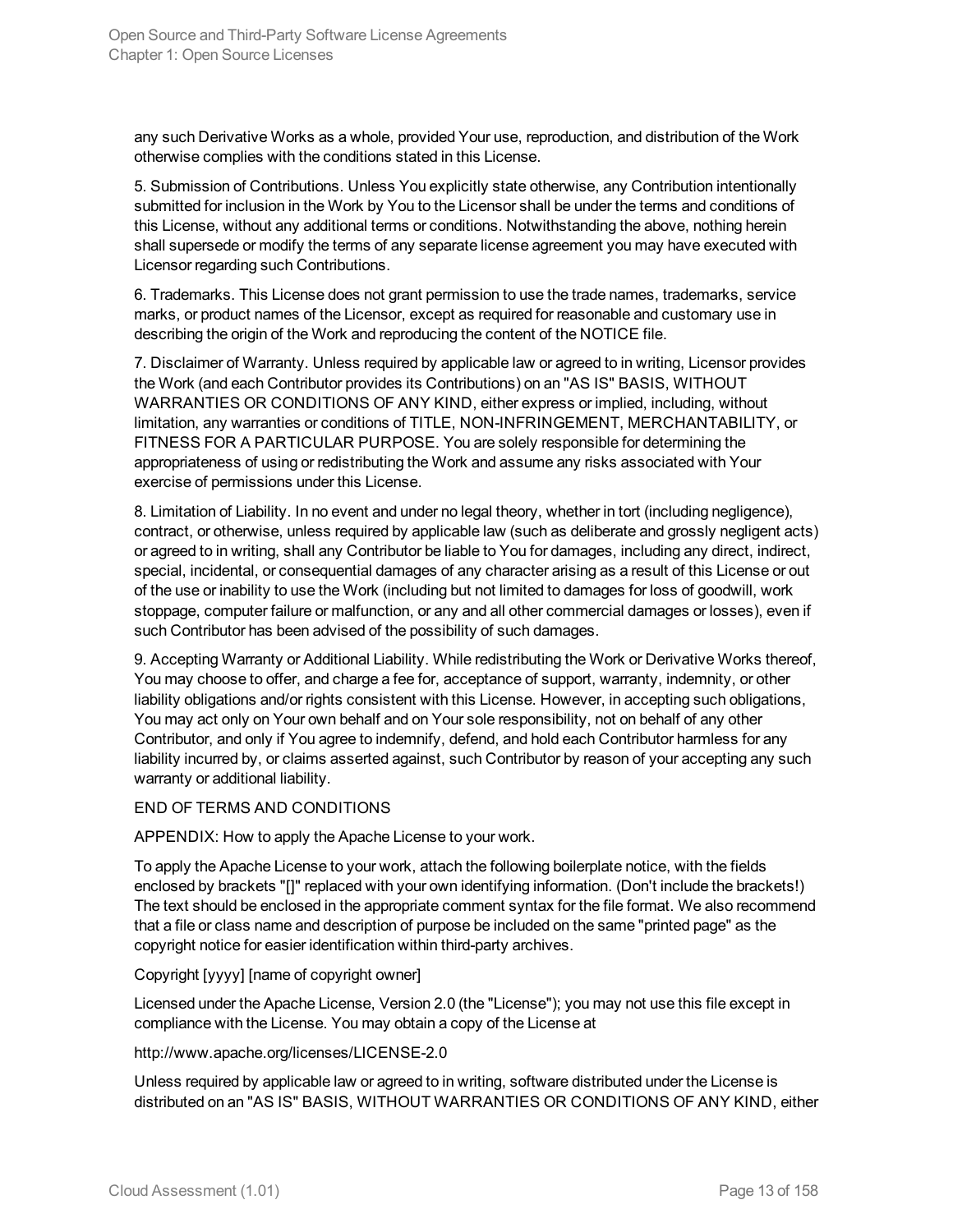express or implied. See the License for the specific language governing permissions and limitations under the License.

### <span id="page-13-0"></span>**Commons-dbcp2, version 2.1.1 - Apache License 2.0**

<http://commons.apache.org/proper/commons-dbcp/>

Refer Apache [License,](#page-10-0) Version 2.0, on page 11 or visit [http://www.apache.org/licenses/LICENSE-](http://www.apache.org/licenses/LICENSE-2.0.html)[2.0.html.](http://www.apache.org/licenses/LICENSE-2.0.html)

### <span id="page-13-1"></span>**Commons-pool2, version 2.4.2 - Apache License 2.0**

<http://commons.apache.org/proper/commons-pool/>

Refer Apache [License,](#page-10-0) Version 2.0, on page 11 or visit [http://www.apache.org/licenses/LICENSE-](http://www.apache.org/licenses/LICENSE-2.0.html)[2.0.html.](http://www.apache.org/licenses/LICENSE-2.0.html)

### <span id="page-13-2"></span>**Guava, version 19.0 - Apache License 2.0**

<https://github.com/google/guava/wiki>

Refer Apache [License,](#page-10-0) Version 2.0, on page 11 or visit [http://www.apache.org/licenses/LICENSE-](http://www.apache.org/licenses/LICENSE-2.0.html)[2.0.html.](http://www.apache.org/licenses/LICENSE-2.0.html)

### <span id="page-13-3"></span>**Jawr, version 3.8 - Apache License 2.0**

#### <https://jawr.java.net/index.html>

Refer Apache [License,](#page-10-0) Version 2.0, on page 11 or visit [http://www.apache.org/licenses/LICENSE-](http://www.apache.org/licenses/LICENSE-2.0.html)[2.0.html.](http://www.apache.org/licenses/LICENSE-2.0.html)

### <span id="page-13-4"></span>**Objenesis, version 2.1 - Apache License 2.0**

Refer Apache [License,](#page-10-0) Version 2.0, on page 11 or visit [http://www.apache.org/licenses/LICENSE-](http://www.apache.org/licenses/LICENSE-2.0.html)[2.0.html.](http://www.apache.org/licenses/LICENSE-2.0.html)

### <span id="page-13-5"></span>**Swagger - Apache License 2.0**

#### <http://swagger.io/>

Refer Apache [License,](#page-10-0) Version 2.0, on page 11 or visit [http://www.apache.org/licenses/LICENSE-](http://www.apache.org/licenses/LICENSE-2.0.html)[2.0.html.](http://www.apache.org/licenses/LICENSE-2.0.html)

### <span id="page-13-6"></span>**Apache Caucho License, Version 1.1**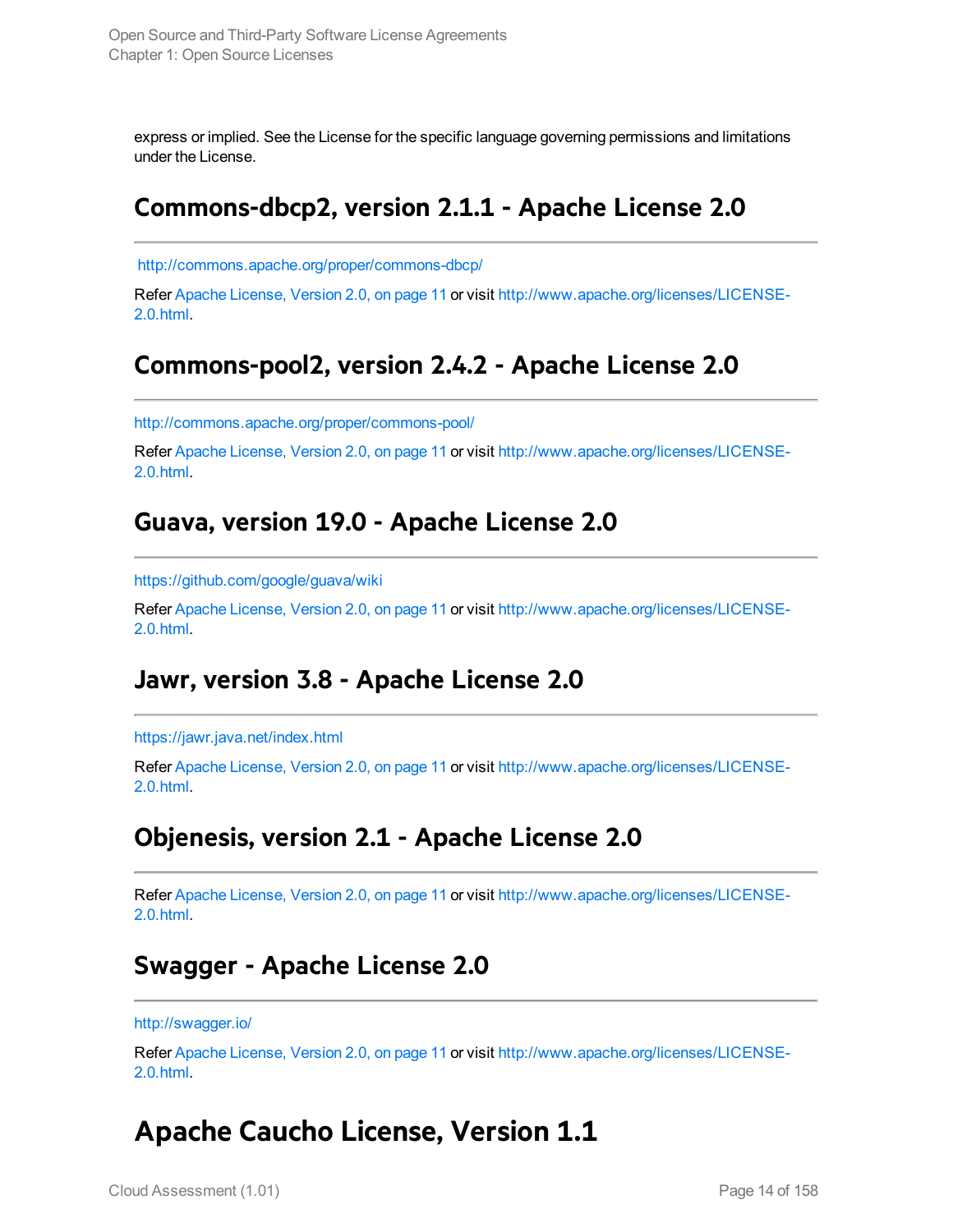The Apache Software License, Version 1.1

Copyright (c) 2001-2004 Caucho Technology, Inc. All rights reserved.

Redistribution and use in source and binary forms, with or without modification, are permitted provided that the following conditions are met:

1. Redistributions of source code must retain the above copyright notice, this list of conditions and the following disclaimer.

2. Redistributions in binary form must reproduce the above copyright notice, this list of conditions and the following disclaimer in the documentation and/or other materials provided with the distribution.

3. The end-user documentation included with the redistribution, if any, must include the following acknowlegement: "This product includes software developed by the Caucho Technology (http://www.caucho.com/)." Alternately, this acknowlegement may appear in the software itself, if and wherever such third-party acknowlegements normally appear.

4. The names "Hessian", "Resin", and "Caucho" must not be used to endorse or promote products derived from this software without prior written permission. For written permission, please contact info@caucho.com.

5. Products derived from this software may not be called "Resin" nor may "Resin" appear in their names without prior written permission of Caucho Technology.

THIS SOFTWARE IS PROVIDED ``AS IS'' AND ANY EXPRESSED OR IMPLIED WARRANTIES, INCLUDING, BUT NOT LIMITED TO, THE IMPLIED WARRANTIES OF MERCHANTABILITY AND FITNESS FOR A PARTICULAR PURPOSE ARE DISCLAIMED. IN NO EVENT SHALL CAUCHO TECHNOLOGY OR ITS CONTRIBUTORS BE LIABLE FOR ANY DIRECT, INDIRECT, INCIDENTAL, SPECIAL, EXEMPLARY, OR CONSEQUENTIAL DAMAGES (INCLUDING, BUT NOT LIMITED TO, PROCUREMENT OF SUBSTITUTE GOODS OR SERVICES; LOSS OF USE, DATA, OR PROFITS; OR BUSINESS INTERRUPTION) HOWEVER CAUSED AND ON ANY THEORY OF LIABILITY, WHETHER IN CONTRACT, STRICT LIABILITY, OR TORT (INCLUDING NEGLIGENCE OR OTHERWISE) ARISING IN ANY WAY OUT OF THE USE OF THIS SOFTWARE, EVEN IF ADVISED OF THE POSSIBILITY OF SUCH DAMAGE.

## <span id="page-14-0"></span>**Apache Jakarta License, Version 1.1**

The Apache Software License, Version 1.1

Copyright (c) 1999 The Apache Software Foundation. All rights reserved.

Redistribution and use in source and binary forms, with or without modification, are permitted provided that the following conditions are met:

1. Redistributions of source code must retain the above copyright notice, this list of conditions and the following disclaimer.

2. Redistributions in binary form must reproduce the above copyright notice, this list of conditions and the following disclaimer in the documentation and/or other materials provided with the distribution.

3. The end-user documentation included with the redistribution, if any, must include the following acknowlegement: "This product includes software developed by the Apache Software Foundation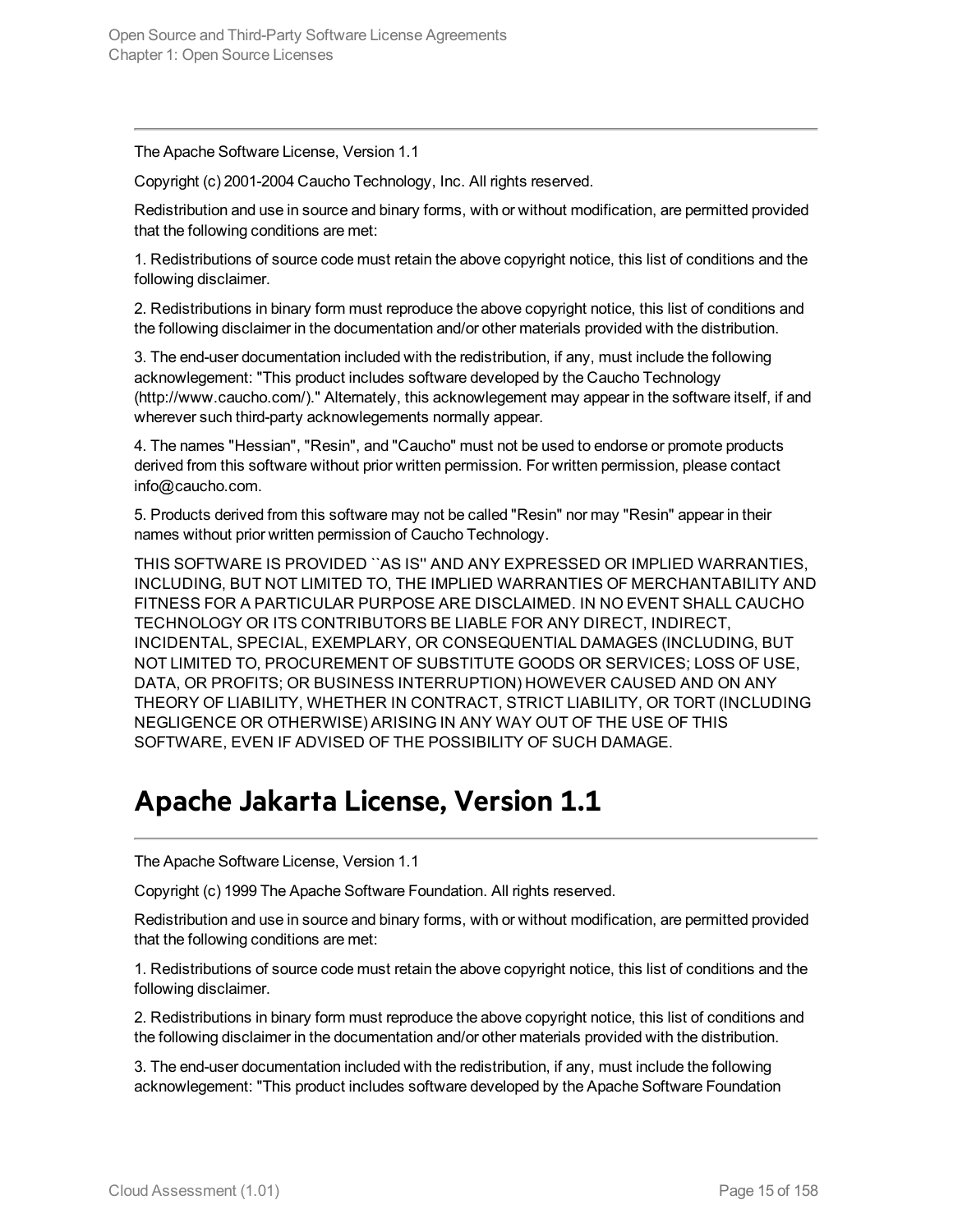(http://www.apache.org/)." Alternately, this acknowlegement may appear in the software itself, if and wherever such third-party acknowlegements normally appear.

4. The names "The Jakarta Project", "Tomcat", and "Apache Software Foundation" must not be used to endorse or promote products derived from this software without prior written permission. For written permission, please contact apache@apache.org.

5. Products derived from this software may not be called "Apache" nor may "Apache" appear in their names without prior written permission of the Apache Group.

THIS SOFTWARE IS PROVIDED ``AS IS'' AND ANY EXPRESSED OR IMPLIED WARRANTIES, INCLUDING, BUT NOT LIMITED TO, THE IMPLIED WARRANTIES OF MERCHANTABILITY AND FITNESS FOR A PARTICULAR PURPOSE ARE DISCLAIMED. IN NO EVENT SHALL THE APACHE SOFTWARE FOUNDATION OR ITS CONTRIBUTORS BE LIABLE FOR ANY DIRECT, INDIRECT, INCIDENTAL, SPECIAL, EXEMPLARY, OR CONSEQUENTIAL DAMAGES (INCLUDING, BUT NOT LIMITED TO, PROCUREMENT OF SUBSTITUTE GOODS OR SERVICES; LOSS OF USE, DATA, OR PROFITS; OR BUSINESS INTERRUPTION) HOWEVER CAUSED AND ON ANY THEORY OF LIABILITY, WHETHER IN CONTRACT, STRICT LIABILITY, OR TORT (INCLUDING NEGLIGENCE OR OTHERWISE) ARISING IN ANY WAY OUT OF THE USE OF THIS SOFTWARE, EVEN IF ADVISED OF THE POSSIBILITY OF SUCH DAMAGE. ====================================================================

This software consists of voluntary contributions made by many individuals on behalf of the Apache Software Foundation. For more information on the Apache Software Foundation, please see <http://www.apache.org/>.

## <span id="page-15-0"></span>**Apache POI 3.12**

Apache License Version 2.0, January 2004

http://www.apache.org/licenses/

TERMS AND CONDITIONS FOR USE, REPRODUCTION, AND DISTRIBUTION

1. Definitions.

"License" shall mean the terms and conditions for use, reproduction,and distribution as defined by Sections 1 through 9 of this document.

"Licensor" shall mean the copyright owner or entity authorized by the copyright owner that is granting the License.

"Legal Entity" shall mean the union of the acting entity and all other entities that control, are controlled by, or are under common control with that entity. For the purposes of this definition, "control" means (i) the power, direct or indirect, to cause the direction or management of such entity, whether by contract or otherwise, or (ii) ownership of fifty percent (50%) or more of the outstanding shares, or (iii) beneficial ownership of such entity.

"You" (or "Your") shall mean an individual or Legal Entity exercising permissions granted by this License.

"Source" form shall mean the preferred form for making modifications, including but not limited to software source code, documentation source, and configuration files.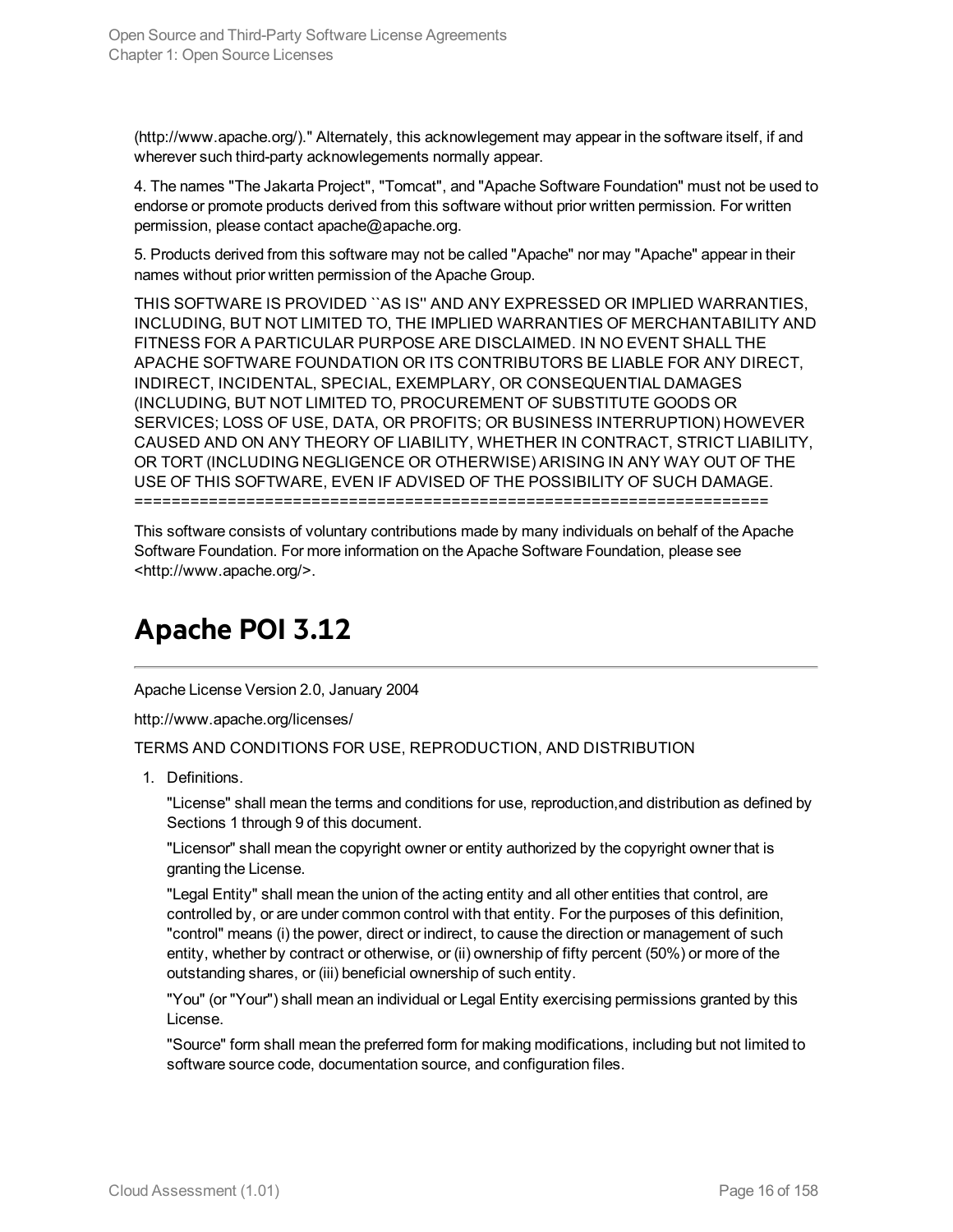"Object" form shall mean any form resulting from mechanical transformation or translation of a Source form, including but not limited to compiled object code, generated documentation,and conversions to other media types.

"Work" shall mean the work of authorship, whether in Source or Object form, made available under the License, as indicated by a copyright notice that is included in or attached to the work (an example is provided in the Appendix below).

"Derivative Works" shall mean any work, whether in Source or Object form, that is based on (or derived from) the Work and for which the editorial revisions, annotations, elaborations, or other modifications represent, as a whole, an original work of authorship. For the purposes of this License, Derivative Works shall not include works that remain separable from, or merely link (or bind by name) to the interfaces of, the Work and Derivative Works thereof.

"Contribution" shall mean any work of authorship, including the original version of the Work and any modifications or additions to that Work or Derivative Works thereof, that is intentionally submitted to Licensor for inclusion in the Work by the copyright owner or by an individual or Legal Entity authorized to submit on behalf of the copyright owner. For the purposes of this definition, "submitted" means any form of electronic, verbal, or written communication sent to the Licensor or its representatives, including but not limited to communication on electronic mailing lists, source code control systems, and issue tracking systems that are managed by, or on behalf of, the Licensor for the purpose of discussing and improving the Work, but excluding communication that is conspicuously marked or otherwise designated in writing by the copyright owner as "Not a Contribution."

"Contributor" shall mean Licensor and any individual or Legal Entity on behalf of whom a Contribution has been received by Licensor and subsequently incorporated within the Work.

- 2. Grant of Copyright License. Subject to the terms and conditions of this License, each Contributor hereby grants to You a perpetual, worldwide, non-exclusive, no-charge, royalty-free, irrevocable copyright license to reproduce, prepare Derivative Works of, publicly display, publicly perform, sublicense, and distribute the Work and such Derivative Works in Source or Object form.
- 3. Grant of Patent License. Subject to the terms and conditions of this License, each Contributor hereby grants to You a perpetual, worldwide, non-exclusive, no-charge, royalty-free, irrevocable (except as stated in this section) patent license to make, have made, use, offer to sell, sell, import, and otherwise transfer the Work, where such license applies only to those patent claims licensable by such Contributor that are necessarily infringed by their Contribution(s) alone or by combination of their Contribution(s) with the Work to which such Contribution(s) was submitted. If You institute patent litigation against any entity (including a cross-claim or counterclaim in a lawsuit) alleging that the Work or a Contribution incorporated within the Work constitutes direct or contributory patent infringement, then any patent licenses granted to You under this License for that Work shall terminate as of the date such litigation is filed.
- 4. Redistribution. You may reproduce and distribute copies of the Work or Derivative Works thereof in any medium, with or without modifications, and in Source or Object form, provided that You meet the following conditions:
	- a. You must give any other recipients of the Work or Derivative Works a copy of this License; and
	- b. You must cause any modified files to carry prominent notices stating that You changed the files; and
	- c. You must retain, in the Source form of any Derivative Works that You distribute, all copyright, patent, trademark, and attribution notices from the Source form of the Work, excluding those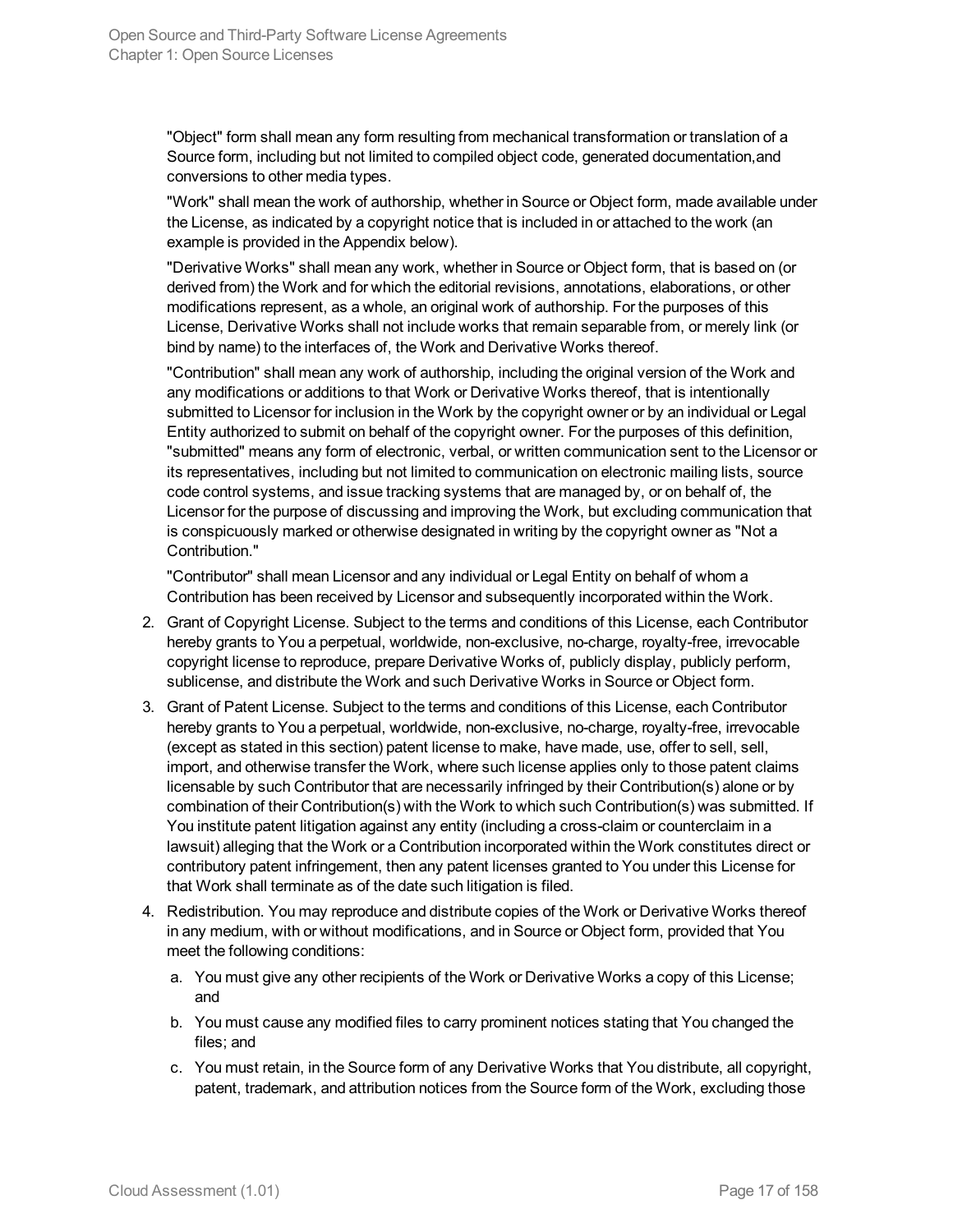notices that do not pertain to any part of the Derivative Works; and

d. If the Work includes a "NOTICE" text file as part of its distribution, then any Derivative Works that You distribute must include a readable copy of the attribution notices contained within such NOTICE file, excluding those notices that do not pertain to any part of the Derivative Works, in at least one of the following places: within a NOTICE text file distributed as part of the Derivative Works; within the Source form or documentation, if provided along with the Derivative Works; or, within a display generated by the Derivative Works, if and wherever such third-party notices normally appear. The contents of the NOTICE file are for informational purposes only and do not modify the License. You may add Your own attribution notices within Derivative Works that You distribute, alongside or as an addendum to the NOTICE text from the Work, provided that such additional attribution notices cannot be construed as modifying the License.

You may add Your own copyright statement to Your modifications and may provide additional or different license terms and conditions for use, reproduction, or distribution of Your modifications, or for any such Derivative the conditions stated in this License.Works as a whole, provided Your use, reproduction, and distribution of the Work otherwise complies with the conditions stated in this License.

- 5. Submission of Contributions. Unless You explicitly state otherwise, any Contribution intentionally submitted for inclusion in the Work by You to the Licensor shall be under the terms and conditions of this License, without any additional terms or conditions. Notwithstanding the above, nothing herein shall supersede or modify the terms of any separate license agreement you may have executed with Licensor regarding such Contributions.
- 6. Trademarks. This License does not grant permission to use the trade names, trademarks, service marks, or product names of the Licensor, except as required for reasonable and customary use in describing the origin of the Work and reproducing the content of the NOTICE file.
- 7. Disclaimer of Warranty. Unless required by applicable law or agreed to in writing, Licensor provides the Work (and each Contributor provides its Contributions) on an "AS IS" BASIS, WITHOUT WARRANTIES OR CONDITIONS OF ANY KIND, either express or implied, including, without limitation, any warranties or conditions of TITLE, NON-INFRINGEMENT, MERCHANTABILITY, or FITNESS FOR A PARTICULAR PURPOSE. You are solely responsible for determining the appropriateness of using or redistributing the Work and assume any risks associated with Your exercise of permissions under this License.
- 8. Limitation of Liability. In no event and under no legal theory, whether in tort (including negligence), contract, or otherwise, unless required by applicable law (such as deliberate and grossly negligent acts) or agreed to in writing, shall any Contributor be liable to You for damages, including any direct, indirect, special, incidental, or consequential damages of any character arising as a result of this License or out of the use or inability to use the Work (including but not limited to damages for loss of goodwill, work stoppage, computer failure or malfunction, or any and all other commercial damages or losses), even if such Contributor has been advised of the possibility of such damages.
- 9. Accepting Warranty or Additional Liability. While redistributing the Work or Derivative Works thereof, You may choose to offer, and charge a fee for, acceptance of support, warranty, indemnity, or other liability obligations and/or rights consistent with this License. However, in accepting such obligations, You may act only on Your own behalf and on Your sole responsibility, not on behalf of any other Contributor, and only if You agree to indemnify, defend, and hold each Contributor harmless for any liability incurred by, or claims asserted against, such Contributor by reason of your accepting any such warranty or additional liability.

END OF TERMS AND CONDITIONS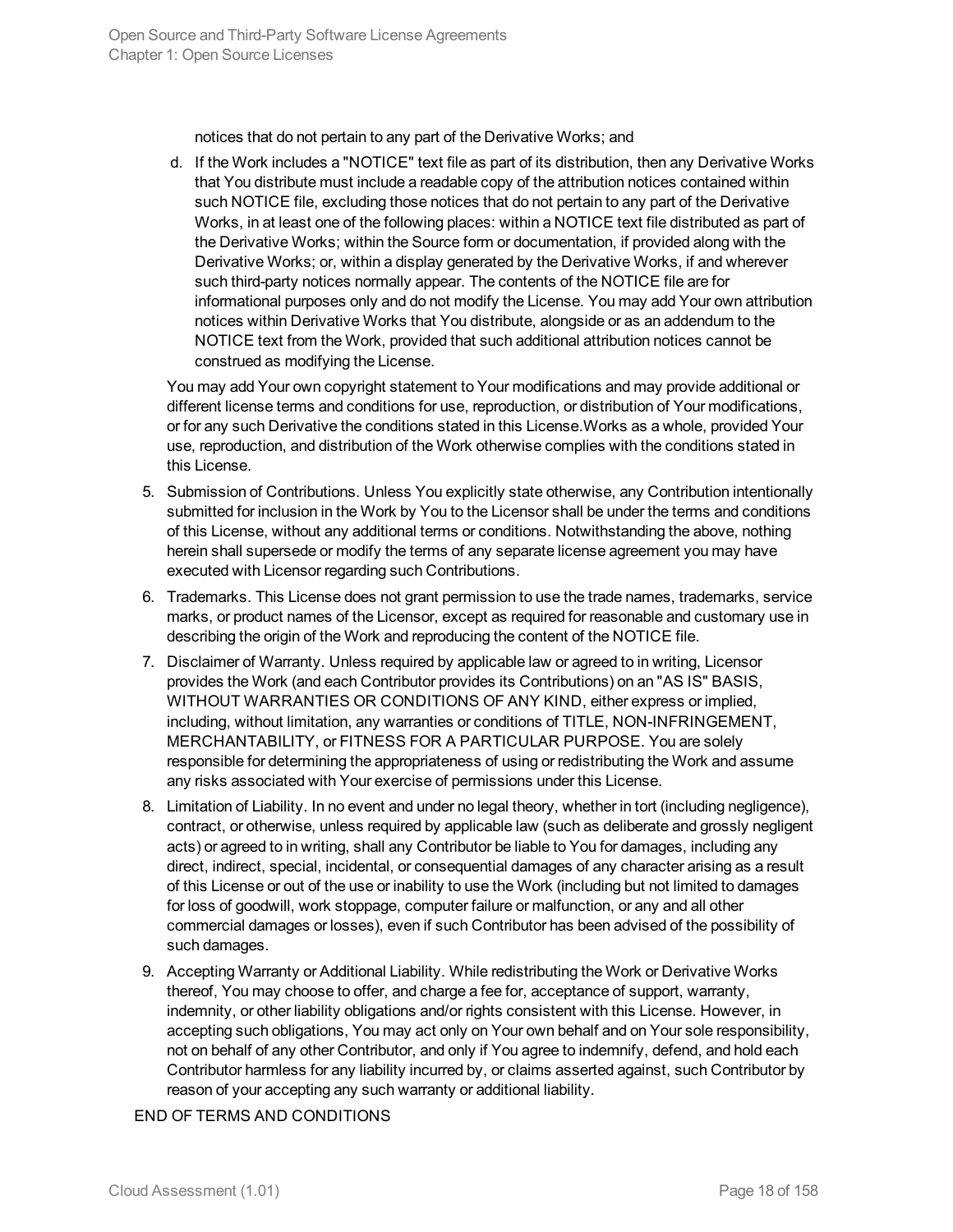APPENDIX: How to apply the Apache License to your work.

To apply the Apache License to your work, attach the following boilerplate notice, with the fields enclosed by brackets "[]" replaced with your own identifying information. (Don't include the brackets!) The text should be enclosed in the appropriate comment syntax for the file format. We also recommend that a file or class name and description of purpose be included on the same "printed page" as the copyright notice for easier identification within third-party archives.

### Copyright [yyyy] [name of copyright owner]

Licensed under the Apache License, Version 2.0 (the "License"); you may not use this file except in compliance with the License. You may obtain a copy of the License at

### <http://www.apache.org/licenses/LICENSE-2.0>

Unless required by applicable law or agreed to in writing, software distributed under the License is distributed on an "AS IS" BASIS, WITHOUT WARRANTIES OR CONDITIONS OF ANY KIND, either express or implied. See the License for the specific language governing permissions and limitations under the License.

### APACHE POI SUBCOMPONENTS:

Apache POI includes subcomponents with separate copyright notices and license terms. Your use of these subcomponents is subject to the terms and conditions of the following licenses:

Office Open XML schemas (ooxml-schemas-1.1.jar)

The Office Open XML schema definitions used by Apache POI are a part of the Office Open XML ECMA Specification (ECMA-376, [1]). As defined in section 9.4 of the ECMA bylaws [2], this specification is available to all interested parties without restriction:

9.4 All documents when approved shall be made available to all interested parties without restriction.

Furthermore, both Microsoft and Adobe have granted patent licenses to this work [3,4,5].

- 1. http://www.ecma-international.org/publications/standards/Ecma-376.htm
- 2. http://www.ecma-international.org/memento/Ecmabylaws.htm
- 3. http://www.microsoft.com/openspecifications/en/us/programs/osp/default.aspx
- 4. http://www.ecma-international.org/publications/files/ECMA-ST/Ecma%20PATENT/Patent%20statements%20ok/ECMA-376%20Edition%202%20Microsoft%20Patent%20Declaration.pdf
- 5. http://www.ecma-international.org/publications/files/ECMA-ST/Ecma%20PATENT/Patent%20statements%20ok/ECMA-376%20Adobe%20Patent%20Declaration.pdf

JUnit test library (junit-4.11.jar)

Common Public License - v 1.0

THE ACCOMPANYING PROGRAM IS PROVIDED UNDER THE TERMS OF THIS COMMON PUBLIC LICENSE ("AGREEMENT"). ANY USE, REPRODUCTION OR DISTRIBUTION OF THE PROGRAM CONSTITUTES RECIPIENT'S ACCEPTANCE OF THIS AGREEMENT.

1. DEFINITIONS

"Contribution" means: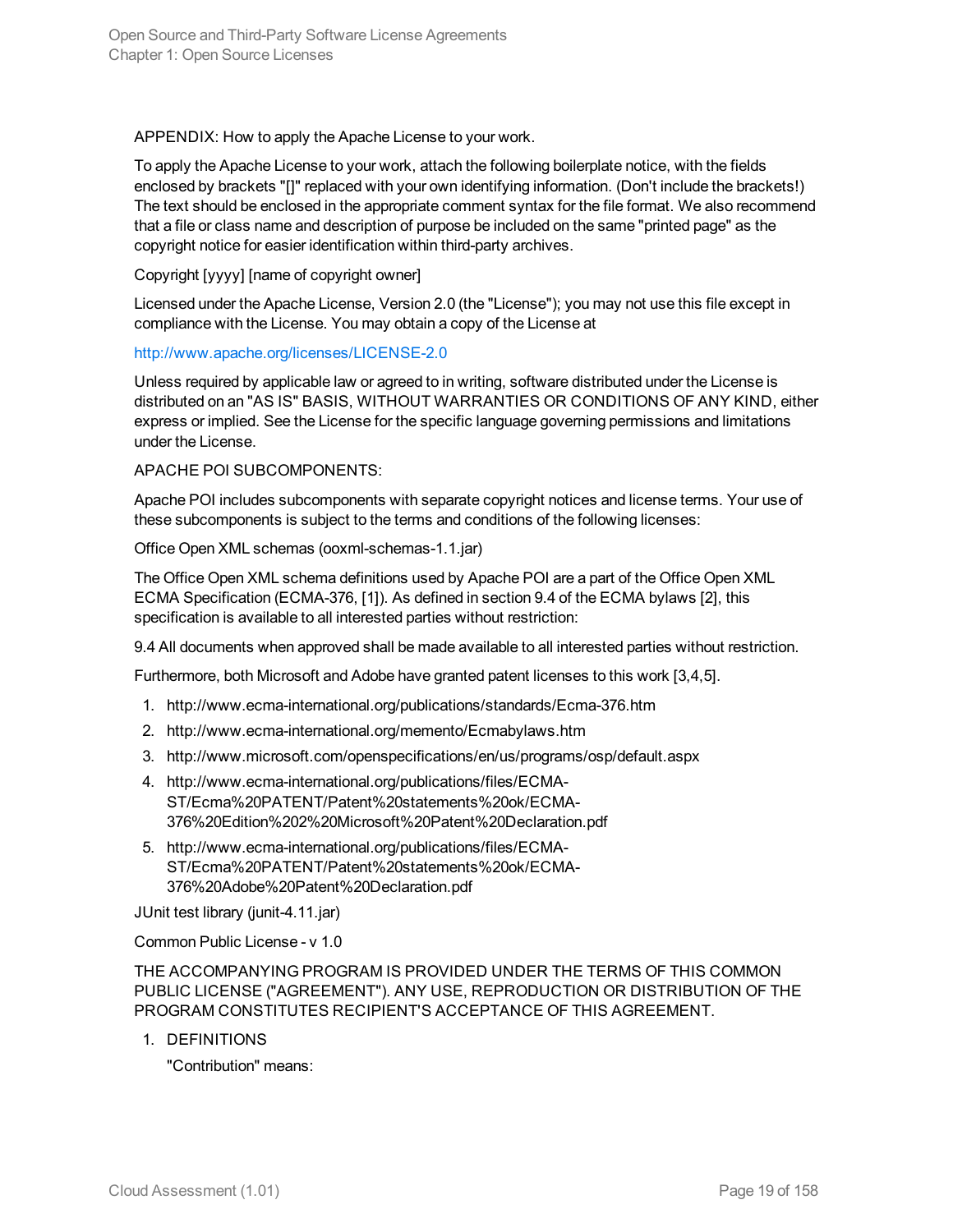- a. in the case of the initial Contributor, the initial code and documentation distributed under this Agreement, and
- b. in the case of each subsequent Contributor:
	- i. changes to the Program, and
	- ii. additions to the Program;

where such changes and/or additions to the Program originate from and are distributed by that particular Contributor. A Contribution 'originates' from a Contributor if it was added to the Program by such Contributor itself or anyone acting on such Contributor's behalf. Contributions do not include additions to the Program which: (i) are separate modules of software distributed in conjunction with the Program under their own license agreement, and (ii) are not derivative works of the Program.

"Contributor" means any person or entity that distributes the Program.

"Licensed Patents " mean patent claims licensable by a Contributor which are necessarily infringed by the use or sale of its Contribution alone or when combined with the Program.

"Program" means the Contributions distributed in accordance with this Agreement.

"Recipient" means anyone who receives the Program under this Agreement,including all Contributors.

- 2. GRANT OF RIGHTS
	- a. Subject to the terms of this Agreement, each Contributor hereby grants Recipient a nonexclusive, worldwide, royalty-free copyright license to reproduce, prepare derivative works of, publicly display, publicly perform, distribute and sublicense the Contribution of such Contributor, if any, and such derivative works, in source code and object code form.
	- b. Subject to the terms of this Agreement, each Contributor hereby grants Recipient a nonexclusive, worldwide, royalty-free patent license under Licensed Patents to make, use, sell, offer to sell, import and otherwise transfer the Contribution of such Contributor, if any, in source code and object code form. This patent license shall apply to the combination of the Contribution and the Program if, at the time the Contribution is added by the Contributor, such addition of the Contribution causes such combination to be covered by the Licensed Patents. The patent license shall not apply to any other combinations which include the Contribution. No hardware per se is licensed hereunder.
	- c. Recipient understands that although each Contributor grants the licenses to its Contributions set forth herein, no assurances are provided by any Contributor that the Program does not infringe the patent or other intellectual property rights of any other entity. Each Contributor disclaims any liability to Recipient for claims brought by any other entity based on infringement of intellectual property rights or otherwise. As a condition to exercising the rights and licenses granted hereunder, each Recipient hereby assumes sole responsibility to secure any other intellectual property rights needed, if any. For example, if a third party patent license is required to allow Recipient to distribute the Program, it is Recipient's responsibility to acquire that license before distributing the Program.
	- d. Each Contributor represents that to its knowledge it has sufficient copyright rights in its Contribution, if any, to grant the copyright license set forth in this Agreement.

#### 3. REQUIREMENTS

A Contributor may choose to distribute the Program in object code form under its own license agreement, provided that: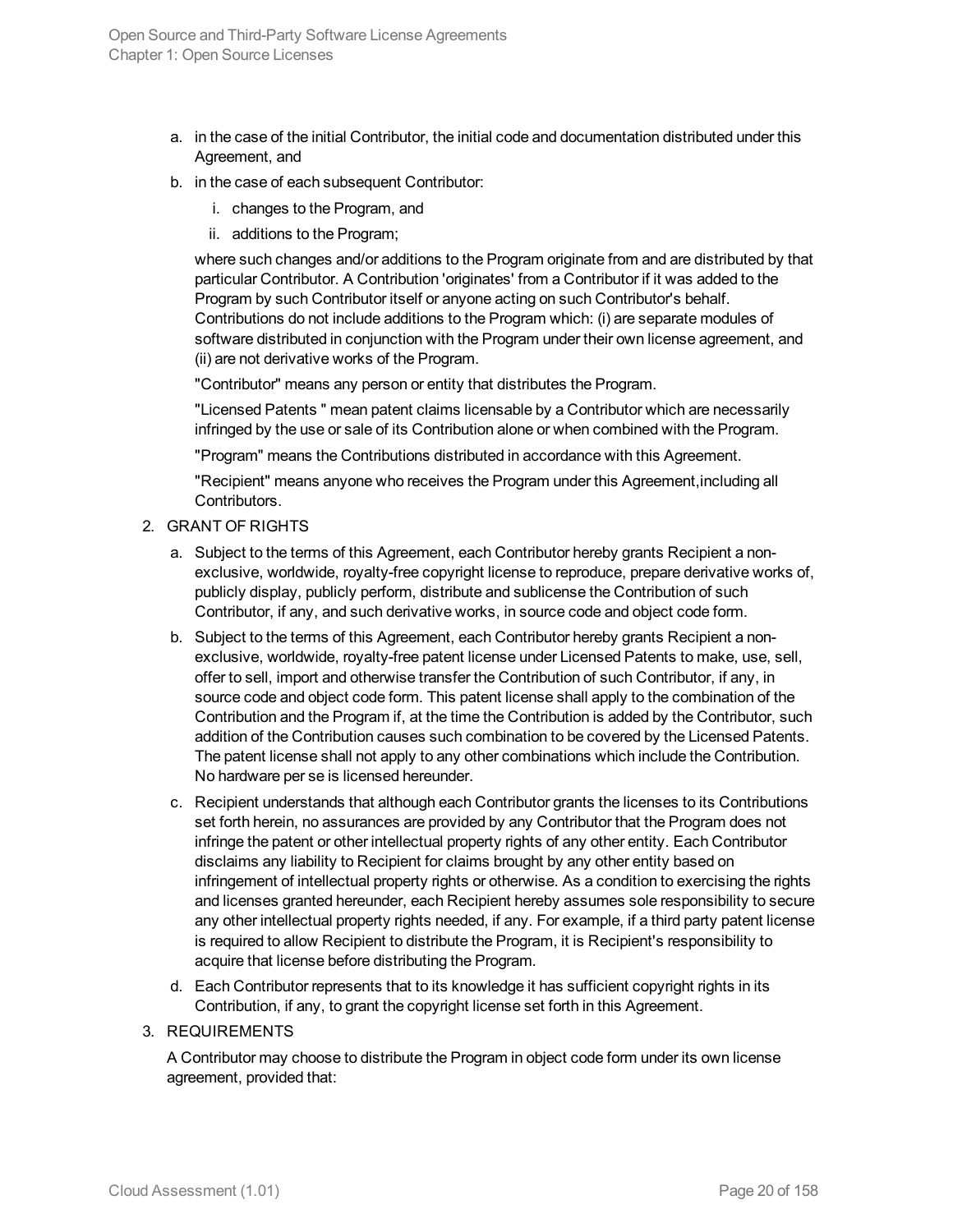- a. it complies with the terms and conditions of this Agreement; and
- b. its license agreement:
	- i. effectively disclaims on behalf of all Contributors all warranties and conditions, express and implied, including warranties or conditions of title and non-infringement, and implied warranties or conditions of merchantability and fitness for a particular purpose;
	- ii. effectively excludes on behalf of all Contributors all liability for damages, including direct, indirect, special, incidental and consequential damages, such as lost profits;
	- iii. states that any provisions which differ from this Agreement are offered by that Contributor alone and not by any other party; and
	- iv. states that source code for the Program is available from such Contributor, and informs licensees how to obtain it in a reasonable manner on or through a medium customarily used for software exchange.

When the Program is made available in source code form:

- a. it must be made available under this Agreement; and
- b. a copy of this Agreement must be included with each copy of the Program.

Contributors may not remove or alter any copyright notices contained within the Program. Each Contributor must identify itself as the originator of its Contribution, if any, in a manner that reasonably allows subsequent Recipients to identify the originator of the Contribution.

#### 4. COMMERCIAL DISTRIBUTION

Commercial distributors of software may accept certain responsibilities with respect to end users, business partners and the like. While this license is intended to facilitate the commercial use of the Program, the Contributor who includes the Program in a commercial product offering should do so in a manner which does not create potential liability for other Contributors. Therefore, if a Contributor includes the Program in a commercial product offering, such Contributor ("Commercial Contributor") hereby agrees to defend and indemnify every other Contributor ("Indemnified Contributor") against any losses, damages and costs (collectively "Losses") arising from claims, lawsuits and other legal actions brought by a third party against the Indemnified Contributor to the extent caused by the acts or omissions of such Commercial Contributor in connection with its distribution of the Program in a commercial product offering. The obligations in this section do not apply to any claims or Losses relating to any actual or alleged intellectual property infringement. In order to qualify, an Indemnified Contributor must: a) promptly notify the Commercial Contributor in writing of such claim, and b) allow the Commercial Contributor to control, and cooperate with the Commercial Contributor in, the defense and any related settlement negotiations. The Indemnified Contributor may participate in any such claim at its own expense.

For example, a Contributor might include the Program in a commercial product offering, Product X. That Contributor is then a Commercial Contributor. If that Commercial Contributor then makes performance claims, or offers warranties related to Product X, those performance claims and warranties are such Commercial Contributor's responsibility alone. Under this section, the Commercial Contributor would have to defend claims against the other Contributors related to those performance claims and warranties, and if a court requires any other Contributor to pay any damages as a result, the Commercial Contributor must pay those damages.

#### 5. NO WARRANTY

EXCEPT AS EXPRESSLY SET FORTH IN THIS AGREEMENT, THE PROGRAM IS PROVIDED ON AN "AS IS" BASIS, WITHOUT WARRANTIES OR CONDITIONS OF ANY KIND, EITHER EXPRESS OR IMPLIED INCLUDING, WITHOUT LIMITATION, ANY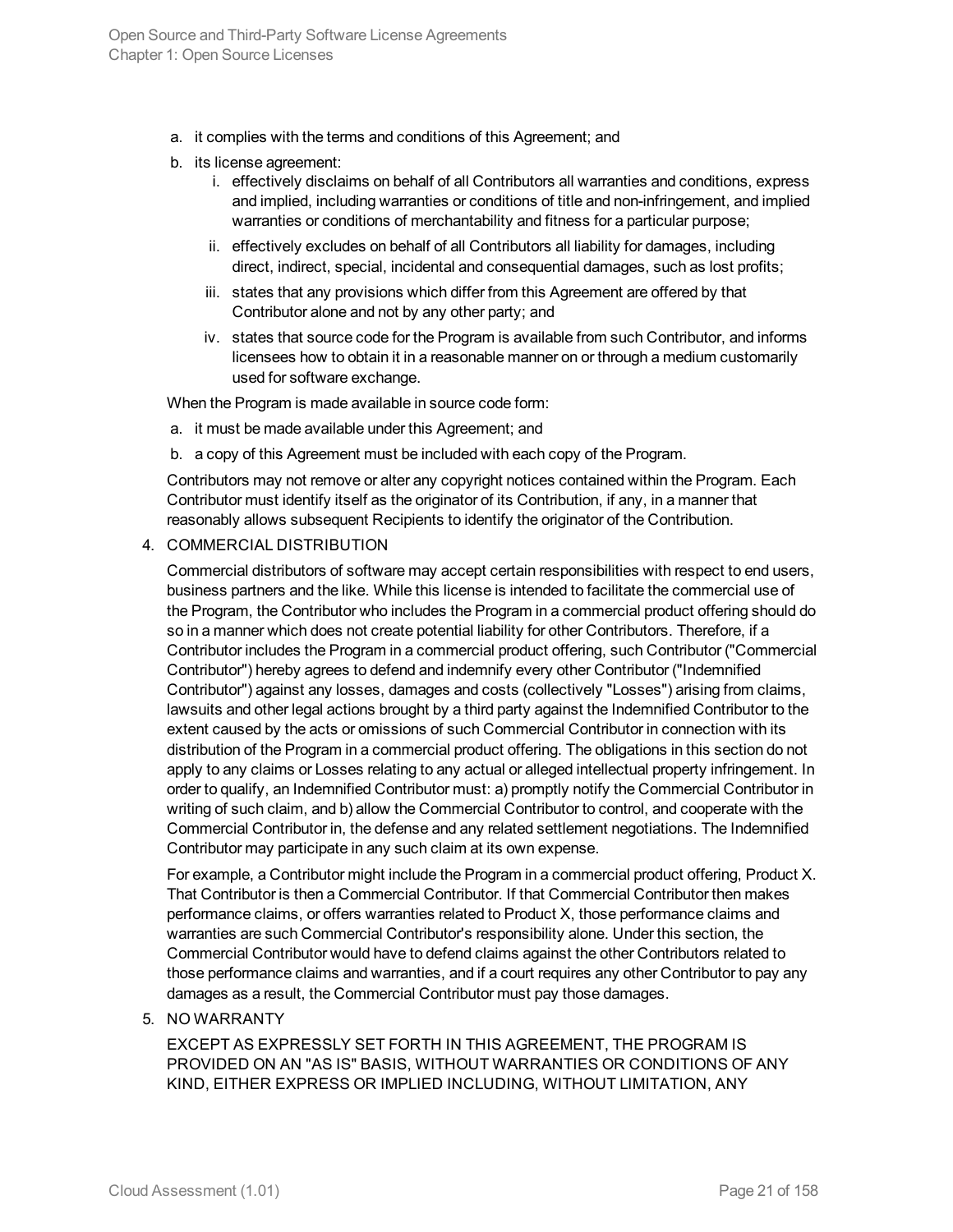WARRANTIES OR CONDITIONS OF TITLE, NON-INFRINGEMENT, MERCHANTABILITY OR FITNESS FOR A PARTICULAR PURPOSE. Each Recipient is solely responsible for determining the appropriateness of using and distributing the Program and assumes all risks associated with its exercise of rights under this Agreement, including but not limited to the risks and costs of program errors, compliance with applicable laws, damage to or loss of data, programs or equipment, and unavailability or interruption of operations.

6. DISCLAIMER OF LIABILITY

EXCEPT AS EXPRESSLY SET FORTH IN THIS AGREEMENT, NEITHER RECIPIENT NOR ANY CONTRIBUTORS SHALL HAVE ANY LIABILITY FOR ANY DIRECT, INDIRECT, INCIDENTAL, SPECIAL, EXEMPLARY, OR CONSEQUENTIAL DAMAGES (INCLUDING WITHOUT LIMITATION LOST PROFITS), HOWEVER CAUSED AND ON ANY THEORY OF LIABILITY, WHETHER IN CONTRACT, STRICT LIABILITY, OR TORT (INCLUDING NEGLIGENCE OR OTHERWISE) ARISING IN ANY WAY OUT OF THE USE OR DISTRIBUTION OF THE PROGRAM OR THE EXERCISE OF ANY RIGHTS GRANTED HEREUNDER, EVEN IF ADVISED OF THE POSSIBILITY OF SUCH DAMAGES.

7. GENERAL

If any provision of this Agreement is invalid or unenforceable under applicable law, it shall not affect the validity or enforceability of the remainder of the terms of this Agreement, and without further action by the parties hereto, such provision shall be reformed to the minimum extent necessary to make such provision valid and enforceable.

If Recipient institutes patent litigation against a Contributor with respect to a patent applicable to software (including a cross-claim or counterclaim in a lawsuit), then any patent licenses granted by that Contributor to such Recipient under this Agreement shall terminate as of the date such litigation is filed. In addition, if Recipient institutes patent litigation against any entity (including a cross-claim or counterclaim in a lawsuit) alleging that the Program itself (excluding combinations of the Program with other software or hardware) infringes such Recipient's patent(s), then such Recipient's rights granted under Section 2(b) shall terminate as of the date such litigation is filed.

All Recipient's rights under this Agreement shall terminate if it fails to comply with any of the material terms or conditions of this Agreement and does not cure such failure in a reasonable period of time after becoming aware of such noncompliance. If all Recipient's rights under this Agreement terminate, Recipient agrees to cease use and distribution of the Program as soon as reasonably practicable. However, Recipient's obligations under this Agreement and any licenses granted by Recipient relating to the Program shall continue and survive.

Everyone is permitted to copy and distribute copies of this Agreement, but in order to avoid inconsistency the Agreement is copyrighted and may only be modified in the following manner. The Agreement Steward reserves the right to publish new versions (including revisions) of this Agreement from time to time. No one other than the Agreement Steward has the right to modify this Agreement. IBM is the initial Agreement Steward. IBM may assign the responsibility to serve as the Agreement Steward to a suitable separate entity. Each new version of the Agreement will be given a distinguishing version number. The Program (including Contributions) may always be distributed subject to the version of the Agreement under which it was received. In addition, after a new version of the Agreement is published, Contributor may elect to distribute the Program (including its Contributions) under the new version. Except as expressly stated in Sections 2(a) and 2(b) above, Recipient receives no rights or licenses to the intellectual property of any Contributor under this Agreement, whether expressly, by implication, estoppel or otherwise. All rights in the Program not expressly granted under this Agreement are reserved.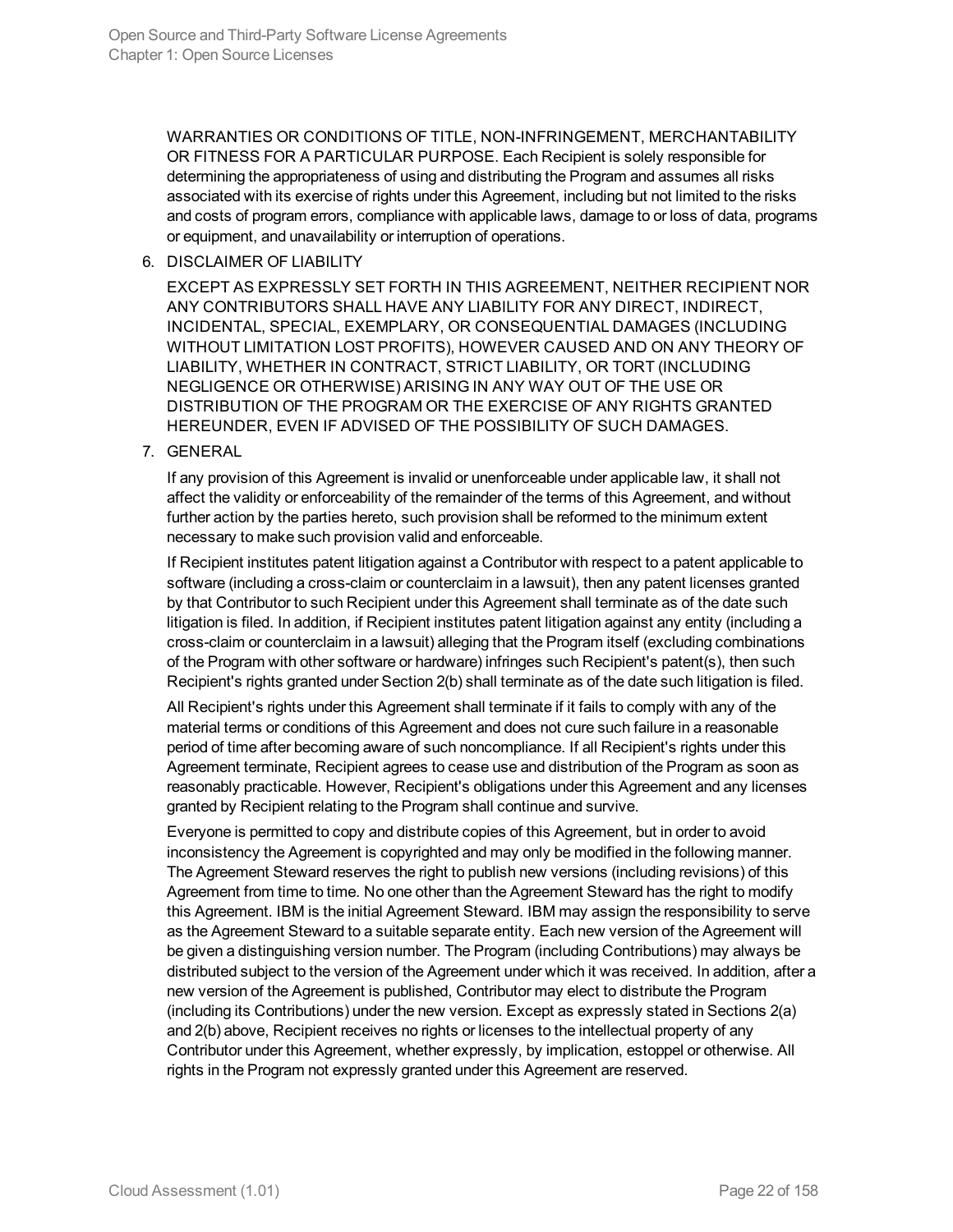This Agreement is governed by the laws of the State of New York and the intellectual property laws of the United States of America. No party to this Agreement will bring a legal action under this Agreement more than one year after the cause of action arose. Each party waives its rights to a jury trial in any resulting litigation.

## <span id="page-22-0"></span>**Apache XML Security License, Version 1.1**

The Apache Software License, Version 1.1

Copyright (c) 1999 The Apache Software Foundation. All rights reserved.

Redistribution and use in source and binary forms, with or without modification, are permitted provided that the following conditions are met:

1. Redistributions of source code must retain the above copyright notice, this list of conditions and the following disclaimer.

2. Redistributions in binary form must reproduce the above copyright notice, this list of conditions and the following disclaimer in the documentation and/or other materials provided with the distribution.

3. The end-user documentation included with the redistribution, if any, must include the following acknowledgment: "This product includes software developed by the Apache Software Foundation (http://www.apache.org/)." Alternately, this acknowledgment may appear in the software itself, if and wherever such third-party acknowledgments normally appear.

4. The names "<WebSig>" and "Apache Software Foundation" must not be used to endorse or promote products derived from this software without prior written permission. For written permission, please contact apache@apache.org.

5. Products derived from this software may not be called "Apache", nor may "Apache" appear in their name, without prior written permission of the Apache Software Foundation.

THIS SOFTWARE IS PROVIDED ``AS IS'' AND ANY EXPRESSED OR IMPLIED WARRANTIES, INCLUDING, BUT NOT LIMITED TO, THE IMPLIED WARRANTIES OF MERCHANTABILITY AND FITNESS FOR A PARTICULAR PURPOSE ARE DISCLAIMED. IN NO EVENT SHALL THE APACHE SOFTWARE FOUNDATION OR ITS CONTRIBUTORS BE LIABLE FOR ANY DIRECT, INDIRECT, INCIDENTAL, SPECIAL, EXEMPLARY, OR CONSEQUENTIAL DAMAGES (INCLUDING, BUT NOT LIMITED TO, PROCUREMENT OF SUBSTITUTE GOODS OR SERVICES; LOSS OF USE, DATA, OR PROFITS; OR BUSINESS INTERRUPTION) HOWEVER CAUSED AND ON ANY THEORY OF LIABILITY, WHETHER IN CONTRACT, STRICT LIABILITY, OR TORT (INCLUDING NEGLIGENCE OR OTHERWISE) ARISING IN ANY WAY OUT OF THE USE OF THIS SOFTWARE, EVEN IF ADVISED OF THE POSSIBILITY OF SUCH DAMAGE. ====================================================================

This software consists of voluntary contributions made by many individuals on behalf of the Apache Software Foundation and was originally based on software copyright (c) 2001, Institute for Data Communications Systems, <http://www.nue.et-inf.uni-siegen.de/>. The development of this software was partly funded by the European Commission in the <WebSig> project in the ISIS Programme. For more information on the Apache Software Foundation, please see <http://www.apache.org/>.

## <span id="page-22-1"></span>**AngularJs License, Version 1.3.12**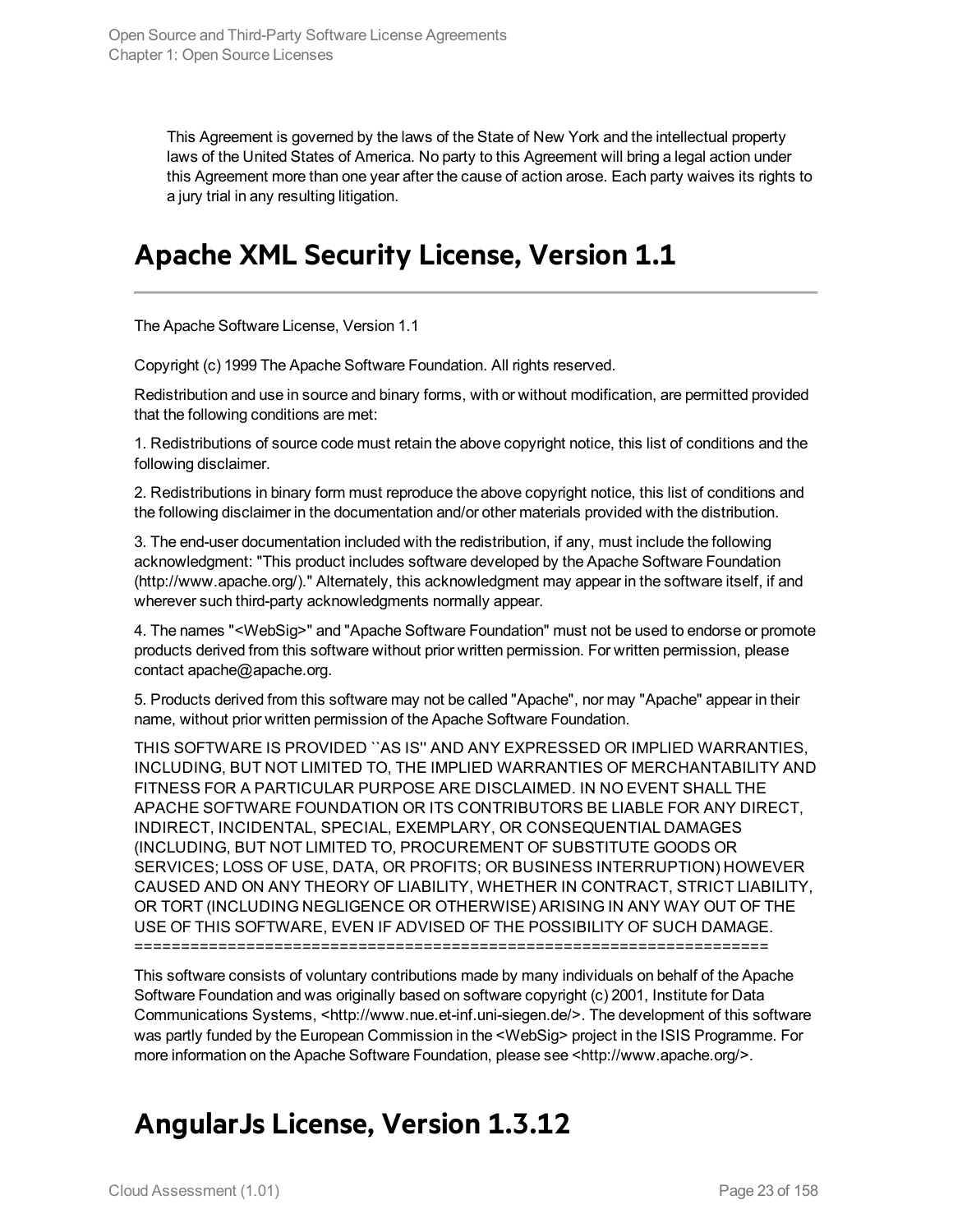### The MIT License

Copyright (c) 2010-2014 Google, Inc. http://angularjs.org

Permission is hereby granted, free of charge, to any person obtaining a copy of this software and associated documentation files (the "Software"), to deal in the Software without restriction, including without limitation the rights to use, copy, modify, merge, publish, distribute, sublicense, and/or sell copies of the Software, and to permit persons to whom the Software is furnished to do so, subject to the following conditions:

The above copyright notice and this permission notice shall be included in all copies or substantial portions of the Software.

THE SOFTWARE IS PROVIDED "AS IS", WITHOUT WARRANTY OF ANY KIND, EXPRESS OR IMPLIED, INCLUDING BUT NOT LIMITED TO THE WARRANTIES OF MERCHANTABILITY, FITNESS FOR A PARTICULAR PURPOSE AND NONINFRINGEMENT. IN NO EVENT SHALL THE AUTHORS OR COPYRIGHT HOLDERS BE LIABLE FOR ANY CLAIM, DAMAGES OR OTHER LIABILITY, WHETHER IN AN ACTION OF CONTRACT, TORT OR OTHERWISE, ARISING FROM, OUT OF OR IN CONNECTION WITH THE SOFTWARE OR THE USE OR OTHER DEALINGS IN THE SOFTWARE.

## <span id="page-23-0"></span>**ANTLR**

ANTLR Software Rights Brought to you by:

ANTLR Software Rights We reserve no legal rights to the ANTLR--it is fully in the public domain. An individual or company may do whatever they wish with source code distributed with ANTLR or the code generated by ANTLR, including the incorporation of ANTLR, or its output, into commerical software. We encourage users to develop software with ANTLR. However, we do ask that credit is given to us for developing ANTLR. By "credit", we mean that if you use ANTLR or incorporate any source code into one of your programs (commercial product, research project, or otherwise) that you acknowledge this fact somewhere in the documentation, research report, etc... If you like ANTLR and have developed a nice tool with the output, please mention that you developed it using ANTLR. In addition, we ask that the headers remain intact in our source code. As long as these guidelines are kept, we expect to continue enhancing this system and expect to make other tools available as they are completed. Terence Parr, jGuru.com

## <span id="page-23-1"></span>**ANTLR 3 License**

[The "BSD licence"]

Copyright (c) 2003-2008 Terence Parr

All rights reserved.

Redistribution and use in source and binary forms, with or without modification, are permitted provided that the following conditions are met: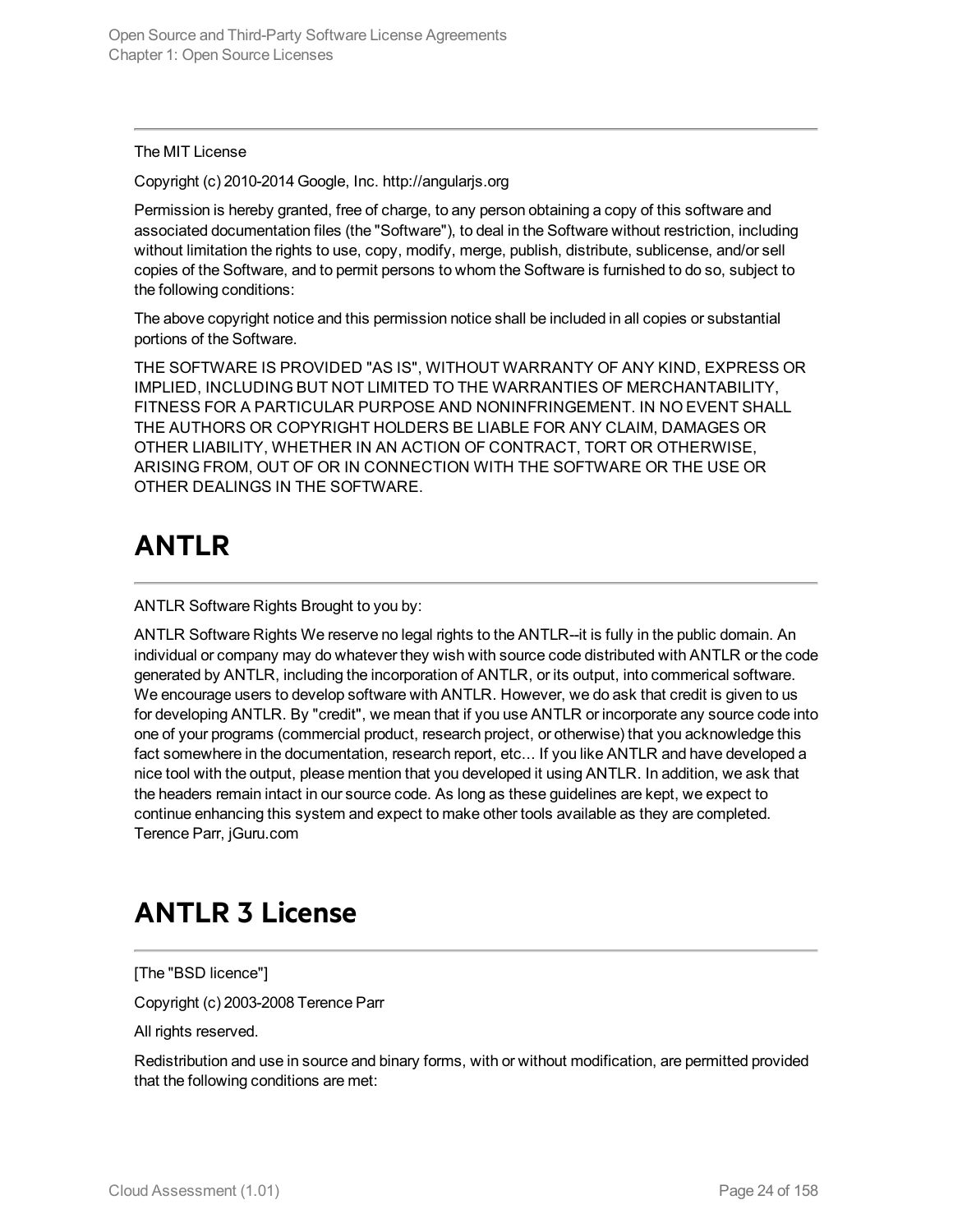1. Redistributions of source code must retain the above copyright notice, this list of conditions and the following disclaimer.

2. Redistributions in binary form must reproduce the above copyright notice, this list of conditions and the following disclaimer in the documentation and/or other materials provided with the distribution.

3. The name of the author may not be used to endorse or promote products derived from this software without specific prior written permission.

THIS SOFTWARE IS PROVIDED BY THE AUTHOR ``AS IS'' AND ANY EXPRESS OR IMPLIED WARRANTIES, INCLUDING, BUT NOT LIMITED TO, THE IMPLIED WARRANTIES OF MERCHANTABILITY AND FITNESS FOR A PARTICULAR PURPOSE ARE DISCLAIMED. IN NO EVENT SHALL THE AUTHOR BE LIABLE FOR ANY DIRECT, INDIRECT, INCIDENTAL, SPECIAL, EXEMPLARY, OR CONSEQUENTIAL DAMAGES (INCLUDING, BUT NOT LIMITED TO, PROCUREMENT OF SUBSTITUTE GOODS OR SERVICES; LOSS OF USE, DATA, OR PROFITS; OR BUSINESS INTERRUPTION) HOWEVER CAUSED AND ON ANY THEORY OF LIABILITY, WHETHER IN CONTRACT, STRICT LIABILITY, OR TORT (INCLUDING NEGLIGENCE OR OTHERWISE) ARISING IN ANY WAY OUT OF THE USE OF THIS SOFTWARE, EVEN IF ADVISED OF THE POSSIBILITY OF SUCH DAMAGE.

## <span id="page-24-0"></span>**ASM License**

ASM Bytecode Manipulation Framework

Copyright (c) 2000-2005 INRIA, France Telecom All rights reserved.

Redistribution and use in source and binary forms, with or without modification, are permitted provided that the following conditions are met:

1. Redistributions of source code must retain the above copyright notice, this list of conditions and the following disclaimer.

2. Redistributions in binary form must reproduce the above copyright notice, this list of conditions and the following disclaimer in the documentation and/or other materials provided with the distribution.

3. Neither the name of the copyright holders nor the names of its contributors may be used to endorse or promote products derived from this software without specific prior written permission.

THIS SOFTWARE IS PROVIDED BY THE COPYRIGHT HOLDERS AND CONTRIBUTORS "AS IS" AND ANY EXPRESS OR IMPLIED WARRANTIES, INCLUDING, BUT NOT LIMITED TO, THE IMPLIED WARRANTIES OF MERCHANTABILITY AND FITNESS FOR A PARTICULAR PURPOSE

ARE DISCLAIMED. IN NO EVENT SHALL THE COPYRIGHT OWNER OR CONTRIBUTORS BE LIABLE FOR ANY DIRECT, INDIRECT, INCIDENTAL, SPECIAL, EXEMPLARY, OR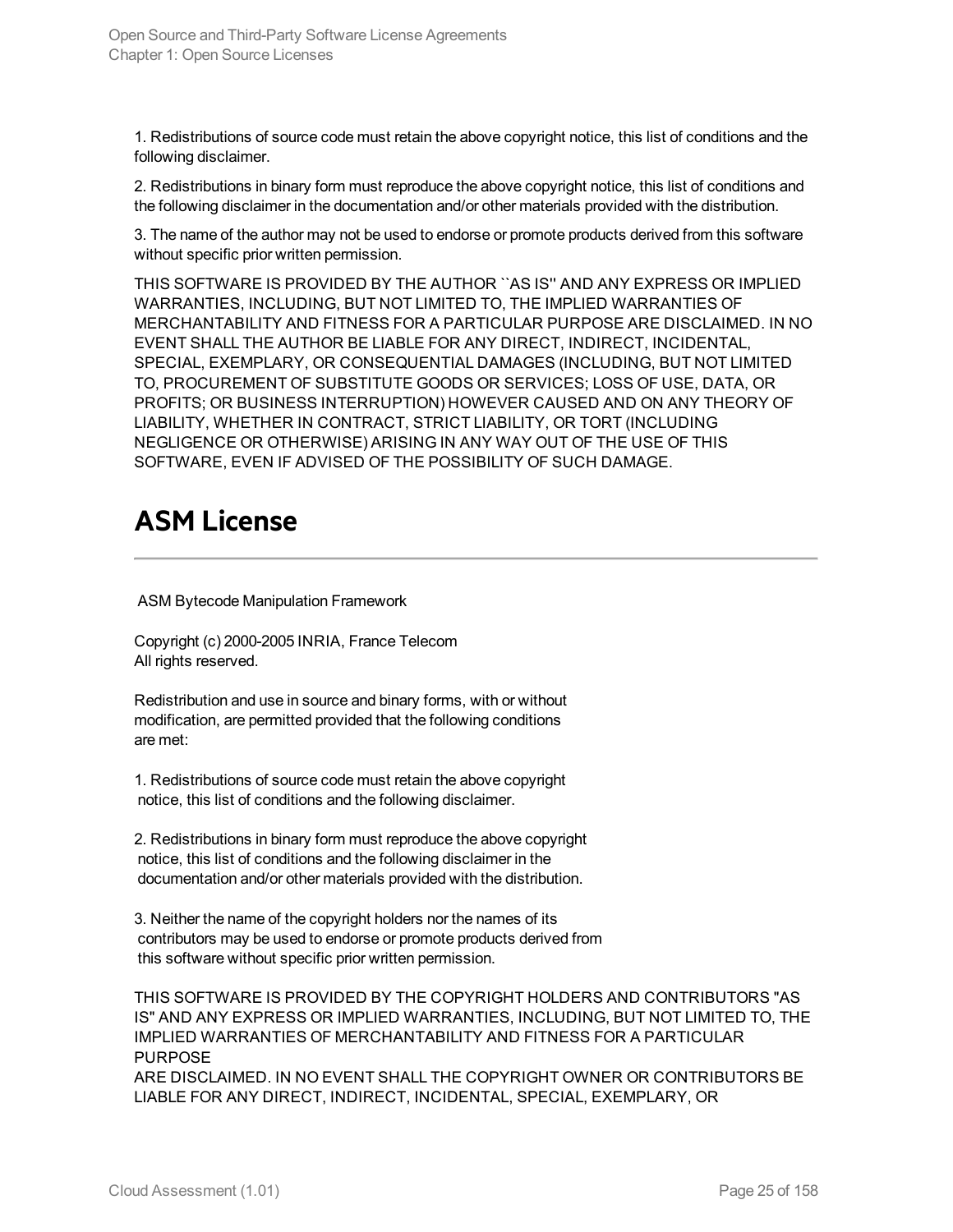CONSEQUENTIAL DAMAGES (INCLUDING, BUT NOT LIMITED TO, PROCUREMENT OF SUBSTITUTE GOODS OR SERVICES; LOSS OF USE, DATA, OR PROFITS; OR BUSINESS INTERRUPTION) HOWEVER CAUSED AND ON ANY THEORY OF LIABILITY, WHETHER IN CONTRACT, STRICT LIABILITY, OR TORT (INCLUDING NEGLIGENCE OR OTHERWISE) ARISING IN ANY WAY OUT OF THE USE OF THIS SOFTWARE, EVEN IF ADVISED OF THE POSSIBILITY OF SUCH DAMAGE.

### <span id="page-25-0"></span>**asm.ow2.org, version 5.0.3**

Copyright (c) 2000-2011 INRIA, France Telecom

All rights reserved.

Redistribution and use in source and binary forms, with or without modification, are permitted provided that the following conditions are met:

- 1. Redistributions of source code must retain the above copyright notice, this list of conditions and the following disclaimer.
- 2. Redistributions in binary form must reproduce the above copyright notice, this list of conditions and the following disclaimer in the documentation and/or other materials provided with the distribution.
- 3. Neither the name of Esoteric Software nor the names of its contributors may be used to endorse or promote products derived from this software without specific prior written permission.

THIS SOFTWARE IS PROVIDED BY THE COPYRIGHT HOLDERS AND CONTRIBUTORS "AS IS" AND ANY EXPRESS OR IMPLIED WARRANTIES, INCLUDING, BUT NOT LIMITED TO, THE IMPLIED WARRANTIES OF MERCHANTABILITY AND FITNESS FOR A PARTICULAR PURPOSE ARE DISCLAIMED. IN NO EVENT SHALL THE COPYRIGHT HOLDER OR CONTRIBUTORS BE LIABLE FOR ANY DIRECT, INDIRECT, INCIDENTAL, SPECIAL, EXEMPLARY, OR CONSEQUENTIAL DAMAGES (INCLUDING, BUT NOT LIMITED TO, PROCUREMENT OF SUBSTITUTE GOODS OR SERVICES; LOSS OF USE, DATA, OR PROFITS; OR BUSINESS INTERRUPTION) HOWEVER CAUSED AND ON ANY THEORY OF LIABILITY, WHETHER IN CONTRACT, STRICT LIABILITY, OR TORT (INCLUDING NEGLIGENCE OR OTHERWISE) ARISING IN ANY WAY OUT OF THE USE OF THIS SOFTWARE, EVEN IF ADVISED OF THE POSSIBILITY OF SUCH DAMAGE.

## <span id="page-25-1"></span>**BEA and TCK License**

#### **BEA License**

Reviewer: According to the Word doc in CR 68358, it appeared that the TCK license was under the BEA license. So, the TCK license appears after the BEA license.

BEA SYSTEMS, INC. ("BEA") IS WILLING TO LICENSE THIS SPECIFICATION TO YOU ONLY UPON THE CONDITION THAT YOU ACCEPT ALL OF THE TERMS CONTAINED IN THIS LICENSE AGREEMENT ("AGREEMENT"). PLEASE READ THE TERMS AND CONDITIONS OF THIS AGREEMENT CAREFULLY. BY DOWNLOADING THIS SPECIFICATION, YOU ACCEPT THE TERMS AND CONDITIONS OF THE AGREEMENT. IF YOU ARE NOT WILL¬ING TO BE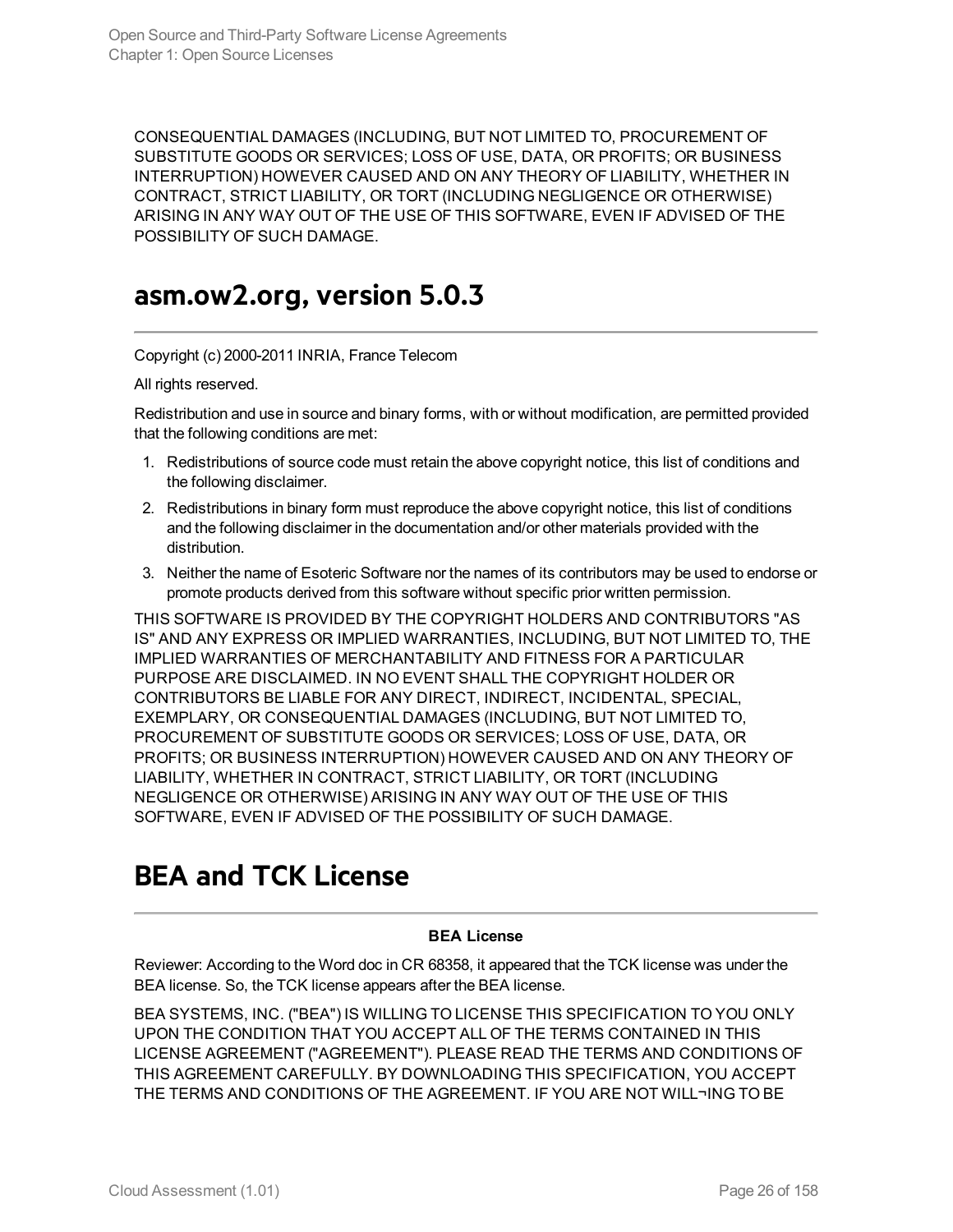### BOUND BY IT, SELECT THE "DECLINE" BUTTON AT THE BOTTOM OF THIS PAGE AND THE DOWNLOADING PROCESS WILL NOT CONTINUE.

Streaming API for XML (JSR-173) for JavaTM Specification ("Specification")

Version: 1.0

Status: FCS

Release: [insert date]

Copyright 2002, 2003 BEA Systems, Inc.

2315 North First Street, San Jose CA, 95131

All rights reserved.

### NOTICE; LIMITED LICENSE GRANTS

1. License for Evaluation Purposes. BEA hereby grants you a fully-paid, non-exclusive, nontransfer¬able, worldwide, limited license (without the right to sublicense), under BEA's applicable intellectual property rights to view, download, use and reproduce the Specification only for the purpose of internal eval¬uation, which shall be understood to include developing applications intended to run on an implementation of the Specification provided that such applications do not themselves implement any portion(s) of the Spec¬ification.

2. License for the Distribution of Compliant Implementations. BEA also grants you a perpetual, nonexclusive, non-transferable, worldwide, fully paid-up, royalty free, limited license (without the right to sub¬license) under any applicable copyrights or, subject to the provisions of subsection 3 below, patent rights it may have covering the Specification to create and/or distribute an implementation of the Speci¬fication that: (a) fully implements the Specification including all its required interfaces and functionality, and (b) passes the Tech¬nology Compatibility Kit for such Specification ("Compliant Implementation").

3. Reciprocity Concerning Patent Licenses.

a. With respect to any patent claims covered by the license granted under subparagraph 2 above that would be infringed by all technically feasible implementations of the Specification, such license is condi¬tioned upon your offering on fair, reasonable and non-discriminatory terms, to any party seeking it from You, a perpetual, non-exclusive, non-transferable, worldwide license under Your patent rights which are or would be infringed by all technically feasible implementations of the Specification to develop, distribute and use a Compliant Implementation.

b With respect to any patent claims owned by BEA and covered by the license granted under subparagraph 2, whether or not their infringement can be avoided in a technically feasible manner when implementing the Specification, such license shall terminate with respect to such claims if You initiate a claim against BEA that it has, in the course of performing its responsibilities as the Specification Lead, induced any other entity to infringe Your patent rights.

c Also with respect to any patent claims owned by BEA and covered by the license granted under subparagraph, where the infringement of such claims can be avoided in a technically feasible manner when implementing the Specification such license, with respect to such claims, shall terminate if You initiate a claim against BEA that its making, having made, using, offering to sell, selling or importing a Compli¬ant Implementation infringes Your patent rights.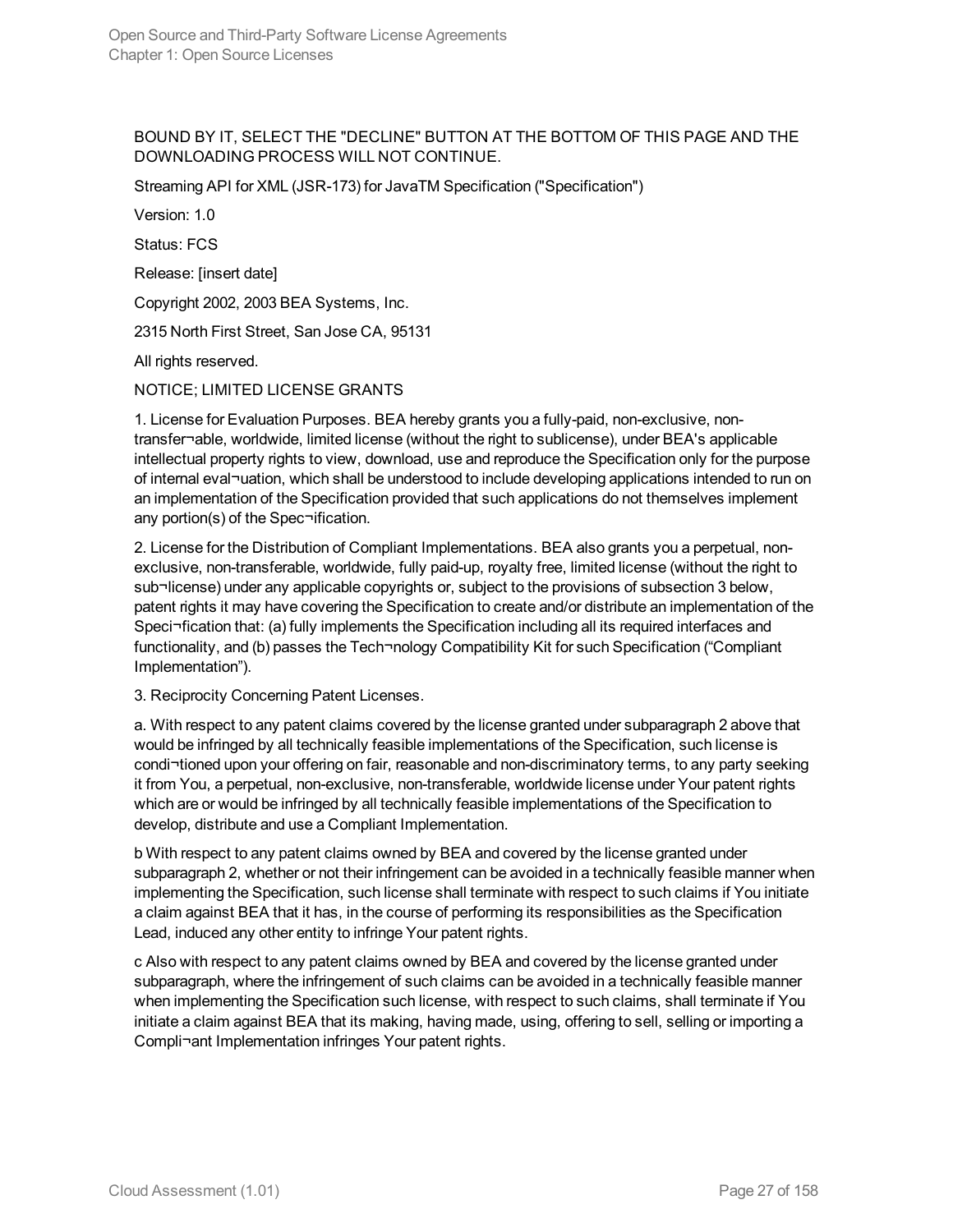4. Definitions. For the purposes of this Agreement: "Technology Compatibility Kit" or "TCK" shall mean the test suite and accompanying documentation provided by BEA which corresponds to the particular version of the Specification being tested.

BEA shall have the right to terminate this Agreement immediately notice if you fail to comply with any material provision of or act outside the scope of the licenses granted above.

#### **TRADEMARKS**

No right, title, or interest in or to any trademarks, service marks, or trade names of BEA or BEA's licensors is granted hereunder. Java is a registered trademark of Sun Microsystems, Inc. in the United States and other countries.

### DISCLAIMER OF WARRANTIES

THE SPECIFICATION IS PROVIDED "AS IS". BEA MAKES NO REPRESENTATIONS OR WARRANTIES, EITHER EXPRESS OR IMPLIED, INCLUDING BUT NOT LIMITED TO, WARRAN-TIES OF MERCHANTABILITY, FITNESS FOR A PARTICULAR PURPOSE, NON-INFRINGEMENT (INCLUDING AS A CONSEQUENCE OF ANY PRACTICE OR IMPLEMENTATION OF THE SPECI-FICATION), OR THAT THE CONTENTS OF THE SPECIFICATION ARE SUITABLE FOR ANY PUR-POSE.

THE SPECIFICATION COULD INCLUDE TECHNICAL INACCURACIES OR TYPOGRAPHICAL ERRORS. CHANGES ARE PERIODICALLY ADDED TO THE INFORMATION THEREIN; THESE CHANGES WILL BE INCORPORATED INTO NEW VERSIONS OF THE SPECIFICATION, IF ANY. BEA MAY MAKE IMPROVEMENTS AND/OR CHANGES TO THE PRODUCT(S) AND/OR THE PROGRAM(S) DESCRIBED IN THE SPECIFICATION AT ANY TIME. Any use of such changes in the Specification will be governed by the then-current license for the applicable version of the Specification.

#### LIMITATION OF LIABILITY

TO THE EXTENT NOT PROHIBITED BY LAW, IN NO EVENT WILL BEA OR ITS BEAS BE LIABLE FOR ANY DAMAGES, INCLUDING WITHOUT LIMITATION, LOST REVENUE, PROFITS OR DATA, OR FOR SPECIAL, INDIRECT, CONSEQUENTIAL, INCIDENTAL OR PUNI¬TIVE DAMAGES, HOWEVER CAUSED AND REGARDLESS OF THE THEORY OF LIABILITY, ARISING OUT OF OR RELATED TO ANY FURNISHING, PRACTICING, MODIFYING OR ANY USE OF THE SPECIFICATION, EVEN IF BEA AND/OR ITS BEAS HAVE BEEN ADVISED OF THE POSSIBILITY OF SUCH DAMAGES.

You will indemnify, hold harmless, and defend BEA and its licensors from any claims arising or result¬ing from: (i) your use of the Specification; (ii) the use or distribution of your application or applet written to and/or Your implementation of the Specification; and/or (iii) any claims that later versions or releases of any Specification furnished to you are incompatible with the Specification provided to you under this license.

#### RESTRICTED RIGHTS LEGEND

U.S. Government: If this Specification is being acquired by or on behalf of the U.S. Government or by a U.S. Government prime contractor or subcontractor (at any tier), then the Government's rights in the Soft¬ware and accompanying documentation shall be only as set forth in this license; this is in accordance with 48 C.F.R. 227.7201 through 227.7202-4 (for Department of Defense (DoD) acquisitions) and with 48 C.F.R. 2.101 and 12.212 (for non-DoD acquisitions).

REPORT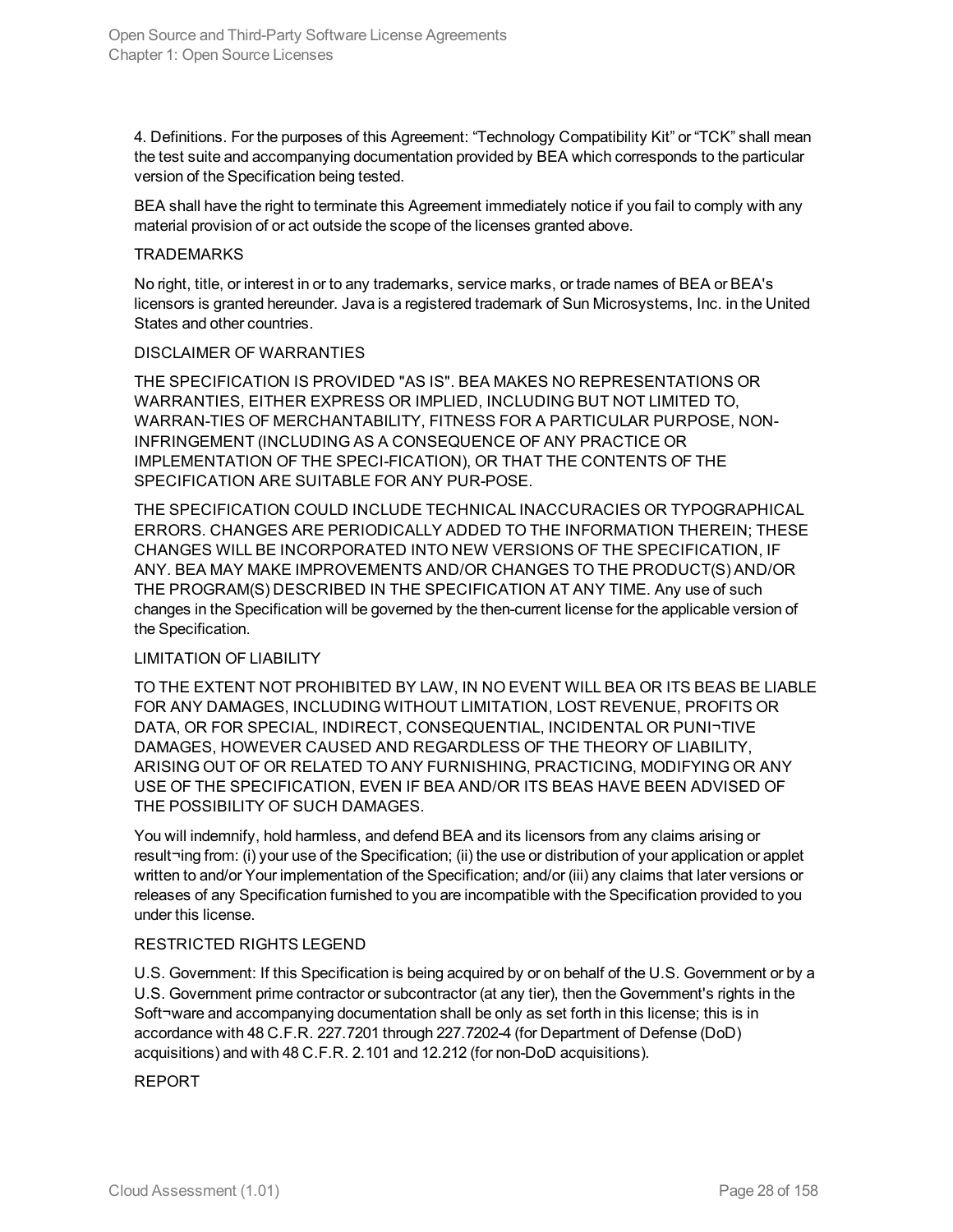You may wish to report any ambiguities, inconsistencies or inaccuracies you may find in connection with your use of the Specification ("Feedback"). To the extent that you provide BEA with any Feedback, you hereby: (i) agree that such Feedback is provided on a non-proprietary and nonconfidential basis, and (ii) grant BEA a perpetual, non-exclusive, worldwide, fully paid-up, irrevocable copyright license, with the right to sublicense through multiple levels of sublicensees, to incorporate, disclose, and use without limitation the Feedback for any purpose related to the Specification and future versions, implementations, and test suites thereof.

### **BEA SYSTEMS, INC.**

### **TCK LICENSE AGREEMENT**

READ THE TERMS OF THIS (THE "AGREEMENT") CAREFULLY BEFORE VIEWING OR USING THE TECHNOLOGY COMPATIBILITY KIT LICENSED HEREUNDER. BY VIEWING OR USING THE TECHNOLOGY COMPATIBILITY KIT, YOU AGREE TO THE TERMS OF THIS AGREEMENT. IF YOU ARE ACCESSING THE TECHNOLOGY COMPATIBILITY KIT ELECTRONICALLY, INDICATE YOUR ACCEPTANCE OF THESE TERMS BY SELECTING THE "ACCEPT" BUTTON AT THE END OF THIS AGREEMENT. IF YOU DO NOT AGREE TO ALL THESE TERMS, PROMPTLY RETURN THE UNUSED TECHNOLOGY COMPATIBILITY KIT TO BEA SYSTEMS, INC. ("BEA").

### 1.0 DEFINITIONS

1.1 "FCS" means first commercial shipment of a product.

1.2 "Intellectual Property Rights" means worldwide rights arising under contract, statute or common law, whether or not perfected, and associated with: (a) patents and patent applications; (b) works of authorship, including copyrights, mask works, and moral rights; (c) the protection of trade and industrial secrets and confidential information; (d) any rights analogous to those set forth herein and any other proprietary rights relating to intangible or intellectual property now existing or later recognized in any jurisdiction (excluding trademarks, service marks, trade names, and trade dress); and (e) divisions, continuations, renewals, reissuances, reexaminations, applica¬tions, registrations, and any extensions of the foregoing (as applicable), now existing or hereafter filed, issued or acquired.

1.3 "JCP Specification" means the written specification for Streaming API for XML (JSR-173), Java technology developed pursuant to the Java Community Process.

1.4 "Reference Implementation" means the prototype or "proof of concept" implementa¬tion of the JCP Specification developed and made available for license by or on behalf of BEA.

1.5 "Specification License" means the license offered by BEA under certain of its intellectual property rights to create an independent implementation of the JCP Specification.

1.6 "Technology Compatibility Kit" or "TCK" means the documentation, testing tools and test suites associated with the JCP Specification as may be revised by BEA from time to time, that is provided so that an implementer of the JCP Specifi¬cation may determine if its implementation is compliant with the Specification.

#### 2.0 LICENSE GRANTS

2.1 License Grant for the TCK.

(a) Limited Grant. Subject to Your compliance with the restrictions and obligations contained in this Agreement, including but not limited the Additional Limitations set forth in subsection (b) below, BEA hereby grants You, to the extent of BEA's Intellectual Property Rights in the TCK(s), a worldwide, non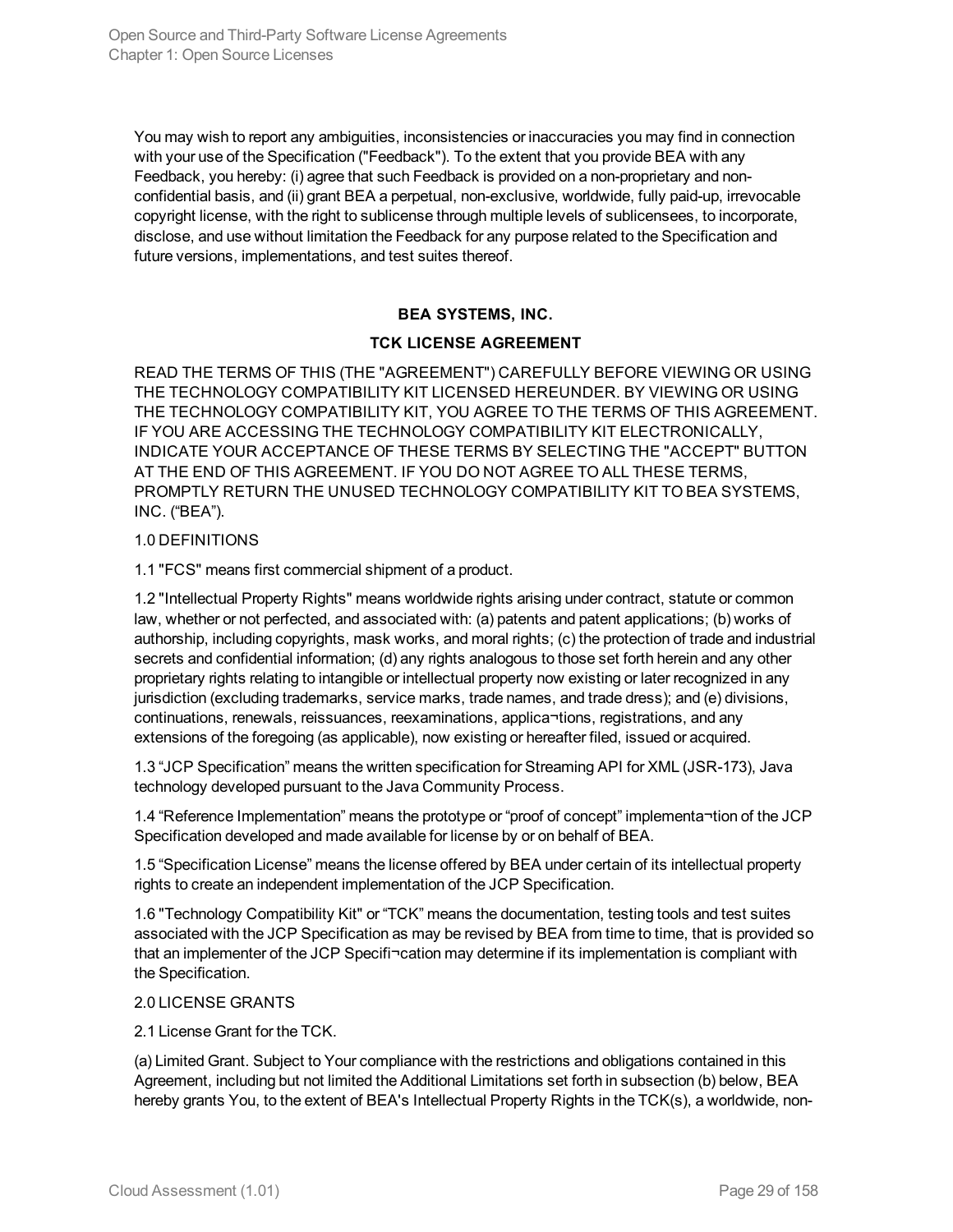exclusive, limited license, with right to sublicense, to use the TCK(s) internally and solely for the purpose of developing and testing Your Products. No license is granted for any other purpose, including any of the activities described in Section 2.1(b).

(b) Additional Limitations. You may not: (i) create derivative works of the TCK(s) or (ii) disassemble or decompile binary portions of the test suite(s) or testing tools or otherwise attempt to derive the source code from such por¬tions or (iii) use any marks, brands or logos associated with the JCP Specification, or otherwise promote or market any product, or code, which implements any portion of the JCP Specification, as being compatible, compliant, conformant or otherwise consistent with the JCP Specification unless such product passes, in accordance with the documentation (including the TCK Users Guide, if any), the most current TCK applicable to the latest version of the JCP Specification and available from BEA one hundred twenty (120) days before FCS of such version of the product; provided, however, that if You elect to use a version of the TCK also provided by BEA that is newer than that which is required under this Section 2.1(b)(iii), then You agree to pass such TCK.

(c) Testing. You shall self-certify that Your product implementing the JCP Specification passes the applicable TCK as set forth above, if and when such product in fact does so, provided that if BEA reasonably believes that Your product does not pass the applicable TCK, BEA may require You to submit specific test documentation to an independent third party audit facility designated by BEA, for verification of proper compatibility testing.. If the audit determines that such Product does not pass the TCK, (i) You shall be responsible for all reasonable costs of such audit including but not limited to the costs of retesting, and (ii) You shall within 90 days of receipt of notice that the Product does not pass the TCK modify the Product so that it does pass the TCK and resubmit it to the third party auditor for retesting. If you do not comply with subsection (ii) of this Section (c) you shall immediately cease use of any marks, brands or logos associated with the JCP Specification, and shall otherwise cease to promote or market any product, or code, which implements any portion of the JCP Specification, as being compatible, compliant, conformant or otherwise consistent with the JCP Specification.

2.2 Proprietary Rights Notices. You shall not remove any copyright notices, trade¬mark notices or other proprietary legends of BEA or its suppliers contained on or in the TCK, and shall incorporate such notices in all copies of any TCK. You shall comply with all reasonable requests by BEA to include additional copyright or other pro¬prietary rights notices of BEA or third parties from time to time.

2.3 Ownership. You acknowledge and agree that, as between BEA and You, nothing in this Agreement transfers any right, title and interest in and to the TCK, any derivative works thereof and Intellectual Property Rights (excluding any pre-existing Intellectual Property Rights owned by You) associated therewith, to You.

2.4 No Other Grant. This Agreement does not grant to You any right or license, under any Intellectual Property Rights of BEA or otherwise, except as expressly provided in this Section 2, and no other right or license is to be implied by or inferred from any provision of this Agree¬ment or by the conduct of the parties.

### 3.0 SUPPORT AND UPGRADES

Nothing in this Agreement shall obligate BEA to provide any technical support, updates, newer versions of or other assistance concerning the TCK to You or to any of Your distributors or customers for Your products. BEA, it its sole option, may elect to make technical support for the TCK available pursuant a separate agreement.

### 6.0 LIMITED WARRANTY AND DISCLAIMER

THE TCK IS PROVIDED UNDER THIS LICENSE ON AN "AS IS'' BASIS, WITHOUT WARRANTY OF ANY KIND, EITHER EXPRESSED OR IMPLIED, INCLUDING, WITHOUT LIMITATION,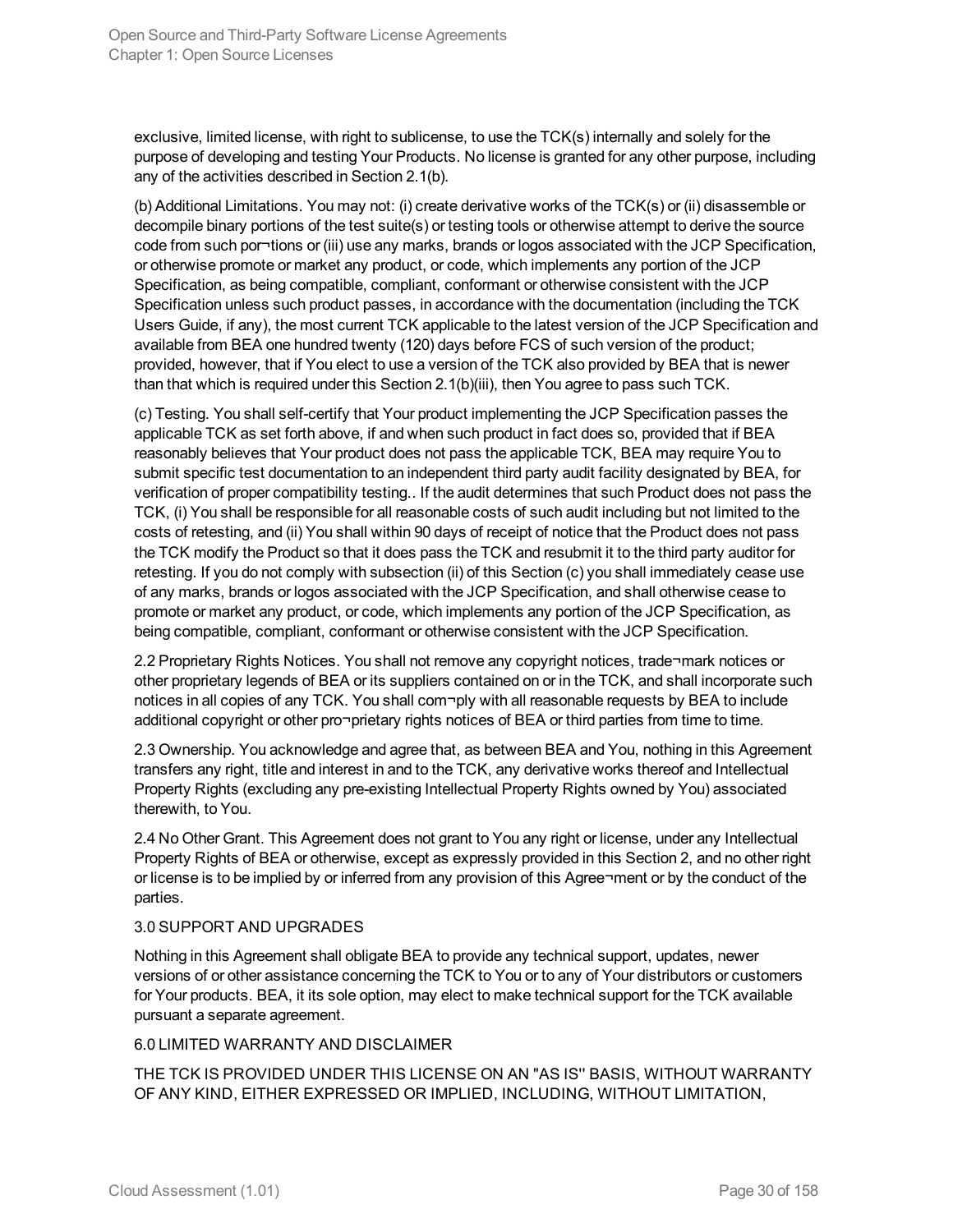WARRANTIES THAT THE TCK IS FREE OF DEFECTS, MERCHANTABLE, FIT FOR A PARTICULAR PURPOSE OR NON-INFRINGING. THE ENTIRE RISK AS TO THE QUALITY AND PERFORMANCE OF THE TCK IS WITH YOU. SHOULD THE TCK PROVE DEFECTIVE IN ANY RESPECT, YOU (NOT BEA OR ANY OF ITS CONTRIBUTORS OR SUPPLIERS) ASSUME THE COST OF ANY NECESSARY SERVICING, REPAIR OR CORRECTION. THIS DISCLAIMER OF WARRANTY CONSTITUTES AN ESSENTIAL PART OF THIS LICENSE. NO USE OF THE TCK IS AUTHORIZED HEREUNDER EXCEPT UNDER THIS DISCLAIMER.

### 9.0 LIMITATION OF LIABILITY

UNDER NO CIRCUMSTANCES AND UNDER NO LEGAL THEORY, WHETHER TORT (INCLUDING NEGLIGENCE), CONTRACT, OR OTHERWISE, SHALL BEA, OR ANY OF ITS CONTRIBUTORS OR SUPPLIERSBE LIABLE TO ANY PERSON FOR ANY INDIRECT, SPECIAL, INCIDENTAL, OR CONSEQUENTIAL DAMAGES OF ANY CHARACTER INCLUDING, WITHOUT LIMITATION, DAMAGES FOR LOSS OF GOODWILL, WORK STOPPAGE, COMPUTER FAILURE OR MALFUNCTION, OR ANY AND ALL OTHER COMMERCIAL DAMAGES OR LOSSES, EVEN IF SUCH PARTY SHALL HAVE BEEN INFORMED OF THE POSSIBILITY OF SUCH DAMAGES. THIS LIMITATION OF LIABILITY SHALL NOT APPLY TO LIABILITY FOR DEATH OR PERSONAL INJURY RESULTING FROM SUCH PARTY'S NEGLIGENCE TO THE EXTENT APPLICABLE LAW PROHIBITS SUCH LIMITATION. SOME JURISDICTIONS DO NOT ALLOW THE EXCLUSION OR LIMITATION OF INCIDENTAL OR CONSEQUENTIAL DAMAGES, SO THIS EXCLUSION AND LIMITATION MAY NOT APPLY TO YOU.

### 10.0 TERM AND TERMINATION

10.1 Term. The Term of this Agreement shall begin on the Effective Date and shall con¬tinue unless terminated as pro¬vided below. Termination is permitted: (a) by either party for the other party's breach of this Agreement, upon written notice to the other party providing a reasonable opportunity to cure given the nature of the breach, in no event to be less than thirty (30) days; or (b) by BEA upon any action by You alleging that use or distribution of the TCK or an implementation of the JCP Specification by BEA or any of BEA's licensees of the TCK infringes a patent owned by You.

### 11.0 MISCELLANEOUS

This Agreement represents the complete agreement concerning subject matter hereof. If any provision of this Agreement is held to be unenforceable, such provision shall be reformed only to the extent necessary to make it enforceable. This Agreement shall be governed by California law provisions (except to the extent applicable law, if any, provides otherwise), excluding its conflict-of-law provisions. With respect to disputes in which at least one party is a citizen of, or an entity chartered or registered to do business in the United States of America, any litigation relating to this Agreement shall be subject to the jurisdiction of the Federal Courts of the Northern District of California, with venue lying in Santa Clara County, California, with the losing party responsible for costs, including without limitation, court costs and reasonable attorneys' fees and expenses. The application of the United Nations Convention on Contracts for the International Sale of Goods is expressly excluded. Any law or regulation which provides that the language of a contract shall be construed against the drafter shall not apply to this Agreement.

### <span id="page-30-0"></span>**Bezier License**

Copyright (c) <YEAR>, <OWNER> All rights reserved.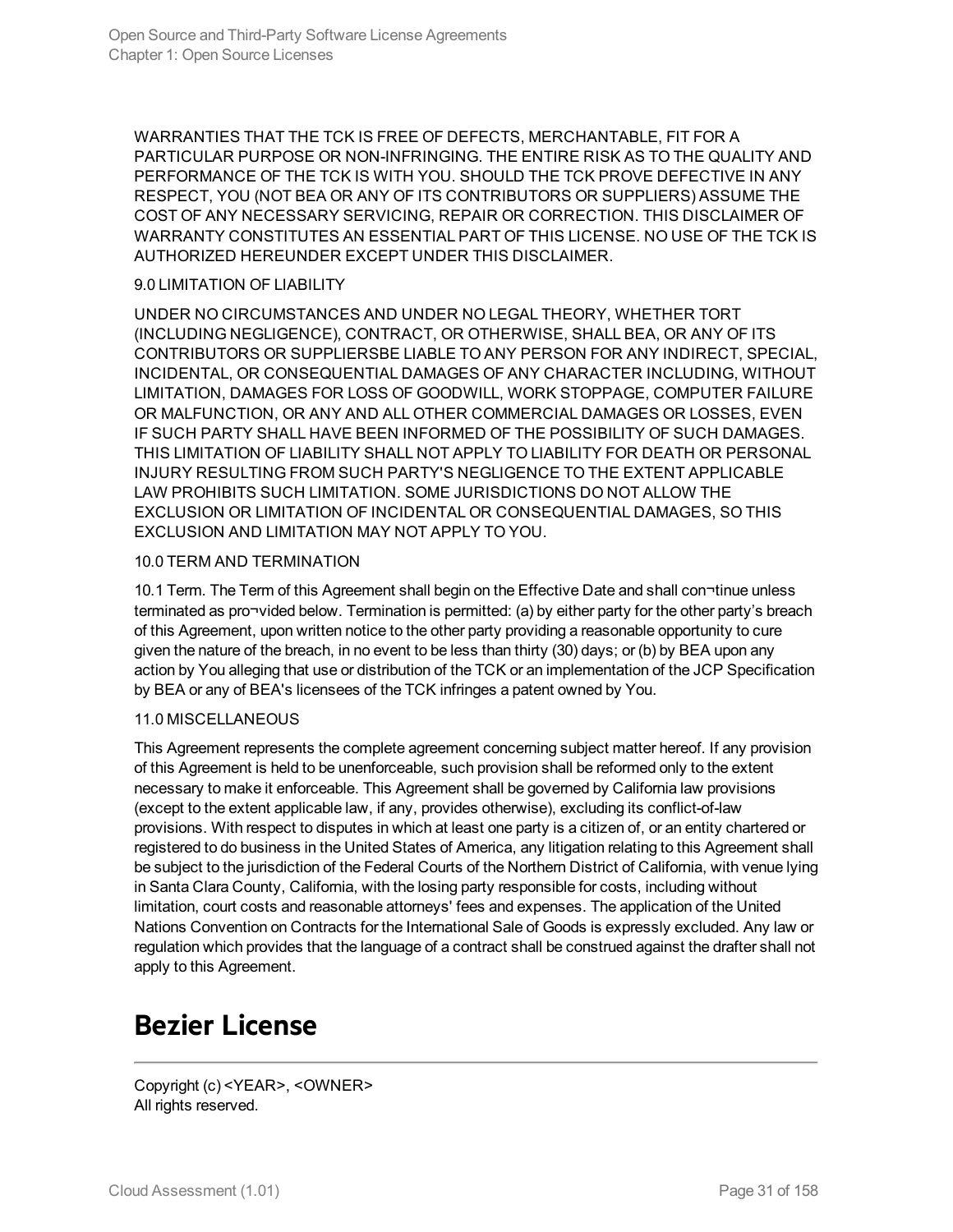Redistribution and use in source and binary forms, with or without modification, are permitted provided that the following conditions are met:

\* Redistributions of source code must retain the above copyright notice,

this list of conditions and the following disclaimer.

\* Redistributions in binary form must reproduce the above copyright notice, this list of conditions and the following disclaimer in the documentation and/or other materials provided with the distribution.

\* Neither the name of the <ORGANIZATION> nor the names of its contributors may be used to endorse or promote products derived from this software without specific prior written permission.

THIS SOFTWARE IS PROVIDED BY THE COPYRIGHT HOLDERS AND CONTRIBUTORS "AS IS" AND ANY EXPRESS OR IMPLIED WARRANTIES, INCLUDING, BUT NOT LIMITED TO, THE IMPLIED WARRANTIES OF MERCHANTABILITY AND FITNESS FOR A PARTICULAR PURPOSE ARE DISCLAIMED. IN NO EVENT SHALL THE COPYRIGHT HOLDER OR CONTRIBUTORS BE LIABLE FOR ANY DIRECT, INDIRECT, INCIDENTAL, SPECIAL, EXEMPLARY, OR CONSEQUENTIAL DAMAGES (INCLUDING, BUT NOT LIMITED TO, PROCUREMENT OF SUBSTITUTE GOODS OR SERVICES; LOSS OF USE, DATA, OR PROFITS; OR BUSINESS INTERRUPTION) HOWEVER CAUSED AND ON ANY THEORY OF LIABILITY, WHETHER IN CONTRACT, STRICT LIABILITY, OR TORT (INCLUDING NEGLIGENCE OR OTHERWISE) ARISING IN ANY WAY OUT OF THE USE OF THIS SOFTWARE, EVEN IF ADVISED OF THE POSSIBILITY OF SUCH DAMAGE.

## <span id="page-31-0"></span>**CarrotSearch Smartspire, version 0.2.12**

### BSD License

Copyright (C) 2007-2009, Stanisław Osiński.

All rights reserved.

Redistribution and use in source and binary forms, with or without modification, are permitted provided that the following conditions are met:

- 1. Redistributions of source code must retain the above copyright notice, this list of conditions and the following disclaimer.
- 2. Redistributions in binary form must reproduce the above copyright notice, this list of conditions and the following disclaimer in the documentation and/or other materials provided with the distribution.
- 3. Neither the name of the SmartSprites Project nor the names of its contributors may be used to endorse or promote products derived from this software without specific prior written permission.
- 4. We kindly request that you include in the end-user documentation provided with the redistribution and/or in the software itself an acknowledgment equivalent to the following: "This product includes software developed by the SmartSprites Project."

THIS SOFTWARE IS PROVIDED BY THE COPYRIGHT HOLDERS AND CONTRIBUTORS "AS IS" AND ANY EXPRESS OR IMPLIED WARRANTIES, INCLUDING, BUT NOT LIMITED TO, THE IMPLIED WARRANTIES OF MERCHANTABILITY AND FITNESS FOR A PARTICULAR PURPOSE ARE DISCLAIMED. IN NO EVENT SHALL THE COPYRIGHT OWNER OR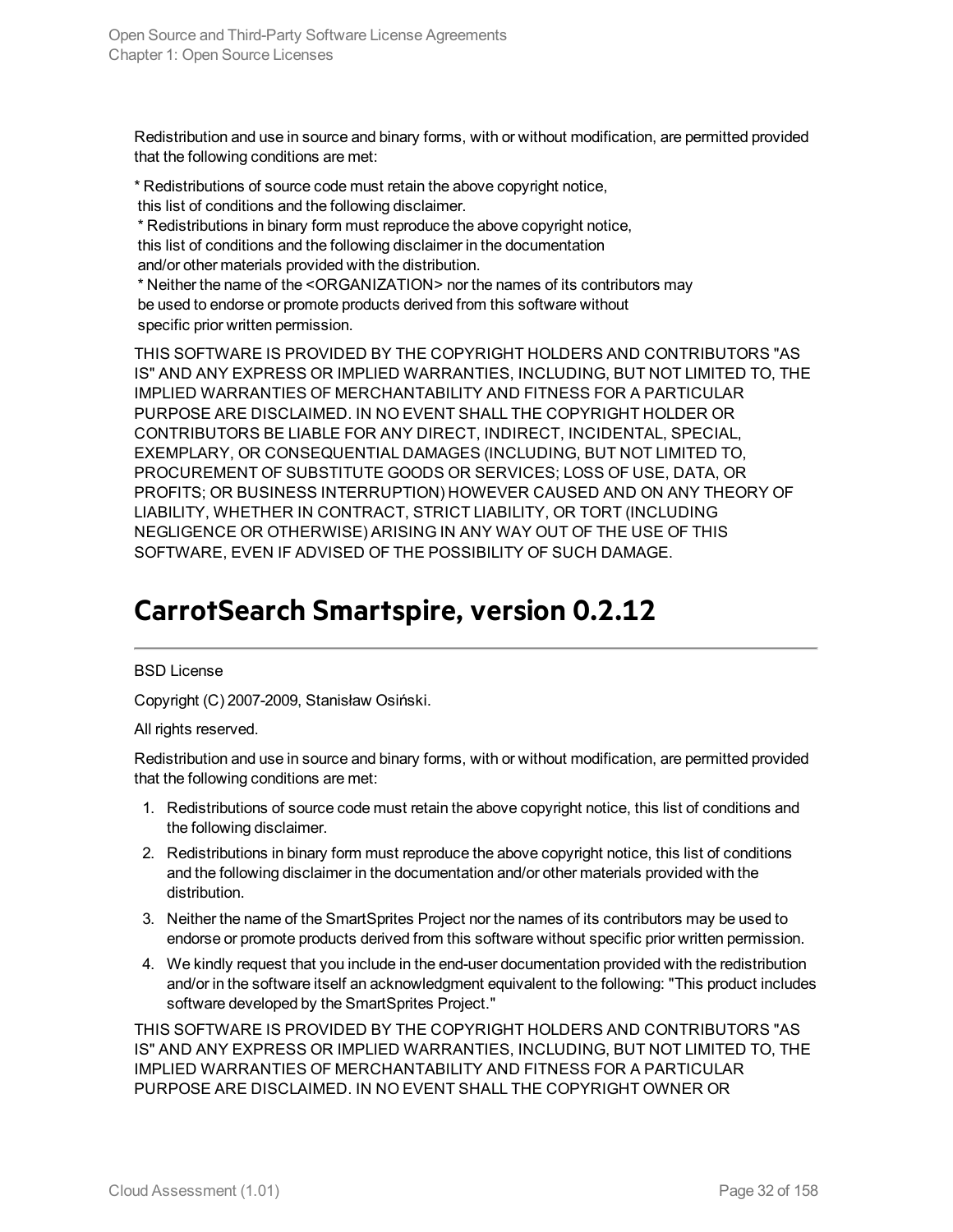CONTRIBUTORS BE LIABLE FOR ANY DIRECT, INDIRECT, INCIDENTAL, SPECIAL, EXEMPLARY, OR CONSEQUENTIAL DAMAGES (INCLUDING, BUT NOT LIMITED TO, PROCUREMENT OF SUBSTITUTE GOODS OR SERVICES; LOSS OF USE, DATA, OR PROFITS; OR BUSINESS INTERRUPTION) HOWEVER CAUSED AND ON ANY THEORY OF LIABILITY, WHETHER IN CONTRACT, STRICT LIABILITY, OR TORT (INCLUDING NEGLIGENCE OR OTHERWISE) ARISING IN ANY WAY OUT OF THE USE OF THIS SOFTWARE, EVEN IF ADVISED OF THE POSSIBILITY OF SUCH DAMAGE.

## <span id="page-32-0"></span>**Castor License**

Copyright 1999-2004 (C) Intalio Inc., and others. All Rights Reserved.

Redistribution and use of this software and associated documentation ("Software"), with or without modification, are permitted provided that the following conditions are met:

1. Redistributions of source code must retain copyright statements and notices. Redistributions must also contain a copy of this document.

2. Redistributions in binary form must reproduce the above copyright notice, this list of conditions and the following disclaimer in the documentation and/or other materials provided with the distribution.

3. The name "ExoLab" must not be used to endorse or promote products derived from this Software without prior written permission of Intalio Inc. For written permission, please contact info@exolab.org.

4. Products derived from this Software may not be called "Castor" nor may "Castor" appear in their names without prior written permission of Intalio Inc. Exolab, Castor and Intalio are trademarks of Intalio Inc.

5. Due credit should be given to the ExoLab Project (http://www.exolab.org/).

THIS SOFTWARE IS PROVIDED BY INTALIO AND CONTRIBUTORS ``AS IS'' AND ANY EXPRESSED OR IMPLIED WARRANTIES, INCLUDING, BUT NOT LIMITED TO, THE IMPLIED WARRANTIES OF MERCHANTABILITY AND FITNESS FOR A PARTICULAR PURPOSE ARE DISCLAIMED. IN NO EVENT SHALL INTALIO OR ITS CONTRIBUTORS BE LIABLE FOR ANY DIRECT, INDIRECT, INCIDENTAL, SPECIAL, EXEMPLARY, OR CONSEQUENTIAL DAMAGES (INCLUDING, BUT NOT LIMITED TO, PROCUREMENT OF SUBSTITUTE GOODS OR SERVICES; LOSS OF USE, DATA, OR PROFITS; OR BUSINESS INTERRUPTION) HOWEVER CAUSED AND ON ANY THEORY OF LIABILITY, WHETHER IN CONTRACT, STRICT LIABILITY, OR TORT (INCLUDING NEGLIGENCE OR OTHERWISE) ARISING IN ANY WAY OUT OF THE USE OF THIS SOFTWARE, EVEN IF ADVISED OF THE POSSIBILITY OF SUCH DAMAGE.

### <span id="page-32-1"></span>**Common Public License - Version 1.0**

Common Public License - v 1.0

THE ACCOMPANYING PROGRAM IS PROVIDED UNDER THE TERMS OF THIS COMMON PUBLIC LICENSE ("AGREEMENT"). ANY USE, REPRODUCTION OR DISTRIBUTION OF THE PROGRAM CONSTITUTES RECIPIENT'S ACCEPTANCE OF THIS AGREEMENT.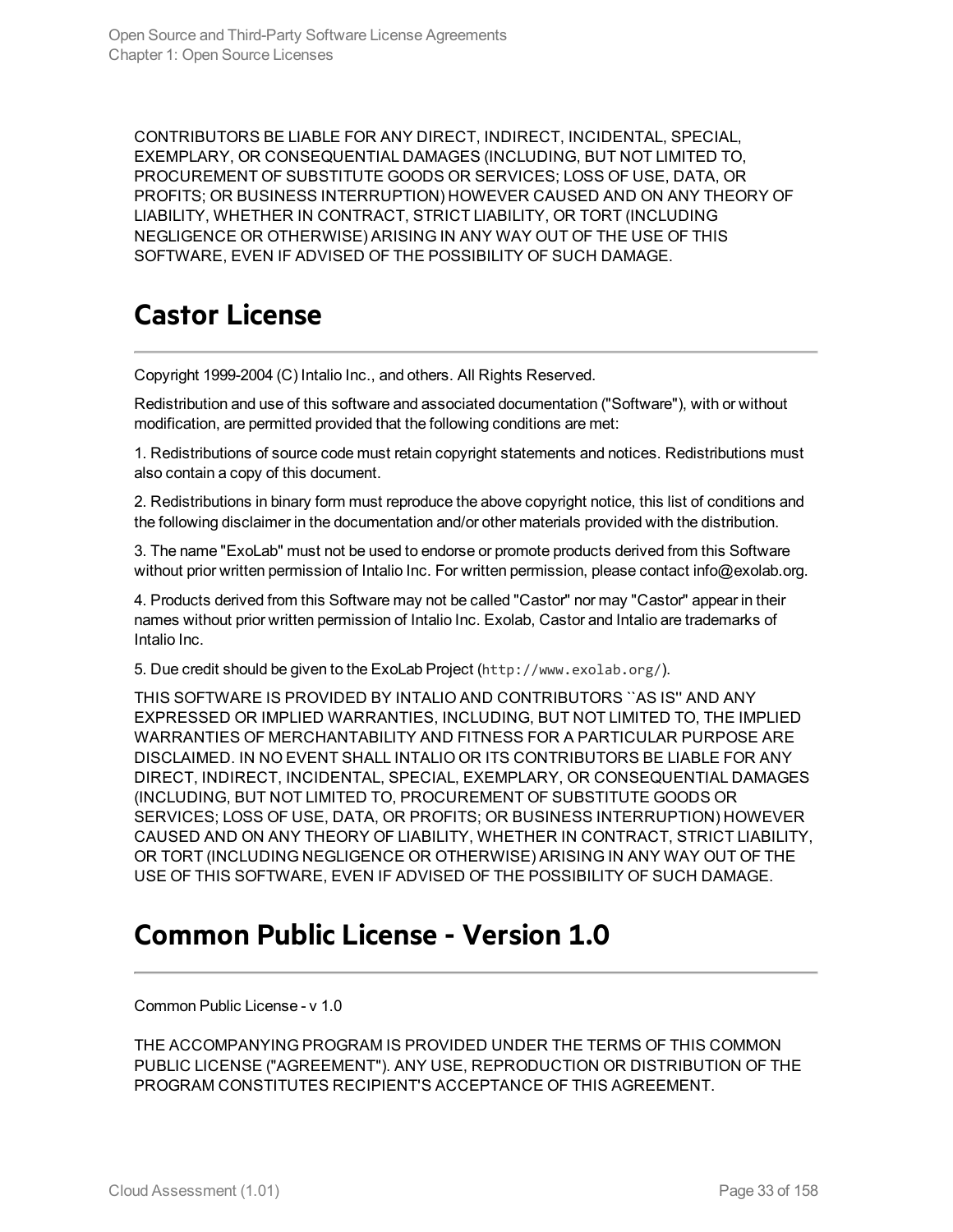### 1. DEFINITIONS

#### "Contribution" means:

a) in the case of the initial Contributor, the initial code and documentation distributed under this Agreement, and b) in the case of each subsequent Contributor: i) changes to the Program, and ii) additions to the Program; where such changes and/or additions to the Program originate from and are distributed by that particular Contributor. A Contribution 'originates' from a Contributor if it was added to the Program by such Contributor itself or anyone acting on such Contributor's behalf. Contributions do not include additions to the Program which: (i) are separate modules of software distributed in conjunction with the Program under their own license agreement, and (ii) are not derivative works of the Program.

"Contributor" means any person or entity that distributes the Program.

"Licensed Patents " mean patent claims licensable by a Contributor which are necessarily infringed by the use or sale of its Contribution alone or when combined with the Program.

"Program" means the Contributions distributed in accordance with this Agreement.

"Recipient" means anyone who receives the Program under this Agreement, including all Contributors.

### 2. GRANT OF RIGHTS

a) Subject to the terms of this Agreement, each Contributor hereby grants Recipient a non-exclusive, worldwide, royalty-free copyright license to reproduce, prepare derivative works of, publicly display, publicly perform, distribute and sublicense the Contribution of such Contributor, if any, and such derivative works, in source code and object code form. b) Subject to the terms of this Agreement, each Contributor hereby grants Recipient a non-exclusive, worldwide, royalty-free patent license under Licensed Patents to make, use, sell, offer to sell, import and otherwise transfer the Contribution of such Contributor, if any, in source code and object code form. This patent license shall apply to the combination of the Contribution and the Program if, at the time the Contribution is added by the Contributor, such addition of the Contribution causes such combination to be covered by the Licensed Patents. The patent license shall not apply to any other combinations which include the Contribution. No hardware per se is licensed hereunder. c) Recipient understands that although each Contributor grants the licenses to its Contributions set forth herein, no assurances are provided by any Contributor that the Program does not infringe the patent or other intellectual property rights of any other entity. Each Contributor disclaims any liability to Recipient for claims brought by any other entity based on infringement of intellectual property rights or otherwise. As a condition to exercising the rights and licenses granted hereunder, each Recipient hereby assumes sole responsibility to secure any other intellectual property rights needed, if any. For example, if a third party patent license is required to allow Recipient to distribute the Program, it is Recipient's responsibility to acquire that license before distributing the Program. d) Each Contributor represents that to its knowledge it has sufficient copyright rights in its Contribution, if any, to grant the copyright license set forth in this Agreement.

#### 3. REQUIREMENTS

A Contributor may choose to distribute the Program in object code form under its own license agreement, provided that:

a) it complies with the terms and conditions of this Agreement; and b) its license agreement: i) effectively disclaims on behalf of all Contributors all warranties and conditions, express and implied, including warranties or conditions of title and non-infringement, and implied warranties or conditions of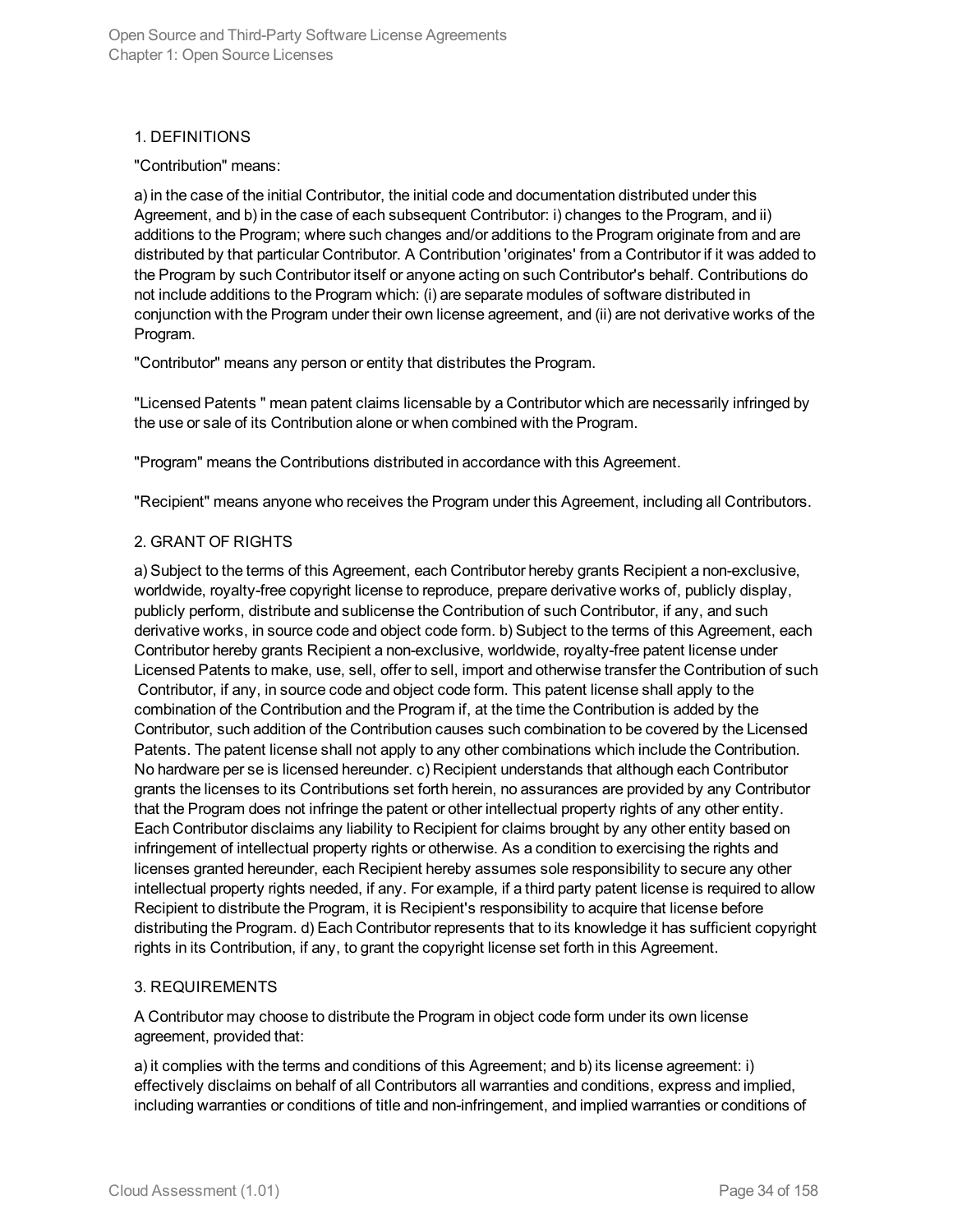merchantability and fitness for a particular purpose; ii) effectively excludes on behalf of all Contributors all liability for damages, including direct, indirect, special, incidental and consequential damages, such as lost profits; iii) states that any provisions which differ from this Agreement are offered by that Contributor alone and not by any other party; and iv) states that source code for the Program is available from such Contributor, and informs licensees how to obtain it in a reasonable manner on or through a medium customarily used for software exchange. When the Program is made available in source code form:

a) it must be made available under this Agreement; and b) a copy of this Agreement must be included with each copy of the Program.

Contributors may not remove or alter any copyright notices contained within the Program.

Each Contributor must identify itself as the originator of its Contribution, if any, in a manner that reasonably allows subsequent Recipients to identify the originator of the Contribution.

### 4. COMMERCIAL DISTRIBUTION

Commercial distributors of software may accept certain responsibilities with respect to end users, business partners and the like. While this license is intended to facilitate the commercial use of the Program, the Contributor who includes the Program in a commercial product offering should do so in a manner which does not create potential liability for other Contributors. Therefore, if a Contributor includes the Program in a commercial product offering, such Contributor ("Commercial Contributor") hereby agrees to defend and indemnify every other Contributor ("Indemnified Contributor") against any losses, damages and costs (collectively "Losses") arising from claims, lawsuits and other legal actions brought by a third party against the Indemnified Contributor to the extent caused by the acts or omissions of such Commercial Contributor in connection with its distribution of the Program in a commercial product offering. The obligations in this section do not apply to any claims or Losses relating to any actual or alleged intellectual property infringement. In order to qualify, an Indemnified Contributor must: a) promptly notify the Commercial Contributor in writing of such claim, and b) allow the Commercial Contributor to control, and cooperate with the Commercial Contributor in, the defense and any related settlement negotiations. The Indemnified Contributor may participate in any such claim at its own expense.

For example, a Contributor might include the Program in a commercial product offering, Product X. That Contributor is then a Commercial Contributor. If that Commercial Contributor then makes performance claims, or offers warranties related to Product X, those performance claims and warranties are such Commercial Contributor's responsibility alone. Under this section, the Commercial Contributor would have to defend claims against the other Contributors related to those performance claims and warranties, and if a court requires any other Contributor to pay any damages as a result, the Commercial Contributor must pay those damages.

### 5. NO WARRANTY

EXCEPT AS EXPRESSLY SET FORTH IN THIS AGREEMENT, THE PROGRAM IS PROVIDED ON AN "AS IS" BASIS, WITHOUT WARRANTIES OR CONDITIONS OF ANY KIND, EITHER EXPRESS OR IMPLIED INCLUDING, WITHOUT LIMITATION, ANY WARRANTIES OR CONDITIONS OF TITLE, NON-INFRINGEMENT, MERCHANTABILITY OR FITNESS FOR A PARTICULAR PURPOSE. Each Recipient is solely responsible for determining the appropriateness of using and distributing the Program and assumes all risks associated with its exercise of rights under this Agreement, including but not limited to the risks and costs of program errors, compliance with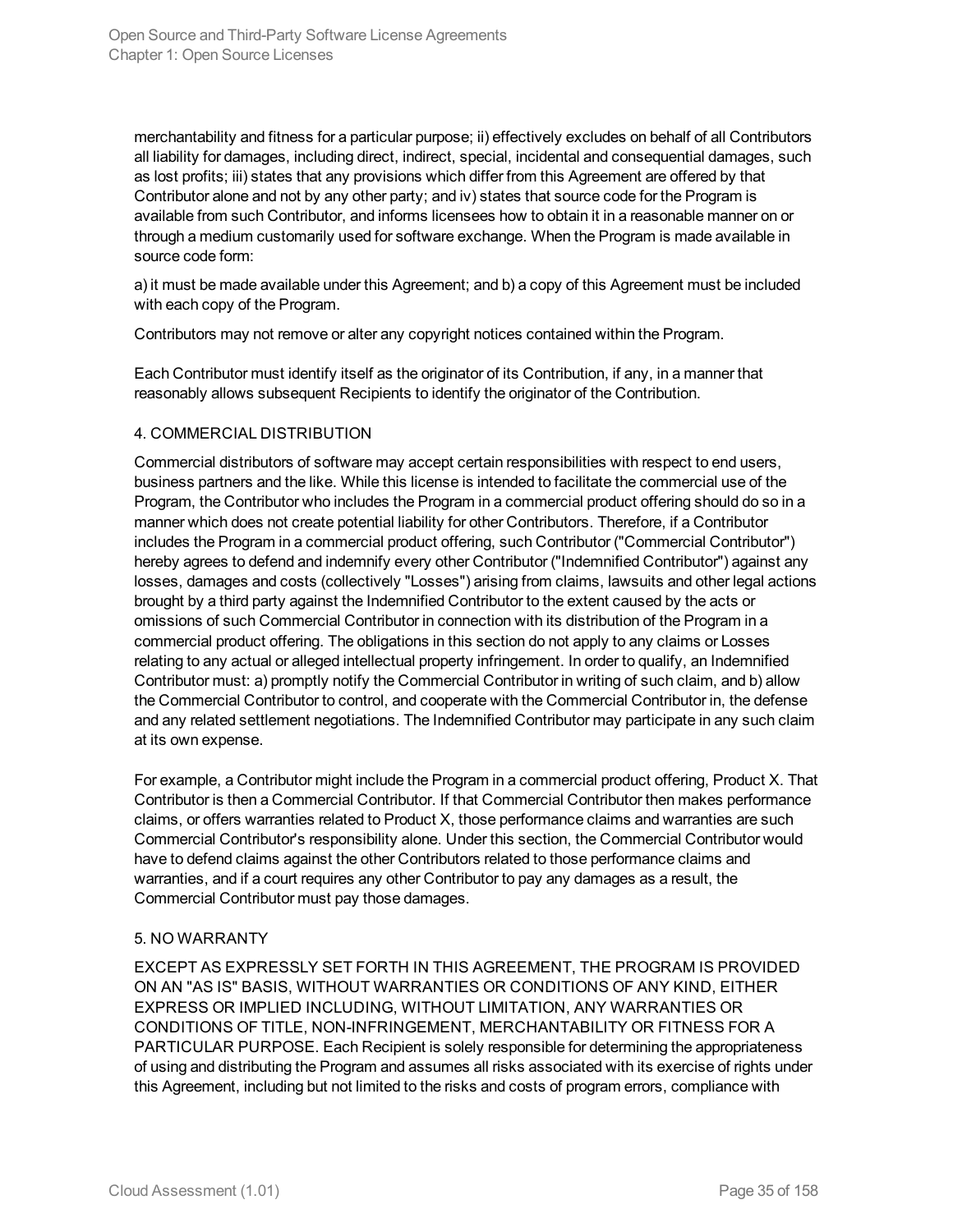applicable laws, damage to or loss of data, programs or equipment, and unavailability or interruption of operations.

### 6. DISCLAIMER OF LIABILITY

EXCEPT AS EXPRESSLY SET FORTH IN THIS AGREEMENT, NEITHER RECIPIENT NOR ANY CONTRIBUTORS SHALL HAVE ANY LIABILITY FOR ANY DIRECT, INDIRECT, INCIDENTAL, SPECIAL, EXEMPLARY, OR CONSEQUENTIAL DAMAGES (INCLUDING WITHOUT LIMITATION LOST PROFITS), HOWEVER CAUSED AND ON ANY THEORY OF LIABILITY, WHETHER IN CONTRACT, STRICT LIABILITY, OR TORT (INCLUDING NEGLIGENCE OR OTHERWISE) ARISING IN ANY WAY OUT OF THE USE OR DISTRIBUTION OF THE PROGRAM OR THE EXERCISE OF ANY RIGHTS GRANTED HEREUNDER, EVEN IF ADVISED OF THE POSSIBILITY OF SUCH DAMAGES.

### 7. GENERAL

If any provision of this Agreement is invalid or unenforceable under applicable law, it shall not affect the validity or enforceability of the remainder of the terms of this Agreement, and without further action by the parties hereto, such provision shall be reformed to the minimum extent necessary to make such provision valid and enforceable.

If Recipient institutes patent litigation against a Contributor with respect to a patent applicable to software (including a cross-claim or counterclaim in a lawsuit), then any patent licenses granted by that Contributor to such Recipient under this Agreement shall terminate as of the date such litigation is filed. In addition, if Recipient institutes patent litigation against any entity (including a cross-claim or counterclaim in a lawsuit) alleging that the Program itself (excluding combinations of the Program with other software or hardware) infringes such Recipient's patent(s), then such Recipient's rights granted under Section 2(b) shall terminate as of the date such litigation is filed.

All Recipient's rights under this Agreement shall terminate if it fails to comply with any of the material terms or conditions of this Agreement and does not cure such failure in a reasonable period of time after becoming aware of such noncompliance. If all Recipient's rights under this Agreement terminate, Recipient agrees to cease use and distribution of the Program as soon as reasonably practicable. However, Recipient's obligations under this Agreement and any licenses granted by Recipient relating to the Program shall continue and survive.

Everyone is permitted to copy and distribute copies of this Agreement, but in order to avoid inconsistency the Agreement is copyrighted and may only be modified in the following manner. The Agreement Steward reserves the right to publish new versions (including revisions) of this Agreement from time to time. No one other than the Agreement Steward has the right to modify this Agreement. IBM is the initial Agreement Steward. IBM may assign the responsibility to serve as the Agreement Steward to a suitable separate entity. Each new version of the Agreement will be given a distinguishing version number. The Program (including Contributions) may always be distributed subject to the version of the Agreement under which it was received. In addition, after a new version of the Agreement is published, Contributor may elect to distribute the Program (including its Contributions) under the new version. Except as expressly stated in Sections 2(a) and 2(b) above, Recipient receives no rights or licenses to the intellectual property of any Contributor under this Agreement, whether expressly, by implication, estoppel or otherwise. All rights in the Program not expressly granted under this Agreement are reserved.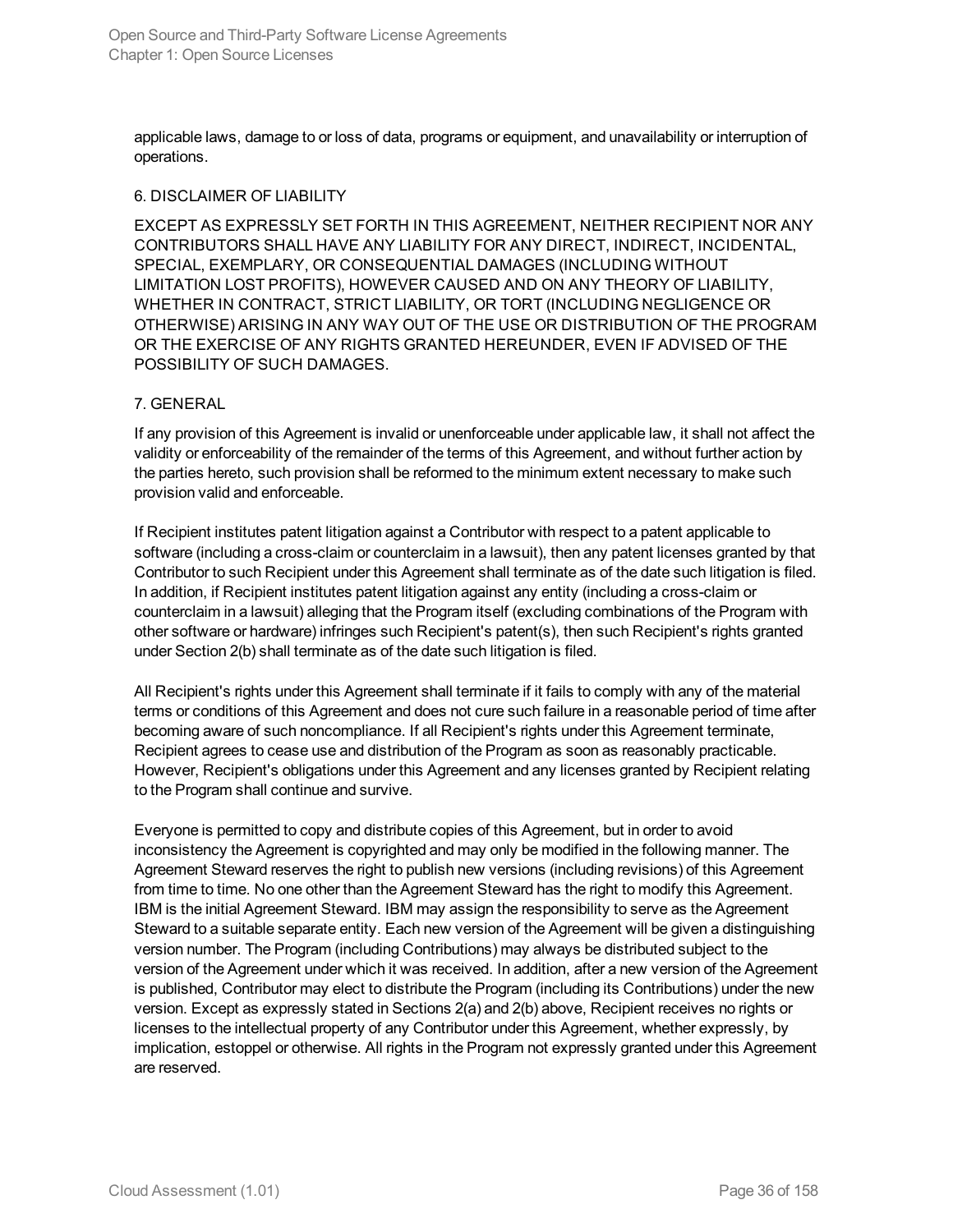This Agreement is governed by the laws of the State of New York and the intellectual property laws of the United States of America. No party to this Agreement will bring a legal action under this Agreement more than one year after the cause of action arose. Each party waives its rights to a jury trial in any resulting litigation.

# **Chili License**

Copyright (c) 2008 Andrea Ercolino, http://noteslog.com/chili

Permission is hereby granted, free of charge, to any person obtaining a copy of this software and associated documentation files (the "Software"), to deal in the Software without restriction, including without limitation the rights to use, copy, modify, merge, publish, distribute, sublicense, and/or sell copies of the Software, and to permit persons to whom the Software is furnished to do so, subject to the following conditions:

The above copyright notice and this permission notice shall be included in all copies or substantial portions of the Software.

THE SOFTWARE IS PROVIDED "AS IS", WITHOUT WARRANTY OF ANY KIND, EXPRESS OR IMPLIED, INCLUDING BUT NOT LIMITED TO THE WARRANTIES OF MERCHANTABILITY, FITNESS FOR A PARTICULAR PURPOSE AND NONINFRINGEMENT. IN NO EVENT SHALL THE AUTHORS OR COPYRIGHT HOLDERS BE LIABLE FOR ANY CLAIM, DAMAGES OR OTHER LIABILITY, WHETHER IN AN ACTION OF CONTRACT, TORT OR OTHERWISE, ARISING FROM, OUT OF OR IN CONNECTION WITH THE SOFTWARE OR THE USE OR OTHER DEALINGS IN THE SOFTWARE.

# **CKEditor License**

CKEditor™ - The text editor for Internet™ - [http://ckeditor.com](http://ckeditor.com/) Copyright © 2003-2013, CKSource - Frederico Knabben. All rights reserved.

Licensed under the terms of any of the following licenses at your choice:

- GNU General Public [License](http://www.gnu.org/licenses/gpl.html) Version 2 or later (the "GPL");
- GNU Lesser General Public [License](http://www.gnu.org/licenses/lgpl.html) Version 2.1 or later (the "LGPL");
- Mozilla Public [License](http://www.mozilla.org/MPL/MPL-1.1.html) Version 1.1 or later (the "MPL").

You are not required to, but if you want to explicitly declare the license you have chosen to be bound to when using, reproducing, modifying and distributing this software, just include a text file titled "LEGAL" in your version of this software, indicating your license choice. In any case, your choice will not restrict any recipient of your version of this software to use, reproduce, modify and distribute this software under any of the above licenses.

### **Sources of Intellectual Property Included in CKEditor**

Where not otherwise indicated, all CKEditor content is authored by CKSource engineers and consists of CKSource-owned intellectual property. In some specific instances, CKEditor will incorporate work done by developers outside of CKSource with their express permission.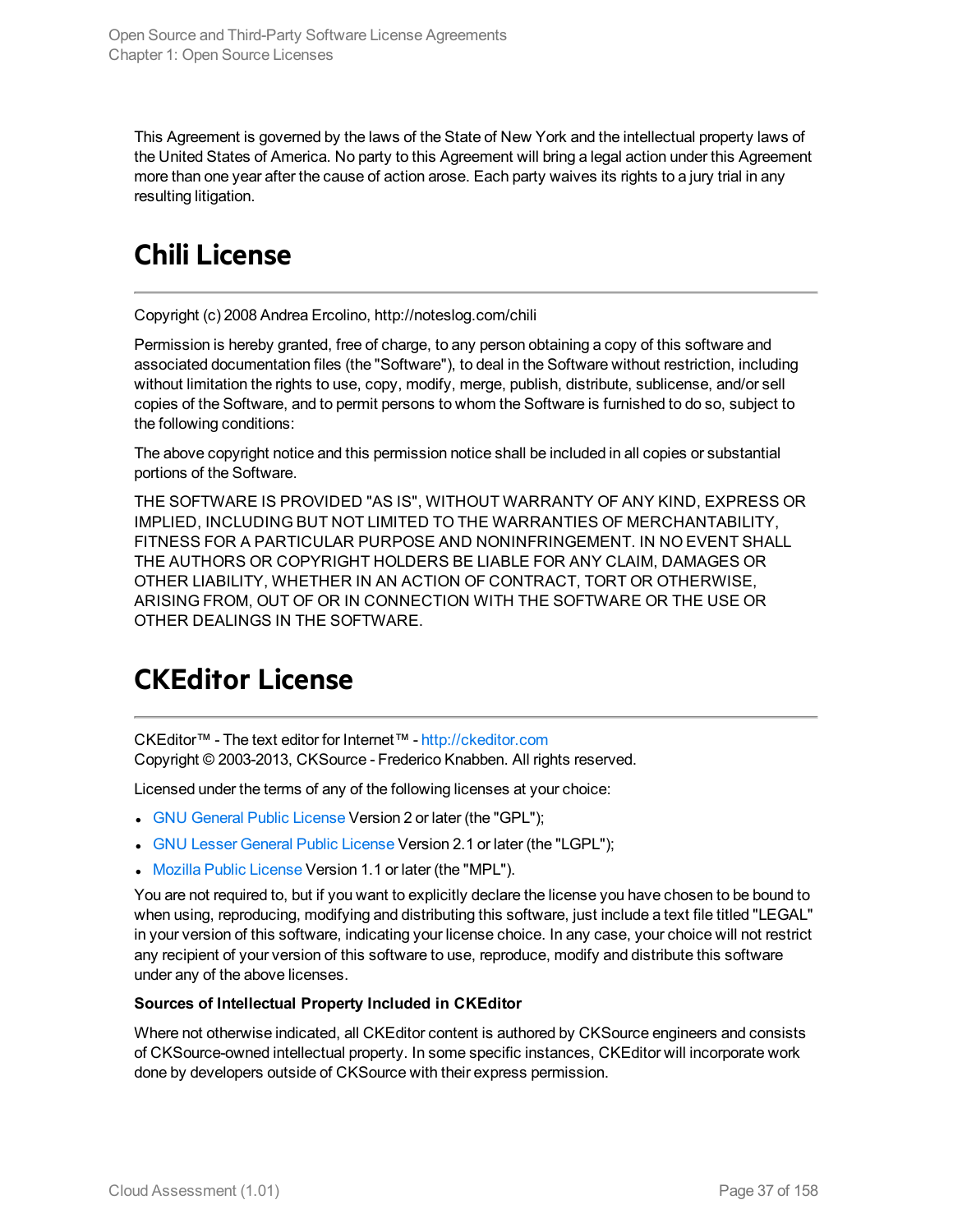YUI [Test](http://developer.yahoo.com/yui/yuitest/): At \_source/tests/yuitest.js can be found part of the source code of YUI, which is licensed under the terms of the BSD [License](http://developer.yahoo.com/yui/license.txt). YUI is Copyright © 2008, Yahoo! Inc.

#### **Trademarks**

CKEditor is a trademark of CKSource - Frederico Knabben. All other brand and product names are trademarks, registered trademarks or service marks of their respective holders.

# **COMMON DEVELOPMENT AND DISTRIBUTION LICENSE (CDDL) Version 1.0**

### COMMON DEVELOPMENT AND DISTRIBUTION LICENSE (CDDL) Version 1.0

1. Definitions.

1.1. "Contributor" means each individual or entity that creates or contributes to the creation of Modifications.

1.2. "Contributor Version" means the combination of the Original Software, prior Modifications used by a Contributor (if any), and the Modifications made by that particular Contributor.

1.3. "Covered Software" means (a) the Original Software, or (b) Modifications, or (c) the combination of files containing Original Software with files containing Modifications, in each case including portions thereof.

1.4. "Executable" means the Covered Software in any form other than Source Code.

1.5. "Initial Developer" means the individual or entity that first makes Original Software available under this License.

1.6. "Larger Work" means a work which combines Covered Software or portions thereof with code not governed by the terms of this License.

1.7. "License" means this document.

1.8. "Licensable" means having the right to grant, to the maximum extent possible, whether at the time of the initial grant or subsequently acquired, any and all of the rights conveyed herein.

1.9. "Modifications" means the Source Code and Executable form of any of the following:

A. Any file that results from an addition to, deletion from or modification of the contents of a file containing Original Software or previous Modifications;

B. Any new file that contains any part of the Original Software or previous Modification; or

C. Any new file that is contributed or otherwise made available under the terms of this License.

1.10. "Original Software" means the Source Code and Executable form of computer software code that is originally released under this License.

1.11. "Patent Claims" means any patent claim(s), now owned or hereafter acquired, including without limitation, method, process, and apparatus claims, in any patent Licensable by grantor.

1.12. "Source Code" means (a) the common form of computer software code in which modifications are made and (b) associated documentation included in or with such code.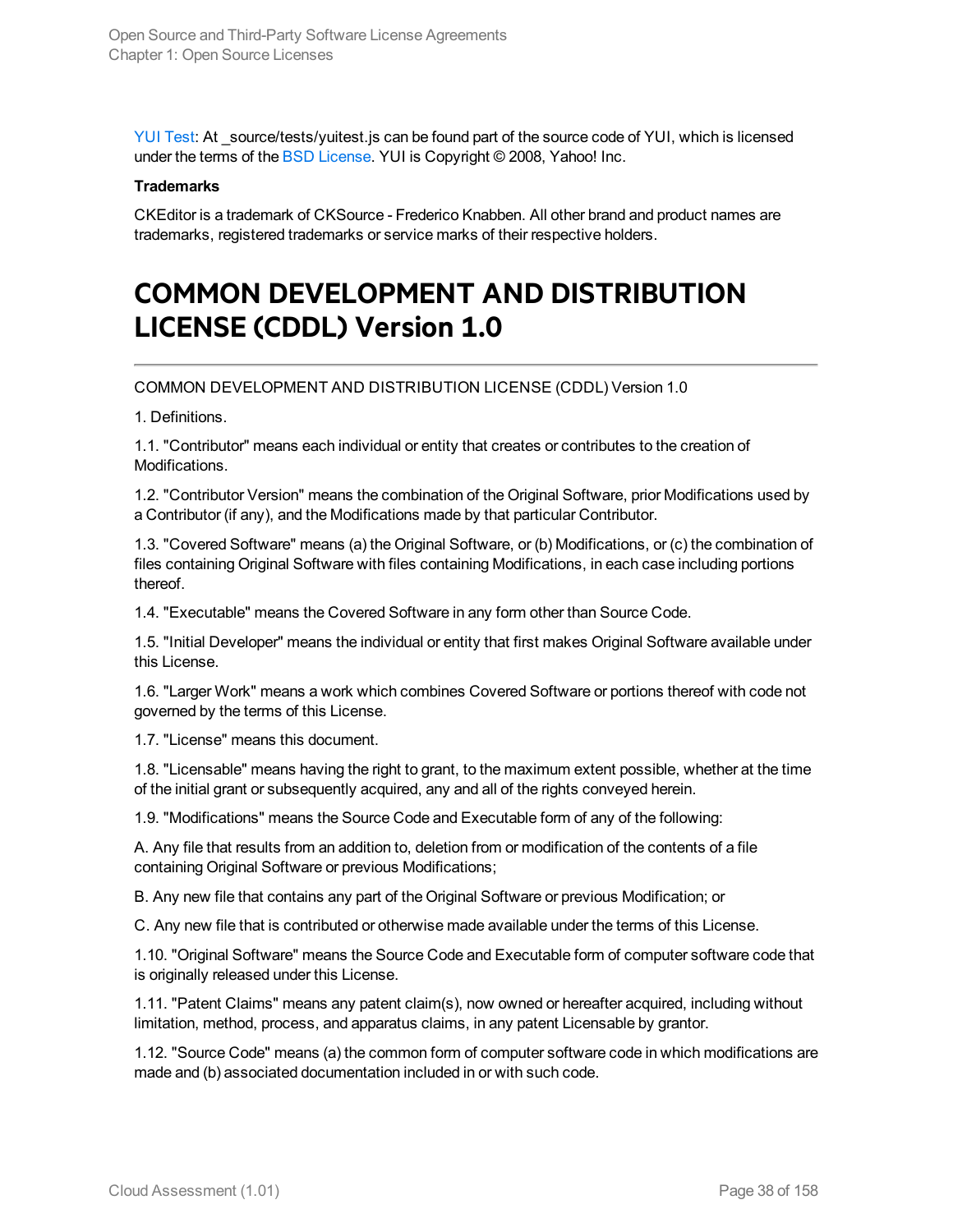1.13. "You" (or "Your") means an individual or a legal entity exercising rights under, and complying with all of the terms of, this License. For legal entities, "You" includes any entity which controls, is controlled by, or is under common control with You. For purposes of this definition, "control" means (a) the power, direct or indirect, to cause the direction or management of such entity, whether by contract or otherwise, or (b) ownership of more than fifty percent (50%) of the outstanding shares or beneficial ownership of such entity.

### 2. License Grants.

2.1. The Initial Developer Grant.

Conditioned upon Your compliance with Section 3.1 below and subject to third party intellectual property claims, the Initial Developer hereby grants You a world-wide, royalty-free, non-exclusive license:

(a) under intellectual property rights (other than patent or trademark) Licensable by Initial Developer, to use, reproduce, modify, display, perform, sublicense and distribute the Original Software (or portions thereof), with or without Modifications, and/or as part of a Larger Work; and

(b) under Patent Claims infringed by the making, using or selling of Original Software, to make, have made, use, practice, sell, and offer for sale, and/or otherwise dispose of the Original Software (or portions thereof).

(c) The licenses granted in Sections 2.1(a) and (b) are effective on the date Initial Developer first distributes or otherwise makes the Original Software available to a third party under the terms of this License.

(d) Notwithstanding Section 2.1(b) above, no patent license is granted: (1) for code that You delete from the Original Software, or (2) for infringements caused by: (i) the modification of the Original Software, or (ii) the combination of the Original Software with other software or devices.

# 2.2. Contributor Grant.

Conditioned upon Your compliance with Section 3.1 below and subject to third party intellectual property claims, each Contributor hereby grants You a world-wide, royalty-free, non-exclusive license:

(a) under intellectual property rights (other than patent or trademark) Licensable by Contributor to use, reproduce, modify, display, perform, sublicense and distribute the Modifications created by such Contributor (or portions thereof), either on an unmodified basis, with other Modifications, as Covered Software and/or as part of a Larger Work; and

(b) under Patent Claims infringed by the making, using, or selling of Modifications made by that Contributor either alone and/or in combination with its Contributor Version (or portions of such combination), to make, use, sell, offer for sale, have made, and/or otherwise dispose of: (1) Modifications made by that Contributor (or portions thereof); and (2) the combination of Modifications made by that Contributor with its Contributor Version (or portions of such combination).

(c) The licenses granted in Sections 2.2(a) and 2.2(b) are effective on the date Contributor first distributes or otherwise makes the Modifications available to a third party.

(d) Notwithstanding Section 2.2(b) above, no patent license is granted: (1) for any code that Contributor has deleted from the Contributor Version; (2) for infringements caused by: (i) third party modifications of Contributor Version, or (ii) the combination of Modifications made by that Contributor with other software (except as part of the Contributor Version) or other devices; or (3) under Patent Claims infringed by Covered Software in the absence of Modifications made by that Contributor.

3. Distribution Obligations.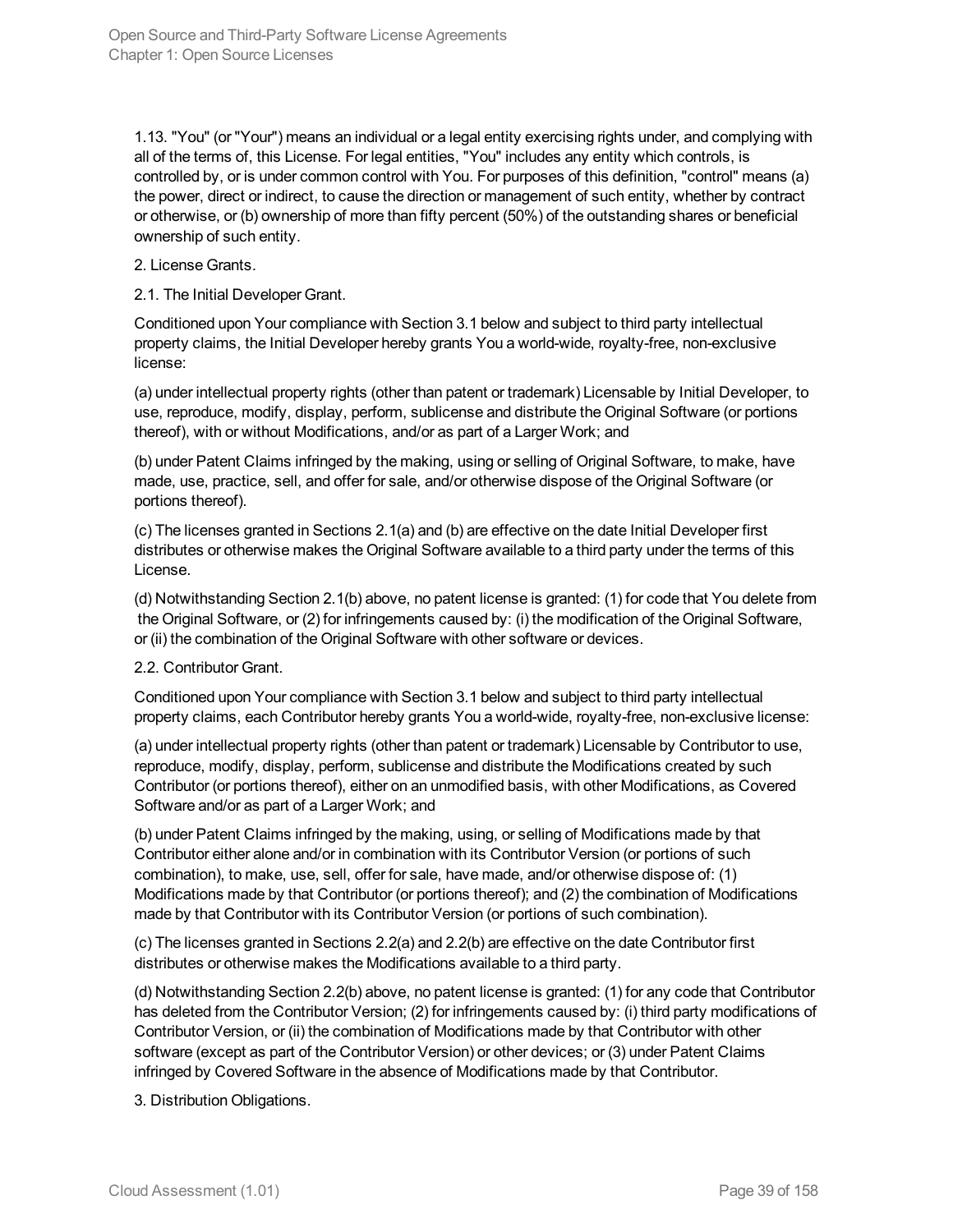## 3.1. Availability of Source Code.

Any Covered Software that You distribute or otherwise make available in Executable form must also be made available in Source Code form and that Source Code form must be distributed only under the terms of this License. You must include a copy of this License with every copy of the Source Code form of the Covered Software You distribute or otherwise make available. You must inform recipients of any such Covered Software in Executable form as to how they can obtain such Covered Software in Source Code form in a reasonable manner on or through a medium customarily used for software exchange.

## 3.2. Modifications.

The Modifications that You create or to which You contribute are governed by the terms of this License. You represent that You believe Your Modifications are Your original creation(s) and/or You have sufficient rights to grant the rights conveyed by this License.

## 3.3. Required Notices.

You must include a notice in each of Your Modifications that identifies You as the Contributor of the Modification. You may not remove or alter any copyright, patent or trademark notices contained within the Covered Software, or any notices of licensing or any descriptive text giving attribution to any Contributor or the Initial Developer.

## 3.4. Application of Additional Terms.

You may not offer or impose any terms on any Covered Software in Source Code form that alters or restricts the applicable version of this License or the recipients' rights hereunder. You may choose to offer, and to charge a fee for, warranty, support, indemnity or liability obligations to one or more recipients of Covered Software. However, you may do so only on Your own behalf, and not on behalf of the Initial Developer or any Contributor. You must make it absolutely clear that any such warranty, support, indemnity or liability obligation is offered by You alone, and You hereby agree to indemnify the Initial Developer and every Contributor for any liability incurred by the Initial Developer or such Contributor as a result of warranty, support, indemnity or liability terms You offer.

# 3.5. Distribution of Executable Versions.

You may distribute the Executable form of the Covered Software under the terms of this License or under the terms of a license of Your choice, which may contain terms different from this License, provided that You are in compliance with the terms of this License and that the license for the Executable form does not attempt to limit or alter the recipient's rights in the Source Code form from the rights set forth in this License. If You distribute the Covered Software in Executable form under a different license, You must make it absolutely clear that any terms which differ from this License are offered by You alone, not by the Initial Developer or Contributor. You hereby agree to indemnify the Initial Developer and every Contributor for any liability incurred by the Initial Developer or such Contributor as a result of any such terms You offer.

### 3.6. Larger Works.

You may create a Larger Work by combining Covered Software with other code not governed by the terms of this License and distribute the Larger Work as a single product. In such a case, You must make sure the requirements of this License are fulfilled for the Covered Software.

- 4. Versions of the License.
- 4.1. New Versions.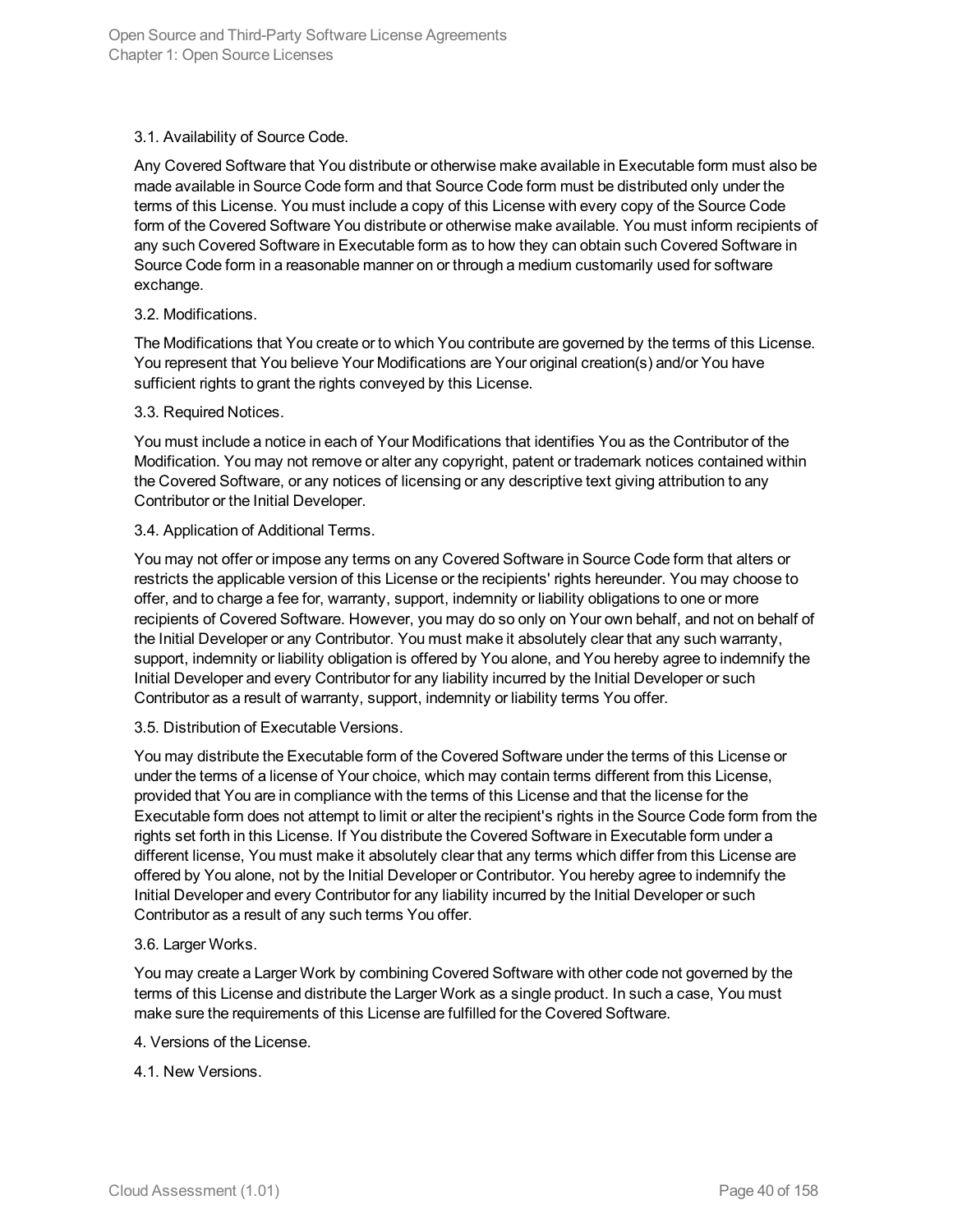Sun Microsystems, Inc. is the initial license steward and may publish revised and/or new versions of this License from time to time. Each version will be given a distinguishing version number. Except as provided in Section 4.3, no one other than the license steward has the right to modify this License.

## 4.2. Effect of New Versions.

You may always continue to use, distribute or otherwise make the Covered Software available under the terms of the version of the License under which You originally received the Covered Software. If the Initial Developer includes a notice in the Original Software prohibiting it from being distributed or otherwise made available under any subsequent version of the License, You must distribute and make the Covered Software available under the terms of the version of the License under which You originally received the Covered Software. Otherwise, You may also choose to use, distribute or otherwise make the Covered Software available under the terms of any subsequent version of the License published by the license steward.

## 4.3. Modified Versions.

When You are an Initial Developer and You want to create a new license for Your Original Software, You may create and use a modified version of this License if You: (a) rename the license and remove any references to the name of the license steward (except to note that the license differs from this License); and (b) otherwise make it clear that the license contains terms which differ from this License.

5. DISCLAIMER OF WARRANTY. COVERED SOFTWARE IS PROVIDED UNDER THIS LICENSE ON AN "AS IS" BASIS, WITHOUT WARRANTY OF ANY KIND, EITHER EXPRESSED OR IMPLIED, INCLUDING, WITHOUT LIMITATION, WARRANTIES THAT THE COVERED SOFTWARE IS FREE OF DEFECTS, MERCHANTABLE, FIT FOR A PARTICULAR PURPOSE OR NON-INFRINGING. THE ENTIRE RISK AS TO THE QUALITY AND PERFORMANCE OF THE COVERED SOFTWARE IS WITH YOU. SHOULD ANY COVERED SOFTWARE PROVE DEFECTIVE IN ANY RESPECT, YOU (NOT THE INITIAL DEVELOPER OR ANY OTHER CONTRIBUTOR) ASSUME THE COST OF ANY NECESSARY SERVICING, REPAIR OR CORRECTION. THIS DISCLAIMER OF WARRANTY CONSTITUTES AN ESSENTIAL PART OF THIS LICENSE. NO USE OF ANY COVERED SOFTWARE IS AUTHORIZED HEREUNDER EXCEPT UNDER THIS DISCLAIMER.

# 6. TERMINATION.

6.1. This License and the rights granted hereunder will terminate automatically if You fail to comply with terms herein and fail to cure such breach within 30 days of becoming aware of the breach. Provisions which, by their nature, must remain in effect beyond the termination of this License shall survive.

6.2. If You assert a patent infringement claim (excluding declaratory judgment actions) against Initial Developer or a Contributor (the Initial Developer or Contributor against whom You assert such claim is referred to as "Participant") alleging that the Participant Software (meaning the Contributor Version where the Participant is a Contributor or the Original Software where the Participant is the Initial Developer) directly or indirectly infringes any patent, then any and all rights granted directly or indirectly to You by such Participant, the Initial Developer (if the Initial Developer is not the Participant) and all Contributors under Sections 2.1 and/or 2.2 of this License shall, upon 60 days notice from Participant terminate prospectively and automatically at the expiration of such 60 day notice period, unless if within such 60 day period You withdraw Your claim with respect to the Participant Software against such Participant either unilaterally or pursuant to a written agreement with Participant.

6.3. In the event of termination under Sections 6.1 or 6.2 above, all end user licenses that have been validly granted by You or any distributor hereunder prior to termination (excluding licenses granted to You by any distributor) shall survive termination.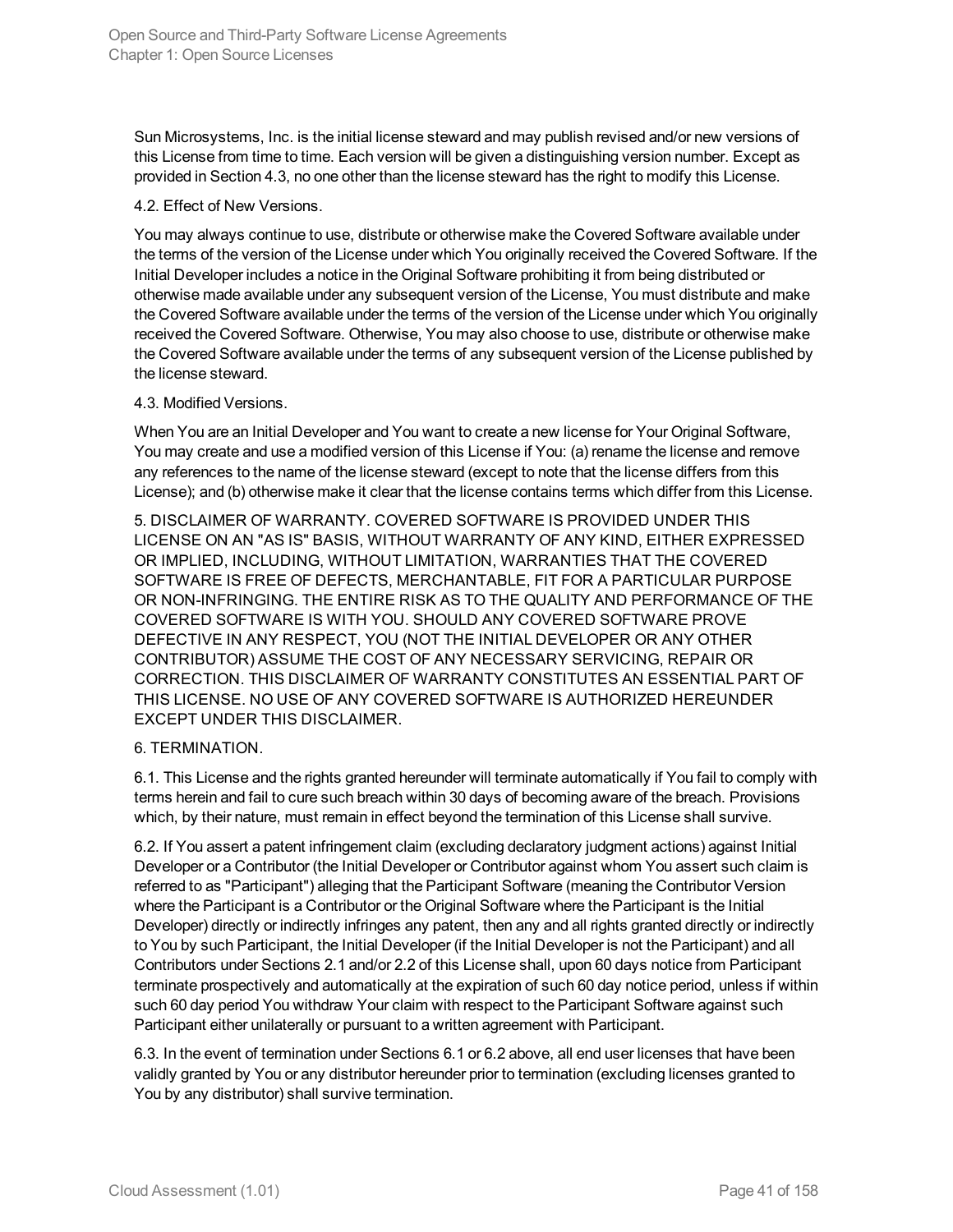# 7. LIMITATION OF LIABILITY.

UNDER NO CIRCUMSTANCES AND UNDER NO LEGAL THEORY, WHETHER TORT (INCLUDING NEGLIGENCE), CONTRACT, OR OTHERWISE, SHALL YOU, THE INITIAL DEVELOPER, ANY OTHER CONTRIBUTOR, OR ANY DISTRIBUTOR OF COVERED SOFTWARE, OR ANY SUPPLIER OF ANY OF SUCH PARTIES, BE LIABLE TO ANY PERSON FOR ANY INDIRECT, SPECIAL, INCIDENTAL, OR CONSEQUENTIAL DAMAGES OF ANY CHARACTER INCLUDING, WITHOUT LIMITATION, DAMAGES FOR LOST PROFITS, LOSS OF GOODWILL, WORK STOPPAGE, COMPUTER FAILURE OR MALFUNCTION, OR ANY AND ALL OTHER COMMERCIAL DAMAGES OR LOSSES, EVEN IF SUCH PARTY SHALL HAVE BEEN INFORMED OF THE POSSIBILITY OF SUCH DAMAGES. THIS LIMITATION OF LIABILITY SHALL NOT APPLY TO LIABILITY FOR DEATH OR PERSONAL INJURY RESULTING FROM SUCH PARTY'S NEGLIGENCE TO THE EXTENT APPLICABLE LAW PROHIBITS SUCH LIMITATION. SOME JURISDICTIONS DO NOT ALLOW THE EXCLUSION OR LIMITATION OF INCIDENTAL OR CONSEQUENTIAL DAMAGES, SO THIS EXCLUSION AND LIMITATION MAY NOT APPLY TO YOU.

# 8. U.S. GOVERNMENT END USERS.

The Covered Software is a "commercial item," as that term is defined in 48 C.F.R. 2.101 (Oct. 1995), consisting of "commercial computer software" (as that term is defined at 48 C.F.R. 252.227-7014(a) (1)) and "commercial computer software documentation" as such terms are used in 48 C.F.R. 12.212 (Sept. 1995). Consistent with 48 C.F.R. 12.212 and 48 C.F.R. 227.7202-1 through 227.7202-4 (June 1995), all U.S. Government End Users acquire Covered Software with only those rights set forth herein. This U.S. Government Rights clause is in lieu of, and supersedes, any other FAR, DFAR, or other clause or provision that addresses Government rights in computer software under this License.

# 9. MISCELLANEOUS.

This License represents the complete agreement concerning subject matter hereof. If any provision of this License is held to be unenforceable, such provision shall be reformed only to the extent necessary to make it enforceable. This License shall be governed by the law of the jurisdiction specified in a notice contained within the Original Software (except to the extent applicable law, if any, provides otherwise), excluding such jurisdiction's conflict-of-law provisions. Any litigation relating to this License shall be subject to the jurisdiction of the courts located in the jurisdiction and venue specified in a notice contained within the Original Software, with the losing party responsible for costs, including, without limitation, court costs and reasonable attorneys' fees and expenses. The application of the United Nations Convention on Contracts for the International Sale of Goods is expressly excluded. Any law or regulation which provides that the language of a contract shall be construed against the drafter shall not apply to this License. You agree that You alone are responsible for compliance with the United States export administration regulations (and the export control laws and regulation of any other countries) when You use, distribute or otherwise make available any Covered Software.

# 10. RESPONSIBILITY FOR CLAIMS.

As between Initial Developer and the Contributors, each party is responsible for claims and damages arising, directly or indirectly, out of its utilization of rights under this License and You agree to work with Initial Developer and Contributors to distribute such responsibility on an equitable basis. Nothing herein is intended or shall be deemed to constitute any admission of liability.

# **COMMON DEVELOPMENT AND DISTRIBUTION**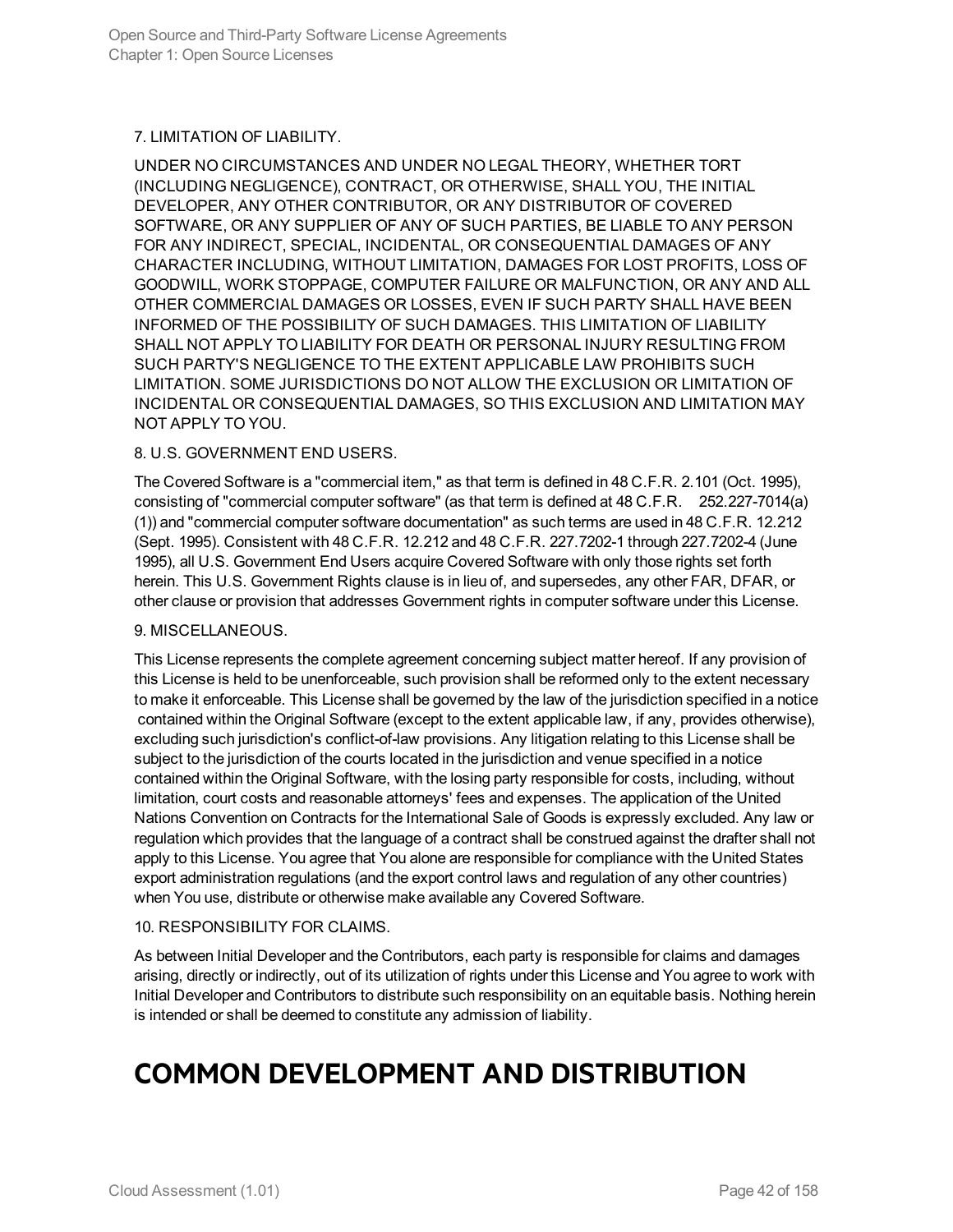# **LICENSE (CDDL) Version 1.0 1**

COMMON DEVELOPMENT AND DISTRIBUTION LICENSE (CDDL) Version 1.0 1

1. Definitions.

1.1. Contributor means each individual or entity that creates or contributes to the creation of Modifications.

1.2. Contributor Version means the combination of the Original Software, prior Modifications used by a Contributor (if any), and the Modifications made by that particular Contributor.

1.3. Covered Software means (a) the Original Software, or (b) Modifications, or (c) the combination of files containing Original Software with files containing Modifications, in each case including portions thereof.

1.4. Executable means the Covered Software in any form other than Source Code.

1.5. Initial Developer means the individual or entity that first makes Original Software available under this License.

1.6. Larger Work means a work which combines Covered Software or portions thereof with code not governed by the terms of this License.

1.7. License means this document.

1.8. Licensable means having the right to grant, to the maximum extent possible, whether at the time of the initial grant or subsequently acquired, any and all of the rights conveyed herein.

1.9. Modifications means the Source Code and Executable form of any of the following:

A. Any file that results from an addition to, deletion from or modification of the contents of a file containing Original Software or previous Modifications;

B. Any new file that contains any part of the Original Software or previous Modification; or

C. Any new file that is contributed or otherwise made available under the terms of this License.

1.10. Original Software means the Source Code and Executable form of computer software code that is originally released under this License.

1.11. Patent Claims means any patent claim(s), now owned or hereafter acquired, including without limitation, method, process, and apparatus claims, in any patent Licensable by grantor.

1.12. Source Code means (a) the common form of computer software code in which modifications are made and (b) associated documentation included in or with such code.

1.13. You (or Your) means an individual or a legal entity exercising rights under, and complying with all of the terms of, this License. For legal entities, You includes any entity which controls, is controlled by, or is under common control with You. For purposes of this definition, control means (a) the power, direct or indirect, to cause the direction or management of such entity, whether by contract or otherwise, or (b) ownership of more than fifty percent (50%) of the outstanding shares or beneficial ownership of such entity.

2. License Grants.

2.1. The Initial Developer Grant.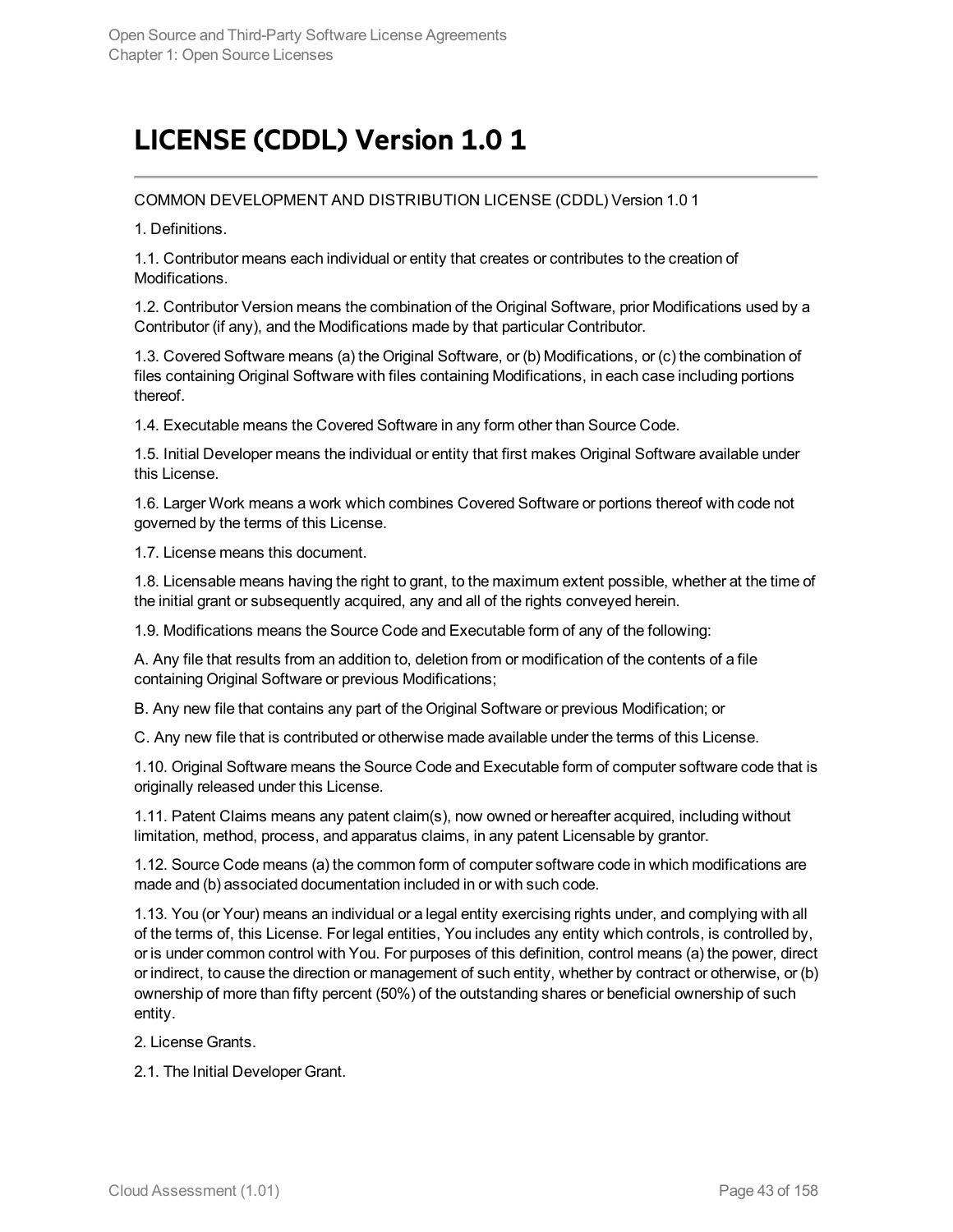Conditioned upon Your compliance with Section 3.1 below and subject to third party intellectual property claims, the Initial Developer hereby grants You a world-wide, royalty-free, non-exclusive license:

(a) under intellectual property rights (other than patent or trademark) Licensable by Initial Developer, to use, reproduce, modify, display, perform, sublicense and distribute the Original Software (or portions thereof), with or without Modifications, and/or as part of a Larger Work; and

(b) under Patent Claims infringed by the making, using or selling of Original Software, to make, have made, use, practice, sell, and offer for sale, and/or otherwise dispose of the Original Software (or portions thereof).

(c) The licenses granted in Sections 2.1(a) and (b) are effective on the date Initial Developer first distributes or otherwise makes the Original Software available to a third party under the terms of this License.

(d) Notwithstanding Section 2.1(b) above, no patent license is granted: (1) for code that You delete from the Original Software, or (2) for infringements caused by: (i) the modification of the Original Software, or (ii) the combination of the Original Software with other software or devices.

## 2.2. Contributor Grant.

Conditioned upon Your compliance with Section 3.1 below and subject to third party intellectual property claims, each Contributor hereby grants You a world-wide, royalty-free, non-exclusive license:

(a) under intellectual property rights (other than patent or trademark) Licensable by Contributor to use, reproduce, modify, display, perform, sublicense and distribute the Modifications created by such Contributor (or portions thereof), either on an unmodified basis, with other Modifications, as Covered Software and/or as part of a Larger Work; and

(b) under Patent Claims infringed by the making, using, or selling of Modifications made by that Contributor either alone and/or in combination with its Contributor Version (or portions of such combination), to make, use, sell, offer for sale, have made, and/or otherwise dispose of: (1) Modifications made by that Contributor (or portions thereof); and (2) the combination of Modifications made by that Contributor with its Contributor Version (or portions of such combination).

(c) The licenses granted in Sections 2.2(a) and 2.2(b) are effective on the date Contributor first distributes or otherwise makes the Modifications available to a third party.

(d) Notwithstanding Section 2.2(b) above, no patent license is granted: (1) for any code that Contributor has deleted from the Contributor Version; (2) for infringements caused by: (i) third party modifications of Contributor Version, or (ii) the combination of Modifications made by that Contributor with other software (except as part of the Contributor Version) or other devices; or (3) under Patent Claims infringed by Covered Software in the absence of Modifications made by that Contributor.

3. Distribution Obligations.

3.1. Availability of Source Code.

Any Covered Software that You distribute or otherwise make available in Executable form must also be made available in Source Code form and that Source Code form must be distributed only under the terms of this License. You must include a copy of this License with every copy of the Source Code form of the Covered Software You distribute or otherwise make available. You must inform recipients of any such Covered Software in Executable form as to how they can obtain such Covered Software in Source Code form in a reasonable manner on or through a medium customarily used for software exchange.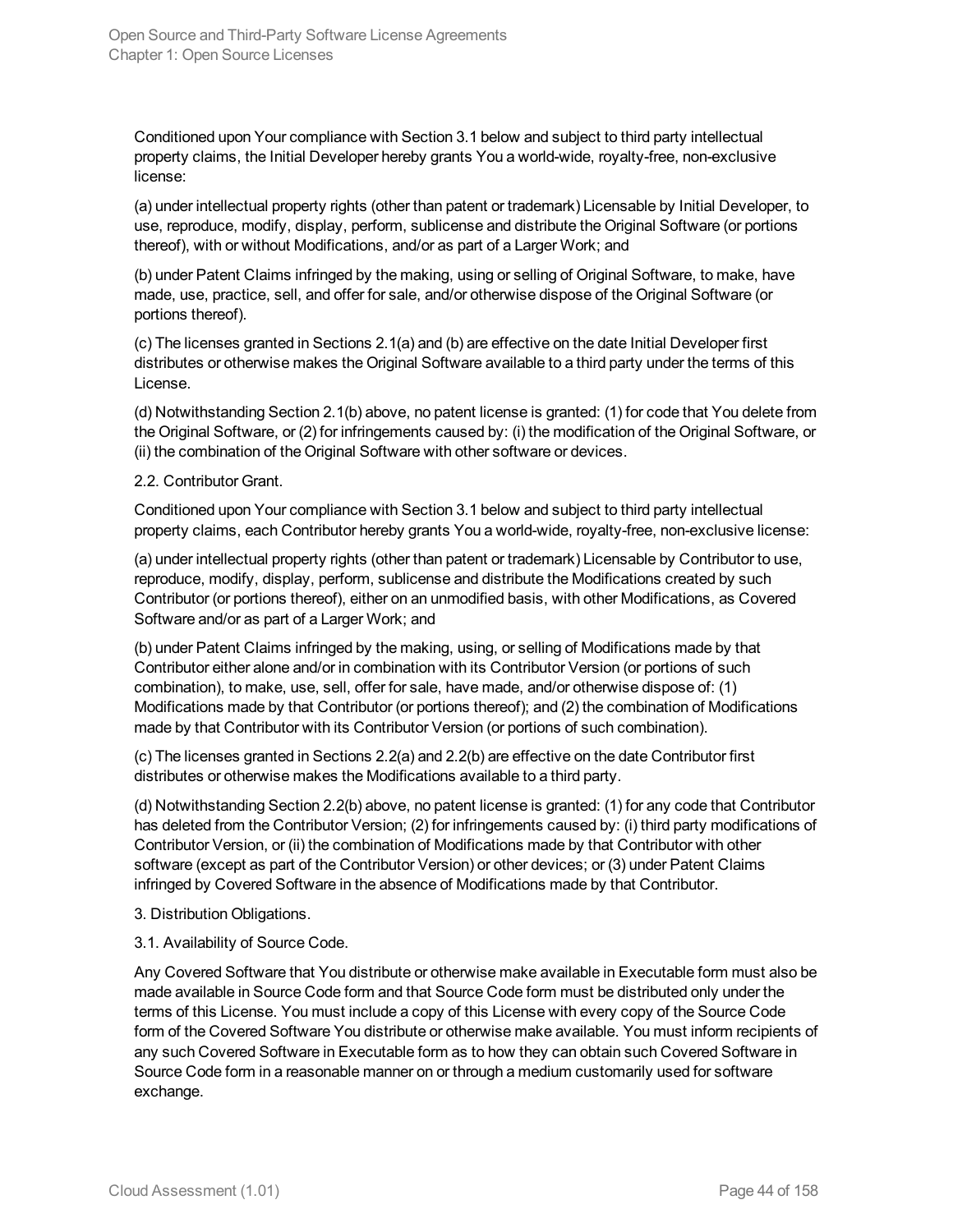## 3.2. Modifications.

The Modifications that You create or to which You contribute are governed by the terms of this License. You represent that You believe Your Modifications are Your original creation(s) and/or You have sufficient rights to grant the rights conveyed by this License.

## 3.3. Required Notices.

You must include a notice in each of Your Modifications that identifies You as the Contributor of the Modification. You may not remove or alter any copyright, patent or trademark notices contained within the Covered Software, or any notices of licensing or any descriptive text giving attribution to any Contributor or the Initial Developer.

## 3.4. Application of Additional Terms.

You may not offer or impose any terms on any Covered Software in Source Code form that alters or restricts the applicable version of this License or the recipients rights hereunder. You may choose to offer, and to charge a fee for, warranty, support, indemnity or liability obligations to one or more recipients of Covered Software. However, you may do so only on Your own behalf, and not on behalf of the Initial Developer or any Contributor. You must make it absolutely clear that any such warranty, support, indemnity or liability obligation is offered by You alone, and You hereby agree to indemnify the Initial Developer and every Contributor for any liability incurred by the Initial Developer or such Contributor as a result of warranty, support, indemnity or liability terms You offer.

# 3.5. Distribution of Executable Versions.

You may distribute the Executable form of the Covered Software under the terms of this License or under the terms of a license of Your choice, which may contain terms different from this License, provided that You are in compliance with the terms of this License and that the license for the Executable form does not attempt to limit or alter the recipients rights in the Source Code form from the rights set forth in this License. If You distribute the Covered Software in Executable form under a different license, You must make it absolutely clear that any terms which differ from this License are offered by You alone, not by the Initial Developer or Contributor. You hereby agree to indemnify the Initial Developer and every Contributor for any liability incurred by the Initial Developer or such Contributor as a result of any such terms You offer.

### 3.6. Larger Works.

You may create a Larger Work by combining Covered Software with other code not governed by the terms of this License and distribute the Larger Work as a single product. In such a case, You must make sure the requirements of this License are fulfilled for the Covered Software.

4. Versions of the License.

# 4.1. New Versions.

Sun Microsystems, Inc. is the initial license steward and may publish revised and/or new versions of this License from time to time. Each version will be given a distinguishing version number. Except as provided in Section 4.3, no one other than the license steward has the right to modify this License.

# 4.2. Effect of New Versions.

You may always continue to use, distribute or otherwise make the Covered Software available under the terms of the version of the License under which You originally received the Covered Software. If the Initial Developer includes a notice in the Original Software prohibiting it from being distributed or otherwise made available under any subsequent version of the License, You must distribute and make the Covered Software available under the terms of the version of the License under which You originally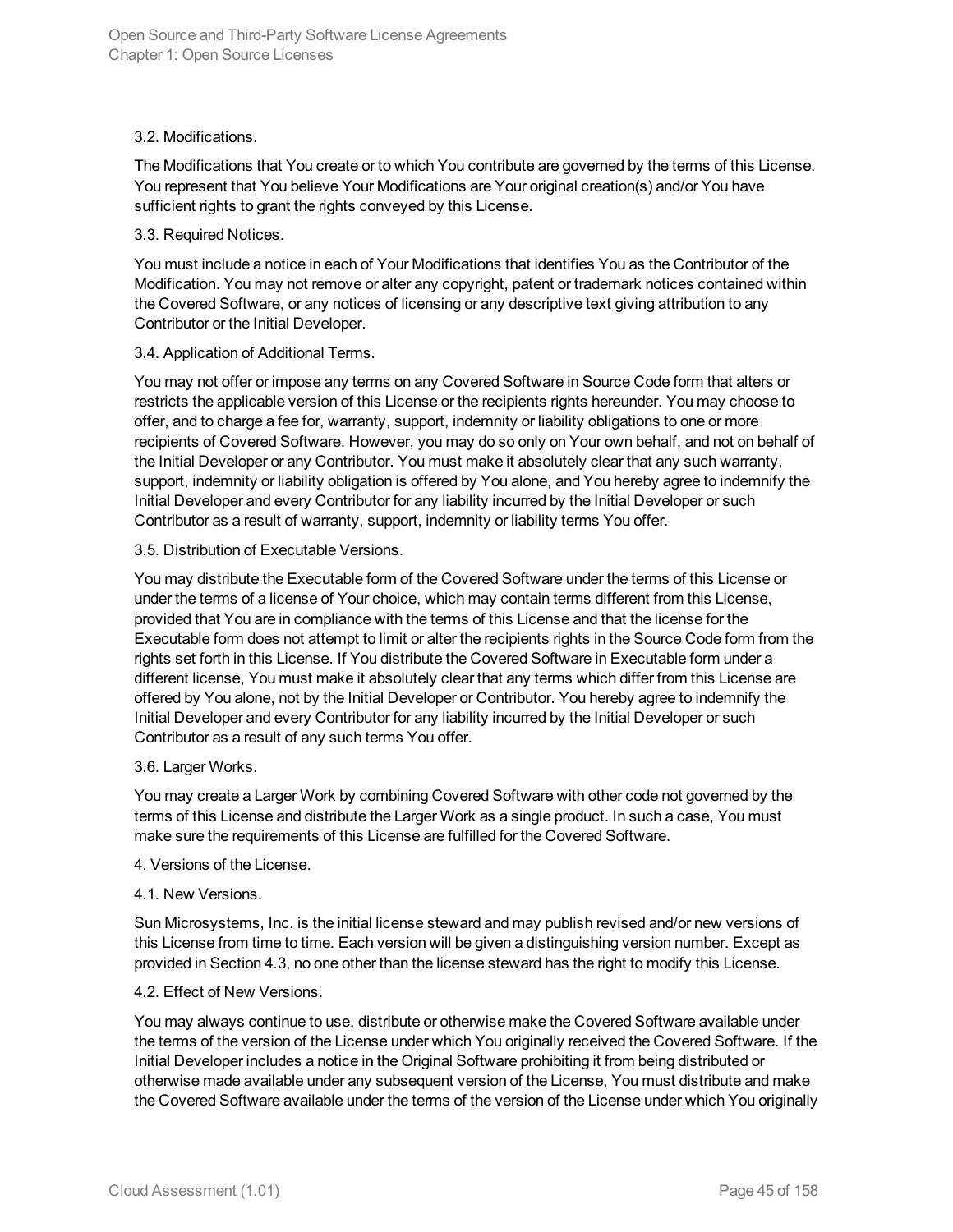received the Covered Software. Otherwise, You may also choose to use, distribute or otherwise make the Covered Software available under the terms of any subsequent version of the License published by the license steward.

### 4.3. Modified Versions.

When You are an Initial Developer and You want to create a new license for Your Original Software, You may create and use a modified version of this License if You: (a) rename the license and remove any references to the name of the license steward (except to note that the license differs from this License); and (b) otherwise make it clear that the license contains terms which differ from this License.

## 5. DISCLAIMER OF WARRANTY.

COVERED SOFTWARE IS PROVIDED UNDER THIS LICENSE ON AN AS IS BASIS, WITHOUT WARRANTY OF ANY KIND, EITHER EXPRESSED OR IMPLIED, INCLUDING, WITHOUT LIMITATION, WARRANTIES THAT THE COVERED SOFTWARE IS FREE OF DEFECTS, MERCHANTABLE, FIT FOR A PARTICULAR PURPOSE OR NON-INFRINGING. THE ENTIRE RISK AS TO THE QUALITY AND PERFORMANCE OF THE COVERED SOFTWARE IS WITH YOU. SHOULD ANY COVERED SOFTWARE PROVE DEFECTIVE IN ANY RESPECT, YOU (NOT THE INITIAL DEVELOPER OR ANY OTHER CONTRIBUTOR) ASSUME THE COST OF ANY NECESSARY SERVICING, REPAIR OR CORRECTION. THIS DISCLAIMER OF WARRANTY CONSTITUTES AN ESSENTIAL PART OF THIS LICENSE. NO USE OF ANY COVERED SOFTWARE IS AUTHORIZED HEREUNDER EXCEPT UNDER THIS DISCLAIMER.

## 6. TERMINATION.

6.1. This License and the rights granted hereunder will terminate automatically if You fail to comply with terms herein and fail to cure such breach within 30 days of becoming aware of the breach. Provisions which, by their nature, must remain in effect beyond the termination of this License shall survive.

6.2. If You assert a patent infringement claim (excluding declaratory judgment actions) against Initial Developer or a Contributor (the Initial Developer or Contributor against whom You assert such claim is referred to as Participant) alleging that the Participant Software (meaning the Contributor Version where the Participant is a Contributor or the Original Software where the Participant is the Initial Developer) directly or indirectly infringes any patent, then any and all rights granted directly or indirectly to You by such Participant, the Initial Developer (if the Initial Developer is not the Participant) and all Contributors under Sections 2.1 and/or 2.2 of this License shall, upon 60 days notice from Participant terminate prospectively and automatically at the expiration of such 60 day notice period, unless if within such 60 day period You withdraw Your claim with respect to the Participant Software against such Participant either unilaterally or pursuant to a written agreement with Participant.

6.3. In the event of termination under Sections 6.1 or 6.2 above, all end user licenses that have been validly granted by You or any distributor hereunder prior to termination (excluding licenses granted to You by any distributor) shall survive termination.

# 7. LIMITATION OF LIABILITY.

UNDER NO CIRCUMSTANCES AND UNDER NO LEGAL THEORY, WHETHER TORT (INCLUDING NEGLIGENCE), CONTRACT, OR OTHERWISE, SHALL YOU, THE INITIAL DEVELOPER, ANY OTHER CONTRIBUTOR, OR ANY DISTRIBUTOR OF COVERED SOFTWARE, OR ANY SUPPLIER OF ANY OF SUCH PARTIES, BE LIABLE TO ANY PERSON FOR ANY INDIRECT, SPECIAL, INCIDENTAL, OR CONSEQUENTIAL DAMAGES OF ANY CHARACTER INCLUDING, WITHOUT LIMITATION, DAMAGES FOR LOST PROFITS, LOSS OF GOODWILL, WORK STOPPAGE, COMPUTER FAILURE OR MALFUNCTION, OR ANY AND ALL OTHER COMMERCIAL DAMAGES OR LOSSES, EVEN IF SUCH PARTY SHALL HAVE BEEN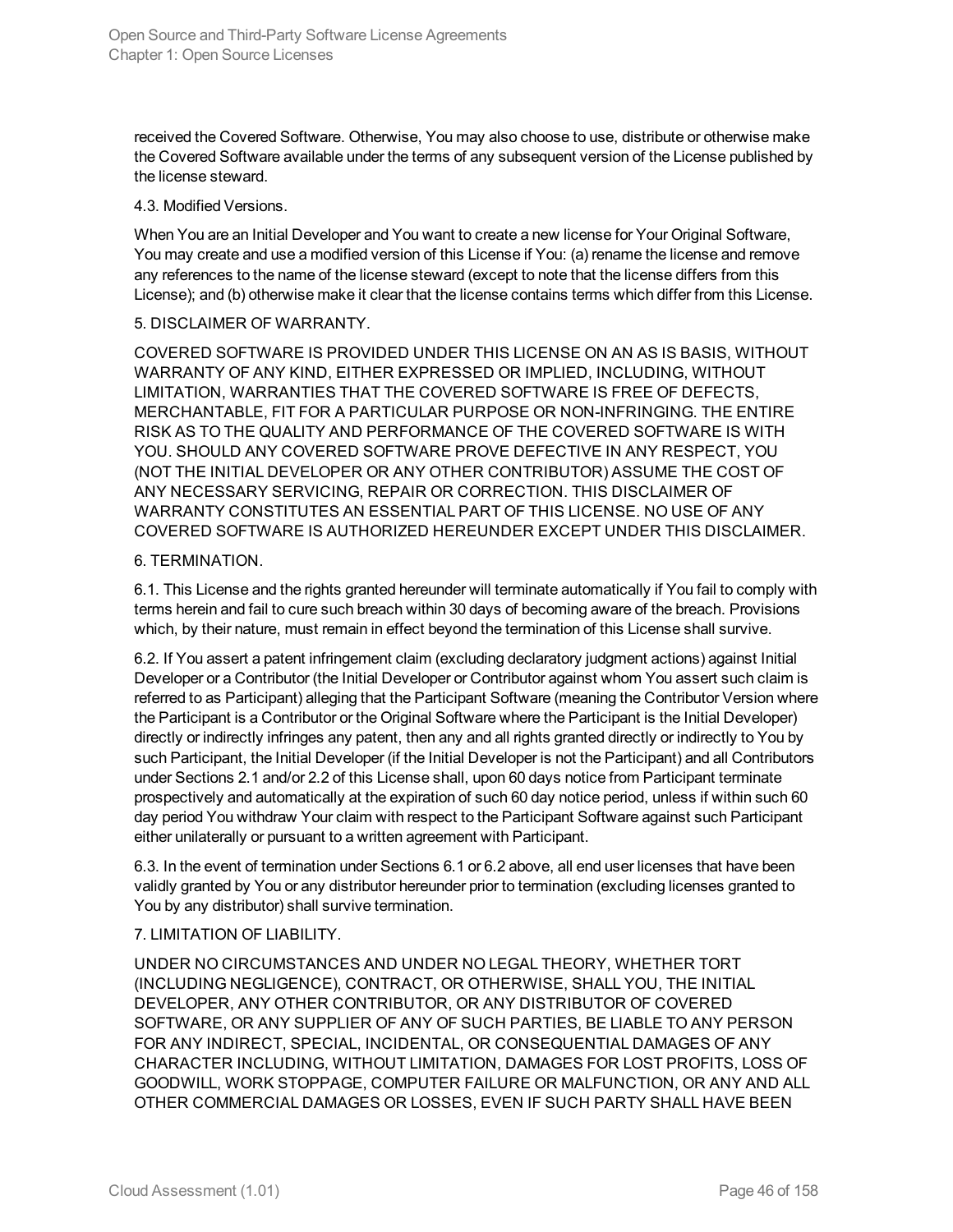INFORMED OF THE POSSIBILITY OF SUCH DAMAGES. THIS LIMITATION OF LIABILITY SHALL NOT APPLY TO LIABILITY FOR DEATH OR PERSONAL INJURY RESULTING FROM SUCH PARTYS NEGLIGENCE TO THE EXTENT APPLICABLE LAW PROHIBITS SUCH LIMITATION. SOME JURISDICTIONS DO NOT ALLOW THE EXCLUSION OR LIMITATION OF INCIDENTAL OR CONSEQUENTIAL DAMAGES, SO THIS EXCLUSION AND LIMITATION MAY NOT APPLY TO YOU.

## 8. U.S. GOVERNMENT END USERS.

The Covered Software is a commercial item, as that term is defined in 48 C.F.R. 2.101 (Oct. 1995), consisting of commercial computer software (as that term is defined at 48 C.F.R. 252.227-7014(a)(1)) and commercial computer software documentation as such terms are used in 48 C.F.R. 12.212 (Sept. 1995). Consistent with 48 C.F.R. 12.212 and 48 C.F.R. 227.7202-1 through 227.7202-4 (June 1995), all U.S. Government End Users acquire Covered Software with only those rights set forth herein. This U.S. Government Rights clause is in lieu of, and supersedes, any other FAR, DFAR, or other clause or provision that addresses Government rights in computer software under this License.

### 9. MISCELLANEOUS.

This License represents the complete agreement concerning subject matter hereof. If any provision of this License is held to be unenforceable, such provision shall be reformed only to the extent necessary to make it enforceable. This License shall be governed by the law of the jurisdiction specified in a notice contained within the Original Software (except to the extent applicable law, if any, provides otherwise), excluding such jurisdictions conflict-of-law provisions. Any litigation relating to this License shall be subject to the jurisdiction of the courts located in the jurisdiction and venue specified in a notice contained within the Original Software, with the losing party responsible for costs, including, without limitation, court costs and reasonable attorneys fees and expenses. The application of the United Nations Convention on Contracts for the International Sale of Goods is expressly excluded. Any law or regulation which provides that the language of a contract shall be construed against the drafter shall not apply to this License. You agree that You alone are responsible for compliance with the United States export administration regulations (and the export control laws and regulation of any other countries) when You use, distribute or otherwise make available any Covered Software.

### 10. RESPONSIBILITY FOR CLAIMS.

As between Initial Developer and the Contributors, each party is responsible for claims and damages arising, directly or indirectly, out of its utilization of rights under this License and You agree to work with Initial Developer and Contributors to distribute such responsibility on an equitable basis. Nothing herein is intended or shall be deemed to constitute any admission of liability.

# NOTICE PURSUANT TO SECTION 9 OF THE COMMON DEVELOPMENT AND DISTRIBUTION LICENSE (CDDL)

The GlassFish code released under the CDDL shall be governed by the laws of the State of California (excluding conflict-of-law provisions). Any litigation relating to this License shall be subject to the jurisdiction of the Federal Courts of the Northern District of California and the state courts of the State of California, with venue lying in Santa Clara County, California.

# **Creative Commons License**

#### License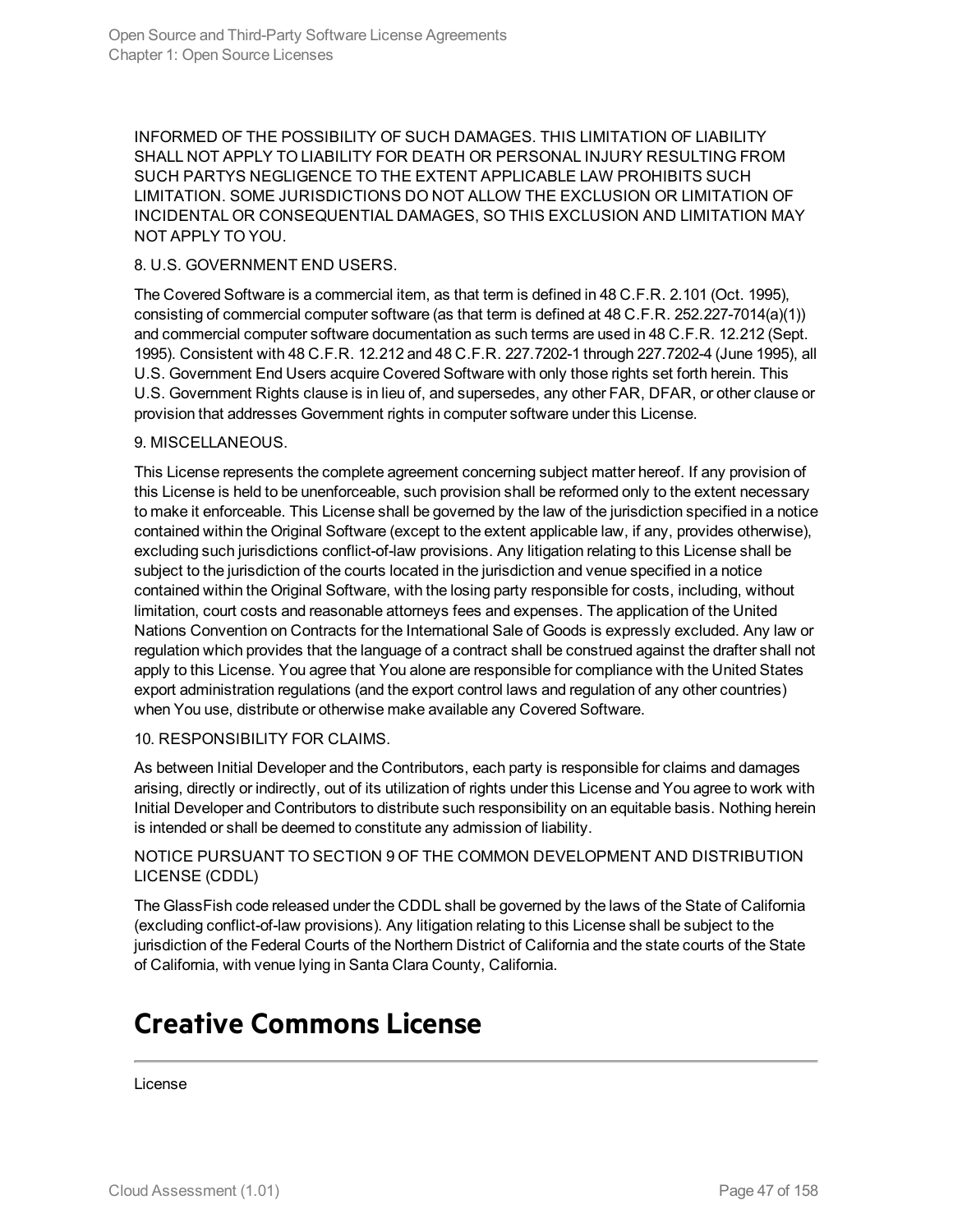THE WORK (AS DEFINED BELOW) IS PROVIDED UNDER THE TERMS OF THIS CREATIVE COMMONS PUBLIC LICENSE ("CCPL" OR "LICENSE"). THE WORK IS PROTECTED BY COPYRIGHT AND/OR OTHER APPLICABLE LAW. ANY USE OF THE WORK OTHER THAN AS AUTHORIZED UNDER THIS LICENSE OR COPYRIGHT LAW IS PROHIBITED.

BY EXERCISING ANY RIGHTS TO THE WORK PROVIDED HERE, YOU ACCEPT AND AGREE TO BE BOUND BY THE TERMS OF THIS LICENSE. THE LICENSOR GRANTS YOU THE RIGHTS CONTAINED HERE IN CONSIDERATION OF YOUR ACCEPTANCE OF SUCH TERMS AND CONDITIONS.

- 1. Definitions
- 1. "Collective Work" means a work, such as a periodical issue, anthology or encyclopedia, in which the Work in its entirety in unmodified form, along with a number of other contributions, constituting separate and independent works in themselves, are assembled into a collective whole. A work that constitutes a Collective Work will not be considered a Derivative Work (as defined below) for the purposes of this License.
- 2. "Derivative Work" means a work based upon the Work or upon the Work and other pre-existing works, such as a translation, musical arrangement, dramatization, fictionalization, motion picture version, sound recording, art reproduction, abridgment, condensation, or any other form in which the Work may be recast, transformed, or adapted, except that a work that constitutes a Collective Work will not be considered a Derivative Work for the purpose of this License. For the avoidance of doubt, where the Work is a musical composition or sound recording, the synchronization of the Work in timed-relation with a moving image ("synching") will be considered a Derivative Work for the purpose of this License.
- 3. "Licensor" means the individual or entity that offers the Work under the terms of this License.
- 4. "Original Author" means the individual or entity who created the Work.
- 5. "Work" means the copyrightable work of authorship offered under the terms of this License.
- 6. "You" means an individual or entity exercising rights under this License who has not previously violated the terms of this License with respect to the Work, or who has received express permission from the Licensor to exercise rights under this License despite a previous violation.
- 7. "License Elements" means the following high-level license attributes as selected by Licensor and indicated in the title of this License: Attribution, ShareAlike.

2. Fair Use Rights. Nothing in this license is intended to reduce, limit, or restrict any rights arising from fair use, first sale or other limitations on the exclusive rights of the copyright owner under copyright law or other applicable laws.

3. License Grant. Subject to the terms and conditions of this License, Licensor hereby grants You a worldwide, royalty-free, non-exclusive, perpetual (for the duration of the applicable copyright) license to exercise the rights in the Work as stated below:

- 1. to reproduce the Work, to incorporate the Work into one or more Collective Works, and to reproduce the Work as incorporated in the Collective Works;
- 2. to create and reproduce Derivative Works;
- 3. to distribute copies or phonorecords of, display publicly, perform publicly, and perform publicly by means of a digital audio transmission the Work including as incorporated in Collective Works;
- 4. to distribute copies or phonorecords of, display publicly, perform publicly, and perform publicly by means of a digital audio transmission Derivative Works.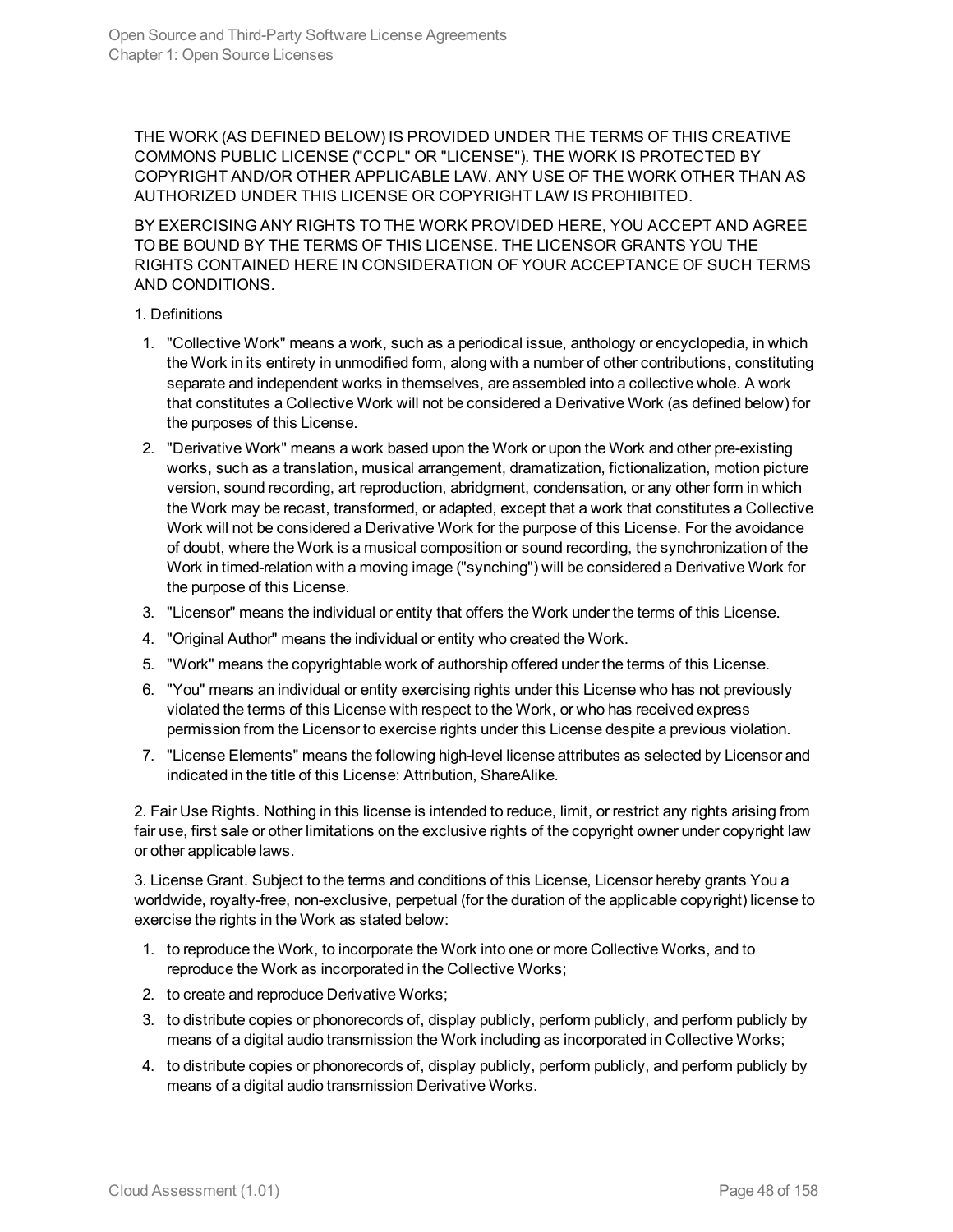5. For the avoidance of doubt, where the work is a musical composition:

1. Performance Royalties Under Blanket Licenses. Licensor waives the exclusive right to collect, whether individually or via a performance rights society (e.g. ASCAP, BMI, SESAC), royalties for the public performance or public digital performance (e.g. webcast) of the Work.

2. Mechanical Rights and Statutory Royalties. Licensor waives the exclusive right to collect, whether individually or via a music rights society or designated agent (e.g. Harry Fox Agency), royalties for any phonorecord You create from the Work ("cover version") and distribute, subject to the compulsory license created by 17 USC Section 115 of the US Copyright Act (or the equivalent in other jurisdictions).

6. Webcasting Rights and Statutory Royalties. For the avoidance of doubt, where the Work is a sound recording, Licensor waives the exclusive right to collect, whether individually or via a performance-rights society (e.g. SoundExchange), royalties for the public digital performance (e.g. webcast) of the Work, subject to the compulsory license created by 17 USC Section 114 of the US Copyright Act (or the equivalent in other jurisdictions).

The above rights may be exercised in all media and formats whether now known or hereafter devised. The above rights include the right to make such modifications as are technically necessary to exercise the rights in other media and formats. All rights not expressly granted by Licensor are hereby reserved.

4. Restrictions.The license granted in Section 3 above is expressly made subject to and limited by the following restrictions:

- 1. You may distribute, publicly display, publicly perform, or publicly digitally perform the Work only under the terms of this License, and You must include a copy of, or the Uniform Resource Identifier for, this License with every copy or phonorecord of the Work You distribute, publicly display, publicly perform, or publicly digitally perform. You may not offer or impose any terms on the Work that alter or restrict the terms of this License or the recipients' exercise of the rights granted hereunder. You may not sublicense the Work. You must keep intact all notices that refer to this License and to the disclaimer of warranties. You may not distribute, publicly display, publicly perform, or publicly digitally perform the Work with any technological measures that control access or use of the Work in a manner inconsistent with the terms of this License Agreement. The above applies to the Work as incorporated in a Collective Work, but this does not require the Collective Work apart from the Work itself to be made subject to the terms of this License. If You create a Collective Work, upon notice from any Licensor You must, to the extent practicable, remove from the Collective Work any credit as required by clause 4(c), as requested. If You create a Derivative Work, upon notice from any Licensor You must, to the extent practicable, remove from the Derivative Work any credit as required by clause 4(c), as requested.
- 2. You may distribute, publicly display, publicly perform, or publicly digitally perform a Derivative Work only under the terms of this License, a later version of this License with the same License Elements as this License, or a Creative Commons iCommons license that contains the same License Elements as this License (e.g. Attribution-ShareAlike 2.5 Japan). You must include a copy of, or the Uniform Resource Identifier for, this License or other license specified in the previous sentence with every copy or phonorecord of each Derivative Work You distribute, publicly display, publicly perform, or publicly digitally perform. You may not offer or impose any terms on the Derivative Works that alter or restrict the terms of this License or the recipients' exercise of the rights granted hereunder, and You must keep intact all notices that refer to this License and to the disclaimer of warranties. You may not distribute, publicly display, publicly perform, or publicly digitally perform the Derivative Work with any technological measures that control access or use of the Work in a manner inconsistent with the terms of this License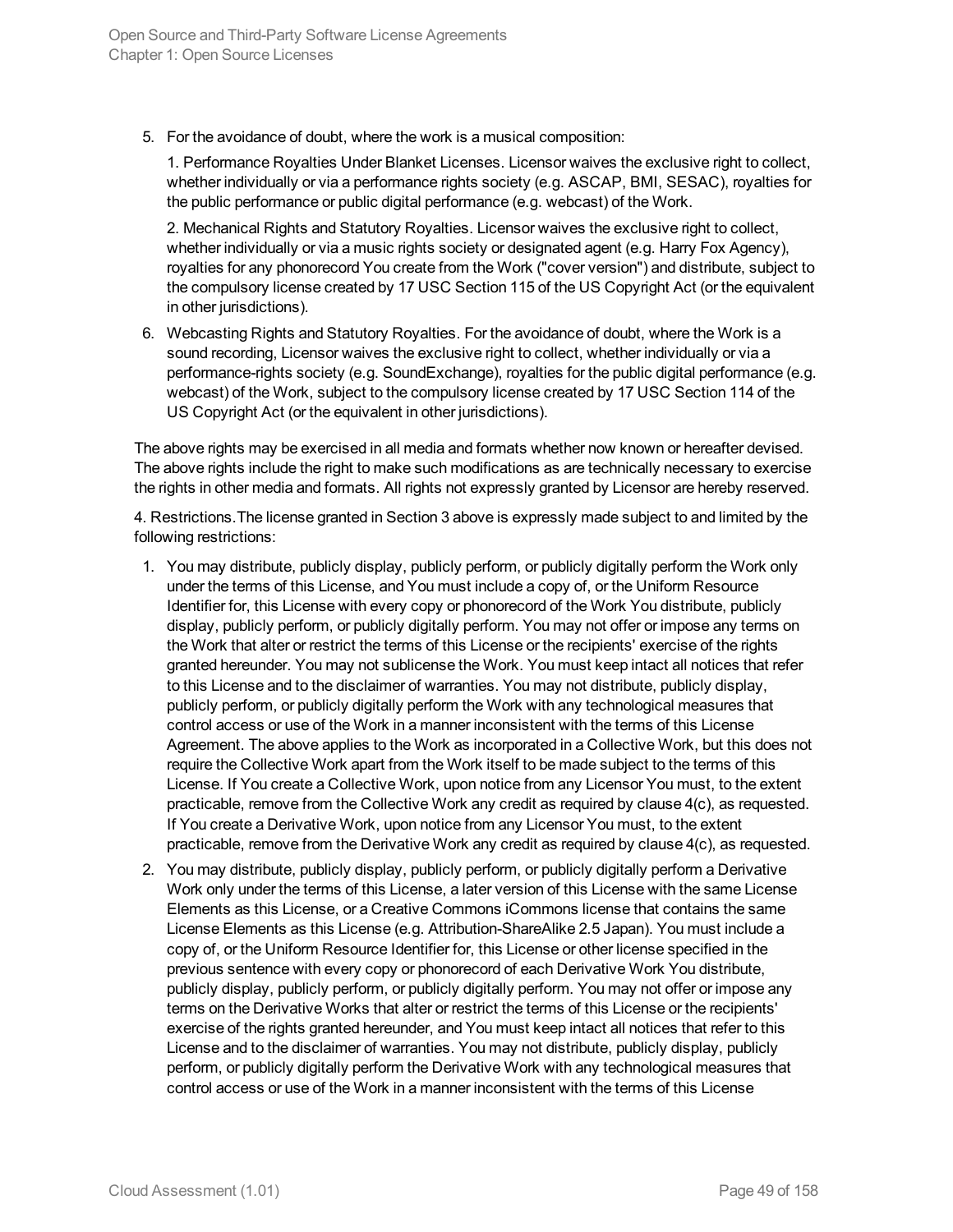Agreement. The above applies to the Derivative Work as incorporated in a Collective Work, but this does not require the Collective Work apart from the Derivative Work itself to be made subject to the terms of this License.

3. If you distribute, publicly display, publicly perform, or publicly digitally perform the Work or any Derivative Works or Collective Works, You must keep intact all copyright notices for the Work and provide, reasonable to the medium or means You are utilizing: (i) the name of the Original Author (or pseudonym, if applicable) if supplied, and/or (ii) if the Original Author and/or Licensor designate another party or parties (e.g. a sponsor institute, publishing entity, journal) for attribution in Licensor's copyright notice, terms of service or by other reasonable means, the name of such party or parties; the title of the Work if supplied; to the extent reasonably practicable, the Uniform Resource Identifier, if any, that Licensor specifies to be associated with the Work, unless such URI does not refer to the copyright notice or licensing information for the Work; and in the case of a Derivative Work, a credit identifying the use of the Work in the Derivative Work (e.g., "French translation of the Work by Original Author," or "Screenplay based on original Work by Original Author"). Such credit may be implemented in any reasonable manner; provided, however, that in the case of a Derivative Work or Collective Work, at a minimum such credit will appear where any other comparable authorship credit appears and in a manner at least as prominent as such other comparable authorship credit.

## 5. Representations, Warranties and Disclaimer

UNLESS OTHERWISE AGREED TO BY THE PARTIES IN WRITING, LICENSOR OFFERS THE WORK AS-IS AND MAKES NO REPRESENTATIONS OR WARRANTIES OF ANY KIND CONCERNING THE MATERIALS, EXPRESS, IMPLIED, STATUTORY OR OTHERWISE, INCLUDING, WITHOUT LIMITATION, WARRANTIES OF TITLE, MERCHANTIBILITY, FITNESS FOR A PARTICULAR PURPOSE, NONINFRINGEMENT, OR THE ABSENCE OF LATENT OR OTHER DEFECTS, ACCURACY, OR THE PRESENCE OF ABSENCE OF ERRORS, WHETHER OR NOT DISCOVERABLE. SOME JURISDICTIONS DO NOT ALLOW THE EXCLUSION OF IMPLIED WARRANTIES, SO SUCH EXCLUSION MAY NOT APPLY TO YOU.

6. Limitation on Liability. EXCEPT TO THE EXTENT REQUIRED BY APPLICABLE LAW, IN NO EVENT WILL LICENSOR BE LIABLE TO YOU ON ANY LEGAL THEORY FOR ANY SPECIAL, INCIDENTAL, CONSEQUENTIAL, PUNITIVE OR EXEMPLARY DAMAGES ARISING OUT OF THIS LICENSE OR THE USE OF THE WORK, EVEN IF LICENSOR HAS BEEN ADVISED OF THE POSSIBILITY OF SUCH DAMAGES.

# 7. Termination

- 1. This License and the rights granted hereunder will terminate automatically upon any breach by You of the terms of this License. Individuals or entities who have received Derivative Works or Collective Works from You under this License, however, will not have their licenses terminated provided such individuals or entities remain in full compliance with those licenses. Sections 1, 2, 5, 6, 7, and 8 will survive any termination of this License.
- 2. Subject to the above terms and conditions, the license granted here is perpetual (for the duration of the applicable copyright in the Work). Notwithstanding the above, Licensor reserves the right to release the Work under different license terms or to stop distributing the Work at any time; provided, however that any such election will not serve to withdraw this License (or any other license that has been, or is required to be, granted under the terms of this License), and this License will continue in full force and effect unless terminated as stated above.

# 8. Miscellaneous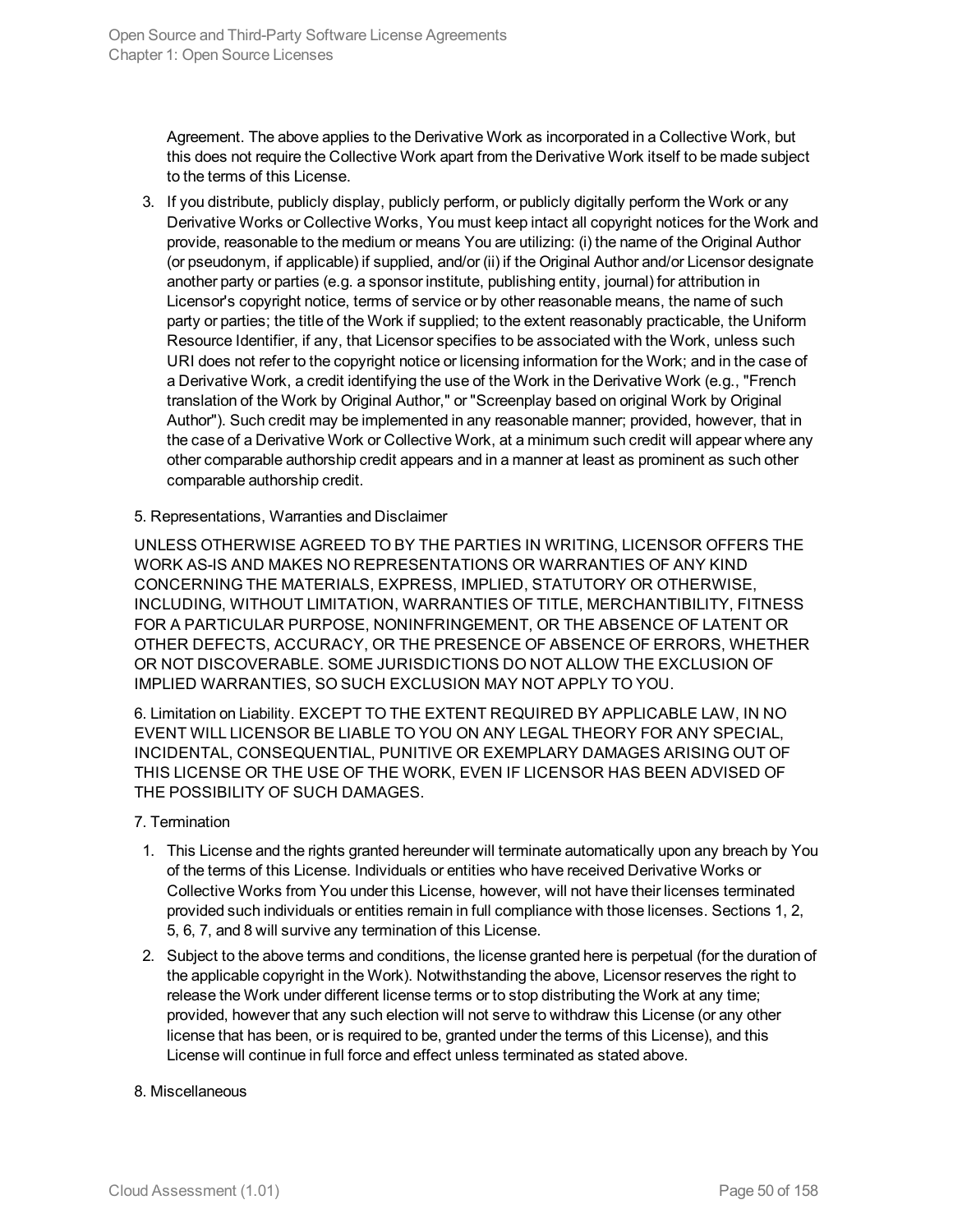- 1. Each time You distribute or publicly digitally perform the Work or a Collective Work, the Licensor offers to the recipient a license to the Work on the same terms and conditions as the license granted to You under this License.
- 2. Each time You distribute or publicly digitally perform a Derivative Work, Licensor offers to the recipient a license to the original Work on the same terms and conditions as the license granted to You under this License.
- 3. If any provision of this License is invalid or unenforceable under applicable law, it shall not affect the validity or enforceability of the remainder of the terms of this License, and without further action by the parties to this agreement, such provision shall be reformed to the minimum extent necessary to make such provision valid and enforceable.
- 4. No term or provision of this License shall be deemed waived and no breach consented to unless such waiver or consent shall be in writing and signed by the party to be charged with such waiver or consent.
- 5. This License constitutes the entire agreement between the parties with respect to the Work licensed here. There are no understandings, agreements or representations with respect to the Work not specified here. Licensor shall not be bound by any additional provisions that may appear in any communication from You. This License may not be modified without the mutual written agreement of the Licensor and You.

Creative Commons is not a party to this License, and makes no warranty whatsoever in connection with the Work. Creative Commons will not be liable to You or any party on any legal theory for any damages whatsoever, including without limitation any general, special, incidental or consequential damages arising in connection to this license. Notwithstanding the foregoing two (2) sentences, if Creative Commons has expressly identified itself as the Licensor hereunder, it shall have all rights and obligations of Licensor.

Except for the limited purpose of indicating to the public that the Work is licensed under the CCPL, neither party will use the trademark "Creative Commons" or any related trademark or logo of Creative Commons without the prior written consent of Creative Commons. Any permitted use will be in compliance with Creative Commons' then-current trademark usage guidelines, as may be published on its website or otherwise made available upon request from time to time.

Creative Commons may be contacted at http://creativecommons.org/.

# **Cup Parser Generator for Java License**

# **CUP Parser Generator Copyright Notice, License, and Disclaimer**

Copyright 1996-1999 by Scott Hudson, Frank Flannery, C. Scott Ananian

Permission to use, copy, modify, and distribute this software and its documentation for any purpose and without fee is hereby granted, provided that the above copyright notice appear in all copies and that both the copyright notice and this permission notice and warranty disclaimer appear in supporting documentation, and that the names of the authors or their employers not be used in advertising or publicity pertaining to distribution of the software without specific, written prior permission.

The authors and their employers disclaim all warranties with regard to this software, including all implied warranties of merchantability and fitness. In no event shall the authors or their employers be liable for any special, indirect or consequential damages or any damages whatsoever resulting from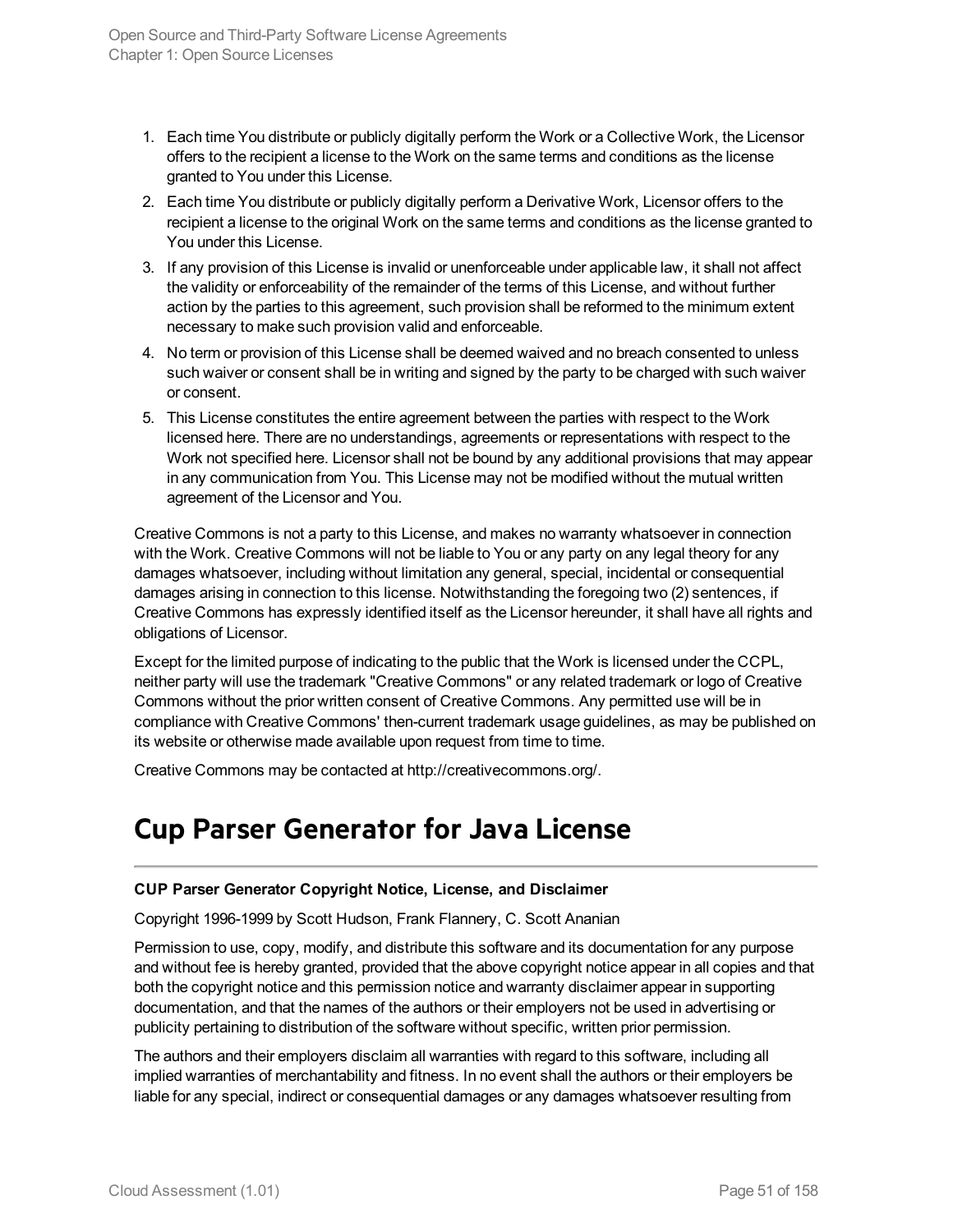loss of use, data or profits, whether in an action of contract, negligence or other tortious action, arising out of or in connection with the use or performance of this software.

# **D3 .js License**

License: The BSD 3-Clause License

The following is a BSD 3-Clause ("BSD New" or "BSD Simplified") license template. To generate your own license, change the values of OWNER, ORGANIZATION and YEAR from their original values as given here, and substitute your own.

Note: You may omit clause 3 and still be OSD-conformant. Despite its colloquial name "BSD New", this is not the newest version of the BSD license; it was followed by the even newer BSD-2- Clause version, sometimes known as the "Simplified BSD License". On January 9th, 2008 the OSI Board approved BSD-2-Clause, which is used by FreeBSD and others. It omits the final "noendorsement" clause and is thus roughly equivalent to the MIT License.

Historical Background: The original license used on BSD Unix had four clauses. The advertising clause (the third of four clauses) required you to acknowledge use of U.C. Berkeley code in your advertising of any product using that code. It was officially rescinded by the Director of the Office of Technology Licensing of the University of California on July 22nd, 1999. He states that clause 3 is "hereby deleted in its entirety." The four clause license has not been approved by OSI. The license below does not contain the advertising clause.

This prelude is not part of the license.

<OWNER> = Regents of the University of California

<ORGANIZATION> = University of California, Berkeley

<YEAR> = 1998

In the original BSD license, the occurrence of "copyright holder" in the 3rd clause read "ORGANIZATION", placeholder for "University of California". In the original BSD license, both occurrences of the phrase "COPYRIGHT HOLDERS AND CONTRIBUTORS" in the disclaimer read "REGENTS AND CONTRIBUTORS".

Copyright (c) 2010-2014, Michael Bostock

All rights reserved.

Redistribution and use in source and binary forms, with or without modification, are permitted provided that the following conditions are met:

- Redistributions of source code must retain the above copyright notice, this list of conditions and the following disclaimer.
- Redistributions in binary form must reproduce the above copyright notice, this list of conditions and the following disclaimer in the documentation and/or other materials provided with the distribution.
- The name Michael Bostock may not be used to endorse or promote products derived from this software without specific prior written permission.

THIS SOFTWARE IS PROVIDED BY THE COPYRIGHT HOLDERS AND CONTRIBUTORS "AS IS" AND ANY EXPRESS OR IMPLIED WARRANTIES, INCLUDING, BUT NOT LIMITED TO, THE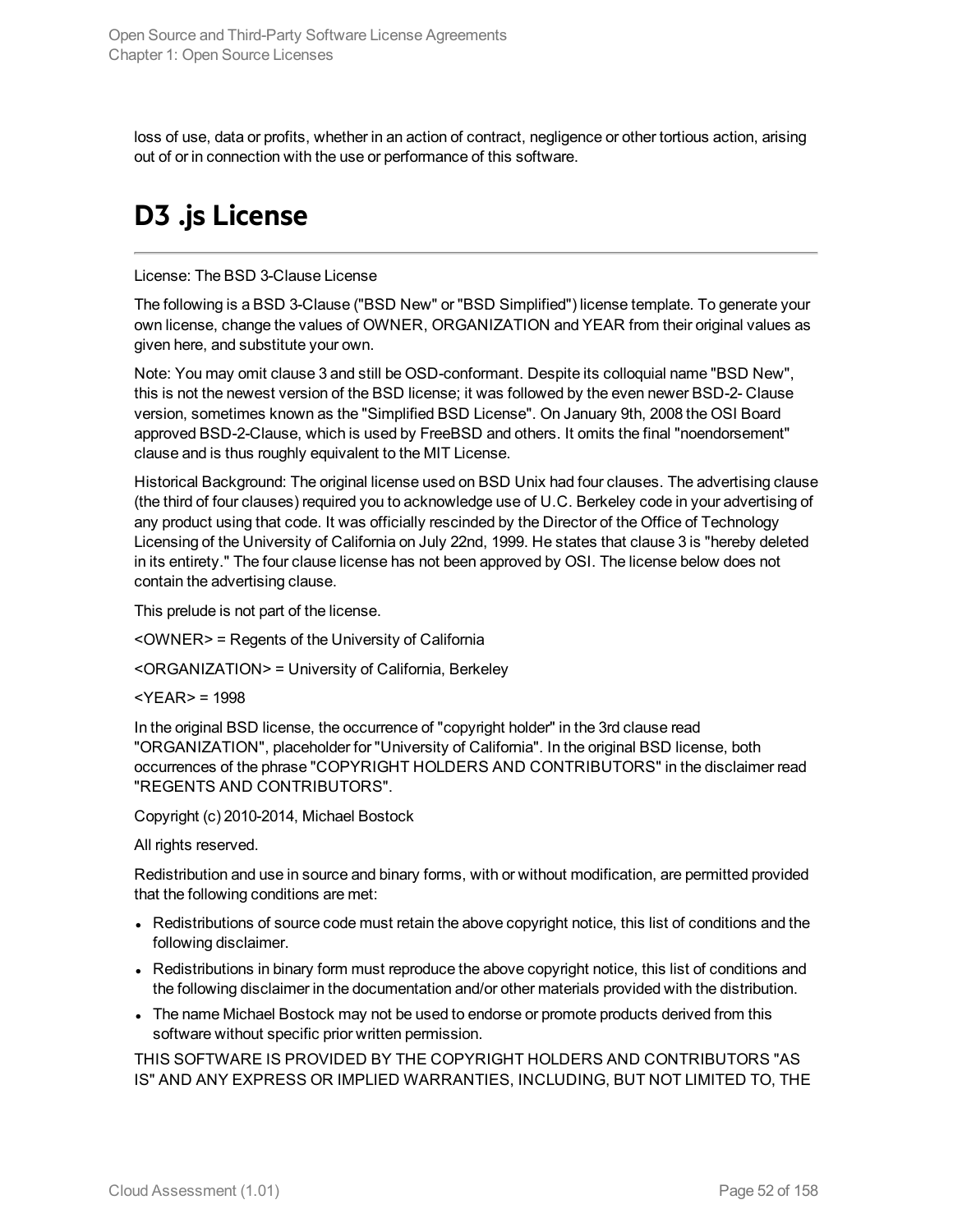IMPLIED WARRANTIES OF MERCHANTABILITY AND FITNESS FOR A PARTICULAR PURPOSE ARE DISCLAIMED. IN NO EVENT SHALL MICHAEL BOSTOCK BE LIABLE FOR ANY DIRECT, INDIRECT, INCIDENTAL, SPECIAL, EXEMPLARY, OR CONSEQUENTIAL DAMAGES (INCLUDING, BUT NOT LIMITED TO, PROCUREMENT OF SUBSTITUTE GOODS OR SERVICES; LOSS OF USE, DATA, OR PROFITS; OR BUSINESS INTERRUPTION) HOWEVER CAUSED AND ON ANY THEORY OF LIABILITY, WHETHER IN CONTRACT, STRICT LIABILITY, OR TORT (INCLUDING NEGLIGENCE OR OTHERWISE) ARISING IN ANY WAY OUT OF THE USE OF THIS SOFTWARE, EVEN IF ADVISED OF THE POSSIBILITY OF SUCH DAMAGE.

# **Degrafa License**

Copyright (c) 2008 The Degrafa Team : http://www.Degrafa.com/team

Permission is hereby granted, free of charge, to any person obtaining a copy of this software and associated documentation files (the "Software"), to deal in the Software without restriction, including without limitation the rights to use, copy, modify, merge, publish, distribute, sublicense, and/or sell copies of the Software, and to permit persons to whom the Software is furnished to do so, subject to the following conditions:

The above copyright notice and this permission notice shall be included in all copies or substantial portions of the Software.

THE SOFTWARE IS PROVIDED "AS IS", WITHOUT WARRANTY OF ANY KIND, EXPRESS OR IMPLIED, INCLUDING BUT NOT LIMITED TO THE WARRANTIES OF MERCHANTABILITY, FITNESS FOR A PARTICULAR PURPOSE AND NONINFRINGEMENT. IN NO EVENT SHALL THE AUTHORS OR COPYRIGHT HOLDERS BE LIABLE FOR ANY CLAIM, DAMAGES OR OTHER LIABILITY, WHETHER IN AN ACTION OF CONTRACT, TORT OR OTHERWISE, ARISING FROM, OUT OF OR IN CONNECTION WITH THE SOFTWARE OR THE USE OR OTHER DEALINGS IN THE SOFTWARE.

# **DOM4J License**

Redistribution and use of this software and associated documentation ("Software"), with or without modification, are permitted provided that the following conditions are met:

Redistributions of source code must retain copyright statements and notices. Redistributions must also contain a copy of this document.

Redistributions in binary form must reproduce the above copyright notice, this list of conditions and the following disclaimer in the documentation and/or other materials provided with the distribution.

The name "DOM4J" must not be used to endorse or promote products derived from this Software without prior written permission of MetaStuff, Ltd. For written permission, please contact dom4jinfo@metastuff.com.

Products derived from this Software may not be called "DOM4J" nor may "DOM4J" appear in their names without prior written permission of MetaStuff, Ltd. DOM4J is a registered trademark of MetaStuff, Ltd.

Due credit should be given to the DOM4J Project - http://www.dom4j.org THIS SOFTWARE IS PROVIDED BY METASTUFF, LTD. AND CONTRIBUTORS ``AS IS'' AND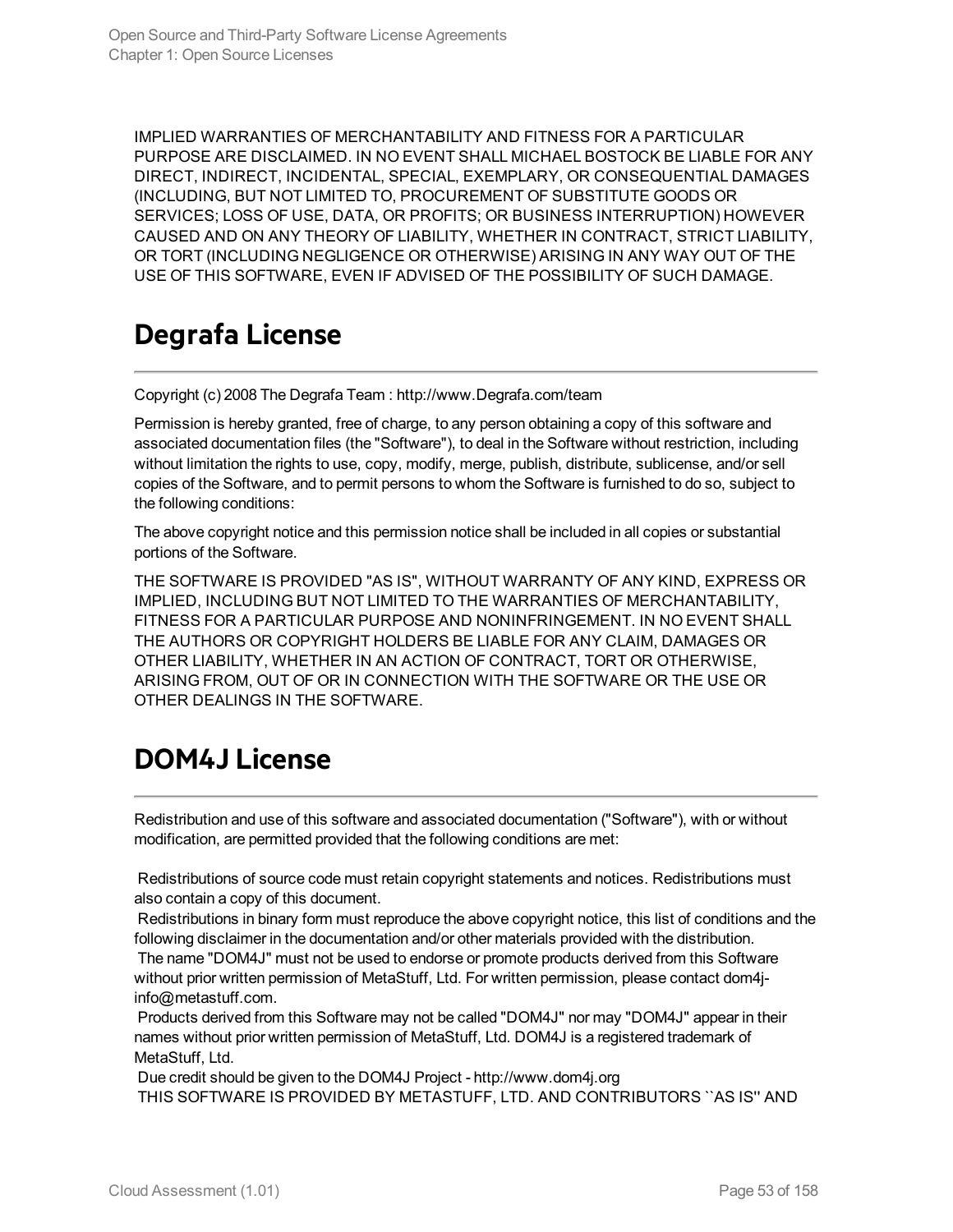ANY EXPRESSED OR IMPLIED WARRANTIES, INCLUDING, BUT NOT LIMITED TO, THE IMPLIED WARRANTIES OF MERCHANTABILITY AND FITNESS FOR A PARTICULAR PURPOSE ARE DISCLAIMED. IN NO EVENT SHALL METASTUFF, LTD. OR ITS CONTRIBUTORS BE LIABLE FOR ANY DIRECT, INDIRECT, INCIDENTAL, SPECIAL, EXEMPLARY, OR CONSEQUENTIAL DAMAGES (INCLUDING, BUT NOT LIMITED TO, PROCUREMENT OF SUBSTITUTE GOODS OR SERVICES; LOSS OF USE, DATA, OR PROFITS; OR BUSINESS INTERRUPTION) HOWEVER CAUSED AND ON ANY THEORY OF LIABILITY, WHETHER IN CONTRACT, STRICT LIABILITY, OR TORT (INCLUDING NEGLIGENCE OR OTHERWISE) ARISING IN ANY WAY OUT OF THE USE OF THIS SOFTWARE, EVEN IF ADVISED OF THE POSSIBILITY OF SUCH DAMAGE.

Copyright 2001-2004 (C) MetaStuff, Ltd. All Rights Reserved.

# **Eclipse Public License - Version 1.0**

THE ACCOMPANYING PROGRAM IS PROVIDED UNDER THE TERMS OF THIS ECLIPSE PUBLIC LICENSE ("AGREEMENT"). ANY USE, REPRODUCTION OR DISTRIBUTION OF THE PROGRAM CONSTITUTES RECIPIENT'S ACCEPTANCE OF THIS AGREEMENT.

# 1. DEFINITIONS

"Contribution" means: a) in the case of the initial Contributor, the initial code and documentation distributed under this Agreement, and b) in the case of each subsequent Contributor: i) changes to the Program, and ii) additions to the Program; where such changes and/or additions to the Program originate from and are distributed by that particular Contributor. A Contribution 'originates' from a Contributor if it was added to the Program by such Contributor itself or anyone acting on such Contributor's behalf. Contributions do not include additions to the Program which: (i) are separate modules of software distributed in conjunction with the Program under their own license agreement, and (ii) are not derivative works of the Program. "Contributor" means any person or entity that distributes the Program. "Licensed Patents " mean patent claims licensable by a Contributor which are necessarily infringed by the use or sale of its Contribution alone or when combined with the Program. "Program" means the Contributions distributed in accordance with this Agreement. "Recipient" means anyone who receives the Program under this Agreement, including all Contributors.

# 2. GRANT OF RIGHTS

a) Subject to the terms of this Agreement, each Contributor hereby grants Recipient a non-exclusive, worldwide, royalty-free copyright license to reproduce, prepare derivative works of, publicly display, publicly perform, distribute and sublicense the Contribution of such Contributor, if any, and such derivative works, in source code and object code form. b) Subject to the terms of this Agreement, each Contributor hereby grants Recipient a non-exclusive, worldwide, royalty-free patent license under Licensed Patents to make, use, sell, offer to sell, import and otherwise transfer the Contribution of such Contributor, if any, in source code and object code form. This patent license shall apply to the combination of the Contribution and the Program if, at the time the Contribution is added by the Contributor, such addition of the Contribution causes such combination to be covered by the Licensed Patents. The patent license shall not apply to any other combinations which include the Contribution. No hardware per se is licensed hereunder. c) Recipient understands that although each Contributor grants the licenses to its Contributions set forth herein, no assurances are provided by any Contributor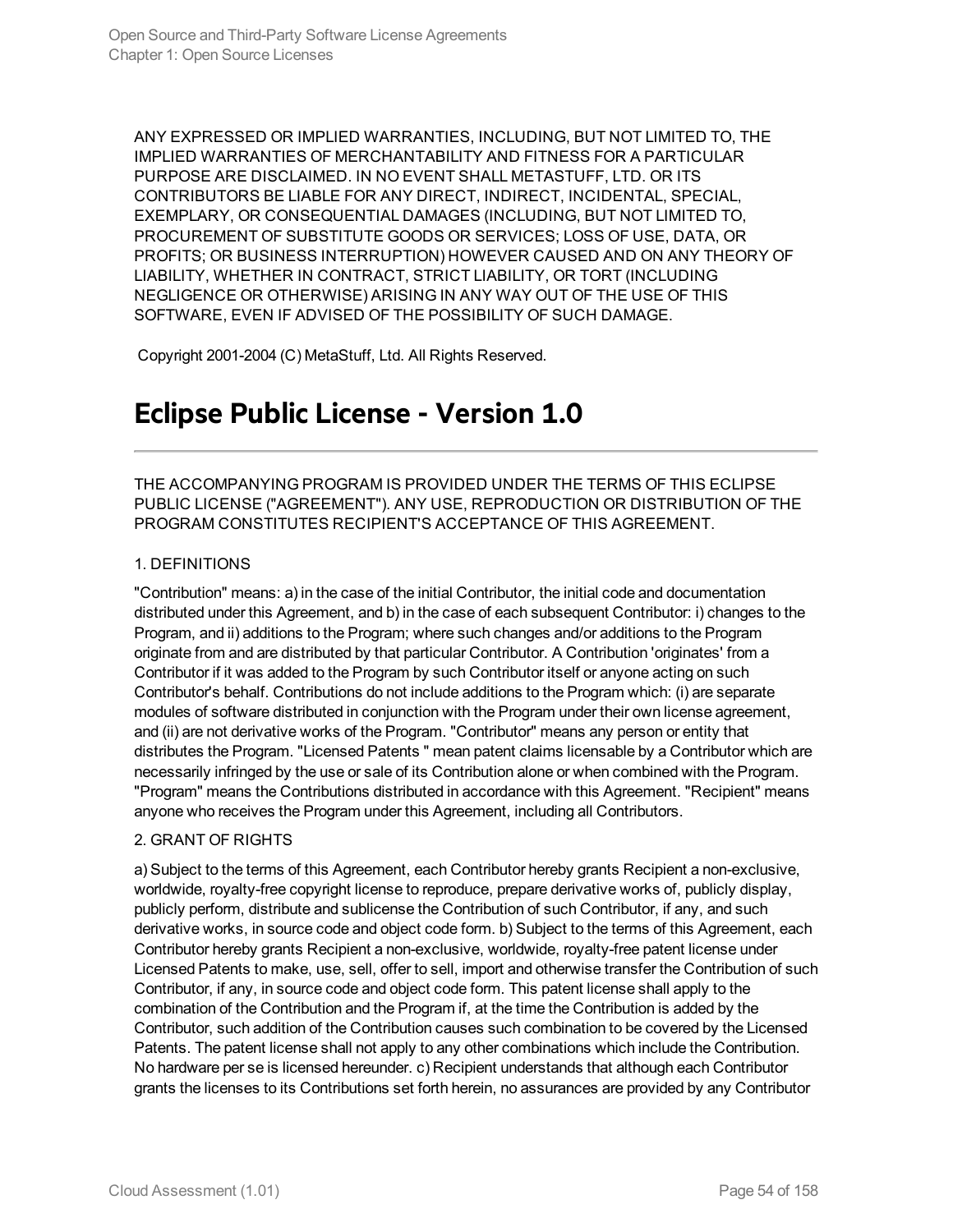that the Program does not infringe the patent or other intellectual property rights of any other entity. Each Contributor disclaims any liability to Recipient for claims brought by any other entity based on infringement of intellectual property rights or otherwise. As a condition to exercising the rights and licenses granted hereunder, each Recipient hereby assumes sole responsibility to secure any other intellectual property rights needed, if any. For example, if a third party patent license is required to allow Recipient to distribute the Program, it is Recipient's responsibility to acquire that license before distributing the Program. d) Each Contributor represents that to its knowledge it has sufficient copyright rights in its Contribution, if any, to grant the copyright license set forth in this Agreement.

## 3. REQUIREMENTS

A Contributor may choose to distribute the Program in object code form under its own license agreement, provided that: a) it complies with the terms and conditions of this Agreement; and b) its license agreement: i) effectively disclaims on behalf of all Contributors all warranties and conditions, express and implied, including warranties or conditions of title and non-infringement, and implied warranties or conditions of merchantability and fitness for a particular purpose; ii) effectively excludes on behalf of all Contributors all liability for damages, including direct, indirect, special, incidental and consequential damages, such as lost profits; iii) states that any provisions which differ from this Agreement are offered by that Contributor alone and not by any other party; and iv) states that source code for the Program is available from such Contributor, and informs licensees how to obtain it in a reasonable manner on or through a medium customarily used for software exchange. When the Program is made available in source code form: a) it must be made available under this Agreement; and b) a copy of this Agreement must be included with each copy of the Program. Contributors may not remove or alter any copyright notices contained within the Program. Each Contributor must identify itself as the originator of its Contribution, if any, in a manner that reasonably allows subsequent Recipients to identify the originator of the Contribution.

# 4. COMMERCIAL DISTRIBUTION

Commercial distributors of software may accept certain responsibilities with respect to end users, business partners and the like. While this license is intended to facilitate the commercial use of the Program, the Contributor who includes the Program in a commercial product offering should do so in a manner which does not create potential liability for other Contributors. Therefore, if a Contributor includes the Program in a commercial product offering, such Contributor ("Commercial Contributor") hereby agrees to defend and indemnify every other Contributor ("Indemnified Contributor") against any losses, damages and costs (collectively "Losses") arising from claims, lawsuits and other legal actions brought by a third party against the Indemnified Contributor to the extent caused by the acts or omissions of such Commercial Contributor in connection with its distribution of the Program in a commercial product offering. The obligations in this section do not apply to any claims or Losses relating to any actual or alleged intellectual property infringement. In order to qualify, an Indemnified Contributor must: a) promptly notify the Commercial Contributor in writing of such claim, and b) allow the Commercial Contributor to control, and cooperate with the Commercial Contributor in, the defense and any related settlement negotiations. The Indemnified Contributor may participate in any such claim at its own expense. For example, a Contributor might include the Program in a commercial product offering, Product X. That Contributor is then a Commercial Contributor. If that Commercial Contributor then makes performance claims, or offers warranties related to Product X, those performance claims and warranties are such Commercial Contributor's responsibility alone. Under this section, the Commercial Contributor would have to defend claims against the other Contributors related to those performance claims and warranties, and if a court requires any other Contributor to pay any damages as a result, the Commercial Contributor must pay those damages.

### 5. NO WARRANTY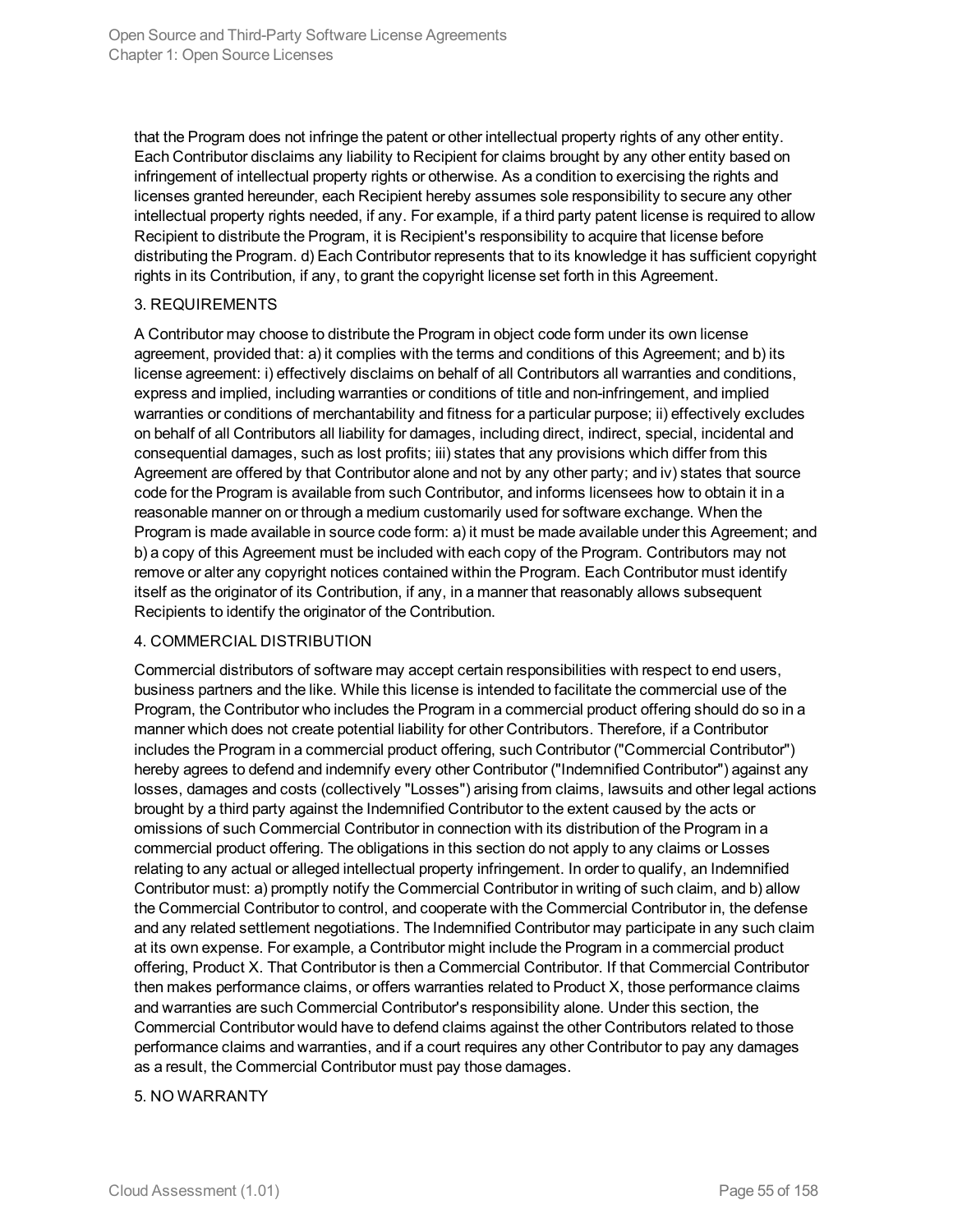EXCEPT AS EXPRESSLY SET FORTH IN THIS AGREEMENT, THE PROGRAM IS PROVIDED ON AN "AS IS" BASIS, WITHOUT WARRANTIES OR CONDITIONS OF ANY KIND, EITHER EXPRESS OR IMPLIED INCLUDING, WITHOUT LIMITATION, ANY WARRANTIES OR CONDITIONS OF TITLE, NON-INFRINGEMENT, MERCHANTABILITY OR FITNESS FOR A PARTICULAR PURPOSE. Each Recipient is solely responsible for determining the appropriateness of using and distributing the Program and assumes all risks associated with its exercise of rights under this Agreement , including but not limited to the risks and costs of program errors, compliance with applicable laws, damage to or loss of data, programs or equipment, and unavailability or interruption of operations.

## 6. DISCLAIMER OF LIABILITY

EXCEPT AS EXPRESSLY SET FORTH IN THIS AGREEMENT, NEITHER RECIPIENT NOR ANY CONTRIBUTORS SHALL HAVE ANY LIABILITY FOR ANY DIRECT, INDIRECT, INCIDENTAL, SPECIAL, EXEMPLARY, OR CONSEQUENTIAL DAMAGES (INCLUDING WITHOUT LIMITATION LOST PROFITS), HOWEVER CAUSED AND ON ANY THEORY OF LIABILITY, WHETHER IN CONTRACT, STRICT LIABILITY, OR TORT (INCLUDING NEGLIGENCE OR OTHERWISE) ARISING IN ANY WAY OUT OF THE USE OR DISTRIBUTION OF THE PROGRAM OR THE EXERCISE OF ANY RIGHTS GRANTED HEREUNDER, EVEN IF ADVISED OF THE POSSIBILITY OF SUCH DAMAGES.

## 7. GENERAL

If any provision of this Agreement is invalid or unenforceable under applicable law, it shall not affect the validity or enforceability of the remainder of the terms of this Agreement, and without further action by the parties hereto, such provision shall be reformed to the minimum extent necessary to make such provision valid and enforceable. If Recipient institutes patent litigation against any entity (including a cross-claim or counterclaim in a lawsuit) alleging that the Program itself (excluding combinations of the Program with other software or hardware) infringes such Recipient's patent(s), then such Recipient's rights granted under Section 2(b) shall terminate as of the date such litigation is filed. All Recipient's rights under this Agreement shall terminate if it fails to comply with any of the material terms or conditions of this Agreement and does not cure such failure in a reasonable period of time after becoming aware of such noncompliance. If all Recipient's rights under this Agreement terminate, Recipient agrees to cease use and distribution of the Program as soon as reasonably practicable. However, Recipient's obligations under this Agreement and any licenses granted by Recipient relating to the Program shall continue and survive. Everyone is permitted to copy and distribute copies of this Agreement, but in order to avoid inconsistency the Agreement is copyrighted and may only be modified in the following manner. The Agreement Steward reserves the right to publish new versions (including revisions) of this Agreement from time to time. No one other than the Agreement Steward has the right to modify this Agreement. The Eclipse Foundation is the initial Agreement Steward. The Eclipse Foundation may assign the responsibility to serve as the Agreement Steward to a suitable separate entity. Each new version of the Agreement will be given a distinguishing version number. The Program (including Contributions) may always be distributed subject to the version of the Agreement under which it was received. In addition, after a new version of the Agreement is published, Contributor may elect to distribute the Program (including its Contributions) under the new version. Except as expressly stated in Sections 2(a) and 2(b) above, Recipient receives no rights or licenses to the intellectual property of any Contributor under this Agreement, whether expressly, by implication, estoppel or otherwise. All rights in the Program not expressly granted under this Agreement are reserved. This Agreement is governed by the laws of the State of New York and the intellectual property laws of the United States of America. No party to this Agreement will bring a legal action under this Agreement more than one year after the cause of action arose. Each party waives its rights to a jury trial in any resulting litigation.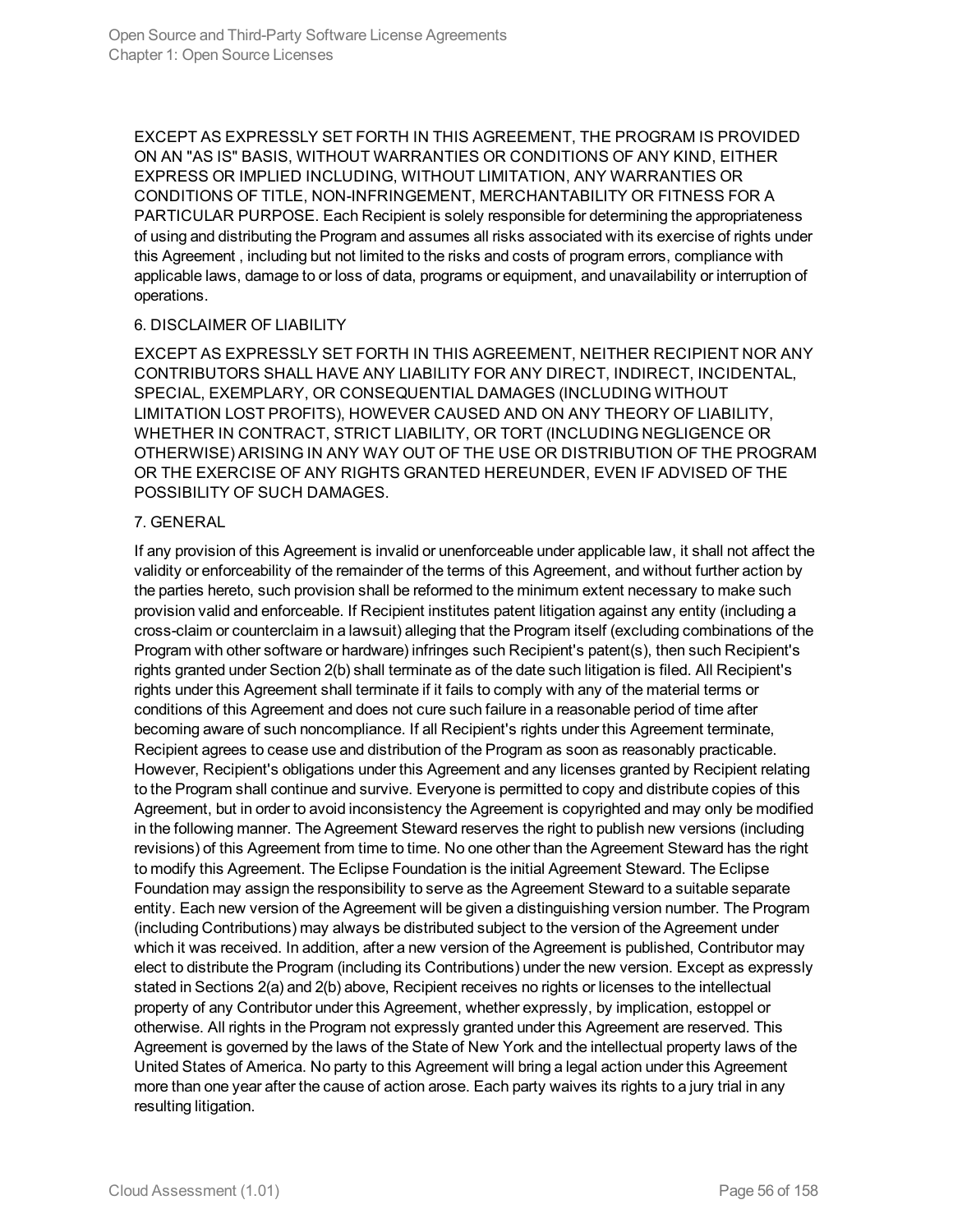# **EsotericSoftware - kryo, version 3.0.3**

BSD License

Copyright (c) 2008, Nathan Sweet

All rights reserved.

Redistribution and use in source and binary forms, with or without modification, are permitted provided that the following conditions are met:

- 1. Redistributions of source code must retain the above copyright notice, this list of conditions and the following disclaimer.
- 2. Redistributions in binary form must reproduce the above copyright notice, this list of conditions and the following disclaimer in the documentation and/or other materials provided with the distribution.
- 3. Neither the name of Esoteric Software nor the names of its contributors may be used to endorse or promote products derived from this software without specific prior written permission.

THIS SOFTWARE IS PROVIDED BY THE COPYRIGHT HOLDERS AND CONTRIBUTORS "AS IS" AND ANY EXPRESS OR IMPLIED WARRANTIES, INCLUDING, BUT NOT LIMITED TO, THE IMPLIED WARRANTIES OF MERCHANTABILITY AND FITNESS FOR A PARTICULAR PURPOSE ARE DISCLAIMED. IN NO EVENT SHALL THE COPYRIGHT HOLDER OR CONTRIBUTORS BE LIABLE FOR ANY DIRECT, INDIRECT, INCIDENTAL, SPECIAL, EXEMPLARY, OR CONSEQUENTIAL DAMAGES (INCLUDING, BUT NOT LIMITED TO, PROCUREMENT OF SUBSTITUTE GOODS OR SERVICES; LOSS OF USE, DATA, OR PROFITS; OR BUSINESS INTERRUPTION) HOWEVER CAUSED AND ON ANY THEORY OF LIABILITY, WHETHER IN CONTRACT, STRICT LIABILITY, OR TORT (INCLUDING NEGLIGENCE OR OTHERWISE) ARISING IN ANY WAY OUT OF THE USE OF THIS SOFTWARE, EVEN IF ADVISED OF THE POSSIBILITY OF SUCH DAMAGE.

# **EsotericSoftware - minlog, version 1.3.0**

#### BSD License

Copyright (c) 2008, Nathan Sweet

All rights reserved.

Redistribution and use in source and binary forms, with or without modification, are permitted provided that the following conditions are met:

- 1. Redistributions of source code must retain the above copyright notice, this list of conditions and the following disclaimer.
- 2. Redistributions in binary form must reproduce the above copyright notice, this list of conditions and the following disclaimer in the documentation and/or other materials provided with the distribution.
- 3. Neither the name of Esoteric Software nor the names of its contributors may be used to endorse or promote products derived from this software without specific prior written permission.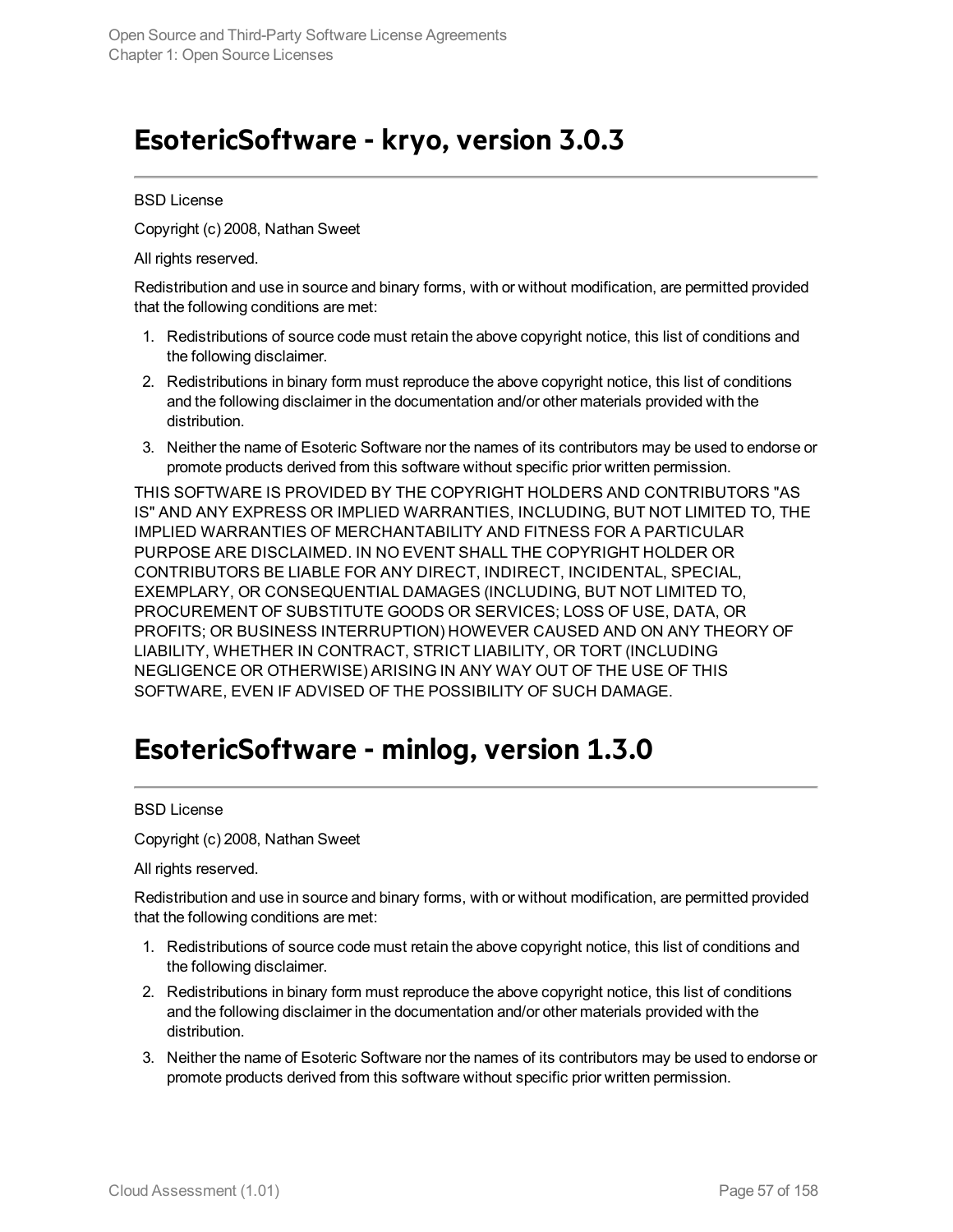THIS SOFTWARE IS PROVIDED BY THE COPYRIGHT HOLDERS AND CONTRIBUTORS "AS IS" AND ANY EXPRESS OR IMPLIED WARRANTIES, INCLUDING, BUT NOT LIMITED TO, THE IMPLIED WARRANTIES OF MERCHANTABILITY AND FITNESS FOR A PARTICULAR PURPOSE ARE DISCLAIMED. IN NO EVENT SHALL THE COPYRIGHT HOLDER OR CONTRIBUTORS BE LIABLE FOR ANY DIRECT, INDIRECT, INCIDENTAL, SPECIAL, EXEMPLARY, OR CONSEQUENTIAL DAMAGES (INCLUDING, BUT NOT LIMITED TO, PROCUREMENT OF SUBSTITUTE GOODS OR SERVICES; LOSS OF USE, DATA, OR PROFITS; OR BUSINESS INTERRUPTION) HOWEVER CAUSED AND ON ANY THEORY OF LIABILITY, WHETHER IN CONTRACT, STRICT LIABILITY, OR TORT (INCLUDING NEGLIGENCE OR OTHERWISE) ARISING IN ANY WAY OUT OF THE USE OF THIS SOFTWARE, EVEN IF ADVISED OF THE POSSIBILITY OF SUCH DAMAGE.

# **EsotericSoftware - reflectasm, version 1.10.1**

## BSD License

Copyright (c) 2008, Nathan Sweet

All rights reserved.

Redistribution and use in source and binary forms, with or without modification, are permitted provided that the following conditions are met:

- 1. Redistributions of source code must retain the above copyright notice, this list of conditions and the following disclaimer.
- 2. Redistributions in binary form must reproduce the above copyright notice, this list of conditions and the following disclaimer in the documentation and/or other materials provided with the distribution.
- 3. Neither the name of Esoteric Software nor the names of its contributors may be used to endorse or promote products derived from this software without specific prior written permission.

THIS SOFTWARE IS PROVIDED BY THE COPYRIGHT HOLDERS AND CONTRIBUTORS "AS IS" AND ANY EXPRESS OR IMPLIED WARRANTIES, INCLUDING, BUT NOT LIMITED TO, THE IMPLIED WARRANTIES OF MERCHANTABILITY AND FITNESS FOR A PARTICULAR PURPOSE ARE DISCLAIMED. IN NO EVENT SHALL THE COPYRIGHT HOLDER OR CONTRIBUTORS BE LIABLE FOR ANY DIRECT, INDIRECT, INCIDENTAL, SPECIAL, EXEMPLARY, OR CONSEQUENTIAL DAMAGES (INCLUDING, BUT NOT LIMITED TO, PROCUREMENT OF SUBSTITUTE GOODS OR SERVICES; LOSS OF USE, DATA, OR PROFITS; OR BUSINESS INTERRUPTION) HOWEVER CAUSED AND ON ANY THEORY OF LIABILITY, WHETHER IN CONTRACT, STRICT LIABILITY, OR TORT (INCLUDING NEGLIGENCE OR OTHERWISE) ARISING IN ANY WAY OUT OF THE USE OF THIS SOFTWARE, EVEN IF ADVISED OF THE POSSIBILITY OF SUCH DAMAGE.

# **ExtFlot License**

Copyright (c) 2008-2009 Kiyoto SUZUKI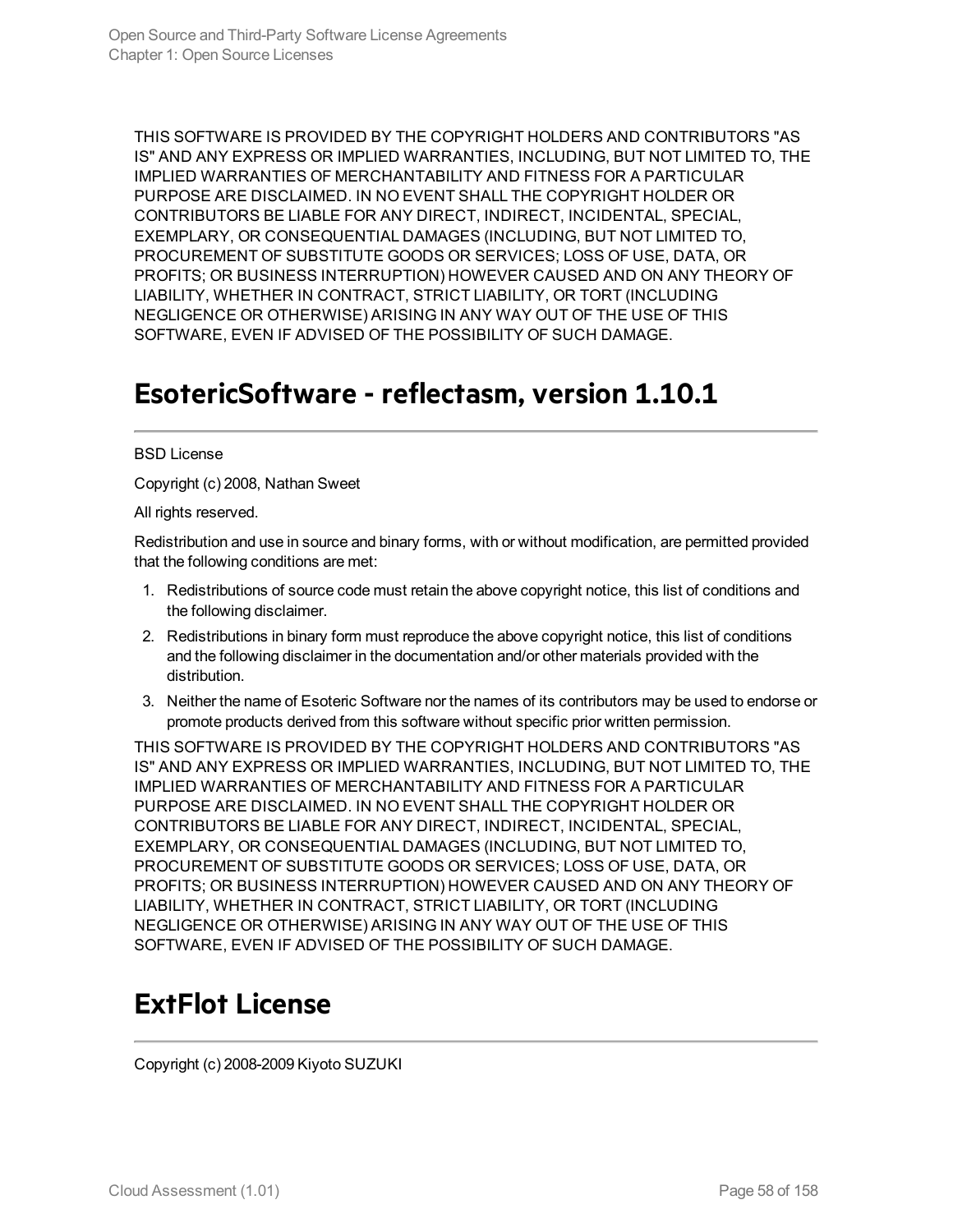Permission is hereby granted, free of charge, to any person obtaining a copy of this software and associated documentation files (the "Software"), to deal in the Software without restriction, including without limitation the rights to use, copy, modify, merge, publish, distribute, sublicense, and/or sell copies of the Software, and to permit persons to whom the Software is furnished to do so, subject to the following conditions:

The above copyright notice and this permission notice shall be included in all copies or substantial portions of the Software.

THE SOFTWARE IS PROVIDED "AS IS", WITHOUT WARRANTY OF ANY KIND, EXPRESS OR IMPLIED, INCLUDING BUT NOT LIMITED TO THE WARRANTIES OF MERCHANTABILITY, FITNESS FOR A PARTICULAR PURPOSE AND NONINFRINGEMENT. IN NO EVENT SHALL THE AUTHORS OR COPYRIGHT HOLDERS BE LIABLE FOR ANY CLAIM, DAMAGES OR OTHER LIABILITY, WHETHER IN AN ACTION OF CONTRACT, TORT OR OTHERWISE, ARISING FROM, OUT OF OR IN CONNECTION WITH THE SOFTWARE OR THE USE OR OTHER DEALINGS IN THE SOFTWARE.

# **FlexLib License**

Copyright (c) 2007 FlexLib Contributors. See:

http://code.google.com/p/flexlib/wiki/ProjectContributors

Permission is hereby granted, free of charge, to any person obtaining a copy of this software and associated documentation files (the "Software"), to deal in the Software without restriction, including without limitation the rights to use, copy, modify, merge, publish, distribute, sublicense, and/or sell copies of the Software, and to permit persons to whom the Software is furnished to do so, subject to the following conditions:

The above copyright notice and this permission notice shall be included in all copies or substantial portions of the Software.

THE SOFTWARE IS PROVIDED "AS IS", WITHOUT WARRANTY OF ANY KIND, EXPRESS OR IMPLIED, INCLUDING BUT NOT LIMITED TO THE WARRANTIES OF MERCHANTABILITY, FITNESS FOR A PARTICULAR PURPOSE AND NONINFRINGEMENT. IN NO EVENT SHALL THE AUTHORS OR COPYRIGHT HOLDERS BE LIABLE FOR ANY CLAIM, DAMAGES OR OTHER LIABILITY, WHETHER IN AN ACTION OF CONTRACT, TORT OR OTHERWISE, ARISING FROM, OUT OF OR IN CONNECTION WITH THE SOFTWARE OR THE USE OR OTHER DEALINGS IN THE SOFTWARE.

# **Font Awesome License, Version 4.3**

Copyright (c) 2015, Dave Gandy ([http://fontawesome.io](http://fontawesome.io/)), with Reserved Font Name Font Awesome 4.3.0

This Font Software is licensed under the SIL Open Font License, Version 1.1. This license is copied below, and is also available with a FAQ at: <http://scripts.sil.org/OFL>

-----------------------------------------------------------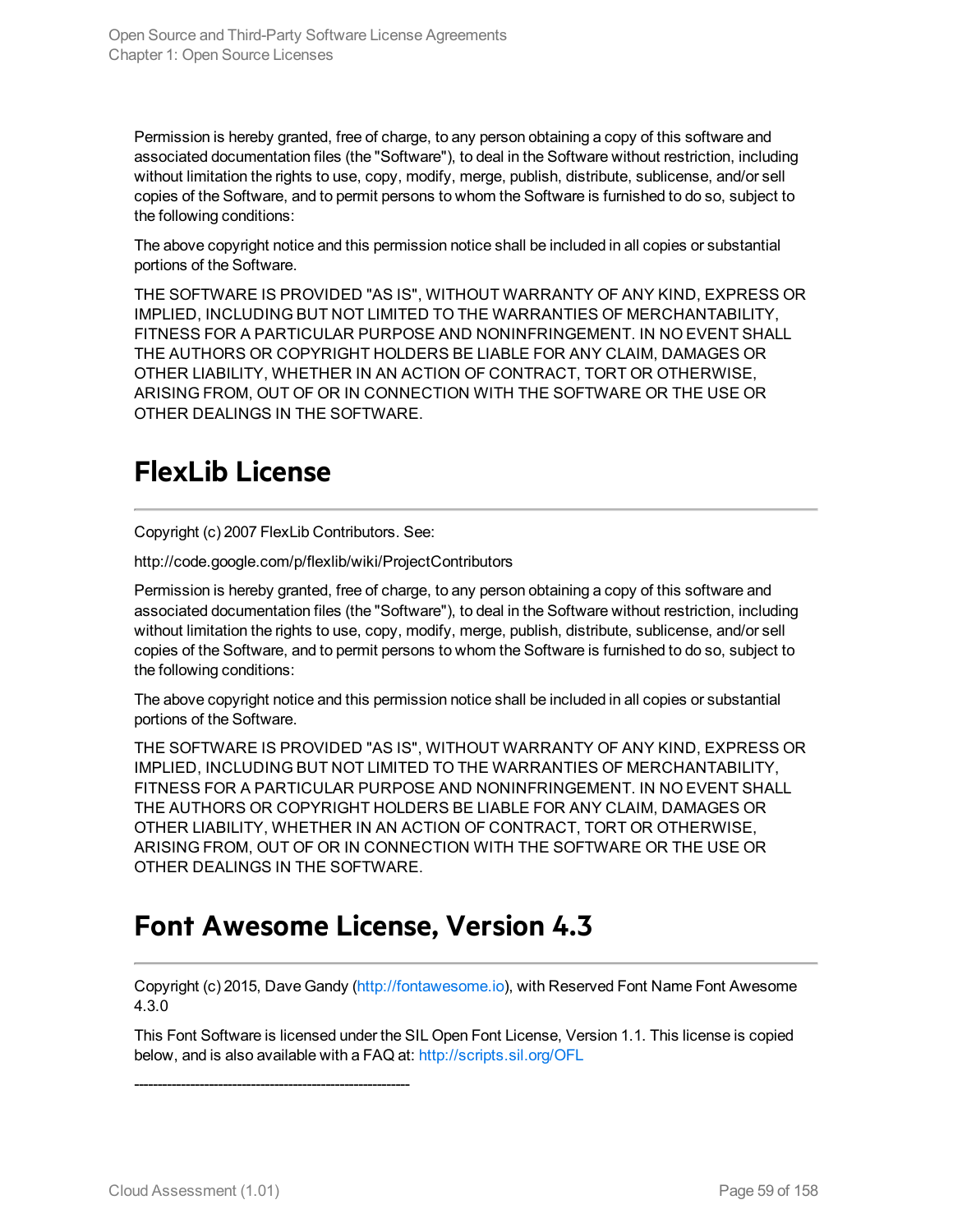-----------------------------------------------------------

## SIL OPEN FONT LICENSE Version 1.1 - 26 February 2007

#### PREAMBLE

The goals of the Open Font License (OFL) are to stimulate worldwide development of collaborative font projects, to support the font creation efforts of academic and linguistic communities, and to provide a free and open framework in which fonts may be shared and improved in partnership with others.

The OFL allows the licensed fonts to be used, studied, modified and redistributed freely as long as they are not sold by themselves. The fonts, including any derivative works, can be bundled, embedded, redistributed and/or sold with any software provided that any reserved names are not used by derivative works. The fonts and derivatives, however, cannot be released under any other type of license. The requirement for fonts to remain under this license does not apply to any document created using the fonts or their derivatives.

### DEFINITIONS

"Font Software" refers to the set of files released by the Copyright Holder(s) under this license and clearly marked as such. This may include source files, build scripts and documentation.

"Reserved Font Name" refers to any names specified as such after the copyright statement(s).

"Original Version" refers to the collection of Font Software components as distributed by the Copyright Holder(s).

"Modified Version" refers to any derivative made by adding to, deleting, or substituting -- in part or in whole -- any of the components of the Original Version, by changing formats or by porting the Font Software to a new environment.

"Author" refers to any designer, engineer, programmer, technical writer or other person who contributed to the Font Software.

### PERMISSION & CONDITIONS

Permission is hereby granted, free of charge, to any person obtaining a copy of the Font Software, to use, study, copy, merge, embed, modify, redistribute, and sell modified and unmodified copies of the Font Software, subject to the following conditions:

- 1. Neither the Font Software nor any of its individual components, in Original or Modified Versions, may be sold by itself.
- 2. Original or Modified Versions of the Font Software may be bundled, redistributed and/or sold with any software, provided that each copy contains the above copyright notice and this license. These can be included either as stand-alone text files, human-readable headers or in the appropriate machine-readable metadata fields within text or binary files as long as those fields can be easily viewed by the user.
- 3. No Modified Version of the Font Software may use the Reserved Font Name(s) unless explicit written permission is granted by the corresponding Copyright Holder. This restriction only applies to the primary font name as presented to the users.
- 4. The name(s) of the Copyright Holder(s) or the Author(s) of the Font Software shall not be used to promote, endorse or advertise any Modified Version, except to acknowledge the contribution(s) of the Copyright Holder(s) and the Author(s) or with their explicit written permission.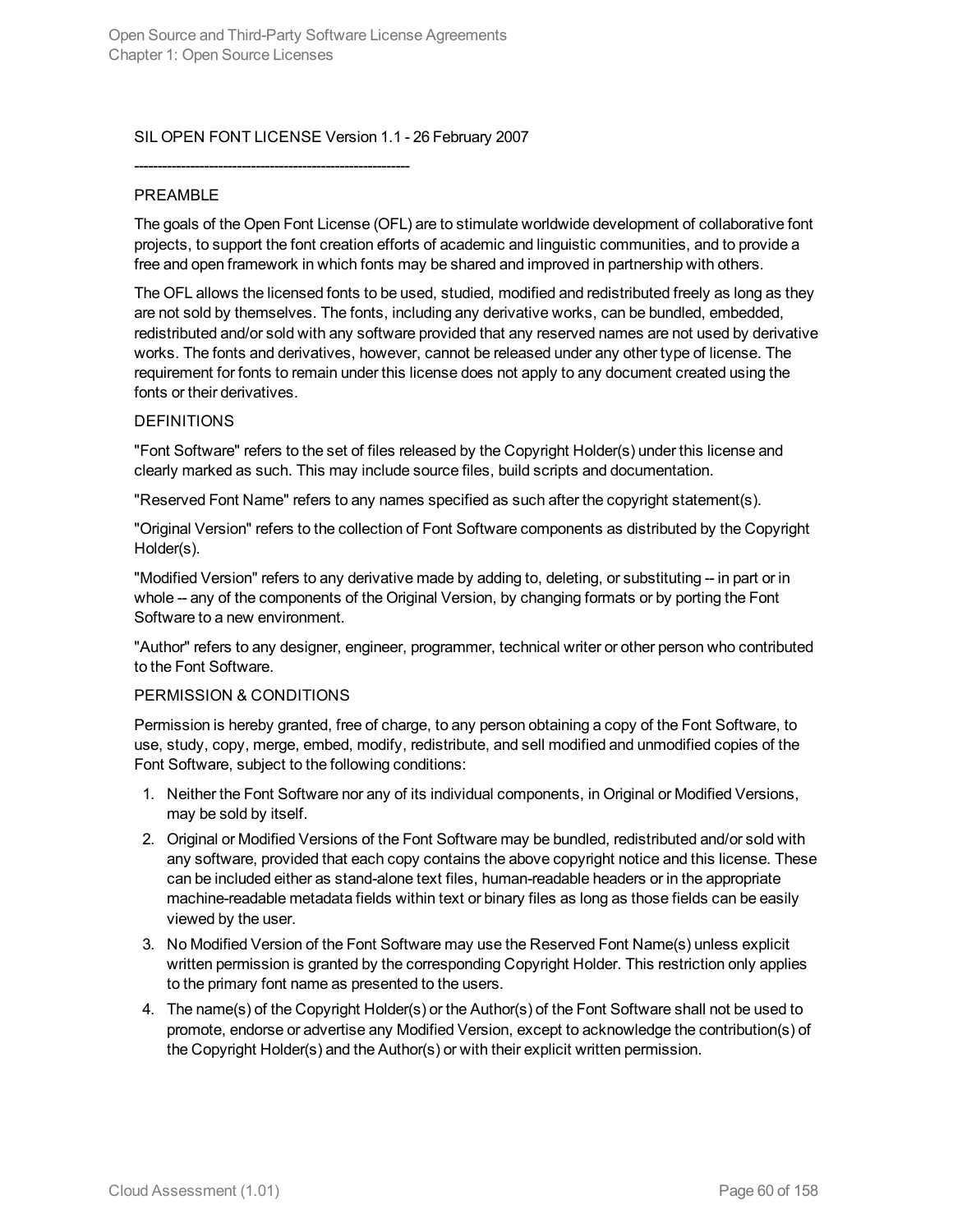5. The Font Software, modified or unmodified, in part or in whole,must be distributed entirely under this license, and must not be distributed under any other license. The requirement for fonts to remain under this license does not apply to any document created using the Font Software.

### **TERMINATION**

This license becomes null and void if any of the above conditions are not met.

### **DISCLAIMER**

THE FONT SOFTWARE IS PROVIDED "AS IS", WITHOUT WARRANTY OF ANY KIND, EXPRESS OR IMPLIED, INCLUDING BUT NOT LIMITED TO ANY WARRANTIES OF MERCHANTABILITY, FITNESS FOR A PARTICULAR PURPOSE AND NONINFRINGEMENT OF COPYRIGHT, PATENT, TRADEMARK, OR OTHER RIGHT. IN NO EVENT SHALL THE COPYRIGHT HOLDER BE LIABLE FOR ANY CLAIM, DAMAGES OR OTHER LIABILITY, INCLUDING ANY GENERAL, SPECIAL, INDIRECT, INCIDENTAL, OR CONSEQUENTIAL DAMAGES, WHETHER IN AN ACTION OF CONTRACT, TORT OR OTHERWISE, ARISING FROM, OUT OF THE USE OR INABILITY TO USE THE FONT SOFTWARE OR FROM OTHER DEALINGS IN THE FONT SOFTWARE.

# **Freemarker License**

FreeMarker 1.x was released under the LGPL license. Later, by community consensus, we have switched over to a BSD-style license. As of FreeMarker 2.2pre1, the original author, Benjamin Geer, has relinquished the copyright in behalf of Visigoth Software Society. The current copyright holder is the Visigoth Software Society.

Copyright (c) 2003 The Visigoth Software Society. All rights reserved.

------------------------------------------------------------------------------

Redistribution and use in source and binary forms, with or without modification, are permitted provided that the following conditions are met:

1. Redistributions of source code must retain the above copyright notice, this list of conditions and the following disclaimer.

2. The end-user documentation included with the redistribution, if any, must include the following acknowlegement:

"This product includes software developed by the Visigoth Software Society (http://www.visigoths.org/)." Alternately, this acknowlegement may appear in the software itself, if and wherever such third-party acknowlegements normally appear.

3. Neither the name "FreeMarker", "Visigoth", nor any of the names of the project contributors may be used to endorse or promote products derived from this software without prior written permission. For written permission, please contact visigoths@visigoths.org.

4. Products derived from this software may not be called "FreeMarker" or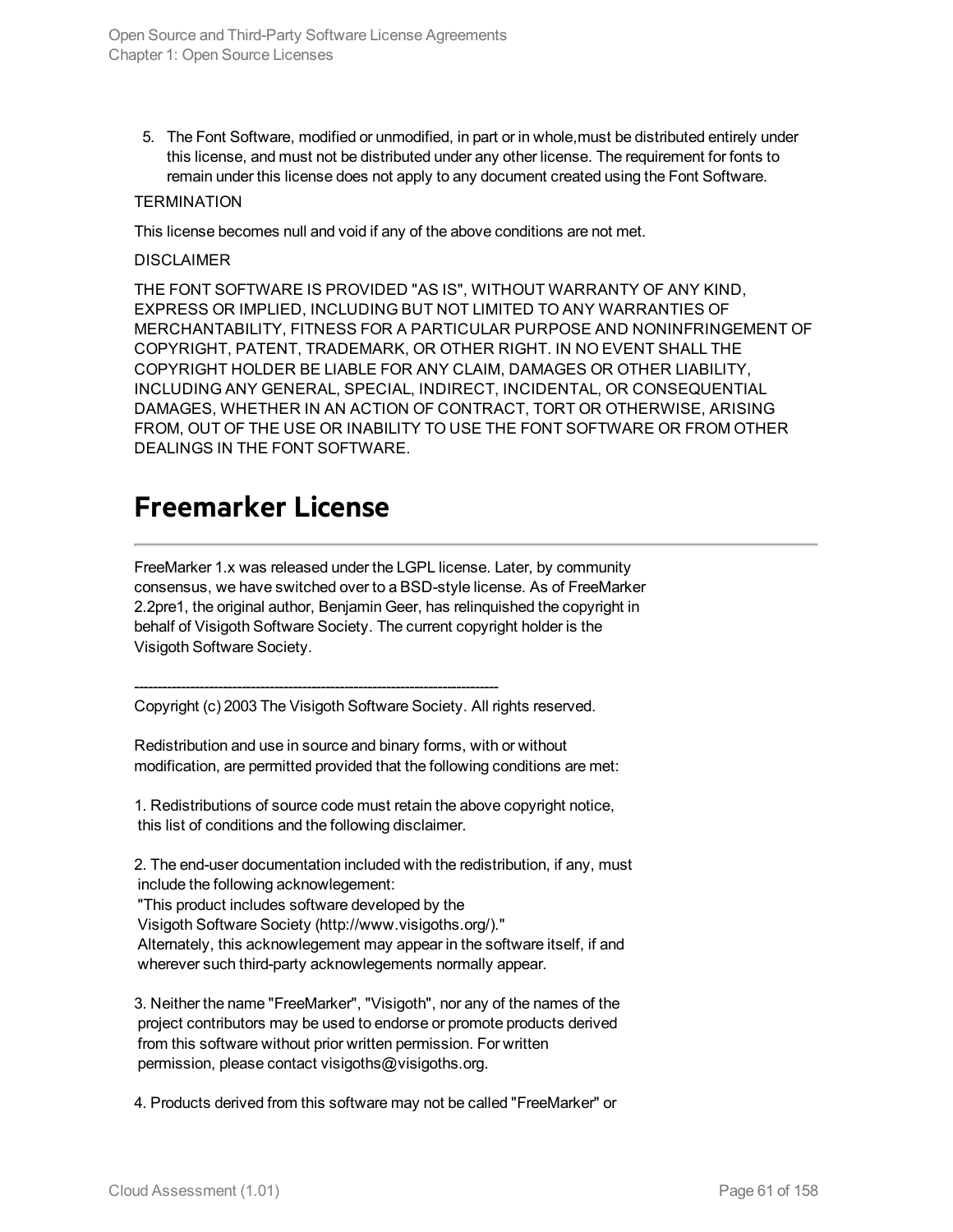"Visigoth" nor may "FreeMarker" or "Visigoth" appear in their names without prior written permission of the Visigoth Software Society.

THIS SOFTWARE IS PROVIDED ``AS IS'' AND ANY EXPRESSED OR IMPLIED WARRANTIES, INCLUDING, BUT NOT LIMITED TO, THE IMPLIED WARRANTIES OF MERCHANTABILITY AND FITNESS FOR A PARTICULAR PURPOSE ARE DISCLAIMED. IN NO EVENT SHALL THE VISIGOTH SOFTWARE SOCIETY OR ITS CONTRIBUTORS BE LIABLE FOR ANY DIRECT, INDIRECT, INCIDENTAL, SPECIAL, EXEMPLARY, OR CONSEQUENTIAL DAMAGES (INCLUDING, BUT NOT LIMITED TO, PROCUREMENT OF SUBSTITUTE GOODS OR SERVICES; LOSS OF

USE, DATA, OR PROFITS; OR BUSINESS INTERRUPTION) HOWEVER CAUSED AND ON ANY THEORY OF LIABILITY, WHETHER IN CONTRACT, STRICT LIABILITY, OR TORT (INCLUDING NEGLIGENCE OR OTHERWISE) ARISING IN ANY WAY OUT OF THE USE OF THIS SOFTWARE, EVEN IF ADVISED OF THE POSSIBILITY OF SUCH DAMAGE.

------------------------------------------------------------------------------

This software consists of voluntary contributions made by many individuals on behalf of the Visigoth Software Society. For more information on the Visigoth Software Society, please see http://www.visigoths.org/

# **GNU LESSER GENERAL PUBLIC LICENSE**

Version 2.1, February 1999

GNU LESSER GENERAL PUBLIC LICENSE Version 2.1, February 1999

Copyright (C) 1991, 1999 Free Software Foundation, Inc. 59 Temple Place, Suite 330, Boston, MA 02111-1307 USA Everyone is permitted to copy and distribute verbatim copies of this license document, but changing it is not allowed.

[This is the first released version of the Lesser GPL. It also counts as the successor of the GNU Library Public License, version 2, hence the version number 2.1.]

### Preamble

The licenses for most software are designed to take away your freedom to share and change it. By contrast, the GNU General Public Licenses are intended to guarantee your freedom to share and change free software--to make sure the software is free for all its users.

This license, the Lesser General Public License, applies to some specially designated software packages--typically libraries--of the Free Software Foundation and other authors who decide to use it. You can use it too, but we suggest you first think carefully about whether this license or the ordinary General Public License is the better strategy to use in any particular case, based on the explanations below.

When we speak of free software, we are referring to freedom of use, not price. Our General Public Licenses are designed to make sure that you have the freedom to distribute copies of free software (and charge for this service if you wish); that you receive source code or can get it if you want it; that you can change the software and use pieces of it in new free programs; and that you are informed that you can do these things.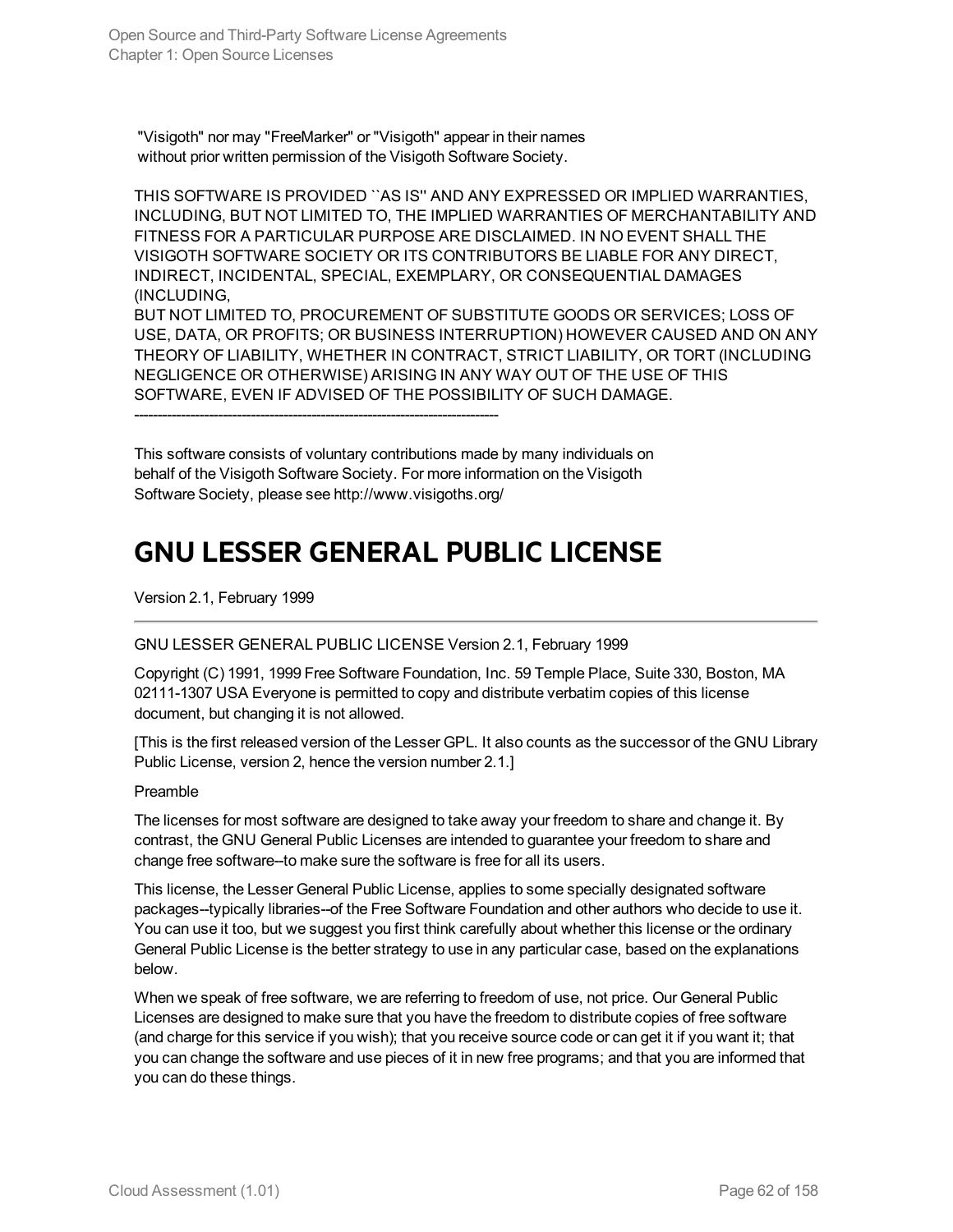To protect your rights, we need to make restrictions that forbid distributors to deny you these rights or to ask you to surrender these rights. These restrictions translate to certain responsibilities for you if you distribute copies of the library or if you modify it.

For example, if you distribute copies of the library, whether gratis or for a fee, you must give the recipients all the rights that we gave you. You must make sure that they, too, receive or can get the source code. If you link other code with the library, you must provide complete object files to the recipients, so that they can relink them with the library after making changes to the library and recompiling it. And you must show them these terms so they know their rights.

We protect your rights with a two-step method: (1) we copyright the library, and (2) we offer you this license, which gives you legal permission to copy, distribute and/or modify the library.

To protect each distributor, we want to make it very clear that there is no warranty for the free library. Also, if the library is modified by someone else and passed on, the recipients should know that what they have is not the original version, so that the original author's reputation will not be affected by problems that might be introduced by others.

Finally, software patents pose a constant threat to the existence of any free program. We wish to make sure that a company cannot effectively restrict the users of a free program by obtaining a restrictive license from a patent holder. Therefore, we insist that any patent license obtained for a version of the library must be consistent with the full freedom of use specified in this license.

Most GNU software, including some libraries, is covered by the ordinary GNU General Public License. This license, the GNU Lesser General Public License, applies to certain designated libraries, and is quite different from the ordinary General Public License. We use this license for certain libraries in order to permit linking those libraries into non-free programs.

When a program is linked with a library, whether statically or using a shared library, the combination of the two is legally speaking a combined work, a derivative of the original library. The ordinary General Public License therefore permits such linking only if the entire combination fits its criteria of freedom. The Lesser General Public License permits more lax criteria for linking other code with the library.

We call this license the "Lesser" General Public License because it does Less to protect the user's freedom than the ordinary General Public License. It also provides other free software developers Less of an advantage over competing non-free programs. These disadvantages are the reason we use the ordinary General Public License for many libraries. However, the Lesser license provides advantages in certain special circumstances.

For example, on rare occasions, there may be a special need to encourage the widest possible use of a certain library, so that it becomes a de-facto standard. To achieve this, non-free programs must be allowed to use the library. A more frequent case is that a free library does the same job as widely used non-free libraries. In this case, there is little to gain by limiting the free library to free software only, so we use the Lesser General Public License.

In other cases, permission to use a particular library in non-free programs enables a greater number of people to use a large body of free software. For example, permission to use the GNU C Library in nonfree programs enables many more people to use the whole GNU operating system, as well as its variant, the GNU/Linux operating system.

Although the Lesser General Public License is Less protective of the users' freedom, it does ensure that the user of a program that is linked with the Library has the freedom and the wherewithal to run that program using a modified version of the Library.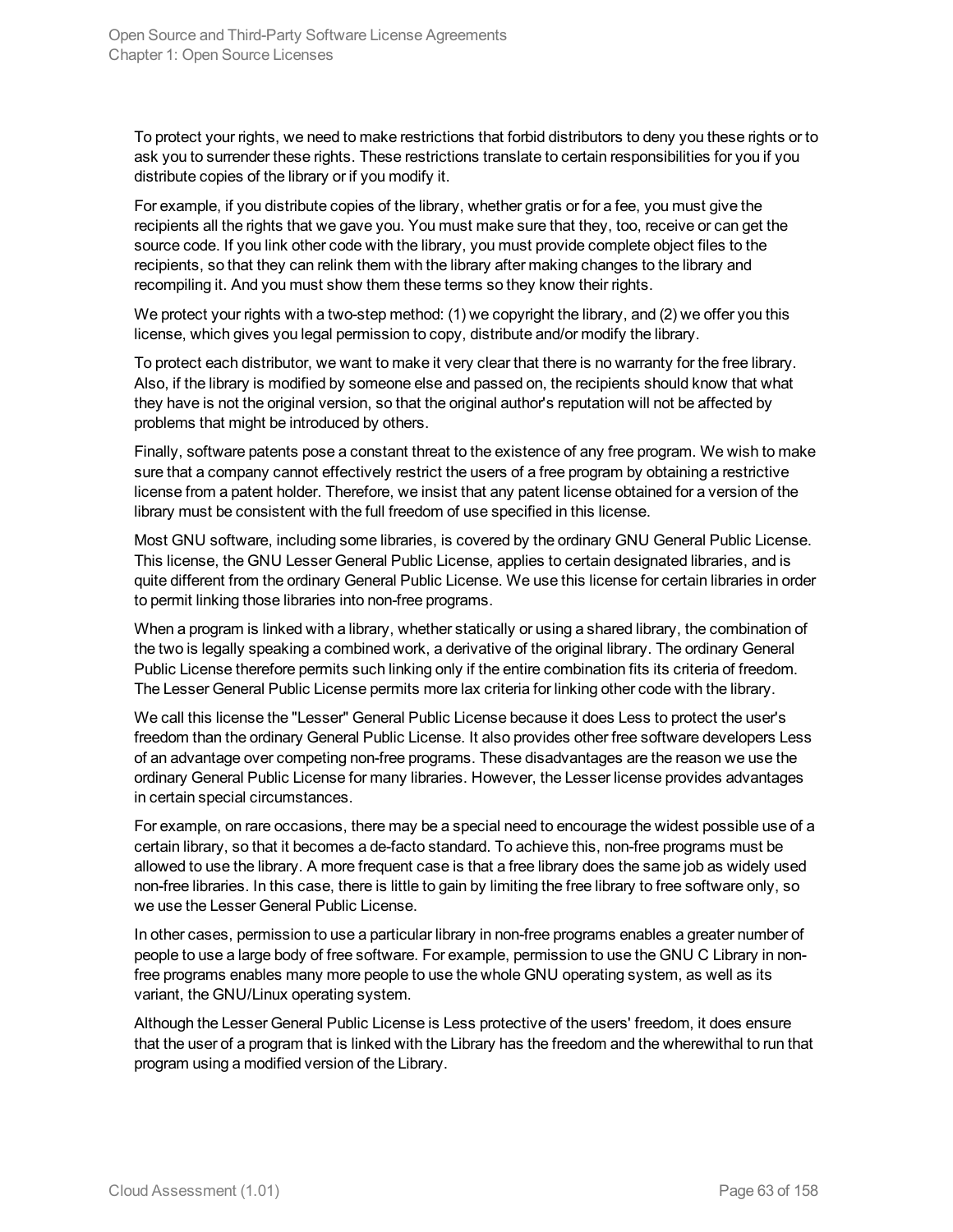The precise terms and conditions for copying, distribution and modification follow. Pay close attention to the difference between a "work based on the library" and a "work that uses the library". The former contains code derived from the library, whereas the latter must be combined with the library in order to run.

GNU LESSER GENERAL PUBLIC LICENSE TERMS AND CONDITIONS FOR COPYING, DISTRIBUTION AND MODIFICATION

0. This License Agreement applies to any software library or other program which contains a notice placed by the copyright holder or other authorized party saying it may be distributed under the terms of this Lesser General Public License (also called "this License"). Each licensee is addressed as "you".

A "library" means a collection of software functions and/or data prepared so as to be conveniently linked with application programs (which use some of those functions and data) to form executables.

The "Library", below, refers to any such software library or work which has been distributed under these terms. A "work based on the Library" means either the Library or any derivative work under copyright law: that is to say, a work containing the Library or a portion of it, either verbatim or with modifications and/or translated straightforwardly into another language. (Hereinafter, translation is included without limitation in the term "modification".)

"Source code" for a work means the preferred form of the work for making modifications to it. For a library, complete source code means all the source code for all modules it contains, plus any associated interface definition files, plus the scripts used to control compilation and installation of the library.

Activities other than copying, distribution and modification are not covered by this License; they are outside its scope. The act of running a program using the Library is not restricted, and output from such a program is covered only if its contents constitute a work based on the Library (independent of the use of the Library in a tool for writing it). Whether that is true depends on what the Library does and what the program that uses the Library does. 1. You may copy and distribute verbatim copies of the Library's complete source code as you receive it, in any medium, provided that you conspicuously and appropriately publish on each copy an appropriate copyright notice and disclaimer of warranty; keep intact all the notices that refer to this License and to the absence of any warranty; and distribute a copy of this License along with the Library.

You may charge a fee for the physical act of transferring a copy, and you may at your option offer warranty protection in exchange for a fee.

2. You may modify your copy or copies of the Library or any portion of it, thus forming a work based on the Library, and copy and distribute such modifications or work under the terms of Section 1 above, provided that you also meet all of these conditions:

a) The modified work must itself be a software library.

b) You must cause the files modified to carry prominent notices stating that you changed the files and the date of any change.

c) You must cause the whole of the work to be licensed at no charge to all third parties under the terms of this License.

d) If a facility in the modified Library refers to a function or a table of data to be supplied by an application program that uses the facility, other than as an argument passed when the facility is invoked, then you must make a good faith effort to ensure that, in the event an application does not supply such function or table, the facility still operates, and performs whatever part of its purpose remains meaningful.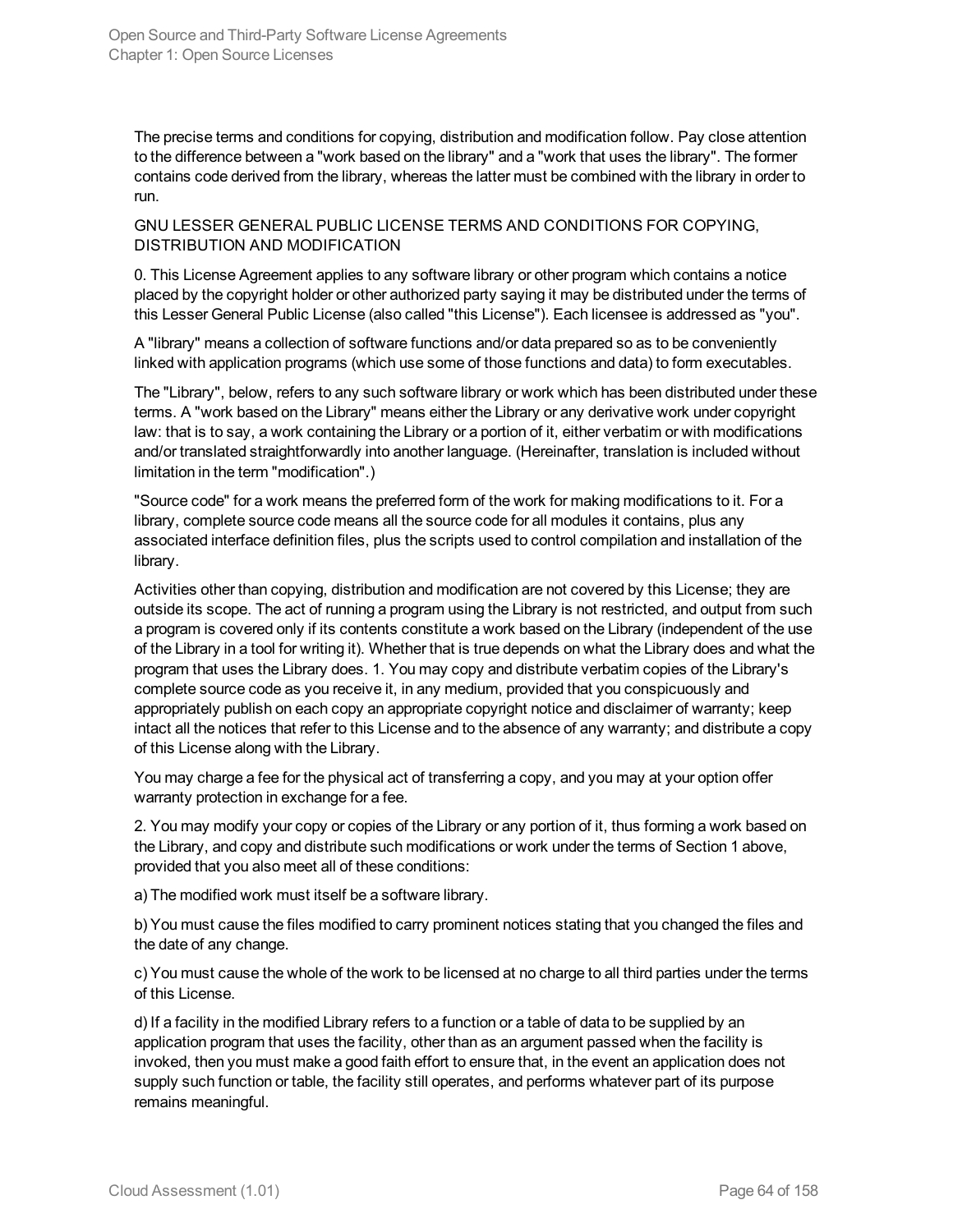(For example, a function in a library to compute square roots has a purpose that is entirely well-defined independent of the application. Therefore, Subsection 2d requires that any application-supplied function or table used by this function must be optional: if the application does not supply it, the square root function must still compute square roots.)

These requirements apply to the modified work as a whole. If identifiable sections of that work are not derived from the Library, and can be reasonably considered independent and separate works in themselves, then this License, and its terms, do not apply to those sections when you distribute them as separate works. But when you distribute the same sections as part of a whole which is a work based on the Library, the distribution of the whole must be on the terms of this License, whose permissions for other licensees extend to the entire whole, and thus to each and every part regardless of who wrote it.

Thus, it is not the intent of this section to claim rights or contest your rights to work written entirely by you; rather, the intent is to exercise the right to control the distribution of derivative or collective works based on the Library.

In addition, mere aggregation of another work not based on the Library with the Library (or with a work based on the Library) on a volume of a storage or distribution medium does not bring the other work under the scope of this License.

3. You may opt to apply the terms of the ordinary GNU General Public License instead of this License to a given copy of the Library. To do this, you must alter all the notices that refer to this License, so that they refer to the ordinary GNU General Public License, version 2, instead of to this License. (If a newer version than version 2 of the ordinary GNU General Public License has appeared, then you can specify that version instead if you wish.) Do not make any other change in these notices.

Once this change is made in a given copy, it is irreversible for that copy, so the ordinary GNU General Public License applies to all subsequent copies and derivative works made from that copy.

This option is useful when you wish to copy part of the code of the Library into a program that is not a library.

4. You may copy and distribute the Library (or a portion or derivative of it, under Section 2) in object code or executable form under the terms of Sections 1 and 2 above provided that you accompany it with the complete corresponding machine-readable source code, which must be distributed under the terms of Sections 1 and 2 above on a medium customarily used for software interchange.

If distribution of object code is made by offering access to copy from a designated place, then offering equivalent access to copy the source code from the same place satisfies the requirement to distribute the source code, even though third parties are not compelled to copy the source along with the object code.

5. A program that contains no derivative of any portion of the Library, but is designed to work with the Library by being compiled or linked with it, is called a "work that uses the Library". Such a work, in isolation, is not a derivative work of the Library, and therefore falls outside the scope of this License.

However, linking a "work that uses the Library" with the Library creates an executable that is a derivative of the Library (because it contains portions of the Library), rather than a "work that uses the library". The executable is therefore covered by this License. Section 6 states terms for distribution of such executables.

When a "work that uses the Library" uses material from a header file that is part of the Library, the object code for the work may be a derivative work of the Library even though the source code is not.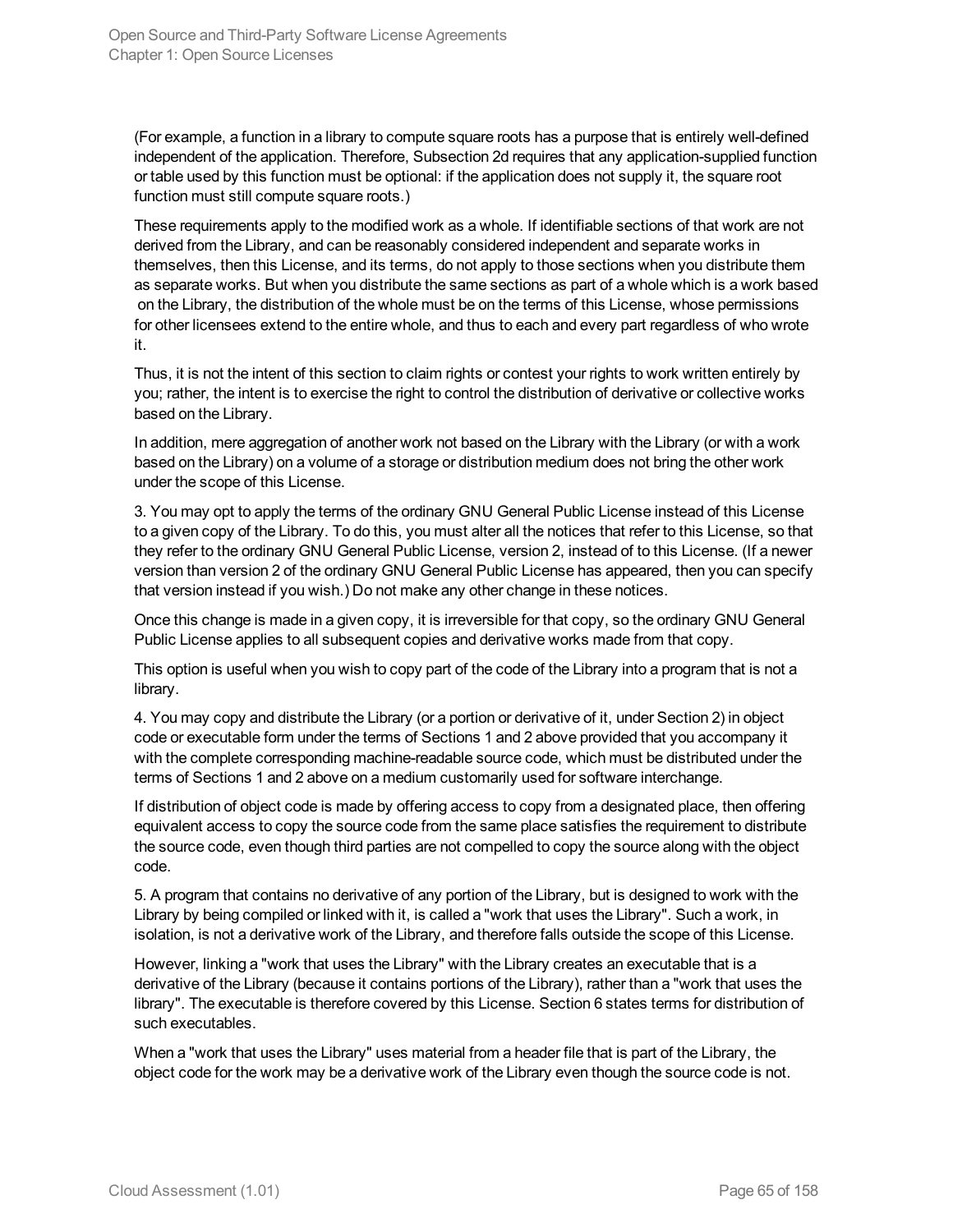Whether this is true is especially significant if the work can be linked without the Library, or if the work is itself a library. The threshold for this to be true is not precisely defined by law.

If such an object file uses only numerical parameters, data structure layouts and accessors, and small macros and small inline functions (ten lines or less in length), then the use of the object file is unrestricted, regardless of whether it is legally a derivative work. (Executables containing this object code plus portions of the Library will still fall under Section 6.)

Otherwise, if the work is a derivative of the Library, you may distribute the object code for the work under the terms of Section 6. Any executables containing that work also fall under Section 6, whether or not they are linked directly with the Library itself.

6. As an exception to the Sections above, you may also combine or link a "work that uses the Library" with the Library to produce a work containing portions of the Library, and distribute that work under terms of your choice, provided that the terms permit modification of the work for the customer's own use and reverse engineering for debugging such modifications.

You must give prominent notice with each copy of the work that the Library is used in it and that the Library and its use are covered by this License. You must supply a copy of this License. If the work during execution displays copyright notices, you must include the copyright notice for the Library among them, as well as a reference directing the user to the copy of this License. Also, you must do one of these things:

a) Accompany the work with the complete corresponding machine-readable source code for the Library including whatever changes were used in the work (which must be distributed under Sections 1 and 2 above); and, if the work is an executable linked with the Library, with the complete machine-readable "work that uses the Library", as object code and/or source code, so that the user can modify the Library and then relink to produce a modified executable containing the modified Library. (It is understood that the user who changes the contents of definitions files in the Library will not necessarily be able to recompile the application to use the modified definitions.)

b) Use a suitable shared library mechanism for linking with the Library. A suitable mechanism is one that (1) uses at run time a copy of the library already present on the user's computer system, rather than copying library functions into the executable, and (2) will operate properly with a modified version of the library, if the user installs one, as long as the modified version is interface-compatible with the version that the work was made with.

c) Accompany the work with a written offer, valid for at least three years, to give the same user the materials specified in Subsection 6a, above, for a charge no more than the cost of performing this distribution.

d) If distribution of the work is made by offering access to copy from a designated place, offer equivalent access to copy the above specified materials from the same place.

e) Verify that the user has already received a copy of these materials or that you have already sent this user a copy.

For an executable, the required form of the "work that uses the Library" must include any data and utility programs needed for reproducing the executable from it. However, as a special exception, the materials to be distributed need not include anything that is normally distributed (in either source or binary form) with the major components (compiler, kernel, and so on) of the operating system on which the executable runs, unless that component itself accompanies the executable.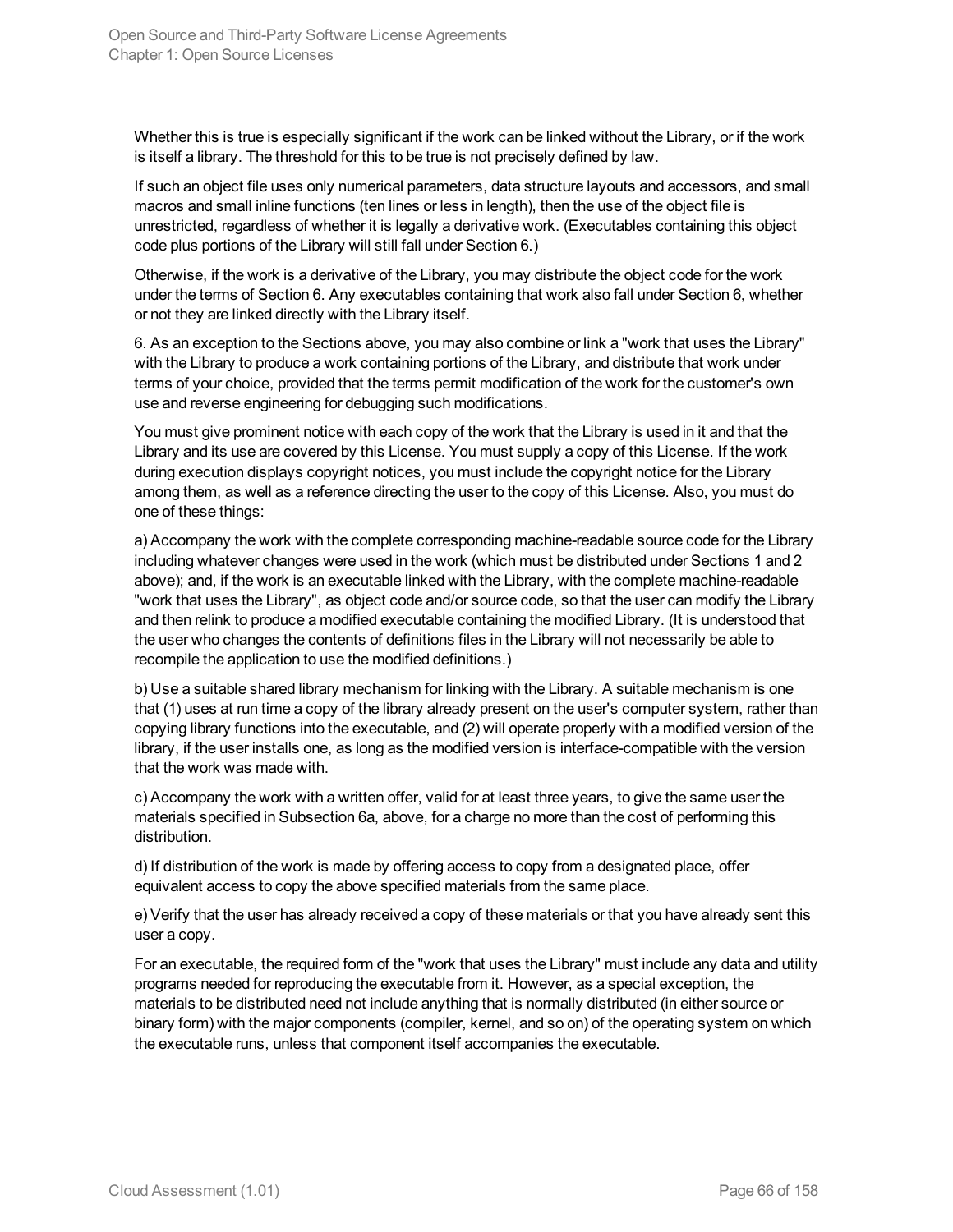It may happen that this requirement contradicts the license restrictions of other proprietary libraries that do not normally accompany the operating system. Such a contradiction means you cannot use both them and the Library together in an executable that you distribute.

7. You may place library facilities that are a work based on the Library side-by-side in a single library together with other library facilities not covered by this License, and distribute such a combined library, provided that the separate distribution of the work based on the Library and of the other library facilities is otherwise permitted, and provided that you do these two things:

a) Accompany the combined library with a copy of the same work based on the Library, uncombined with any other library facilities. This must be distributed under the terms of the Sections above.

b) Give prominent notice with the combined library of the fact that part of it is a work based on the Library, and explaining where to find the accompanying uncombined form of the same work.

8. You may not copy, modify, sublicense, link with, or distribute the Library except as expressly provided under this License. Any attempt otherwise to copy, modify, sublicense, link with, or distribute the Library is void, and will automatically terminate your rights under this License. However, parties who have received copies, or rights, from you under this License will not have their licenses terminated so long as such parties remain in full compliance.

9. You are not required to accept this License, since you have not signed it. However, nothing else grants you permission to modify or distribute the Library or its derivative works. These actions are prohibited by law if you do not accept this License. Therefore, by modifying or distributing the Library (or any work based on the Library), you indicate your acceptance of this License to do so, and all its terms and conditions for copying, distributing or modifying the Library or works based on it.

10. Each time you redistribute the Library (or any work based on the Library), the recipient automatically receives a license from the original licensor to copy, distribute, link with or modify the Library subject to these terms and conditions. You may not impose any further restrictions on the recipients' exercise of the rights granted herein. You are not responsible for enforcing compliance by third parties with this License.

11. If, as a consequence of a court judgment or allegation of patent infringement or for any other reason (not limited to patent issues), conditions are imposed on you (whether by court order, agreement or otherwise) that contradict the conditions of this License, they do not excuse you from the conditions of this License. If you cannot distribute so as to satisfy simultaneously your obligations under this License and any other pertinent obligations, then as a consequence you may not distribute the Library at all. For example, if a patent license would not permit royalty-free redistribution of the Library by all those who receive copies directly or indirectly through you, then the only way you could satisfy both it and this License would be to refrain entirely from distribution of the Library.

If any portion of this section is held invalid or unenforceable under any particular circumstance, the balance of the section is intended to apply, and the section as a whole is intended to apply in other circumstances.

It is not the purpose of this section to induce you to infringe any patents or other property right claims or to contest validity of any such claims; this section has the sole purpose of protecting the integrity of the free software distribution system which is implemented by public license practices. Many people have made generous contributions to the wide range of software distributed through that system in reliance on consistent application of that system; it is up to the author/donor to decide if he or she is willing to distribute software through any other system and a licensee cannot impose that choice.

This section is intended to make thoroughly clear what is believed to be a consequence of the rest of this License.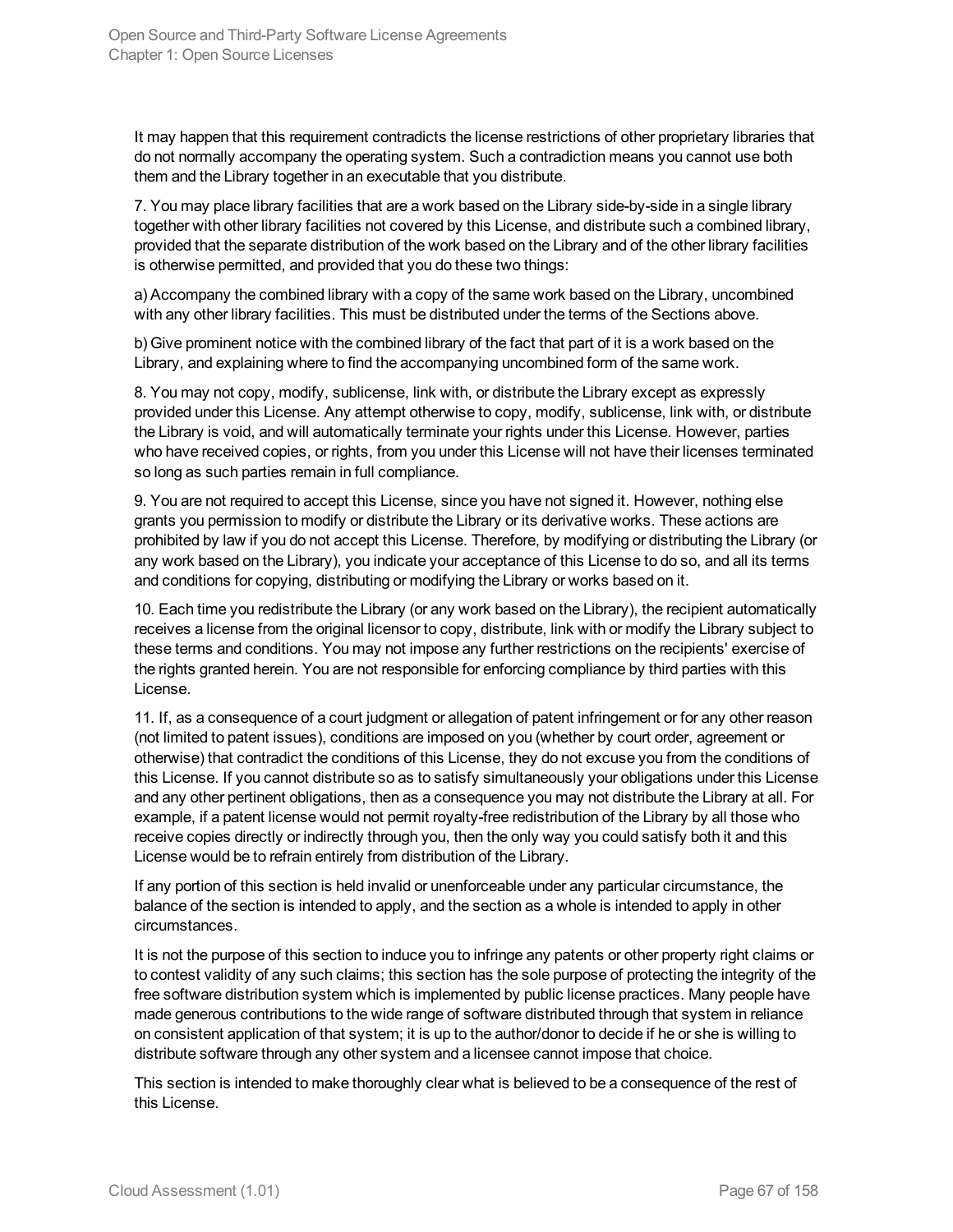12. If the distribution and/or use of the Library is restricted in certain countries either by patents or by copyrighted interfaces, the original copyright holder who places the Library under this License may add an explicit geographical distribution limitation excluding those countries, so that distribution is permitted only in or among countries not thus excluded. In such case, this License incorporates the limitation as if written in the body of this License.

13. The Free Software Foundation may publish revised and/or new versions of the Lesser General Public License from time to time. Such new versions will be similar in spirit to the present version, but may differ in detail to address new problems or concerns.

Each version is given a distinguishing version number. If the Library specifies a version number of this License which applies to it and "any later version", you have the option of following the terms and conditions either of that version or of any later version published by the Free Software Foundation. If the Library does not specify a license version number, you may choose any version ever published by the Free Software Foundation.

14. If you wish to incorporate parts of the Library into other free programs whose distribution conditions are incompatible with these, write to the author to ask for permission. For software which is copyrighted by the Free Software Foundation, write to the Free Software Foundation; we sometimes make exceptions for this. Our decision will be guided by the two goals of preserving the free status of all derivatives of our free software and of promoting the sharing and reuse of software generally.

## NO WARRANTY

15. BECAUSE THE LIBRARY IS LICENSED FREE OF CHARGE, THERE IS NO WARRANTY FOR THE LIBRARY, TO THE EXTENT PERMITTED BY APPLICABLE LAW. EXCEPT WHEN OTHERWISE STATED IN WRITING THE COPYRIGHT HOLDERS AND/OR OTHER PARTIES PROVIDE THE LIBRARY "AS IS" WITHOUT WARRANTY OF ANY KIND, EITHER EXPRESSED OR IMPLIED, INCLUDING, BUT NOT LIMITED TO, THE IMPLIED WARRANTIES OF MERCHANTABILITY AND FITNESS FOR A PARTICULAR PURPOSE. THE ENTIRE RISK AS TO THE QUALITY AND PERFORMANCE OF THE LIBRARY IS WITH YOU. SHOULD THE LIBRARY PROVE DEFECTIVE, YOU ASSUME THE COST OF ALL NECESSARY SERVICING, REPAIR OR CORRECTION.

16. IN NO EVENT UNLESS REQUIRED BY APPLICABLE LAW OR AGREED TO IN WRITING WILL ANY COPYRIGHT HOLDER, OR ANY OTHER PARTY WHO MAY MODIFY AND/OR REDISTRIBUTE THE LIBRARY AS PERMITTED ABOVE, BE LIABLE TO YOU FOR DAMAGES, INCLUDING ANY GENERAL, SPECIAL, INCIDENTAL OR CONSEQUENTIAL DAMAGES ARISING OUT OF THE USE OR INABILITY TO USE THE LIBRARY (INCLUDING BUT NOT LIMITED TO LOSS OF DATA OR DATA BEING RENDERED INACCURATE OR LOSSES SUSTAINED BY YOU OR THIRD PARTIES OR A FAILURE OF THE LIBRARY TO OPERATE WITH ANY OTHER SOFTWARE), EVEN IF SUCH HOLDER OR OTHER PARTY HAS BEEN ADVISED OF THE POSSIBILITY OF SUCH DAMAGES.

# END OF TERMS AND CONDITIONS

## How to Apply These Terms to Your New Libraries

If you develop a new library, and you want it to be of the greatest possible use to the public, we recommend making it free software that everyone can redistribute and change. You can do so by permitting redistribution under these terms (or, alternatively, under the terms of the ordinary General Public License).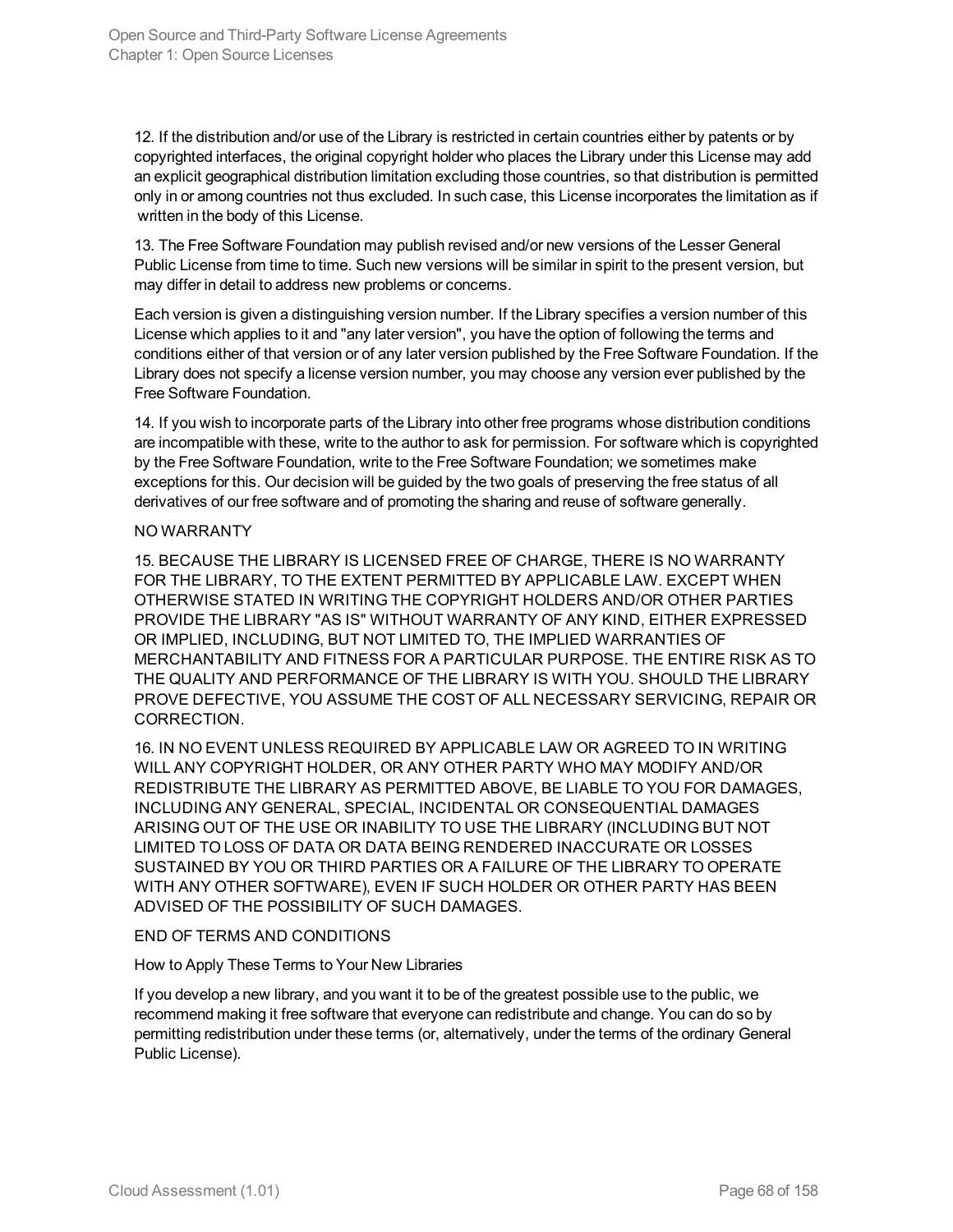To apply these terms, attach the following notices to the library. It is safest to attach them to the start of each source file to most effectively convey the exclusion of warranty; and each file should have at least the "copyright" line and a pointer to where the full notice is found.

<one line to give the library's name and a brief idea of what it does.> Copyright (C) <year> <name of author>

This library is free software; you can redistribute it and/or modify it under the terms of the GNU Lesser General Public License as published by the Free Software Foundation; either version 2.1 of the License, or (at your option) any later version.

This library is distributed in the hope that it will be useful, but WITHOUT ANY WARRANTY; without even the implied warranty of MERCHANTABILITY or FITNESS FOR A PARTICULAR PURPOSE. See the GNU Lesser General Public License for more details.

You should have received a copy of the GNU Lesser General Public License along with this library; if not, write to the Free Software Foundation, Inc., 59 Temple Place, Suite 330, Boston, MA 02111-1307 USA

Also add information on how to contact you by electronic and paper mail.

You should also get your employer (if you work as a programmer) or your school, if any, to sign a "copyright disclaimer" for the library, if necessary. Here is a sample; alter the names:

Yoyodyne, Inc., hereby disclaims all copyright interest in the library `Frob' (a library for tweaking knobs) written by James Random Hacker.

<signature of Ty Coon>, 1 April 1990 Ty Coon, President of Vice

That's all there is to it!

# **Google License**

Copyright (C) 2009 Google Inc.

Licensed under the Apache License, Version 2.0 (the "License"); you may not use ehcache-core except in compliance with the License. You may obtain a copy of the License at

<http://www.apache.org/licenses/LICENSE-2.0>

Unless required by applicable law or agreed to in writing, software distributed under the License is distributed on an "AS IS" BASIS, WITHOUT WARRANTIES OR CONDITIONS OF ANY KIND, either express or implied. See the License for the specific language governing permissions and limitations under the License.

# **gRaphael License**

Copyright (c) 2009 Dmitry Baranovskiy (http://g.raphaeljs.com)

Permission is hereby granted, free of charge, to any person obtaining a copy of this software and associated documentation files (the "Software"), to deal in the Software without restriction, including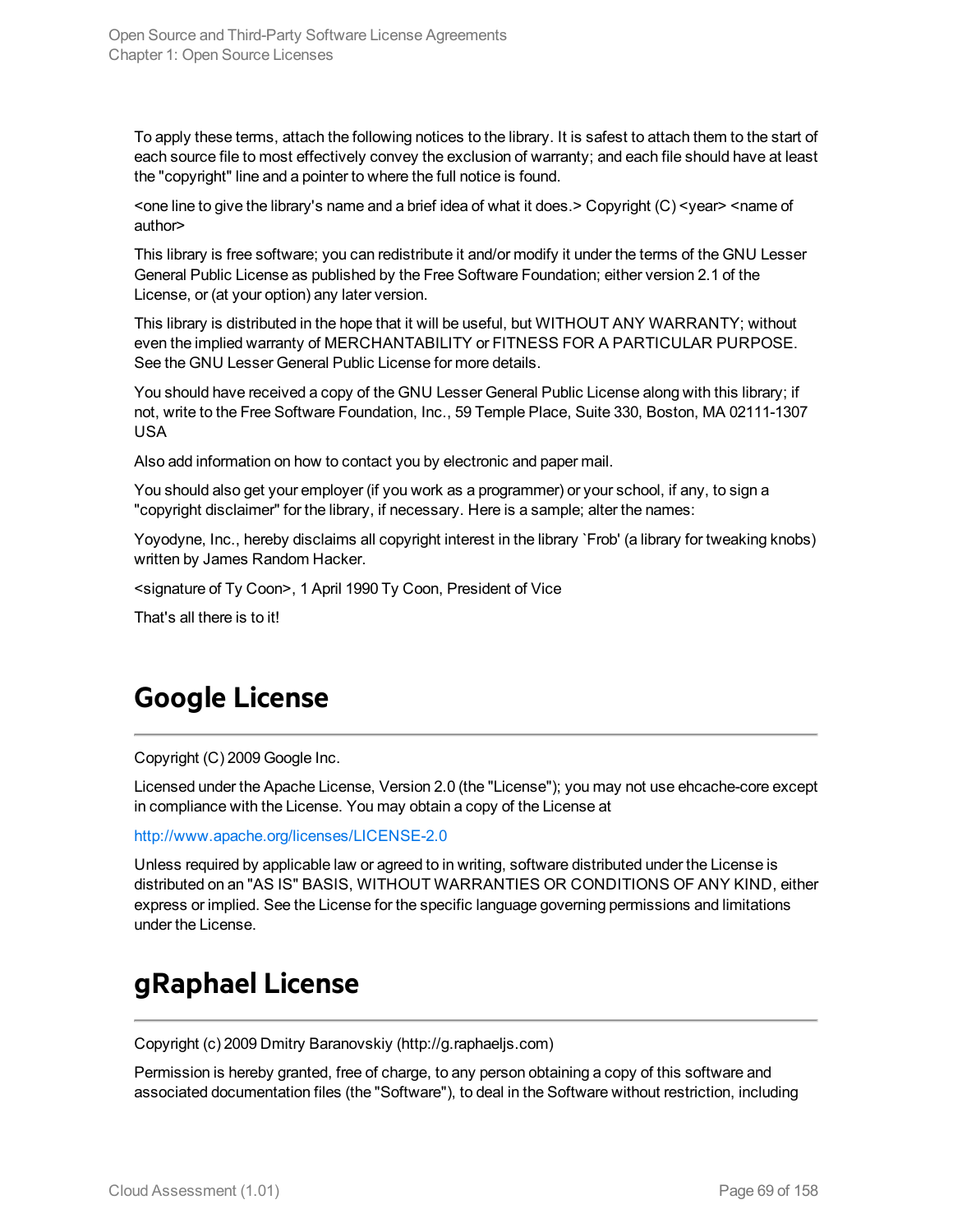without limitation the rights to use, copy, modify, merge, publish, distribute, sublicense, and/or sell copies of the Software, and to permit persons to whom the Software is furnished to do so, subject to the following conditions:

The above copyright notice and this permission notice shall be included in all copies or substantial portions of the Software.

THE SOFTWARE IS PROVIDED "AS IS", WITHOUT WARRANTY OF ANY KIND, EXPRESS OR IMPLIED, INCLUDING BUT NOT LIMITED TO THE WARRANTIES OF MERCHANTABILITY, FITNESS FOR A PARTICULAR PURPOSE AND NONINFRINGEMENT. IN NO EVENT SHALL THE AUTHORS OR COPYRIGHT HOLDERS BE LIABLE FOR ANY CLAIM, DAMAGES OR OTHER LIABILITY, WHETHER IN AN ACTION OF CONTRACT, TORT OR OTHERWISE, ARISING FROM, OUT OF OR IN CONNECTION WITH THE SOFTWARE OR THE USE OR OTHER DEALINGS IN THE SOFTWARE.

# **HSQLDB License**

Copyright (c) 1995-2000, The Hypersonic SQL Group. All rights reserved.

Redistribution and use in source and binary forms, with or without modification, are permitted provided that the following conditions are met:

Redistributions of source code must retain the above copyright notice, this list of conditions and the following disclaimer.

Redistributions in binary form must reproduce the above copyright notice, this list of conditions and the following disclaimer in the documentation and/or other materials provided with the distribution.

Neither the name of the Hypersonic SQL Group nor the names of its contributors may be used to endorse or promote products derived from this software without specific prior written permission.

THIS SOFTWARE IS PROVIDED BY THE COPYRIGHT HOLDERS AND CONTRIBUTORS "AS IS" AND ANY EXPRESS OR IMPLIED WARRANTIES, INCLUDING, BUT NOT LIMITED TO, THE IMPLIED WARRANTIES OF MERCHANTABILITY AND FITNESS FOR A PARTICULAR PURPOSE ARE DISCLAIMED. IN NO EVENT SHALL THE HYPERSONIC SQL GROUP, OR CONTRIBUTORS BE LIABLE FOR ANY DIRECT, INDIRECT, INCIDENTAL, SPECIAL, EXEMPLARY, OR CONSEQUENTIAL DAMAGES (INCLUDING, BUT NOT LIMITED TO, PROCUREMENT OF SUBSTITUTE GOODS OR SERVICES; LOSS OF USE, DATA, OR PROFITS; OR BUSINESS INTERRUPTION) HOWEVER CAUSED AND ON ANY THEORY OF LIABILITY, WHETHER IN CONTRACT, STRICT LIABILITY, OR TORT (INCLUDING NEGLIGENCE OR OTHERWISE) ARISING IN ANY WAY OUT OF THE USE OF THIS SOFTWARE, EVEN IF ADVISED OF THE POSSIBILITY OF SUCH DAMAGE.

This software consists of voluntary contributions made by many individuals on behalf of the Hypersonic SQL Group.

For work added by the HSQL Development Group:

Copyright (c) 2001-2004, The HSQL Development Group All rights reserved.

Redistribution and use in source and binary forms, with or without modification, are permitted provided that the following conditions are met: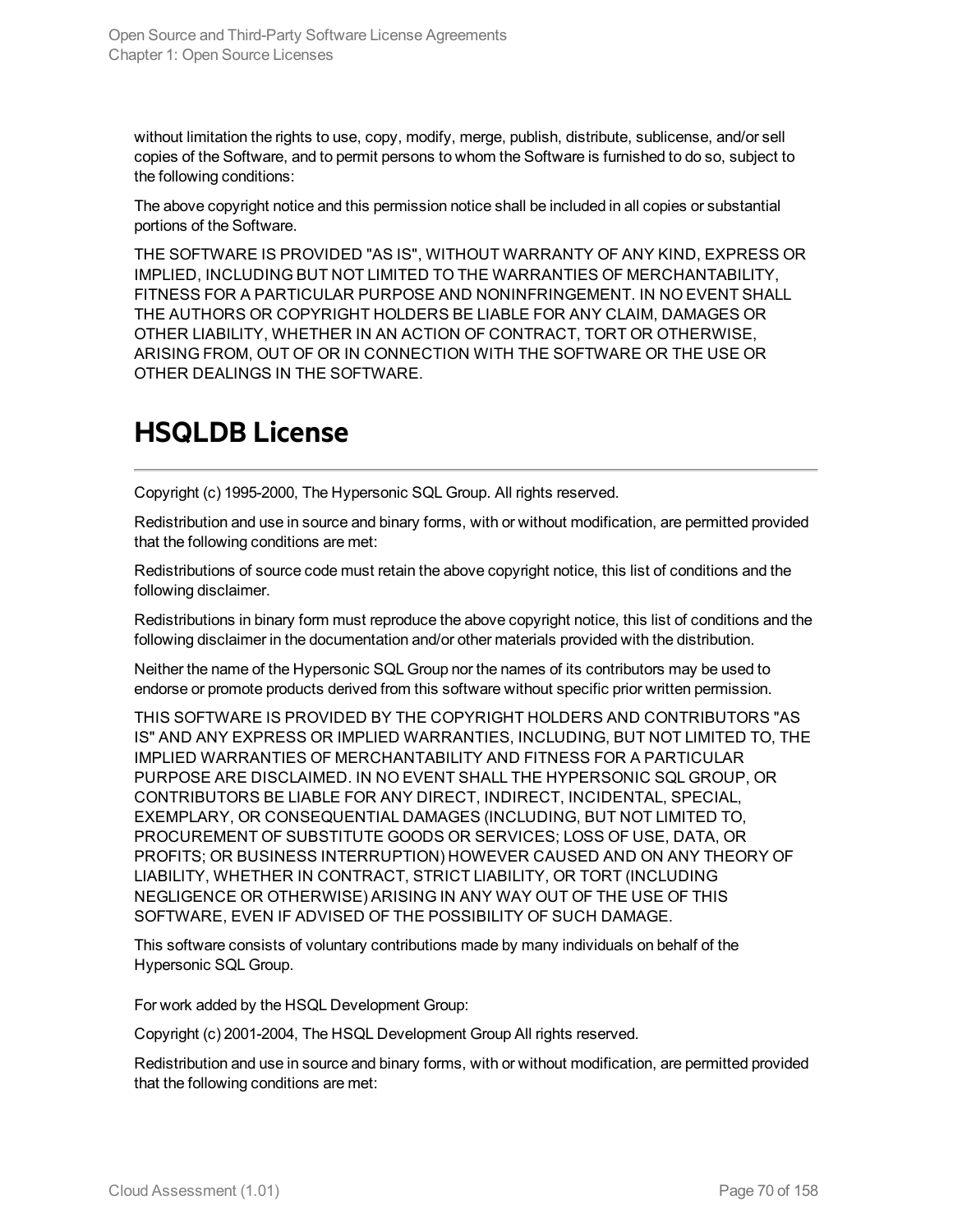Redistributions of source code must retain the above copyright notice, this list of conditions and the following disclaimer.

Redistributions in binary form must reproduce the above copyright notice, this list of conditions and the following disclaimer in the documentation and/or other materials provided with the distribution.

Neither the name of the HSQL Development Group nor the names of its contributors may be used to endorse or promote products derived from this software without specific prior written permission.

THIS SOFTWARE IS PROVIDED BY THE COPYRIGHT HOLDERS AND CONTRIBUTORS "AS IS" AND ANY EXPRESS OR IMPLIED WARRANTIES, INCLUDING, BUT NOT LIMITED TO, THE IMPLIED WARRANTIES OF MERCHANTABILITY AND FITNESS FOR A PARTICULAR PURPOSE ARE DISCLAIMED. IN NO EVENT SHALL HSQL DEVELOPMENT GROUP, HSQLDB.ORG, OR CONTRIBUTORS BE LIABLE FOR ANY DIRECT, INDIRECT, INCIDENTAL, SPECIAL, EXEMPLARY, OR CONSEQUENTIAL DAMAGES (INCLUDING, BUT NOT LIMITED TO, PROCUREMENT OF SUBSTITUTE GOODS OR SERVICES; LOSS OF USE, DATA, OR PROFITS; OR BUSINESS INTERRUPTION) HOWEVER CAUSED AND ON ANY THEORY OF LIABILITY, WHETHER IN CONTRACT, STRICT LIABILITY, OR TORT (INCLUDING NEGLIGENCE OR OTHERWISE) ARISING IN ANY WAY OUT OF THE USE OF THIS SOFTWARE, EVEN IF ADVISED OF THE POSSIBILITY OF SUCH DAMAGE.

# **HTMLUnit**

Copyright (c) 2002-2006 Gargoyle Software Inc. All rights reserved.

Redistribution and use in source and binary forms, with or without modification, are permitted provided that the following conditions are met:

1. Redistributions of source code must retain the above copyright notice, this list of conditions and the following disclaimer.

2. Redistributions in binary form must reproduce the above copyright notice, this list of conditions and the following disclaimer in the documentation and/or other materials provided with the distribution.

3. The end-user documentation included with the redistribution, if any, must include the following acknowledgment:

"This product includes software developed by Gargoyle Software Inc. (http://www.GargoyleSoftware.com/)."

Alternately, this acknowledgment may appear in the software itself, if and wherever such third-party acknowledgments normally appear.

4. The name "Gargoyle Software" must not be used to endorse or promote products derived from this software without prior written permission. For written permission, please contact info@GargoyleSoftware.com.

5. Products derived from this software may not be called "HtmlUnit", nor may "HtmlUnit" appear in their name, without prior written permission of Gargoyle Software Inc.

THIS SOFTWARE IS PROVIDED ``AS IS'' AND ANY EXPRESSED OR IMPLIED WARRANTIES, INCLUDING, BUT NOT LIMITED TO, THE IMPLIED WARRANTIES OF MERCHANTABILITY AND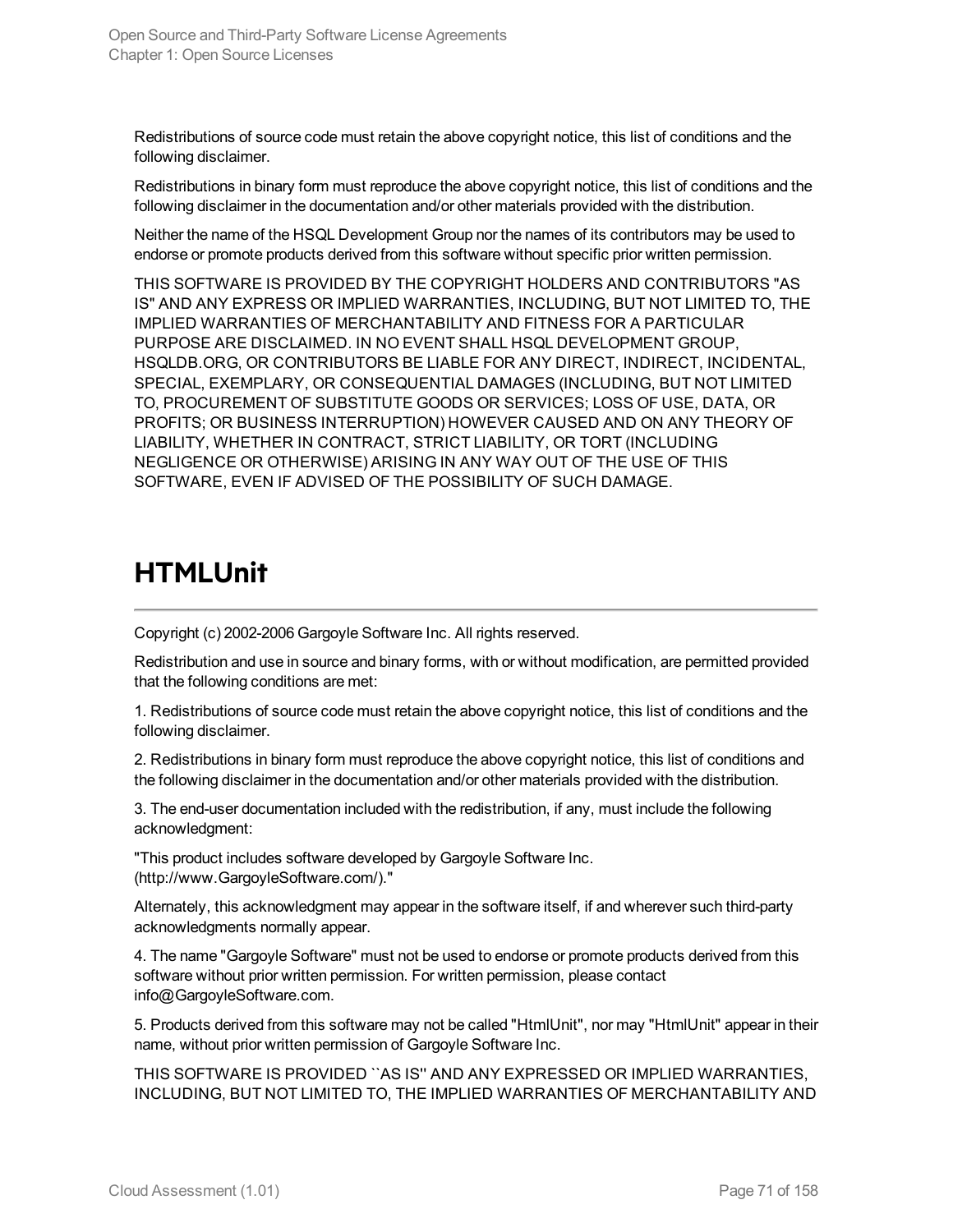FITNESS FOR A PARTICULAR PURPOSE ARE DISCLAIMED. IN NO EVENT SHALL GARGOYLE SOFTWARE INC. OR ITS CONTRIBUTORS BE LIABLE FOR ANY DIRECT, INDIRECT, INCIDENTAL, SPECIAL, EXEMPLARY, OR CONSEQUENTIAL DAMAGES (INCLUDING, BUT NOT LIMITED TO, PROCUREMENT OF SUBSTITUTE GOODS OR SERVICES; LOSS OF USE, DATA, OR PROFITS; OR BUSINESS INTERRUPTION) HOWEVER CAUSED AND ON ANY THEORY OF LIABILITY, WHETHER IN CONTRACT, STRICT LIABILITY, OR TORT (INCLUDING NEGLIGENCE OR OTHERWISE) ARISING IN ANY WAY OUT OF THE USE OF THIS SOFTWARE, EVEN IF ADVISED OF THE POSSIBILITY OF SUCH DAMAGE.

# **IBM Public License Version 1.0**

THE ACCOMPANYING PROGRAM IS PROVIDED UNDER THE TERMS OF THIS IBM PUBLIC LICENSE ("AGREEMENT"). ANY USE, REPRODUCTION OR DISTRIBUTION OF THE PROGRAM CONSTITUTES RECIPIENT'S ACCEPTANCE OF THIS AGREEMENT.

## 1. DEFINITIONS

"Contribution" means:

a) in the case of International Business Machines Corporation ("IBM"), the Original Program, and

- b) in the case of each Contributor,
- i) changes to the Program, and
- ii) additions to the Program;

where such changes and/or additions to the Program originate from and are distributed by that particular Contributor. A Contribution 'originates' from a Contributor if it was added to the Program by such Contributor itself or anyone acting on such Contributor's behalf. Contributions do not include additions to the Program which: (i) are separate modules of software distributed in conjunction with the Program under their own license agreement, and (ii) are not derivative works of the Program.

"Contributor" means IBM and any other entity that distributes the Program.

"Licensed Patents " mean patent claims licensable by a Contributor which are necessarily infringed by the use or sale of its Contribution alone or when combined with the Program.

"Original Program" means the original version of the software accompanying this Agreement as released by IBM, including source code, object code and documentation, if any.

"Program" means the Original Program and Contributions.

"Recipient" means anyone who receives the Program under this Agreement, including all Contributors.

### 2. GRANT OF RIGHTS

a) Subject to the terms of this Agreement, each Contributor hereby grants Recipient a non-exclusive, worldwide, royalty-free copyright license to reproduce, prepare derivative works of, publicly display, publicly perform, distribute and sublicense the Contribution of such Contributor, if any, and such derivative works, in source code and object code form.

b) Subject to the terms of this Agreement, each Contributor hereby grants Recipient a non-exclusive, worldwide, royalty-free patent license under Licensed Patents to make, use, sell, offer to sell, import and otherwise transfer the Contribution of such Contributor, if any, in source code and object code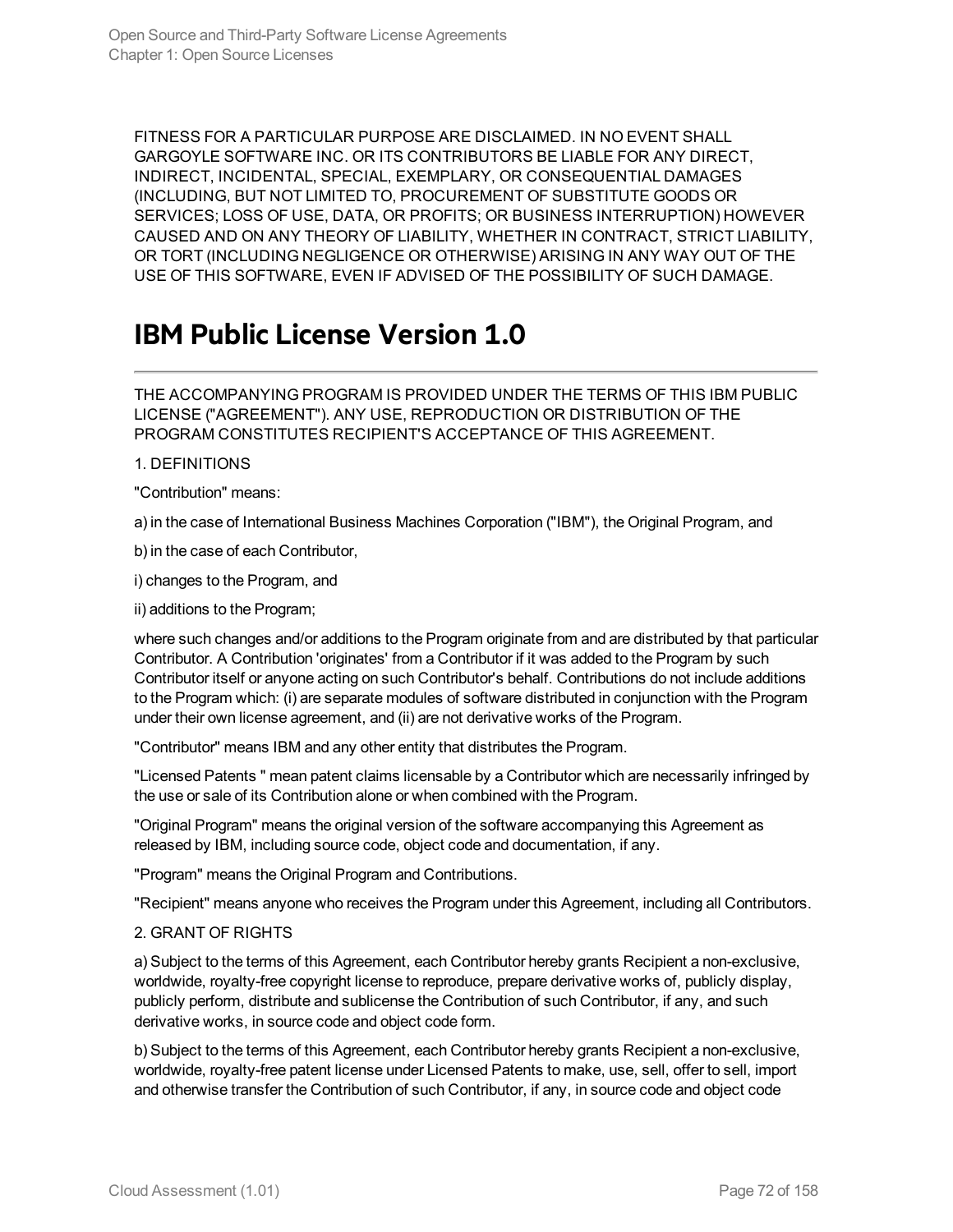form. This patent license shall apply to the combination of the Contribution and the Program if, at the time the Contribution is added by the Contributor, such addition of the Contribution causes such combination to be covered by the Licensed Patents. The patent license shall not apply to any other combinations which include the Contribution. No hardware per se is licensed hereunder.

c) Recipient understands that although each Contributor grants the licenses to its Contributions set forth herein, no assurances are provided by any Contributor that the Program does not infringe the patent or other intellectual property rights of any other entity. Each Contributor disclaims any liability to Recipient for claims brought by any other entity based on infringement of intellectual property rights or otherwise. As a condition to exercising the rights and licenses granted hereunder, each Recipient hereby assumes sole responsibility to secure any other intellectual property rights needed, if any. For example, if a third party patent license is required to allow Recipient to distribute the Program, it is Recipient's responsibility to acquire that license before distributing the Program.

d) Each Contributor represents that to its knowledge it has sufficient copyright rights in its Contribution, if any, to grant the copyright license set forth in this Agreement.

#### 3. REQUIREMENTS

A Contributor may choose to distribute the Program in object code form under its own license agreement, provided that:

a) it complies with the terms and conditions of this Agreement; and

b) its license agreement:

i) effectively disclaims on behalf of all Contributors all warranties and conditions, express and implied, including warranties or conditions of title and non-infringement, and implied warranties or conditions of merchantability and fitness for a particular purpose;

ii) effectively excludes on behalf of all Contributors all liability for damages, including direct, indirect, special, incidental and consequential damages, such as lost profits;

iii) states that any provisions which differ from this Agreement are offered by that Contributor alone and not by any other party; and

iv) states that source code for the Program is available from such Contributor, and informs licensees how to obtain it in a reasonable manner on or through a medium customarily used for software exchange.

When the Program is made available in source code form:

a) it must be made available under this Agreement; and

b) a copy of this Agreement must be included with each copy of the Program.

Each Contributor must include the following in a conspicuous location in the Program:

Copyright © {date here}, International Business Machines Corporation and others. All Rights Reserved.

In addition, each Contributor must identify itself as the originator of its Contribution, if any, in a manner that reasonably allows subsequent Recipients to identify the originator of the Contribution.

#### 4. COMMERCIAL DISTRIBUTION

Commercial distributors of software may accept certain responsibilities with respect to end users, business partners and the like. While this license is intended to facilitate the commercial use of the Program, the Contributor who includes the Program in a commercial product offering should do so in a manner which does not create potential liability for other Contributors. Therefore, if a Contributor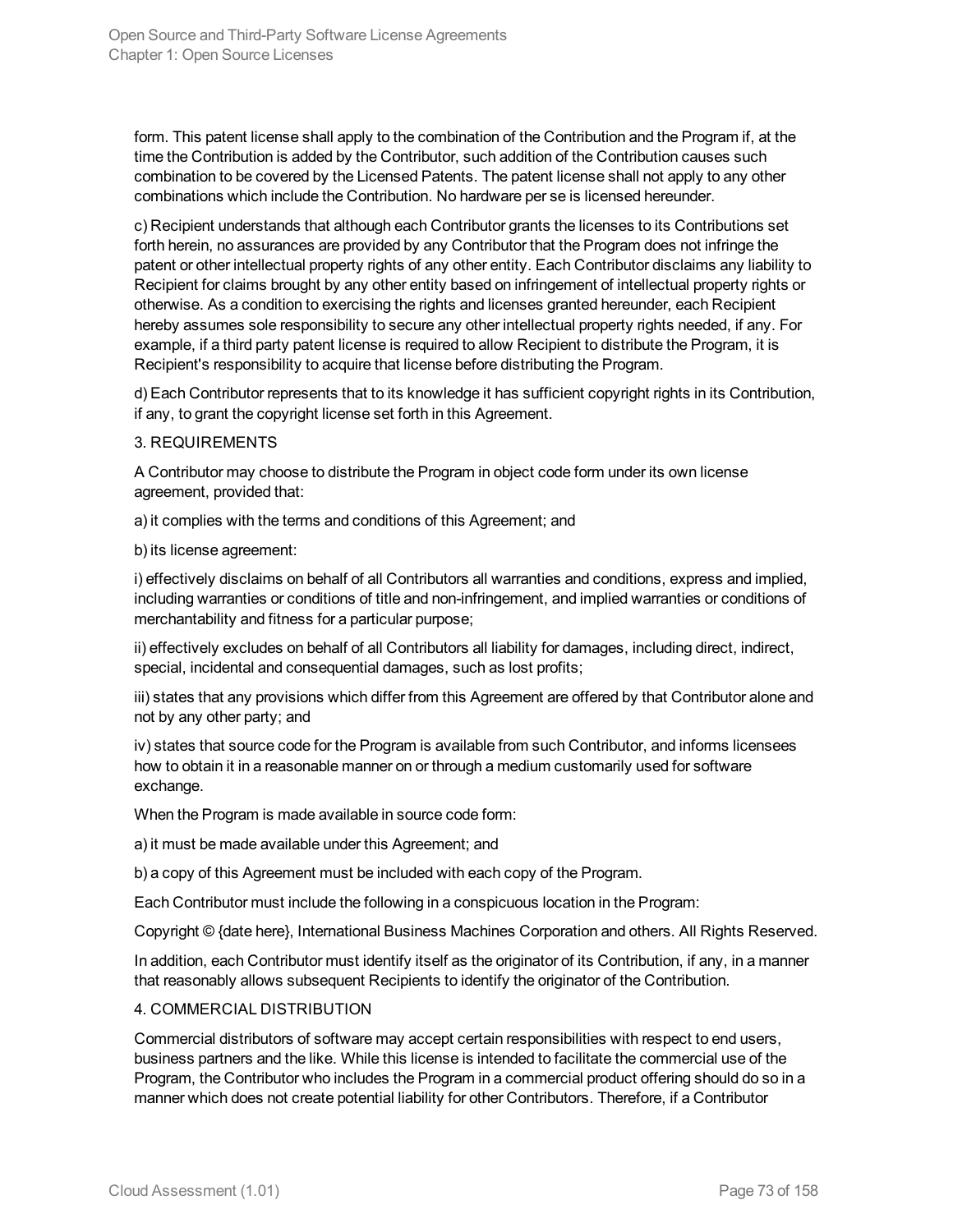includes the Program in a commercial product offering, such Contributor ("Commercial Contributor") hereby agrees to defend and indemnify every other Contributor ("Indemnified Contributor") against any losses, damages and costs (collectively "Losses") arising from claims, lawsuits and other legal actions brought by a third party against the Indemnified Contributor to the extent caused by the acts or omissions of such Commercial Contributor in connection with its distribution of the Program in a commercial product offering. The obligations in this section do not apply to any claims or Losses relating to any actual or alleged intellectual property infringement. In order to qualify, an Indemnified Contributor must: a) promptly notify the Commercial Contributor in writing of such claim, and b) allow the Commercial Contributor to control, and cooperate with the Commercial Contributor in, the defense and any related settlement negotiations. The Indemnified Contributor may participate in any such claim at its own expense.

For example, a Contributor might include the Program in a commercial product offering, Product X. That Contributor is then a Commercial Contributor. If that Commercial Contributor then makes performance claims, or offers warranties related to Product X, those performance claims and warranties are such Commercial Contributor's responsibility alone. Under this section, the Commercial Contributor would have to defend claims against the other Contributors related to those performance claims and warranties, and if a court requires any other Contributor to pay any damages as a result, the Commercial Contributor must pay those damages.

#### 5. NO WARRANTY

EXCEPT AS EXPRESSLY SET FORTH IN THIS AGREEMENT, THE PROGRAM IS PROVIDED ON AN "AS IS" BASIS, WITHOUT WARRANTIES OR CONDITIONS OF ANY KIND, EITHER EXPRESS OR IMPLIED INCLUDING, WITHOUT LIMITATION, ANY WARRANTIES OR CONDITIONS OF TITLE, NON-INFRINGEMENT, MERCHANTABILITY OR FITNESS FOR A PARTICULAR PURPOSE. Each Recipient is solely responsible for determining the appropriateness of using and distributing the Program and assumes all risks associated with its exercise of rights under this Agreement, including but not limited to the risks and costs of program errors, compliance with applicable laws, damage to or loss of data, programs or equipment, and unavailability or interruption of operations.

## 6. DISCLAIMER OF LIABILITY

EXCEPT AS EXPRESSLY SET FORTH IN THIS AGREEMENT, NEITHER RECIPIENT NOR ANY CONTRIBUTORS SHALL HAVE ANY LIABILITY FOR ANY DIRECT, INDIRECT, INCIDENTAL, SPECIAL, EXEMPLARY, OR CONSEQUENTIAL DAMAGES (INCLUDING WITHOUT LIMITATION LOST PROFITS), HOWEVER CAUSED AND ON ANY THEORY OF LIABILITY, WHETHER IN CONTRACT, STRICT LIABILITY, OR TORT (INCLUDING NEGLIGENCE OR OTHERWISE) ARISING IN ANY WAY OUT OF THE USE OR DISTRIBUTION OF THE PROGRAM OR THE EXERCISE OF ANY RIGHTS GRANTED HEREUNDER, EVEN IF ADVISED OF THE POSSIBILITY OF SUCH DAMAGES.

### 7. GENERAL

If any provision of this Agreement is invalid or unenforceable under applicable law, it shall not affect the validity or enforceability of the remainder of the terms of this Agreement, and without further action by the parties hereto, such provision shall be reformed to the minimum extent necessary to make such provision valid and enforceable.

If Recipient institutes patent litigation against a Contributor with respect to a patent applicable to software (including a cross-claim or counterclaim in a lawsuit), then any patent licenses granted by that Contributor to such Recipient under this Agreement shall terminate as of the date such litigation is filed. In addition, If Recipient institutes patent litigation against any entity (including a cross-claim or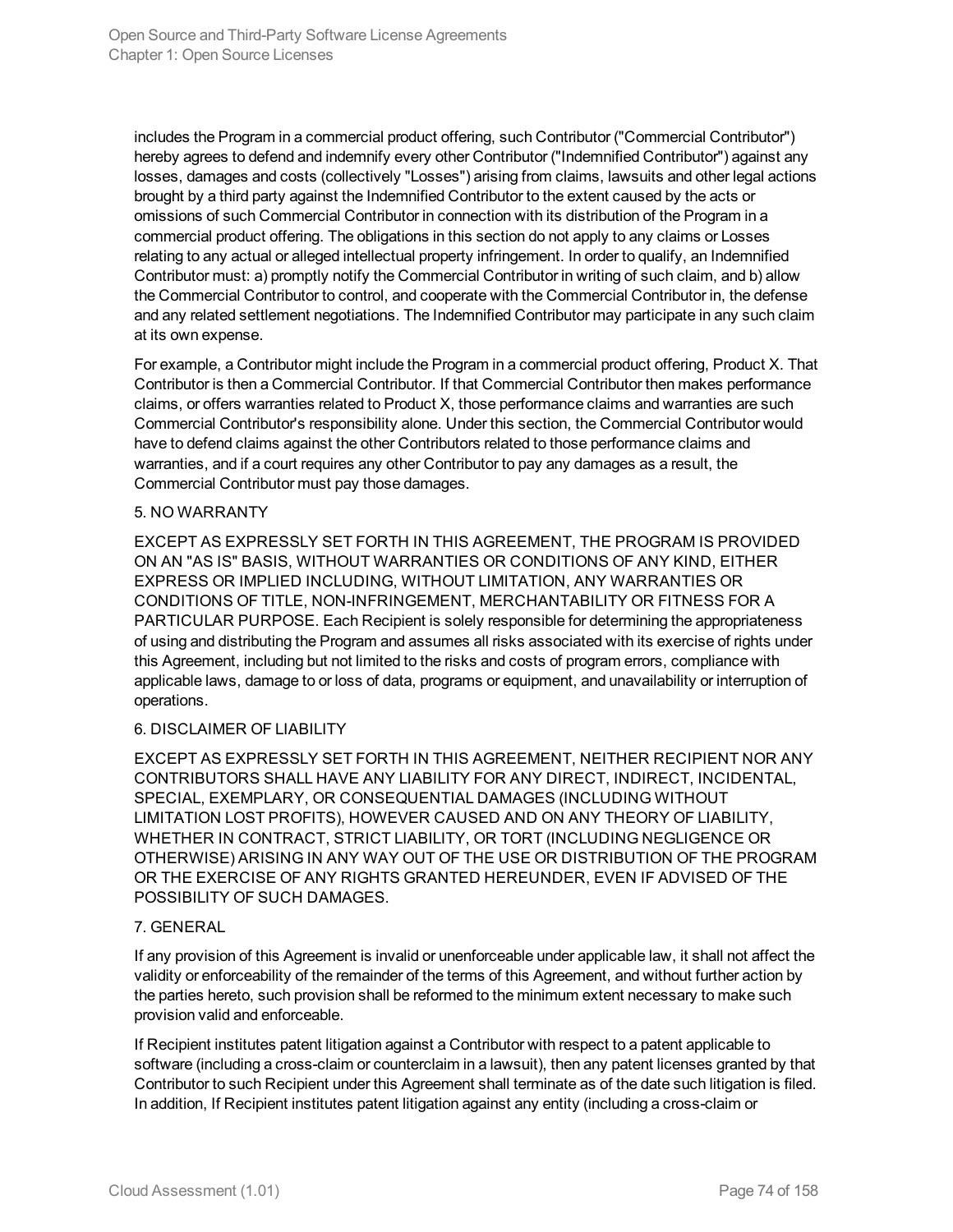counterclaim in a lawsuit) alleging that the Program itself (excluding combinations of the Program with other software or hardware) infringes such Recipient's patent(s), then such Recipient's rights granted under Section 2(b) shall terminate as of the date such litigation is filed.

All Recipient's rights under this Agreement shall terminate if it fails to comply with any of the material terms or conditions of this Agreement and does not cure such failure in a reasonable period of time after becoming aware of such noncompliance. If all Recipient's rights under this Agreement terminate, Recipient agrees to cease use and distribution of the Program as soon as reasonably practicable. However, Recipient's obligations under this Agreement and any licenses granted by Recipient relating to the Program shall continue and survive.

IBM may publish new versions (including revisions) of this Agreement from time to time. Each new version of the Agreement will be given a distinguishing version number. The Program (including Contributions) may always be distributed subject to the version of the Agreement under which it was received. In addition, after a new version of the Agreement is published, Contributor may elect to distribute the Program (including its Contributions) under the new version. No one other than IBM has the right to modify this Agreement. Except as expressly stated in Sections 2(a) and 2(b) above, Recipient receives no rights or licenses to the intellectual property of any Contributor under this Agreement, whether expressly, by implication, estoppel or otherwise. All rights in the Program not expressly granted under this Agreement are reserved.

This Agreement is governed by the laws of the State of New York and the intellectual property laws of the United States of America. No party to this Agreement will bring a legal action under this Agreement more than one year after the cause of action arose. Each party waives its rights to a jury trial in any resulting litigation.

# **ICU License**

ICU 1.8.1 and later COPYRIGHT AND PERMISSION NOTICE Copyright (c) 1995-2003 International Business Machines Corporation and others All rights reserved.

Permission is hereby granted, free of charge, to any person obtaining a copy of this software and associated documentation files (the "Software"), to deal in the Software without restriction, including without limitation the rights to use, copy, modify, merge, publish, distribute, and/or sell copies of the Software, and to permit persons to whom the Software is furnished to do so, provided that the above copyright notice(s) and this permission notice appear in all copies of the Software and that both the above copyright notice(s) and this permission notice appear in supporting documentation. THE SOFTWARE IS PROVIDED "AS IS", WITHOUT WARRANTY OF ANY KIND, EXPRESS OR IMPLIED, INCLUDING BUT NOT LIMITED TO THE WARRANTIES OF MERCHANTABILITY, FITNESS FOR A PARTICULAR PURPOSE AND NONINFRINGEMENT OF THIRD PARTY RIGHTS. IN NO EVENT SHALL THE COPYRIGHT HOLDER OR HOLDERS INCLUDED IN THIS NOTICE BE LIABLE FOR ANY CLAIM, OR ANY SPECIAL INDIRECT OR CONSEQUENTIAL DAMAGES, OR ANY DAMAGES WHATSOEVER RESULTING FROM LOSS OF USE, DATA OR PROFITS, WHETHER IN AN ACTION OF CONTRACT, NEGLIGENCE OR OTHER TORTIOUS ACTION, ARISING OUT OF OR IN CONNECTION WITH THE USE OR PERFORMANCE OF THIS SOFTWARE. Except as contained in this notice, the name of a copyright holder shall not be used in advertising or otherwise to promote the sale, use or other dealings in this Software without prior written authorization of the copyright holder.

# **Jasper License**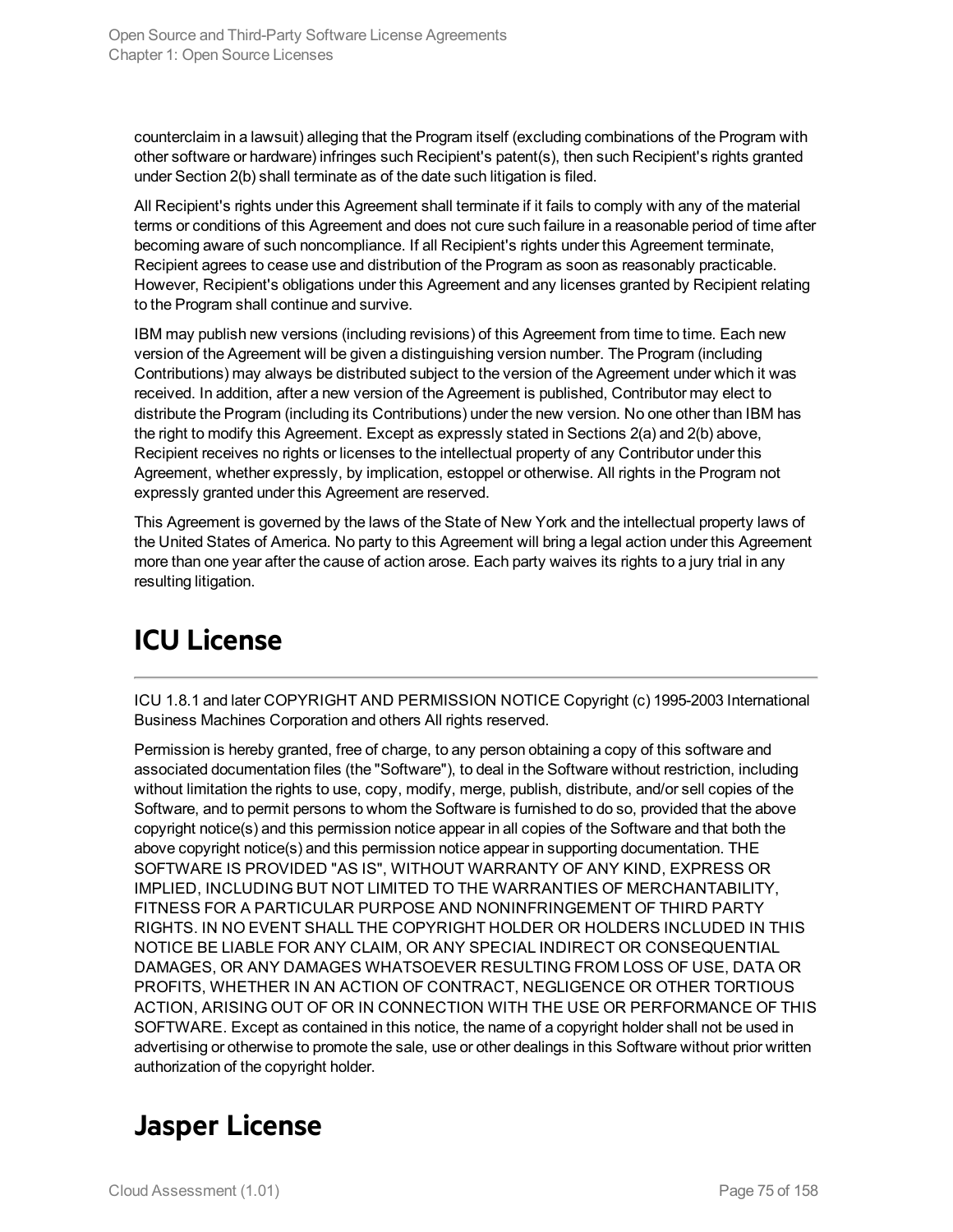#### JasPer License Version 2.0

Copyright (c) 2001-2006 Michael David Adams Copyright (c) 1999-2000 Image Power, Inc. Copyright (c) 1999-2000 The University of British Columbia

All rights reserved.

Permission is hereby granted, free of charge, to any person (the "User") obtaining a copy of this software and associated documentation files (the "Software"), to deal in the Software without restriction, including without limitation the rights to use, copy, modify, merge, publish, distribute, and/or sell copies of the Software, and to permit persons to whom the Software is furnished to do so, subject to the following conditions:

1. The above copyright notices and this permission notice (which includes the disclaimer below) shall be included in all copies or substantial portions of the Software.

2. The name of a copyright holder shall not be used to endorse or promote products derived from the Software without specific prior written permission.

THIS DISCLAIMER OF WARRANTY CONSTITUTES AN ESSENTIAL PART OF THIS LICENSE. NO USE OF THE SOFTWARE IS AUTHORIZED HEREUNDER EXCEPT UNDER THIS DISCLAIMER. THE SOFTWARE IS PROVIDED BY THE COPYRIGHT HOLDERS "AS IS", WITHOUT WARRANTY OF ANY KIND, EXPRESS OR IMPLIED, INCLUDING BUT NOT LIMITED TO THE WARRANTIES OF MERCHANTABILITY, FITNESS FOR A PARTICULAR PURPOSE AND NONINFRINGEMENT OF THIRD PARTY RIGHTS. IN NO EVENT SHALL THE COPYRIGHT HOLDERS BE LIABLE FOR ANY CLAIM, OR ANY SPECIAL INDIRECT OR CONSEQUENTIAL DAMAGES, OR ANY DAMAGES WHATSOEVER RESULTING FROM LOSS OF USE, DATA OR PROFITS, WHETHER IN AN ACTION OF CONTRACT, NEGLIGENCE OR OTHER TORTIOUS ACTION, ARISING OUT OF OR IN CONNECTION WITH THE USE OR PERFORMANCE OF THIS SOFTWARE. NO ASSURANCES ARE PROVIDED BY THE COPYRIGHT HOLDERS THAT THE SOFTWARE DOES NOT INFRINGE

THE PATENT OR OTHER INTELLECTUAL PROPERTY RIGHTS OF ANY OTHER ENTITY. EACH COPYRIGHT HOLDER DISCLAIMS ANY LIABILITY TO THE USER FOR CLAIMS BROUGHT BY ANY OTHER ENTITY BASED ON INFRINGEMENT OF INTELLECTUAL PROPERTY RIGHTS OR OTHERWISE. AS A CONDITION TO EXERCISING THE RIGHTS GRANTED HEREUNDER, EACH USER HEREBY ASSUMES SOLE RESPONSIBILITY TO SECURE ANY OTHER INTELLECTUAL PROPERTY RIGHTS NEEDED, IF ANY. THE SOFTWARE IS NOT FAULT-TOLERANT AND IS NOT INTENDED FOR USE IN MISSION-CRITICAL

SYSTEMS, SUCH AS THOSE USED IN THE OPERATION OF NUCLEAR FACILITIES, AIRCRAFT NAVIGATION OR COMMUNICATION SYSTEMS, AIR TRAFFIC CONTROL SYSTEMS, DIRECT LIFE SUPPORT MACHINES, OR WEAPONS SYSTEMS, IN WHICH THE FAILURE OF THE SOFTWARE OR SYSTEM COULD LEAD DIRECTLY TO DEATH, PERSONAL INJURY, OR SEVERE PHYSICAL OR ENVIRONMENTAL DAMAGE ("HIGH RISK ACTIVITIES").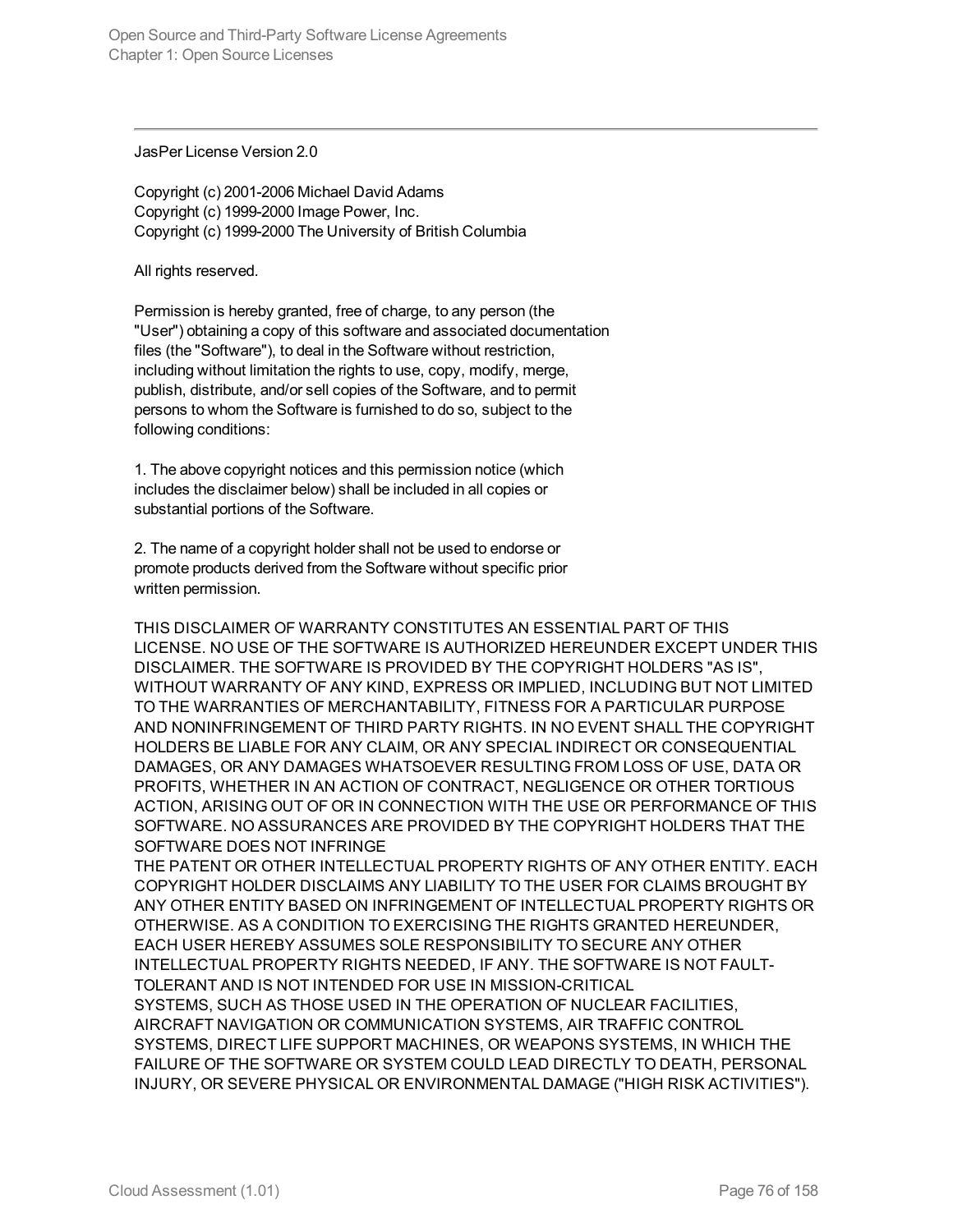THE COPYRIGHT HOLDERS SPECIFICALLY DISCLAIM ANY EXPRESS OR IMPLIED WARRANTY OF FITNESS FOR HIGH RISK ACTIVITIES.

# **JavaScript-MD5, version 2.3**

The MIT License (MIT)

Copyright (c) Copyright 2011, Sebastian Tschan

Permission is hereby granted, free of charge, to any person obtaining a copy of this software and associated documentation files (the "Software"), to deal in the Software without restriction, including without limitation the rights to use, copy, modify, merge, publish, distribute, sublicense, and/or sell copies of the Software, and to permit persons to whom the Software is furnished to do so, subject to the following conditions:

The above copyright notice and this permission notice shall be included in all copies or substantial portions of the Software.

THE SOFTWARE IS PROVIDED "AS IS", WITHOUT WARRANTY OF ANY KIND, EXPRESS OR IMPLIED, INCLUDING BUT NOT LIMITED TO THE WARRANTIES OF MERCHANTABILITY, FITNESS FOR A PARTICULAR PURPOSE AND NONINFRINGEMENT. IN NO EVENT SHALL THE AUTHORS OR COPYRIGHT HOLDERS BE LIABLE FOR ANY CLAIM, DAMAGES OR OTHER LIABILITY, WHETHER IN AN ACTION OF CONTRACT, TORT OR OTHERWISE, ARISING FROM, OUT OF OR IN CONNECTION WITH THE SOFTWARE OR THE USE OR OTHER DEALINGS IN THE SOFTWARE.

# **Sun Binary Code License**

Sun Microsystems, Inc. Binary Code License Agreement

READ THE TERMS OF THIS AGREEMENT AND ANY PROVIDED SUPPLEMENTAL LICENSE TERMS (COLLECTIVELY "AGREEMENT") CAREFULLY BEFORE OPENING THE SOFTWARE MEDIA PACKAGE. BY OPENING THE SOFTWARE MEDIA PACKAGE, YOU AGREE TO THE TERMS OF THIS AGREEMENT. IF YOU ARE ACCESSING THE SOFTWARE ELECTRONICALLY, INDICATE YOUR ACCEPTANCE OF THESE TERMS BY SELECTING THE "ACCEPT" BUTTON AT THE END OF THIS AGREEMENT. IF YOU DO NOT AGREE TO ALL THESE TERMS, PROMPTLY RETURN THE UNUSED SOFTWARE TO YOUR PLACE OF PURCHASE FOR A REFUND OR, IF THE SOFTWARE IS ACCESSED ELECTRONICALLY, SELECT THE "DECLINE" BUTTON AT THE END OF THIS AGREEMENT.

1. LICENSE TO USE. Sun grants you a non-exclusive and non-transferable license for the internal use only of the accompanying software and documentation and any error corrections provided by Sun (collectively "Software"), by the number of users and the class of computer hardware for which the corresponding fee has been paid.

2. RESTRICTIONS. Software is confidential and copyrighted. Title to Software and all associated intellectual property rights is retained by Sun and/or its licensors. Except as specifically authorized in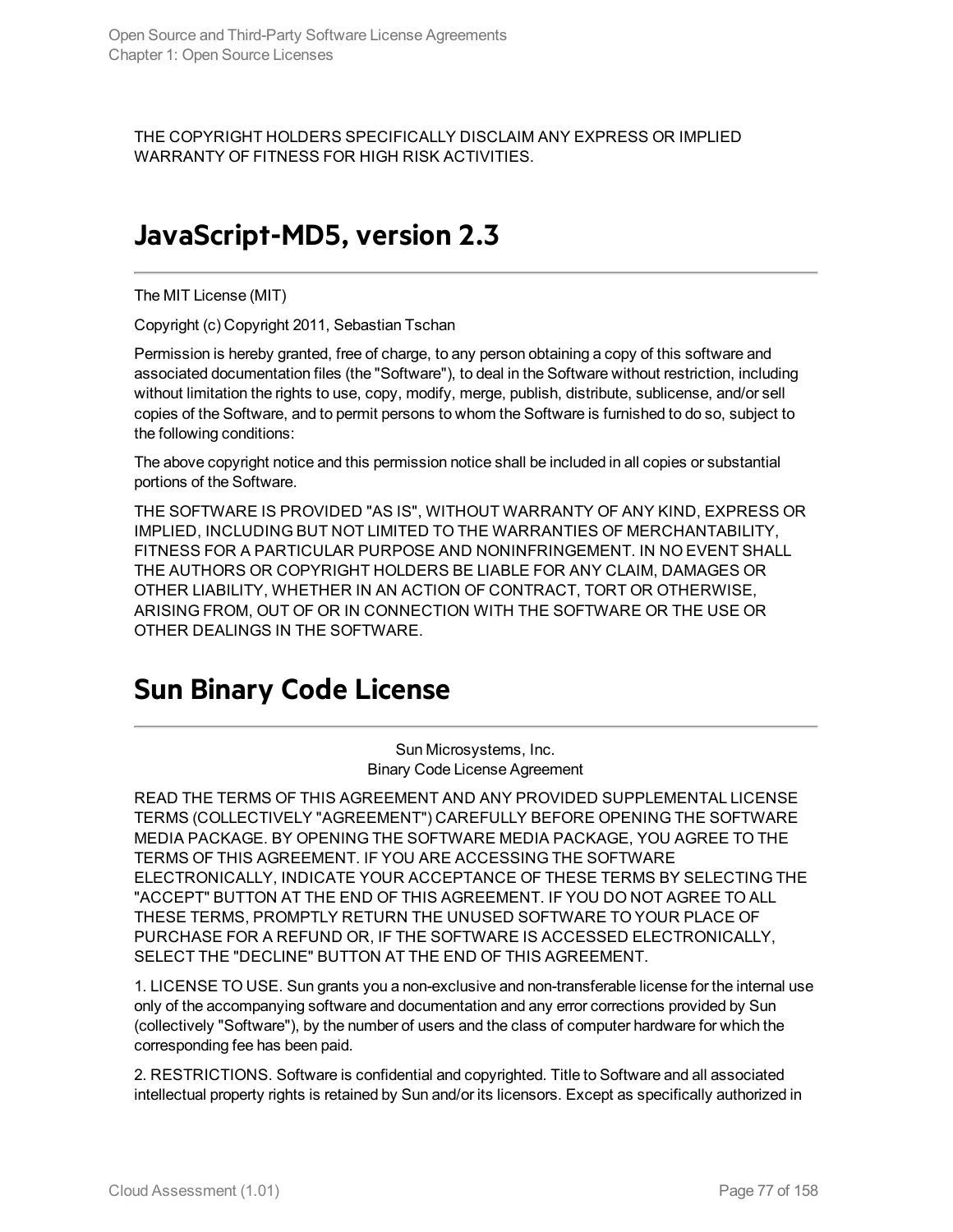any Supplemental License Terms, you may not make copies of Software, other than a single copy of Software for archival purposes. Unless enforcement is prohibited by applicable law, you may not modify, decompile, or reverse engineer Software. You acknowledge that Software is not designed, licensed or intended for use in the design, construction, operation or maintenance of any nuclear facility. Sun disclaims any express or implied warranty of fitness for such uses. No right, title or interest in or to any trademark, service mark, logo or trade name of Sun or its licensors is granted under this Agreement.

3. LIMITED WARRANTY. Sun warrants to you that for a period of ninety (90) days from the date of purchase, as evidenced by a copy of the receipt, the media on which Software is furnished (if any) will be free of defects in materials and workmanship under normal use. Except for the foregoing, Software is provided "AS IS". Your exclusive remedy and Sun's entire liability under this limited warranty will be at Sun's option to replace Software media or refund the fee paid for Software.

4. DISCLAIMER OF WARRANTY. UNLESS SPECIFIED IN THIS AGREEMENT, ALL EXPRESS OR IMPLIED CONDITIONS, REPRESENTATIONS AND WARRANTIES, INCLUDING ANY IMPLIED WARRANTY OF MERCHANTABILITY, FITNESS FOR A PARTICULAR PURPOSE OR NON-INFRINGEMENT ARE DISCLAIMED, EXCEPT TO THE EXTENT THAT THESE DISCLAIMERS ARE HELD TO BE LEGALLY INVALID.

5. LIMITATION OF LIABILITY. TO THE EXTENT NOT PROHIBITED BY LAW, IN NO EVENT WILL SUN OR ITS LICENSORS BE LIABLE FOR ANY LOST REVENUE, PROFIT OR DATA, OR FOR SPECIAL, INDIRECT, CONSEQUENTIAL, INCIDENTAL OR PUNITIVE DAMAGES, HOWEVER CAUSED REGARDLESS OF THE THEORY OF LIABILITY, ARISING OUT OF OR RELATED TO THE USE OF OR INABILITY TO USE SOFTWARE, EVEN IF SUN HAS BEEN ADVISED OF THE POSSIBILITY OF SUCH DAMAGES. In no event will Sun's liability to you, whether in contract, tort (including negligence), or otherwise, exceed the amount paid by you for Software under this Agreement. The foregoing limitations will apply even if the above stated warranty fails of its essential purpose.

6. Termination. This Agreement is effective until terminated. You may terminate this Agreement at any time by destroying all copies of Software. This Agreement will terminate immediately without notice from Sun if you fail to comply with any provision of this Agreement. Upon Termination, you must destroy all copies of Software.

7. Export Regulations. All Software and technical data delivered under this Agreement are subject to US export control laws and may be subject to export or import regulations in other countries. You agree to comply strictly with all such laws and regulations and acknowledge that you have the responsibility to obtain such licenses to export, re-export, or import as may be required after delivery to you.

8. U.S. Government Restricted Rights. If Software is being acquired by or on behalf of the U.S. Government or by a U.S. Government prime contractor or subcontractor (at any tier), then the Government's rights in Software and accompanying documentation will be only as set forth in this Agreement; this is in accordance with 48 CFR 227.7201 through 227.7202-4 (for Department of Defense (DOD) acquisitions) and with 48 CFR 2.101 and 12.212 (for non-DOD acquisitions).

9. Governing Law. Any action related to this Agreement will be governed by California law and controlling U.S. federal law. No choice of law rules of any jurisdiction will apply.

10. Severability. If any provision of this Agreement is held to be unenforceable, this Agreement will remain in effect with the provision omitted, unless omission would frustrate the intent of the parties, in which case this Agreement will immediately terminate.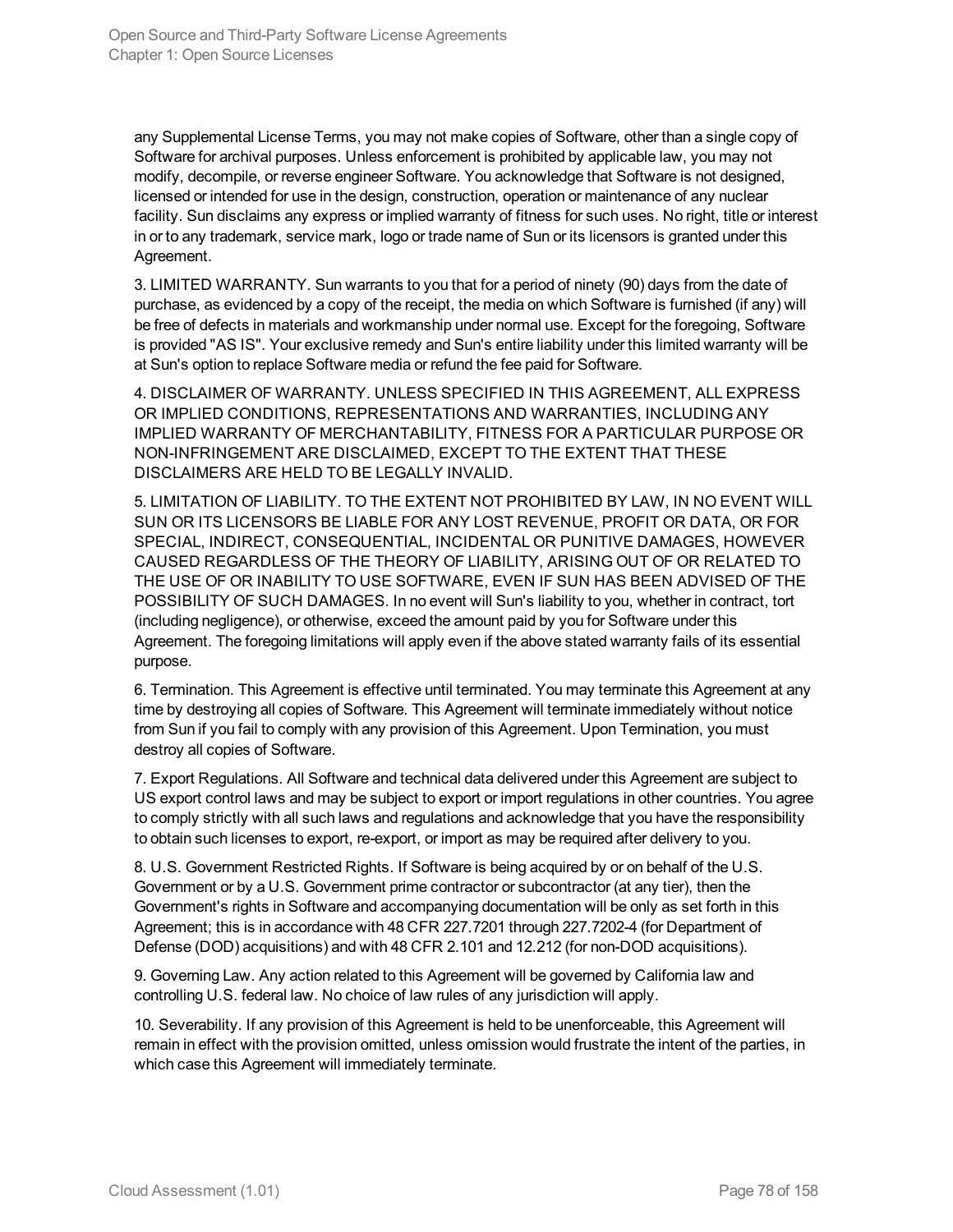11. Integration. This Agreement is the entire agreement between you and Sun relating to its subject matter. It supersedes all prior or contemporaneous oral or written communications, proposals, representations and warranties and prevails over any conflicting or additional terms of any quote, order, acknowledgment, or other communication between the parties relating to its subject matter during the term of this Agreement. No modification of this Agreement will be binding, unless in writing and signed by an authorized representative of each party.

## JAVA^(TM) INTERFACE CLASSES JAVASERVLET, VERSION 2.3 SUPPLEMENTAL LICENSE TERMS

These supplemental license terms ("Supplemental Terms") add to or modify the terms of the Binary Code License Agreement (collectively, the "Agreement"). Capitalized terms not defined in these Supplemental Terms shall have the same meanings ascribed to them in the Agreement. These Supplemental Terms shall supersede any inconsistent or conflicting terms in the Agreement, or in any license contained within the Software.

1. Software Internal Use and Development License Grant. Subject to the terms and conditions of this Agreement, including, but not limited to Section 3 (Java(TM) Technology Restrictions) of these Supplemental Terms, Sun grants you a non-exclusive, non-transferable, limited license to reproduce internally and use internally the binary form of the Software, complete and unmodified, for the sole purpose of designing, developing and testing your Java applets and applications ("Programs").

2. License to Distribute Software. In addition to the license granted in Section 1 (Software Internal Use and Development License Grant) of these Supplemental Terms, subject to the terms and conditions of this Agreement, including but not limited to Section 3 (Java Technology Restrictions), Sun grants you a non-exclusive, non-transferable, limited license to reproduce and distribute the Software in binary form only, provided that you (i) distribute the Software complete and unmodified and only bundled as part of your Programs, (ii) do not distribute additional software intended to replace any component(s) of the Software, (iii) do not remove or alter any proprietary legends or notices contained in the Software, (iv) only distribute the Software subject to a license agreement that protects Sun's interests consistent with the terms contained in this Agreement, and (v) agree to defend and indemnify Sun and its licensors from and against any damages, costs, liabilities, settlement amounts and/or expenses (including attorneys' fees) incurred in connection with any claim, lawsuit or action by any third party that arises or results from the use or distribution of any and all Programs and/or Software.

3. Java Technology Restrictions. You may not modify the Java Platform Interface ("JPI", identified as classes contained within the "java" package or any subpackages of the "java" package), by creating additional classes within the JPI or otherwise causing the addition to or modification of the classes in the JPI. In the event that you create an additional class and associated API(s) which (i) extends the functionality of the Java Platform, and (ii) is exposed to third party software developers for the purpose of developing additional software which invokes such additional API, you must promptly publish broadly an accurate specification for such API for free use by all developers. You may not create, or authorize your licensees to create additional classes, interfaces, or subpackages that are in any way identified as "java", "javax", "sun" or similar convention as specified by Sun in any naming convention designation.

4. Trademarks and Logos. You acknowledge and agree as between you and Sun that Sun owns the SUN, SOLARIS, JAVA, JINI, FORTE, and iPLANET trademarks and all SUN, SOLARIS, JAVA, JINI, FORTE, and iPLANET-related trademarks, service marks, logos and other brand designations ("Sun Marks"), and you agree to comply with the Sun Trademark and Logo Usage Requirements currently located at <http://www.sun.com/policies/trademarks>. Any use you make of the Sun Marks inures to Sun's benefit.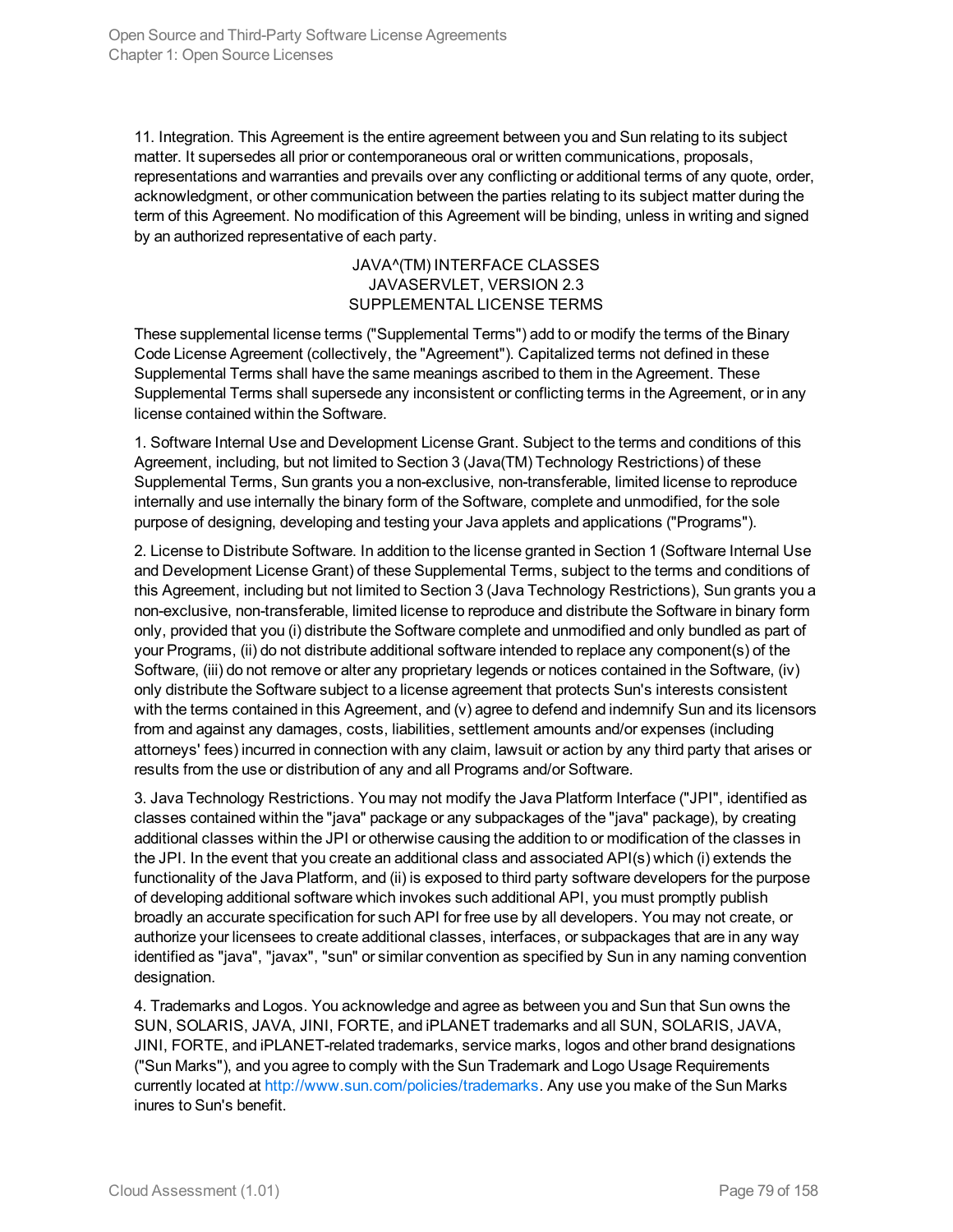5. Source Code. Software may contain source code that is provided solely for reference purposes pursuant to the terms of this Agreement. Source code may not be redistributed unless expressly provided for in this Agreement.

6. Termination for Infringement. Either party may terminate this Agreement immediately should any Software become, or in either party's opinion be likely to become, the subject of a claim of infringement of any intellectual property right.

For inquiries please contact: Sun Microsystems, Inc. 901 San Antonio Road, Palo Alto, California 94303

(LFI#95907/Form ID#011801)

# **Jaxen License**

Copyright (C) 2000-2002 bob mcwhirter & James Strachan.

All rights reserved.

Redistribution and use in source and binary forms, with or without modification, are permitted provided that the following conditions are met:

- 1. Redistributions of source code must retain the above copyright notice, this list of conditions, and the following disclaimer.
- 2. Redistributions in binary form must reproduce the above copyright notice, this list of conditions, and the disclaimer that follows these conditions in the documentation and/or other materials provided with the distribution.
- 3. The name "Jaxen" must not be used to endorse or promote products derived from this software without prior written permission. For written permission, please contact license@jaxen.org.
- 4. Products derived from this software may not be called "Jaxen", nor may "Jaxen" appear in their name, without prior written permission from the Jaxen Project Management (pm@jaxen.org).

In addition, we request (but do not require) that you include in the end-user documentation provided with the redistribution and/or in the software itself an acknowledgement equivalent to the following:

"This product includes software developed by the Jaxen Project (http://www.jaxen.org/)."

Alternatively, the acknowledgment may be graphical using the logos available at <http://www.jaxen.org/>.

THIS SOFTWARE IS PROVIDED ``AS IS'' AND ANY EXPRESSED OR IMPLIED WARRANTIES, INCLUDING, BUT NOT LIMITED TO, THE IMPLIED WARRANTIES OF MERCHANTABILITY AND FITNESS FOR A PARTICULAR PURPOSE ARE DISCLAIMED. IN NO EVENT SHALL THE Jaxen AUTHORS OR THE PROJECT CONTRIBUTORS BE LIABLE FOR ANY DIRECT, INDIRECT, INCIDENTAL, SPECIAL, EXEMPLARY, OR CONSEQUENTIAL DAMAGES (INCLUDING, BUT NOT LIMITED TO, PROCUREMENT OF SUBSTITUTE GOODS OR SERVICES; LOSS OF USE, DATA, OR PROFITS; OR BUSINESS INTERRUPTION) HOWEVER CAUSED AND ON ANY THEORY OF LIABILITY, WHETHER IN CONTRACT, STRICT LIABILITY, OR TORT (INCLUDING NEGLIGENCE OR OTHERWISE) ARISING IN ANY WAY OUT OF THE USE OF THIS SOFTWARE, EVEN IF ADVISED OF THE POSSIBILITY OF SUCH DAMAGE.

This software consists of voluntary contributions made by many individuals on behalf of the Jaxen Project and was originally created by bob mcwhirter <bob@werken.com> and James Strachan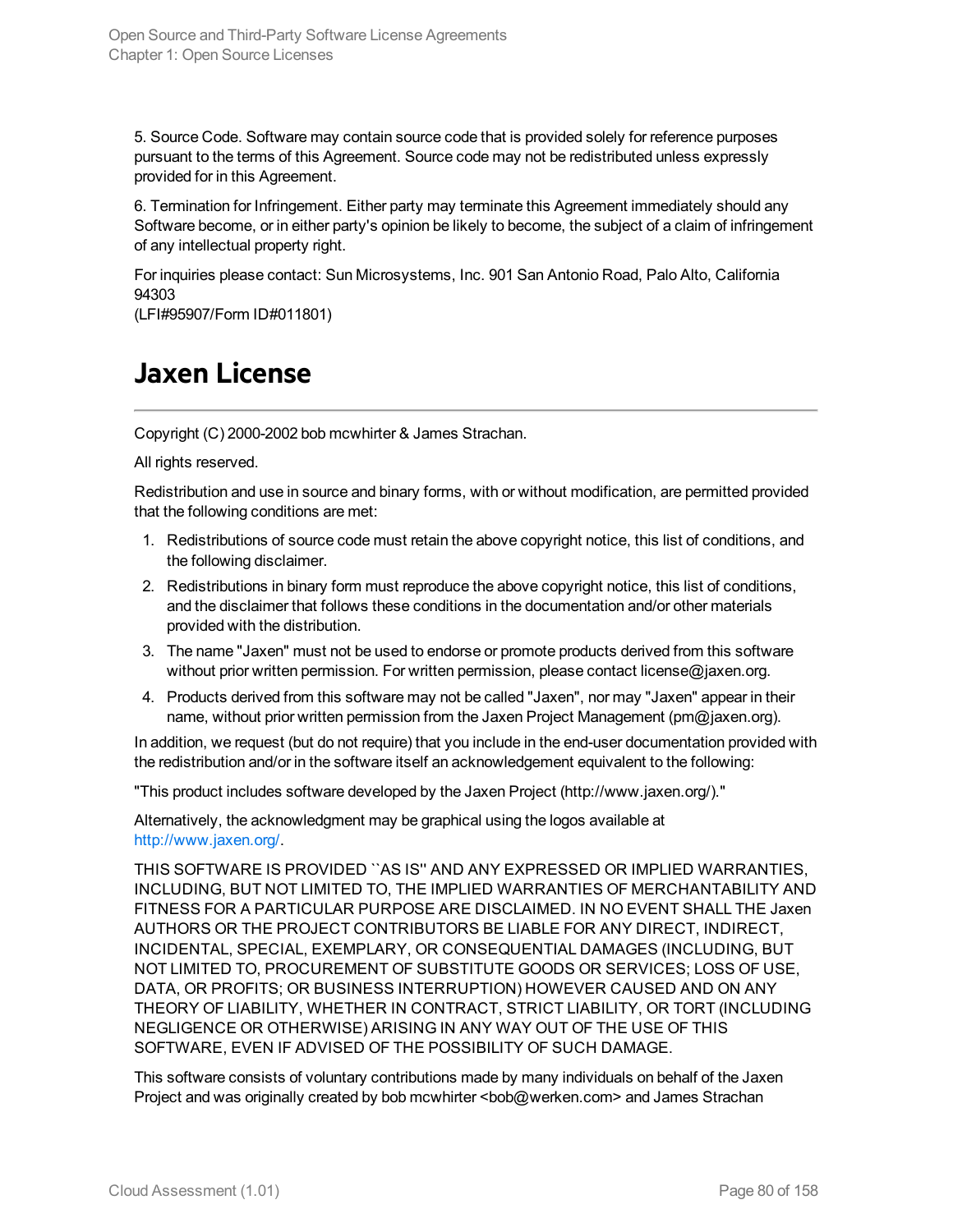<jstrachan@apache.org>. For more information on the Jaxen Project, please see <http://www.jaxen.org/>.

# **Jaxup License**

Copyright (c) 2001-2003 Erwin Bolwidt. All rights reserved.

Redistribution and use in source and binary forms of this software and associated documentation, with or without modification, are permitted provided that the following conditions are met:

- 1. Redistributions of source code must retain copyright notices, this list of conditions and the following disclaimer.
- 2. Redistributions in binary form must reproduce the above copyright notice, this list of conditions and the following disclaimer in the documentation and/or other materials provided with the distribution.
- 3. The end-user documentation included with the redistribution, if any, must include the following acknowledgment:

"This product includes software developed as part of the Jaxup project [\(http://www.klomp.org/jaxup/](http://www.klomp.org/jaxup/))"

Alternately, this acknowledgment may appear in the software itself, if and wherever such thirdparty acknowledgments normally appear.

THIS SOFTWARE IS PROVIDED ``AS IS'' AND ANY EXPRESSED OR IMPLIED WARRANTIES, INCLUDING, BUT NOT LIMITED TO, THE IMPLIED WARRANTIES OF MERCHANTABILITY AND FITNESS FOR A PARTICULAR PURPOSE ARE DISCLAIMED. IN NO EVENT SHALL THE APACHE SOFTWARE FOUNDATION OR ITS CONTRIBUTORS BE LIABLE FOR ANY DIRECT, INDIRECT, INCIDENTAL, SPECIAL, EXEMPLARY, OR CONSEQUENTIAL DAMAGES (INCLUDING, BUT NOT LIMITED TO, PROCUREMENT OF SUBSTITUTE GOODS OR SERVICES; LOSS OF USE, DATA, OR PROFITS; OR BUSINESS INTERRUPTION) HOWEVER CAUSED AND ON ANY THEORY OF LIABILITY, WHETHER IN CONTRACT, STRICT LIABILITY, OR TORT (INCLUDING NEGLIGENCE OR OTHERWISE) ARISING IN ANY WAY OUT OF THE USE OF THIS SOFTWARE, EVEN IF ADVISED OF THE POSSIBILITY OF SUCH DAMAGE.

# **Jboss EAP 6.4**

## GNU LESSER GENERAL PUBLIC LICENSE

Version 2.1, February 1999

Copyright (C) 1991, 1999 Free Software Foundation, Inc. 51 Franklin Street, Fifth Floor, Boston, MA 02110-1301 USA Everyone is permitted to copy and distribute verbatim copies of this license document, but changing it is not allowed.

[This is the first released version of the Lesser GPL. It also counts as the successor of the GNU Library Public License, version 2, hence the version number 2.1.]

-----------------------------------------------------------------------------------------------------------

Preamble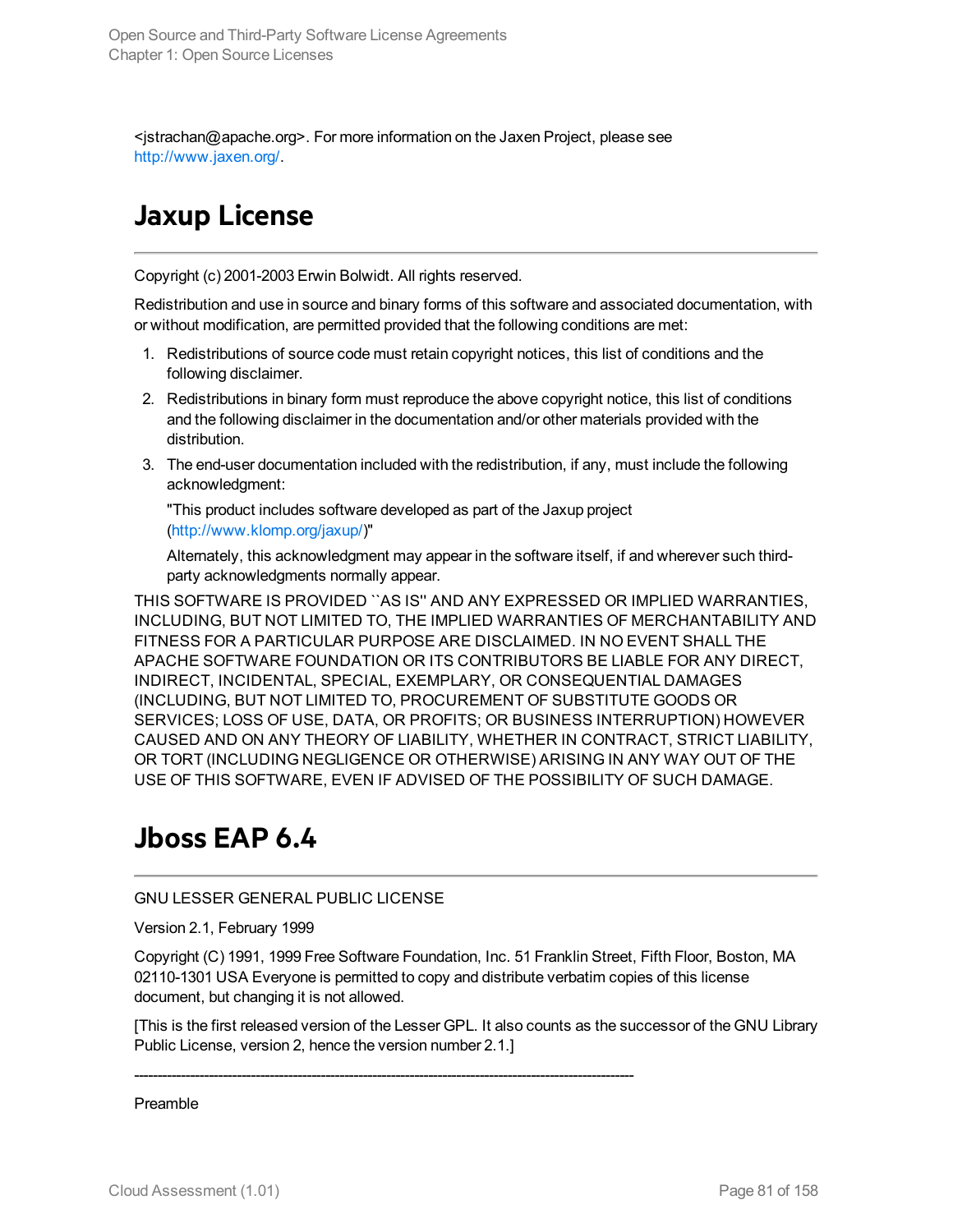The licenses for most software are designed to take away your freedom to share and change it. By contrast, the GNU General Public Licenses are intended to guarantee your freedom to share and change free software--to make sure the software is free for all its users.

-----------------------------------------------------------------------------------------------------------

This license, the Lesser General Public License, applies to some specially designated software packages--typically libraries--of the Free Software Foundation and other authors who decide to use it. You can use it too, but we suggest you first think carefully about whether this license or the ordinary General Public License is the better strategy to use in any particular case, based on the explanations below.

When we speak of free software, we are referring to freedom of use, not price. Our General Public Licenses are designed to make sure that you have the freedom to distribute copies of free software (and charge for this service if you wish); that you receive source code or can get it if you want it; that you can change the software and use pieces of it in new free programs; and that you are informed that you can do these things.

To protect your rights, we need to make restrictions that forbid distributors to deny you these rights or to ask you to surrender these rights. These restrictions translate to certain responsibilities for you if you distribute copies of the library or if you modify it.

For example, if you distribute copies of the library, whether gratis or for a fee, you must give the recipients all the rights that we gave you. You must make sure that they, too, receive or can get the source code. If you link other code with the library, you must provide complete object files to the recipients, so that they can relink them with the library after making changes to the library and recompiling it. And you must show them these terms so they know their rights.

We protect your rights with a two-step method: (1) we copyright the library, and (2) we offer you this license, which gives you legal permission to copy, distribute and/or modify the library.

To protect each distributor, we want to make it very clear that there is no warranty for the free library. Also, if the library is modified by someone else and passed on, the recipients should know that what they have is not the original version, so that the original author's reputation will not be affected by problems that might be introduced by others.

Finally, software patents pose a constant threat to the existence of any free program. We wish to make sure that a company cannot effectively restrict the users of a free program by obtaining a restrictive license from a patent holder. Therefore, we insist that any patent license obtained for a version of the library must be consistent with the full freedom of use specified in this license.

Most GNU software, including some libraries, is covered by the ordinary GNU General Public License. This license, the GNU Lesser General Public License, applies to certain designated libraries, and is quite different from the ordinary General Public License. We use this license for certain libraries in order to permit linking those libraries into non-free programs.

When a program is linked with a library, whether statically or using a shared library, the combination of the two is legally speaking a combined work, a derivative of the original library. The ordinary General Public License therefore permits such linking only if the entire combination fits its criteria of freedom. The Lesser General Public License permits more lax criteria for linking other code with the library.

We call this license the "Lesser" General Public License because it does Less to protect the user's freedom than the ordinary General Public License. It also provides other free software developers Less of an advantage over competing non-free programs. These disadvantages are the reason we use the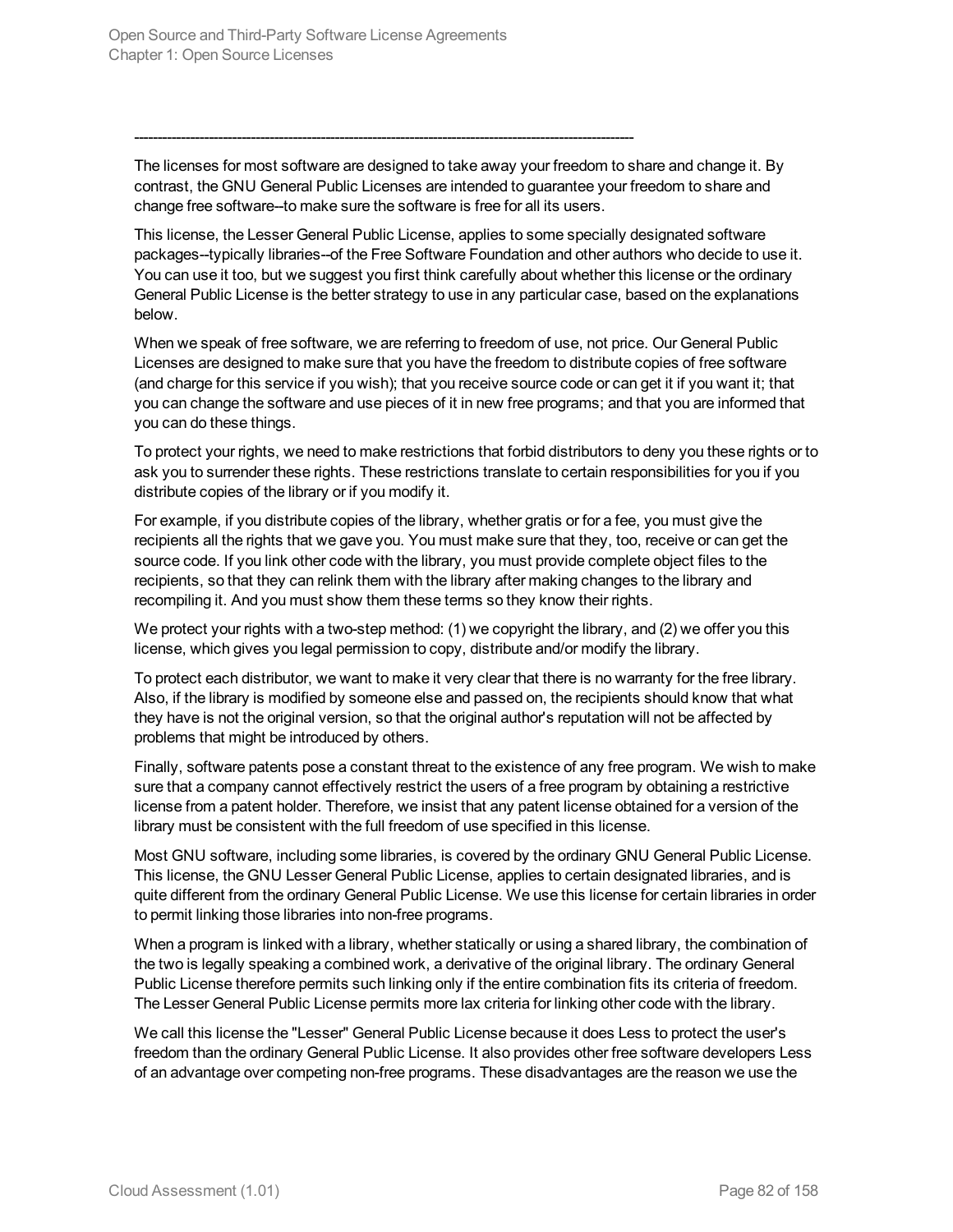ordinary General Public License for many libraries. However, the Lesser license provides advantages in certain special circumstances.

For example, on rare occasions, there may be a special need to encourage the widest possible use of a certain library, so that it becomes a de-facto standard. To achieve this, non-free programs must be allowed to use the library. A more frequent case is that a free library does the same job as widely used non-free libraries. In this case, there is little to gain by limiting the free library to free software only, so we use the Lesser General Public License.

In other cases, permission to use a particular library in non-free programs enables a greater number of people to use a large body of free software. For example, permission to use the GNU C Library in nonfree programs enables many more people to use the whole GNU operating system, as well as its variant, the GNU/Linux operating system.

Although the Lesser General Public License is Less protective of the users' freedom, it does ensure that the user of a program that is linked with the Library has the freedom and the wherewithal to run that program using a modified version of the Library.

The precise terms and conditions for copying, distribution and modification follow. Pay close attention to the difference between a "work based on the library" and a "work that uses the library". The former contains code derived from the library, whereas the latter must be combined with the library in order to run.

### GNU LESSER GENERAL PUBLIC LICENSE

## TERMS AND CONDITIONS FOR COPYING, DISTRIBUTION AND MODIFICATION

1. This License Agreement applies to any software library or other program which contains a notice placed by the copyright holder or other authorized party saying it may be distributed under the terms of this Lesser General Public License (also called "this License"). Each licensee is addressed as "you".

A "library" means a collection of software functions and/or data prepared so as to be conveniently linked with application programs (which use some of those functions and data) to form executables.

The "Library", below, refers to any such software library or work which has been distributed under these terms. A "work based on the Library" means either the Library or any derivative work under copyright law: that is to say, a work containing the Library or a portion of it, either verbatim or with modifications and/or translated straightforwardly into another language. (Hereinafter, translation is included without limitation in the term "modification".)

"Source code" for a work means the preferred form of the work for making modifications to it. For a library, complete source code means all the source code for all modules it contains, plus any associated interface definition files, plus the scripts used to control compilation and installation of the library.

Activities other than copying, distribution and modification are not covered by this License; they are outside its scope. The act of running a program using the Library is not restricted, and output from such a program is covered only if its contents constitute a work based on the Library (independent of the use of the Library in a tool for writing it). Whether that is true depends on what the Library does and what the program that uses the Library does.

2. You may copy and distribute verbatim copies of the Library's complete source code as you receive it, in any medium, provided that you conspicuously and appropriately publish on each copy an appropriate copyright notice and disclaimer of warranty; keep intact all the notices that refer to this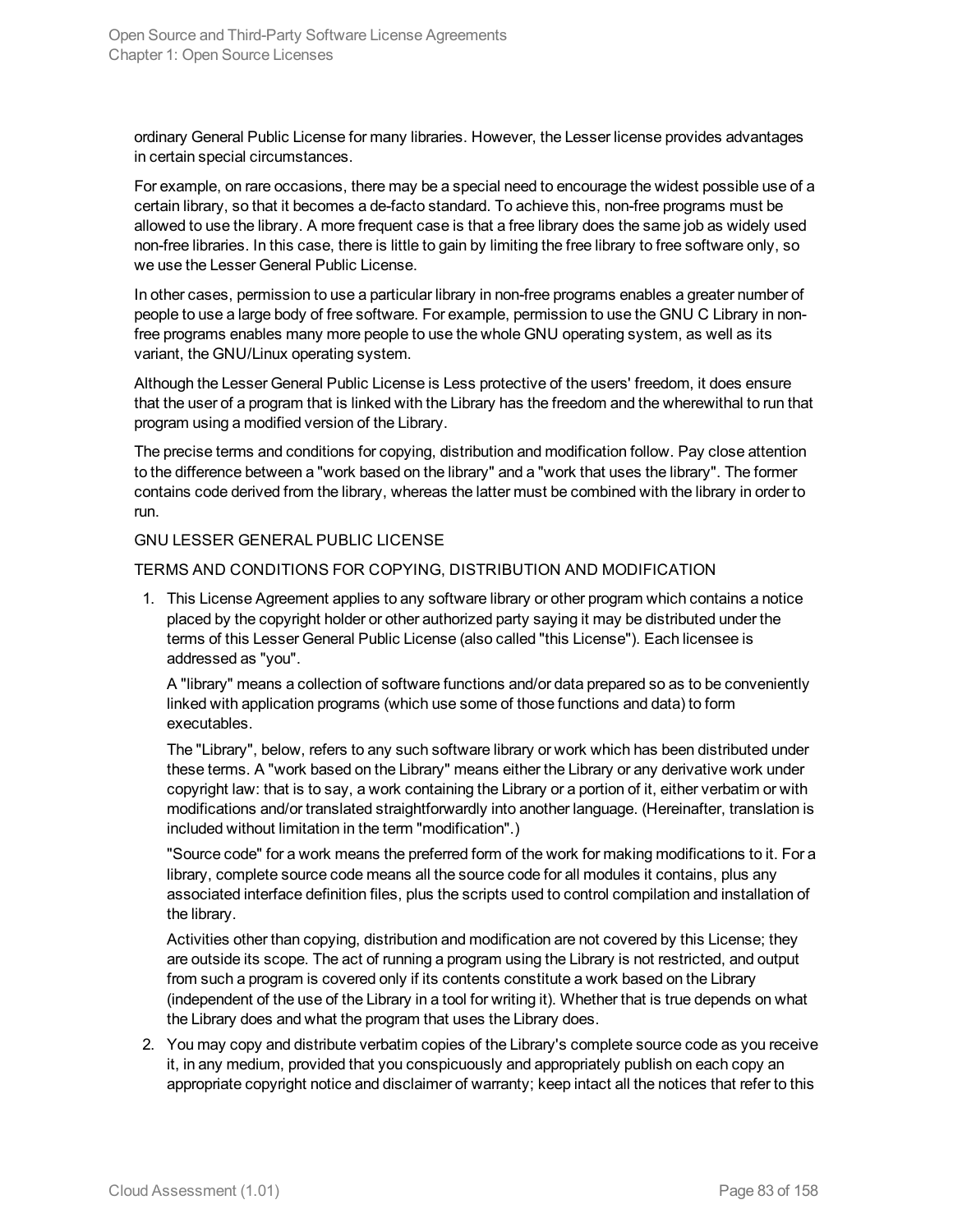License and to the absence of any warranty; and distribute a copy of this License along with the Library.

You may charge a fee for the physical act of transferring a copy, and you may at your option offer warranty protection in exchange for a fee.

- 3. You may modify your copy or copies of the Library or any portion of it, thus forming a work based on the Library, and copy and distribute such modifications or work under the terms of Section 1 above, provided that you also meet all of these conditions:
	- a. The modified work must itself be a software library.
	- b. You must cause the files modified to carry prominent notices stating that you changed the files and the date of any change.
	- c. You must cause the whole of the work to be licensed at no charge to all third parties under the terms of this License.
	- d. If a facility in the modified Library refers to a function or a table of data to be supplied by an application program that uses the facility, other than as an argument passed when the facility is invoked, then you must make a good faith effort to ensure that, in the event an application does not supply such function or table, the facility still operates, and performs whatever part of its purpose remains meaningful.

(For example, a function in a library to compute square roots has a purpose that is entirely well-defined independent of the application. Therefore, Subsection 2d requires that any application-supplied function or table used by this function must be optional: if the application does not supply it, the square root function must still compute square roots.)

These requirements apply to the modified work as a whole. If identifiable sections of that work are not derived from the Library, and can be reasonably considered independent and separate works in themselves, then this License, and its terms, do not apply to those sections when you distribute them as separate works. But when you distribute the same sections as part of a whole which is a work based on the Library, the distribution of the whole must be on the terms of this License, whose permissions for other licensees extend to the entire whole, and thus to each and every part regardless of who wrote it.

Thus, it is not the intent of this section to claim rights or contest your rights to work written entirely by you; rather, the intent is to exercise the right to control the distribution of derivative or collective works based on the Library.

In addition, mere aggregation of another work not based on the Library with the Library (or with a work based on the Library) on a volume of a storage or distribution medium does not bring the other work under the scope of this License.

4. You may opt to apply the terms of the ordinary GNU General Public License instead of this License to a given copy of the Library. To do this, you must alter all the notices that refer to this License, so that they refer to the ordinary GNU General Public License, version 2, instead of to this License. (If a newer version than version 2 of the ordinary GNU General Public License has appeared, then you can specify that version instead if you wish.) Do not make any other change in these notices.

Once this change is made in a given copy, it is irreversible for that copy, so the ordinary GNU General Public License applies to all subsequent copies and derivative works made from that copy.

This option is useful when you wish to copy part of the code of the Library into a program that is not a library.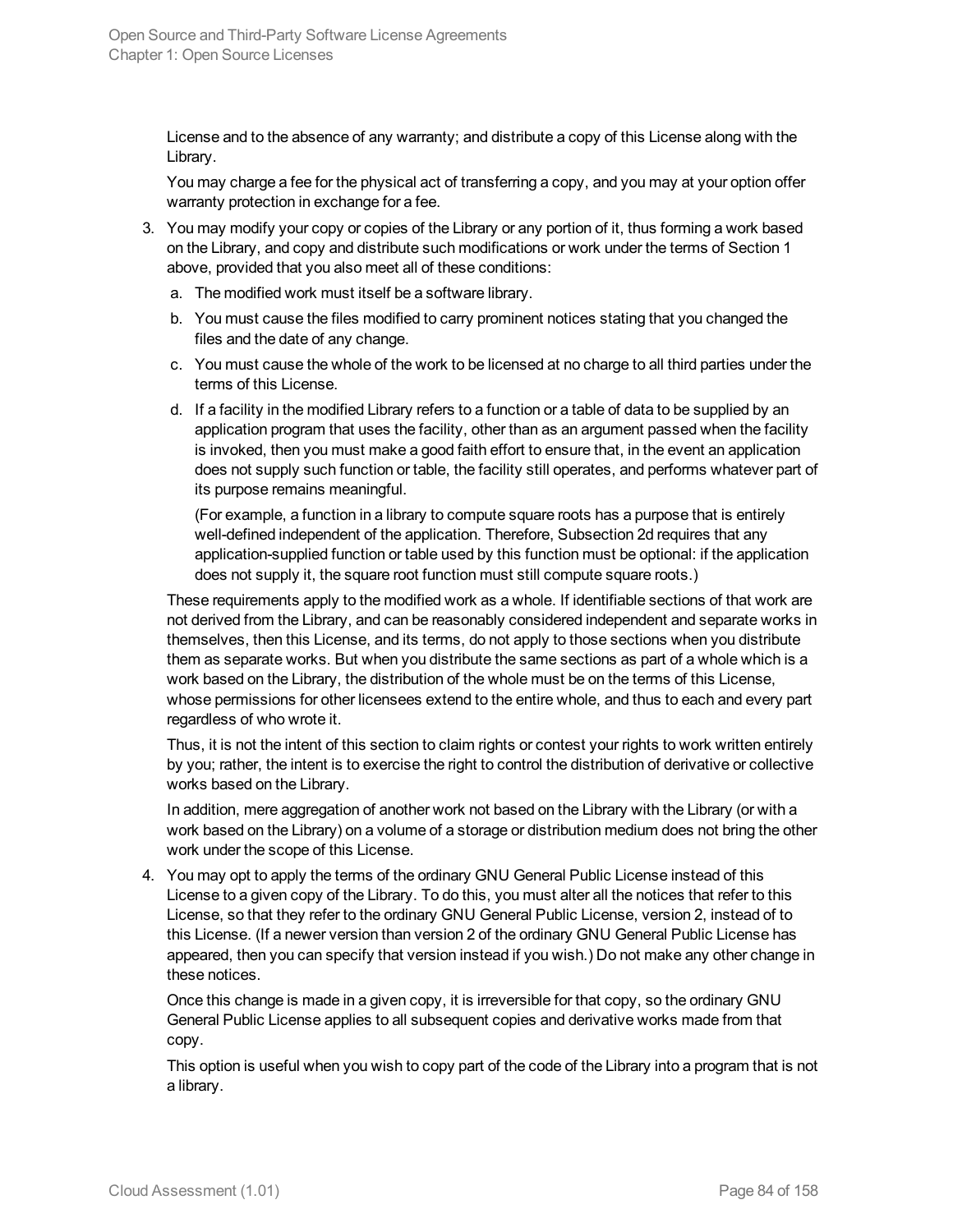5. You may copy and distribute the Library (or a portion or derivative of it, under Section 2) in object code or executable form under the terms of Sections 1 and 2 above provided that you accompany it with the complete corresponding machine-readable source code, which must be distributed under the terms of Sections 1 and 2 above on a medium customarily used for software interchange.

If distribution of object code is made by offering access to copy from a designated place, then offering equivalent access to copy the source code from the same place satisfies the requirement to distribute the source code, even though third parties are not compelled to copy the source along with the object code.

6. A program that contains no derivative of any portion of the Library, but is designed to work with the Library by being compiled or linked with it, is called a "work that uses the Library". Such a work, in isolation, is not a derivative work of the Library, and therefore falls outside the scope of this License.

However, linking a "work that uses the Library" with the Library creates an executable that is a derivative of the Library (because it contains portions of the Library), rather than a "work that uses the library". The executable is therefore covered by this License. Section 6 states terms for distribution of such executables.

When a "work that uses the Library" uses material from a header file that is part of the Library, the object code for the work may be a derivative work of the Library even though the source code is not. Whether this is true is especially significant if the work can be linked without the Library, or if the work is itself a library. The threshold for this to be true is not precisely defined by law.

If such an object file uses only numerical parameters, data structure layouts and accessors, and small macros and small inline functions (ten lines or less in length), then the use of the object file is unrestricted, regardless of whether it is legally a derivative work. (Executables containing this object code plus portions of the Library will still fall under Section 6.)

Otherwise, if the work is a derivative of the Library, you may distribute the object code for the work under the terms of Section 6. Any executables containing that work also fall under Section 6, whether or not they are linked directly with the Library itself.

7. As an exception to the Sections above, you may also combine or link a "work that uses the Library" with the Library to produce a work containing portions of the Library, and distribute that work under terms of your choice, provided that the terms permit modification of the work for the customer's own use and reverse engineering for debugging such modifications.

You must give prominent notice with each copy of the work that the Library is used in it and that the Library and its use are covered by this License. You must supply a copy of this License. If the work during execution displays copyright notices, you must include the copyright notice for the Library among them, as well as a reference directing the user to the copy of this License. Also, you must do one of these things:

- a. Accompany the work with the complete corresponding machine-readable source code for the Library including whatever changes were used in the work (which must be distributed under Sections 1 and 2 above); and, if the work is an executable linked with the Library, with the complete machine-readable "work that uses the Library", as object code and/or source code, so that the user can modify the Library and then relink to produce a modified executable containing the modified Library. (It is understood that the user who changes the contents of definitions files in the Library will not necessarily be able to recompile the application to use the modified definitions.)
- b. Use a suitable shared library mechanism for linking with the Library. A suitable mechanism is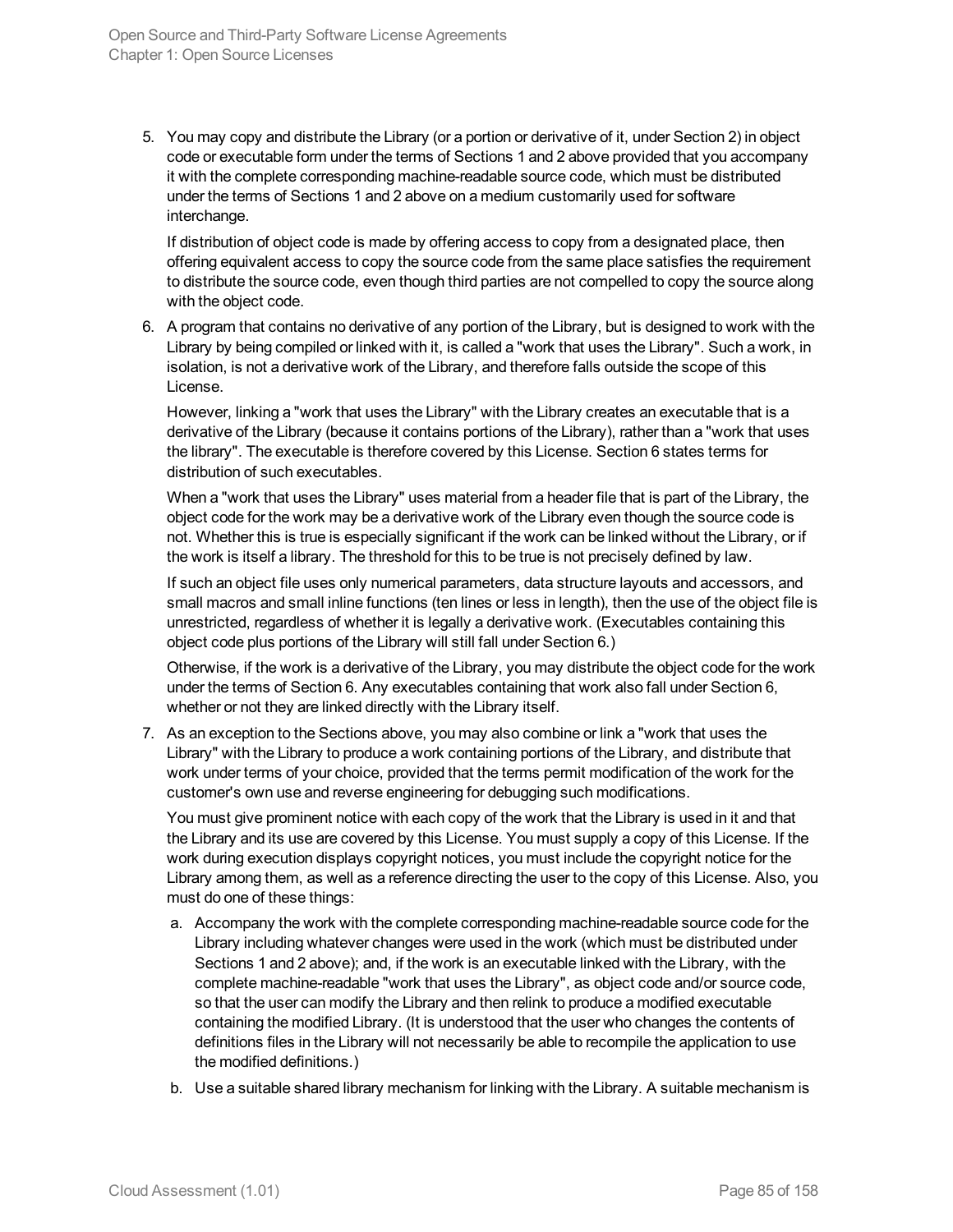one that (1) uses at run time a copy of the library already present on the user's computer system, rather than copying library functions into the executable, and (2) will operate properly with a modified version of the library, if the user installs one, as long as the modified version is interface-compatible with the version that the work was made with.

- c. Accompany the work with a written offer, valid for at least three years, to give the same user the materials specified in Subsection 6a, above, for a charge no more than the cost of performing this distribution.
- d. If distribution of the work is made by offering access to copy from a designated place, offer equivalent access to copy the above specified materials from the same place.
- e. Verify that the user has already received a copy of these materials or that you have already sent this user a copy.

For an executable, the required form of the "work that uses the Library" must include any data and utility programs needed for reproducing the executable from it. However, as a special exception, the materials to be distributed need not include anything that is normally distributed (in either source or binary form) with the major components (compiler, kernel, and so on) of the operating system on which the executable runs, unless that component itself accompanies the executable.

It may happen that this requirement contradicts the license restrictions of other proprietary libraries that do not normally accompany the operating system. Such a contradiction means you cannot use both them and the Library together in an executable that you distribute.

- 8. You may place library facilities that are a work based on the Library side-by-side in a single library together with other library facilities not covered by this License, and distribute such a combined library, provided that the separate distribution of the work based on the Library and of the other library facilities is otherwise permitted, and provided that you do these two things:
	- a. Accompany the combined library with a copy of the same work based on the Library, uncombined with any other library facilities. This must be distributed under the terms of the Sections above.
	- b. Give prominent notice with the combined library of the fact that part of it is a work based on the Library, and explaining where to find the accompanying uncombined form of the same work.
- 9. You are not required to accept this License, since you have not signed it. However, nothing else grants you permission to modify or distribute the Library or its derivative works. These actions are prohibited by law if you do not accept this License. Therefore, by modifying or distributing the Library (or any work based on the Library), you indicate your acceptance of this License to do so, and all its terms and conditions for copying, distributing or modifying the Library or works based on it.
- 10. Each time you redistribute the Library (or any work based on the Library), the recipient automatically receives a license from the original licensor to copy, distribute, link with or modify the Library subject to these terms and conditions. You may not impose any further restrictions on the recipients' exercise of the rights granted herein. You are not responsible for enforcing compliance by third parties with this License.
- 11. If, as a consequence of a court judgment or allegation of patent infringement or for any other reason (not limited to patent issues), conditions are imposed on you (whether by court order, agreement or otherwise) that contradict the conditions of this License, they do not excuse you from the conditions of this License. If you cannot distribute so as to satisfy simultaneously your obligations under this License and any other pertinent obligations, then as a consequence you may not distribute the Library at all. For example, if a patent license would not permit royalty-free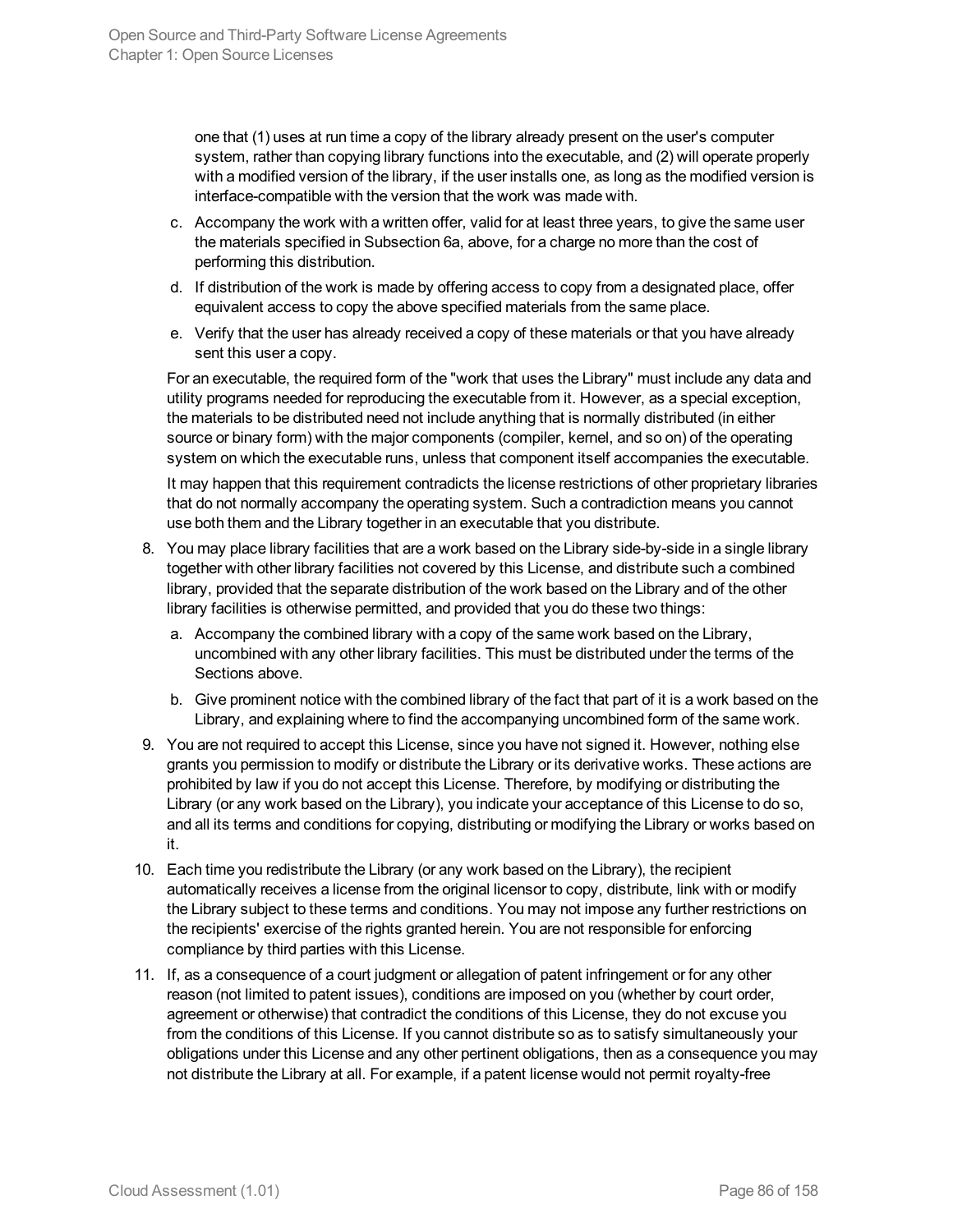redistribution of the Library by all those who receive copies directly or indirectly through you, then the only way you could satisfy both it and this License would be to refrain entirely from distribution of the Library.

If any portion of this section is held invalid or unenforceable under any particular circumstance, the balance of the section is intended to apply, and the section as a whole is intended to apply in other circumstances.

It is not the purpose of this section to induce you to infringe any patents or other property right claims or to contest validity of any such claims; this section has the sole purpose of protecting the integrity of the free software distribution system which is implemented by public license practices. Many people have made generous contributions to the wide range of software distributed through that system in reliance on consistent application of that system; it is up to the author/donor to decide if he or she is willing to distribute software through any other system and a licensee cannot impose that choice.

This section is intended to make thoroughly clear what is believed to be a consequence of the rest of this License.

- 12. If the distribution and/or use of the Library is restricted in certain countries either by patents or by copyrighted interfaces, the original copyright holder who places the Library under this License may add an explicit geographical distribution limitation excluding those countries, so that distribution is permitted only in or among countries not thus excluded. In such case, this License incorporates the limitation as if written in the body of this License.
- 13. The Free Software Foundation may publish revised and/or new versions of the Lesser General Public License from time to time. Such new versions will be similar in spirit to the present version, but may differ in detail to address new problems or concerns.

Each version is given a distinguishing version number. If the Library specifies a version number of this License which applies to it and "any later version", you have the option of following the terms and conditions either of that version or of any later version published by the Free Software Foundation. If the Library does not specify a license version number, you may choose any version ever published by the Free Software Foundation.

14. If you wish to incorporate parts of the Library into other free programs whose distribution conditions are incompatible with these, write to the author to ask for permission. For software which is copyrighted by the Free Software Foundation, write to the Free Software Foundation; we sometimes make exceptions for this. Our decision will be guided by the two goals of preserving the free status of all derivatives of our free software and of promoting the sharing and reuse of software generally.

## NO WARRANTY

- 15. BECAUSE THE LIBRARY IS LICENSED FREE OF CHARGE, THERE IS NO WARRANTY FOR THE LIBRARY, TO THE EXTENT PERMITTED BY APPLICABLE LAW. EXCEPT WHEN OTHERWISE STATED IN WRITING THE COPYRIGHT HOLDERS AND/OR OTHER PARTIES PROVIDE THE LIBRARY "AS IS" WITHOUT WARRANTY OF ANY KIND, EITHER EXPRESSED OR IMPLIED, INCLUDING, BUT NOT LIMITED TO, THE IMPLIED WARRANTIES OF MERCHANTABILITY AND FITNESS FOR A PARTICULAR PURPOSE. THE ENTIRE RISK AS TO THE QUALITY AND PERFORMANCE OF THE LIBRARY IS WITH YOU. SHOULD THE LIBRARY PROVE DEFECTIVE, YOU ASSUME THE COST OF ALL NECESSARY SERVICING, REPAIR OR CORRECTION.
- 16. IN NO EVENT UNLESS REQUIRED BY APPLICABLE LAW OR AGREED TO IN WRITING WILL ANY COPYRIGHT HOLDER, OR ANY OTHER PARTY WHO MAY MODIFY AND/OR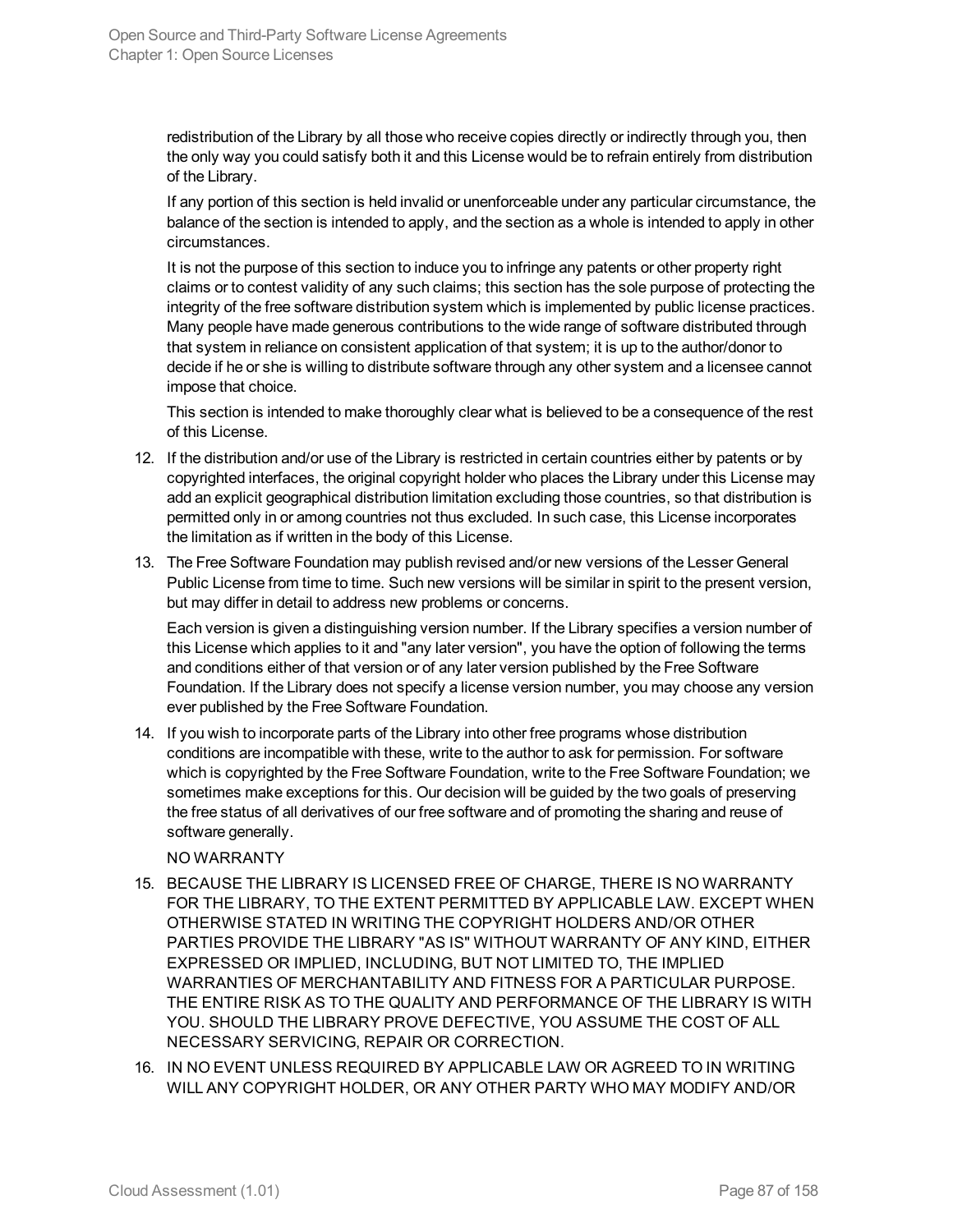REDISTRIBUTE THE LIBRARY AS PERMITTED ABOVE, BE LIABLE TO YOU FOR DAMAGES, INCLUDING ANY GENERAL, SPECIAL, INCIDENTAL OR CONSEQUENTIAL DAMAGES ARISING OUT OF THE USE OR INABILITY TO USE THE LIBRARY (INCLUDING BUT NOT LIMITED TO LOSS OF DATA OR DATA BEING RENDERED INACCURATE OR LOSSES SUSTAINED BY YOU OR THIRD PARTIES OR A FAILURE OF THE LIBRARY TO OPERATE WITH ANY OTHER SOFTWARE), EVEN IF SUCH HOLDER OR OTHER PARTY HAS BEEN ADVISED OF THE POSSIBILITY OF SUCH DAMAGES.

END OF TERMS AND CONDITIONS

How to Apply These Terms to Your New Libraries

If you develop a new library, and you want it to be of the greatest possible use to the public, we recommend making it free software that everyone can redistribute and change. You can do so by permitting redistribution under these terms (or, alternatively, under the terms of the ordinary General Public License).

To apply these terms, attach the following notices to the library. It is safest to attach them to the start of each source file to most effectively convey the exclusion of warranty; and each file should have at least the "copyright" line and a pointer to where the full notice is found.

 $\le$  one line to give the library's name and a brief idea of what it does. > Copyright (C)  $\le$  year  $\le$   $\le$  name of author>

This library is free software; you can redistribute it and/or modify it under the terms of the GNU Lesser General Public License as published by the Free Software Foundation; either version 2.1 of the License, or (at your option) any later version.

This library is distributed in the hope that it will be useful, but WITHOUT ANY WARRANTY; without even the implied warranty of MERCHANTABILITY or FITNESS FOR A PARTICULAR PURPOSE. See the GNU Lesser General Public License for more details.

You should have received a copy of the GNU Lesser General Public License along with this library; if not, write to the Free Software Foundation, Inc., 51 Franklin Street, Fifth Floor, Boston, MA 02110-1301 USA

Also add information on how to contact you by electronic and paper mail.

You should also get your employer (if you work as a programmer) or your school, if any, to sign a "copyright disclaimer" for the library, if necessary. Here is a sample; alter the names:

Yoyodyne, Inc., hereby disclaims all copyright interest in the library `Frob' (a library for tweaking knobs) written by James Random Hacker.

<signature of Ty Coon>, 1 April 1990

Ty Coon, President of Vice

That's all there is to it!

# **JCarousel License**

Copyright (c) 2006 Jan Sorgalla (http://sorgalla.com)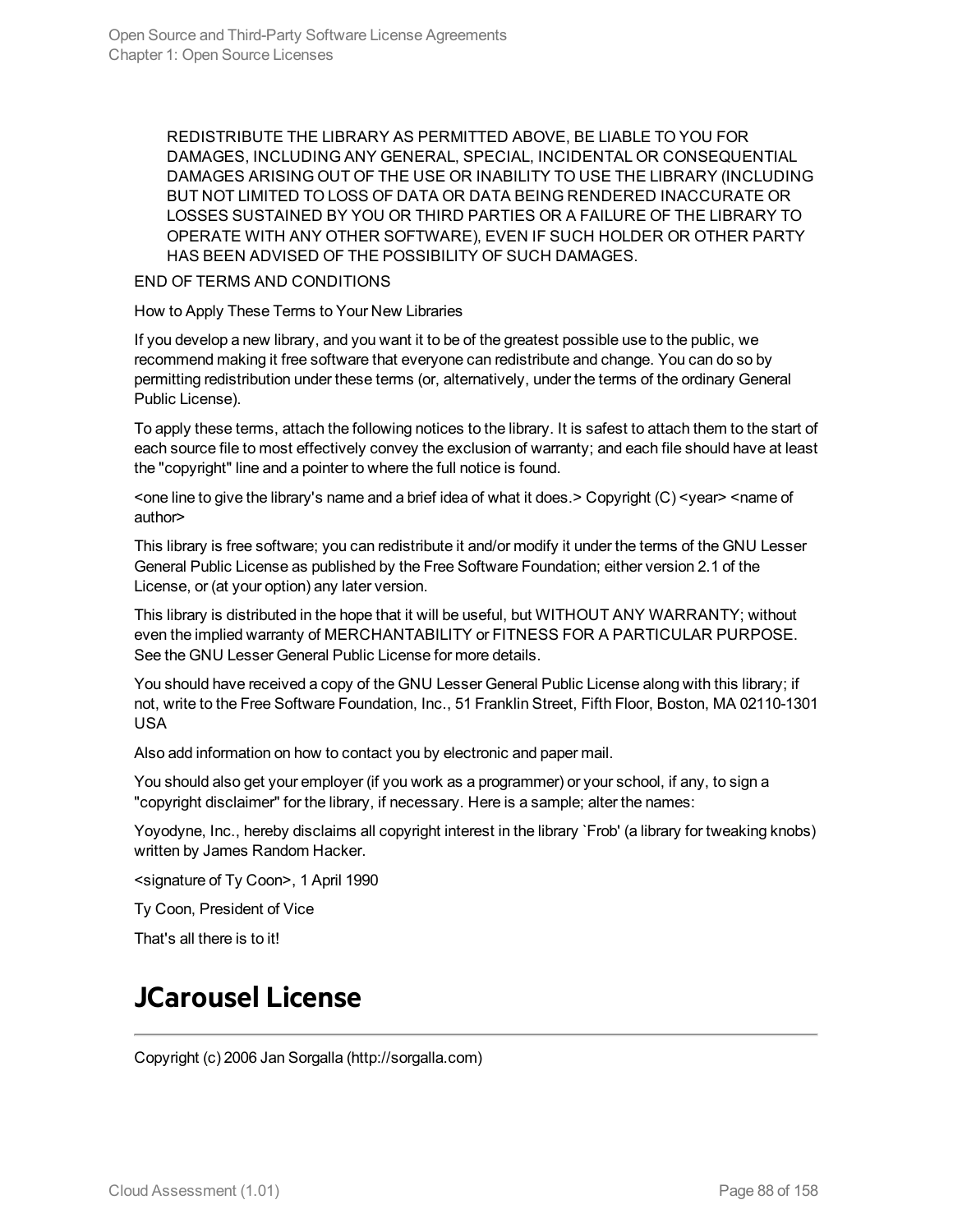Permission is hereby granted, free of charge, to any person obtaining a copy of this software and associated documentation files (the "Software"), to deal in the Software without restriction, including without limitation the rights to use, copy, modify, merge, publish, distribute, sublicense, and/or sell copies of the Software, and to permit persons to whom the Software is furnished to do so, subject to the following conditions:

The above copyright notice and this permission notice shall be included in all copies or substantial portions of the Software.

THE SOFTWARE IS PROVIDED "AS IS", WITHOUT WARRANTY OF ANY KIND, EXPRESS OR IMPLIED, INCLUDING BUT NOT LIMITED TO THE WARRANTIES OF MERCHANTABILITY, FITNESS FOR A PARTICULAR PURPOSE AND NONINFRINGEMENT. IN NO EVENT SHALL THE AUTHORS OR COPYRIGHT HOLDERS BE LIABLE FOR ANY CLAIM, DAMAGES OR OTHER LIABILITY, WHETHER IN AN ACTION OF CONTRACT, TORT OR OTHERWISE, ARISING FROM, OUT OF OR IN CONNECTION WITH THE SOFTWARE OR THE USE OR OTHER DEALINGS IN THE SOFTWARE.

# **jCharts License**

Copyright 2002 © Nathaniel G. Auvil. All Rights Reserved.

Redistribution and use of this software and associated documentation ("Software"), with or without modification, are permitted provided that the following conditions are met:

1. Redistributions of source code must retain copyright statements and notices. Redistributions must also contain a copy of this document.

2. Redistributions in binary form must reproduce the above copyright notice, this list of conditions and the following disclaimer in the documentation and/or other materials provided with the distribution.

3. The name "jCharts" or "Nathaniel G. Auvil" must not be used to endorse or promote products derived from this Software without prior written permission of Nathaniel G. Auvil. For written permission, please contact nathaniel\_auvil@users.sourceforge.net

4. Products derived from this Software may not be called "jCharts" nor may "jCharts" appear in their names without prior written permission of Nathaniel G. Auvil. jCharts is a registered trademark of Nathaniel G. Auvil.

5. Due credit should be given to the jCharts Project (http://jcharts.krysalis.org).

THIS SOFTWARE IS PROVIDED BY Nathaniel G. Auvil AND CONTRIBUTORS ``AS IS'' AND ANY EXPRESSED OR IMPLIED WARRANTIES, INCLUDING, BUT NOT LIMITED TO, THE IMPLIED WARRANTIES OF MERCHANTABILITY AND FITNESS FOR A PARTICULAR PURPOSE ARE DISCLAIMED. IN NO EVENT SHALL jCharts OR ITS CONTRIBUTORS BE LIABLE FOR ANY DIRECT, INDIRECT, INCIDENTAL, SPECIAL, EXEMPLARY, OR CONSEQUENTIAL DAMAGES (INCLUDING, BUT NOT LIMITED TO, PROCUREMENT OF SUBSTITUTE GOODS OR SERVICES; LOSS OF USE, DATA, OR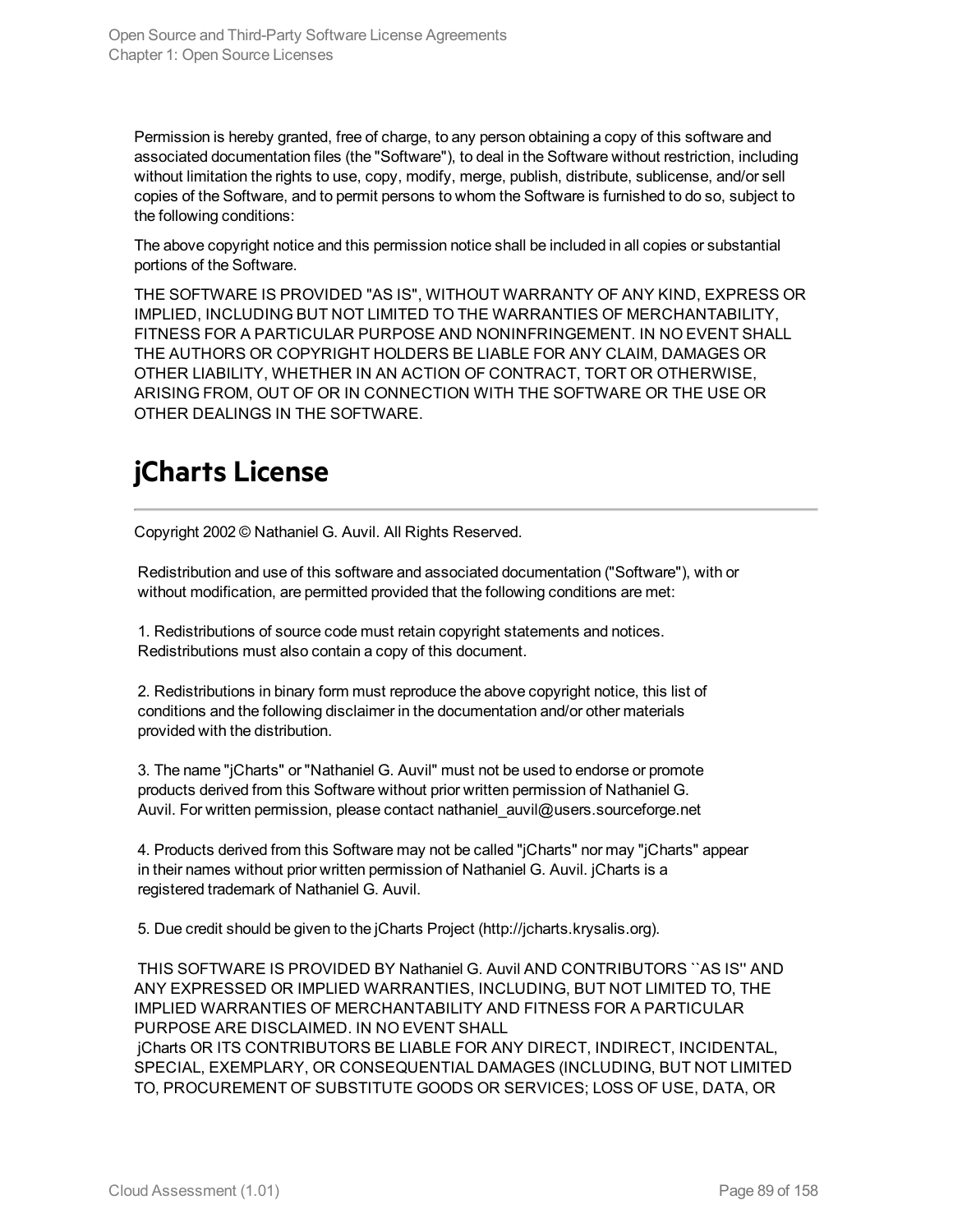PROFITS; OR BUSINESS INTERRUPTION) HOWEVER CAUSED AND ON ANY THEORY OF LIABILITY, WHETHER IN CONTRACT,STRICT LIABILITY, OR TORT (INCLUDING NEGLIGENCE OR OTHERWISE) ARISING IN ANY WAY OUT OF THE USE OF THIS SOFTWARE, EVEN IF ADVISED OF THE POSSIBILITY OF SUCH DAMAGE

# **JDOM License**

Copyright (C) 2000-2004 Jason Hunter & Brett McLaughlin. All rights reserved.

Redistribution and use in source and binary forms, with or without modification, are permitted provided that the following conditions are met:

1. Redistributions of source code must retain the above copyright notice, this list of conditions, and the following disclaimer.

2. Redistributions in binary form must reproduce the above copyright notice, this list of conditions, and the disclaimer that follows these conditions in the documentation and/or other materials provided with the distribution.

3. The name "JDOM" must not be used to endorse or promote products derived from this software without prior written permission. For written permission, please contact <request AT jdom\_DOT\_org>.

4. Products derived from this software may not be called "JDOM", nor may "JDOM" appear in their name, without prior written permission from the JDOM Project Management <request\_AT\_jdom\_DOT\_org>.

In addition, we request (but do not require) that you include in the end-user documentation provided with the redistribution and/or in the software itself an acknowledgement equivalent to the following: "This product includes software developed by the JDOM Project (http://www.jdom.org/)." Alternatively, the acknowledgment may be graphical using the logos available at http://www.jdom.org/images/logos.

THIS SOFTWARE IS PROVIDED ``AS IS'' AND ANY EXPRESSED OR IMPLIED WARRANTIES, INCLUDING, BUT NOT LIMITED TO, THE IMPLIED WARRANTIES OF MERCHANTABILITY AND FITNESS FOR A PARTICULAR PURPOSE ARE DISCLAIMED. IN NO EVENT SHALL THE JDOM AUTHORS OR THE PROJECT CONTRIBUTORS BE LIABLE FOR ANY DIRECT, INDIRECT, INCIDENTAL, SPECIAL, EXEMPLARY, OR CONSEQUENTIAL DAMAGES (INCLUDING, BUT NOT LIMITED TO, PROCUREMENT OF SUBSTITUTE GOODS OR SERVICES; LOSS OF USE, DATA, OR PROFITS; OR BUSINESS INTERRUPTION) HOWEVER CAUSED AND ON ANY THEORY OF LIABILITY, WHETHER IN CONTRACT, STRICT LIABILITY, OR TORT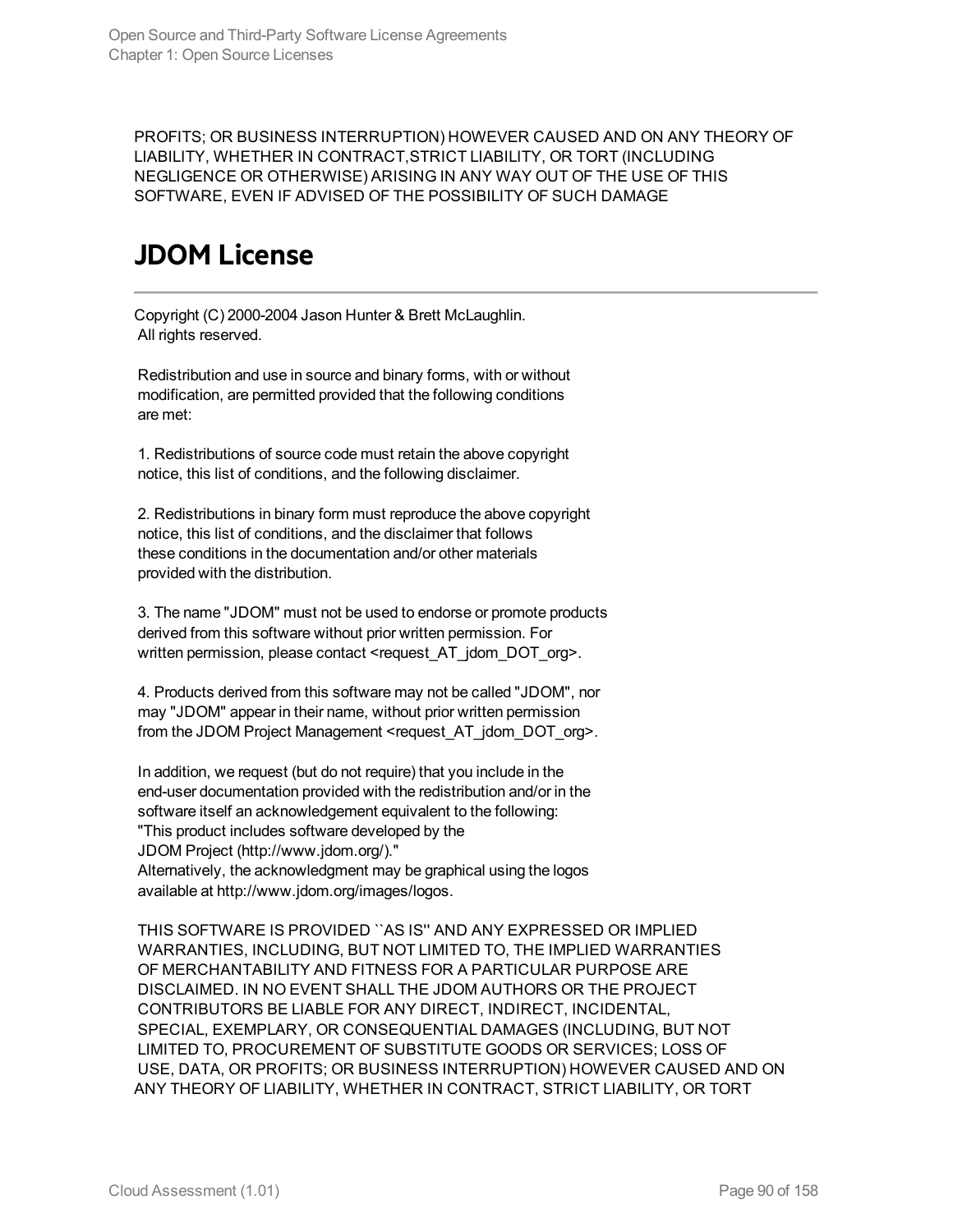(INCLUDING NEGLIGENCE OR OTHERWISE) ARISING IN ANY WAY OUT OF THE USE OF THIS SOFTWARE, EVEN IF ADVISED OF THE POSSIBILITY OF SUCH DAMAGE.

This software consists of voluntary contributions made by many individuals on behalf of the JDOM Project and was originally created by Jason Hunter <jhunter\_AT\_jdom\_DOT\_org> and Brett McLaughlin <br ett\_AT\_jdom\_DOT\_org>. For more information on the JDOM Project, please see <http://www.jdom.org/>.

# **Jetty License, Version 3.6**

Jetty License

Revision: 3.6

Preamble:

The intent of this document is to state the conditions under which the Jetty Package may be copied, such that the Copyright Holder maintains some semblance of control over the development of the package, while giving the users of the package the right to use, distribute and make reasonable modifications to the Package in accordance with the goals and ideals of the Open Source concept as described at http://www.opensource.org.

It is the intent of this license to allow commercial usage of the Jetty package, so long as the source code is distributed or suitable visible credit given or other arrangements made with the copyright holders.

Definitions:

- "Jetty" refers to the collection of Java classes that are distributed as a HTTP server with servlet capabilities and associated utilities.

- "Package" refers to the collection of files distributed by the Copyright Holder, and derivatives of that collection of files created through textual modification.

- "Standard Version" refers to such a Package if it has not been modified, or has been modified in accordance with the wishes of the Copyright Holder.

- "Copyright Holder" is whoever is named in the copyright or copyrights for the package.

Mort Bay Consulting Pty. Ltd. (Australia) is the "Copyright Holder" for the Jetty package.

- "You" is you, if you're thinking about copying or distributing this Package.

- "Reasonable copying fee" is whatever you can justify on the basis of media cost, duplication charges, time of people involved, and so on. (You will not be required to justify it to the Copyright Holder, but only to the computing community at large as a market that must bear the fee.)

- "Freely Available" means that no fee is charged for the item itself, though there may be fees involved in handling the item. It also means that recipients of the item may redistribute it under the same conditions they received it.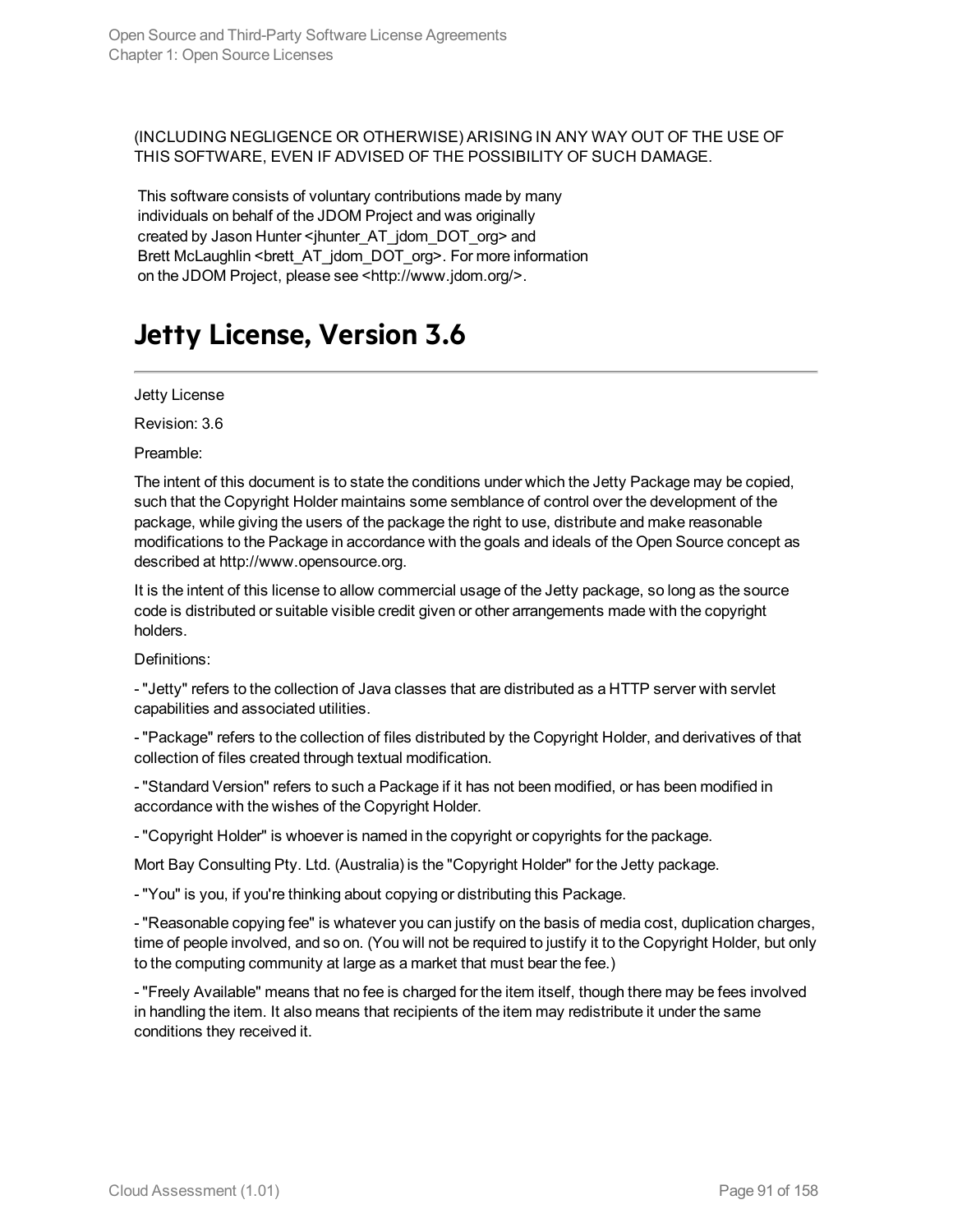0. The Jetty Package is Copyright (c) Mort Bay Consulting Pty. Ltd. (Australia) and others. Individual files in this package may contain additional copyright notices. The javax.servlet packages are copyright Sun Microsystems Inc.

1. The Standard Version of the Jetty package is available from http://www.mortbay.com.

2. You may make and distribute verbatim copies of the source form of the Standard Version of this Package without restriction, provided that you include this license and all of the original copyright notices and associated disclaimers.

3. You may make and distribute verbatim copies of the compiled form of the Standard Version of this Package without restriction, provided that you include this license.

4. You may apply bug fixes, portability fixes and other modifications derived from the Public Domain or from the Copyright Holder. A Package modified in such a way shall still be considered the Standard Version.

5. You may otherwise modify your copy of this Package in any way, provided that you insert a prominent notice in each changed file stating how and when you changed that file, and provided that you do at least ONE of the following:

a) Place your modifications in the Public Domain or otherwise make them Freely Available, such as by posting said modifications to Usenet or an equivalent medium, or placing the modifications on a major archive site such as ftp.uu.net, or by allowing the Copyright Holder to include your modifications in the Standard Version of the Package.

b) Use the modified Package only within your corporation or organization.

c) Rename any non-standard classes so the names do not conflict with standard classes, which must also be provided, and provide a separate manual page for each non-standard class that clearly documents how it differs from the Standard Version.

d) Make other arrangements with the Copyright Holder.

6. You may distribute modifications or subsets of this Package in source code or compiled form, provided that you do at least ONE of the following:

a) Distribute this license and all original copyright messages, together with instructions (in the about dialog, manual page or equivalent) on where to get the complete Standard Version.

b) Accompany the distribution with the machine-readable source of the Package with your modifications. The modified package must include this license and all of the original copyright notices and associated disclaimers, together with instructions on where to get the complete Standard Version.

c) Make other arrangements with the Copyright Holder.

7. You may charge a reasonable copying fee for any distribution of this Package. You may charge any fee you choose for support of this Package. You may not charge a fee for this Package itself. However, you may distribute this Package in aggregate with other (possibly commercial) programs as part of a larger (possibly commercial) software distribution provided that you meet the other distribution requirements of this license.

8. Input to or the output produced from the programs of this Package do not automatically fall under the copyright of this Package, but belong to whomever generated them, and may be sold commercially, and may be aggregated with this Package.

9. Any program subroutines supplied by you and linked into this Package shall not be considered part of this Package.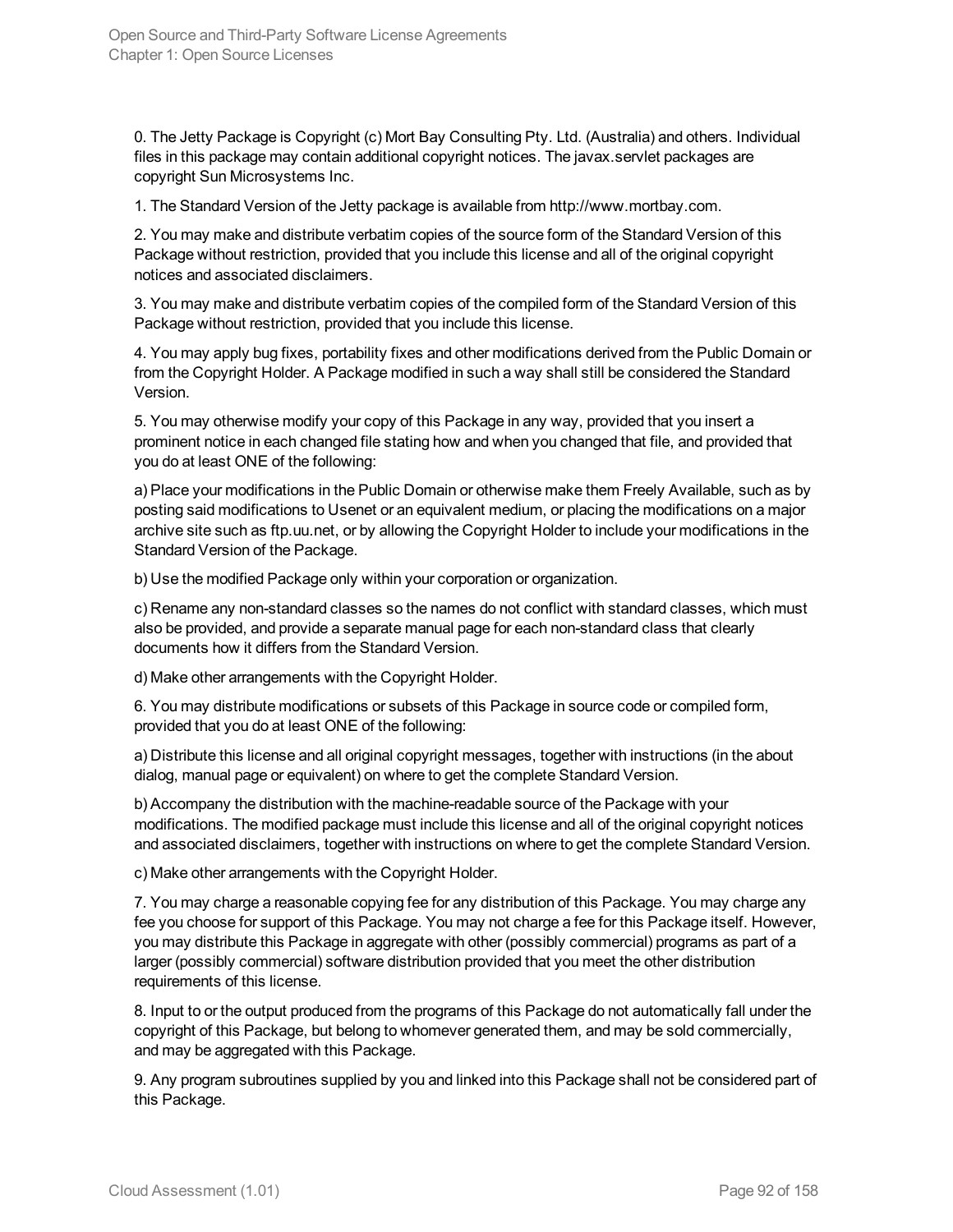10. The name of the Copyright Holder may not be used to endorse or promote products derived from this software without specific prior written permission.

11. This license may change with each release of a Standard Version of the Package. You may choose to use the license associated with version you are using or the license of the latest Standard Version.

12. THIS PACKAGE IS PROVIDED "AS IS" AND WITHOUT ANY EXPRESS OR IMPLIED WARRANTIES, INCLUDING, WITHOUT LIMITATION, THE IMPLIED WARRANTIES OF MERCHANTABILITY AND FITNESS FOR A PARTICULAR PURPOSE.

13. If any superior law implies a warranty, the sole remedy under such shall be , at the Copyright Holders option either a) return of any price paid or b) use or reasonable endeavours to repair or replace the software.

14. This license shall be read under the laws of Australia.

# **jQuery License**

Copyright (c) 2009 John Resig, http://jquery.com/

Permission is hereby granted, free of charge, to any person obtaining a copy of this software and associated documentation files (the "Software"), to deal in the Software without restriction, including without limitation the rights to use, copy, modify, merge, publish, distribute, sublicense, and/or sell copies of the Software, and to permit persons to whom the Software is furnished to do so, subject to the following conditions:

The above copyright notice and this permission notice shall be included in all copies or substantial portions of the Software.

THE SOFTWARE IS PROVIDED "AS IS", WITHOUT WARRANTY OF ANY KIND, EXPRESS OR IMPLIED, INCLUDING BUT NOT LIMITED TO THE WARRANTIES OF MERCHANTABILITY, FITNESS FOR A PARTICULAR PURPOSE AND NONINFRINGEMENT. IN NO EVENT SHALL THE AUTHORS OR COPYRIGHT HOLDERS BE LIABLE FOR ANY CLAIM, DAMAGES OR OTHER LIABILITY, WHETHER IN AN ACTION OF CONTRACT, TORT OR OTHERWISE, ARISING FROM, OUT OF OR IN CONNECTION WITH THE SOFTWARE OR THE USE OR OTHER DEALINGS IN THE SOFTWARE.

# **jQuery Sparklines License**

License: New BSD License

Copyright (c) 2010, Splunk Inc. All rights reserved.

Redistribution and use in source and binary forms, with or without modification, are permitted provided that the following conditions are met:

\* Redistributions of source code must retain the above copyright notice,

this list of conditions and the following disclaimer.

\* Redistributions in binary form must reproduce the above copyright notice, this list of conditions and the following disclaimer in the documentation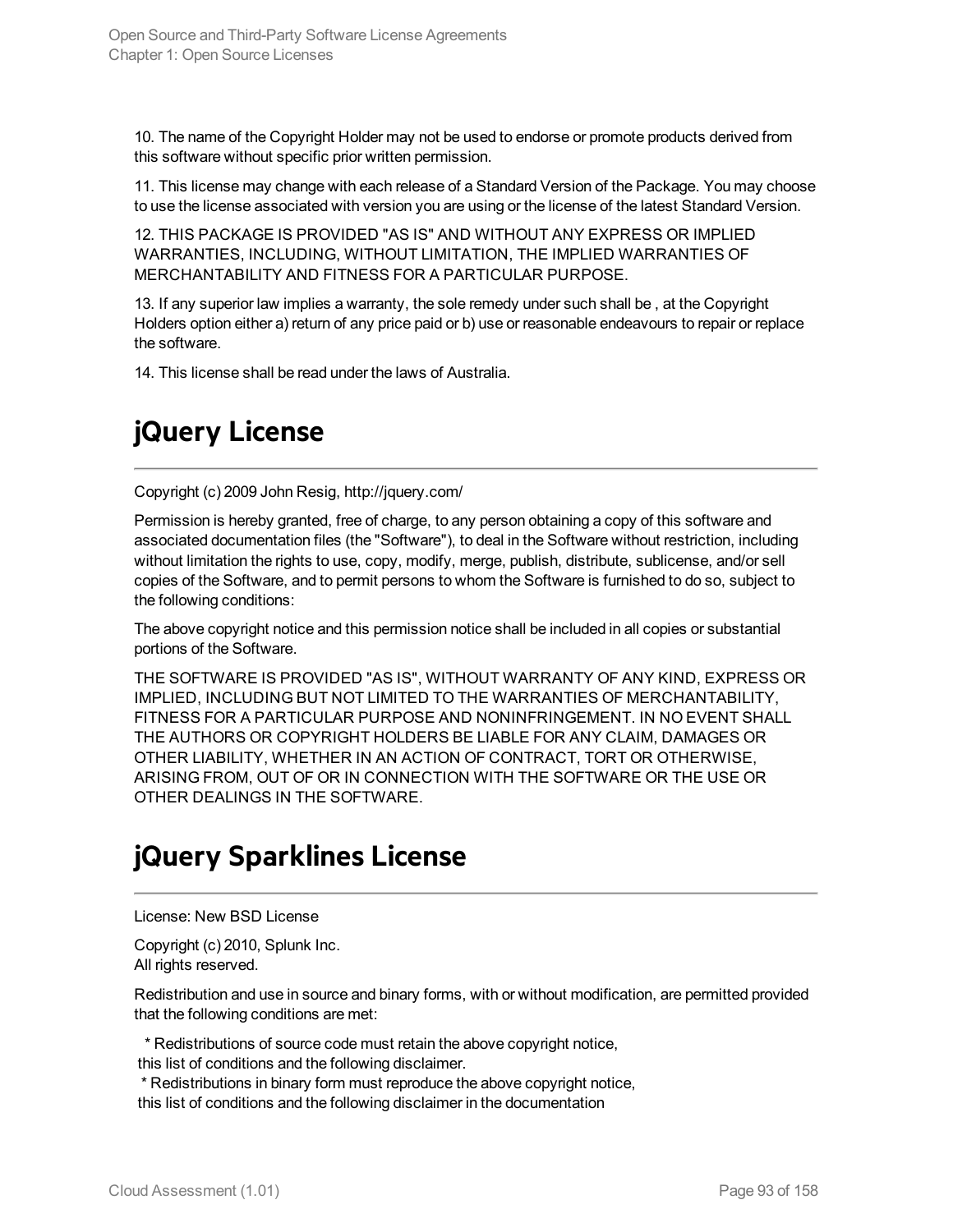and/or other materials provided with the distribution. \* Neither the name of Splunk Inc nor the names of its contributors may be used to endorse or promote products derived from this software without specific prior written permission.

THIS SOFTWARE IS PROVIDED BY THE COPYRIGHT HOLDERS AND CONTRIBUTORS "AS IS" AND ANY EXPRESS OR IMPLIED WARRANTIES, INCLUDING, BUT NOT LIMITED TO, THE IMPLIED WARRANTIES OF MERCHANTABILITY AND FITNESS FOR A PARTICULAR PURPOSE ARE DISCLAIMED. IN NO EVENT SHALL THE COPYRIGHT OWNER OR CONTRIBUTORS BE LIABLE FOR ANY DIRECT, INDIRECT, INCIDENTAL, SPECIAL, EXEMPLARY, OR CONSEQUENTIAL DAMAGES (INCLUDING, BUT NOT LIMITED TO, PROCUREMENT OF SUBSTITUTE GOODS OR SERVICES; LOSS OF USE, DATA, OR PROFITS; OR BUSINESS INTERRUPTION) HOWEVER CAUSED AND ON ANY THEORY OF LIABILITY, WHETHER IN CONTRACT, STRICT LIABILITY, OR TORT (INCLUDING NEGLIGENCE OR OTHERWISE) ARISING IN ANY WAY OUT OF THE USE OF THIS SOFTWARE, EVEN IF ADVISED OF THE POSSIBILITY OF SUCH DAMAGE.

# **jQuery UI License**

Copyright (c) 2009 AUTHORS.txt (http://jqueryui.com/about) Copyright (c) 2009 Paul Bakaus, http://jqueryui.com/

This software consists of voluntary contributions made by many individuals (AUTHORS.txt, http://jqueryui.com/about) For exact contribution history, see the revision history and logs, available at http://jquery-ui.googlecode.com/svn/

Permission is hereby granted, free of charge, to any person obtaining a copy of this software and associated documentation files (the "Software"), to deal in the Software without restriction, including without limitation the rights to use, copy, modify, merge, publish, distribute, sublicense, and/or sell copies of the Software, and to permit persons to whom the Software is furnished to do so, subject to the following conditions:

The above copyright notice and this permission notice shall be included in all copies or substantial portions of the Software.

THE SOFTWARE IS PROVIDED "AS IS", WITHOUT WARRANTY OF ANY KIND, EXPRESS OR IMPLIED, INCLUDING BUT NOT LIMITED TO THE WARRANTIES OF MERCHANTABILITY, FITNESS FOR A PARTICULAR PURPOSE AND NONINFRINGEMENT. IN NO EVENT SHALL THE AUTHORS OR COPYRIGHT HOLDERS BE LIABLE FOR ANY CLAIM, DAMAGES OR OTHER LIABILITY, WHETHER IN AN ACTION OF CONTRACT, TORT OR OTHERWISE, ARISING FROM, OUT OF OR IN CONNECTION WITH THE SOFTWARE OR THE USE OR OTHER DEALINGS IN THE SOFTWARE.

# **JSCookMenu License**

JSCookMenu (c) Copyright 2002 by Heng Yuan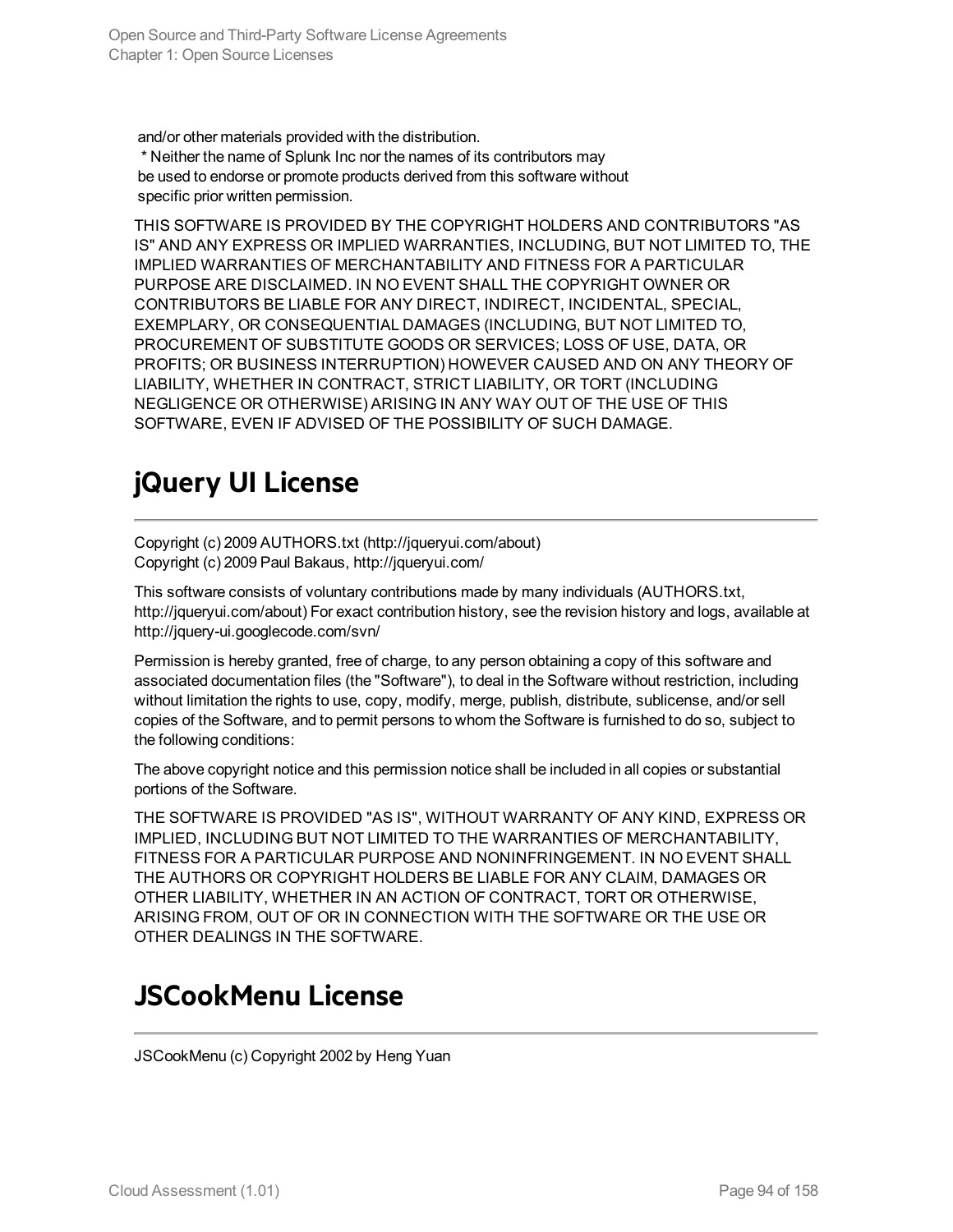Permission is hereby granted, free of charge, to any person obtaining a copy of this software and associated documentation files (the "Software"), to deal in the Software without restriction, including without limitation the rights to use, copy, modify, merge, publish, distribute, sublicense, and/or sell copies of the Software, and to permit persons to whom the Software is furnished to do so, subject to the following conditions:

The above copyright notice and this permission notice shall be included in all copies or substantial portions of the Software.

THE SOFTWARE IS PROVIDED "AS IS", WITHOUT WARRANTY OF ANY KIND, EXPRESS OR IMPLIED, INCLUDING BUT NOT LIMITED TO THE WARRANTIES OF MERCHANTABILITY, FITNESS FOR A PARTICULAR PURPOSE AND NONINFRINGEMENT. IN NO EVENT SHALL THE AUTHORS OR COPYRIGHT HOLDERS BE LIABLE FOR ANY CLAIM, DAMAGES OR OTHER LIABILITY, WHETHER IN AN ACTION OF CONTRACT, TORT OR OTHERWISE, ARISING FROM, OUT OF OR IN CONNECTION WITH THE SOFTWARE OR THE USE OR OTHER DEALINGS IN THE SOFTWARE.

# **Json License**

Copyright (c) 2002 JSON.org

Permission is hereby granted, free of charge, to any person obtaining a copy of this software and associated documentation files (the "Software"), to deal in the Software without restriction, including without limitation the rights to use, copy, modify, merge, publish, distribute, sublicense, and/or sell copies of the Software, and to permit persons to whom the Software is furnished to do so, subject to the following conditions:

The above copyright notice and this permission notice shall be included in all copies or substantial portions of the Software.

The Software shall be used for Good, not Evil.

THE SOFTWARE IS PROVIDED "AS IS", WITHOUT WARRANTY OF ANY KIND, EXPRESS OR IMPLIED, INCLUDING BUT NOT LIMITED TO THE WARRANTIES OF MERCHANTABILITY, FITNESS FOR A PARTICULAR PURPOSE AND NONINFRINGEMENT. IN NO EVENT SHALL THE AUTHORS OR COPYRIGHT HOLDERS BE LIABLE FOR ANY CLAIM, DAMAGES OR OTHER LIABILITY, WHETHER IN AN ACTION OF CONTRACT, TORT OR OTHERWISE, ARISING FROM, OUT OF OR IN CONNECTION WITH THE SOFTWARE OR THE USE OR OTHER DEALINGS IN THE SOFTWARE.

# **jsTree License**

#### Copyright (c) 2009 Ivan Bozhanov (vakata.com)

Permission is hereby granted, free of charge, to any person obtaining a copy of this software and associated documentation files (the "Software"), to deal in the Software without restriction, including without limitation the rights to use, copy, modify, merge, publish, distribute, sublicense, and/or sell copies of the Software, and to permit persons to whom the Software is furnished to do so, subject to the following conditions: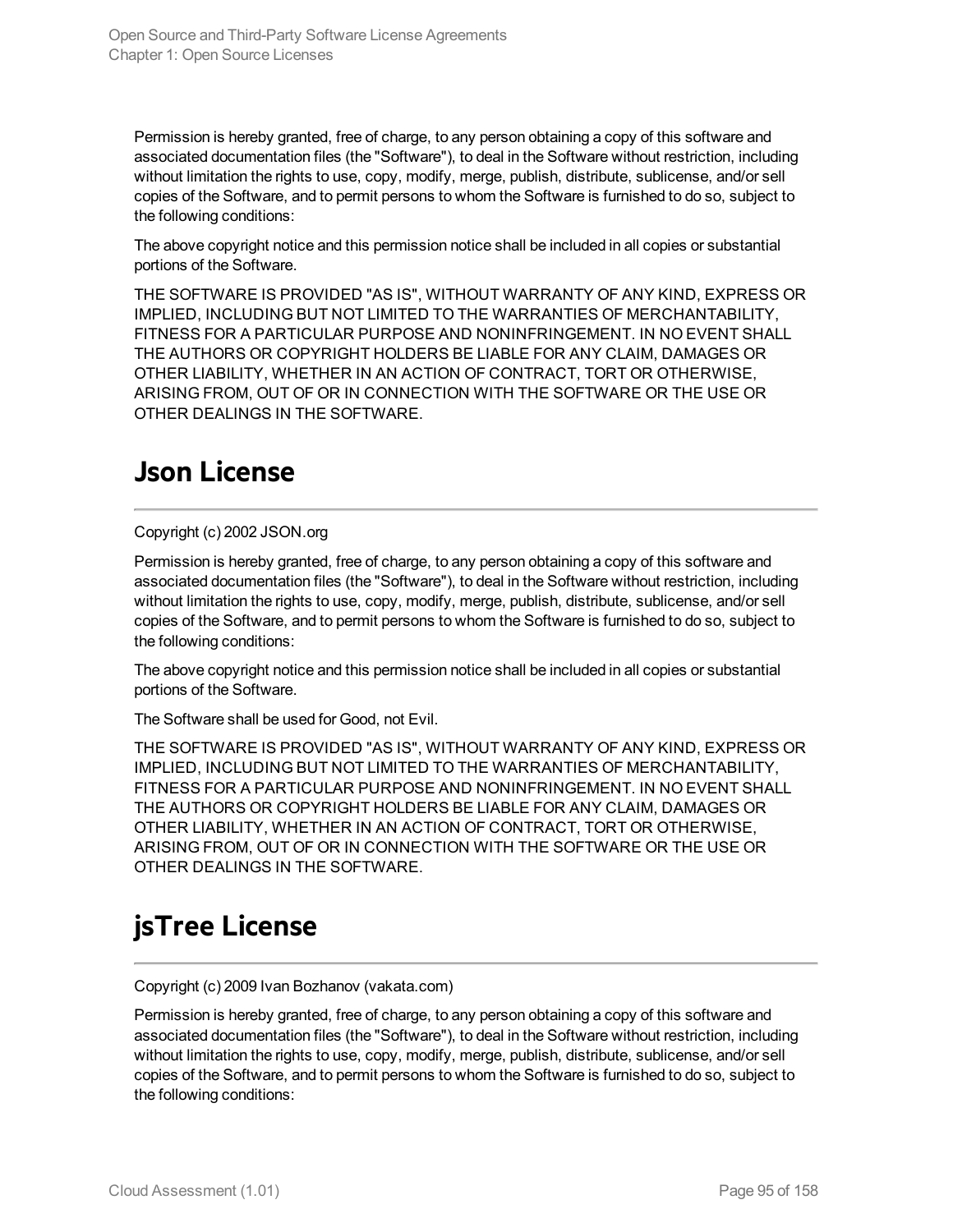The above copyright notice and this permission notice shall be included in all copies or substantial portions of the Software.

THE SOFTWARE IS PROVIDED "AS IS", WITHOUT WARRANTY OF ANY KIND, EXPRESS OR IMPLIED, INCLUDING BUT NOT LIMITED TO THE WARRANTIES OF MERCHANTABILITY, FITNESS FOR A PARTICULAR PURPOSE AND NONINFRINGEMENT. IN NO EVENT SHALL THE AUTHORS OR COPYRIGHT HOLDERS BE LIABLE FOR ANY CLAIM, DAMAGES OR OTHER LIABILITY, WHETHER IN AN ACTION OF CONTRACT, TORT OR OTHERWISE, ARISING FROM, OUT OF OR IN CONNECTION WITH THE SOFTWARE OR THE USE OR OTHER DEALINGS IN THE SOFTWARE.

# **Lib Ravis License**

Copyright (c) 2008 United Nations Office at Geneva Center for Advanced Visual Analytics http://cava.unog.ch

Permission is hereby granted, free of charge, to any person obtaining a copy of this software and associated documentation files (the "Software"), to deal in the Software without restriction, including without limitation the rights to use, copy, modify, merge, publish, distribute, sublicense, and/or sell copies of the Software, and to permit persons to whom the Software is furnished to do so, subject to the following conditions:

The above copyright notice and this permission notice shall be included in all copies or substantial portions of the Software.

THE SOFTWARE IS PROVIDED "AS IS", WITHOUT WARRANTY OF ANY KIND, EXPRESS OR IMPLIED, INCLUDING BUT NOT LIMITED TO THE WARRANTIES OF MERCHANTABILITY, FITNESS FOR A PARTICULAR PURPOSE AND NONINFRINGEMENT. IN NO EVENT SHALL THE AUTHORS OR COPYRIGHT HOLDERS BE LIABLE FOR ANY CLAIM, DAMAGES OR OTHER LIABILITY, WHETHER IN AN ACTION OF CONTRACT, TORT OR OTHERWISE, ARISING FROM, OUT OF OR IN CONNECTION WITH THE SOFTWARE OR THE USE OR OTHER DEALINGS IN THE SOFTWARE.

# **Microsoft Public License (Ms-PL)**

This license governs use of the accompanying software, the DotNetZip library ("the software"). If you use the software, you accept this license. If you do not accept the license, do not use the software.

#### 1. Definitions

The terms "reproduce," "reproduction," "derivative works," and "distribution" have the same meaning here as under U.S. copyright law.

A "contribution" is the original software, or any additions or changes to the software.

A "contributor" is any person that distributes its contribution under this license.

"Licensed patents" are a contributor's patent claims that read directly on its contribution.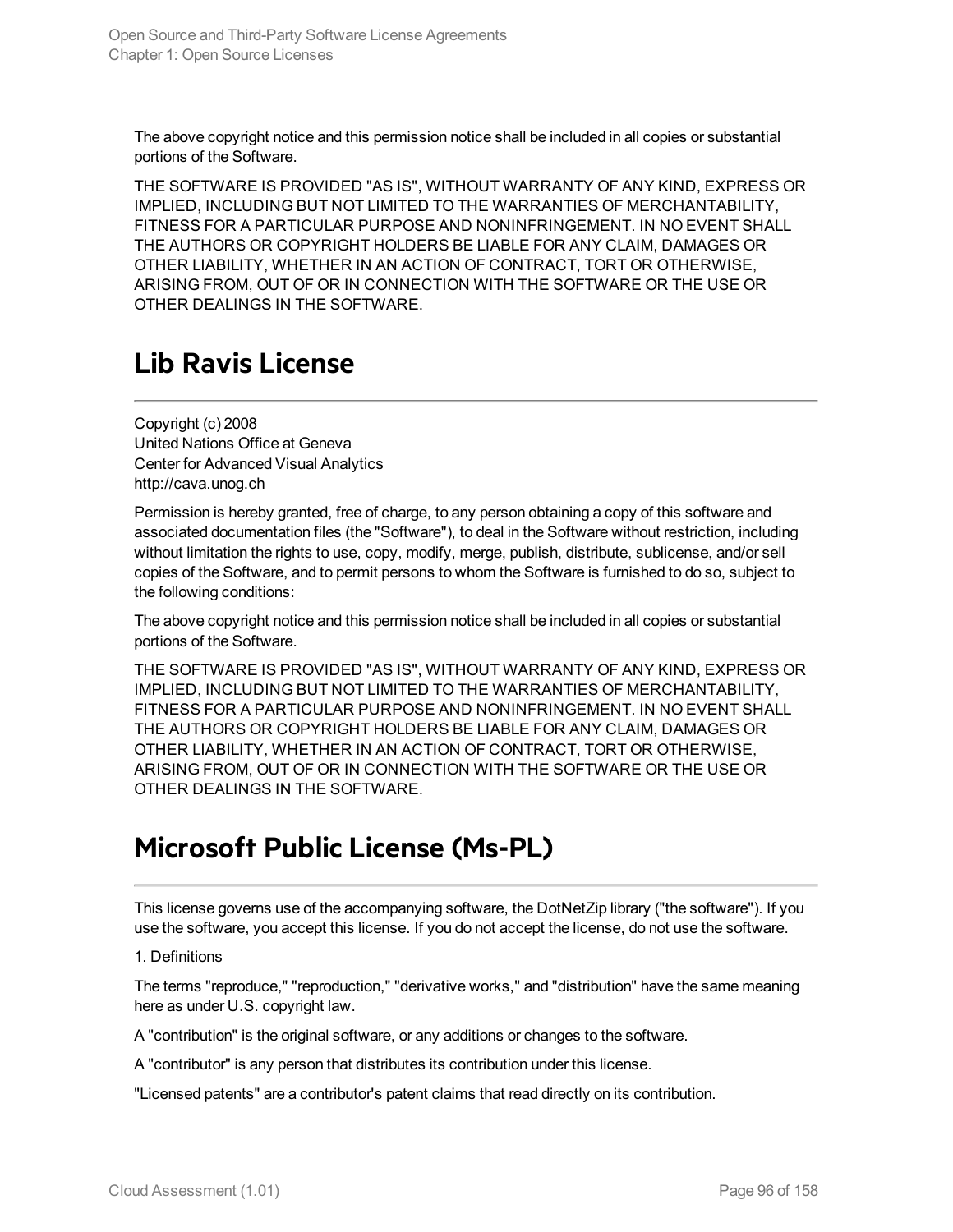### 2. Grant of Rights

(A) Copyright Grant- Subject to the terms of this license, including the license conditions and limitations in section 3, each contributor grants you a non-exclusive, worldwide, royalty-free copyright license to reproduce its contribution, prepare derivative works of its contribution, and distribute its contribution or any derivative works that you create.

(B) Patent Grant- Subject to the terms of this license, including the license conditions and limitations in section 3, each contributor grants you a non-exclusive, worldwide, royalty-free license under its licensed patents to make, have made, use, sell, offer for sale, import, and/or otherwise dispose of its contribution in the software or derivative works of the contribution in the software.

### 3. Conditions and Limitations

(A) No Trademark License- This license does not grant you rights to use any contributors' name, logo, or trademarks.

(B) If you bring a patent claim against any contributor over patents that you claim are infringed by the software, your patent license from such contributor to the software ends automatically.

(C) If you distribute any portion of the software, you must retain all copyright, patent, trademark, and attribution notices that are present in the software.

(D) If you distribute any portion of the software in source code form, you may do so only un der this license by including a complete copy of this license with your distribution. If you distribute any portion of the software in compiled or object code form, you may only do so under a license that complies with this license.

(E) The software is licensed "as-is." You bear the risk of using it. The contributors give no express warranties, guarantees or conditions. You may have additional consumer rights under your local laws which this license cannot change. To the extent permitted under your local laws, the contributors exclude the implied warranties of merchantability, fitness for a particular purpose and non-infringement.

# **Mootools License**

#### The MIT License

copyright: Copyright (c) 2006-2008 [Valerio Proietti](http://mad4milk.net/).

Permission is hereby granted, free of charge, to any person obtaining a copy of this software and associated documentation files (the "Software"), to deal in the Software without restriction, including without limitation the rights to use, copy, modify, merge, publish, distribute, sublicense, and/or sell copies of the Software, and to permit persons to whom the Software is furnished to do so, subject to the following conditions:

The above copyright notice and this permission notice shall be included in all copies or substantial portions of the Software.

THE SOFTWARE IS PROVIDED "AS IS", WITHOUT WARRANTY OF ANY KIND, EXPRESS OR IMPLIED, INCLUDING BUT NOT LIMITED TO THE WARRANTIES OF MERCHANTABILITY, FITNESS FOR A PARTICULAR PURPOSE AND NONINFRINGEMENT. IN NO EVENT SHALL THE AUTHORS OR COPYRIGHT HOLDERS BE LIABLE FOR ANY CLAIM, DAMAGES OR OTHER LIABILITY, WHETHER IN AN ACTION OF CONTRACT, TORT OR OTHERWISE,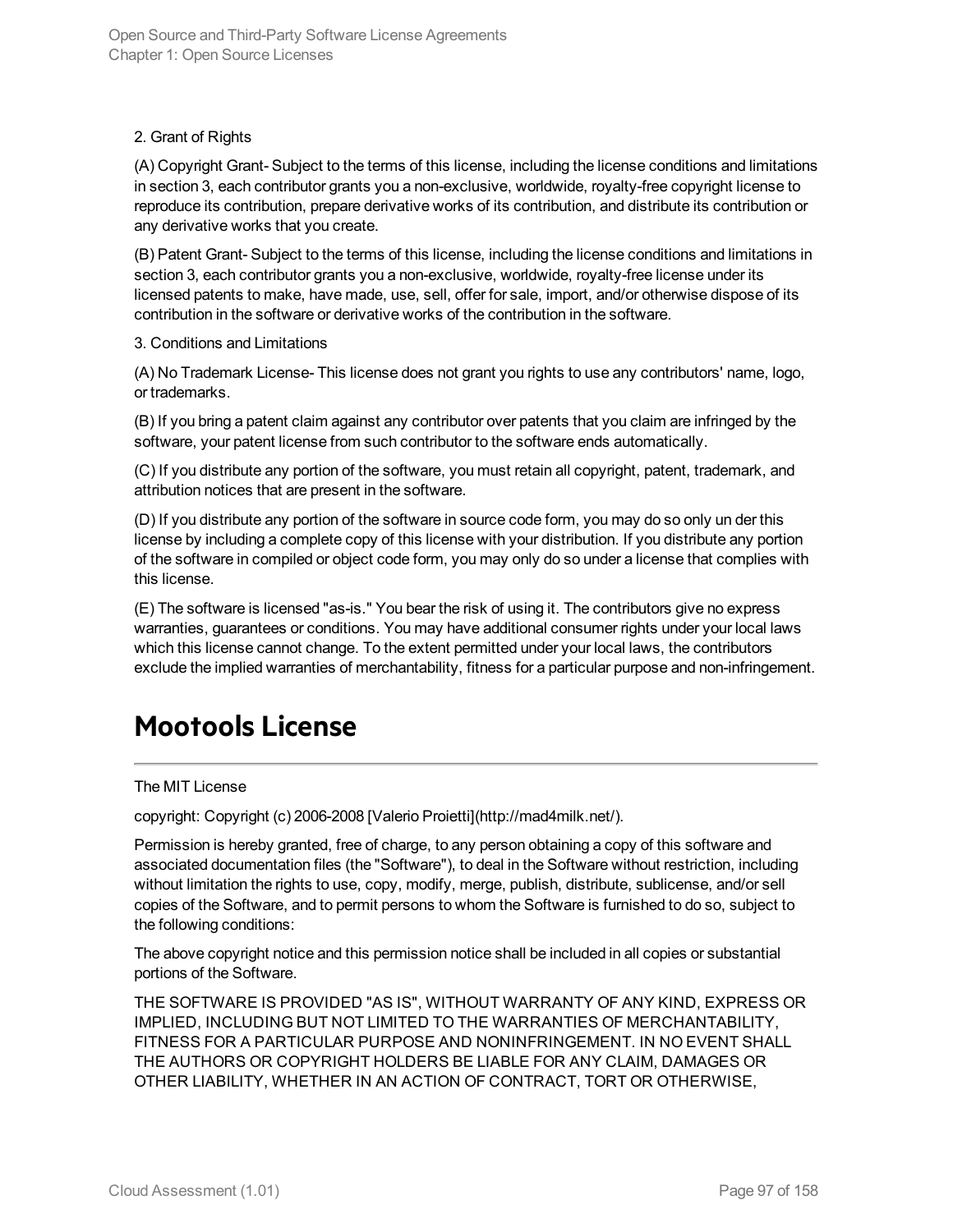ARISING FROM, OUT OF OR IN CONNECTION WITH THE SOFTWARE OR THE USE OR OTHER DEALINGS IN THE SOFTWARE.

# **Mozilla Public License 1.1 (MPL 1.1)**

1. Definitions.

1.0.1. "Commercial Use" means distribution or otherwise making the Covered Code available to a third party.

1.1. "Contributor" means each entity that creates or contributes to the creation of Modifications.

1.2. "Contributor Version" means the combination of the Original Code, prior Modifications used by a Contributor, and the Modifications made by that particular Contributor.

1.3. "Covered Code" means the Original Code or Modifications or the combination of the Original Code and Modifications, in each case including portions thereof.

1.4. "Electronic Distribution Mechanism" means a mechanism generally accepted in the software development community for the electronic transfer of data.

1.5. "Executable" means Covered Code in any form other than Source Code.

1.6. "Initial Developer" means the individual or entity identified as the Initial Developer in the Source Code notice required by Exhibit A.

1.7. "Larger Work" means a work which combines Covered Code or portions thereof with code not governed by the terms of this License.

1.8. "License" means this document.

1.8.1. "Licensable" means having the right to grant, to the maximum extent possible, whether at the time of the initial grant or subsequently acquired, any and all of the rights conveyed herein.

1.9. "Modifications" means any addition to or deletion from the substance or structure of either the Original Code or any previous Modifications. When Covered Code is released as a series of files, a Modification is:

A. Any addition to or deletion from the contents of a file containing Original Code or previous Modifications.

B. Any new file that contains any part of the Original Code or previous Modifications.

1.10. "Original Code" means Source Code of computer software code which is described in the Source Code notice required by Exhibit A as Original Code, and which, at the time of its release under this License is not already Covered Code governed by this License.

1.10.1. "Patent Claims" means any patent claim(s), now owned or hereafter acquired, including without limitation, method, process, and apparatus claims, in any patent Licensable by grantor.

1.11. "Source Code" means the preferred form of the Covered Code for making modifications to it, including all modules it contains, plus any associated interface definition files, scripts used to control compilation and installation of an Executable, or source code differential comparisons against either the Original Code or another well known, available Covered Code of the Contributor's choice. The Source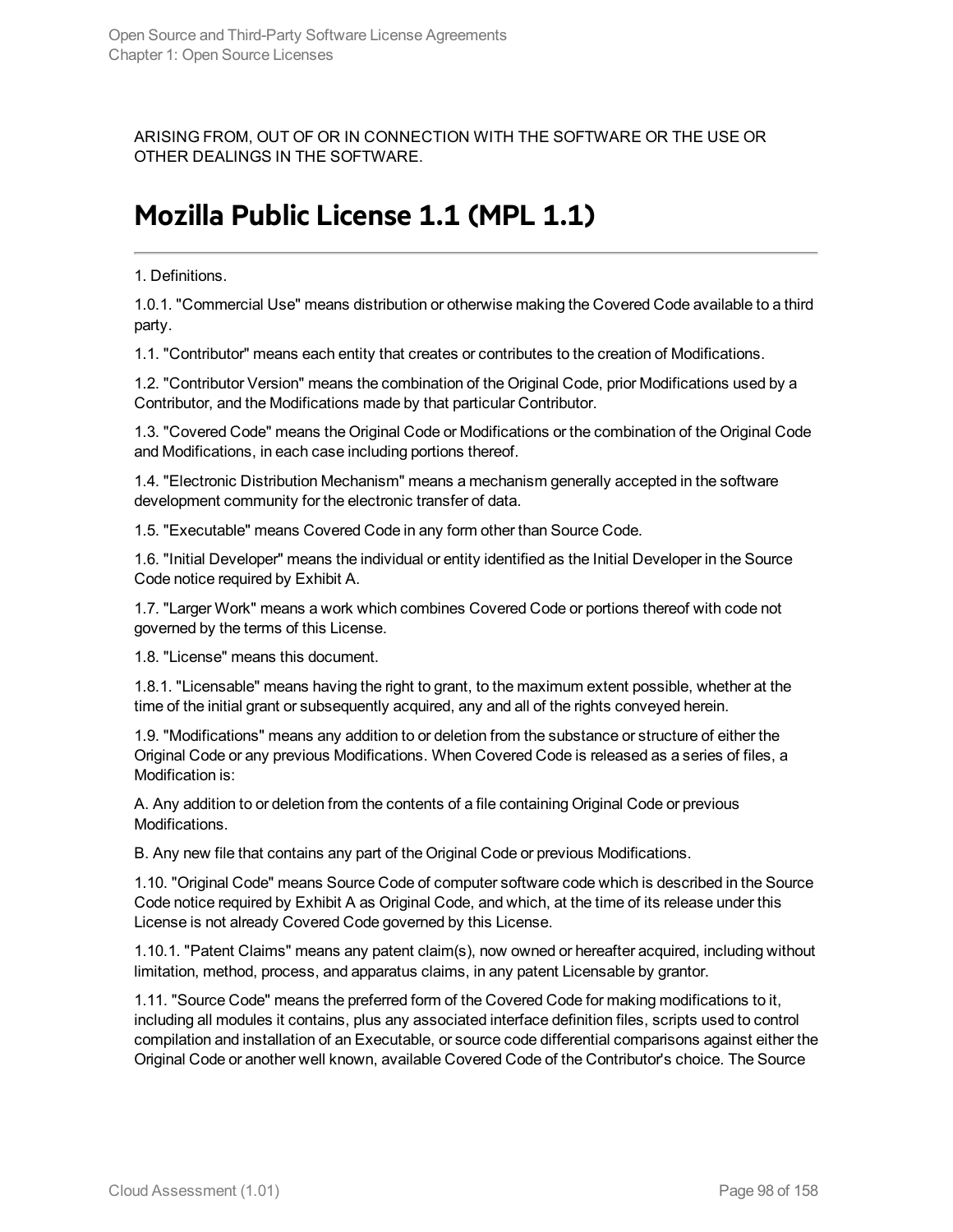Code can be in a compressed or archival form, provided the appropriate decompression or de-archiving software is widely available for no charge.

1.12. "You" (or "Your") means an individual or a legal entity exercising rights under, and complying with all of the terms of, this License or a future version of this License issued under Section 6.1. For legal entities, "You" includes any entity which controls, is controlled by, or is under common control with You. For purposes of this definition, "control" means (a) the power, direct or indirect, to cause the direction or management of such entity, whether by contract or otherwise, or (b) ownership of more than fifty percent (50%) of the outstanding shares or beneficial ownership of such entity.

#### 2. Source Code License.

2.1. The Initial Developer Grant.

The Initial Developer hereby grants You a world-wide, royalty-free, non-exclusive license, subject to third party intellectual property claims:

(a) under intellectual property rights (other than patent or trademark) Licensable by Initial Developer to use, reproduce, modify, display, perform, sublicense and distribute the Original Code (or portions thereof) with or without Modifications, and/or as part of a Larger Work; and

(b) under Patents Claims infringed by the making, using or selling of Original Code, to make, have made, use, practice, sell, and offer for sale, and/or otherwise dispose of the Original Code (or portions thereof).

(c) the licenses granted in this Section 2.1(a) and (b) are effective on the date Initial Developer first distributes Original Code under the terms of this License.

(d) Notwithstanding Section 2.1(b) above, no patent license is granted: 1) for code that You delete from the Original Code; 2) separate from the Original Code; or 3) for infringements caused by: i) the modification of the Original Code or ii) the combination of the Original Code with other software or devices.

#### 2.2. Contributor Grant.

Subject to third party intellectual property claims, each Contributor hereby grants You a world-wide, royalty-free, non-exclusive license

(a) under intellectual property rights (other than patent or trademark) Licensable by Contributor, to use, reproduce, modify, display, perform, sublicense and distribute the Modifications created by such Contributor (or portions thereof) either on an unmodified basis, with other Modifications, as Covered Code and/or as part of a Larger Work; and

(b) under Patent Claims infringed by the making, using, or selling of Modifications made by that Contributor either alone and/or in combination with its Contributor Version (or portions of such combination), to make, use, sell, offer for sale, have made, and/or otherwise dispose of: 1) Modifications made by that Contributor (or portions thereof); and 2) the combination of Modifications made by that Contributor with its Contributor Version (or portions of such combination).

(c) the licenses granted in Sections 2.2(a) and 2.2(b) are effective on the date Contributor first makes Commercial Use of the Covered Code.

(d) Notwithstanding Section 2.2(b) above, no patent license is granted: 1) for any code that Contributor has deleted from the Contributor Version; 2) separate from the Contributor Version; 3) for infringements caused by: i) third party modifications of Contributor Version or ii) the combination of Modifications made by that Contributor with other software (except as part of the Contributor Version) or other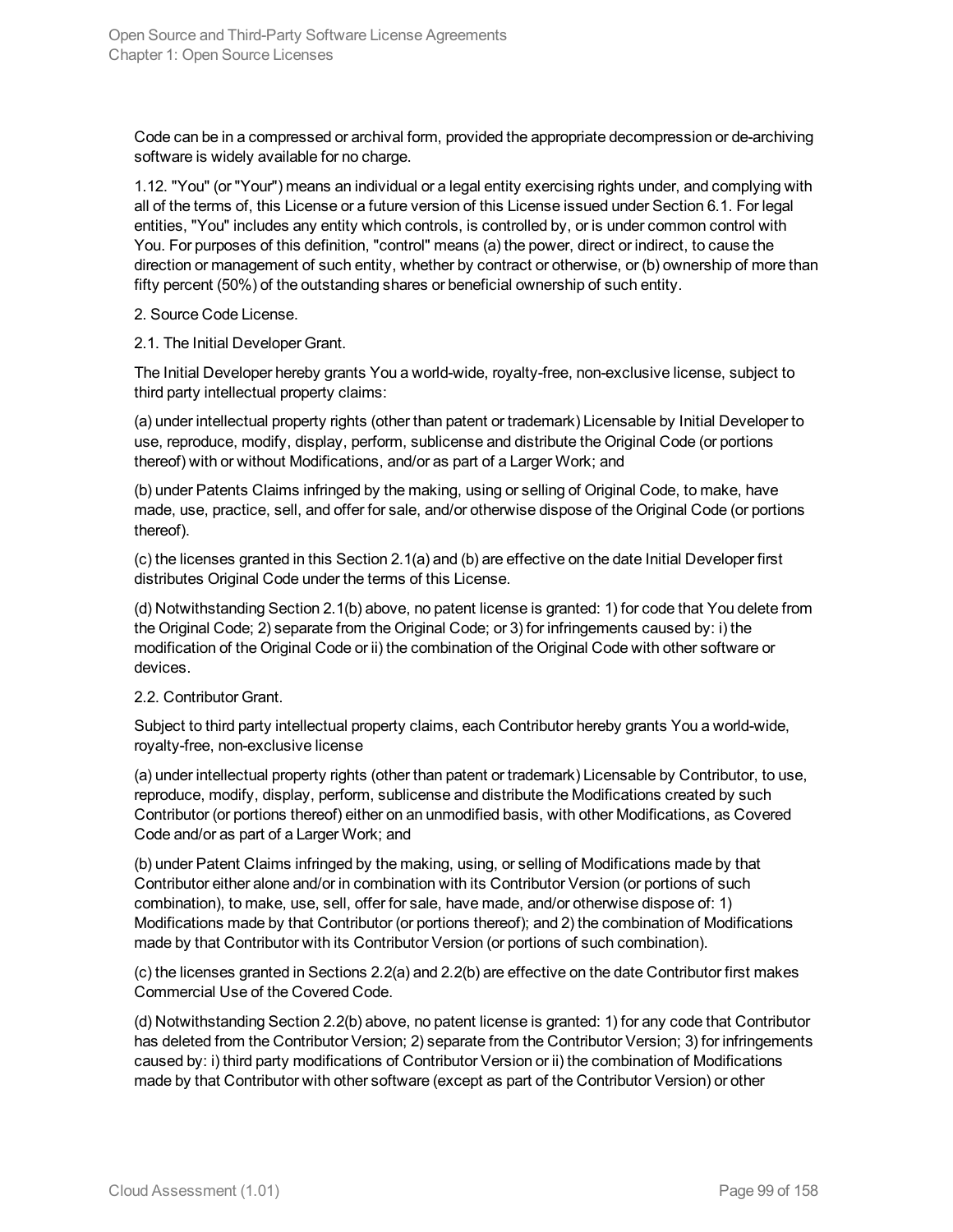devices; or 4) under Patent Claims infringed by Covered Code in the absence of Modifications made by that Contributor.

- 3. Distribution Obligations.
- 3.1. Application of License.

The Modifications which You create or to which You contribute are governed by the terms of this License, including without limitation Section 2.2. The Source Code version of Covered Code may be distributed only under the terms of this License or a future version of this License released under Section 6.1, and You must include a copy of this License with every copy of the Source Code You distribute. You may not offer or impose any terms on any Source Code version that alters or restricts the applicable version of this License or the recipients' rights hereunder. However, You may include an additional document offering the additional rights described in Section 3.5.

3.2. Availability of Source Code.

Any Modification which You create or to which You contribute must be made available in Source Code form under the terms of this License either on the same media as an Executable version or via an accepted Electronic Distribution Mechanism to anyone to whom you made an Executable version available; and if made available via Electronic Distribution Mechanism, must remain available for at least twelve (12) months after the date it initially became available, or at least six (6) months after a subsequent version of that particular Modification has been made available to such recipients. You are responsible for ensuring that the Source Code version remains available even if the Electronic Distribution Mechanism is maintained by a third party.

3.3. Description of Modifications.

You must cause all Covered Code to which You contribute to contain a file documenting the changes You made to create that Covered Code and the date of any change. You must include a prominent statement that the Modification is derived, directly or indirectly, from Original Code provided by the Initial Developer and including the name of the Initial Developer in (a) the Source Code, and (b) in any notice in an Executable version or related documentation in which You describe the origin or ownership of the Covered Code.

- 3.4. Intellectual Property Matters
- (a) Third Party Claims.

If Contributor has knowledge that a license under a third party's intellectual property rights is required to exercise the rights granted by such Contributor under Sections 2.1 or 2.2, Contributor must include a text file with the Source Code distribution titled "LEGAL" which describes the claim and the party making the claim in sufficient detail that a recipient will know whom to contact. If Contributor obtains such knowledge after the Modification is made available as described in Section 3.2, Contributor shall promptly modify the LEGAL file in all copies Contributor makes available thereafter and shall take other steps (such as notifying appropriate mailing lists or newsgroups) reasonably calculated to inform those who received the Covered Code that new knowledge has been obtained.

## (b) Contributor APIs.

If Contributor's Modifications include an application programming interface and Contributor has knowledge of patent licenses which are reasonably necessary to implement that API, Contributor must also include this information in the LEGAL file.

## (c) Representations.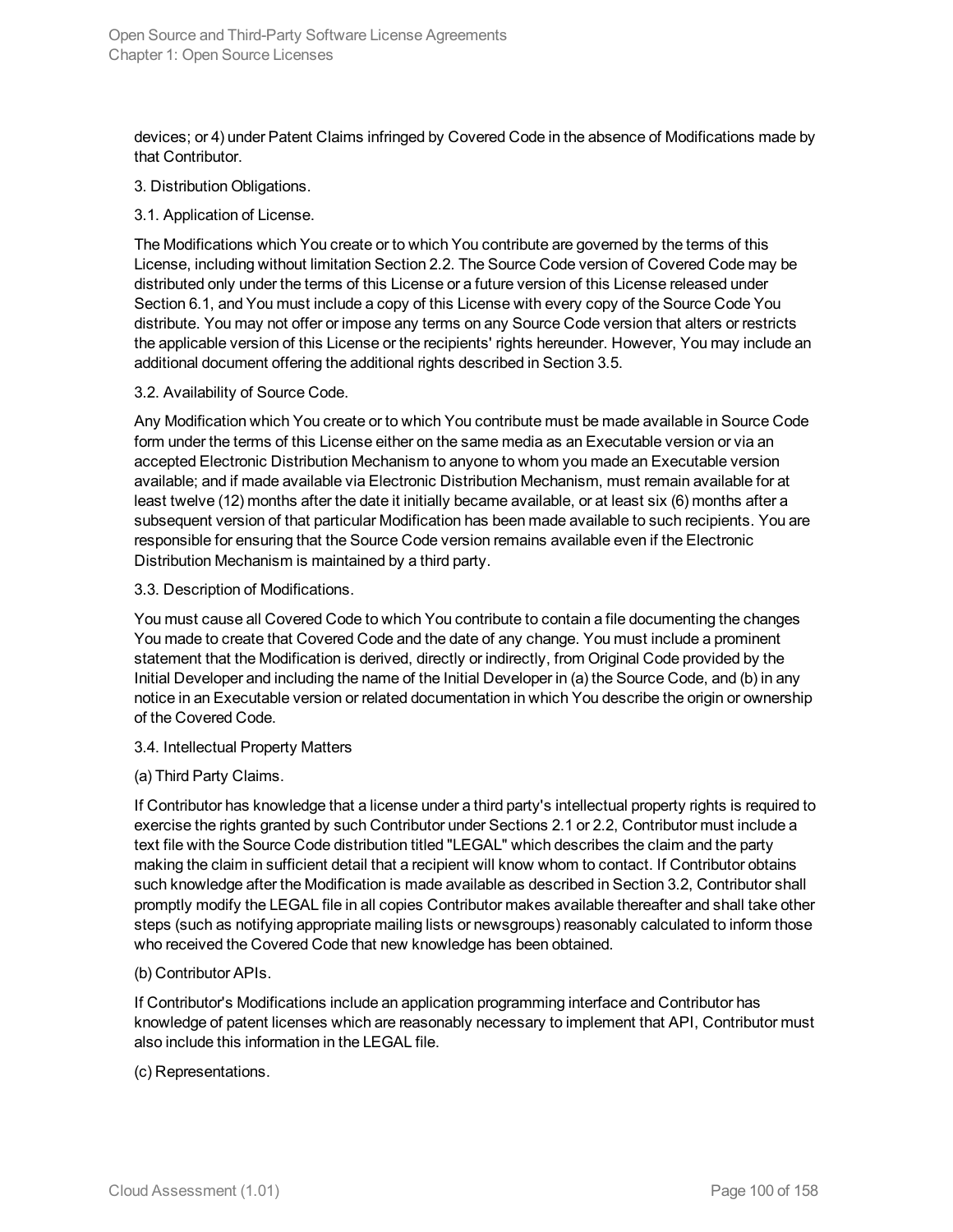Contributor represents that, except as disclosed pursuant to Section 3.4(a) above, Contributor believes that Contributor's Modifications are Contributor's original creation(s) and/or Contributor has sufficient rights to grant the rights conveyed by this License.

### 3.5. Required Notices.

You must duplicate the notice in Exhibit A in each file of the Source Code. If it is not possible to put such notice in a particular Source Code file due to its structure, then You must include such notice in a location (such as a relevant directory) where a user would be likely to look for such a notice. If You created one or more Modification(s) You may add your name as a Contributor to the notice described in Exhibit A. You must also duplicate this License in any documentation for the Source Code where You describe recipients' rights or ownership rights relating to Covered Code. You may choose to offer, and to charge a fee for, warranty, support, indemnity or liability obligations to one or more recipients of Covered Code. However, You may do so only on Your own behalf, and not on behalf of the Initial Developer or any Contributor. You must make it absolutely clear than any such warranty, support, indemnity or liability obligation is offered by You alone, and You hereby agree to indemnify the Initial Developer and every Contributor for any liability incurred by the Initial Developer or such Contributor as a result of warranty, support, indemnity or liability terms You offer.

#### 3.6. Distribution of Executable Versions.

You may distribute Covered Code in Executable form only if the requirements of Section 3.1-3.5 have been met for that Covered Code, and if You include a notice stating that the Source Code version of the Covered Code is available under the terms of this License, including a description of how and where You have fulfilled the obligations of Section 3.2. The notice must be conspicuously included in any notice in an Executable version, related documentation or collateral in which You describe recipients' rights relating to the Covered Code. You may distribute the Executable version of Covered Code or ownership rights under a license of Your choice, which may contain terms different from this License, provided that You are in compliance with the terms of this License and that the license for the Executable version does not attempt to limit or alter the recipient's rights in the Source Code version from the rights set forth in this License. If You distribute the Executable version under a different license You must make it absolutely clear that any terms which differ from this License are offered by You alone, not by the Initial Developer or any Contributor. You hereby agree to indemnify the Initial Developer and every Contributor for any liability incurred by the Initial Developer or such Contributor as a result of any such terms You offer.

#### 3.7. Larger Works.

You may create a Larger Work by combining Covered Code with other code not governed by the terms of this License and distribute the Larger Work as a single product. In such a case, You must make sure the requirements of this License are fulfilled for the Covered Code.

#### 4. Inability to Comply Due to Statute or Regulation.

If it is impossible for You to comply with any of the terms of this License with respect to some or all of the Covered Code due to statute, judicial order, or regulation then You must: (a) comply with the terms of this License to the maximum extent possible; and (b) describe the limitations and the code they affect. Such description must be included in the LEGAL file described in Section 3.4 and must be included with all distributions of the Source Code. Except to the extent prohibited by statute or regulation, such description must be sufficiently detailed for a recipient of ordinary skill to be able to understand it.

## 5. Application of this License.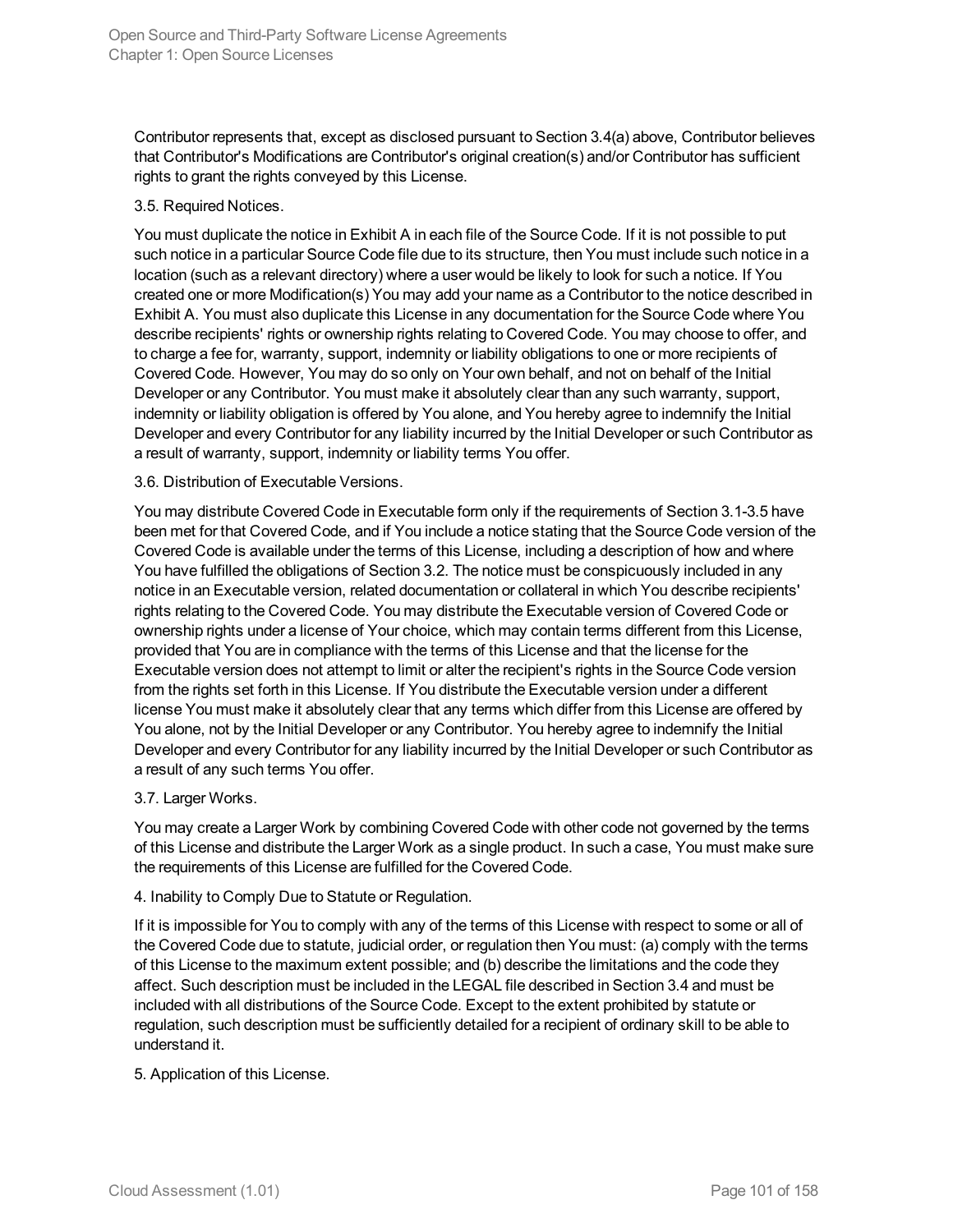This License applies to code to which the Initial Developer has attached the notice in Exhibit A and to related Covered Code.

6. Versions of the License.

6.1. New Versions.

Netscape Communications Corporation ("Netscape") may publish revised and/or new versions of the License from time to time. Each version will be given a distinguishing version number.

#### 6.2. Effect of New Versions.

Once Covered Code has been published under a particular version of the License, You may always continue to use it under the terms of that version. You may also choose to use such Covered Code under the terms of any subsequent version of the License published by Netscape. No one other than Netscape has the right to modify the terms applicable to Covered Code created under this License.

#### 6.3. Derivative Works.

If You create or use a modified version of this License (which you may only do in order to apply it to code which is not already Covered Code governed by this License), You must (a) rename Your license so that the phrases "Mozilla", "MOZILLAPL", "MOZPL", "Netscape", "MPL", "NPL" or any confusingly similar phrase do not appear in your license (except to note that your license differs from this License) and (b) otherwise make it clear that Your version of the license contains terms which differ from the Mozilla Public License and Netscape Public License. (Filling in the name of the Initial Developer, Original Code or Contributor in the notice described in Exhibit A shall not of themselves be deemed to be modifications of this License.)

#### 7. DISCLAIMER OF WARRANTY.

COVERED CODE IS PROVIDED UNDER THIS LICENSE ON AN "AS IS" BASIS, WITHOUT WARRANTY OF ANY KIND, EITHER EXPRESSED OR IMPLIED, INCLUDING, WITHOUT LIMITATION, WARRANTIES THAT THE COVERED CODE IS FREE OF DEFECTS, MERCHANTABLE, FIT FOR A PARTICULAR PURPOSE OR NON-INFRINGING. THE ENTIRE RISK AS TO THE QUALITY AND PERFORMANCE OF THE COVERED CODE IS WITH YOU. SHOULD ANY COVERED CODE PROVE DEFECTIVE IN ANY RESPECT, YOU (NOT THE INITIAL DEVELOPER OR ANY OTHER CONTRIBUTOR) ASSUME THE COST OF ANY NECESSARY SERVICING, REPAIR OR CORRECTION. THIS DISCLAIMER OF WARRANTY CONSTITUTES AN ESSENTIAL PART OF THIS LICENSE. NO USE OF ANY COVERED CODE IS AUTHORIZED HEREUNDER EXCEPT UNDER THIS DISCLAIMER.

#### 8. TERMINATION.

8.1. This License and the rights granted hereunder will terminate automatically if You fail to comply with terms herein and fail to cure such breach within 30 days of becoming aware of the breach. All sublicenses to the Covered Code which are properly granted shall survive any termination of this License. Provisions which, by their nature, must remain in effect beyond the termination of this License shall survive.

8.2. If You initiate litigation by asserting a patent infringement claim (excluding declatory judgment actions) against Initial Developer or a Contributor (the Initial Developer or Contributor against whom You file such action is referred to as "Participant") alleging that:

(a) such Participant's Contributor Version directly or indirectly infringes any patent, then any and all rights granted by such Participant to You under Sections 2.1 and/or 2.2 of this License shall, upon 60 days notice from Participant terminate prospectively, unless if within 60 days after receipt of notice You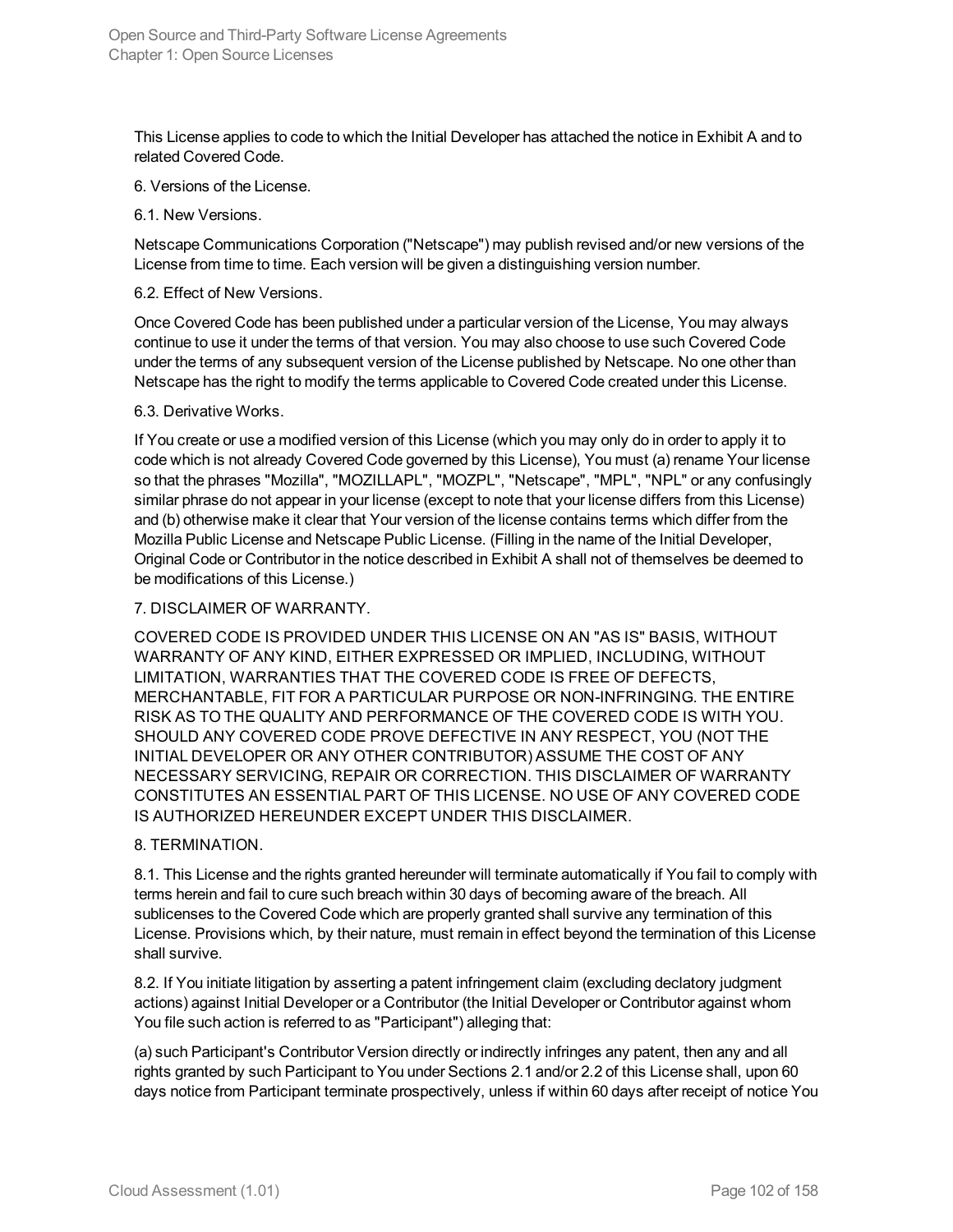either: (i) agree in writing to pay Participant a mutually agreeable reasonable royalty for Your past and future use of Modifications made by such Participant, or (ii) withdraw Your litigation claim with respect to the Contributor Version against such Participant. If within 60 days of notice, a reasonable royalty and payment arrangement are not mutually agreed upon in writing by the parties or the litigation claim is not withdrawn, the rights granted by Participant to You under Sections 2.1 and/or 2.2 automatically terminate at the expiration of the 60 day notice period specified above.

(b) any software, hardware, or device, other than such Participant's Contributor Version, directly or indirectly infringes any patent, then any rights granted to You by such Participant under Sections 2.1(b) and 2.2(b) are revoked effective as of the date You first made, used, sold, distributed, or had made, Modifications made by that Participant.

8.3. If You assert a patent infringement claim against Participant alleging that such Participant's Contributor Version directly or indirectly infringes any patent where such claim is resolved (such as by license or settlement) prior to the initiation of patent infringement litigation, then the reasonable value of the licenses granted by such Participant under Sections 2.1 or 2.2 shall be taken into account in determining the amount or value of any payment or license.

8.4. In the event of termination under Sections 8.1 or 8.2 above, all end user license agreements (excluding distributors and resellers) which have been validly granted by You or any distributor hereunder prior to termination shall survive termination.

### 9. LIMITATION OF LIABILITY.

UNDER NO CIRCUMSTANCES AND UNDER NO LEGAL THEORY, WHETHER TORT (INCLUDING NEGLIGENCE), CONTRACT, OR OTHERWISE, SHALL YOU, THE INITIAL DEVELOPER, ANY OTHER CONTRIBUTOR, OR ANY DISTRIBUTOR OF COVERED CODE, OR ANY SUPPLIER OF ANY OF SUCH PARTIES, BE LIABLE TO ANY PERSON FOR ANY INDIRECT, SPECIAL, INCIDENTAL, OR CONSEQUENTIAL DAMAGES OF ANY CHARACTER INCLUDING, WITHOUT LIMITATION, DAMAGES FOR LOSS OF GOODWILL, WORK STOPPAGE, COMPUTER FAILURE OR MALFUNCTION, OR ANY AND ALL OTHER COMMERCIAL DAMAGES OR LOSSES, EVEN IF SUCH PARTY SHALL HAVE BEEN INFORMED OF THE POSSIBILITY OF SUCH DAMAGES. THIS LIMITATION OF LIABILITY SHALL NOT APPLY TO LIABILITY FOR DEATH OR PERSONAL INJURY RESULTING FROM SUCH PARTY'S NEGLIGENCE TO THE EXTENT APPLICABLE LAW PROHIBITS SUCH LIMITATION. SOME JURISDICTIONS DO NOT ALLOW THE EXCLUSION OR LIMITATION OF INCIDENTAL OR CONSEQUENTIAL DAMAGES, SO THIS EXCLUSION AND LIMITATION MAY NOT APPLY TO YOU.

#### 10. U.S. GOVERNMENT END USERS.

The Covered Code is a "commercial item," as that term is defined in 48 C.F.R. 2.101 (Oct. 1995), consisting of "commercial computer software" and "commercial computer software documentation," as such terms are used in 48 C.F.R. 12.212 (Sept. 1995). Consistent with 48 C.F.R. 12.212 and 48 C.F.R. 227.7202-1 through 227.7202-4 (June 1995), all U.S. Government End Users acquire Covered Code with only those rights set forth herein.

## 11. MISCELLANEOUS.

This License represents the complete agreement concerning subject matter hereof. If any provision of this License is held to be unenforceable, such provision shall be reformed only to the extent necessary to make it enforceable. This License shall be governed by California law provisions (except to the extent applicable law, if any, provides otherwise), excluding its conflict-of-law provisions. With respect to disputes in which at least one party is a citizen of, or an entity chartered or registered to do business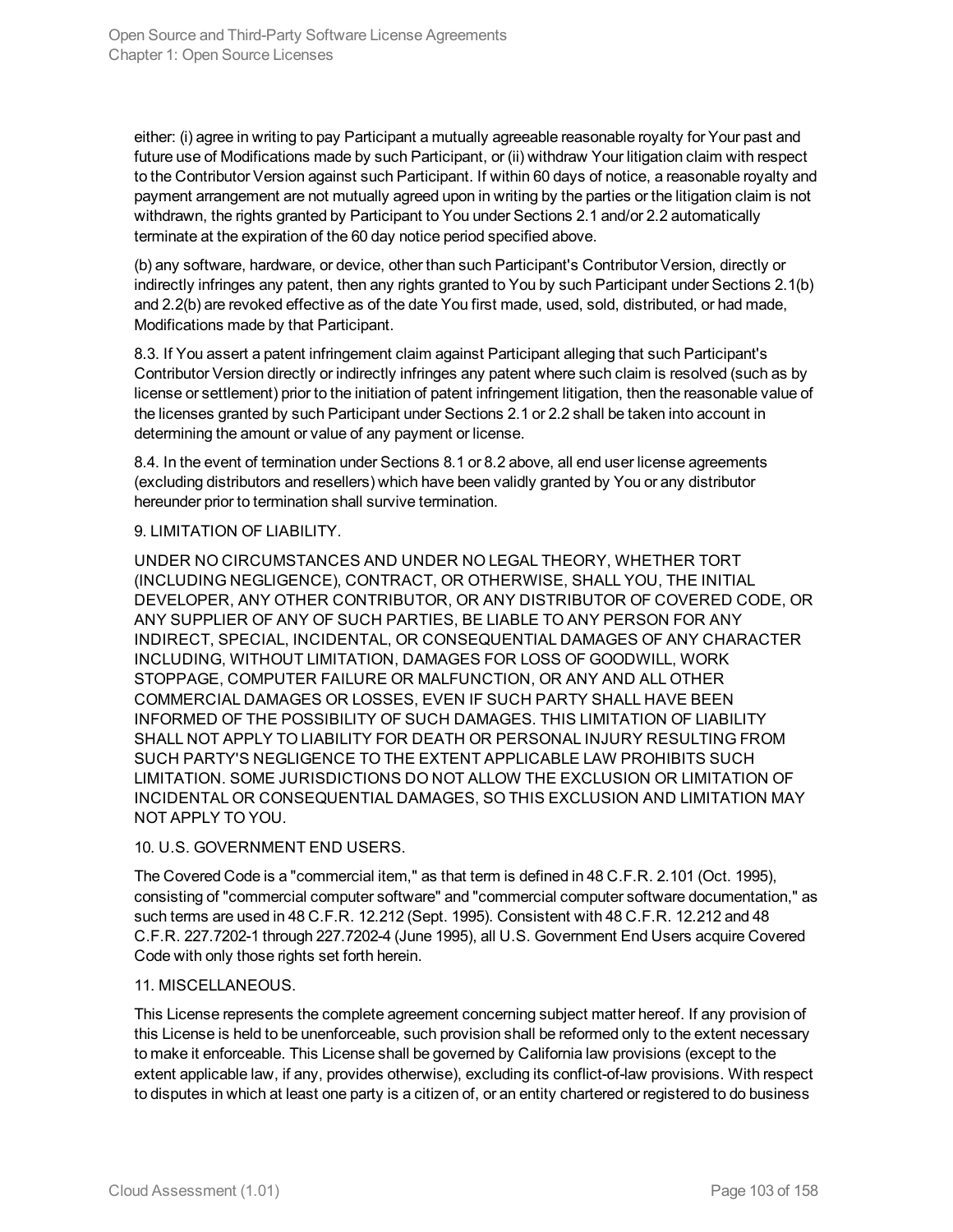in the United States of America, any litigation relating to this License shall be subject to the jurisdiction of the Federal Courts of the Northern District of California, with venue lying in Santa Clara County, California, with the losing party responsible for costs, including without limitation, court costs and reasonable attorneys' fees and expenses. The application of the United Nations Convention on Contracts for the International Sale of Goods is expressly excluded. Any law or regulation which provides that the language of a contract shall be construed against the drafter shall not apply to this License.

#### 12. RESPONSIBILITY FOR CLAIMS.

As between Initial Developer and the Contributors, each party is responsible for claims and damages arising, directly or indirectly, out of its utilization of rights under this License and You agree to work with Initial Developer and Contributors to distribute such responsibility on an equitable basis. Nothing herein is intended or shall be deemed to constitute any admission of liability.

#### 13. MULTIPLE-LICENSED CODE.

Initial Developer may designate portions of the Covered Code as "Multiple-Licensed". "Multiple-Licensed" means that the Initial Developer permits you to utilize portions of the Covered Code under Your choice of the MPL or the alternative licenses, if any, specified by the Initial Developer in the file described in Exhibit A.

#### EXHIBIT A -Mozilla Public License.

"The contents of this file are subject to the Mozilla Public License Version 1.1 (the "License"); you may not use this file except in compliance with the License. You may obtain a copy of the License at <http://www.mozilla.org/MPL/>

Software distributed under the License is distributed on an "AS IS" basis, WITHOUT WARRANTY OF ANY KIND, either express or implied. See the License for the specific language governing rights and limitations under the License.

The Original Code is \_\_\_\_\_\_\_\_\_\_\_\_\_\_\_\_\_\_\_\_\_\_\_\_\_\_\_\_\_\_\_\_\_\_\_\_\_\_.

The Initial Developer of the Original Code is \_\_\_\_\_\_\_\_\_\_\_\_\_\_\_\_\_\_\_\_\_\_\_\_\_\_\_\_\_. Portions created by \_\_\_\_\_\_\_\_ \_\_\_\_\_\_\_\_\_\_\_\_\_\_\_\_ are Copyright (C) \_\_\_\_\_\_ \_\_\_\_\_\_\_\_\_\_\_\_\_\_\_\_\_\_\_\_\_\_\_. All Rights Reserved.

Contributor(s):

Alternatively, the contents of this file may be used under the terms of the \_\_\_\_\_ license (the "[\_\_\_] License"), in which case the provisions of [  $\qquad$  ] License are applicable instead of those above. If you wish to allow use of your version of this file only under the terms of the [1,695] License and not to allow others to use your version of this file under the MPL, indicate your decision by deleting the provisions above and replace them with the notice and other provisions required by the [\_\_\_] License. If you do not delete the provisions above, a recipient may use your version of this file under either the MPL or the [  $\Box$  ] License."

[NOTE: The text of this Exhibit A may differ slightly from the text of the notices in the Source Code files of the Original Code. You should use the text of this Exhibit A rather than the text found in the Original Code Source Code for Your Modifications.]

## **Mozilla Public License 2.0**

#### 1. Definitions.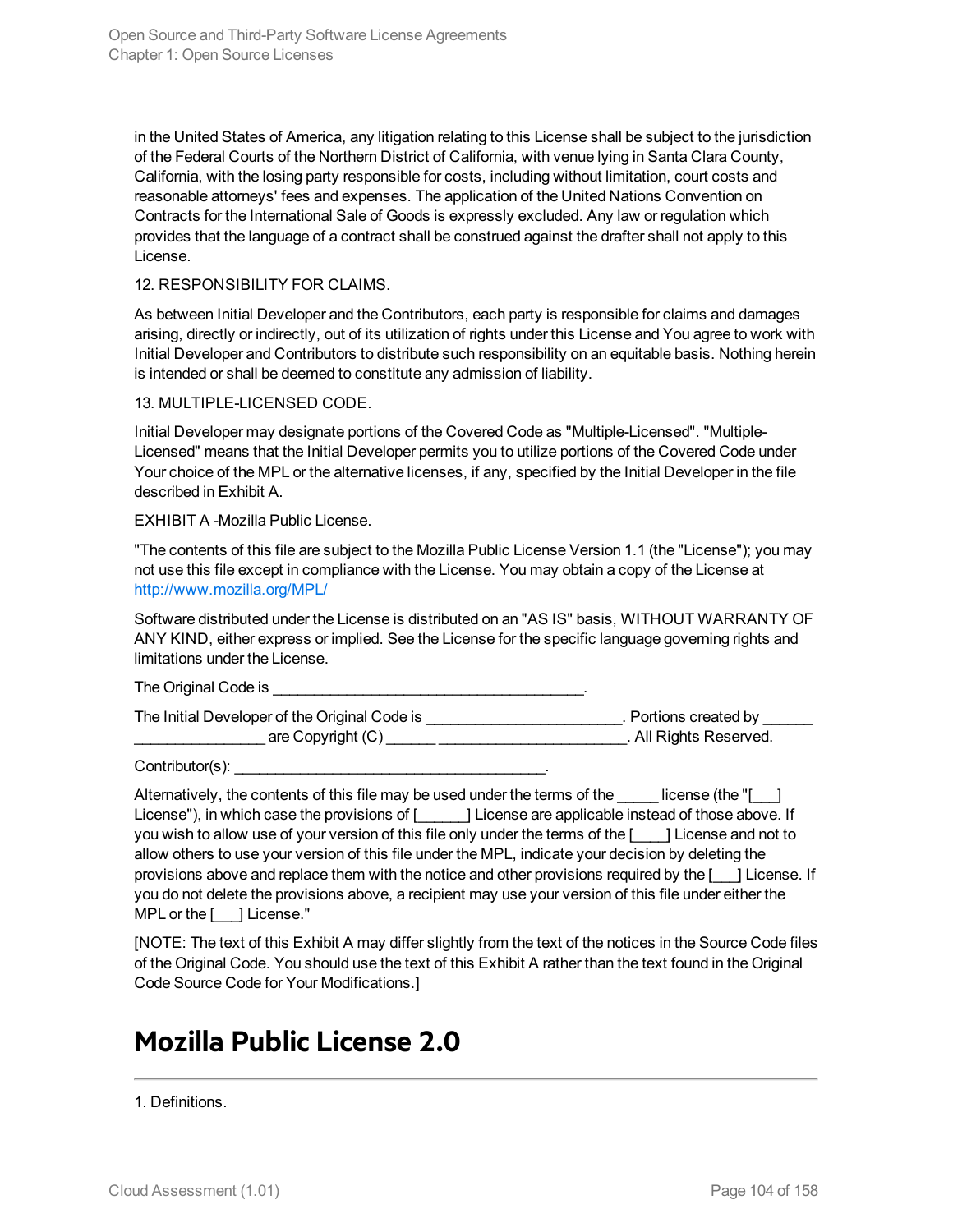1.1. "Contributor"means each individual or legal entity that creates, contributes to the creation of, or owns Covered Software.

1.2. "Contributor Version"means the combination of the Contributions of others (if any) used by a Contributor and that particular Contributor's Contribution.

1.3 "Contribution" means Covered Software of a particular Contributor.

1.4. "Covered Software" means Source Code Form to which the initial Contributor has attached the notice in Exhibit A, the Executable Form of such Source Code Form, and Modifications of such Source Code Form, in each case including portions thereof.

1.5. "Incompatible With Secondary Licenses" means (a) that the initial Contributor has attached the notice described in Exhibit B to the Covered Software; or (b) that the Covered Software was made available under the terms of version 1.1 or earlier of the License, but not also under the terms of a Secondary License.

1.6. "Executable Form" means any form of the work other than Source Code Form.

1.7. "Larger Work" means a work that combines Covered Software with other material, in a separate file or files, that is not Covered Software.

1.8. "License" means this document.

1.9. "Licensable" means having the right to grant, to the maximum extent possible, whether at the time of the initial grant or subsequently, any and all of the rights conveyed by this License.

1.10. "Modifications" means any of the following:

(a) any file in Source Code Form that results from an addition to, deletion from, or modification of the contents of Covered Software; or

(b) any new file in Source Code Form that contains any Covered Software.

1.11. "Patent Claims" of a Contributor means any patent claim(s), including without limitation, method, process, and apparatus claims, in any patent Licensable by such Contributor that would be infringed, but for the grant of the License, by the making, using, selling, offering for sale, having made, import, or transfer of either its Contributions or its Contributor Version.

1.12. "Secondary License" means either the GNU General Public License, Version 2.0, the GNU Lesser General Public License, Version 2.1, the GNU Affero General Public License, Version 3.0, or any later versions of those licenses.

1.13. "Source Code Form" means the form of the work preferred for making modifications.

1.14. "You" (or "Your") means an individual or a legal entity exercising rights under this License. For legal entities, "You" includes any entity that controls, is controlled by, or is under common control with You. For purposes of this definition, "control" means (a) the power, direct or indirect, to cause the direction or management of such entity, whether by contract or otherwise, or (b) ownership of more than fifty percent (50%) of the outstanding shares or beneficial ownership of such entity.

#### 2.License Grants and Conditions

## 2.1. Grants

Each Contributor hereby grants You a world-wide, royalty-free, non-exclusive license:

(a) under intellectual property rights (other than patent or trademark) Licensable by such Contributor to use, reproduce, make available, modify, display, perform, distribute, and otherwise exploit its Contributions, either on an unmodified basis, with Modifications, or as part of a Larger Work; and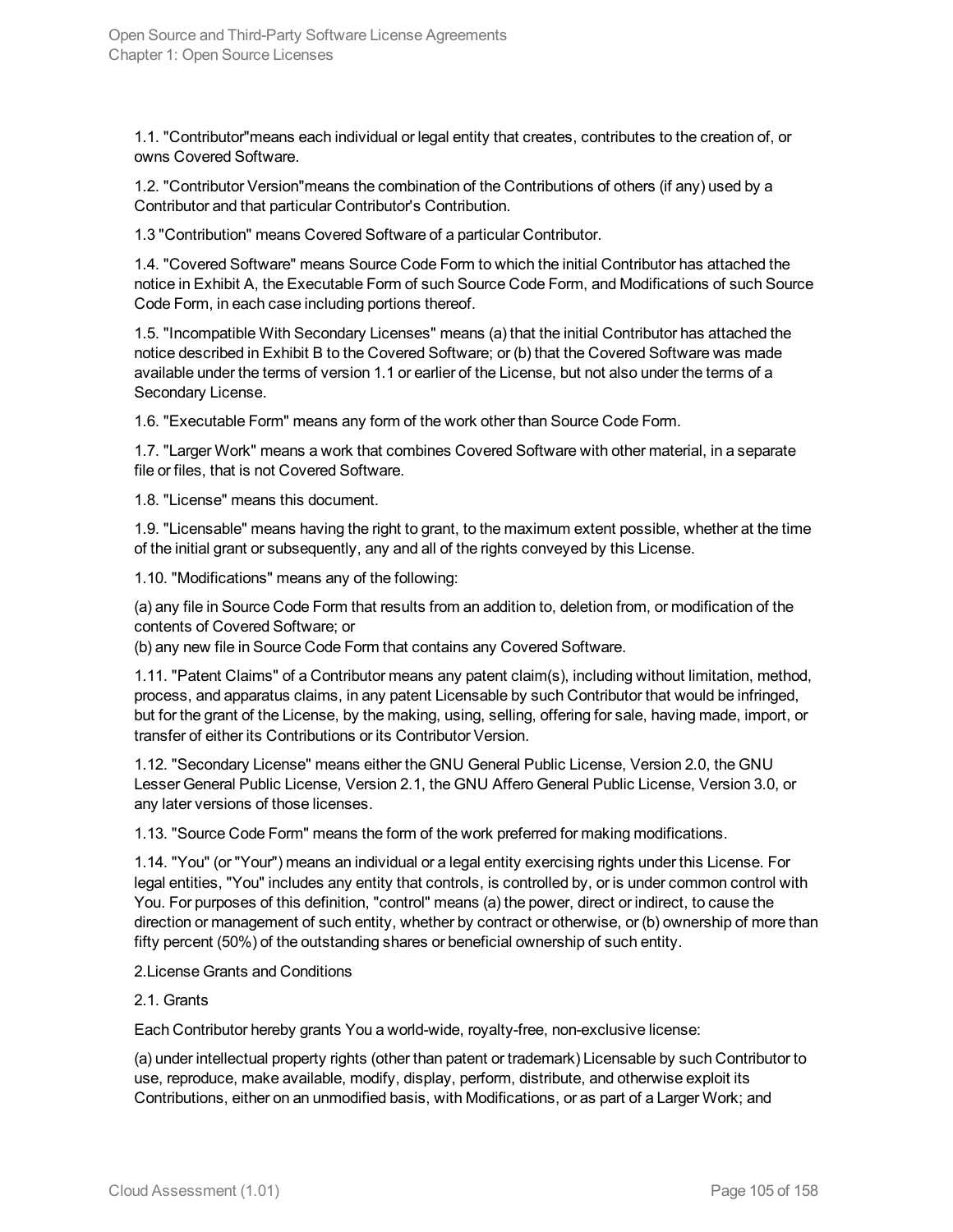(b) under Patent Claims of such Contributor to make, use, sell, offer for sale, have made, import, and otherwise transfer either its Contributions or its Contributor Version.

#### 2.2. Effective Date

The licenses granted in Section 2.1 with respect to any Contribution become effective for each Contribution on the date the Contributor first distributes such Contribution.

#### 2.3. Limitations on Grant Scope

The licenses granted in this Section 2 are the only rights granted under this License. No additional rights or licenses will be implied from the distribution or licensing of Covered Software under this License. Notwithstanding Section 2.1(b) above, no patent license is granted by a Contributor:

(a) for any code that a Contributor has removed from Covered Software; or

(b) for infringements caused by: (i) Your and any other third party's modifications of Covered Software, or (ii) the combination of its Contributions with other software (except as part of its Contributor Version); or

(c) under Patent Claims infringed by Covered Software in the absence of its Contributions.

This License does not grant any rights in the trademarks, service marks, or logos of any Contributor (except as may be necessary to comply with the notice requirements in Section 3.4).

### 2.4. Subsequent Licenses

No Contributor makes additional grants as a result of Your choice to distribute the Covered Software under a subsequent version of this License (see Section 10.2) or under the terms of a Secondary License (if permitted under the terms of Section 3.3).

#### 2.5. Representation

Each Contributor represents that the Contributor believes its Contributions are its original creation(s) or it has sufficient rights to grant the rights to its Contributions conveyed by this License.

#### 2.6. Fair Use

This License is not intended to limit any rights You have under applicable copyright doctrines of fair use, fair dealing, or other equivalents.

## 2.7. Conditions

Sections 3.1, 3.2, 3.3, and 3.4 are conditions of the licenses granted in Section 2.1.

#### 3. Responsibilities

#### 3.1. Distribution of Source Form

All distribution of Covered Software in Source Code Form, including any Modifications that You create or to which You contribute, must be under the terms of this License. You must inform recipients that the Source Code Form of the Covered Software is governed by the terms of this License, and how they can obtain a copy of this License. You may not attempt to alter or restrict the recipients' rights in the Source Code Form.

#### 3.2. Distribution of Executable Form

If You distribute Covered Software in Executable Form then:

(a) such Covered Software must also be made available in Source Code Form, as described in Section 3.1, and You must inform recipients of the Executable Form how they can obtain a copy of such Source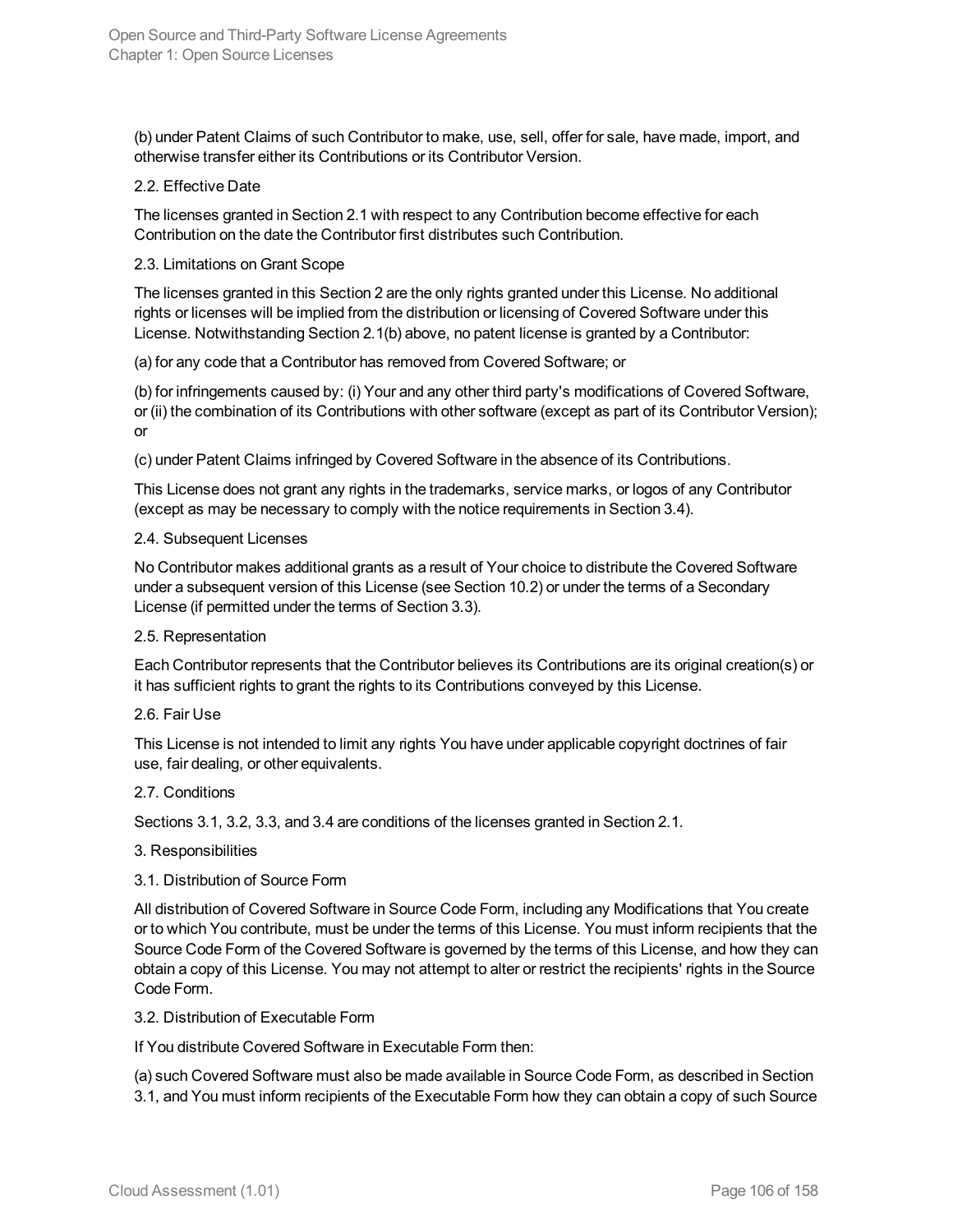Code Form by reasonable means in a timely manner, at a charge no more than the cost of distribution to the recipient; and

(b) You may distribute such Executable Form under the terms of this License, or sublicense it under different terms, provided that the license for the Executable Form does not attempt to limit or alter the recipients' rights in the Source Code Form under this License.

#### 3.3. Distribution of a Larger Work

You may create and distribute a Larger Work under terms of Your choice, provided that You also comply with the requirements of this License for the Covered Software. If the Larger Work is a combination of Covered Software with a work governed by one or more Secondary Licenses, and the Covered Software is not Incompatible With Secondary Licenses, this License permits You to additionally distribute such Covered Software under the terms of such Secondary License(s), so that the recipient of the Larger Work may, at their option, further distribute the Covered Software under the terms of either this License or such Secondary License(s).

### 3.4. Notices

You may not remove or alter the substance of any license notices (including copyright notices, patent notices, disclaimers of warranty, or limitations of liability) contained within the Source Code Form of the Covered Software, except that You may alter any license notices to the extent required to remedy known factual inaccuracies.

### 3.5. Application of Additional Terms

You may choose to offer, and to charge a fee for, warranty, support, indemnity or liability obligations to one or more recipients of Covered Software. However, You may do so only on Your own behalf, and not on behalf of any Contributor. You must make it absolutely clear that any such warranty, support, indemnity, or liability obligation is offered by You alone, and You hereby agree to indemnify every Contributor for any liability incurred by such Contributor as a result of warranty, support, indemnity or liability terms You offer. You may include additional disclaimers of warranty and limitations of liability specific to any jurisdiction.

## 4. Inability to Comply Due to Statute or Regulation

If it is impossible for You to comply with any of the terms of this License with respect to some or all of the Covered Software due to statute, judicial order, or regulation then You must: (a) comply with the terms of this License to the maximum extent possible; and (b) describe the limitations and the code they affect. Such description must be placed in a text file included with all distributions of the Covered Software under this License. Except to the extent prohibited by statute or regulation, such description must be sufficiently detailed for a recipient of ordinary skill to be able to understand it.

#### 5. Termination

5.1. The rights granted under this License will terminate automatically if You fail to comply with any of its terms. However, if You become compliant, then the rights granted under this License from a particular Contributor are reinstated (a) provisionally, unless and until such Contributor explicitly and finally terminates Your grants, and (b) on an ongoing basis, if such Contributor fails to notify You of the non-compliance by some reasonable means prior to 60 days after You have come back into compliance. Moreover, Your grants from a particular Contributor are reinstated on an ongoing basis if such Contributor notifies You of the non-compliance by some reasonable means, this is the first time You have received notice of non-compliance with this License from such Contributor, and You become compliant prior to 30 days after Your receipt of the notice.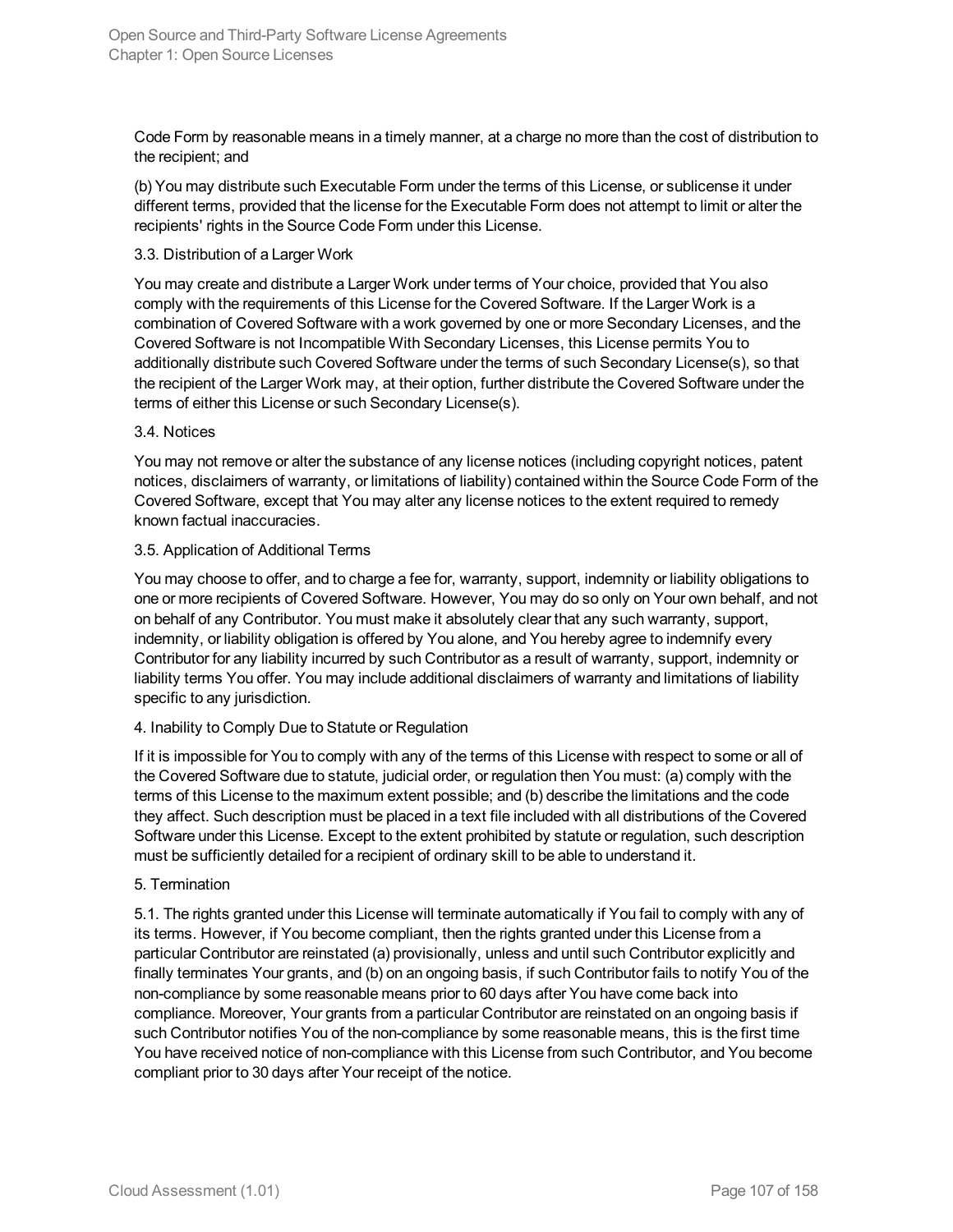5.2. If You initiate litigation against any entity by asserting a patent infringement claim (excluding declaratory judgment actions, counter-claims, and cross-claims) alleging that a Contributor Version directly or indirectly infringes any patent, then the rights granted to You by any and all Contributors for the Covered Software under Section 2.1 of this License shall terminate.

5.3. In the event of termination under Sections 5.1 or 5.2 above, all end user license agreements (excluding distributors and resellers) which have been validly granted by You or Your distributors under this License prior to termination shall survive termination.

\*\*\*\*\*\*\*\*\*\*\*\*\*\*\*\*\*\*\*\*\*\*\*\*\*\*\*\*\*\*\*\*\*\*\*\*\*\*\*\*\*\*\*\*\*\*\*\*\*\*\*\*\*\*\*\*\*\*\*\*\*\*\*\*\*\*\*\*\*\*\*\*

#### 6. Disclaimer of Warranty

Covered Software is provided under this License on an "as is" basis, without warranty of any kind, either expressed, implied, or statutory, including, without limitation, warranties that the Covered Software is free of defects, merchantable, fit for a articular purpose or non-infringing. The entire risk as to the quality and performance of the Covered Software is with You. Should any Covered Software prove defective in any respect, You (not any Contributor) assume the cost of any necessary servicing, repair, or correction. This disclaimer of warranty constitutes an essential part of this License. No use of any Covered Software is authorized under this License except under this disclaimer.

\*\*\*\*\*\*\*\*\*\*\*\*\*\*\*\*\*\*\*\*\*\*\*\*\*\*\*\*\*\*\*\*\*\*\*\*\*\*\*\*\*\*\*\*\*\*\*\*\*\*\*\*\*\*\*\*\*\*\*\*\*\*\*\*\*\*\*\*\*\*\*\*

#### 7. Limitation of Liability

Under no circumstances and under no legal theory, whether tort (including negligence), contract, or otherwise, shall any Contributor, or anyone who distributes Covered Software as permitted above, be liable to You for any direct, indirect, special, incidental, or consequential damages of any character including, without limitation, damages for lost profits, loss of goodwill, work stoppage, computer failure or malfunction, or any and all other commercial damages or losses, even if such party shall have been informed of the possibility of such damages. This limitation of liability shall not apply to liability for death or personal injury resulting from such party's negligence to the extent applicable law prohibits such limitation. Some jurisdictions do not allow the exclusion or limitation of incidental or consequential damages, so this exclusion and limitation may not apply to You.

\*\*\*\*\*\*\*\*\*\*\*\*\*\*\*\*\*\*\*\*\*\*\*\*\*\*\*\*\*\*\*\*\*\*\*\*\*\*\*\*\*\*\*\*\*\*\*\*\*\*\*\*\*\*\*\*\*\*\*\*\*\*\*\*\*\*\*\*\*\*\*\*

#### 8. Litigation

Any litigation relating to this License may be brought only in the courts of a jurisdiction where the defendant maintains its principal place of business and such litigation shall be governed by laws of that jurisdiction, without reference to its conflict-of-law provisions. Nothing in this Section shall prevent a party's ability to bring cross-claims or counter-claims.

#### 9. Miscellaneous

This License represents the complete agreement concerning the subject matter hereof. If any provision of this License is held to be unenforceable, such provision shall be reformed only to the extent necessary to make it enforceable. Any law or regulation which provides that the language of a contract shall be construed against the drafter shall not be used to construe this License against a Contributor.

- 10. Versions of the License
- 10.1. New Versions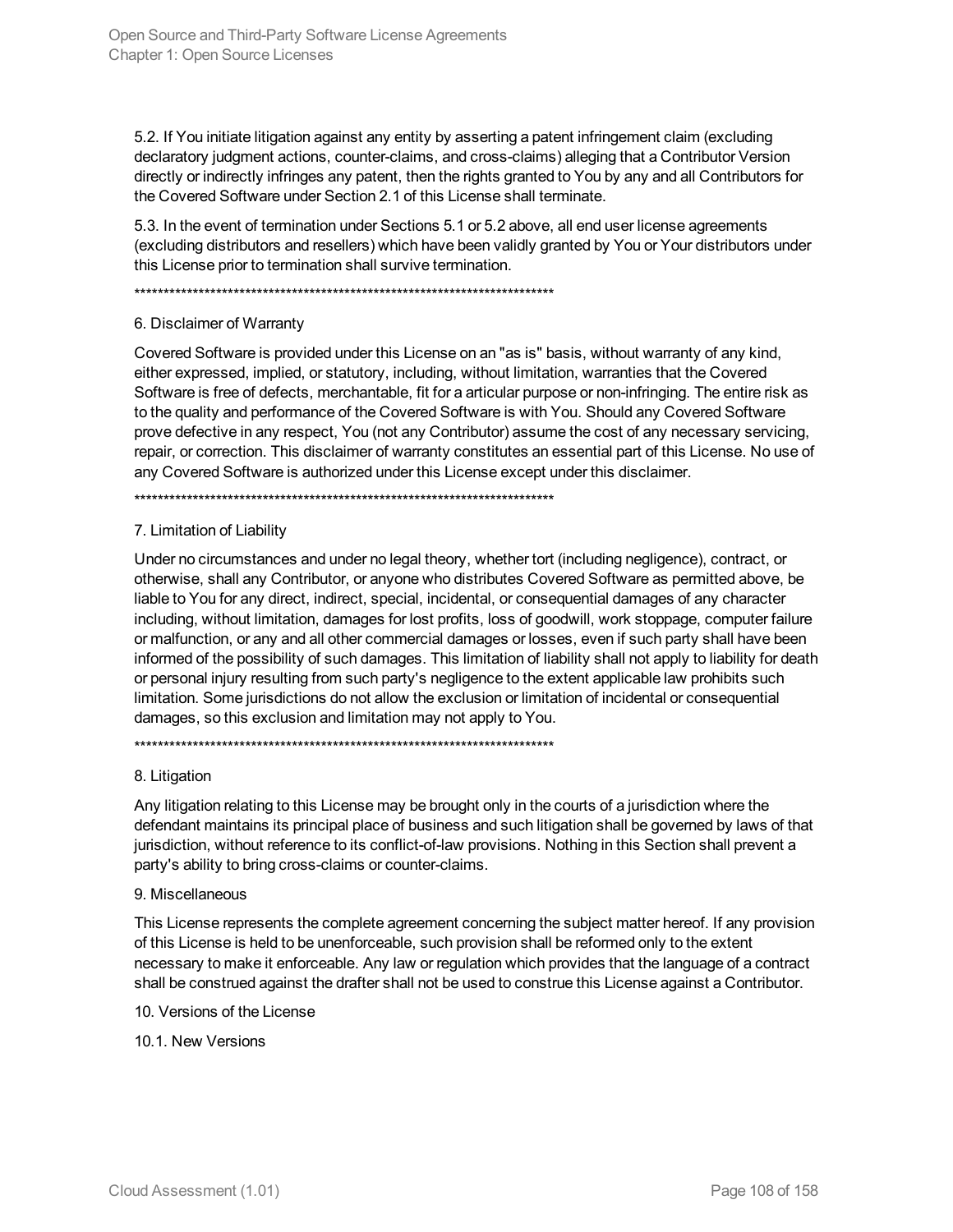Mozilla Foundation is the license steward. Except as provided in Section 10.3, no one other than the license steward has the right to modify or publish new versions of this License. Each version will be given a distinguishing version number.

### 10.2. Effect of New Versions

You may distribute the Covered Software under the terms of the version of the License under which You originally received the Covered Software, or under the terms of any subsequent version published by the license steward.

#### 10.3. Modified Versions

If you create software not governed by this License, and you want to create a new license for such software, you may create and use a modified version of this License if you rename the license and remove any references to the name of the license steward (except to note that such modified license differs from this License).

10.4. Distributing Source Code Form that is Incompatible With Secondary Licenses

If You choose to distribute Source Code Form that is Incompatible With Secondary Licenses under the terms of this version of the License, the notice described in Exhibit B of this License must be attached.

Exhibit A - Source Code Form License Notice

This Source Code Form is subject to the terms of the Mozilla Public License, v. 2.0. If a copy of the MPL was not distributed with this file, You can obtain one at http://mozilla.org/MPL/2.0/.

If it is not possible or desirable to put the notice in a particular file, then You may include the notice in a location (such as a LICENSE file in a relevant directory) where a recipient would be likely to look for such a notice.

You may add additional accurate notices of copyright ownership.

Exhibit B - "Incompatible With Secondary Licenses" Notice

This Source Code Form is "Incompatible With Secondary Licenses", as defined by the Mozilla Public License, v. 2.0.

## **The MX4J License, Version 1.0**

Copyright (c) 2001 MX4J. All rights reserved.

Redistribution and use in source and binary forms, with or without modification, are permitted provided that the following conditions are met:

- 1. Redistributions of source code must retain the above copyright notice, this list of conditions and the following disclaimer.
- 2. Redistributions in binary form must reproduce the above copyright notice, this list of conditions and the following disclaimer in the documentation and/or other materials provided with the distribution.
- 3. The end-user documentation included with the redistribution, if any, must include the following acknowledgment: "This product includes software developed by the MX4J project (http://mx4j.sourceforge.net)." Alternately, this acknowledgment may appear in the software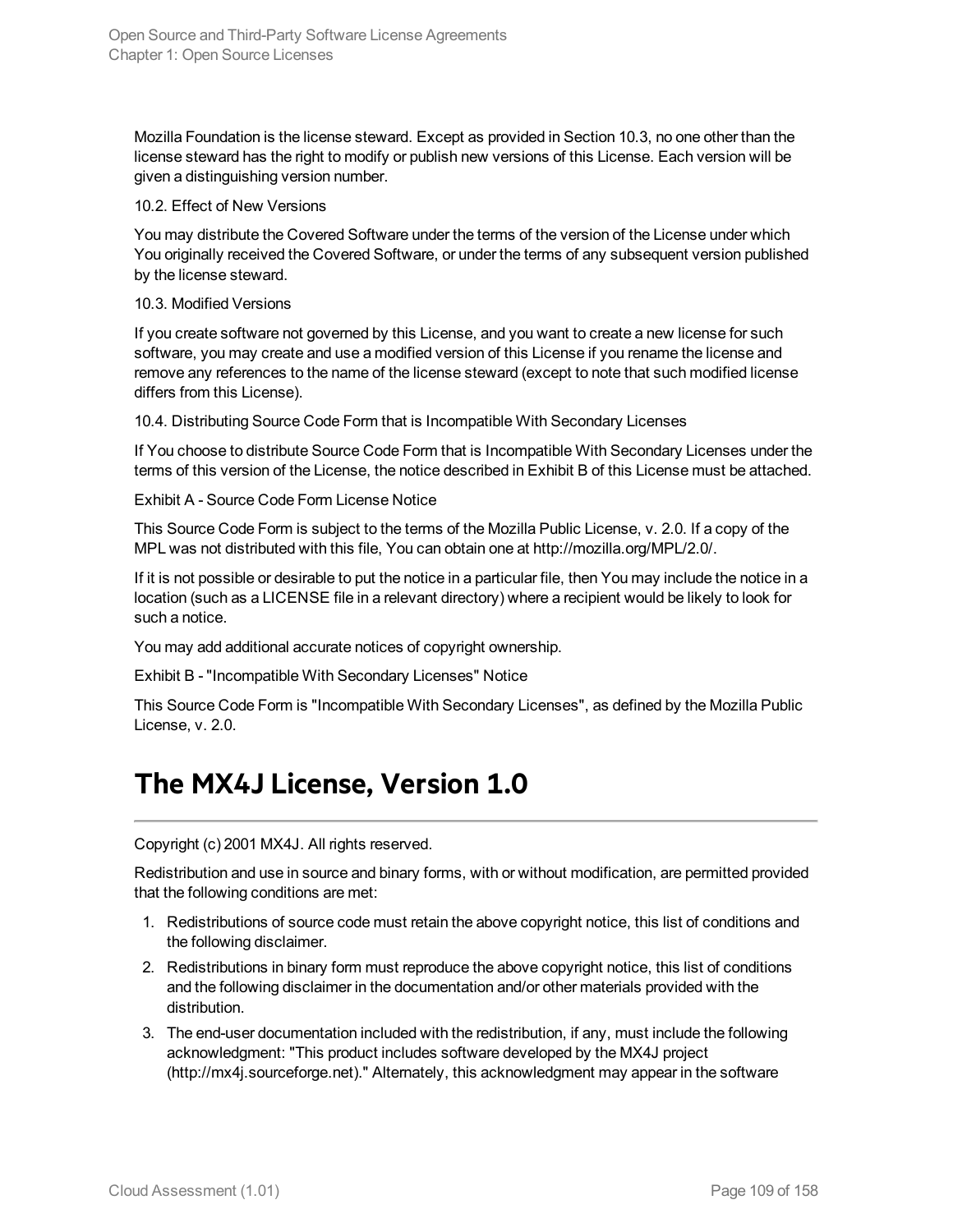itself, if and wherever such third-party acknowledgments normally appear.

- 4. The names "MX4J" and "mx4j" must not be used to endorse or promote products derived from this software without prior written permission. For written permission, please contact biorn\_ steedom@users.sourceforge.net
- 5. Products derived from this software may not be called "MX4J", nor may "MX4J" appear in their name, without prior written

THIS SOFTWARE IS PROVIDED ``AS IS'' AND ANY EXPRESSED OR IMPLIED WARRANTIES, INCLUDING, BUT NOT LIMITED TO, THE IMPLIED WARRANTIES OF MERCHANTABILITY AND FITNESS FOR A PARTICULAR PURPOSE ARE DISCLAIMED. IN NO EVENT SHALL CARLOS QUIROZ OR ITS CONTRIBUTORS BE LIABLE FOR ANY DIRECT, INDIRECT, INCIDENTAL, SPECIAL, EXEMPLARY, OR CONSEQUENTIAL DAMAGES (INCLUDING, BUT NOT LIMITED TO, PROCUREMENT OF SUBSTITUTE GOODS OR SERVICES; LOSS OF USE, DATA, OR PROFITS; OR BUSINESS INTERRUPTION) HOWEVER CAUSED AND ON ANY THEORY OF LIABILITY, WHETHER IN CONTRACT, STRICT LIABILITY, OR TORT (INCLUDING NEGLIGENCE OR OTHERWISE) ARISING IN ANY WAY OUT OF THE USE OF THIS SOFTWARE, EVEN IF ADVISED OF THE POSSIBILITY OF SUCH DAMAGE.

====================================================================

This software consists of voluntary contributions made by many individuals on behalf of MX4J. For more information on MX4J, please see [http://mx4j.sourceforge.net.](http://mx4j.sourceforge.net/)

## **Nested Sortable Widget License**

Copyright (c) 2007 Bernardo de Padua dos Santos, http://code.google.com/p/nestedsortables/

Permission is hereby granted, free of charge, to any person obtaining a copy of this software and associated documentation files (the "Software"), to deal in the Software without restriction, including without limitation the rights to use, copy, modify, merge, publish, distribute, sublicense, and/or sell copies of the Software, and to permit persons to whom the Software is furnished to do so, subject to the following conditions:

The above copyright notice and this permission notice shall be included in all copies or substantial portions of the Software.

THE SOFTWARE IS PROVIDED "AS IS", WITHOUT WARRANTY OF ANY KIND, EXPRESS OR IMPLIED, INCLUDING BUT NOT LIMITED TO THE WARRANTIES OF MERCHANTABILITY, FITNESS FOR A PARTICULAR PURPOSE AND NONINFRINGEMENT. IN NO EVENT SHALL THE AUTHORS OR COPYRIGHT HOLDERS BE LIABLE FOR ANY CLAIM, DAMAGES OR OTHER LIABILITY, WHETHER IN AN ACTION OF CONTRACT, TORT OR OTHERWISE, ARISING FROM, OUT OF OR IN CONNECTION WITH THE SOFTWARE OR THE USE OR OTHER DEALINGS IN THE SOFTWARE.

### **One-Jar License**

One-JAR [\(http://one-jar.sourceforge.net](http://one-jar.sourceforge.net/)). Copyright (c) 2004,

P. Simon Tuffs (simon@simontuffs.com). All rights reserved.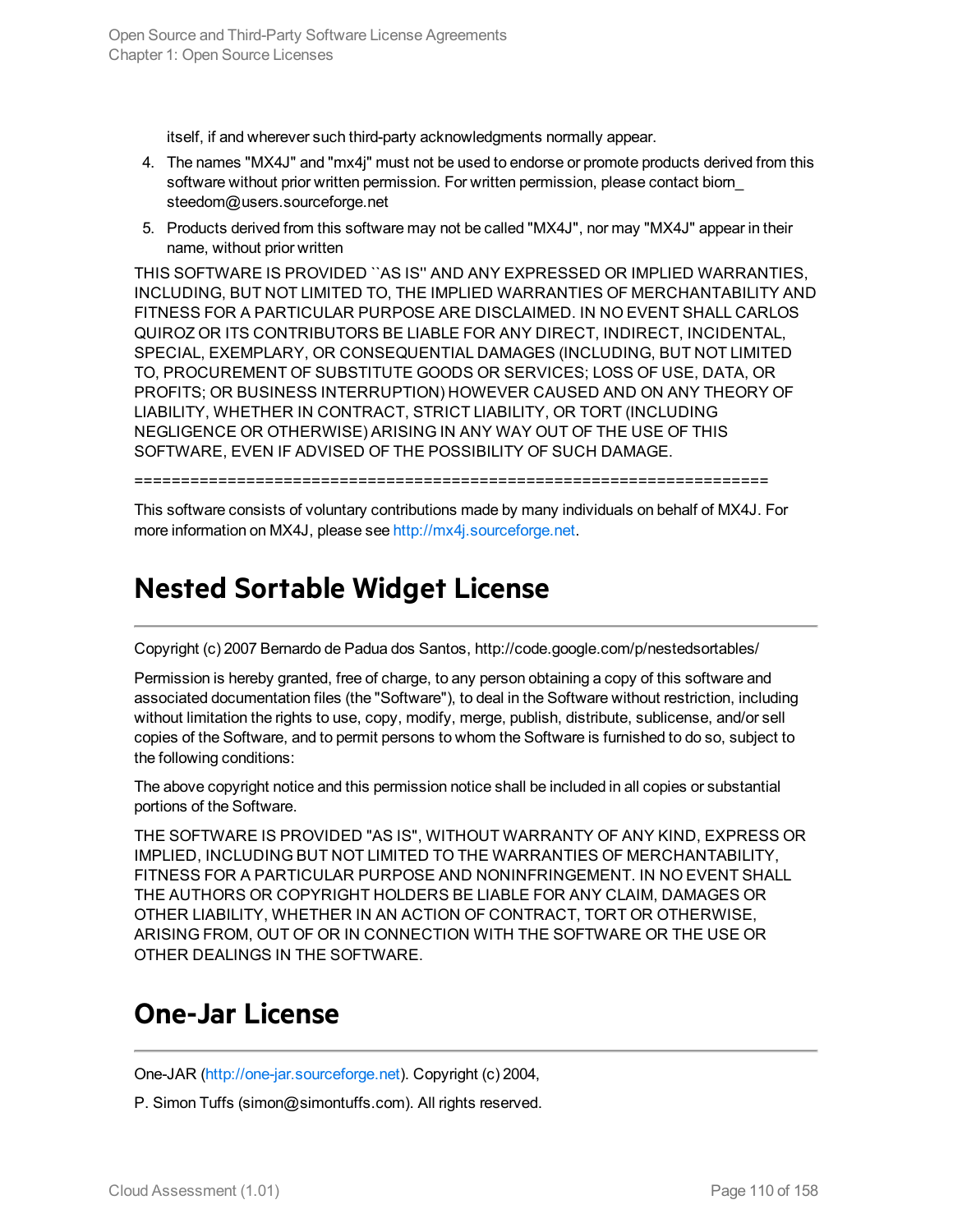Redistribution and use in source and binary forms, with or without modification, are permitted provided that the following conditions are met:

Redistributions of source code must retain the above copyright notice, this list of conditions and the following disclaimer.

Redistributions in binary form must reproduce the above copyright notice, this list of conditions and the following disclaimer in the documentation and/or other materials provided with the distribution.

Neither the name of P. Simon Tuffs, nor the names of any contributors, nor the name One-JAR may be used to endorse or promote products derived from this software without specific prior written permission.

THIS SOFTWARE IS PROVIDED BY THE COPYRIGHT HOLDERS AND CONTRIBUTORS "AS IS" AND ANY EXPRESS OR IMPLIED WARRANTIES, INCLUDING, BUT NOT LIMITED TO, THE IMPLIED WARRANTIES OF MERCHANTABILITY AND FITNESS FOR A PARTICULAR PURPOSE ARE DISCLAIMED. IN NO EVENT SHALL THE COPYRIGHT OWNER OR CONTRIBUTORS BE LIABLE FOR ANY DIRECT, INDIRECT, INCIDENTAL, SPECIAL, EXEMPLARY, OR CONSEQUENTIAL DAMAGES (INCLUDING, BUT NOT LIMITED TO, PROCUREMENT OF SUBSTITUTE GOODS OR SERVICES; LOSS OF USE, DATA, OR PROFITS; OR BUSINESS INTERRUPTION) HOWEVER CAUSED AND ON ANY THEORY OF LIABILITY, WHETHER IN CONTRACT, STRICT LIABILITY, OR TORT (INCLUDING NEGLIGENCE OR OTHERWISE) ARISING IN ANY WAY OUT OF THE USE OF THIS SOFTWARE, EVEN IF ADVISED OF THE POSSIBILITY OF SUCH DAMAGE.

## **OpenSAML License Version 1.0**

The OpenSAML License, Version 1. Copyright (c) 2002, University Corporation for Advanced Internet Development, Inc. All rights reserved.

Redistribution and use in source and binary forms, with or without modification, are permitted provided that the following conditions are met:

" Redistributions of source code must retain the above copyright notice, this list of conditions and the following disclaimer.

" Redistributions in binary form must reproduce the above copyright notice, this list of conditions and the following disclaimer in the documentation and/or other materials provided with the distribution, if any, must include the following acknowledgment: "This product includes software developed by the University Corporation for Advanced Internet Development <http://www.ucaid.edu> Internet2 Project." Alternately, this acknowledgement may appear in the software itself, if and wherever such third-party acknowledgments normally appear.

" Neither the name of OpenSAML nor the names of its contributors, nor Internet2, nor the University Corporation for Advanced Internet Development, Inc., nor UCAID may be used to endorse or promote products derived from this software without specific prior written permission. For written permission, please contact info-shib@internet2.edu.

" Products derived from this software may not be called OpenSAML, Internet2, UCAID, or the University Corporation for Advanced Internet Development, nor may OpenSAML appear in their name, without prior written permission of the University Corporation for Advanced Internet Development.

THIS SOFTWARE IS PROVIDED BY THE COPYRIGHT HOLDERS AND CONTRIBUTORS "AS IS" AND WITH ALL FAULTS. ANY EXPRESS OR IMPLIED WARRANTIES, INCLUDING, BUT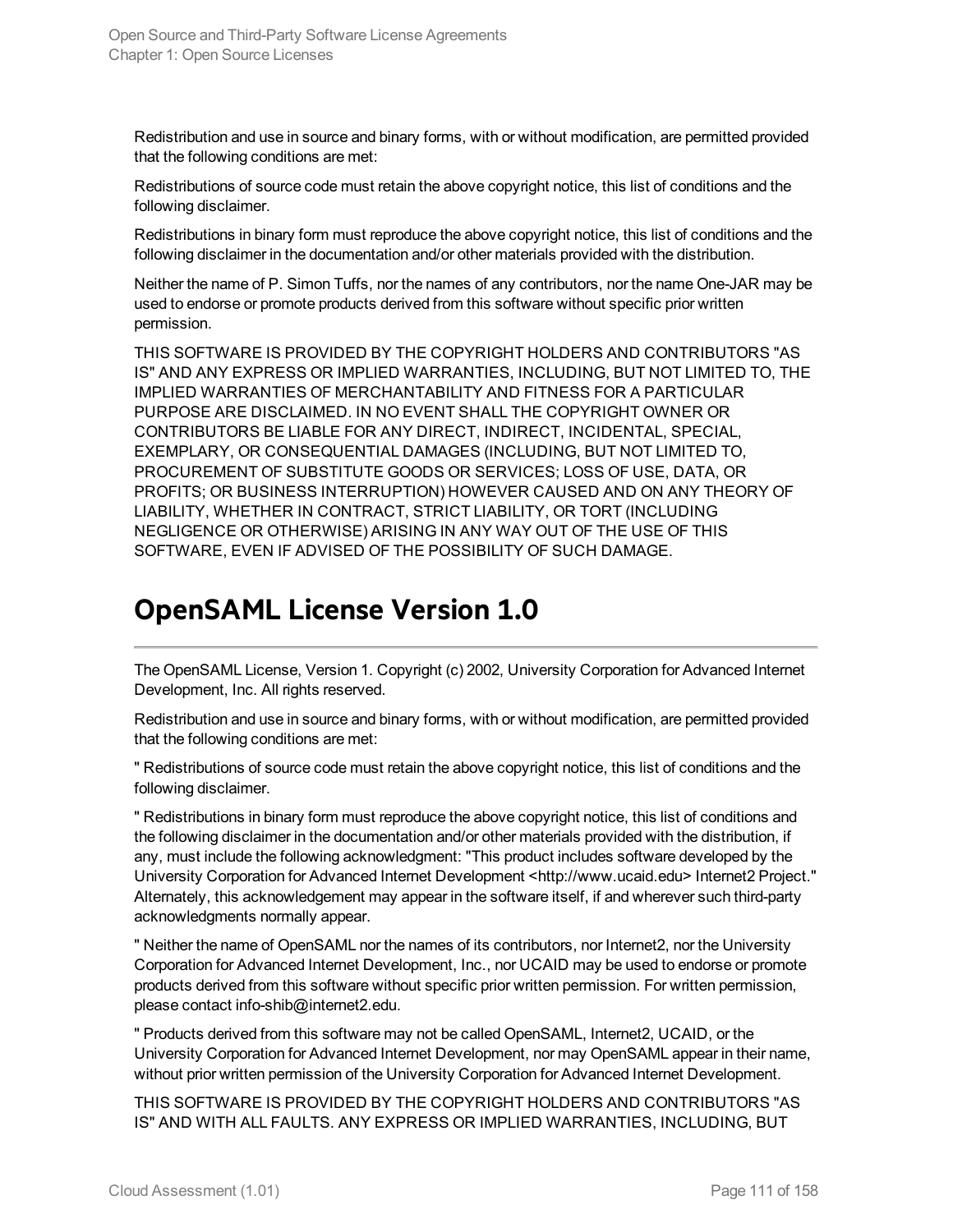NOT LIMITED TO, THE IMPLIED WARRANTIES OF MERCHANTABILITY, FITNESS FOR A PARTICULAR PURPOSE, AND NON-INFRINGEMENT ARE DISCLAIMED AND THE ENTIRE RISK OF SATISFACTORY QUALITY, PERFORMANCE, ACCURACY, AND EFFORT IS WITH LICENSEE. IN NO EVENT SHALL THE COPYRIGHT OWNER, CONTRIBUTORS OR THE UNIVERSITY CORPORATION FOR ADVANCED INTERNET DEVELOPMENT, INC. BE LIABLE FOR ANY DIRECT, INDIRECT, INCIDENTAL, SPECIAL, EXEMPLARY, OR CONSEQUENTIAL DAMAGES (INCLUDING, BUT NOT LIMITED TO, PROCUREMENT OF SUBSTITUTE GOODS OR SERVICES; LOSS OF USE, DATA, OR PROFITS; OR BUSINESS INTERRUPTION) HOWEVER CAUSED AND ON ANY THEORY OF LIABILITY, WHETHER IN CONTRACT, STRICT LIABILITY, OR TORT (INCLUDING NEGLIGENCE OR OTHERWISE) ARISING IN ANY WAY OUT OF THE USE OF THIS SOFTWARE, EVEN IF ADVISED OF THE POSSIBILITY OF SUCH DAMAGE.

## **Paper .js License**

### [New for 1.10 per CR QCCR1J71937.]

Copyright (c) 2011, Juerg Lehni & Jonathan Puckey <http://lehni.org/> & <http://jonathanpuckey.com/> All rights reserved.

Permission is hereby granted, free of charge, to any person obtaining a copy of this software and associated documentation files (the "Software"), to deal in the Software without restriction, including without limitation the rights to use, copy, modify, merge, publish, distribute, sublicense, and/or sell copies of the Software, and to permit persons to whom the Software is furnished to do so, subject to the following conditions:

The above copyright notice and this permission notice shall be included in all copies or substantial portions of the Software.

THE SOFTWARE IS PROVIDED "AS IS", WITHOUT WARRANTY OF ANY KIND, EXPRESS OR IMPLIED, INCLUDING BUT NOT LIMITED TO THE WARRANTIES OF MERCHANTABILITY, FITNESS FOR A PARTICULAR PURPOSE AND NONINFRINGEMENT. IN NO EVENT SHALL THE AUTHORS OR COPYRIGHT HOLDERS BE LIABLE FOR ANY CLAIM, DAMAGES OR OTHER LIABILITY, WHETHER IN AN ACTION OF CONTRACT, TORT OR OTHERWISE, ARISING FROM, OUT OF OR IN CONNECTION WITH THE SOFTWARE OR THE USE OR OTHER DEALINGS IN THE SOFTWARE.

## **PostgreSQL 2005**

### Legal Notice

Copyright © 1997-2005, PostgreSQL Global Development Group

All rights reserved.

Redistribution and use in source and binary forms, with or without modification, are permitted provided that the following conditions are met: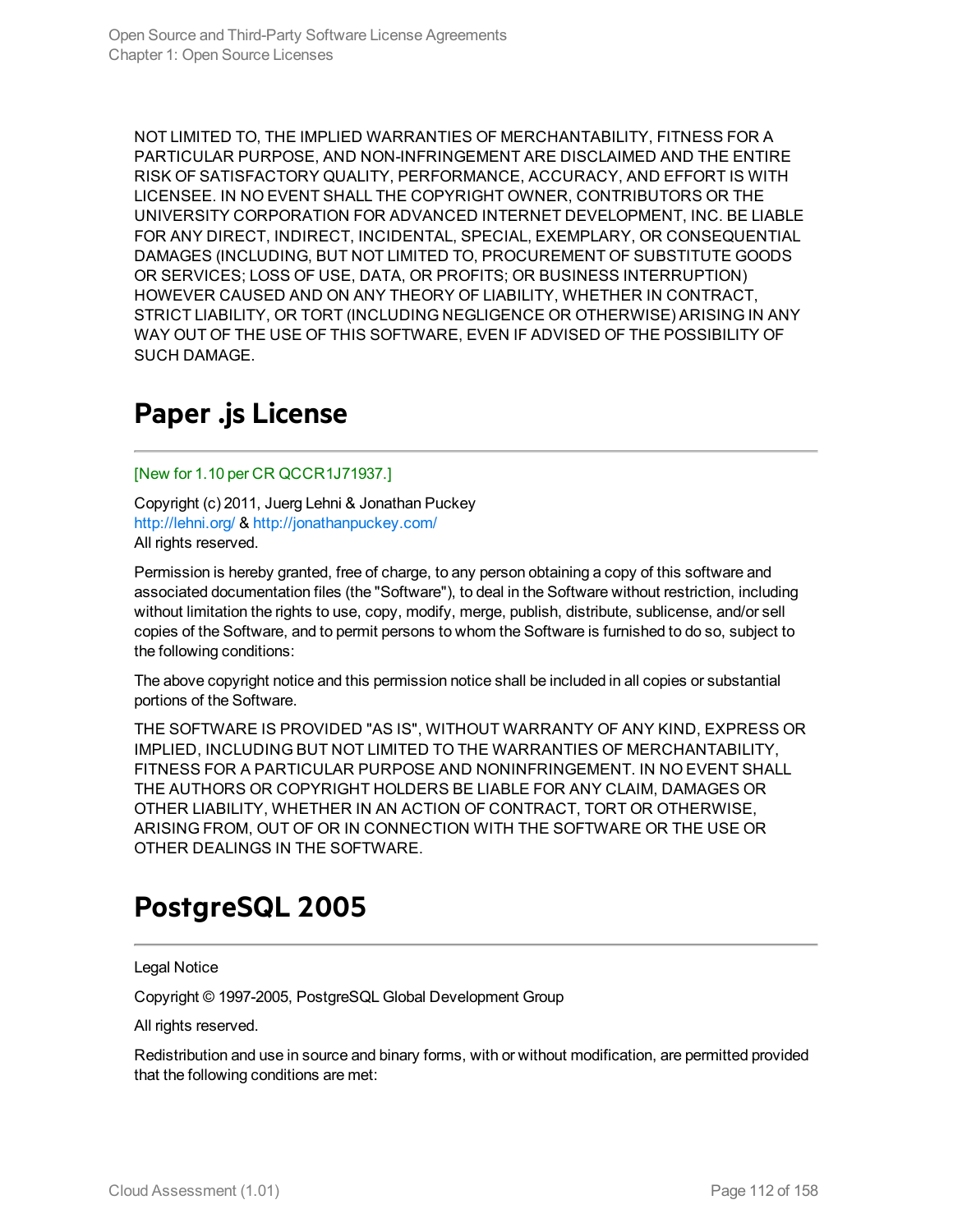- 1. Redistributions of source code must retain the above copyright notice, this list of conditions and the following disclaimer.
- 2. Redistributions in binary form must reproduce the above copyright notice, this list of conditions and the following disclaimer in the documentation and/or other materials provided with the distribution.
- 3. Neither the name of the PostgreSQL Global Development Group nor the names of its contributors may be used to endorse or promote products derived from this software without specific prior written permission.

THIS SOFTWARE IS PROVIDED BY THE COPYRIGHT HOLDERS AND CONTRIBUTORS "AS IS" AND ANY EXPRESS OR IMPLIED WARRANTIES, INCLUDING, BUT NOT LIMITED TO, THE IMPLIED WARRANTIES OF MERCHANTABILITY AND FITNESS FOR A PARTICULAR PURPOSE ARE DISCLAIMED. IN NO EVENT SHALL THE COPYRIGHT OWNER OR CONTRIBUTORS BE LIABLE FOR ANY DIRECT, INDIRECT, INCIDENTAL, SPECIAL, EXEMPLARY, OR CONSEQUENTIAL DAMAGES (INCLUDING, BUT NOT LIMITED TO, PROCUREMENT OF SUBSTITUTE GOODS OR SERVICES; LOSS OF USE, DATA, OR PROFITS; OR BUSINESS INTERRUPTION) HOWEVER CAUSED AND ON ANY THEORY OF LIABILITY, WHETHER IN CONTRACT, STRICT LIABILITY, OR TORT (INCLUDING NEGLIGENCE OR OTHERWISE) ARISING IN ANY WAY OUT OF THE USE OF THIS SOFTWARE, EVEN IF ADVISED OF THE POSSIBILITY OF SUCH DAMAGE.

## **PostgreSQL JDBC driver, version 9.4.1208**

\_\_\_\_\_\_\_\_\_\_\_\_\_\_\_\_\_\_\_\_\_\_\_\_\_\_\_\_\_\_\_\_\_\_\_\_\_\_\_\_\_\_\_\_\_\_\_\_\_\_\_\_\_\_\_\_\_\_\_\_\_\_\_\_\_\_\_\_\_\_\_\_\_

PostgreSQL is released under the PostgreSQL License, a liberal Open Source license, similar to the BSD or MIT licenses.

PostgreSQL Database Management System

(formerly known as Postgres, then as Postgres95)

Portions Copyright (c) 1996-2016, The PostgreSQL Global Development Group

Portions Copyright (c) 1994, The Regents of the University of California

Permission to use, copy, modify, and distribute this software and its documentation for any purpose, without fee, and without a written agreement is hereby granted, provided that the above copyright notice and this paragraph and the following two paragraphs appear in all copies.

IN NO EVENT SHALL \$ORGANISATION BE LIABLE TO ANY PARTY FOR DIRECT, INDIRECT, SPECIAL, INCIDENTAL, OR CONSEQUENTIAL DAMAGES, INCLUDING LOST PROFITS, ARISING OUT OF THE USE OF THIS SOFTWARE AND ITS DOCUMENTATION, EVEN IF \$ORGANISATION HAS BEEN ADVISED OF THE POSSIBILITY OF SUCH DAMAGE.

\$ORGANISATION SPECIFICALLY DISCLAIMS ANY WARRANTIES, INCLUDING, BUT NOT LIMITED TO, THE IMPLIED WARRANTIES OF MERCHANTABILITY AND FITNESS FOR A PARTICULAR PURPOSE. THE SOFTWARE PROVIDED HEREUNDER IS ON AN "AS IS" BASIS, AND \$ORGANISATION HAS NO OBLIGATIONS TO PROVIDE MAINTENANCE, SUPPORT, UPDATES, ENHANCEMENTS, OR MODIFICATIONS.

### **Prototype Javascript Framework License**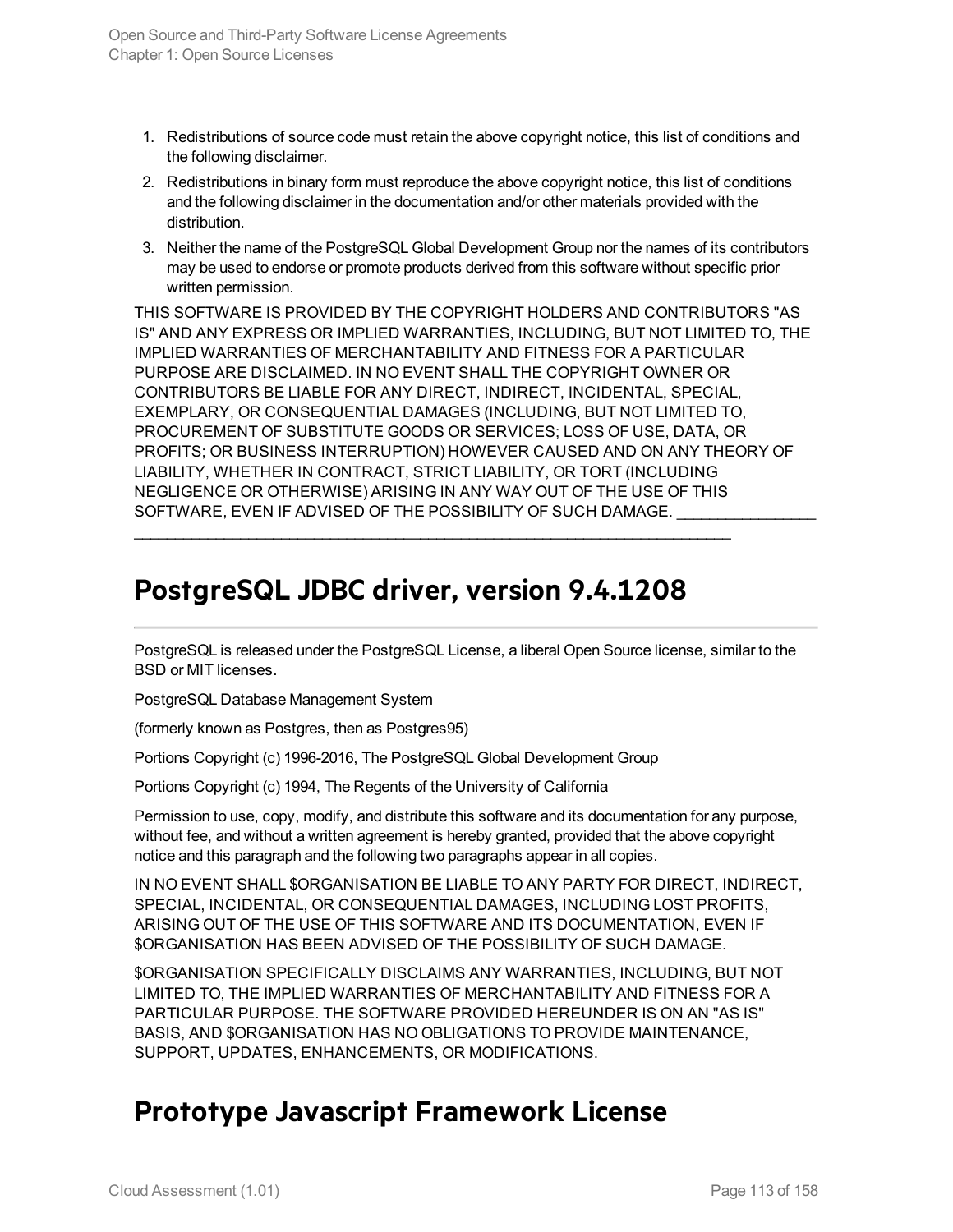Copyright (c) 2005-2007 Sam Stephenson

Permission is hereby granted, free of charge, to any person obtaining a copy of this software and associated documentation files (the "Software"), to deal in the Software without restriction, including without limitation the rights to use, copy, modify, merge, publish, distribute, sublicense, and/or sell copies of the Software, and to permit persons to whom the Software is furnished to do so, subject to the following conditions:

THE SOFTWARE IS PROVIDED "AS IS", WITHOUT WARRANTY OF ANY KIND, EXPRESS OR IMPLIED, INCLUDING BUT NOT LIMITED TO THE WARRANTIES OF MERCHANTABILITY, FITNESS FOR A PARTICULAR PURPOSE AND NONINFRINGEMENT. IN NO EVENT SHALL THE AUTHORS OR COPYRIGHT HOLDERS BE LIABLE FOR ANY CLAIM, DAMAGES OR OTHER LIABILITY, WHETHER IN AN ACTION OF CONTRACT, TORT OR OTHERWISE, ARISING FROM, OUT OF OR IN CONNECTION WITH THE SOFTWARE OR THE USE OR OTHER DEALINGS IN THE SOFTWARE.

## **Prototype Window License**

Copyright (c) 2006 Sébastien Gruhier (http://xilinus.com, http://itseb.com)

Permission is hereby granted, free of charge, to any person obtaining a copy of this software and associated documentation files (the "Software"), to deal in the Software without restriction, including without limitation the rights to use, copy, modify, merge, publish, distribute, sublicense, and/or sell copies of the Software, and to permit persons to whom the Software is furnished to do so, subject to the following conditions:

The above copyright notice and this permission notice shall be included in all copies or substantial portions of the Software.

THE SOFTWARE IS PROVIDED "AS IS", WITHOUT WARRANTY OF ANY KIND, EXPRESS OR IMPLIED, INCLUDING BUT NOT LIMITED TO THE WARRANTIES OF MERCHANTABILITY, FITNESS FOR A PARTICULAR PURPOSE AND NONINFRINGEMENT. IN NO EVENT SHALL THE AUTHORS OR COPYRIGHT HOLDERS BE LIABLE FOR ANY CLAIM, DAMAGES OR OTHER LIABILITY, WHETHER IN AN ACTION OF CONTRACT, TORT OR OTHERWISE, ARISING FROM, OUT OF OR IN CONNECTION WITH THE SOFTWARE OR THE USE OR OTHER DEALINGS IN THE SOFTWARE.

## **PureMVC License**

PureMVC - Copyright(c) 2006-08 Futurescale, Inc., Some rights reserved.

----------------------------------------------------------------------------------------------------------- Reuse governed by Creative Commons Attribution 3.0 United States License

View this license and the associated Creative Commons deed online at:

http://creativecommons.org/licenses/by/3.0/us/

You must leave all copyright and license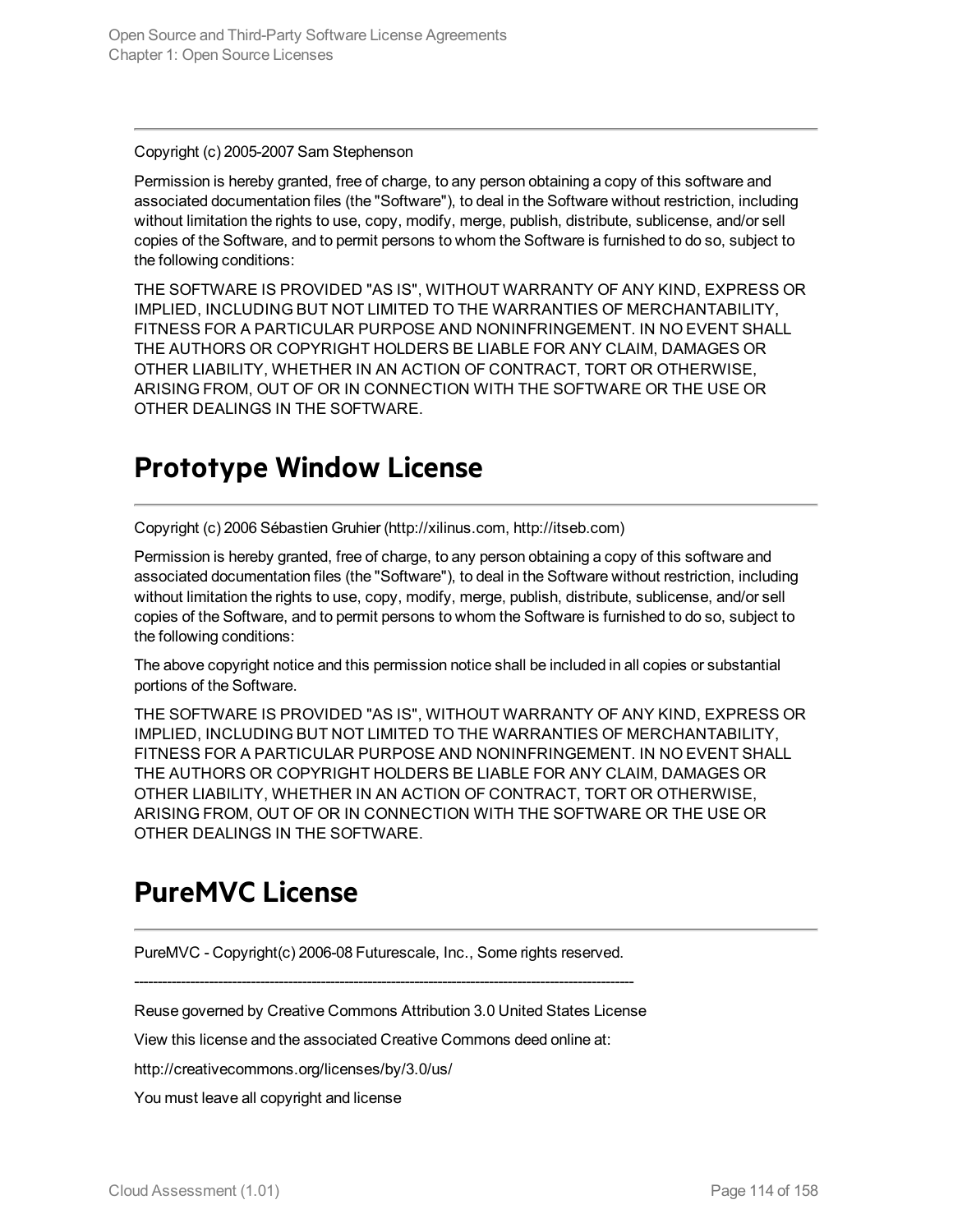statements intact in your final product.

### -----------------------------------------------------------------------------------------------------------

### License

THE WORK (AS DEFINED BELOW) IS PROVIDED UNDER THE TERMS OF THIS CREATIVE COMMONS PUBLIC LICENSE ("CCPL" OR "LICENSE"). THE WORK IS PROTECTED BY COPYRIGHT AND/OR OTHER APPLICABLE LAW. ANY USE OF THE WORK OTHER THAN AS AUTHORIZED UNDER THIS LICENSE OR COPYRIGHT LAW IS PROHIBITED.

BY EXERCISING ANY RIGHTS TO THE WORK PROVIDED HERE, YOU ACCEPT AND AGREE TO BE BOUND BY THE TERMS OF THIS LICENSE. TO THE EXTENT THIS LICENSE MAY BE CONSIDERED TO BE A CONTRACT, THE LICENSOR GRANTS YOU THE RIGHTS CONTAINED HERE IN CONSIDERATION OF YOUR ACCEPTANCE OF SUCH TERMS AND CONDITIONS.

1. Definitions

- 1. "Collective Work" means a work, such as a periodical issue, anthology or encyclopedia, in which the Work in its entirety in unmodified form, along with one or more other contributions, constituting separate and independent works in themselves, are assembled into a collective whole. A work that constitutes a Collective Work will not be considered a Derivative Work (as defined below) for the purposes of this License.
- 2. "Derivative Work" means a work based upon the Work or upon the Work and other pre-existing works, such as a translation, musical arrangement, dramatization, fictionalization, motion picture version, sound recording, art reproduction, abridgment, condensation, or any other form in which the Work may be recast, transformed, or adapted, except that a work that constitutes a Collective Work will not be considered a Derivative Work for the purpose of this License. For the avoidance of doubt, where the Work is a musical composition or sound recording, the synchronization of the Work in timed-relation with a moving image ("synching") will be considered a Derivative Work for the purpose of this License.
- 3. "Licensor" means the individual, individuals, entity or entities that offers the Work under the terms of this License.
- 4. "Original Author" means the individual, individuals, entity or entities who created the Work.
- 5. "Work" means the copyrightable work of authorship offered under the terms of this License.
- 6. "You" means an individual or entity exercising rights under this License who has not previously violated the terms of this License with respect to the Work, or who has received express permission from the Licensor to exercise rights under this License despite a previous violation.

2. Fair Use Rights. Nothing in this license is intended to reduce, limit, or restrict any rights arising from fair use, first sale or other limitations on the exclusive rights of the copyright owner under copyright law or other applicable laws.

3. License Grant. Subject to the terms and conditions of this License, Licensor hereby grants You a worldwide, royalty-free, non-exclusive, perpetual (for the duration of the applicable copyright) license to exercise the rights in the Work as stated below:

- 1. to reproduce the Work, to incorporate the Work into one or more Collective Works, and to reproduce the Work as incorporated in the Collective Works;
- 2. to create and reproduce Derivative Works provided that any such Derivative Work, including any translation in any medium, takes reasonable steps to clearly label, demarcate or otherwise identify that changes were made to the original Work. For example, a translation could be marked "The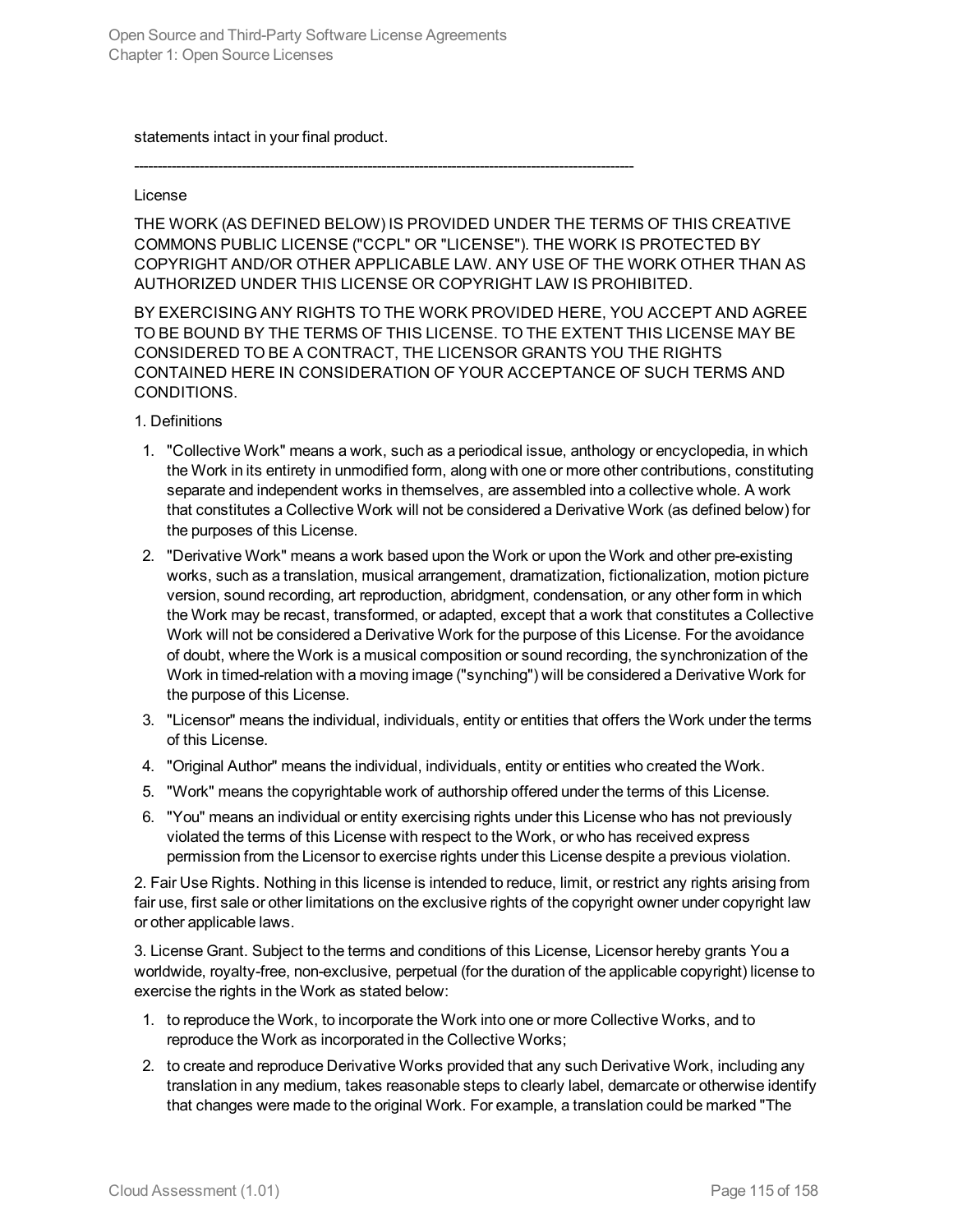original work was translated from English to Spanish," or a modification could indicate "The original work has been modified.";;

- 3. to distribute copies or phonorecords of, display publicly, perform publicly, and perform publicly by means of a digital audio transmission the Work including as incorporated in Collective Works;
- 4. to distribute copies or phonorecords of, display publicly, perform publicly, and perform publicly by means of a digital audio transmission Derivative Works.
- 5. For the avoidance of doubt, where the Work is a musical composition: 1. Performance Royalties Under Blanket Licenses. Licensor waives the exclusive right to collect, whether individually or, in the event that Licensor is a member of a performance rights society (e.g. ASCAP, BMI, SESAC), via that society, royalties for the public performance or public digital performance (e.g. webcast) of the Work.

2. Mechanical Rights and Statutory Royalties. Licensor waives the exclusive right to collect, whether individually or via a music rights agency or designated agent (e.g. Harry Fox Agency), royalties for any phonorecord You create from the Work ("cover version") and distribute, subject to the compulsory license created by 17 USC Section 115 of the US Copyright Act (or the equivalent in other jurisdictions).

6. Webcasting Rights and Statutory Royalties. For the avoidance of doubt, where the Work is a sound recording, Licensor waives the exclusive right to collect, whether individually or via a performance-rights society (e.g. SoundExchange), royalties for the public digital performance (e.g. webcast) of the Work, subject to the compulsory license created by 17 USC Section 114 of the US Copyright Act (or the equivalent in other jurisdictions).

The above rights may be exercised in all media and formats whether now known or hereafter devised. The above rights include the right to make such modifications as are technically necessary to exercise the rights in other media and formats. All rights not expressly granted by Licensor are hereby reserved.

4. Restrictions. The license granted in Section 3 above is expressly made subject to and limited by the following restrictions:

- 1. You may distribute, publicly display, publicly perform, or publicly digitally perform the Work only under the terms of this License, and You must include a copy of, or the Uniform Resource Identifier for, this License with every copy or phonorecord of the Work You distribute, publicly display, publicly perform, or publicly digitally perform. You may not offer or impose any terms on the Work that restrict the terms of this License or the ability of a recipient of the Work to exercise the rights granted to that recipient under the terms of the License. You may not sublicense the Work. You must keep intact all notices that refer to this License and to the disclaimer of warranties. When You distribute, publicly display, publicly perform, or publicly digitally perform the Work, You may not impose any technological measures on the Work that restrict the ability of a recipient of the Work from You to exercise the rights granted to that recipient under the terms of the License. This Section 4(a) applies to the Work as incorporated in a Collective Work, but this does not require the Collective Work apart from the Work itself to be made subject to the terms of this License. If You create a Collective Work, upon notice from any Licensor You must, to the extent practicable, remove from the Collective Work any credit as required by Section 4(b), as requested. If You create a Derivative Work, upon notice from any Licensor You must, to the extent practicable, remove from the Derivative Work any credit as required by Section 4(b), as requested.
- 2. If You distribute, publicly display, publicly perform, or publicly digitally perform the Work (as defined in Section 1 above) or any Derivative Works (as defined in Section 1 above) or Collective Works (as defined in Section 1 above), You must, unless a request has been made pursuant to Section 4(a), keep intact all copyright notices for the Work and provide, reasonable to the medium or means You are utilizing: (i) the name of the Original Author (or pseudonym, if applicable) if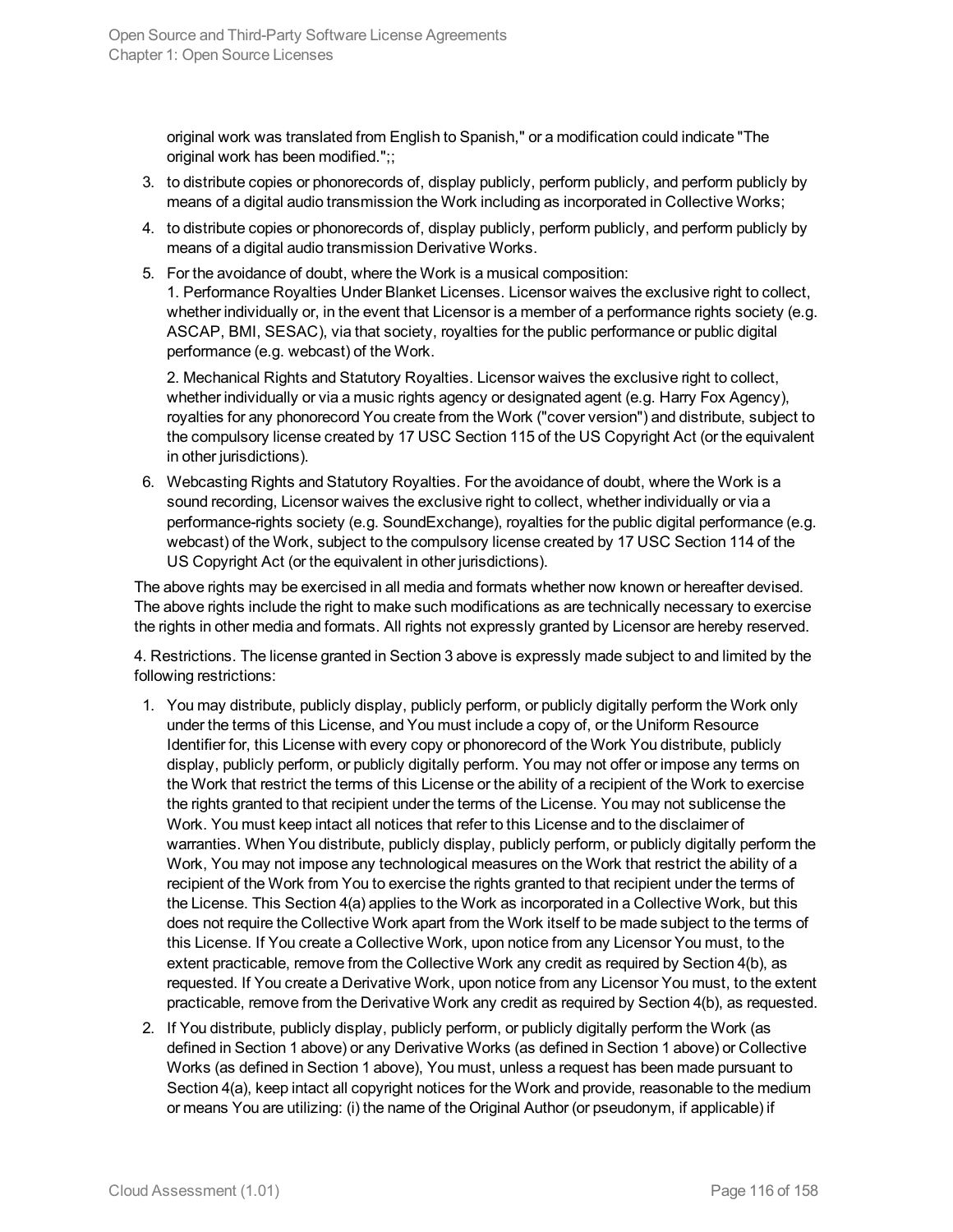supplied, and/or (ii) if the Original Author and/or Licensor designate another party or parties (e.g. a sponsor institute, publishing entity, journal) for attribution ("Attribution Parties") in Licensor's copyright notice, terms of service or by other reasonable means, the name of such party or parties; the title of the Work if supplied; to the extent reasonably practicable, the Uniform Resource Identifier, if any, that Licensor specifies to be associated with the Work, unless such URI does not refer to the copyright notice or licensing information for the Work; and, consistent with Section 3(b) in the case of a Derivative Work, a credit identifying the use of the Work in the Derivative Work (e.g., "French translation of the Work by Original Author," or "Screenplay based on original Work by Original Author"). The credit required by this Section 4(b) may be implemented in any reasonable manner; provided, however, that in the case of a Derivative Work or Collective Work, at a minimum such credit will appear, if a credit for all contributing authors of the Derivative Work or Collective Work appears, then as part of these credits and in a manner at least as prominent as the credits for the other contributing authors. For the avoidance of doubt, You may only use the credit required by this Section for the purpose of attribution in the manner set out above and, by exercising Your rights under this License, You may not implicitly or explicitly assert or imply any connection with, sponsorship or endorsement by the Original Author, Licensor and/or Attribution Parties, as appropriate, of You or Your use of the Work, without the separate, express prior written permission of the Original Author, Licensor and/or Attribution Parties.

### 5. Representations, Warranties and Disclaimer

UNLESS OTHERWISE MUTUALLY AGREED TO BY THE PARTIES IN WRITING, LICENSOR OFFERS THE WORK AS-IS AND ONLY TO THE EXTENT OF ANY RIGHTS HELD IN THE LICENSED WORK BY THE LICENSOR. THE LICENSOR MAKES NO REPRESENTATIONS OR WARRANTIES OF ANY KIND CONCERNING THE WORK, EXPRESS, IMPLIED, STATUTORY OR OTHERWISE, INCLUDING, WITHOUT LIMITATION, WARRANTIES OF TITLE, MARKETABILITY, MERCHANTIBILITY, FITNESS FOR A PARTICULAR PURPOSE, NONINFRINGEMENT, OR THE ABSENCE OF LATENT OR OTHER DEFECTS, ACCURACY, OR THE PRESENCE OF ABSENCE OF ERRORS, WHETHER OR NOT DISCOVERABLE. SOME JURISDICTIONS DO NOT ALLOW THE EXCLUSION OF IMPLIED WARRANTIES, SO SUCH EXCLUSION MAY NOT APPLY TO YOU.

6. Limitation on Liability. EXCEPT TO THE EXTENT REQUIRED BY APPLICABLE LAW, IN NO EVENT WILL LICENSOR BE LIABLE TO YOU ON ANY LEGAL THEORY FOR ANY SPECIAL, INCIDENTAL, CONSEQUENTIAL, PUNITIVE OR EXEMPLARY DAMAGES ARISING OUT OF THIS LICENSE OR THE USE OF THE WORK, EVEN IF LICENSOR HAS BEEN ADVISED OF THE POSSIBILITY OF SUCH DAMAGES.

#### 7. Termination

- 1. This License and the rights granted hereunder will terminate automatically upon any breach by You of the terms of this License. Individuals or entities who have received Derivative Works (as defined in Section 1 above) or Collective Works (as defined in Section 1 above) from You under this License, however, will not have their licenses terminated provided such individuals or entities remain in full compliance with those licenses. Sections 1, 2, 5, 6, 7, and 8 will survive any termination of this License.
- 2. Subject to the above terms and conditions, the license granted here is perpetual (for the duration of the applicable copyright in the Work). Notwithstanding the above, Licensor reserves the right to release the Work under different license terms or to stop distributing the Work at any time; provided, however that any such election will not serve to withdraw this License (or any other license that has been, or is required to be, granted under the terms of this License), and this License will continue in full force and effect unless terminated as stated above.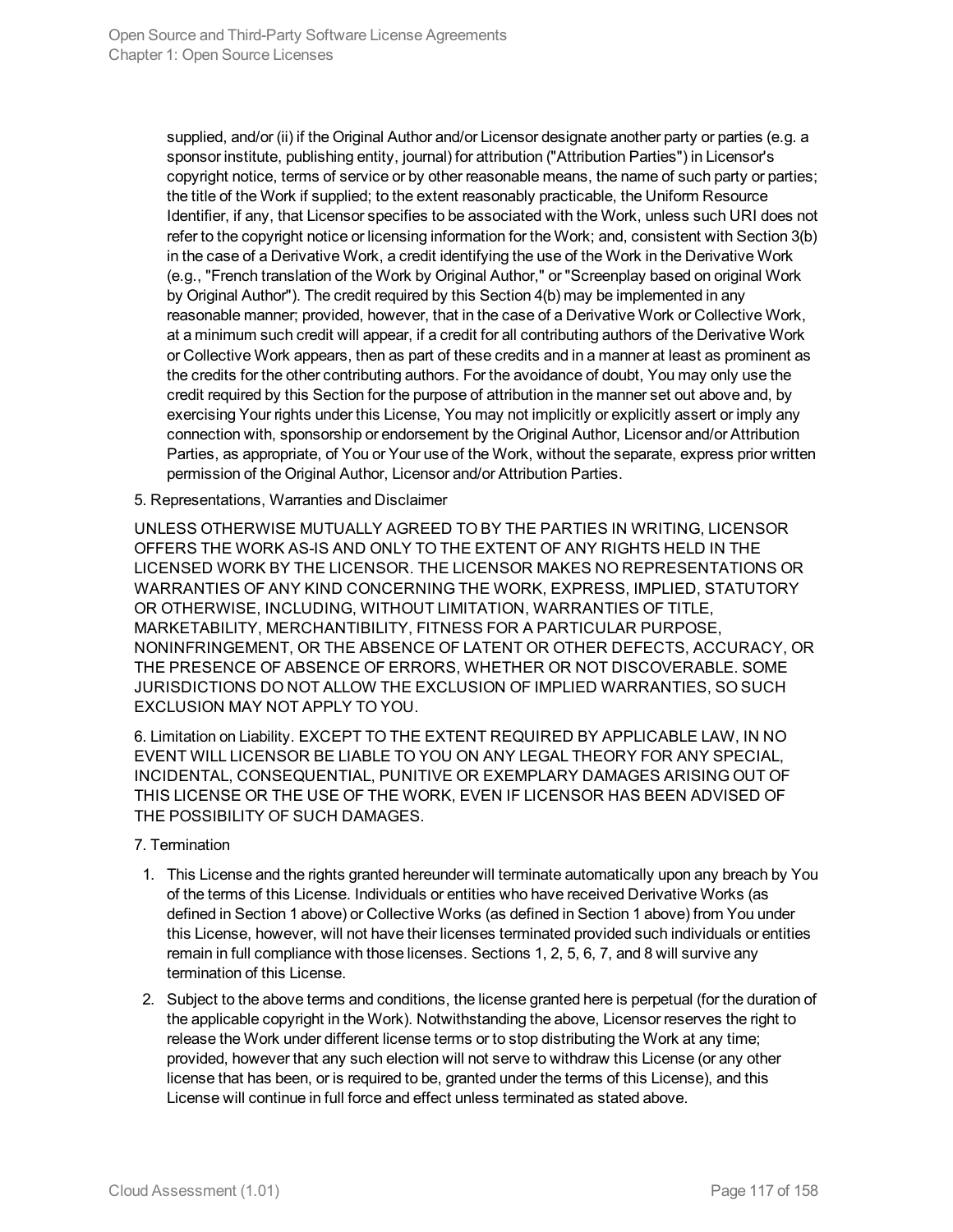### 8. Miscellaneous

- 1. Each time You distribute or publicly digitally perform the Work (as defined in Section 1 above) or a Collective Work (as defined in Section 1 above), the Licensor offers to the recipient a license to the Work on the same terms and conditions as the license granted to You under this License.
- 2. Each time You distribute or publicly digitally perform a Derivative Work, Licensor offers to the recipient a license to the original Work on the same terms and conditions as the license granted to You under this License.
- 3. If any provision of this License is invalid or unenforceable under applicable law, it shall not affect the validity or enforceability of the remainder of the terms of this License, and without further action by the parties to this agreement, such provision shall be reformed to the minimum extent necessary to make such provision valid and enforceable.
- 4. No term or provision of this License shall be deemed waived and no breach consented to unless such waiver or consent shall be in writing and signed by the party to be charged with such waiver or consent.
- 5. This License constitutes the entire agreement between the parties with respect to the Work licensed here. There are no understandings, agreements or representations with respect to the Work not specified here. Licensor shall not be bound by any additional provisions that may appear in any communication from You. This License may not be modified without the mutual written agreement of the Licensor and You.

# **Python Software License**

### **HISTORY OF THE SOFTWARE**

Python was created in the early 1990s by Guido van Rossum at Stichting Mathematisch Centrum (CWI) in the Netherlands as a successor of a language called ABC. Guido is Python's principal author, although it includes many contributions from others. The last version released from CWI was Python 1.2. In 1995, Guido continued his work on Python at the Corporation for National Research Initiatives (CNRI) in Reston, Virginia where he released several versions of the software. Python 1.6 was the last of the versions released by CNRI. In 2000, Guido and the Python core development team moved to BeOpen.com to form the BeOpen PythonLabs team. Python 2.0 was the first and only release from BeOpen.com.

Following the release of Python 1.6, and after Guido van Rossum left CNRI to work with commercial software developers, it became clear that the ability to use Python with software available under the GNU Public License (GPL) was very desirable. CNRI and the Free Software Foundation (FSF) interacted to develop enabling wording changes to the Python license. Python 1.6.1 is essentially the same as Python 1.6, with a few minor bug fixes, and with a different license that enables later versions to be GPL-compatible. Python 2.1 is a derivative work of Python 1.6.1, as well as of Python 2.0.

After Python 2.0 was released by BeOpen.com, Guido van Rossum and the other PythonLabs developers joined Digital Creations. All intellectual property added from this point on, starting with Python 2.1 and its alpha and beta releases, is owned by the Python Software Foundation (PSF), a nonprofit modeled after the Apache Software Foundation. See http://www.python.org/psf/ for more information about the PSF.

Thanks to the many outside volunteers who have worked under Guido's direction to make these releases possible.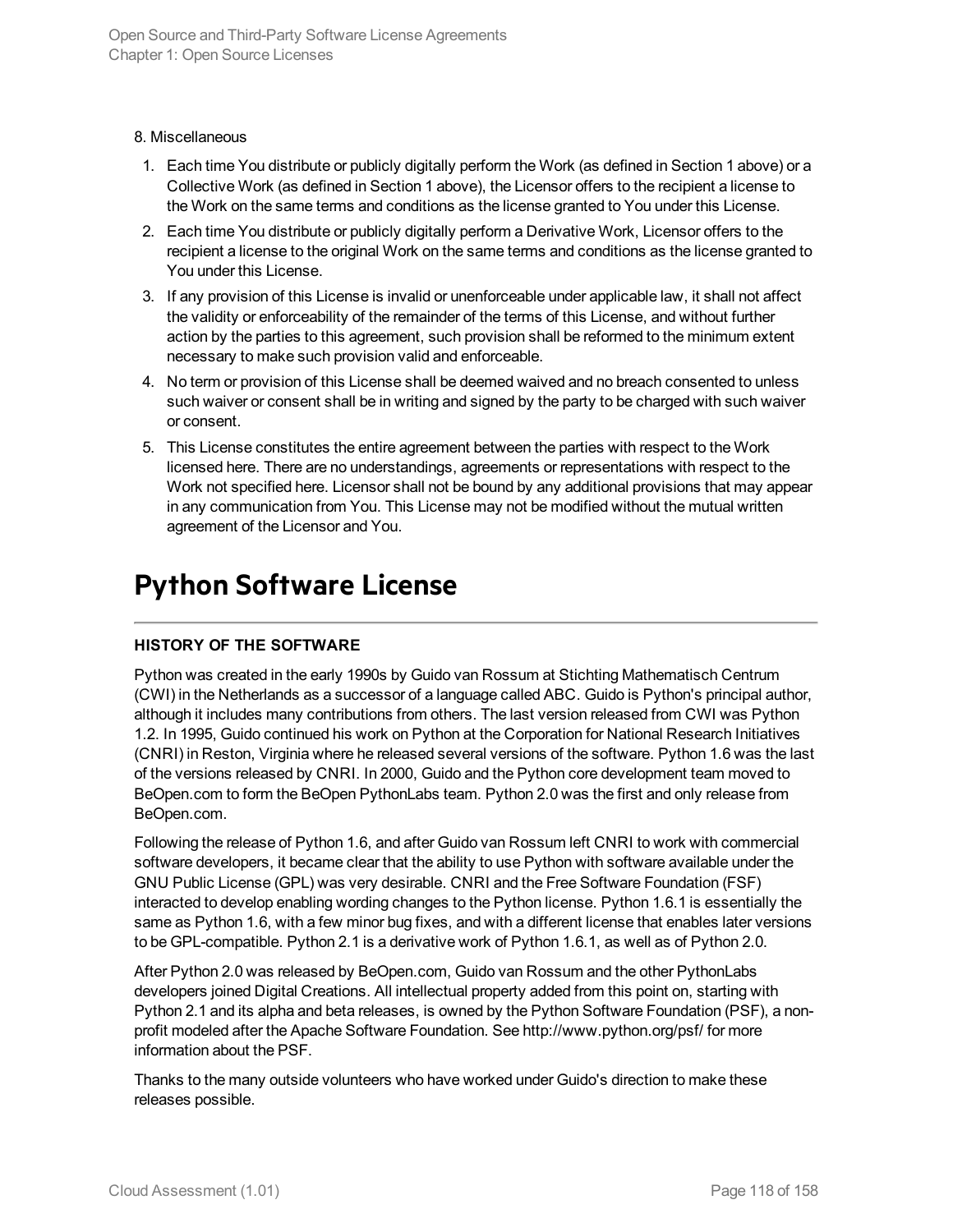### **TERMS AND CONDITIONS FOR ACCESSING OR OTHERWISE USING PYTHON**

### **PSF LICENSE AGREEMENT**

- 1. This LICENSE AGREEMENT is between the Python Software Foundation ("PSF"), and the Individual or Organization ("Licensee") accessing and otherwise using Python 2.1.1 software in source or binary form and its associated documentation.
- 2. Subject to the terms and conditions of this License Agreement, PSF hereby grants Licensee a nonexclusive, royalty-free, world-wide license to reproduce, analyze, test, perform and/or display publicly, prepare derivative works, distribute, and otherwise use Python 2.1.1 alone or in any derivative version, provided, however, that PSF's License Agreement and PSF's notice of copyright, i.e., "Copyright © 2001 Python Software Foundation; All Rights Reserved" are retained in Python 2.1.1 alone or in any derivative version prepared by Licensee.
- 3. In the event Licensee prepares a derivative work that is based on or incorporates Python 2.1.1 or any part thereof, and wants to make the derivative work available to others as provided herein, then Licensee hereby agrees to include in any such work a brief summary of the changes made to Python 2.1.1.
- 4. PSF is making Python 2.1.1 available to Licensee on an "AS IS" basis. PSF MAKES NO REPRESENTATIONS OR WARRANTIES, EXPRESS OR IMPLIED. BY WAY OF EXAMPLE, BUT NOT LIMITATION, PSF MAKES NO AND DISCLAIMS ANY REPRESENTATION OR WARRANTY OF MERCHANTABILITY OR FITNESS FOR ANY PARTICULAR PURPOSE OR THAT THE USE OF PYTHON 2.1.1 WILL NOT INFRINGE ANY THIRD PARTY RIGHTS.
- 5. PSF SHALL NOT BE LIABLE TO LICENSEE OR ANY OTHER USERS OF PYTHON 2.1.1 FOR ANY INCIDENTAL, SPECIAL, OR CONSEQUENTIAL DAMAGES OR LOSS AS A RESULT OF MODIFYING, DISTRIBUTING, OR OTHERWISE USING PYTHON 2.1.1, OR ANY DERIVATIVE THEREOF, EVEN IF ADVISED OF THE POSSIBILITY THEREOF.
- 6. This License Agreement will automatically terminate upon a material breach of its terms and conditions.
- 7. Nothing in this License Agreement shall be deemed to create any relationship of agency, partnership, or joint venture between PSF and Licensee. This License Agreement does not grant permission to use PSF trademarks or trade name in a trademark sense to endorse or promote products or services of Licensee, or any third party.
- 8. By copying, installing or otherwise using Python 2.1.1, Licensee agrees to be bound by the terms and conditions of this License Agreement.

### **BEOPEN.COM TERMS AND CONDITIONS FOR PYTHON 2.0**

#### **BEOPEN PYTHON OPEN SOURCE LICENSE AGREEMENT VERSION 1**

- 1. This LICENSE AGREEMENT is between BeOpen.com ("BeOpen"), having an office at 160 Saratoga Avenue, Santa Clara, CA 95051, and the Individual or Organization ("Licensee") accessing and otherwise using this software in source or binary form and its associated documentation ("the Software").
- 2. Subject to the terms and conditions of this BeOpen Python License Agreement, BeOpen hereby grants Licensee a non-exclusive, royalty-free, world-wide license to reproduce, analyze, test, perform and/or display publicly, prepare derivative works, distribute, and otherwise use the Software alone or in any derivative version, provided, however, that the BeOpen Python License is retained in the Software, alone or in any derivative version prepared by Licensee.
- 3. BeOpen is making the Software available to Licensee on an "AS IS" basis. BEOPEN MAKES NO REPRESENTATIONS OR WARRANTIES, EXPRESS OR IMPLIED. BY WAY OF EXAMPLE,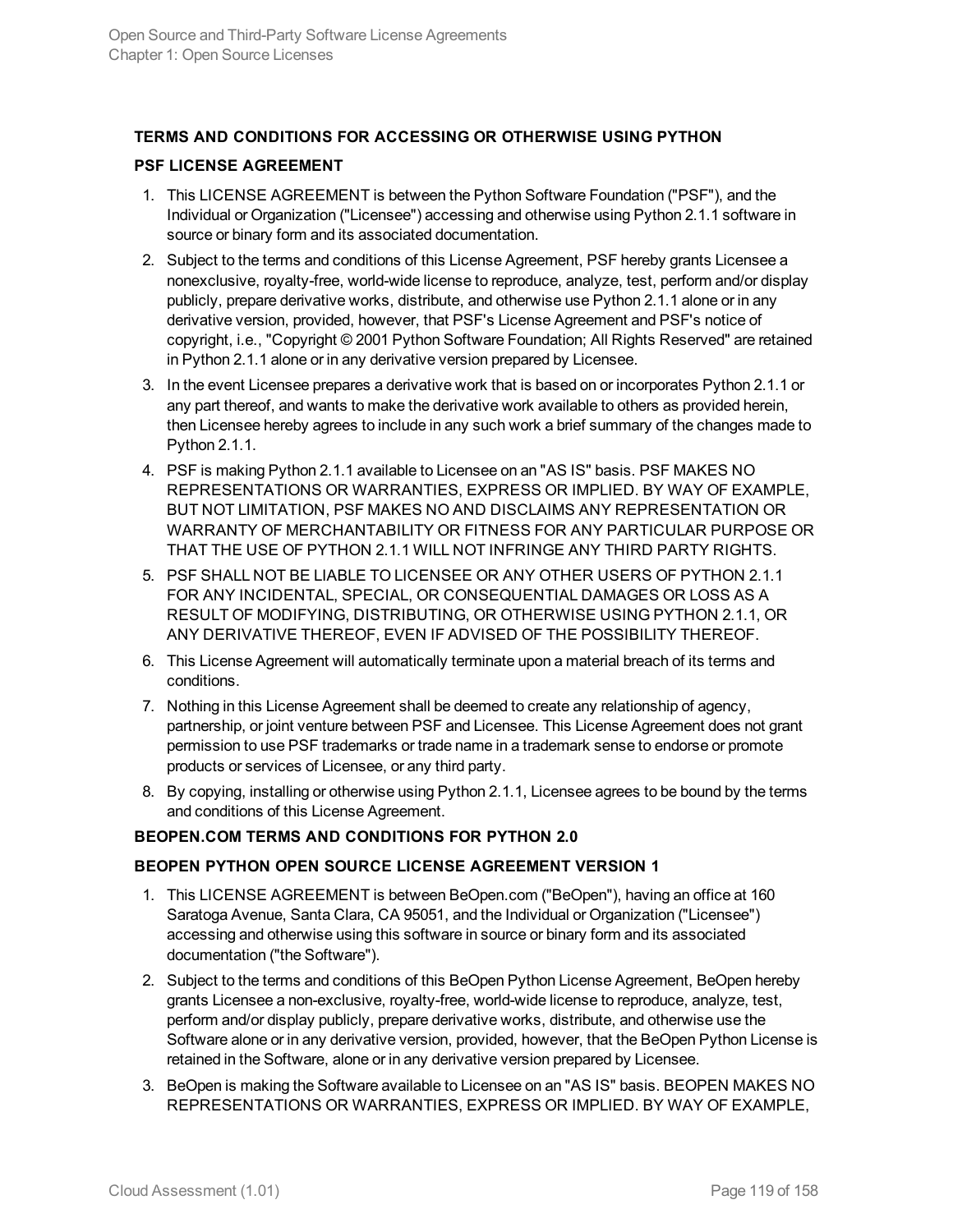BUT NOT LIMITATION, BEOPEN MAKES NO AND DISCLAIMS ANY REPRESENTATION OR WARRANTY OF MERCHANTABILITY OR FITNESS FOR ANY PARTICULAR PURPOSE OR THAT THE USE OF THE SOFTWARE WILL NOT INFRINGE ANY THIRD PARTY RIGHTS.

- 4. BEOPEN SHALL NOT BE LIABLE TO LICENSEE OR ANY OTHER USERS OF THE SOFTWARE FOR ANY INCIDENTAL, SPECIAL, OR CONSEQUENTIAL DAMAGES OR LOSS AS A RESULT OF USING, MODIFYING OR DISTRIBUTING THE SOFTWARE, OR ANY DERIVATIVE THEREOF, EVEN IF ADVISED OF THE POSSIBILITY THEREOF.
- 5. This License Agreement will automatically terminate upon a material breach of its terms and conditions.
- 6. This License Agreement shall be governed by and interpreted in all respects by the law of the State of California, excluding conflict of law provisions. Nothing in this License Agreement shall be deemed to create any relationship of agency, partnership, or joint venture between BeOpen and Licensee. This License Agreement does not grant permission to use BeOpen trademarks or trade names in a trademark sense to endorse or promote products or services of Licensee, or any third party. As an exception, the "BeOpen Python" logos available at http://www.pythonlabs.com/logos.html may be used according to the permissions granted on that web page.
- 7. By copying, installing or otherwise using the software, Licensee agrees to be bound by the terms and conditions of this License Agreement.

### **CNRI OPEN SOURCE GPL-COMPATIBLE LICENSE AGREEMENT**

- 1. This LICENSE AGREEMENT is between the Corporation for National Research Initiatives, having an office at 1895 Preston White Drive, Reston, VA 20191 ("CNRI"), and the Individual or Organization ("Licensee") accessing and otherwise using Python 1.6.1 software in source or binary form and its associated documentation.
- 2. Subject to the terms and conditions of this License Agreement, CNRI hereby grants Licensee a nonexclusive, royalty-free, world-wide license to reproduce, analyze, test, perform and/or display publicly, prepare derivative works, distribute, and otherwise use Python 1.6.1 alone or in any derivative version, provided, however, that CNRI's License Agreement and CNRI's notice of copyright, i.e., "Copyright © 1995-2001 Corporation for National Research Initiatives; All Rights Reserved" are retained in Python 1.6.1 alone or in any derivative version prepared by Licensee. Alternately, in lieu of CNRI's License Agreement, Licensee may substitute the following text (omitting the quotes): "Python 1.6.1 is made available subject to the terms and conditions in CNRI's License Agreement. This Agreement together with Python 1.6.1 may be located on the Internet using the following unique, persistent identifier (known as a handle): 1895.22/1013. This Agreement may also be obtained from a proxy server on the Internet using the following URL: http://hdl.handle.net/1895.22/1013".
- 3. In the event Licensee prepares a derivative work that is based on or incorporates Python 1.6.1 or any part thereof, and wants to make the derivative work available to others as provided herein, then Licensee hereby agrees to include in any such work a brief summary of the changes made to Python 1.6.1.
- 4. CNRI is making Python 1.6.1 available to Licensee on an "AS IS" basis. CNRI MAKES NO REPRESENTATIONS OR WARRANTIES, EXPRESS OR IMPLIED. BY WAY OF EXAMPLE, BUT NOT LIMITATION, CNRI MAKES NO AND DISCLAIMS ANY REPRESENTATION OR WARRANTY OF MERCHANTABILITY OR FITNESS FOR ANY PARTICULAR PURPOSE OR THAT THE USE OF PYTHON 1.6.1 WILL NOT INFRINGE ANY THIRD PARTY RIGHTS.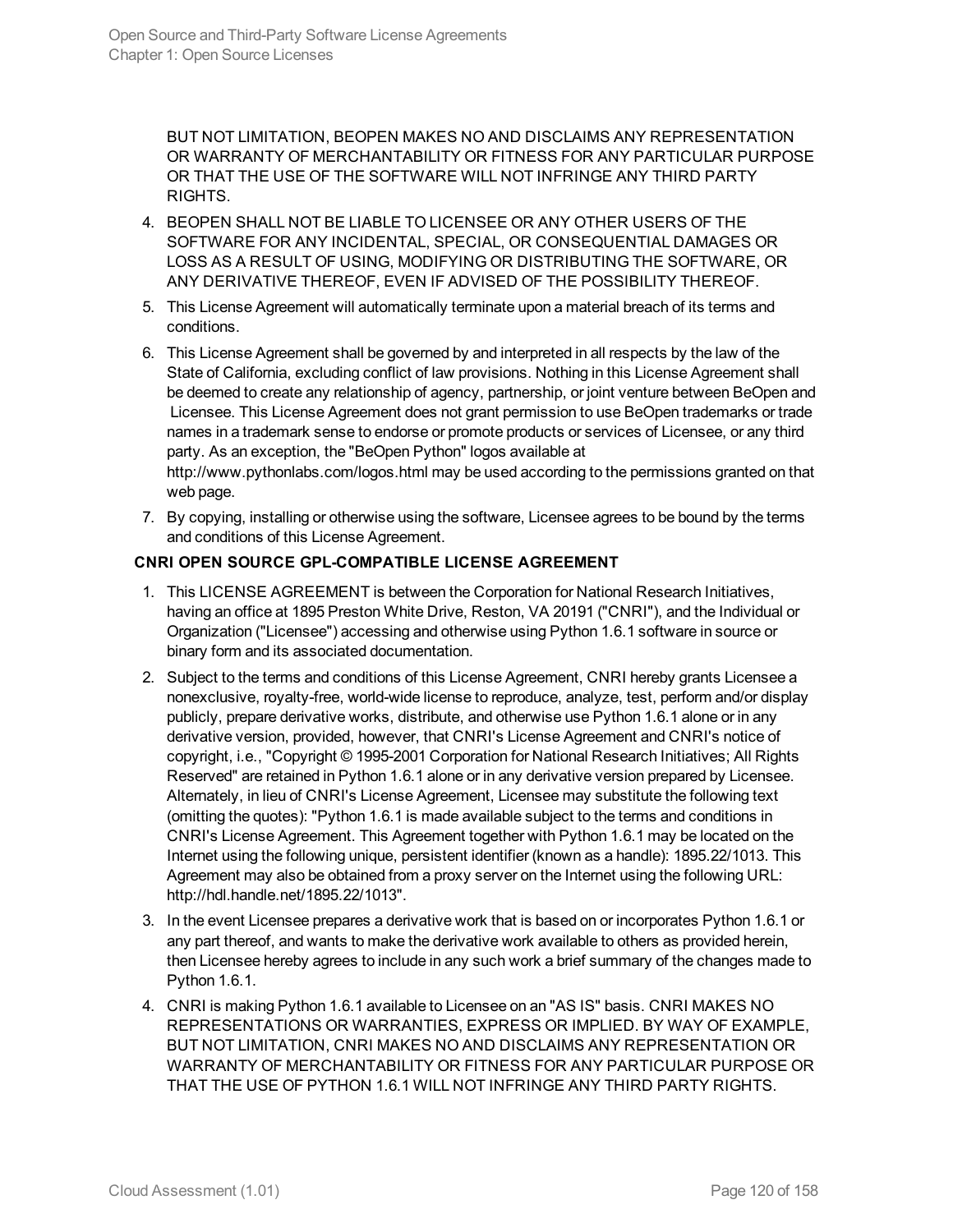- 5. CNRI SHALL NOT BE LIABLE TO LICENSEE OR ANY OTHER USERS OF PYTHON 1.6.1 FOR ANY INCIDENTAL, SPECIAL, OR CONSEQUENTIAL DAMAGES OR LOSS AS A RESULT OF MODIFYING, DISTRIBUTING, OR OTHERWISE USING PYTHON 1.6.1, OR ANY DERIVATIVE THEREOF, EVEN IF ADVISED OF THE POSSIBILITY THEREOF.
- 6. This License Agreement will automatically terminate upon a material breach of its terms and conditions.
- 7. This License Agreement shall be governed by the federal intellectual property law of the United States, including without limitation the federal copyright law, and, to the extent such U.S. federal law does not apply, by the law of the Commonwealth of Virginia, excluding Virginia's conflict of law provisions. Notwithstanding the foregoing, with regard to derivative works based on Python 1.6.1 that incorporate non-separable material that was previously distributed under the GNU General Public License (GPL), the law of the Commonwealth of Virginia shall govern this License Agreement only as to issues arising under or with respect to Paragraphs 4, 5, and 7 of this License Agreement. Nothing in this License Agreement shall be deemed to create any relationship of agency, partnership, or joint venture between CNRI and Licensee. This License Agreement does not grant permission to use CNRI trademarks or trade name in a trademark sense to endorse or promote products or services of Licensee, or any third party.
- 8. By clicking on the "ACCEPT" button where indicated, or by copying, installing or otherwise using Python 1.6.1, Licensee agrees to be bound by the terms and conditions of this License Agreement.

### ACCEPT

### **CWI PERMISSIONS STATEMENT AND DISCLAIMER**

Copyright © 1991 - 1995, Stichting Mathematisch Centrum Amsterdam, The Netherlands. All rights reserved.

Permission to use, copy, modify, and distribute this software and its documentation for any purpose and without fee is hereby granted, provided that the above copyright notice appear in all copies and that both that copyright notice and this permission notice appear in supporting documentation, and that the name of Stichting Mathematisch Centrum or CWI not be used in advertising or publicity pertaining to distribution of the software without specific, written prior permission.

STICHTING MATHEMATISCH CENTRUM DISCLAIMS ALL WARRANTIES WITH REGARD TO THIS SOFTWARE, INCLUDING ALL IMPLIED WARRANTIES OF MERCHANTABILITY AND FITNESS, IN NO EVENT SHALL STICHTING MATHEMATISCH CENTRUM BE LIABLE FOR ANY SPECIAL, INDIRECT OR CONSEQUENTIAL DAMAGES OR ANY DAMAGES WHATSOEVER RESULTING FROM LOSS OF USE, DATA OR PROFITS, WHETHER IN AN ACTION OF CONTRACT, NEGLIGENCE OR OTHER TORTIOUS ACTION, ARISING OUT OF OR IN CONNECTION WITH THE USE OR PERFORMANCE OF THIS SOFTWARE.

# **Raphael License**

#### Copyright (c) 2010 Dmitry Baranovskiy (http://raphaeljs.com)

Permission is hereby granted, free of charge, to any person obtaining a copy of this software and associated documentation files (the "Software"), to deal in the Software without restriction, including without limitation the rights to use, copy, modify, merge, publish, distribute, sublicense, and/or sell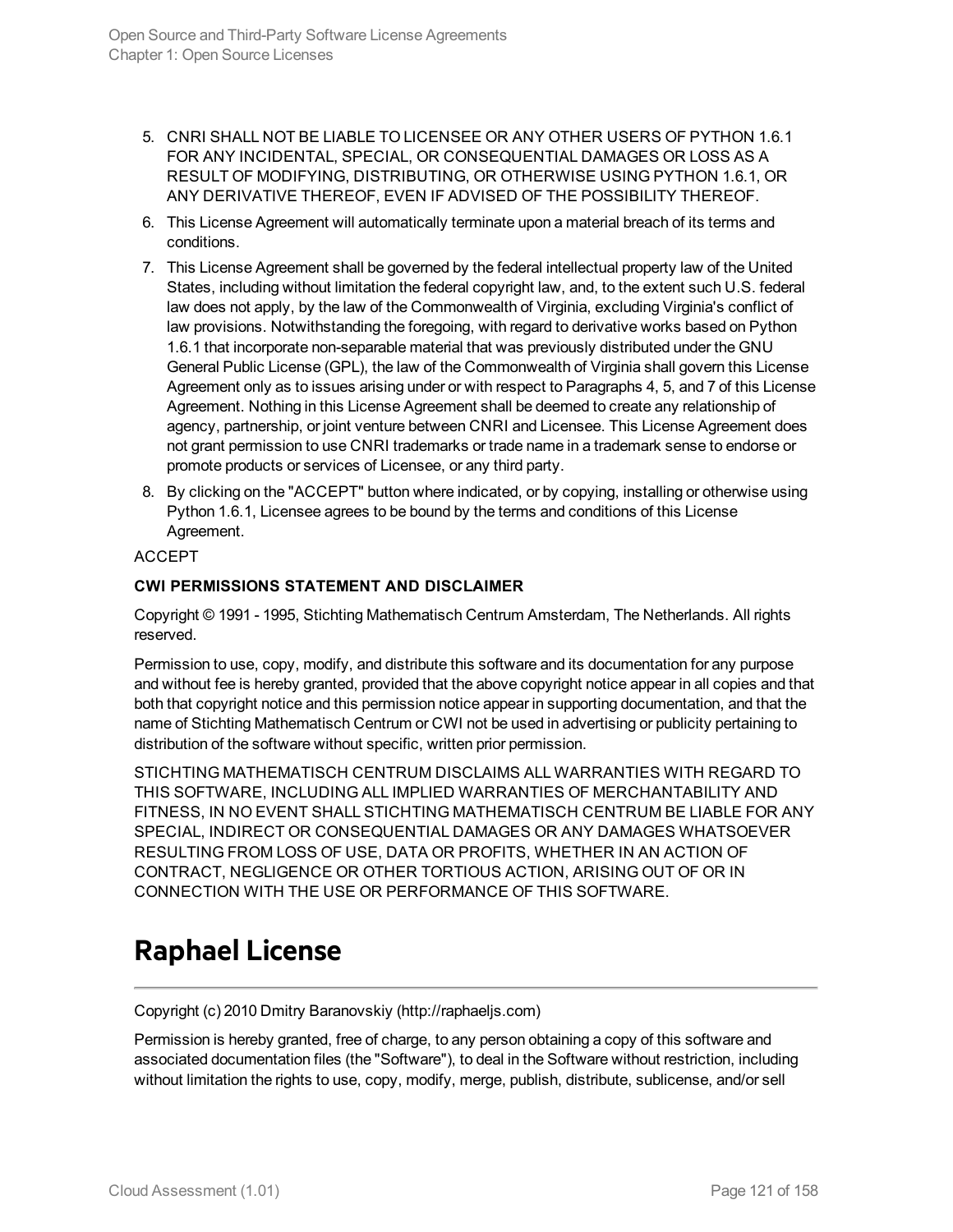copies of the Software, and to permit persons to whom the Software is furnished to do so, subject to the following conditions:

The above copyright notice and this permission notice shall be included in all copies or substantial portions of the Software.

THE SOFTWARE IS PROVIDED "AS IS", WITHOUT WARRANTY OF ANY KIND, EXPRESS OR IMPLIED, INCLUDING BUT NOT LIMITED TO THE WARRANTIES OF MERCHANTABILITY, FITNESS FOR A PARTICULAR PURPOSE AND NONINFRINGEMENT. IN NO EVENT SHALL THE AUTHORS OR COPYRIGHT HOLDERS BE LIABLE FOR ANY CLAIM, DAMAGES OR OTHER LIABILITY, WHETHER IN AN ACTION OF CONTRACT, TORT OR OTHERWISE, ARISING FROM, OUT OF OR IN CONNECTION WITH THE SOFTWARE OR THE USE OR OTHER DEALINGS IN THE SOFTWARE.

## **RaVis License**

The MIT License

Copyright (c) 2007 The SixDegrees Project Team

(Jason Bellone, Juan Rodriguez, Segolene de Basquiat, Daniel Lang).

Copyright (c) 2008 United Nations Office at Geneva

Center for Advanced Visual Analytics

http://cava.unog.ch

Permission is hereby granted, free of charge, to any person obtaining a copy of this software and associated documentation files (the "Software"), to deal in the Software without restriction, including without limitation the rights to use, copy, modify, merge, publish, distribute, sublicense, and/or sell copies of the Software, and to permit persons to whom the Software is furnished to do so, subject to the following conditions:

The above copyright notice and this permission notice shall be included in all copies or substantial portions of the Software.

THE SOFTWARE IS PROVIDED "AS IS", WITHOUT WARRANTY OF ANY KIND, EXPRESS OR IMPLIED, INCLUDING BUT NOT LIMITED TO THE WARRANTIES OF MERCHANTABILITY, FITNESS FOR A PARTICULAR PURPOSE AND NONINFRINGEMENT. IN NO EVENT SHALL THE AUTHORS OR COPYRIGHT HOLDERS BE LIABLE FOR ANY CLAIM, DAMAGES OR OTHER LIABILITY, WHETHER IN AN ACTION OF CONTRACT, TORT OR OTHERWISE, ARISING FROM, OUT OF OR IN CONNECTION WITH THE SOFTWARE OR THE USE OR OTHER DEALINGS IN THE SOFTWARE.

### **React v0.14.6**

[The "BSD licence"] Copyright (c) 2013-2015, Facebook, Inc. All rights reserved.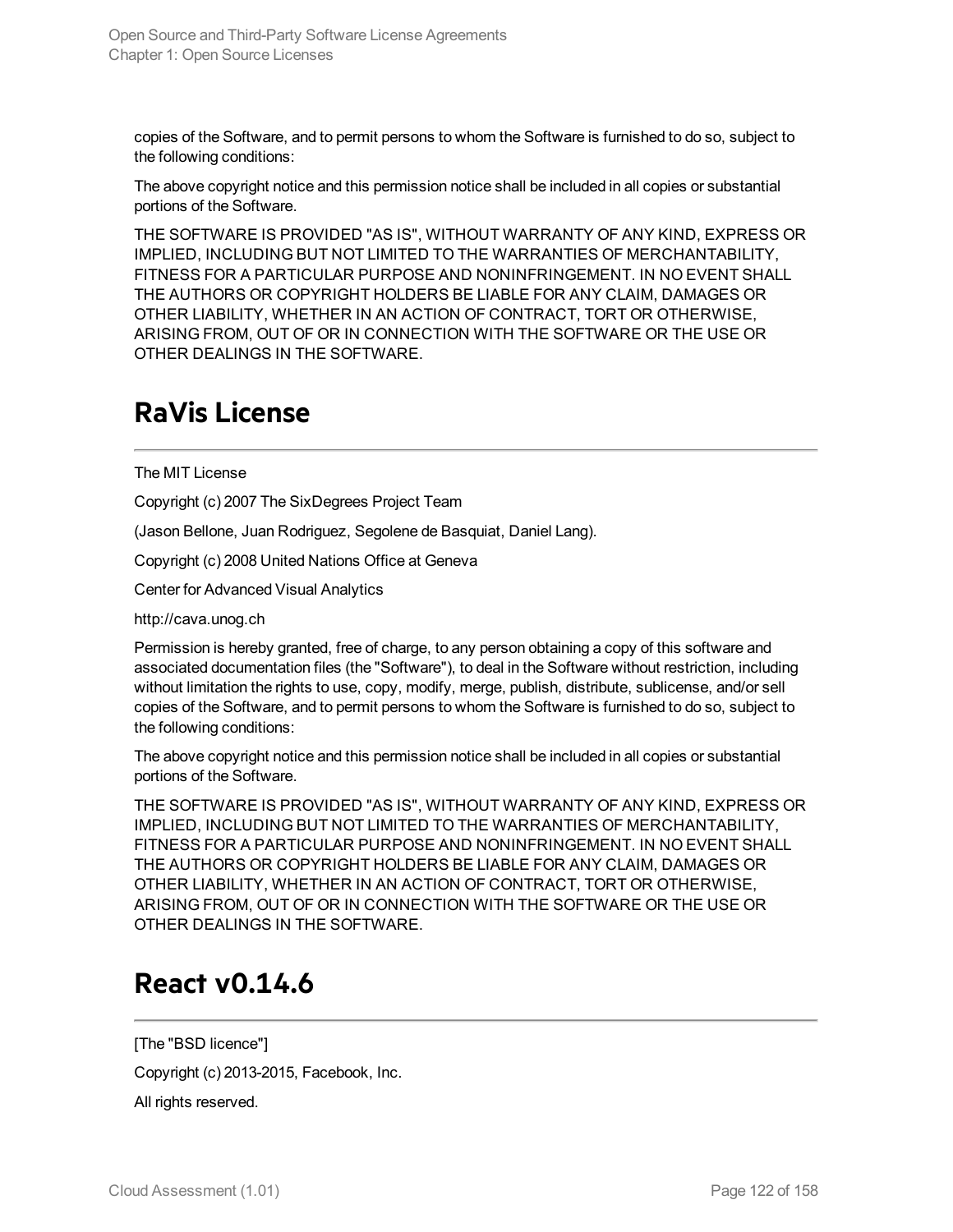This source code is licensed under the BSD-style license found in the LICENSE file in the root directory of this source tree. An additional grant of patent rights can be found in the PATENTS file in the same directory.

@providesModule React

## **script.aculo.us License**

Copyright (c) 2005-2008 Thomas Fuchs (http://script.aculo.us, http://mir.aculo.us)

Also, this software is part of the MIT License.

Permission is hereby granted, free of charge, to any person obtaining a copy of this software and associated documentation files (the "Software"), to deal in the Software without restriction, including without limitation the rights to use, copy, modify, merge, publish, distribute, sublicense, and/or sell copies of the Software, and to permit persons to whom the Software is furnished to do so, subject to the following conditions:

The above copyright notice and this permission notice shall be included in all copies or substantial portions of the Software.

THE SOFTWARE IS PROVIDED "AS IS", WITHOUT WARRANTY OF ANY KIND, EXPRESS OR IMPLIED, INCLUDING BUT NOT LIMITED TO THE WARRANTIES OF MERCHANTABILITY, FITNESS FOR A PARTICULAR PURPOSE AND NONINFRINGEMENT. IN NO EVENT SHALL THE AUTHORS OR COPYRIGHT HOLDERS BE LIABLE FOR ANY CLAIM, DAMAGES OR OTHER LIABILITY, WHETHER IN AN ACTION OF CONTRACT, TORT OR OTHERWISE, ARISING FROM, OUT OF OR IN CONNECTION WITH THE SOFTWARE OR THE USE OR OTHER DEALINGS IN THE SOFTWARE.

# **SLF4J Licenses**

Copyright (c) 2004-2008 QOS.ch

All rights reserved.

Permission is hereby granted, free of charge, to any person obtaining a copy of this software and associated documentation files (the "Software"), to deal in the Software without restriction, including without limitation the rights to use, copy, modify, merge, publish, distribute, sublicense, and/or sell copies of the Software, and to permit persons to whom the Software is furnished to do so, subject to the following conditions:

The above copyright notice and this permission notice shall be included in all copies or substantial portions of the Software.

THE SOFTWARE IS PROVIDED "AS IS", WITHOUT WARRANTY OF ANY KIND, EXPRESS OR IMPLIED, INCLUDING BUT NOT LIMITED TO THE WARRANTIES OF MERCHANTABILITY, FITNESS FOR A PARTICULAR PURPOSE AND NONINFRINGEMENT. IN NO EVENT SHALL THE AUTHORS OR COPYRIGHT HOLDERS BE LIABLE FOR ANY CLAIM, DAMAGES OR OTHER LIABILITY, WHETHER IN AN ACTION OF CONTRACT, TORT OR OTHERWISE,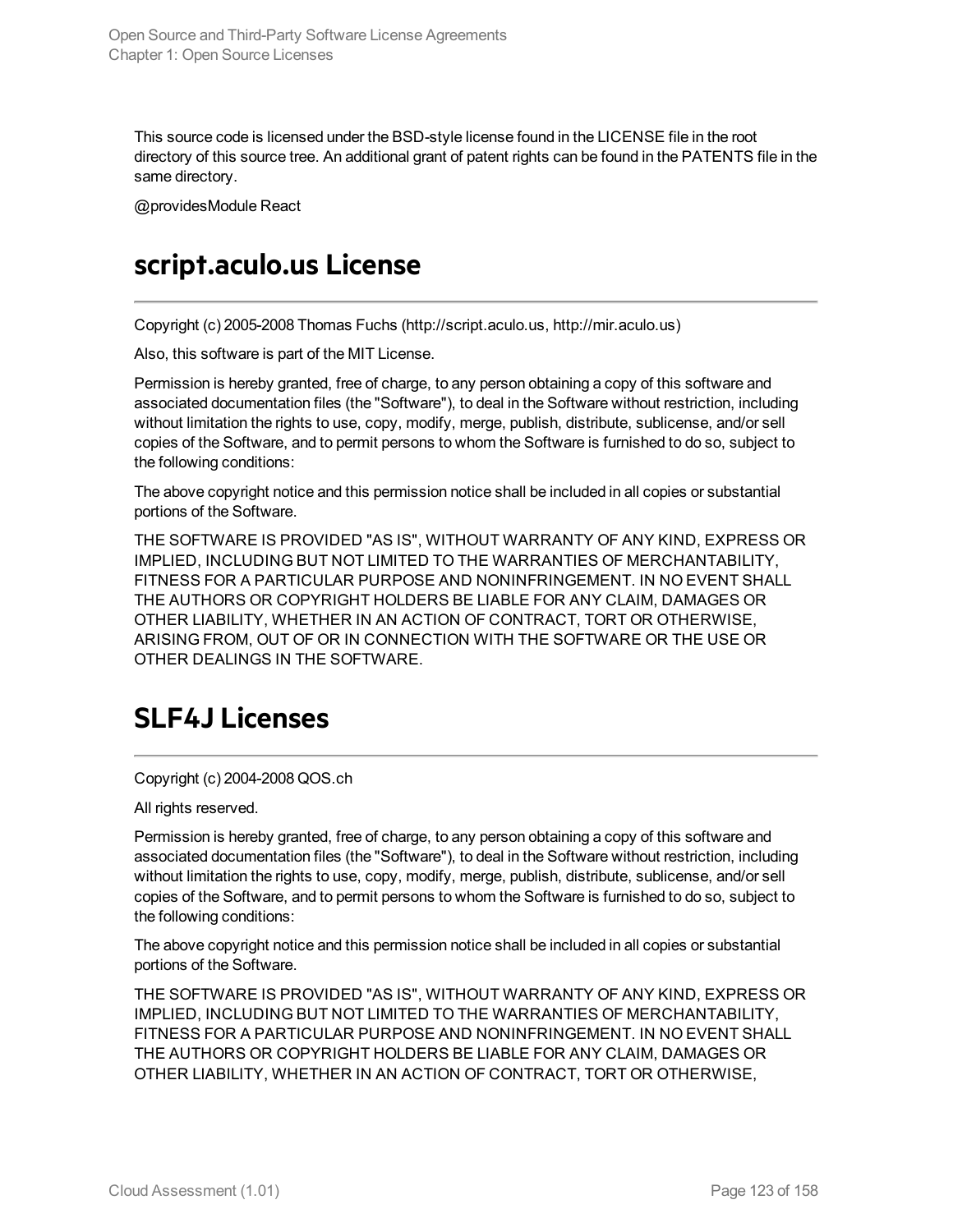### ARISING FROM, OUT OF OR IN CONNECTION WITH THE SOFTWARE OR THE USE OR OTHER DEALINGS IN THE SOFTWARE.

Copyright (c) 2004-2005 SLF4J.ORG

Copyright (c) 2004-2005 QOS.ch

All rights reserved.

Permission is hereby granted, free of charge, to any person obtaining a copy of this software and associated documentation files (the "Software"), to deal in the Software without restriction, including without limitation the rights to use, copy, modify, merge, publish, distribute, and/or sell copies of the Software, and to permit persons to whom the Software is furnished to do so, provided that the above copyright notice(s) and this permission notice appear in all copies of the Software and that both the above copyright notice(s) and this permission notice appear in supporting documentation.

THE SOFTWARE IS PROVIDED "AS IS", WITHOUT WARRANTY OF ANY KIND, EXPRESS OR IMPLIED, INCLUDING BUT NOT LIMITED TO THE WARRANTIES OF MERCHANTABILITY, FITNESS FOR A PARTICULAR PURPOSE AND NONINFRINGEMENT OF THIRD PARTY RIGHTS. IN NO EVENT SHALL THE COPYRIGHT HOLDER OR HOLDERS INCLUDED IN THIS NOTICE BE LIABLE FOR ANY CLAIM, OR ANY SPECIAL INDIRECT OR CONSEQUENTIAL DAMAGES, OR ANY DAMAGES WHATSOEVER RESULTING FROM LOSS OF USE, DATA OR PROFITS, WHETHER IN AN ACTION OF CONTRACT, NEGLIGENCE OR OTHER TORTIOUS ACTION, ARISING OUT OF OR IN CONNECTION WITH THE USE OR PERFORMANCE OF THIS SOFTWARE.

Except as contained in this notice, the name of a copyright holder shall not be used in advertising or otherwise to promote the sale, use or other dealings in this Software without prior written authorization of the copyright holder.

## **Star Rating Widget License**

### Copyright (c) 2009 Orkan (orkans@gmail.com)

Permission is hereby granted, free of charge, to any person obtaining a copy of this software and associated documentation files (the "Software"), to deal in the Software without restriction, including without limitation the rights to use, copy, modify, merge, publish, distribute, sublicense, and/or sell copies of the Software, and to permit persons to whom the Software is furnished to do so, subject to the following conditions:

The above copyright notice and this permission notice shall be included in all copies or substantial portions of the Software.

THE SOFTWARE IS PROVIDED "AS IS", WITHOUT WARRANTY OF ANY KIND, EXPRESS OR IMPLIED, INCLUDING BUT NOT LIMITED TO THE WARRANTIES OF MERCHANTABILITY, FITNESS FOR A PARTICULAR PURPOSE AND NONINFRINGEMENT. IN NO EVENT SHALL THE AUTHORS OR COPYRIGHT HOLDERS BE LIABLE FOR ANY CLAIM, DAMAGES OR OTHER LIABILITY, WHETHER IN AN ACTION OF CONTRACT, TORT OR OTHERWISE, ARISING FROM, OUT OF OR IN CONNECTION WITH THE SOFTWARE OR THE USE OR OTHER DEALINGS IN THE SOFTWARE.

## **StringTemplate License**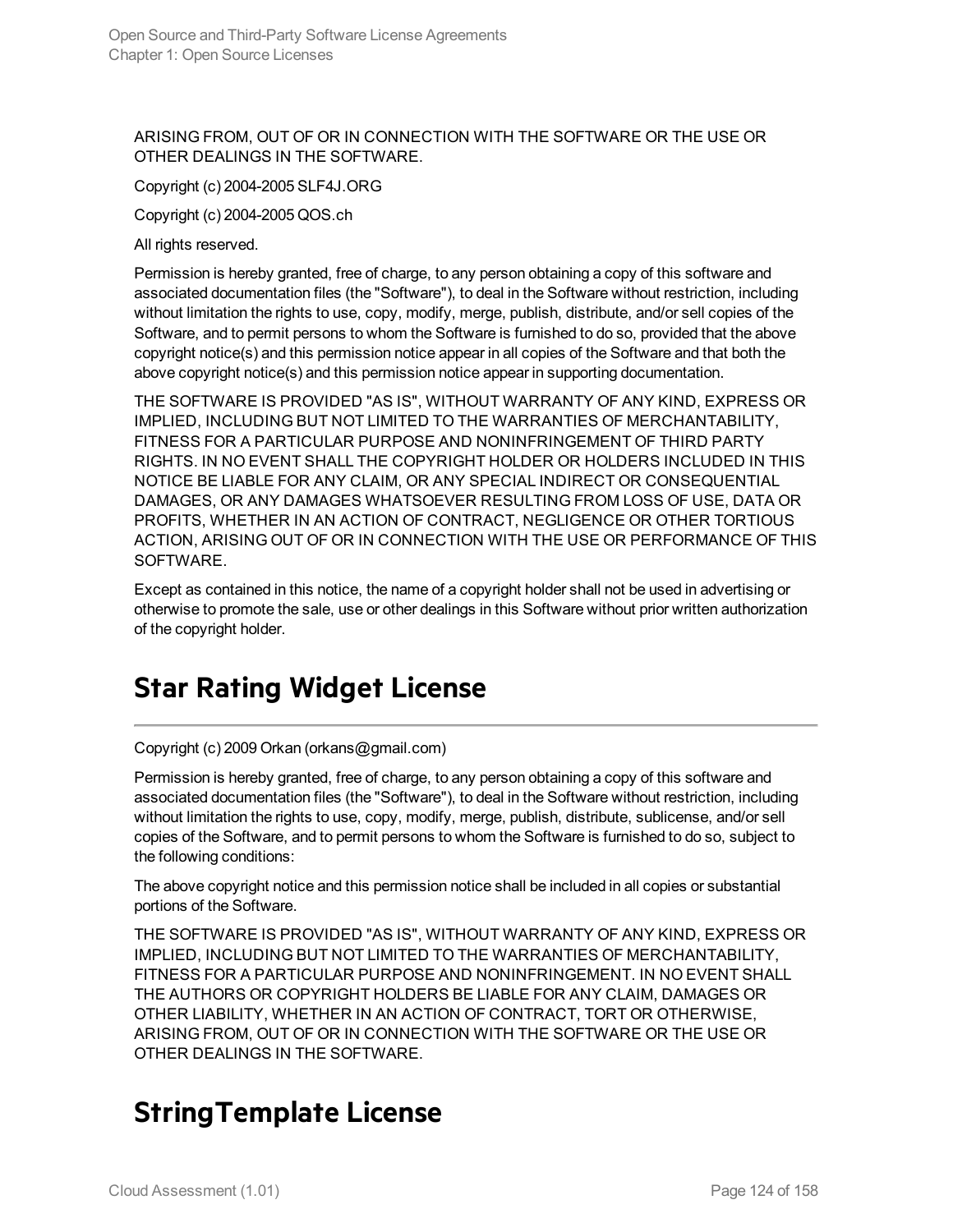[The "BSD licence"]

Copyright (c) 2003-2008 Terence Parr

All rights reserved.

Redistribution and use in source and binary forms, with or without modification, are permitted provided that the following conditions are met:

1. Redistributions of source code must retain the above copyright notice, this list of conditions and the following disclaimer.

2. Redistributions in binary form must reproduce the above copyright notice, this list of conditions and the following disclaimer in the documentation and/or other materials provided with the distribution.

3. The name of the author may not be used to endorse or promote products derived from this software without specific prior written permission.

THIS SOFTWARE IS PROVIDED BY THE AUTHOR ``AS IS'' AND ANY EXPRESS OR IMPLIED WARRANTIES, INCLUDING, BUT NOT LIMITED TO, THE IMPLIED WARRANTIES OF MERCHANTABILITY AND FITNESS FOR A PARTICULAR PURPOSE ARE DISCLAIMED. IN NO EVENT SHALL THE AUTHOR BE LIABLE FOR ANY DIRECT, INDIRECT, INCIDENTAL, SPECIAL, EXEMPLARY, OR CONSEQUENTIAL DAMAGES (INCLUDING, BUT NOT LIMITED TO, PROCUREMENT OF SUBSTITUTE GOODS OR SERVICES; LOSS OF USE, DATA, OR PROFITS; OR BUSINESS INTERRUPTION) HOWEVER CAUSED AND ON ANY THEORY OF LIABILITY, WHETHER IN CONTRACT, STRICT LIABILITY, OR TORT (INCLUDING NEGLIGENCE OR OTHERWISE) ARISING IN ANY WAY OUT OF THE USE OF THIS SOFTWARE, EVEN IF ADVISED OF THE POSSIBILITY OF SUCH DAMAGE.

## **Tagunit License**

Copyright (c) 2002/2003, Simon Brown

All rights reserved.

Redistribution and use in source and binary forms, with or without modification, are permitted provided that the following conditions are met:

- Redistributions of source code must retain the above copyright notice, this list of conditions and the following disclaimer.
- Redistributions in binary form must reproduce the above copyright notice, this list of conditions and the following disclaimer in the documentation and/or other materials provided with the distribution.
- Neither the name of TagUnit.org nor the names of its contributors may be used to endorse or promote products derived from this software without specific prior written permission.

THIS SOFTWARE IS PROVIDED BY THE COPYRIGHT HOLDERS AND CONTRIBUTORS "AS IS" AND ANY EXPRESS OR IMPLIED WARRANTIES, INCLUDING, BUT NOT LIMITED TO, THE IMPLIED WARRANTIES OF MERCHANTABILITY AND FITNESS FOR A PARTICULAR PURPOSE ARE DISCLAIMED. IN NO EVENT SHALL THE COPYRIGHT OWNER OR CONTRIBUTORS BE LIABLE FOR ANY DIRECT, INDIRECT, INCIDENTAL, SPECIAL, EXEMPLARY, OR CONSEQUENTIAL DAMAGES (INCLUDING, BUT NOT LIMITED TO,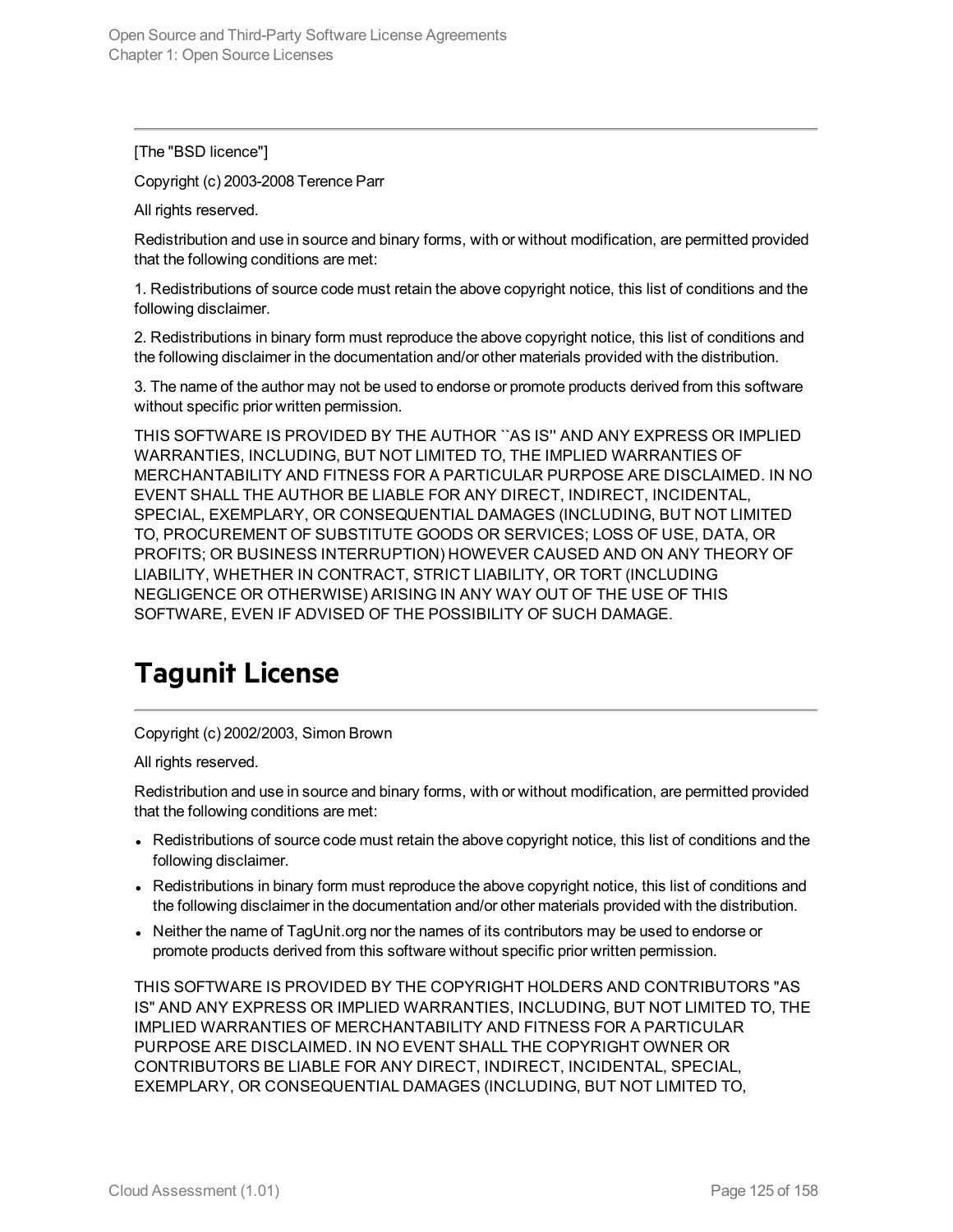PROCUREMENT OF SUBSTITUTE GOODS OR SERVICES; LOSS OF USE, DATA, OR PROFITS; OR BUSINESS INTERRUPTION) HOWEVER CAUSED AND ON ANY THEORY OF LIABILITY, WHETHER IN CONTRACT, STRICT LIABILITY, OR TORT (INCLUDING NEGLIGENCE OR OTHERWISE) ARISING IN ANY WAY OUT OF THE USE OF THIS SOFTWARE, EVEN IF ADVISED OF THE POSSIBILITY OF SUCH DAMAGE.

## **Treeview License**

Copyright (c) 2007 Jörn Zaefferer, http://docs.jquery.com/Plugins/Treeview

Permission is hereby granted, free of charge, to any person obtaining a copy of this software and associated documentation files (the "Software"), to deal in the Software without restriction, including without limitation the rights to use, copy, modify, merge, publish, distribute, sublicense, and/or sell copies of the Software, and to permit persons to whom the Software is furnished to do so, subject to the following conditions:

The above copyright notice and this permission notice shall be included in all copies or substantial portions of the Software.

THE SOFTWARE IS PROVIDED "AS IS", WITHOUT WARRANTY OF ANY KIND, EXPRESS OR IMPLIED, INCLUDING BUT NOT LIMITED TO THE WARRANTIES OF MERCHANTABILITY, FITNESS FOR A PARTICULAR PURPOSE AND NONINFRINGEMENT. IN NO EVENT SHALL THE AUTHORS OR COPYRIGHT HOLDERS BE LIABLE FOR ANY CLAIM, DAMAGES OR OTHER LIABILITY, WHETHER IN AN ACTION OF CONTRACT, TORT OR OTHERWISE, ARISING FROM, OUT OF OR IN CONNECTION WITH THE SOFTWARE OR THE USE OR OTHER DEALINGS IN THE SOFTWARE.

## **Tristate Checkbox License**

### Copyright (c) 2009 Ben Belcourt

Permission is hereby granted, free of charge, to any person obtaining a copy of this software and associated documentation files (the "Software"), to deal in the Software without restriction, including without limitation the rights to use, copy, modify, merge, publish, distribute, sublicense, and/or sell copies of the Software, and to permit persons to whom the Software is furnished to do so, subject to the following conditions:

The above copyright notice and this permission notice shall be included in all copies or substantial portions of the Software.

THE SOFTWARE IS PROVIDED "AS IS", WITHOUT WARRANTY OF ANY KIND, EXPRESS OR IMPLIED, INCLUDING BUT NOT LIMITED TO THE WARRANTIES OF MERCHANTABILITY, FITNESS FOR A PARTICULAR PURPOSE AND NONINFRINGEMENT. IN NO EVENT SHALL THE AUTHORS OR COPYRIGHT HOLDERS BE LIABLE FOR ANY CLAIM, DAMAGES OR OTHER LIABILITY, WHETHER IN AN ACTION OF CONTRACT, TORT OR OTHERWISE, ARISING FROM, OUT OF OR IN CONNECTION WITH THE SOFTWARE OR THE USE OR OTHER DEALINGS IN THE SOFTWARE.

## **Using Newtonsoft.Json License**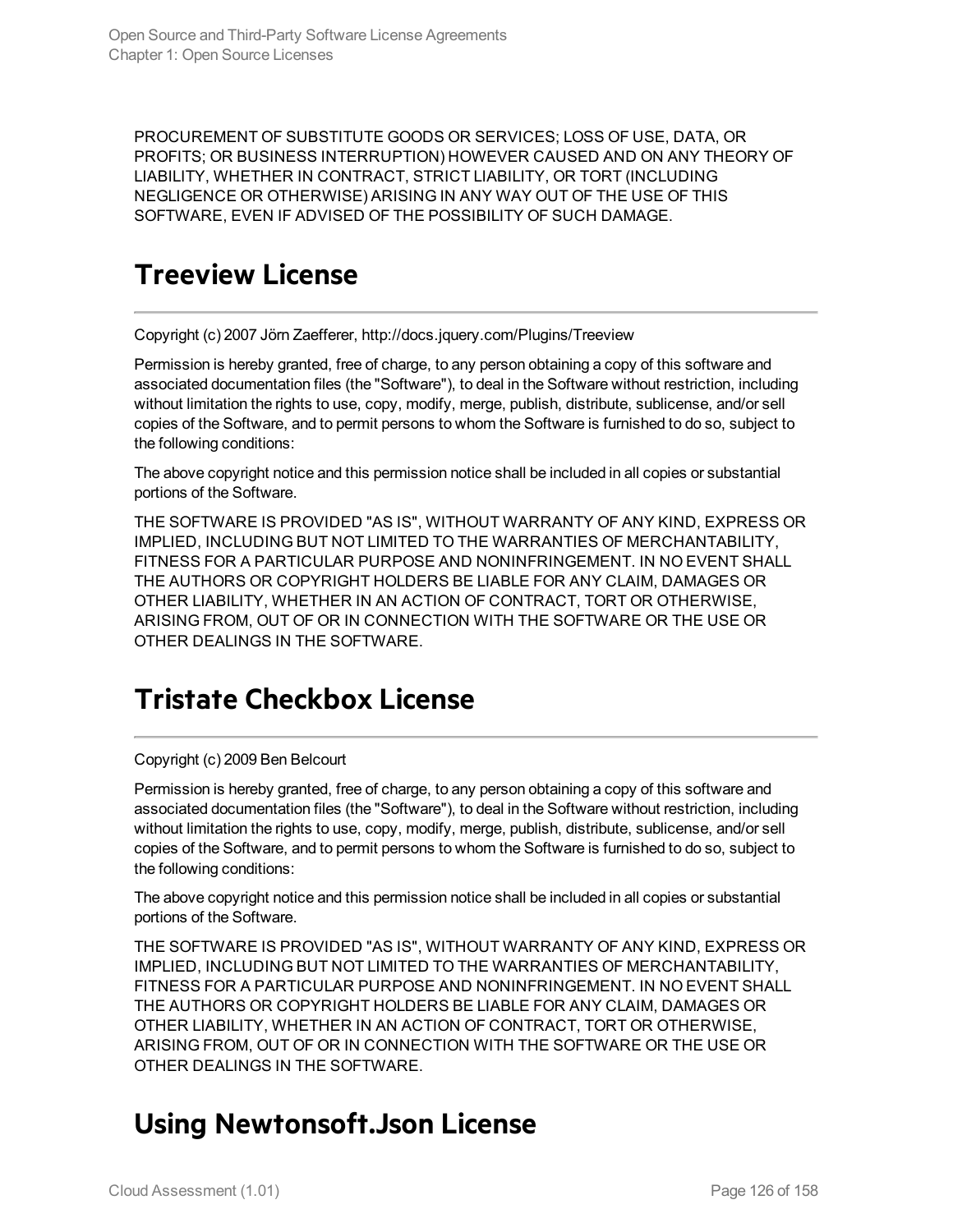Copyright (c) 2007 James Newton-King

Permission is hereby granted, free of charge, to any person obtaining a copy of this software and associated documentation files (the "Software"), to deal in the Software without restriction, including without limitation the rights to use, copy, modify, merge, publish, distribute, sublicense, and/or sell copies of the Software, and to permit persons to whom the Software is furnished to do so, subject to the following conditions:

The above copyright notice and this permission notice shall be included in all copies or substantial portions of the Software.

THE SOFTWARE IS PROVIDED "AS IS", WITHOUT WARRANTY OF ANY KIND, EXPRESS OR IMPLIED, INCLUDING BUT NOT LIMITED TO THE WARRANTIES OF MERCHANTABILITY, FITNESS FOR A PARTICULAR PURPOSE AND NONINFRINGEMENT. IN NO EVENT SHALL THE AUTHORS OR COPYRIGHT HOLDERS BE LIABLE FOR ANY CLAIM, DAMAGES OR OTHER LIABILITY, WHETHER IN AN ACTION OF CONTRACT, TORT OR OTHERWISE, ARISING FROM, OUT OF OR IN CONNECTION WITH THE SOFTWARE OR THE USE OR OTHER DEALINGS IN THE SOFTWARE.

# **W3C Software Notice and License**

### W3C(C) SOFTWARE NOTICE AND LICENSE

Copyright (C) 1994-2002 World Wide Web Consortium, (Massachusetts Institute of Technology, Institut National de Recherche en Informatique et en Automatique, Keio University). All Rights Reserved. http://www.w3.org/Consortium/Legal/

This W3C work (including software, documents, or other related items) is being provided by the copyright holders under the following license. By obtaining, using and/or copying this work, you (the licensee) agree that you have read, understood, and will comply with the following terms and conditions:

Permission to use, copy, modify, and distribute this software and its documentation, with or without modification, for any purpose and without fee or royalty is hereby granted, provided that you include the following on ALL copies of the software and documentation or portions thereof, including modifications, that you make:

The full text of this NOTICE in a location viewable to users of the redistributed or derivative work. Any pre-existing intellectual property disclaimers, notices, or terms and conditions. If none exist, a short notice of the following form (hypertext is preferred, text is permitted) should be used within the body of any redistributed or derivative code: "Copyright (C) [\$date-of-software] World Wide Web Consortium, (Massachusetts Institute of Technology, Institut National de Recherche en Informatique et en Automatique, Keio University). All Rights Reserved. http://www.w3.org/Consortium/Legal/"

Notice of any changes or modifications to the W3C files, including the date changes were made. (We recommend you provide URIs to the location from which the code is derived.)

THIS SOFTWARE AND DOCUMENTATION IS PROVIDED "AS IS," AND COPYRIGHT HOLDERS MAKE NO REPRESENTATIONS OR WARRANTIES, EXPRESS OR IMPLIED, INCLUDING BUT NOT LIMITED TO, WARRANTIES OF MERCHANTABILITY OR FITNESS FOR ANY PARTICULAR PURPOSE OR THAT THE USE OF THE SOFTWARE OR DOCUMENTATION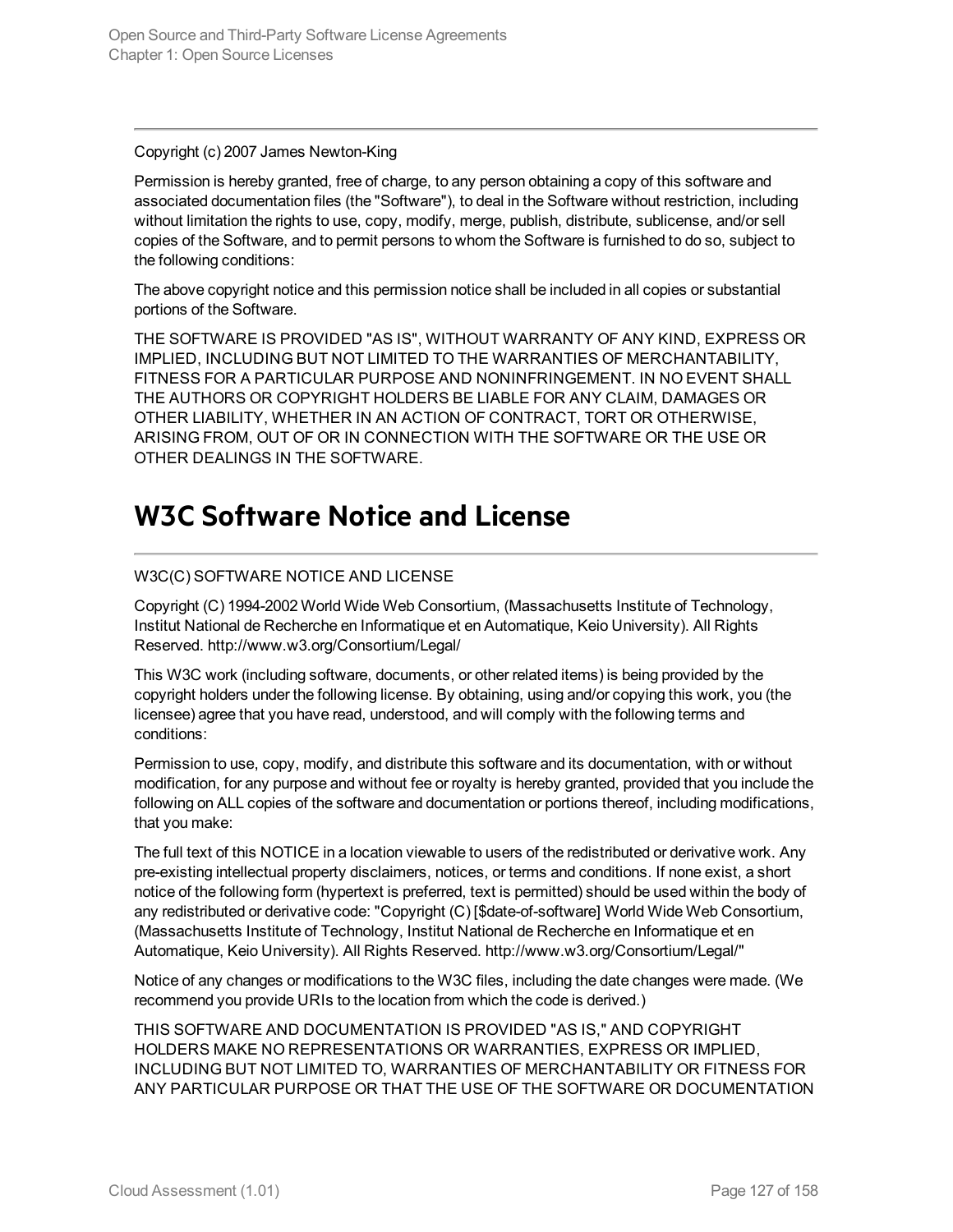WILL NOT INFRINGE ANY THIRD PARTY PATENTS, COPYRIGHTS, TRADEMARKS OR OTHER RIGHTS.

COPYRIGHT HOLDERS WILL NOT BE LIABLE FOR ANY DIRECT, INDIRECT, SPECIAL OR CONSEQUENTIAL DAMAGES ARISING OUT OF ANY USE OF THE SOFTWARE OR DOCUMENTATION.

The name and trademarks of copyright holders may NOT be used in advertising or publicity pertaining to the software without specific, written prior permission. Title to copyright in this software and any associated documentation will at all times remain with copyright holders.

## **W3C(C) SOFTWARE NOTICE AND LICENSE**

http://www.w3.org/Consortium/Legal/2002/copyright-software-20021231

This work (and included software, documentation such as READMEs, or other related items) is being provided by the copyright holders under the following license. By obtaining, using and/or copying this work, you (the licensee) agree that you have read, understood, and will comply with the following terms and conditions.

Permission to copy, modify, and distribute this software and its documentation, with or without modification, for any purpose and without fee or royalty is hereby granted, provided that you include the following on ALL copies of the software and documentation or portions thereof, including modifications:

1. The full text of this NOTICE in a location viewable to users of the redistributed or derivative work.

2. Any pre-existing intellectual property disclaimers, notices, or terms and conditions. If none exist, the W3C Software Short Notice should be included (hypertext is preferred, text is permitted) within the body of any redistributed or derivative code.

3. Notice of any changes or modifications to the files, including the date changes were made. (We recommend you provide URIs to the location from which the code is derived.)

THIS SOFTWARE AND DOCUMENTATION IS PROVIDED "AS IS," AND COPYRIGHT HOLDERS MAKE NO REPRESENTATIONS

OR WARRANTIES, EXPRESS OR IMPLIED, INCLUDING BUT NOT LIMITED TO, WARRANTIES OF MERCHANTABILITY OR

FITNESS FOR ANY PARTICULAR PURPOSE OR THAT THE USE OF THE SOFTWARE OR DOCUMENTATION WILL NOT INFRINGE

ANY THIRD PARTY PATENTS, COPYRIGHTS, TRADEMARKS OR OTHER RIGHTS.

COPYRIGHT HOLDERS WILL NOT BE LIABLE FOR ANY DIRECT, INDIRECT, SPECIAL OR CONSEQUENTIAL DAMAGES ARISING OUT OF ANY USE OF THE SOFTWARE OR DOCUMENTATION.

The name and trademarks of copyright holders may NOT be used in advertising or publicity pertaining to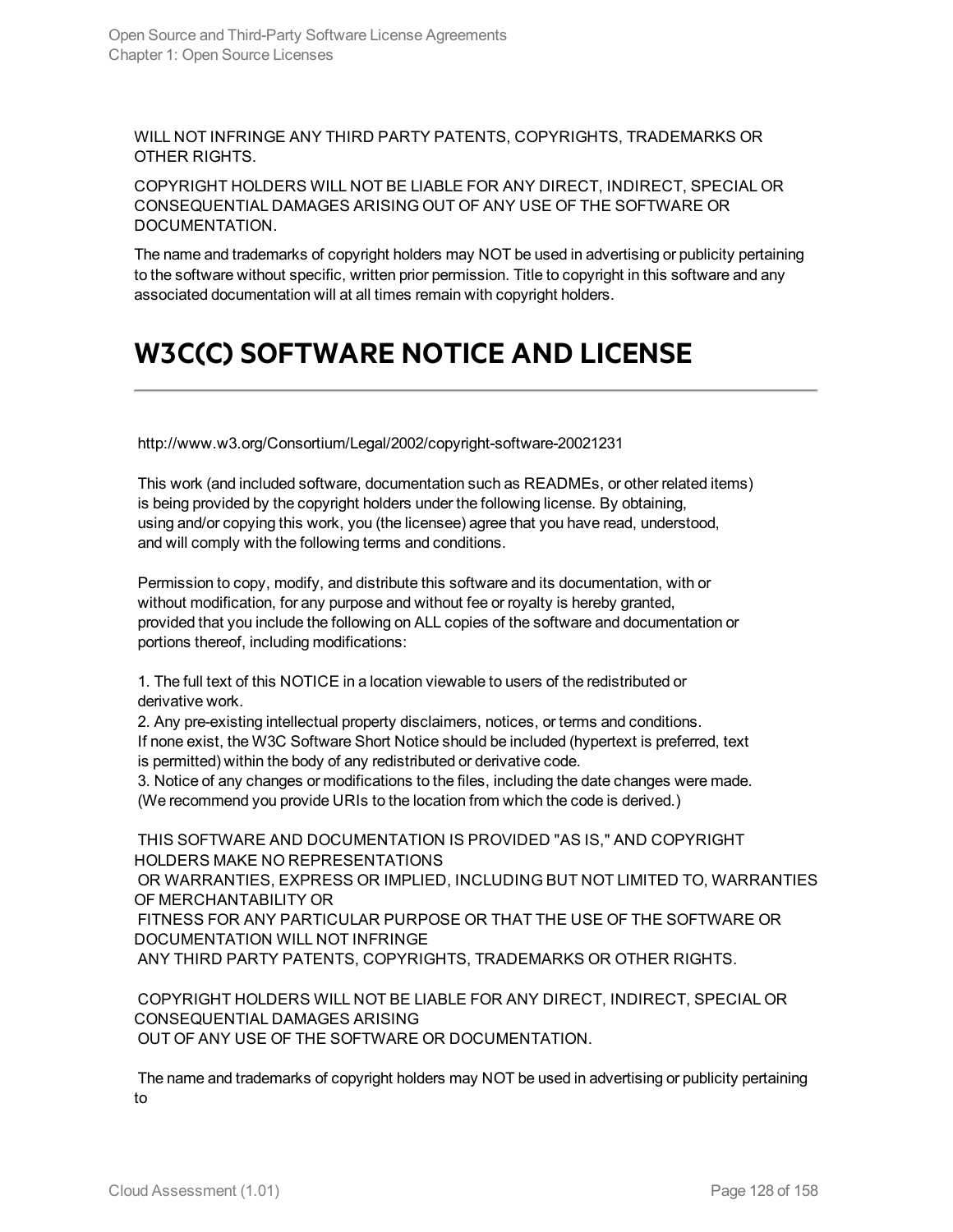the software without specific, written prior permission. Title to copyright in this software and any associated documentation will at all times remain with copyright holders.

## **WS-I Test License Agreement**

By downloading or using this software or accompanying documentation you agree to the following terms and conditions.

License Grant. You are hereby granted a personal, non-transferable and non-sublicenseable, nonexclusive, world-wide, royalty free license to use the WS-I Test Material (including software and documentation) solely for the purpose of testing compliance with the relevant portions of specifications or standards. You may not modify or create derivative works of any of the Test Material except as is necessary to fulfill the purpose described above. You may not distribute copies of the Test Material to other parties for any purpose, including for the purpose of allowing such other party to use the Test Material. Nor may you modify or incorporate the Test Material into any other software.

No Warranties. The Test Material contained herein is provided on an "AS IS" basis and to the maximum extent permitted by applicable law, this material is provided AS IS AND WITH ALL FAULTS, and the authors and developers of this material and WS-I hereby disclaim all other warranties and conditions, either express, implied or statutory, including, but not limited to, any (if any) implied warranties, duties or conditions of merchantability, of fitness for a particular purpose, of accuracy or completeness of responses, of results, of workmanlike effort, of lack of viruses, and of lack of negligence. ALSO, THERE IS NO WARRANTY OR CONDITION OF TITLE, QUIET ENJOYMENT, QUIET POSSESSION, CORRESPONDENCE TO DESCRIPTION OR NON-INFRINGEMENT WITH REGARD TO THIS MATERIAL.

Limitation of Liability. IN NO EVENT WILL ANY AUTHOR, DEVELOPER, LICENSOR, OR DISTRIBUTOR OF THIS MATERIAL OR WS-I BE LIABLE TO ANY OTHER PARTY FOR THE COST OF PROCURING SUBSTITUTE GOODS OR SERVICES, LOST PROFITS, LOSS OF USE, LOSS OF DATA, OR ANY INCIDENTAL, CONSEQUENTIAL, DIRECT, INDIRECT, PUNITIVE, OR SPECIAL DAMAGES WHETHER UNDER CONTRACT, TORT, WARRANTY, OR OTHERWISE, ARISING IN ANY WAY OUT OF THIS OR ANY OTHER AGREEMENT RELATING TO THIS MATERIAL, WHETHER OR NOT SUCH PARTY HAD ADVANCE NOTICE OF THE POSSIBILITY OF SUCH DAMAGES.

Covenant Not to Assert. To the extent that you have any patents which cover the use of the Test Material in any manner permitted under this License, you hereby agree not to assert any such patents against WS-I or its Members or any other parties who have entered into a license substantially similar to this License for the licensed use of the WS-I Test Material.¨

Use of WS-I Name. WS-I rules, if any, regarding the use of its name and your ability to make claims regarding WS-I or your use of the Test Material or any result therefrom can be found at

\_\_\_\_\_. As a condition to your license, you agree to abide by all such rules.

General.

No other rights are granted by implication, estoppel or otherwise.

If any provision of this Agreement is invalid or unenforceable under applicable law, it shall not affect the validity or enforceability of the remainder of the terms of this Agreement, and without further action by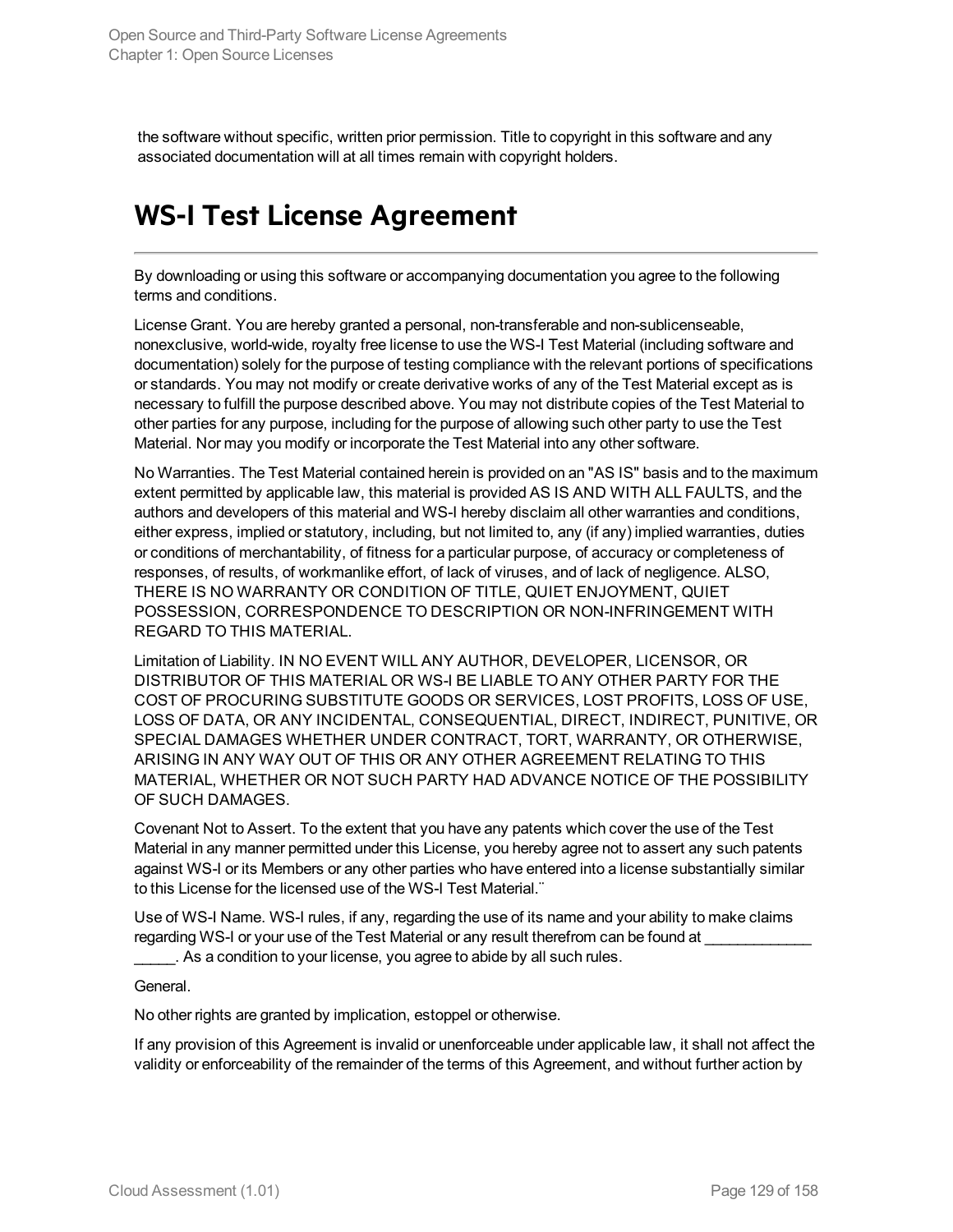the parties hereto, such provision shall be reformed to the minimum extent necessary to make such provision valid and enforceable.

Your rights under this Agreement shall terminate if you fail to comply with any of the material terms or conditions of this Agreement and do not cure such failure in a reasonable period of time after becoming aware of such noncompliance. If all your rights under this Agreement terminate, you agree to cease use of the Test Material immediately.

This Agreement is governed by the laws of the State of New York and the intellectual property laws of the United States of America. No party to this Agreement will bring a legal action under this Agreement more than one year after the cause of action arose. Each party waives its rights to a jury trial in any resulting litigation.

## **Xalan, Version 2.5.1**

The Apache Software License, Version 1.1

Copyright (c) 1999-2003 The Apache Software Foundation. All rights reserved.

Redistribution and use in source and binary forms, with or without modification, are permitted provided that the following conditions are met:

1. Redistributions of source code must retain the above copyright notice, this list of conditions and the following disclaimer.

2. Redistributions in binary form must reproduce the above copyright notice, this list of conditions and the following disclaimer in the documentation and/or other materials provided with the distribution.

3. The end-user documentation included with the redistribution, if any, must include the following acknowledgment: "This product includes software developed by the Apache Software Foundation (http://www.apache.org/)." Alternately, this acknowledgment may appear in the software itself, if and wherever such third-party acknowledgments normally appear.

4. The names "Xalan" and "Apache Software Foundation" must not be used to endorse or promote products derived from this software without prior written permission. For written permission, please contact apache@apache.org.

5. Products derived from this software may not be called "Apache", nor may "Apache" appear in their name, without prior written permission of the Apache Software Foundation.

THIS SOFTWARE IS PROVIDED "AS IS" AND ANY EXPRESSED OR IMPLIED WARRANTIES, INCLUDING, BUT NOT LIMITED TO, THE IMPLIED WARRANTIES OF MERCHANTABILITY AND FITNESS FOR A PARTICULAR PURPOSE ARE DISCLAIMED. IN NO EVENT SHALL THE APACHE SOFTWARE FOUNDATION OR ITS CONTRIBUTORS BE LIABLE FOR ANY DIRECT, INDIRECT, INCIDENTAL, SPECIAL, EXEMPLARY, OR CONSEQUENTIAL DAMAGES (INCLUDING, BUT NOT LIMITED TO, PROCUREMENT OF SUBSTITUTE GOODS OR SERVICES; LOSS OF USE, DATA, OR PROFITS; OR BUSINESS INTERRUPTION) HOWEVER CAUSED AND ON ANY THEORY OF LIABILITY, WHETHER IN CONTRACT, STRICT LIABILITY, OR TORT (INCLUDING NEGLIGENCE OR OTHERWISE) ARISING IN ANY WAY OUT OF THE USE OF THIS SOFTWARE, EVEN IF ADVISED OF THE POSSIBILITY OF SUCH DAMAGE. ====================================================================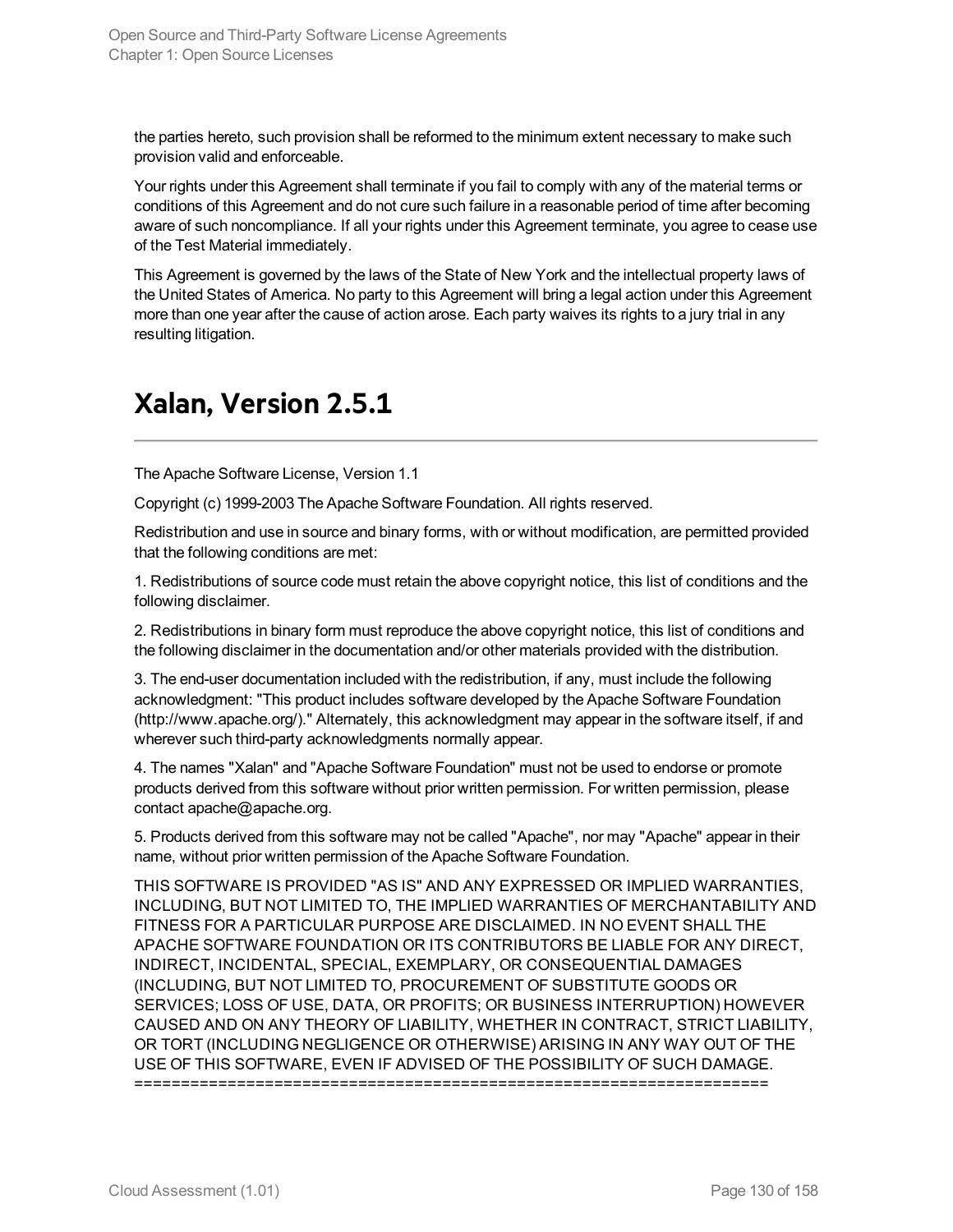This software consists of voluntary contributions made by many individuals on behalf of the Apache Software Foundation and was originally based on software copyright (c) 1999, Lotus Development Corporation., http://www.lotus.com. For more information on the Apache Software Foundation, please see <http://www.apache.org/>.

## **XML Pull Parser for Java, 1.1.1**

Indiana University Extreme! Lab Software License

Version 1.1.1

Copyright (c) 2002 Extreme! Lab, Indiana University. All rights reserved.

Redistribution and use in source and binary forms, with or without modification, are permitted provided that the following conditions are met:

1. Redistributions of source code must retain the above copyright notice, this list of conditions and the following disclaimer.

2. Redistributions in binary form must reproduce the above copyright notice, this list of conditions and the following disclaimer in the documentation and/or other materials provided with the distribution.

3. The end-user documentation included with the redistribution, if any, must include the following acknowledgment:

"This product includes software developed by the Indiana University Extreme! Lab (http://www.extreme.indiana.edu/)."

Alternately, this acknowledgment may appear in the software itself, if and wherever such third-party acknowledgments normally appear.

4. The names "Indiana Univeristy" and "Indiana Univeristy Extreme! Lab" must not be used to endorse or promote products derived from this software without prior written permission. For written permission, please contact http://www.extreme.indiana.edu/.

5. Products derived from this software may not use "Indiana Univeristy" name nor may "Indiana Univeristy" appear in their name, without prior written permission of the Indiana University.

THIS SOFTWARE IS PROVIDED "AS IS" AND ANY EXPRESSED OR IMPLIED WARRANTIES, INCLUDING, BUT NOT LIMITED TO, THE IMPLIED WARRANTIES OF MERCHANTABILITY AND FITNESS FOR A PARTICULAR PURPOSE ARE DISCLAIMED. IN NO EVENT SHALL THE AUTHORS, COPYRIGHT HOLDERS OR ITS CONTRIBUTORS BE LIABLE FOR ANY DIRECT, INDIRECT, INCIDENTAL, SPECIAL, EXEMPLARY, OR CONSEQUENTIAL DAMAGES (INCLUDING, BUT NOT LIMITED TO, PROCUREMENT OF SUBSTITUTE GOODS OR SERVICES; LOSS OF USE, DATA, OR PROFITS; OR BUSINESS INTERRUPTION) HOWEVER CAUSED AND ON ANY THEORY OF LIABILITY, WHETHER IN CONTRACT, STRICT LIABILITY, OR TORT (INCLUDING NEGLIGENCE OR OTHERWISE) ARISING IN ANY WAY OUT OF THE USE OF THIS SOFTWARE, EVEN IF ADVISED OF THE POSSIBILITY OF SUCH DAMAGE.

### **Xmlsec License**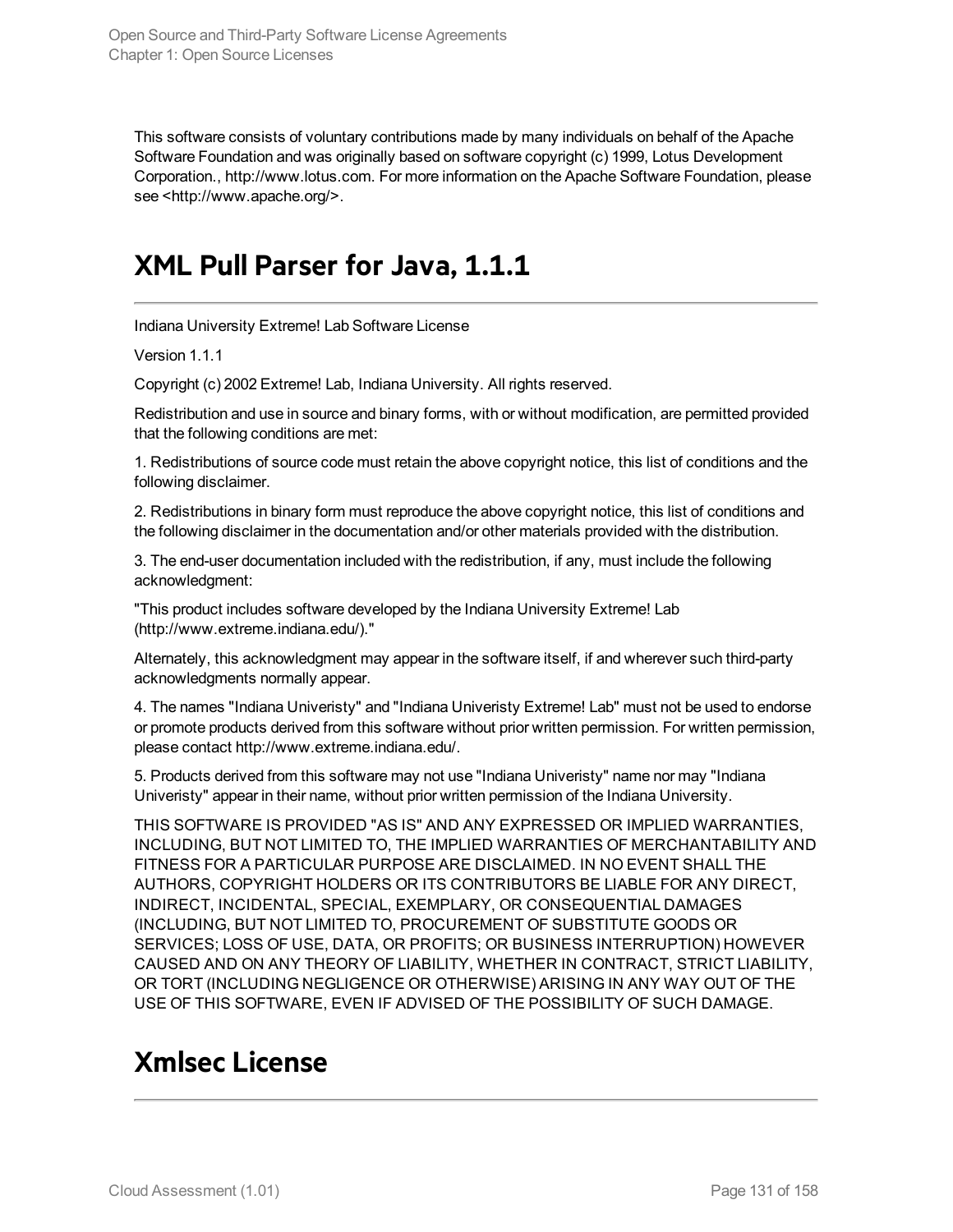Copyright (C) 2002 Aleksey Sanin. All Rights Reserved.

Permission is hereby granted, free of charge, to any person obtaining a copy of this software and associated documentation files (the "Software"), to deal in the Software without restriction, including without limitation the rights to use, copy, modify, merge, publish, distribute, sublicense, and/or sell copies of the Software, and to permit persons to whom the Software is furnished to do so, subject to the following conditions:

The above copyright notice and this permission notice shall be included in all copies or substantial portions of the Software.

THE SOFTWARE IS PROVIDED "AS IS", WITHOUT WARRANTY OF ANY KIND, EXPRESS OR IMPLIED, INCLUDING BUT NOT LIMITED TO THE WARRANTIES OF MERCHANTABILITY, FITNESS FOR A PARTICULAR PURPOSE AND NONINFRINGEMENT. IN NO EVENT SHALL THE ALEKSEY SANIN BE LIABLE FOR ANY CLAIM, DAMAGES OR OTHER LIABILITY, WHETHER IN AN ACTION OF CONTRACT, TORT OR OTHERWISE, ARISING FROM, OUT OF OR IN CONNECTION WITH THE SOFTWARE OR THE USE OR OTHER DEALINGS IN THE SOFTWARE.

Except as contained in this notice, the name of Aleksey Sanin shall not be used in advertising or otherwise to promote the sale, use or other dealings in this Software without prior written authorization from him.

## **YUI Library License**

Copyright (c) 2010, Yahoo! Inc. All rights reserved.

Redistribution and use of this software in source and binary forms, with or without modification, are permitted provided that the following conditions are met:

\* Redistributions of source code must retain the above copyright notice,

this list of conditions and the following disclaimer.

\* Redistributions in binary form must reproduce the above copyright notice, this list of conditions and the following disclaimer in the documentation and/or other materials provided with the distribution.

\* Neither the name of Yahoo! Inc nor the names of its contributors may be used to endorse or promote products derived from this software without specific prior written permission of Yahoo! Inc.

THIS SOFTWARE IS PROVIDED BY THE COPYRIGHT HOLDERS AND CONTRIBUTORS "AS IS" AND ANY EXPRESS OR IMPLIED WARRANTIES, INCLUDING, BUT NOT LIMITED TO, THE IMPLIED WARRANTIES OF MERCHANTABILITY AND FITNESS FOR A PARTICULAR PURPOSE ARE DISCLAIMED. IN NO EVENT SHALL THE COPYRIGHT OWNER OR CONTRIBUTORS BE LIABLE FOR ANY DIRECT, INDIRECT, INCIDENTAL, SPECIAL, EXEMPLARY, OR CONSEQUENTIAL DAMAGES (INCLUDING, BUT NOT LIMITED TO, PROCUREMENT OF SUBSTITUTE GOODS OR SERVICES; LOSS OF USE, DATA, OR PROFITS; OR BUSINESS INTERRUPTION) HOWEVER CAUSED AND ON ANY THEORY OF LIABILITY, WHETHER IN CONTRACT, STRICT LIABILITY, OR TORT (INCLUDING NEGLIGENCE OR OTHERWISE) ARISING IN ANY WAY OUT OF THE USE OF THIS SOFTWARE, EVEN IF ADVISED OF THE POSSIBILITY OF SUCH DAMAGE.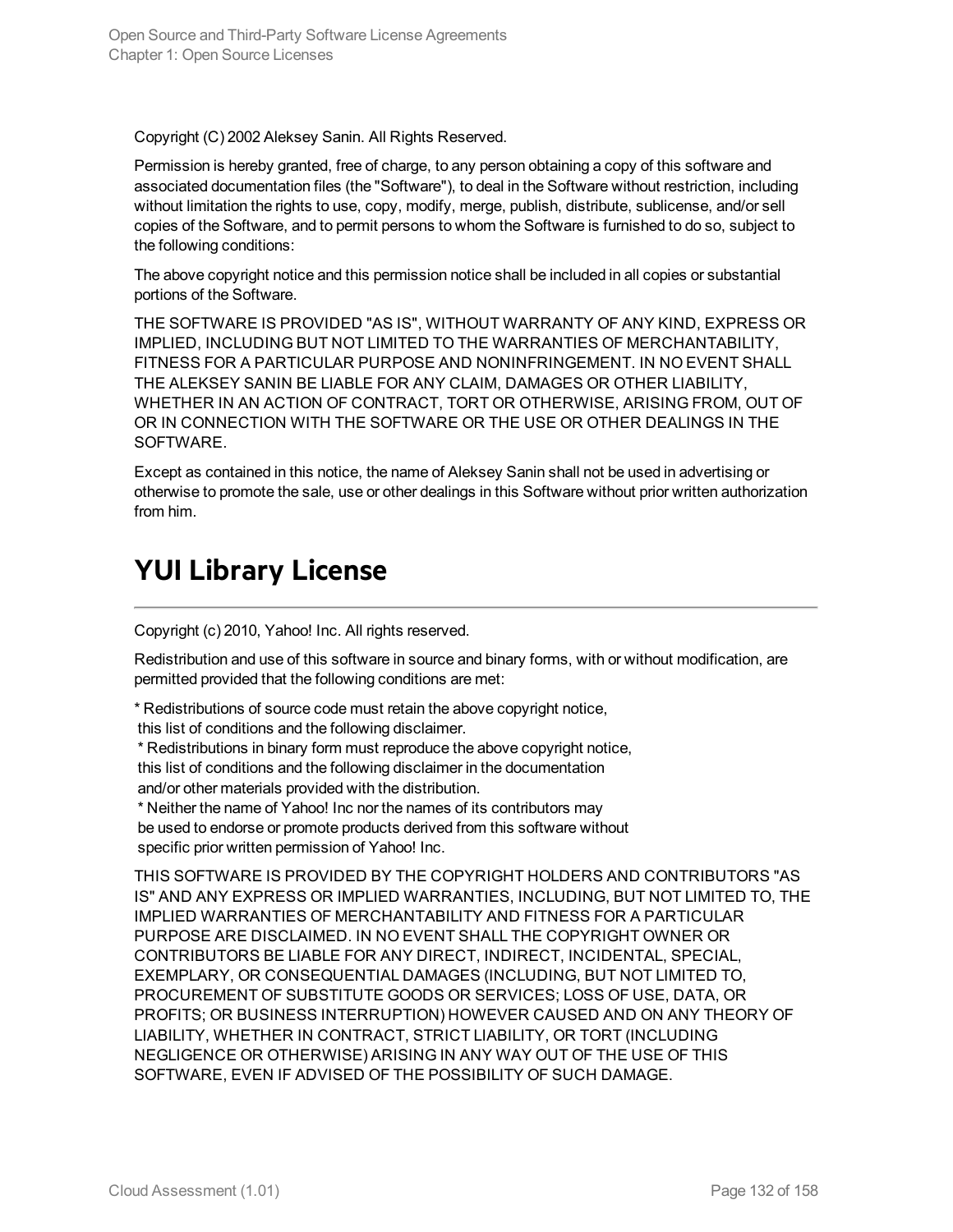# **Chapter 2: Open Source Legal Notices**

This product includes software developed by the Apache Software Foundation [\(http://www.apache.org/](http://www.apache.org/)).

This product includes software developed by the Exolab Project ([http://www.exolab.org\)](http://www.exolab.org/).

This product includes The Saxon XSLT and XQuery Processor from Saxonica Limited [\(http://www.saxonica.com/](http://www.saxonica.com/)).

This product includes software developed by the Jaxen Project [\(http://www.jaxen.org/\)](http://www.jaxen.org/).

This product includes software developed as part of the Jaxup project (<http://www.klomp.org/jaxup/>).

This product includes software developed by the JDOM Project [\(http://www.jdom.org/\)](http://www.jdom.org/).

This product includes software developed by Gargoyle Software Inc. [\(http://www.GargoyleSoftware.com/\)](http://www.gargoylesoftware.com/).

This product contains software developed by The Apache Software Foundation [\(http://www.apache.org/\)](http://www.apache.org/). It was originally based on software copyright (c) 2001, Institute for Data Communications Systems, <<http://www.nue.et-inf.uni-siegen.de/>>. The development of this software was partly funded by the European Commission in the <WebSig> project in the ISIS Programme

This product includes software developed by the Caucho Technology [\(http://www.caucho.com/](http://www.caucho.com/)).

This product includes software developed by Simon Brown [\(http://www.tagunit.org](http://www.tagunit.org/)).

This product includes software developed by Heng Yuan [\(http://www.cs.ucla.edu/~heng/JSCookMenu](http://www.cs.ucla.edu/~heng/JSCookMenu)).

This product includes software developed by the DOM4J Project [\(http://www.dom4j.org](http://www.dom4j.org/)).

The Standard Version of the Jetty package is available from [http://www.mortbay.com](http://www.mortbay.com/).

This product includes Antlr [\(http://www.antlr.org](http://www.antlr.org/)).

This product includes software developed by the Visigoth Software Society [\(http://www.visigoths.org/\)](http://www.visigoths.org/).

This product includes software developed by the MX4J project ([http://mx4j.sourceforge.net](http://mx4j.sourceforge.net/)).

This product includes software developed by the University Corporation for Advanced Internet Development <[http://www.ucaid.edu>](http://www.ucaid.edu/) Internet2 Project

This product includes code licensed from RSA Data Security

Portions Copyright © 2003, International Business Machines Corporation and others. All Rights Reserved.

Portions Copyright © 2001 Python Software Foundation; All Rights Reserved.

Portions Copyright © 1995-2001 Corporation for National Research Initiatives; All Rights Reserved.

Portions Copyright © 1996-1999 Corporation for National Research Initiatives; All Rights Reserved.

## **Apache Abdera Notice**

Apache Abdera

Copyright 2006-2010 Apache Software Foundation

This product includes/uses software(s) developed by 'an unknown organization' - Unnamed - javax.activation:activation:jar:1.1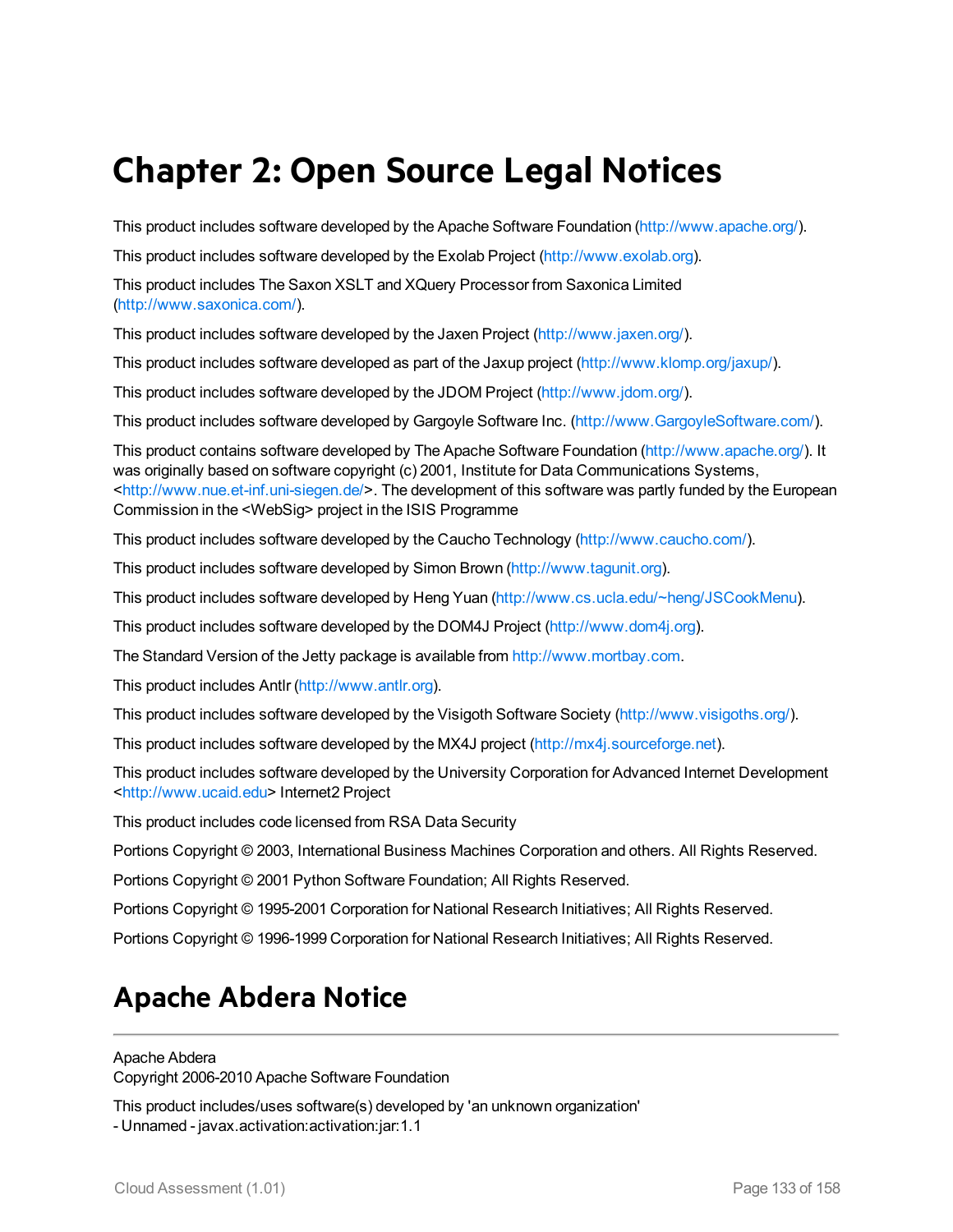Open Source and Third-Party Software License Agreements Chapter 2: Open Source Legal Notices

- Unnamed javax.mail:mail:jar:1.4
- ezmorph [\(http://ezmorph.sourceforge.net\)](http://ezmorph.sourceforge.net/)

- htmlparser [\(http://about.validator.nu/htmlparser/](http://about.validator.nu/htmlparser/))

This product includes/uses software(s) developed by 'Apache Software Foundation' [\(http://jakarta.apache.org/](http://jakarta.apache.org/))

- HttpClient [\(http://jakarta.apache.org/commons/httpclient/](http://jakarta.apache.org/commons/httpclient/))

This product includes/uses software(s) developed by 'Apache Software Foundation' [\(http://www.apache.org](http://www.apache.org/))

- Unnamed - commons-collections:commons-collections:jar:3.1

- Streaming API for XML (STAX API 1.0) [\(http://geronimo.apache.org/specs/geronimo-stax-api\\_1.0\\_](http://geronimo.apache.org/specs/geronimo-stax-api_1.0_spec) [spec](http://geronimo.apache.org/specs/geronimo-stax-api_1.0_spec))

This product includes/uses software(s) developed by 'Apache Software Foundation' [\(http://www.apache.org/](http://www.apache.org/))

- Abdera Client [\(http://abdera.apache.org/abdera-client\)](http://abdera.apache.org/abdera-client)

- Abdera Core [\(http://abdera.apache.org/abdera-core](http://abdera.apache.org/abdera-core))

- Abdera Extensions GData [\(http://abdera.apache.org/abdera-extensions-gdata\)](http://abdera.apache.org/abdera-extensions-gdata)
- Abdera Extensions Geo [\(http://abdera.apache.org/abdera-extensions-geo](http://abdera.apache.org/abdera-extensions-geo))
- Abdera Extensions HTML [\(http://abdera.apache.org/abdera-extensions-html](http://abdera.apache.org/abdera-extensions-html))
- Abdera Extensions JSON [\(http://abdera.apache.org/abdera-extensions-json](http://abdera.apache.org/abdera-extensions-json))
- Abdera Extensions Main [\(http://abdera.apache.org/abdera-extensions-main](http://abdera.apache.org/abdera-extensions-main))
- Abdera Extensions Media [\(http://abdera.apache.org/abdera-extensions-media\)](http://abdera.apache.org/abdera-extensions-media)
- Abdera Extensions OAuth [\(http://abdera.apache.org/abdera-extensions-oauth](http://abdera.apache.org/abdera-extensions-oauth))
- Abdera Extensions OpenSearch [\(http://abdera.apache.org/abdera-extensions-opensearch\)](http://abdera.apache.org/abdera-extensions-opensearch)
- Abdera Extensions Serializer [\(http://abdera.apache.org/abdera-extensions-serializer\)](http://abdera.apache.org/abdera-extensions-serializer)
- Abdera Extensions Sharing [\(http://abdera.apache.org/abdera-extensions-sharing\)](http://abdera.apache.org/abdera-extensions-sharing)
- Abdera Extensions WSSE [\(http://abdera.apache.org/abdera-extensions-wsse](http://abdera.apache.org/abdera-extensions-wsse))
- I18N Libraries [\(http://abdera.apache.org](http://abdera.apache.org/))
- Abdera Parser [\(http://abdera.apache.org/abdera-parser](http://abdera.apache.org/abdera-parser))
- Abdera Security [\(http://abdera.apache.org/abdera-security](http://abdera.apache.org/abdera-security))
- Abdera Server [\(http://abdera.apache.org/abdera-server](http://abdera.apache.org/abdera-server))
- Activation [\(http://geronimo.apache.org/geronimo-activation\\_1.0.2\\_spec\)](http://geronimo.apache.org/geronimo-activation_1.0.2_spec)
- Axiom API [\(http://ws.apache.org/commons/axiom/modules/axiom-api](http://ws.apache.org/commons/axiom/modules/axiom-api))
- Axiom Impl ([http://ws.apache.org/commons/axiom/modules/axiom-impl\)](http://ws.apache.org/commons/axiom/modules/axiom-impl)
- Xerces2 Java Parser [\(http://xerces.apache.org/xerces2-j/](http://xerces.apache.org/xerces2-j/))

This product includes/uses software(s) developed by 'Codehaus' [\(http://codehaus.org](http://codehaus.org/))

- jaxen [\(http://jaxen.codehaus.org/\)](http://jaxen.codehaus.org/)

This product includes/uses software(s) developed by 'Codehaus'

[\(http://codehaus.org](http://codehaus.org/))

- Woodstox [\(http://woodstox.codehaus.org](http://woodstox.codehaus.org/))

This product includes/uses software(s) developed by 'Json-lib' [\(http://json-lib.sourceforge.net](http://json-lib.sourceforge.net/)) - json-lib ([http://json-lib.sourceforge.net](http://json-lib.sourceforge.net/))

This product includes/uses software(s) developed by 'Mort Bay Consulting' [\(http://www.mortbay.com\)](http://www.mortbay.com/)

- Jetty Server [\(http://jetty.mortbay.org](http://jetty.mortbay.org/))
- Jetty Utilities [\(http://jetty.mortbay.org\)](http://jetty.mortbay.org/)
- Servlet Specification 2.5 API [\(http://jetty.mortbay.org\)](http://jetty.mortbay.org/)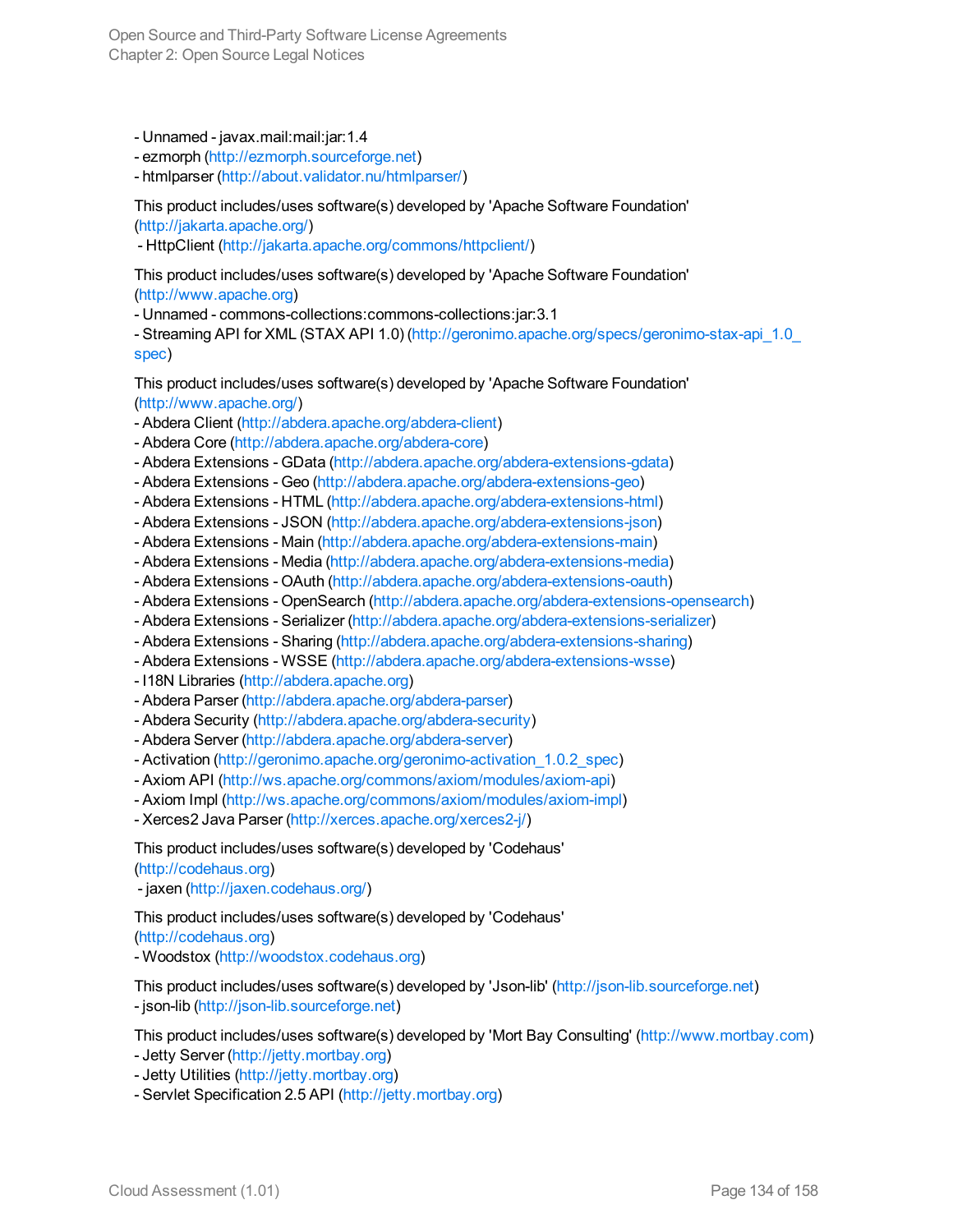This product includes/uses software(s) developed by 'Sun Microsystems' [\(http://www.sun.com/](http://www.sun.com/)) - Servlet API

This product includes/uses software(s) developed by 'The Apache Software Foundation' [\(http://jakarta.apache.org](http://jakarta.apache.org/))

- Codec [\(http://jakarta.apache.org/commons/codec/](http://jakarta.apache.org/commons/codec/))

- Lang [\(http://jakarta.apache.org/commons/lang/](http://jakarta.apache.org/commons/lang/))
- Logging [\(http://jakarta.apache.org/commons/logging/\)](http://jakarta.apache.org/commons/logging/)

This product includes/uses software(s) developed by 'The Apache Software Foundation' [\(http://www.apache.org](http://www.apache.org/))

- Apache Commons Beanutils

- XML APIs [\(http://xml.apache.org/commons/components/external/xml-apis](http://xml.apache.org/commons/components/external/xml-apis))

This product includes/uses software(s) developed by 'The Apache Software Foundation' [\(http://www.apache.org/](http://www.apache.org/))

- Apache Xalan-Java

- XML Security [\(http://santuario.apache.org/xmlsec](http://santuario.apache.org/xmlsec))

Portions of Abdera were orginally developed by International Business Machines Corporation and are licensed to the Apache Software Foundation under the "Software Grant and Corporate Contribution License Agreement", informally known as the "Abdera CLA". This software's test suite contains data files derived from the Universal Feed Parser, Copyright (c) 2002-2005, Mark Pilgrim.

This software includes a partial implementation of Unicode 5.0.0.

=========================================================================

== Unicode License Statement [\(http://www.unicode.org/copyright.html\)](http://www.unicode.org/copyright.html) ==

=========================================================================

Unicode Data Files include all data files under the directories [http://www.unicode.org/Public/,](http://www.unicode.org/Public/) [http://www.unicode.org/reports/,](http://www.unicode.org/reports/) and <http://www.unicode.org/cldr/data/> . Unicode Software includes any source code published in the Unicode Standard or under the directories <http://www.unicode.org/Public/>, <http://www.unicode.org/reports/>, and <http://www.unicode.org/cldr/data/>.

NOTICE TO USER: Carefully read the following legal agreement. BY DOWNLOADING, INSTALLING, COPYING OR OTHERWISE USING UNICODE INC.'S DATA FILES ("DATA FILES"), AND/OR SOFTWARE ("SOFTWARE"), YOU UNEQUIVOCALLY ACCEPT, AND AGREE TO BE BOUND BY, ALL OF THE TERMS AND CONDITIONS OF THIS AGREEMENT. IF YOU DO NOT AGREE, DO NOT DOWNLOAD, INSTALL, COPY, DISTRIBUTE OR USE THE DATA FILES OR SOFTWARE. COPYRIGHT AND PERMISSION NOTICE

Copyright © 1991-2007 Unicode, Inc. All rights reserved. Distributed under the Terms of Use in http://www.unicode.org/copyright.html. Permission is hereby granted, free of charge, to any person obtaining a copy of the Unicode data files and any associated documentation (the "Data Files") or Unicode software and any associated documentation (the "Software") to deal in the Data Files or Software without restriction, including without limitation the rights to use, copy, modify, merge, publish, distribute, and/or sell copies of the Data Files or Software, and to permit persons to whom the Data Files or Software are furnished to do so, provided that (a) the above copyright notice(s) and this permission notice appear with all copies of the Data Files or Software, (b) both the above copyright notice(s) and this permission notice appear in associated documentation, and (c) there is clear notice in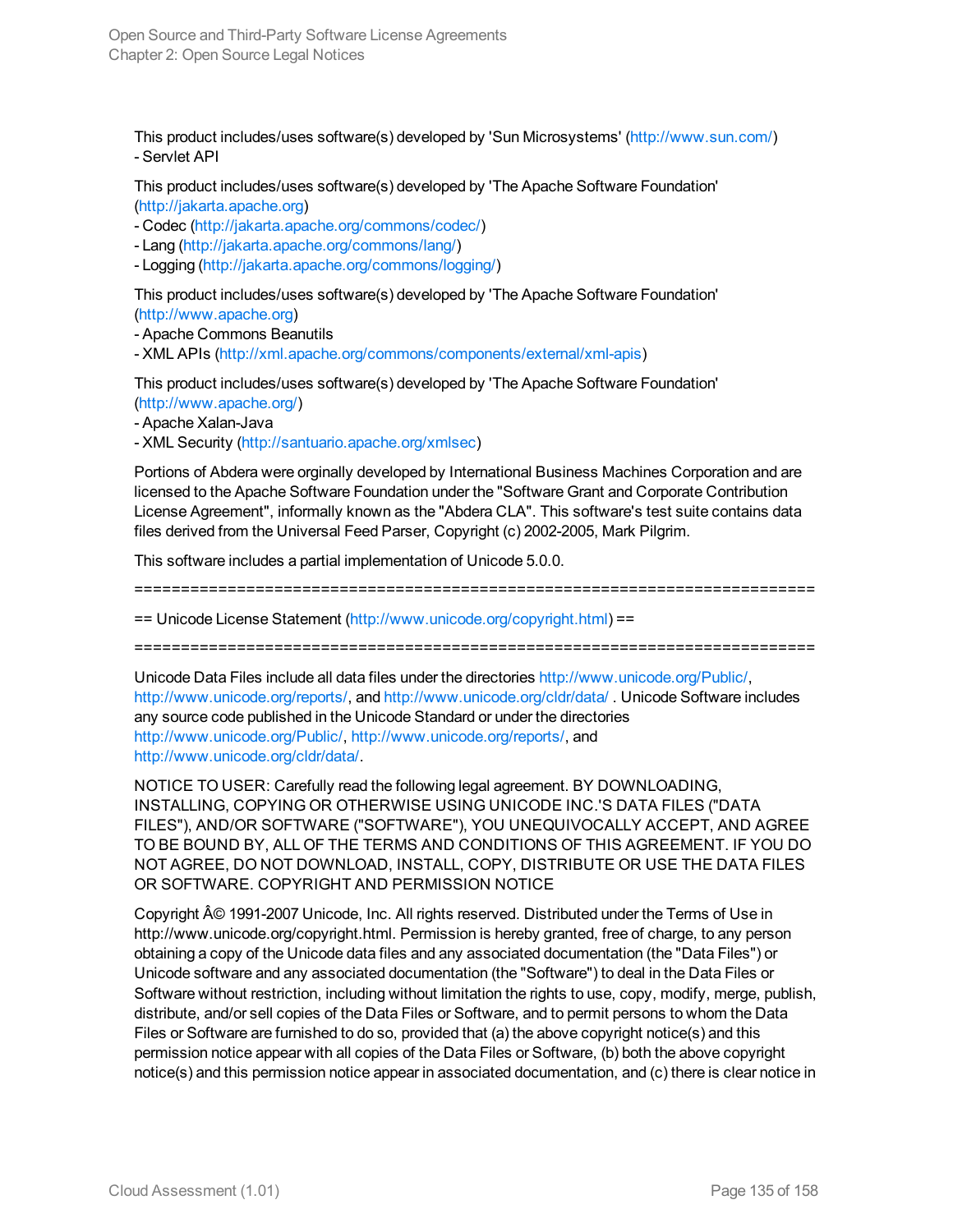each modified Data File or in the Software as well as in the documentation associated with the Data File(s) or Software that the data or software has been modified.

THE DATA FILES AND SOFTWARE ARE PROVIDED "AS IS", WITHOUT WARRANTY OF ANY KIND, EXPRESS OR IMPLIED, INCLUDING BUT NOT LIMITED TO THE WARRANTIES OF MERCHANTABILITY, FITNESS FOR A PARTICULAR PURPOSE AND NONINFRINGEMENT OF THIRD PARTY RIGHTS. IN NO EVENT SHALL THE COPYRIGHT HOLDER OR HOLDERS INCLUDED IN THIS NOTICE BE LIABLE FOR ANY CLAIM, OR ANY SPECIAL INDIRECT OR CONSEQUENTIAL DAMAGES, OR ANY DAMAGES WHATSOEVER RESULTING FROM LOSS OF USE, DATA OR PROFITS, WHETHER IN AN ACTION OF CONTRACT, NEGLIGENCE OR OTHER TORTIOUS ACTION, ARISING OUT OF OR IN CONNECTION WITH THE USE OR PERFORMANCE OF THE DATA FILES OR SOFTWARE.

Except as contained in this notice, the name of a copyright holder shall not be used in advertising or otherwise to promote the sale, use or other dealings in these Data Files or Software without prior written authorization of the copyright holder.

 $====$ 

Additional copyright notices and license terms applicable are present in the lib directory of this distribution.

## **Apache Commons Compress Notice**

Apache Commons Compress

Copyright 2002-2009 The Apache Software Foundation

This product includes software developed by The Apache Software Foundation [\(http://www.apache.org/](http://www.apache.org/)).

Original BZip2 classes contributed by Keiron Liddle <keiron@aftexsw.com>, Aftex Software to the Apache Ant project

Original Tar classes from contributors of the Apache Ant project

Original Zip classes from contributors of the Apache Ant project

Original CPIO classes contributed by Markus Kuss and the jRPM project (jrpm.sourceforge.net)

## **Apache Derby Notice**

======================================================================

== NOTICE file corresponding to section 4(d) of the Apache License, ==

 $==$  Version 2.0, in this case for the Apache Derby distribution.  $==$ 

======================================================================

#### Apache Derby

Copyright 2004-2009 The Apache Software Foundation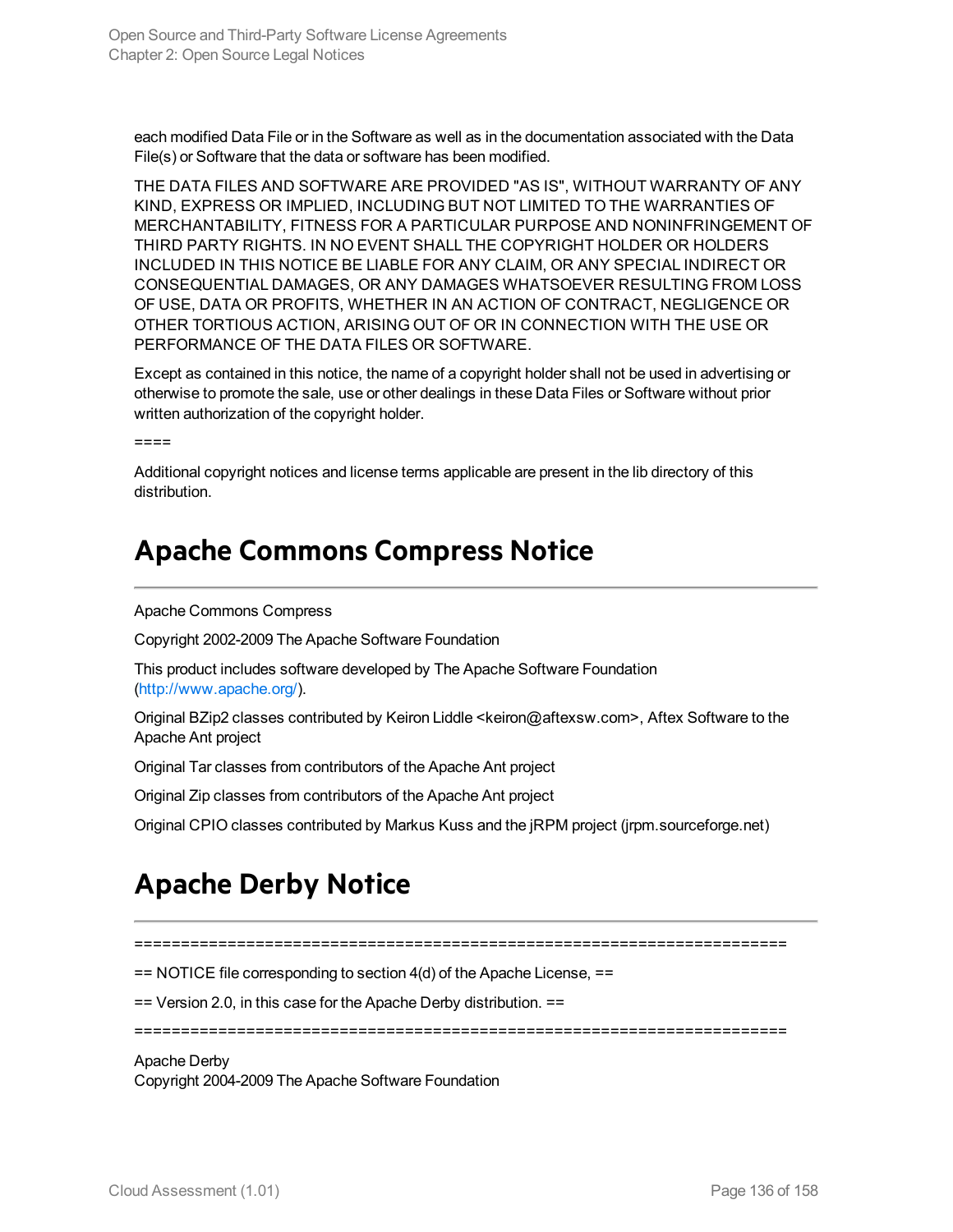This product includes software developed by The Apache Software Foundation [\(http://www.apache.org/](http://www.apache.org/)).

Portions of Derby were originally developed by International Business Machines Corporation and are licensed to the Apache Software Foundation under the "Software Grant and Corporate Contribution License Agreement", informally known as the "Derby CLA".

The following copyright notice(s) were affixed to portions of the code with which this file is now or was at one time distributed and are placed here unaltered.

(C) Copyright 1997,2004 International Business Machines Corporation. All rights reserved.

(C) Copyright IBM Corp. 2003.

======================================================================

The portion of the functionTests under 'nist' was originally developed by the National Institute of Standards and Technology (NIST), an agency of the United States Department of Commerce, and adapted by International Business Machines Corporation in accordance with the NIST Software Acknowledgment and Redistribution document at [http://www.itl.nist.gov/div897/ctg/sql\\_form.htm](http://www.itl.nist.gov/div897/ctg/sql_form.htm)

======================================================================

The JDBC apis for small devices and JDBC3 (under java/stubs/jsr169 and java/stubs/jdbc3) were produced by trimming sources supplied by the Apache Harmony project. The following notice covers the Harmony sources:

Portions of Harmony were originally developed by Intel Corporation and are licensed to the Apache Software Foundation under the "Software Grant and Corporate Contribution License Agreement", informally known as the "Intel Harmony CLA".

=========================================================================

The Derby build relies on source files supplied by the Apache Felix project. The following notice covers the Felix files:

Apache Felix Main Copyright 2009 The Apache Software Foundation

I. Included Software

This product includes software developed at The Apache Software Foundation [\(http://www.apache.org/\)](http://www.apache.org/). Licensed under the Apache License 2.0.

This product includes software developed at The OSGi Alliance [\(http://www.osgi.org/\)](http://www.osgi.org/). Copyright (c) OSGi Alliance (2000, 2007). Licensed under the Apache License 2.0.

This product includes software from [http://kxml.sourceforge.net](http://kxml.sourceforge.net/). Copyright (c) 2002,2003, Stefan Haustein, Oberhausen, Rhld., Germany. Licensed under BSD License.

II. Used Software

This product uses software developed at The OSGi Alliance [\(http://www.osgi.org/\)](http://www.osgi.org/). Copyright (c) OSGi Alliance (2000, 2007). Licensed under the Apache License 2.0.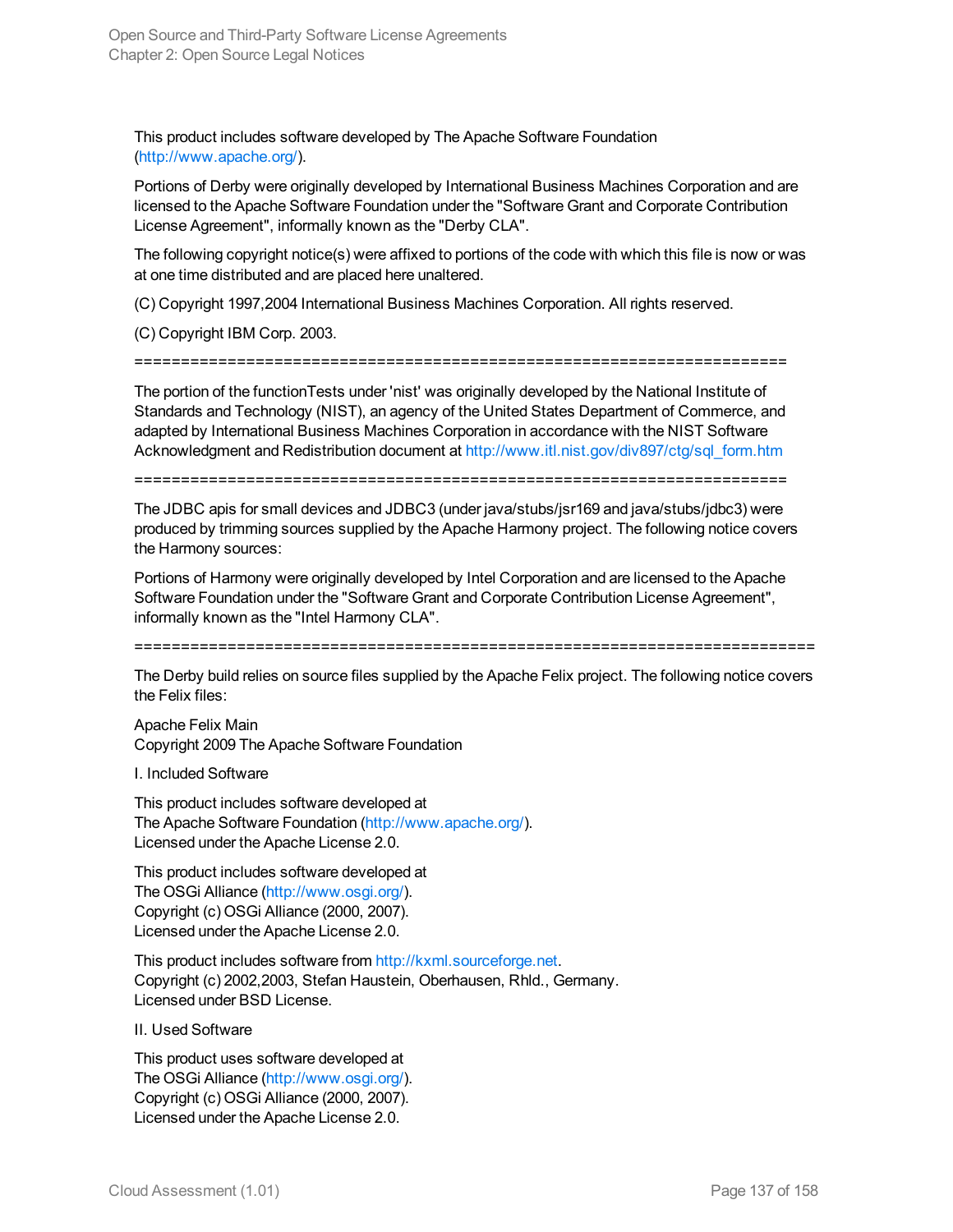III. License Summary

- Apache License 2.0

- BSD License

======================================================================

The Derby build relies on jar files supplied by the Apache Xalan project. The following notice covers the Xalan jar files:

======================================================================

== NOTICE file corresponding to section 4(d) of the Apache License, == == Version 2.0, in this case for the Apache Xalan Java distribution. ==

======================================================================

Apache Xalan (Xalan XSLT processor) Copyright 1999-2006 The Apache Software Foundation

Apache Xalan (Xalan serializer) Copyright 1999-2006 The Apache Software Foundation

This product includes software developed at The Apache Software Foundation [\(http://www.apache.org/\)](http://www.apache.org/).

======================================================================

Portions of this software was originally based on the following:

- software copyright (c) 1999-2002, Lotus Development Corporation., [http://www.lotus.com.](http://www.lotus.com/)

- software copyright (c) 2001-2002, Sun Microsystems., [http://www.sun.com.](http://www.sun.com/)

- software copyright (c) 2003, IBM Corporation., [http://www.ibm.com.](http://www.ibm.com/)

======================================================================

The binary distribution package (ie. jars, samples and documentation) of this product includes software developed by the following:

- The Apache Software Foundation
	- <sup>o</sup> Xerces Java see LICENSE.txt
	- <sup>o</sup> JAXP 1.3 APIs see LICENSE.txt
	- <sup>o</sup> Bytecode Engineering Library see LICENSE.txt
	- <sup>o</sup> Regular Expression see LICENSE.txt
- Scott Hudson, Frank Flannery, C. Scott Ananian
	- <sup>o</sup> CUP Parser Generator runtime (javacup\runtime) see LICENSE.txt

======================================================================

The source distribution package (ie. all source and tools required to build Xalan Java) of this product includes software developed by the following:

- The Apache Software Foundation
	- <sup>o</sup> JAXP 1.3 APIs see LICENSE.txt
	- <sup>o</sup> Bytecode Engineering Library see LICENSE.txt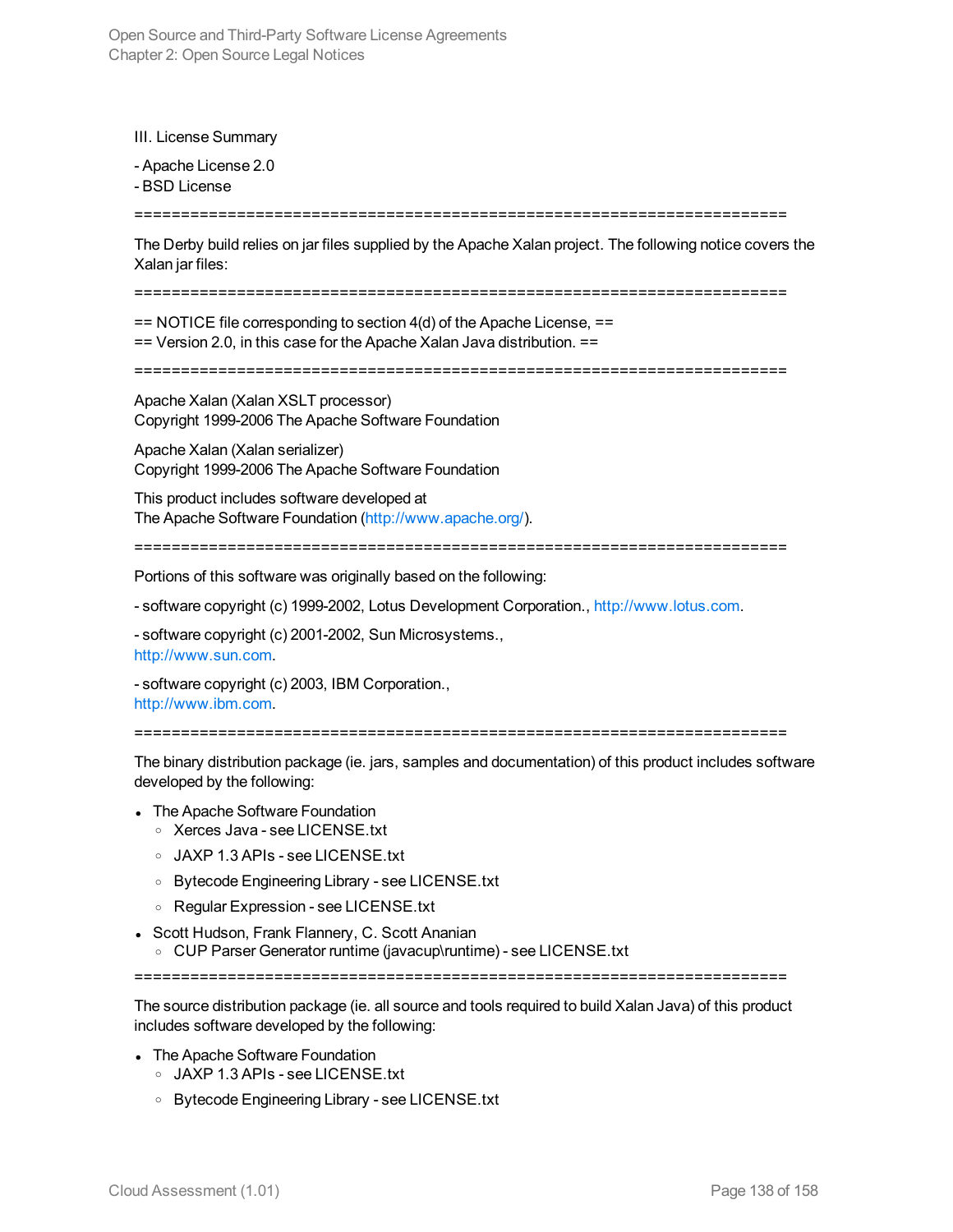Open Source and Third-Party Software License Agreements Chapter 2: Open Source Legal Notices

- <sup>o</sup> Regular Expression see LICENSE.txt
- <sup>o</sup> Ant see LICENSE.txt
- <sup>o</sup> Stylebook doc tool see LICENSE.txt
- Elliot Joel Berk and C. Scott Ananian
	- <sup>o</sup> Lexical Analyzer Generator (JLex) see LICENSE.txt

======================================================================

Apache Xerces Java Copyright 1999-2006 The Apache Software Foundation

This product includes software developed at The Apache Software Foundation [\(http://www.apache.org/\)](http://www.apache.org/).

Portions of Apache Xerces Java in xercesImpl.jar and xml-apis.jar were originally based on the following:

- software copyright (c) 1999, IBM Corporation., http://www.ibm.com.
- software copyright (c) 1999, Sun Microsystems., http://www.sun.com.
- voluntary contributions made by Paul Eng on behalf of the Apache Software Foundation that were originally developed at iClick, Inc., software copyright (c) 1999.

======================================================================

Apache xml-commons xml-apis (redistribution of xml-apis.jar)

Apache XML Commons Copyright 2001-2003,2006 The Apache Software Foundation.

This product includes software developed at The Apache Software Foundation [\(http://www.apache.org/\)](http://www.apache.org/).

Portions of this software were originally based on the following:

- oftware copyright (c) 1999, IBM Corporation., [http://www.ibm.com](http://www.ibm.com/).
- software copyright (c) 1999, Sun Microsystems., [http://www.sun.com.](http://www.sun.com/)
- software copyright (c) 2000 World Wide Web Consortium, [http://www.w3.org.](http://www.w3.org/)

======================================================================

### **Apache Geronimo Notice**

=========================================================

== NOTICE file corresponding to section 4(d) of the Apache License, ==

== Version 2.0, in this case for the Apache Geronimo distribution. ==

=========================================================

#### Apache Geronimo

Copyright 2003-2008 The Apache Software Foundation

This product includes software developed by The Apache Software Foundation [\(http://www.apache.org/](http://www.apache.org/)).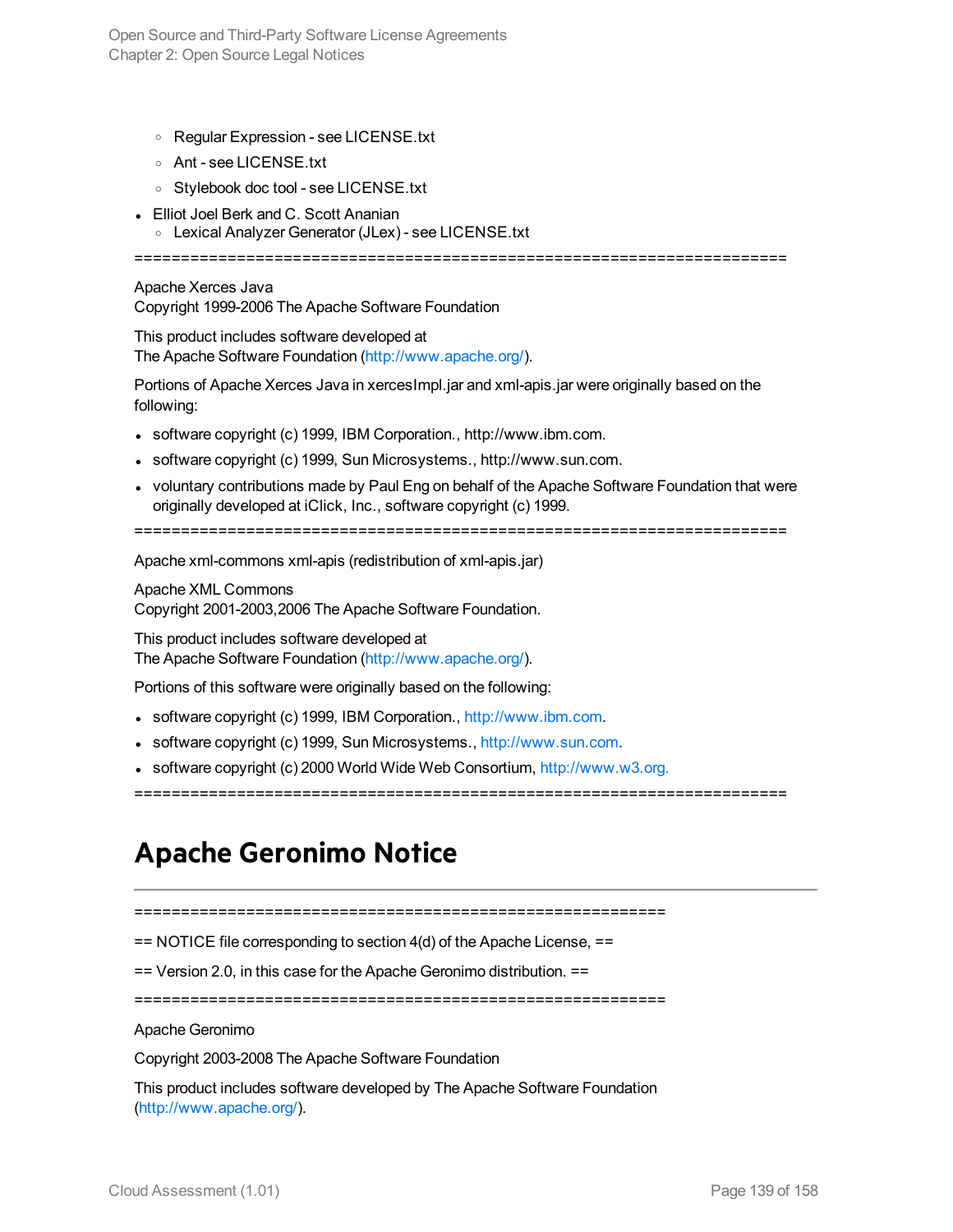Open Source and Third-Party Software License Agreements Chapter 2: Open Source Legal Notices

=========================================================

== Apache Geronimo Web Console Notice ==

=========================================================

Portions of the Web Console were orginally developed by International Business Machines Corporation and are licensed to the Apache Software Foundation under the "Software Grant and Corporate Contribution License Agreement", informally known as the "IBM Console CLA".

=========================================================

== Bouncy Castle Notice ==

=========================================================

This product includes software (the ASN1 codec implementation in geronimo-crypto) developed by the Bouncy Castle project. [\(http://www.bouncycastle.org/](http://www.bouncycastle.org/))

Copyright (c) 2000-2005

The Legion Of The Bouncy Castle [\(http://www.bouncycastle.org\)](http://www.bouncycastle.org/)

#################################################################

## APACHE GERONIMO DEPENDENCIES ##

#### #################################################################

A binary distribution of Apache Geronimo, or an Apache Geronimo server which is built from source, includes a number of dependent packages with separate copyright notices and license terms. The following notices apply to these dependencies.

=========================================================

== ANNOGEN Notice ==

=========================================================

This product includes software developed by the Annogen project [\(http://annogen.codehaus.org/](http://annogen.codehaus.org/))

This software consists of voluntary contributions made by many individuals on behalf of the Apache Software Foundation and was originally based on software copyright (c) 2000-2004 BEA Systems Inc., [<http://www.bea.com/>](http://www.bea.com/). For more information on the Apache Software Foundation, please see [<http://www.apache.org/](http://www.apache.org/)>.

=========================================================

== Apache ActiveMQ Notice ==

=========================================================

Copyright 2005-2007 The Apache Software Foundation

This product includes software developed by The Apache Software Foundation [\(http://www.apache.org/](http://www.apache.org/)).

=========================================================

 $==$  Apache Ant Notice  $==$ 

=========================================================

Apache Ant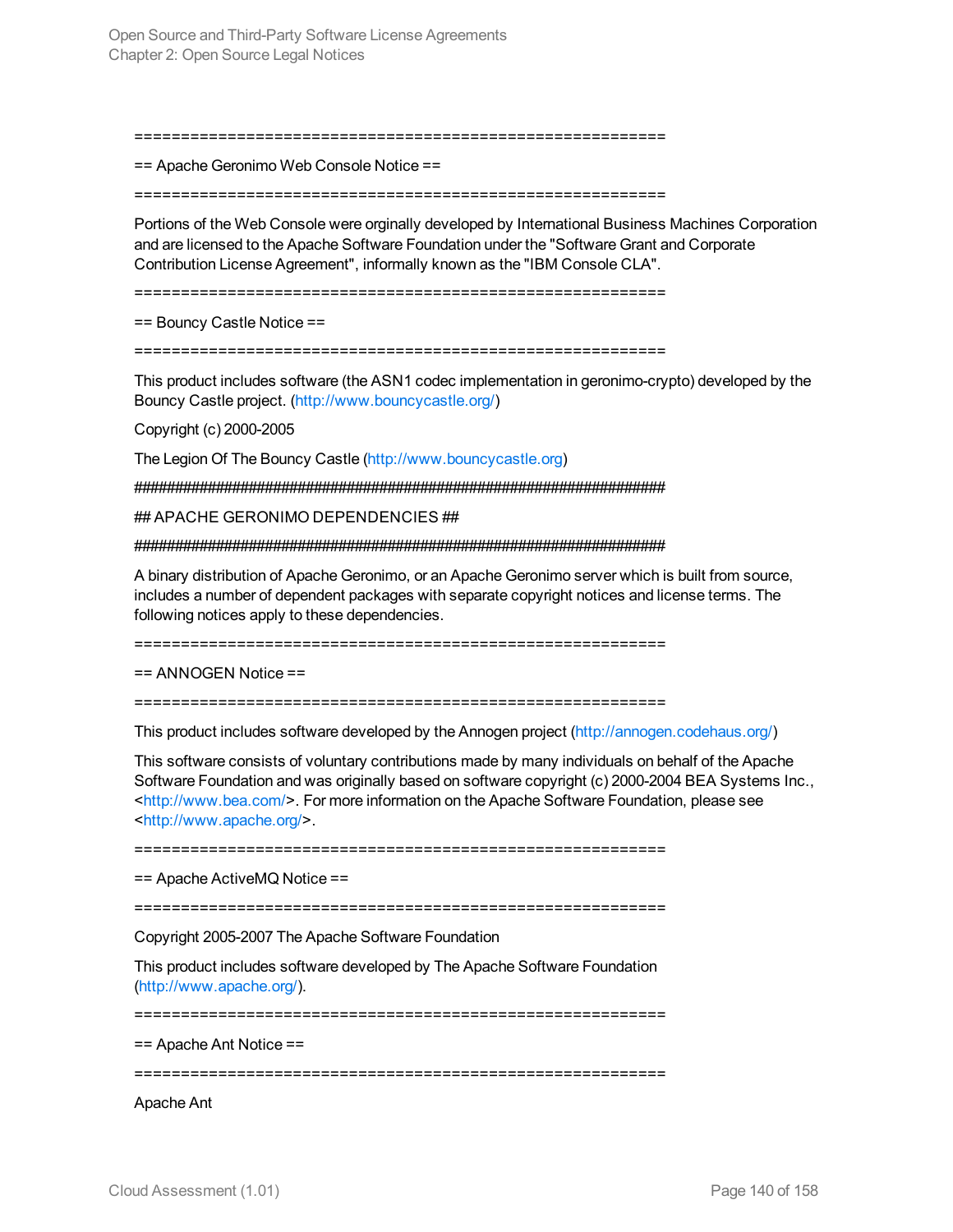#### Copyright 1999-2006 The Apache Software Foundation

This product includes software developed by The Apache Software Foundation [\(http://www.apache.org/](http://www.apache.org/)).

This product includes also software developed by :

- the W3C consortium [\(http://www.w3c.org\)](http://www.w3c.org/),

- the SAX project [\(http://www.saxproject.org\)](http://www.saxproject.org/)

The <sync> task is based on code Copyright (c) 2002, Landmark Graphics Corp that has been kindly donated to the Apache Software Foundation.

=========================================================

== Apache Axiom Notice ==

=========================================================

This product includes software developed by The Apache Software Foundation [\(http://www.apache.org/](http://www.apache.org/)).

Portions Copyright 2006 International Business Machines Corp.

=========================================================

== Apache Commons BeanUtils Notice ==

=========================================================

This product includes software developed by The Apache Software Foundation [\(http://www.apache.org/](http://www.apache.org/)).

Portions Copyright 2006 International Business Machines Corp.

=========================================================

== Apache Commons BeanUtils ==

=========================================================

Copyright (c) 1999-2003 The Apache Software Foundation. All rights reserved.

=========================================================

== Apache Commons CLI Notice ==

=========================================================

This product includes software developed by the Apache Software Foundation [\(http://www.apache.org/](http://www.apache.org/)).

Copyright (c) 1999-2001 The Apache Software Foundation. All rights reserved.

=========================================================

== Apache Commons Lang Notice ==

=========================================================

This product includes software developed by the Apache Software Foundation [\(http://www.apache.org/](http://www.apache.org/)).

Copyright (c) 2002-2003 The Apache Software Foundation. All rights reserved.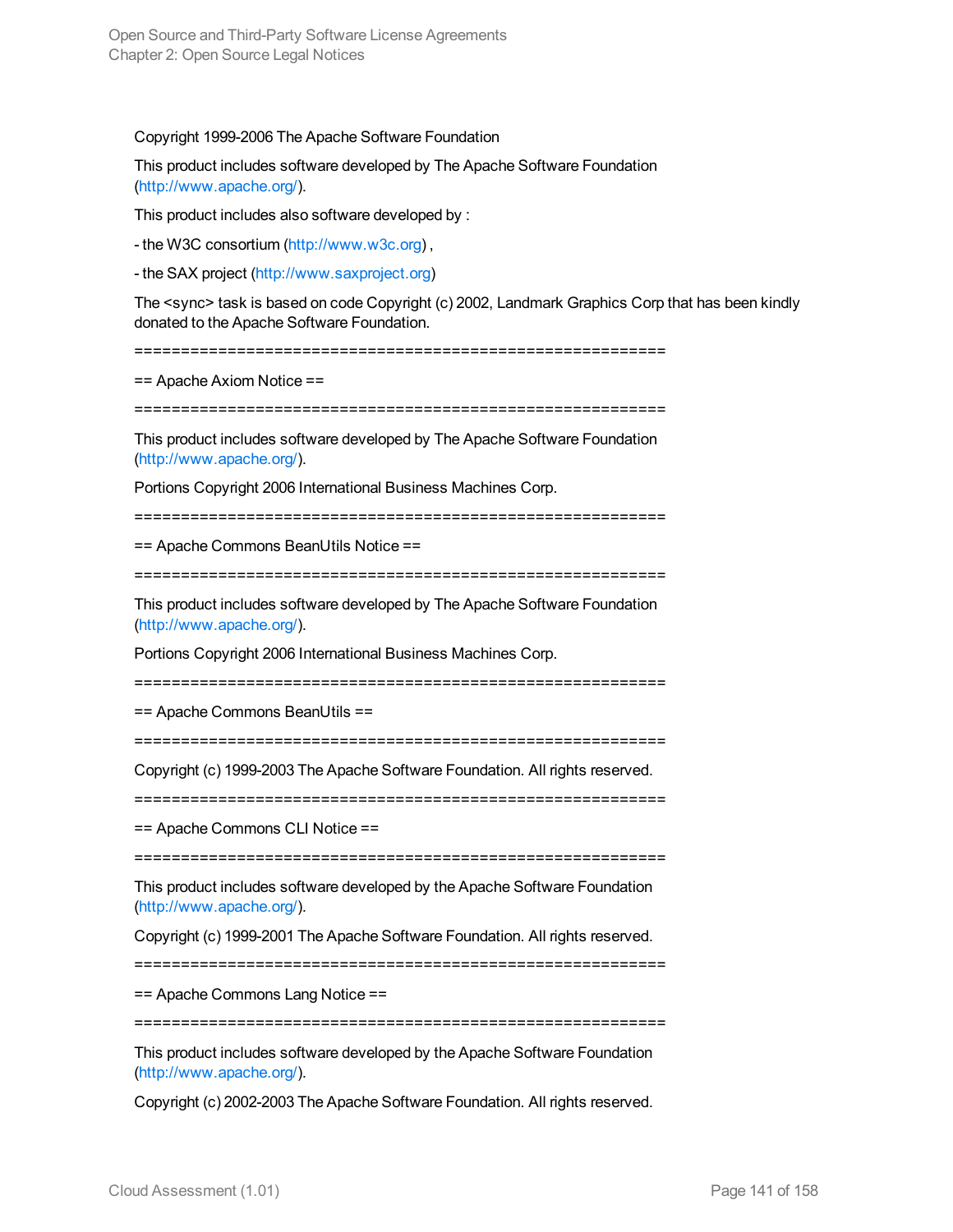Open Source and Third-Party Software License Agreements Chapter 2: Open Source Legal Notices

=========================================================

#### == Apache Commons XML Resolver ==

=========================================================

This product includes software developed by the Apache Software Foundation [\(http://www.apache.org/](http://www.apache.org/)).

Copyright (c) 2001-2003 The Apache Software Foundation. All rights reserved.

=========================================================

 $==$  Apache CXF  $==$ 

=========================================================

Apache CXF

Copyright 2006-2007 Apache Software Foundation

This product includes software developed at Apache Software Foundation [\(http://www.apache.org/](http://www.apache.org/)).

This product includes/uses software, Web Services Metadata 2.0 [\(http://geronimo.apache.org/specs/geronimo-ws-metadata\\_2.0\\_spec\)](http://geronimo.apache.org/specs/geronimo-ws-metadata_2.0_spec), developed by Apache Software Foundation ([http://www.apache.org](http://www.apache.org/))

License: The Apache Software License, Version 2.0 ([http://www.apache.org/licenses/LICENSE-](http://www.apache.org/licenses/LICENSE-2.0.txt)[2.0.txt](http://www.apache.org/licenses/LICENSE-2.0.txt))

This product includes/uses software, AOP alliance (http://aopalliance.sourceforge.net)

License: Public Domain

This product includes/uses software, Logging [\(http://jakarta.apache.org/commons/\\${pom.artifactId.substring\(8\)}/](http://jakarta.apache.org/commons/${pom.artifactId.substring(8)}/)), developed by The Apache Software Foundation [\(http://jakarta.apache.org](http://jakarta.apache.org/))

License: The Apache Software License, Version 2.0 (/LICENSE.txt)

This product includes/uses software, Woodstox [\(http://woodstox.codehaus.org](http://woodstox.codehaus.org/)), developed by Codehaus [\(http://www.codehaus.org/](http://www.codehaus.org/))

License: The Apache Software License, Version 2.0 ([http://www.apache.org/licenses/LICENSE-](http://www.apache.org/licenses/LICENSE-2.0.txt)[2.0.txt](http://www.apache.org/licenses/LICENSE-2.0.txt))

This product includes/uses software, Activation 1.1 [\(http://geronimo.apache.org/specs/geronimo](http://geronimo.apache.org/specs/geronimo-activation_1.1_spec)[activation\\_1.1\\_spec](http://geronimo.apache.org/specs/geronimo-activation_1.1_spec)), developed by Apache Software Foundation [\(http://www.apache.org\)](http://www.apache.org/)

License: The Apache Software License, Version 2.0 ([http://www.apache.org/licenses/LICENSE-](http://www.apache.org/licenses/LICENSE-2.0.txt)[2.0.txt](http://www.apache.org/licenses/LICENSE-2.0.txt))

This product includes/uses software, Spring Framework: Core [\(http://www.springframework.org](http://www.springframework.org/)), developed by Spring Framework (<http://www.springframework.org/>)

License: The Apache Software License, Version 2.0 ([http://www.apache.org/licenses/LICENSE-](http://www.apache.org/licenses/LICENSE-2.0.txt)[2.0.txt](http://www.apache.org/licenses/LICENSE-2.0.txt))

This product includes/uses software, Lang [\(http://jakarta.apache.org/commons/\\${pom.artifactId.substring\(8\)}/](http://jakarta.apache.org/commons/${pom.artifactId.substring(8)}/)), developed by The Apache Software Foundation [\(http://jakarta.apache.org](http://jakarta.apache.org/))

License: The Apache Software License, Version 2.0 (/LICENSE.txt)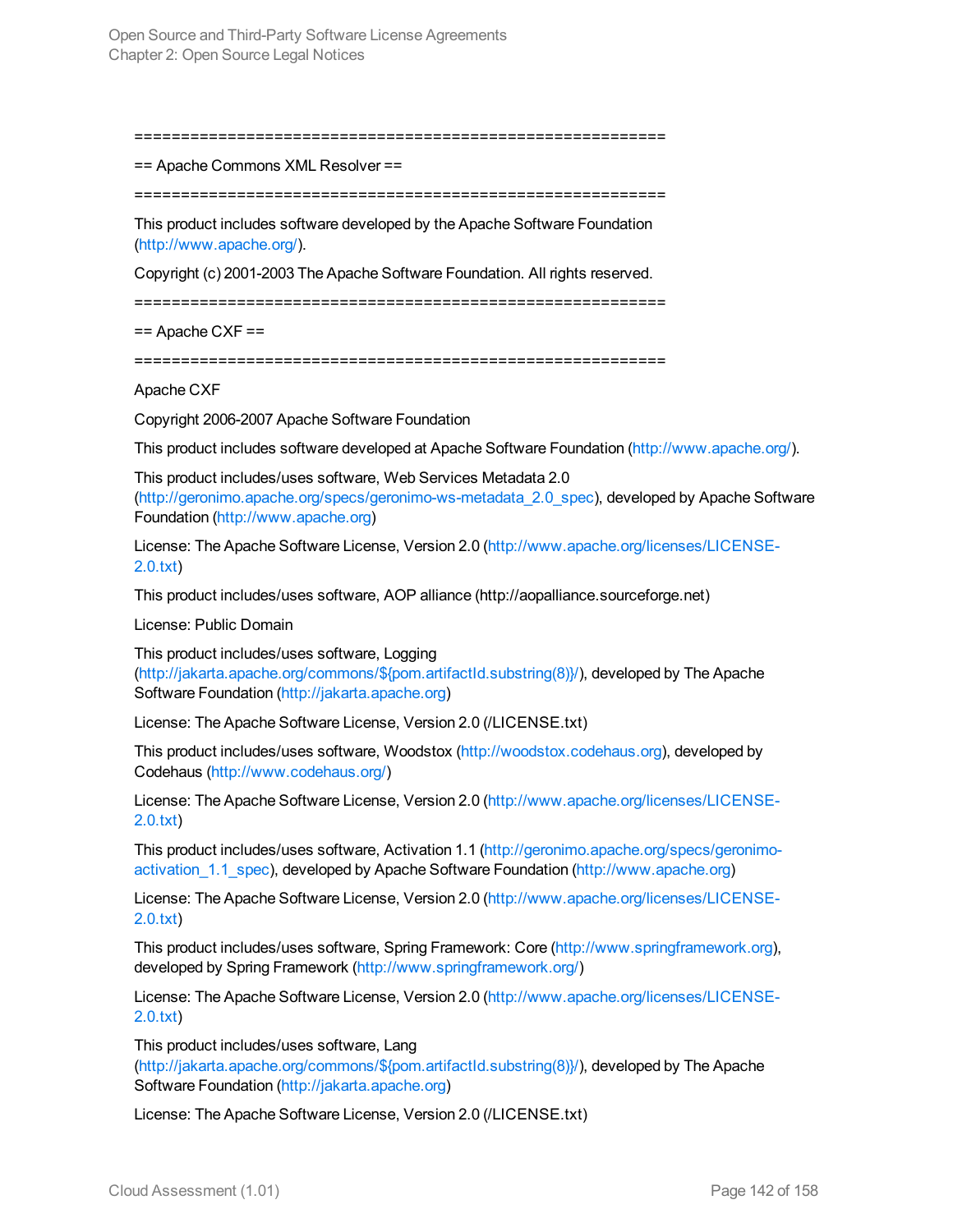This product includes/uses software, StAX API [\(http://stax.codehaus.org/\)](http://stax.codehaus.org/)

License: The Apache Software License, Version 2.0 ([http://www.apache.org/licenses/LICENSE-](http://www.apache.org/licenses/LICENSE-2.0.txt)[2.0.txt](http://www.apache.org/licenses/LICENSE-2.0.txt))

This product includes/uses software, WSDL4J [\(http://sf.net/projects/wsdl4j](http://sf.net/projects/wsdl4j))

License: CPL [\(http://www.opensource.org/licenses/cpl1.0.txt](http://www.opensource.org/licenses/cpl1.0.txt))

This product includes/uses software, Neethi, developed by The Apache Software Foundation [\(http://www.apache.org/](http://www.apache.org/))

License: The Apache Software License, Version 2.0 ([http://www.apache.org/licenses/LICENSE-](http://www.apache.org/licenses/LICENSE-2.0.txt)[2.0.txt](http://www.apache.org/licenses/LICENSE-2.0.txt))

This product includes/uses software, Java Architecture for XML Binding (JAXB API), developed by Sun Microsystems [\(http://www.sun.com/](http://www.sun.com/))

License: COMMON DEVELOPMENT AND DISTRIBUTION LICENSE (CDDL) Version 1.0 [\(http://www.sun.com/cddl/cddl.html\)](http://www.sun.com/cddl/cddl.html)

This product includes/uses software, XmlSchema [\(http://ws.apache.org/commons/XmlSchema](http://ws.apache.org/commons/XmlSchema)), developed by Apache Software Foundation [\(http://www.apache.org/](http://www.apache.org/))

License: The Apache Software License, Version 2.0 ([http://www.apache.org/licenses/LICENSE-](http://www.apache.org/licenses/LICENSE-2.0.txt)[2.0.txt](http://www.apache.org/licenses/LICENSE-2.0.txt))

This product includes/uses software, XML Commons Resolver Component [\(http://xml.apache.org/commons/components/resolver/](http://xml.apache.org/commons/components/resolver/)), developed by Apache Software Foundation [\(http://www.apache.org/](http://www.apache.org/))

License: The Apache Software License, Version 2.0 ([http://www.apache.org/licenses/LICENSE-](http://www.apache.org/licenses/LICENSE-2.0.txt)[2.0.txt](http://www.apache.org/licenses/LICENSE-2.0.txt))

This product includes/uses software, Apache CXF Common Utilities [\(http://cwiki.apache.org/CXF](http://cwiki.apache.org/CXF)), developed by Apache Software Foundation [\(http://www.apache.org/](http://www.apache.org/))

License: The Apache Software License, Version 2.0 ([http://www.apache.org/licenses/LICENSE-](http://www.apache.org/licenses/LICENSE-2.0.txt)[2.0.txt](http://www.apache.org/licenses/LICENSE-2.0.txt))

This product includes/uses software, Spring Framework: Beans [\(http://www.springframework.org](http://www.springframework.org/)), developed by Spring Framework (<http://www.springframework.org/>)

License: The Apache Software License, Version 2.0 ([http://www.apache.org/licenses/LICENSE-](http://www.apache.org/licenses/LICENSE-2.0.txt)[2.0.txt](http://www.apache.org/licenses/LICENSE-2.0.txt))

This product includes/uses software, Annotation 1.0 [\(http://geronimo.apache.org/specs/geronimo](http://geronimo.apache.org/specs/geronimo-annotation_1.0_spec)[annotation\\_1.0\\_spec](http://geronimo.apache.org/specs/geronimo-annotation_1.0_spec)), developed by Apache Software Foundation ([http://www.apache.org](http://www.apache.org/))

License: The Apache Software License, Version 2.0 ([http://www.apache.org/licenses/LICENSE-](http://www.apache.org/licenses/LICENSE-2.0.txt)[2.0.txt](http://www.apache.org/licenses/LICENSE-2.0.txt))

This product includes/uses software, Apache CXF Common Schemas [\(http://cwiki.apache.org/CXF/cxf-common-schemas](http://cwiki.apache.org/CXF/cxf-common-schemas)), developed by Apache Software Foundation [\(http://www.apache.org/](http://www.apache.org/))

License: The Apache Software License, Version 2.0 ([http://www.apache.org/licenses/LICENSE-](http://www.apache.org/licenses/LICENSE-2.0.txt)[2.0.txt](http://www.apache.org/licenses/LICENSE-2.0.txt))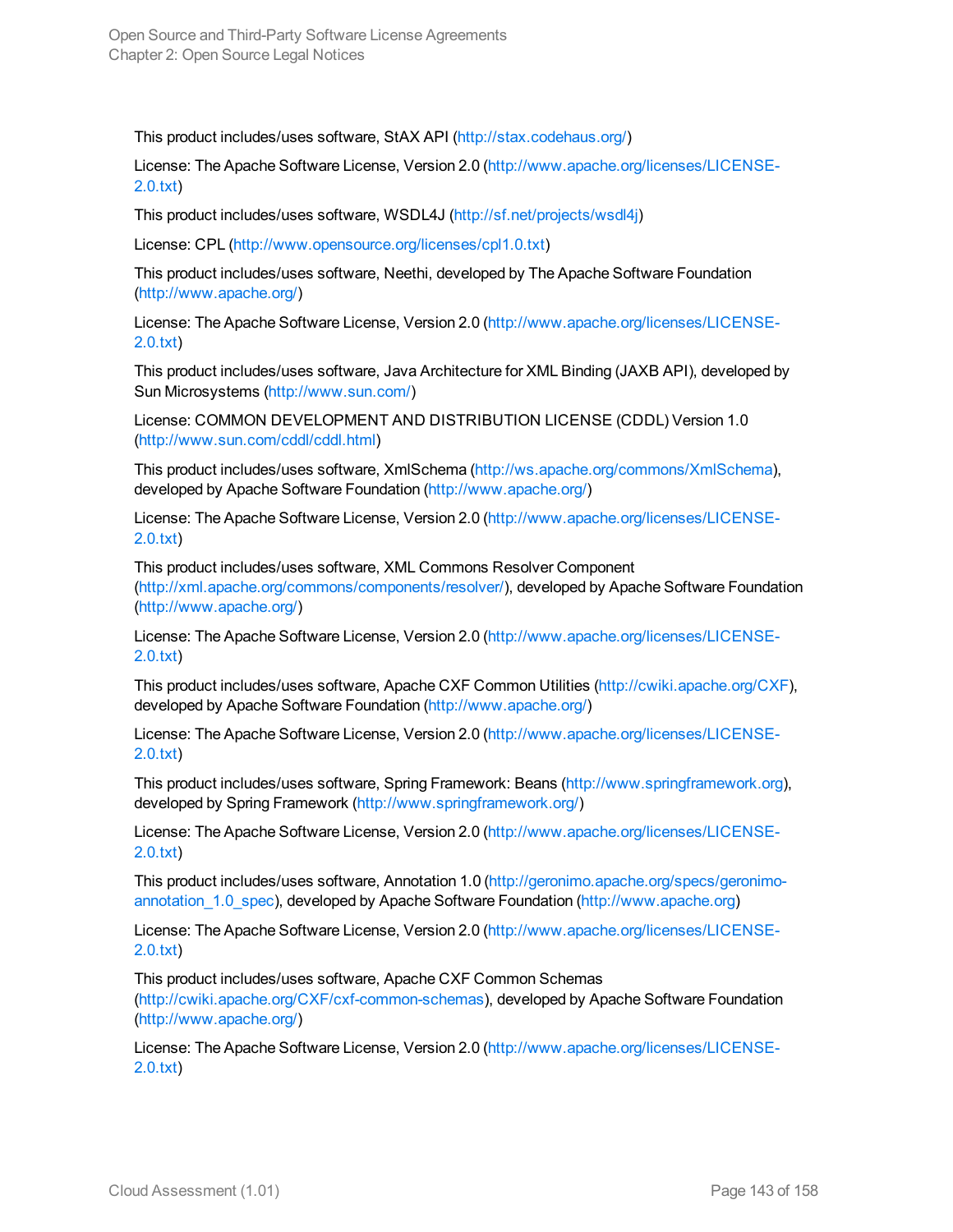This product includes/uses software, Spring Framework: Context [\(http://www.springframework.org](http://www.springframework.org/)), developed by Spring Framework (<http://www.springframework.org/>)

License: The Apache Software License, Version 2.0 ([http://www.apache.org/licenses/LICENSE-](http://www.apache.org/licenses/LICENSE-2.0.txt)[2.0.txt](http://www.apache.org/licenses/LICENSE-2.0.txt))

=======================================================

== Apache Derby Notice ==

=======================================================

Apache Derby

Copyright 2004-2006 The Apache Software Foundation

This product includes software developed by The Apache Software Foundation [\(http://www.apache.org/](http://www.apache.org/)).

Portions of Derby were originally developed by International Business Machines Corporation and are licensed to the Apache Software Foundation under the "Software Grant and Corporate Contribution License Agreement", informally known as the "Derby CLA".

The following copyright notice(s) were affixed to portions of the code with which this file is now or was at one time distributed and are placed here unaltered.

(C) Copyright 1997,2004 International Business Machines Corporation. All rights reserved.

(C) Copyright IBM Corp. 2003.

The portion of the functionTests under 'nist' was originally developed by the National Institute of Standards and Technology (NIST), an agency of the United States Department of Commerce, and adapted by International Business Machines Corporation in accordance with the NIST Software Acknowledgment and Redistribution document at [http://www.itl.nist.gov/div897/ctg/sql\\_form.htm](http://www.itl.nist.gov/div897/ctg/sql_form.htm)

========================================================

== Apache Geronimo Gshell Notice ==

========================================================

Apache Geronimo

Copyright 2007 The Apache Software Foundation

========================================================

== Apache MyFaces Notice ==

========================================================

This software includes Sun's web-facesconfig.dtd files (see <http://java.sun.com/dtd/>).

========================================================

== Apache OpenEJB Notice ==

========================================================

Apache OpenEJB

Copyright 1999-2008 The Apache OpenEJB development community

========================================================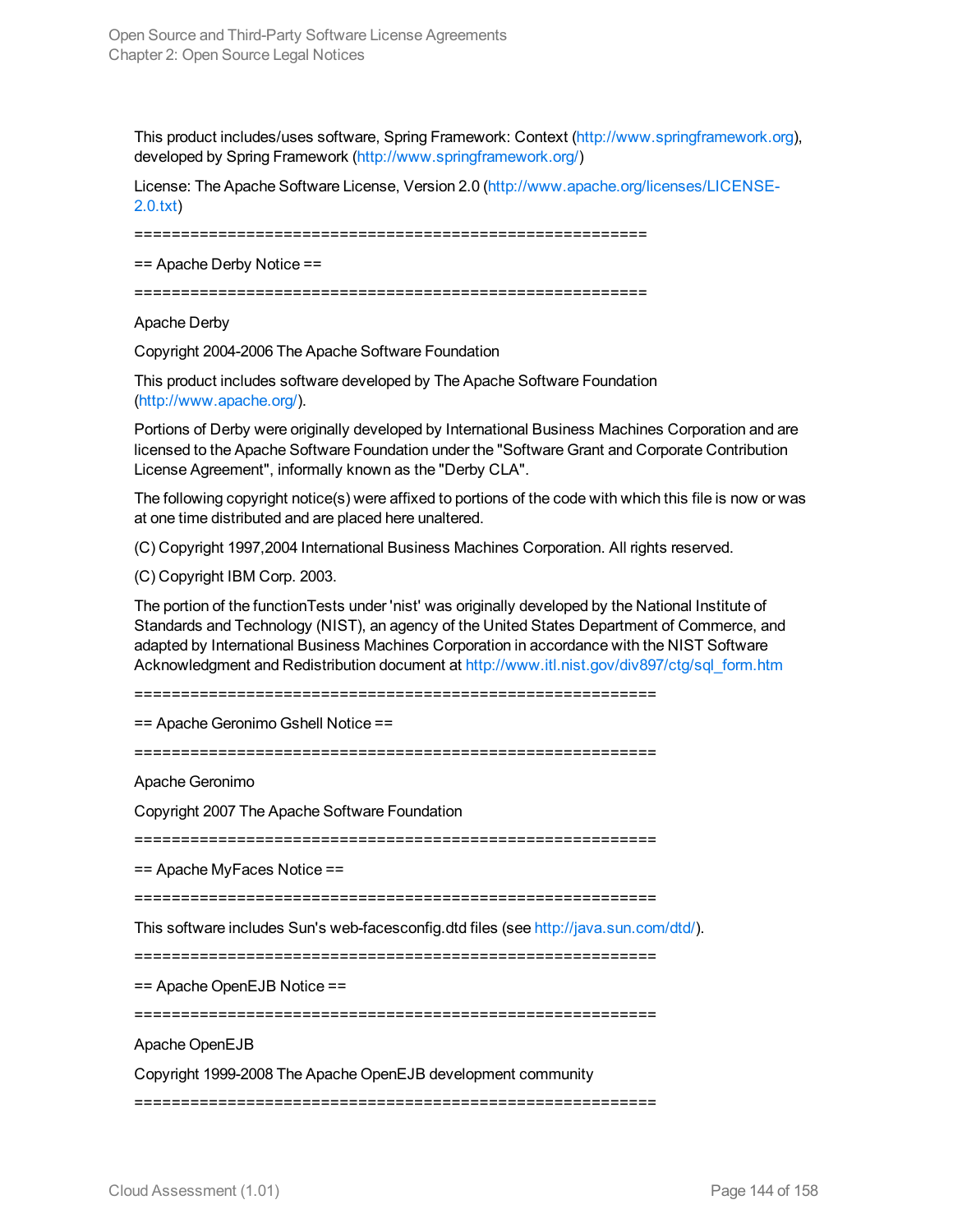== Apache OpenJPA Notice ==

========================================================

This product includes software developed by The Apache Software Foundation [\(http://www.apache.org/](http://www.apache.org/)).

COPYRIGHT NOTICES

\* OpenJPA includes software developed by the SERP project

Copyright (c) 2002-2006, A. Abram White. All rights reserved.

\* OpenJPA is bundled with the binaries from the JPA specification, by Sun Microsystems and licensed under the CDDL 1.0. The source code is

available at: <https://glassfish.dev.java.net/source/browse/glassfish/>

========================================================

== Apache Scout ==

========================================================

This product includes software developed by the Apache Software Foundation [\(http://www.apache.org/](http://www.apache.org/)).

Copyright 2001-2004 The Apache Software Foundation.

========================================================

== Apache Tomcat Notice ==

========================================================

Java compilation software for JSP pages is provided by Eclipse, which is open source software. The orginal software and related infomation is available at http://www.eclipse.org.

========================================================

== Apache WS Commons Notice ==

========================================================

This product includes software developed by The Apache Software Foundation [\(http://www.apache.org/](http://www.apache.org/)).

Portions Copyright 2006 International Business Machines Corp.

========================================================

== Apache XmlBeans Notice ==

========================================================

This product includes software developed by The Apache Software Foundation [\(http://www.apache.org/](http://www.apache.org/)).

Portions of this software were originally based on the following:

- software copyright (c) 2000-2003, BEA Systems, <http://www.bea.com/>.

Aside from contributions to the Apache XMLBeans project, this software also includes: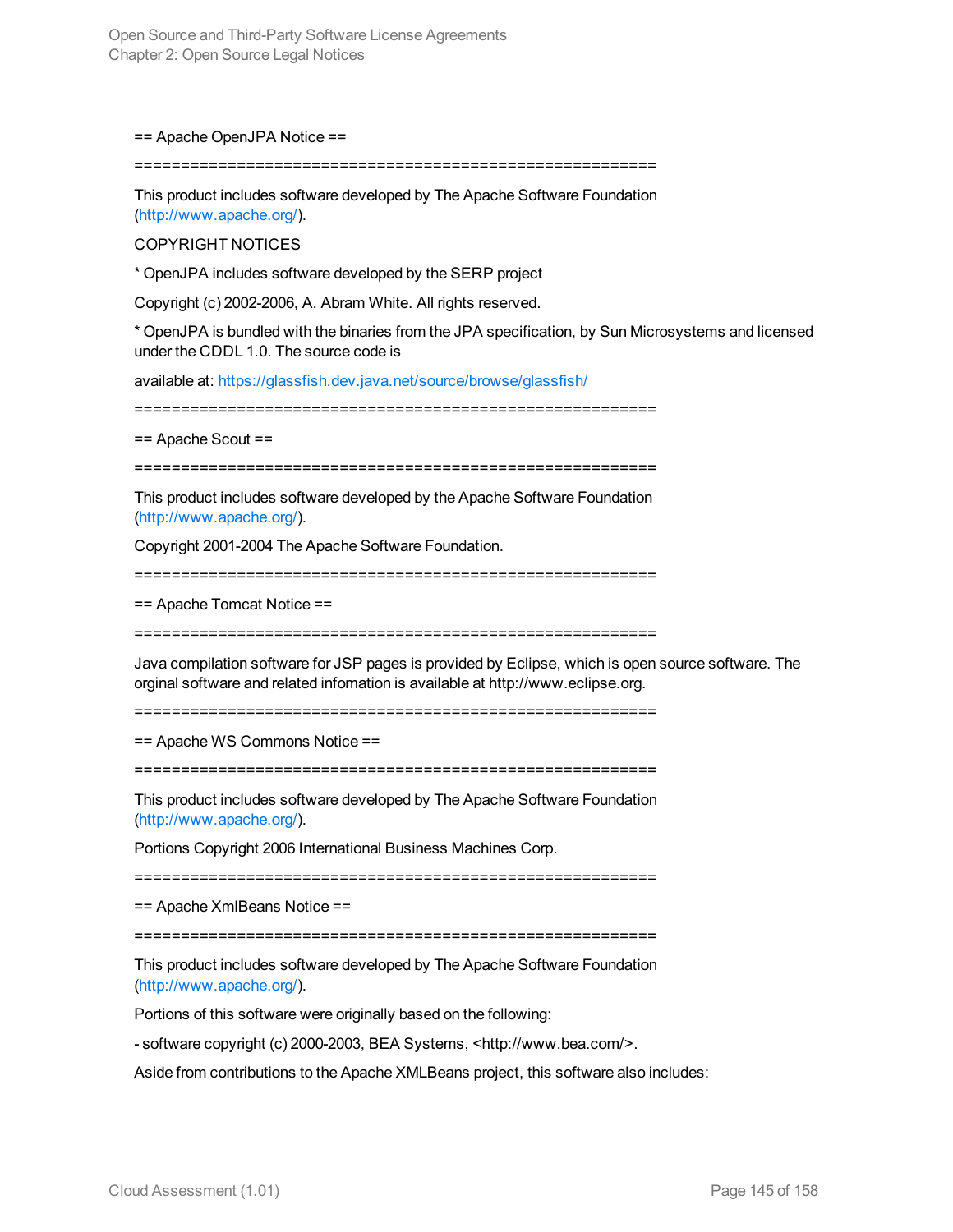- one or more source files from the Apache Xerces-J and Apache Axis products, Copyright (c) 1999- 2003 Apache Software Foundation

- W3C XML Schema documents Copyright 2001-2003 (c) World Wide Web Consortium (Massachusetts Institute of Technology, European Research Consortium for Informatics and Mathematics, Keio University)

- resolver.jar from Apache Xml Commons project,

Copyright (c) 2001-2003 Apache Software Foundation

- Piccolo XML Parser for Java from [http://piccolo.sourceforge.net/,](http://piccolo.sourceforge.net/)

Copyright 2002 Yuval Oren under the terms of the Apache Software License 2.0

- JSR-173 Streaming API for XML from <http://sourceforge.net/projects/xmlpullparser/>,

Copyright 2005 BEA under the terms of the Apache Software License 2.0

========================================================

== Apache Yoko Notice ==

========================================================

Apache Yoko Project

Copyright 1999-2006 The Apache Software Foundation

This product includes software developed at The Apache Software Foundation [\(http://www.apache.org/](http://www.apache.org/)).

ORB Portions of this software were developed at IONA Technologies.

Object Management Group (OMG) classes used by the orb.

The original classes are available from [www.org.omg.](http://www.org.omg/)

The RMI over IIOP implementation were developed at Trifork Technologies.

========================================================

== ASM Notice ==

========================================================

Copyright (c) 2000-2005 INRIA, France Telecom

All rights reserved.

========================================================

== AspectJ Notice ==

========================================================

This product includes software developed by the Eclipse Foundation [\(http://www.eclipse.org/\)](http://www.eclipse.org/).

AspectJ source code can be obtained from the AspectJ web site <http://www.eclipse.org/aspectj/>

========================================================

== Backport Util Concurrent Notice ==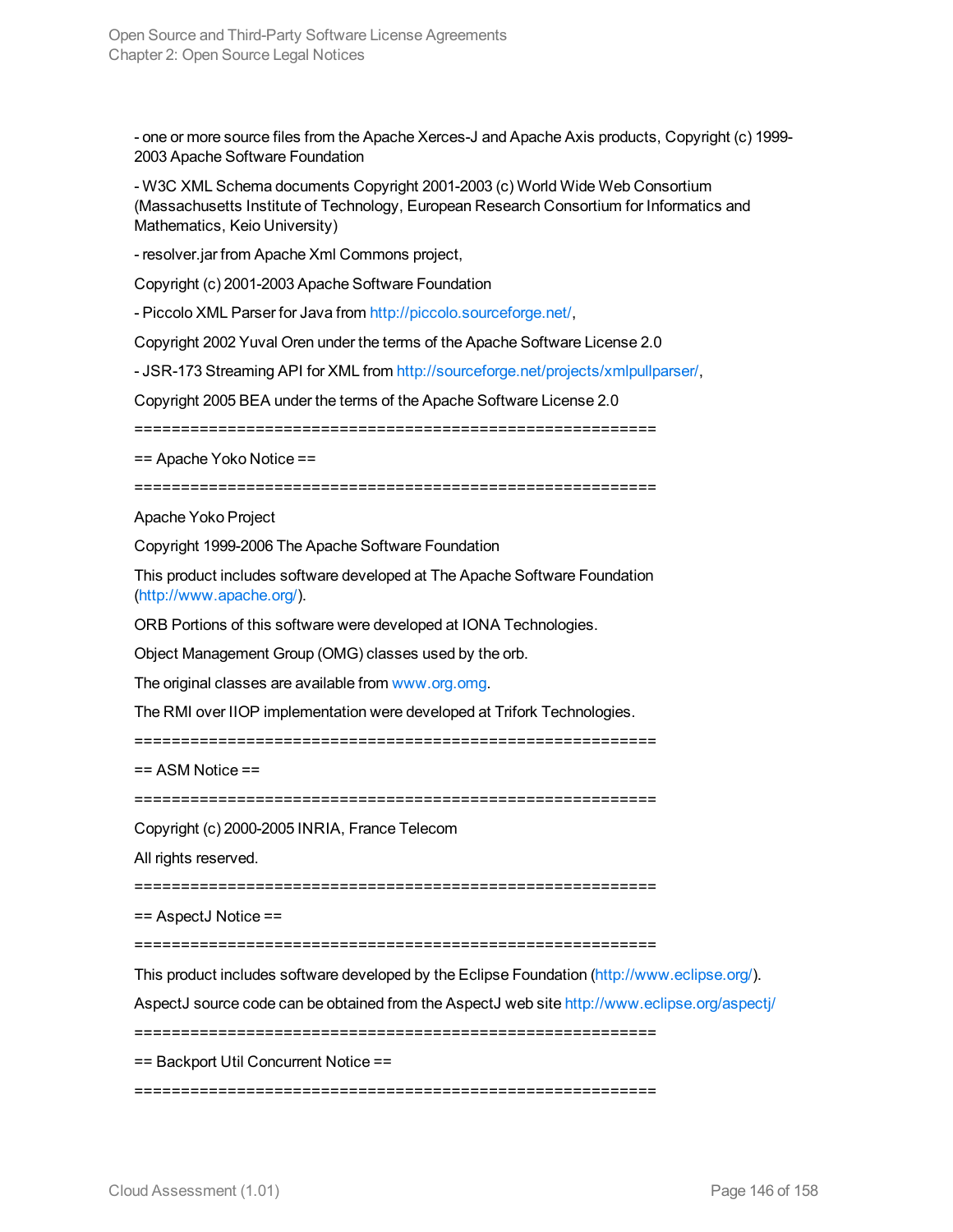The backport-util-concurrent software has been released to the public domain, as explained at: http://creativecommons.org/licenses/publicdomain.

Acknowledgements: backport-util-concurrent is based in large part on the public domain sources from:

1) JSR166, 2) package dl.util.concurrent, 3) Doug Lea's "collections" package. ======================================================== == Castor Notice == ======================================================== Copyright 2004-2005 Werner Guttmann This product includes software developed by the Exolab project. ((<http://www.exolab.org/>) Copyright 1999-2004 (C) Intalio Inc., and others. All Rights Reserved.. ======================================================== == Dojo Notice == ======================================================== Copyright (c) 2004-2006, The Dojo Foundation, All Rights Reserved ======================================================== == Howl Notice == ======================================================== Copyright (c) 2004, Bull S.A. All rights reserved. ======================================================== == jaxen Notice == ======================================================== This product includes software developed by the jaxen project [\(http://jaxen.org/](http://jaxen.org/)). Copyright 2003-2006 The Werken Company. All Rights Reserved. ======================================================== == JDBM Notice == ======================================================== This product includes software developed by the JDBM Project [\(http://jdbm.sourceforge.net/\)](http://jdbm.sourceforge.net/). Copyright 2000 (C) Cees de Groot. All Rights Reserved. Contributions are Copyright (C) 2000 by their associated contributors. ======================================================== == JDOM Notice ==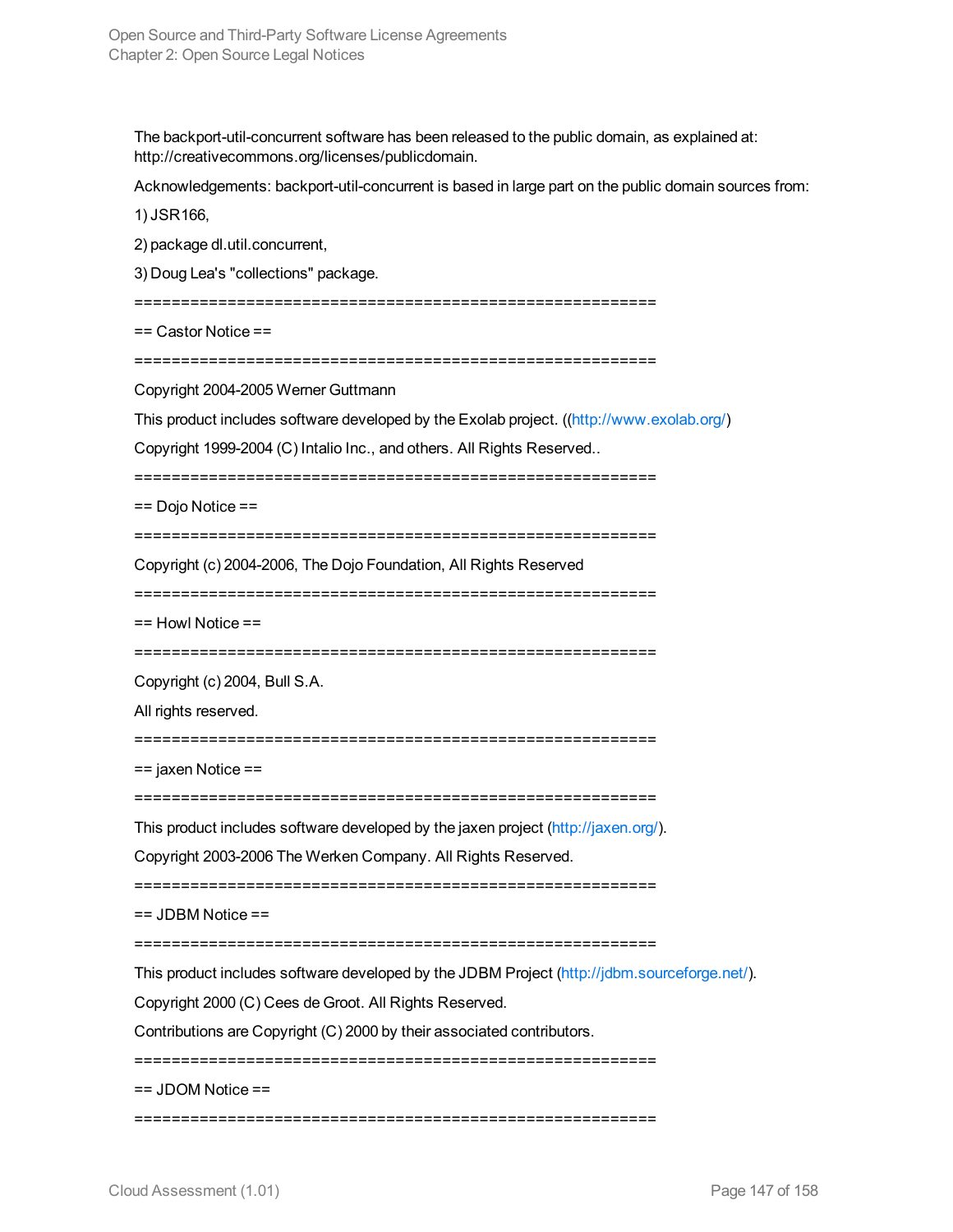This product includes software developed by the JDOM Project (<http://www.jdom.org/>).

Copyright (C) 2000-2004 Jason Hunter & Brett McLaughlin.

All rights reserved.

========================================================

 $==$  Jetty Notice  $==$ 

========================================================

========================================================

Jetty Web Container

Copyright 1995-2006 Mort Bay Consulting Pty Ltd

========================================================

This product includes software developed at The Apache Software Foundation [\(http://www.apache.org/](http://www.apache.org/)).

The UnixCrypt.java code ~Implements the one way cryptography used by Unix systems for simple password protection. Copyright 1996 Aki Yoshida, modified April 2001 by Iris Van den Broeke, Daniel Deville.

The default JSP implementation is provided by the Glassfish JSP engine from project Glassfish [http://glassfish.dev.java.net](http://glassfish.dev.java.net/). Copyright 2005 Sun Microsystems, Inc. and portions Copyright Apache Software Foundation.

Some portions of the code are Copyright:

2006 Tim Vernum

1999 Jason Gilbert.

========================================================

 $==$  JLine Notice  $==$ 

========================================================

Copyright (c) 2002-2006, Marc Prud'hommeaux <mwp1@cornell.edu>

All rights reserved.

========================================================

 $==$  SAAJ Notice  $==$ 

========================================================

========================================================

== OGNL Notice ==

========================================================

This product includes software developed by the OpenSymphony Group [\(http://www.opensymphony.com/](http://www.opensymphony.com/)).

Copyright (c) 2001-2004 The OpenSymphony Group. All rights reserved.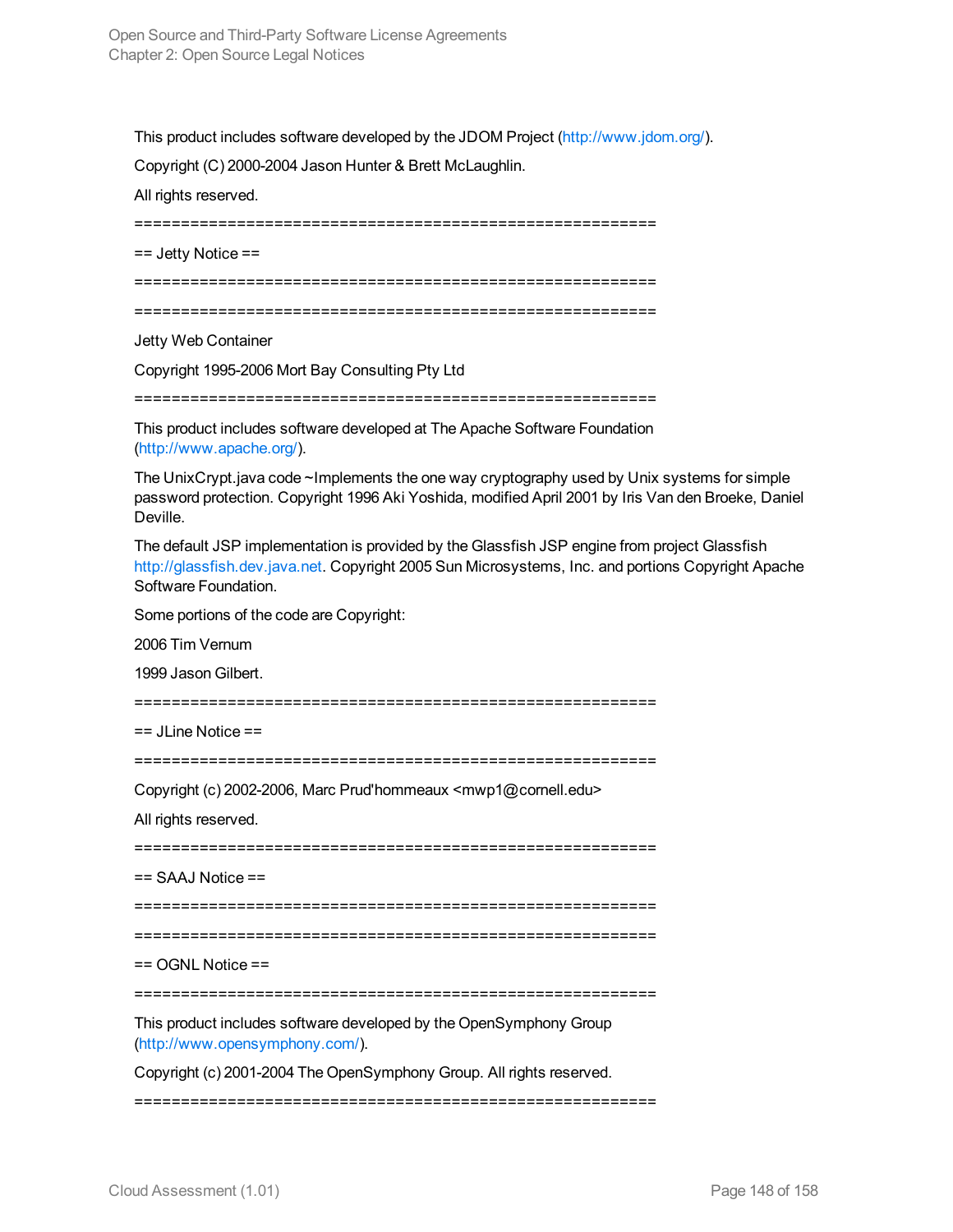== Plexus Notice == ======================================================== This product includes software developed by the Plexus project (<http://plexus.codehaus.org/>) The source code for the Plexus project can be downloaded from: <http://plexus.codehaus.org/source-repository.html> ======================================================== == Serp Notice == ======================================================== Copyright (c) 2002, A. Abram White All rights reserved. ========================================================  $==$  SL4J Notice  $==$ ======================================================== Copyright (c) 2004-2005 SLF4J.ORG Copyright (c) 2004-2005 QOS.ch All rights reserved. ======================================================== == Sun CDDL Notice == ======================================================== This product includes software developed for the JAXB Reference Implementation project. [\(https://jaxb.dev.java.net/](https://jaxb.dev.java.net/)) This product includes software developed for Java API for XML Web Services project (JAX-WS) [\(https://jax-ws.dev.java.net/\)](https://jax-ws.dev.java.net/) This product includes software developed for the Java Server Pages Tag Library project [\(https://jstl.dev.java.net/](https://jstl.dev.java.net/)) This product includes software developed for SOAP with Attachments API for Java (SAAJ). The software is available from the GlassFish project [\(https://saaj.dev.java.net/\)](https://saaj.dev.java.net/)

========================================================

== WADI Notice ==

========================================================

This product includes software developed by the WADI project

[\(http://wadi.codehaus.org/\)](http://wadi.codehaus.org/)

========================================================

== Spring Notice ==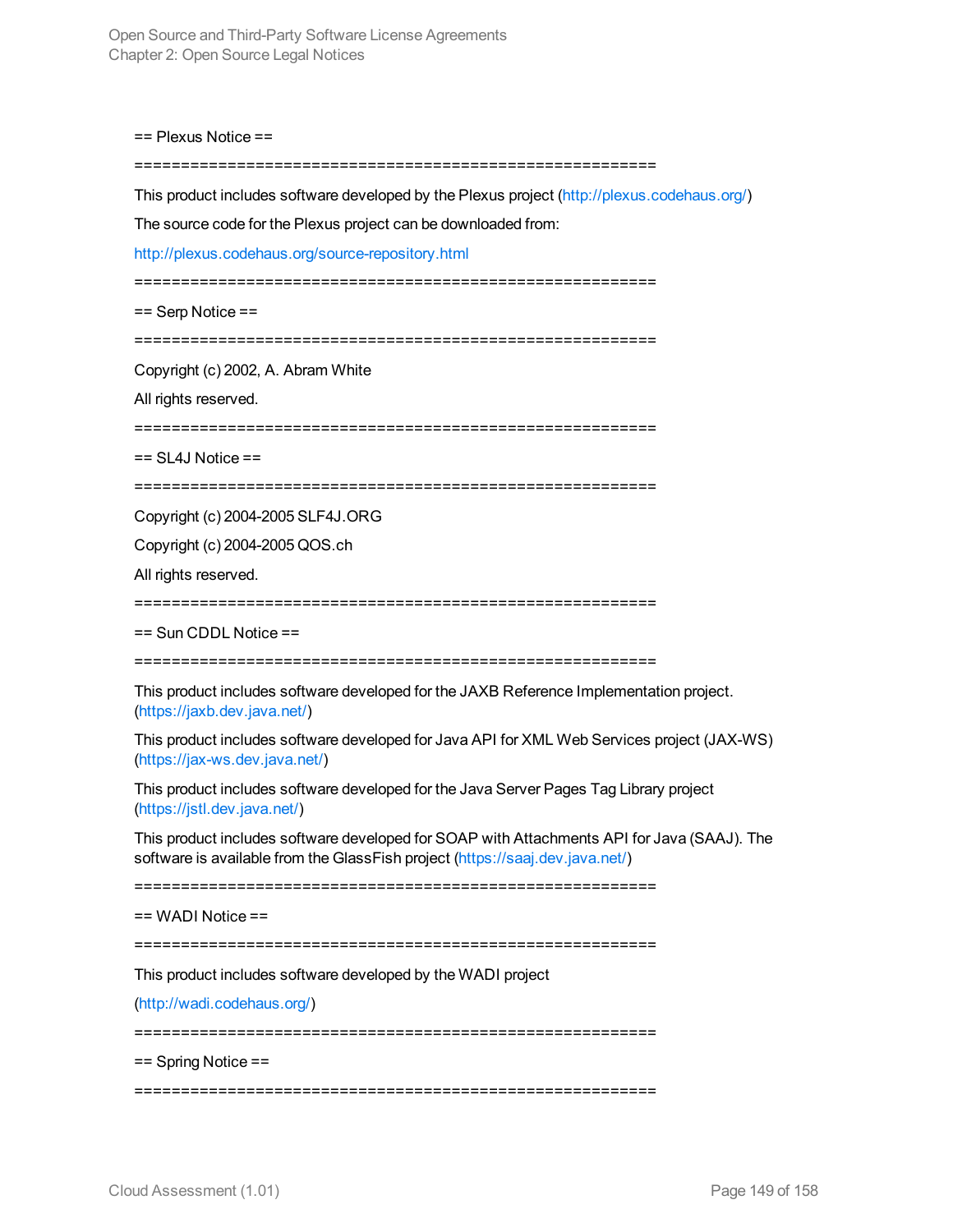This product also includes software developed by Spring Framework Project [\(http://www.springframework.org\)](http://www.springframework.org/)

This product includes software developed by the Apache Software Foundation [\(http://www.apache.org](http://www.apache.org/)).

This product also includes software developed by Clinton Begin [\(http://www.ibatis.com](http://www.ibatis.com/)).

The end-user documentation included with a redistribution, if any, must include the following acknowledgement:

"This product includes software developed by the Spring Framework Project [\(http://www.springframework.org\)](http://www.springframework.org/)."

Alternately, this acknowledgement may appear in the software itself, if and wherever such third-party acknowledgements normally appear.

The names "Spring" and "Spring Framework" must not be used to endorse or promote products derived from this software without prior written permission. For written permission, please contact rod.johnson@interface21.com or juergen.hoeller@interface21.com.

=======================================================

 $==$  W3C DOM Notice  $==$ 

=======================================================

Copyright (c) 2000 World Wide Web Consortium, (Massachusetts Institute of Technology, Institut National de Recherche en Informatique et en Automatique, Keio University). All Rights Reserved.

The DOM bindings are published under the W3C Software Copyright Notice and License. The software license requires "Notice of any changes or modifications to the W3C files, including the date changes were made." Consequently, modified versions of the DOM bindings must document that they do not conform to the W3C standard; in the case of the IDL binding, the pragma prefix can no longer be 'w3c.org'; in the case of the Java binding, the package names can no longer be in the 'org.w3c' package.

Note: The original version of the W3C Software Copyright Notice and License could be found at <http://www.w3.org/Consortium/Legal/copyright-software-19980720>

Copyright (c) 1994-2000 World Wide Web Consortium, (Massachusetts Institute of Technology, Institut National de Recherche en Informatique et en Automatique, Keio University). All Rights Reserved. <http://www.w3.org/Consortium/Legal/>

=======================================================

== Woodstox Notice ==

=======================================================

This product currently only contains code developed by authors of specific components, as identified by the source code files.

Since product implements StAX API, it has dependencies to StAX API classes.

For additional credits (generally to people who reported problems) see CREDITS file.

=======================================================

== W3C Software Notice ==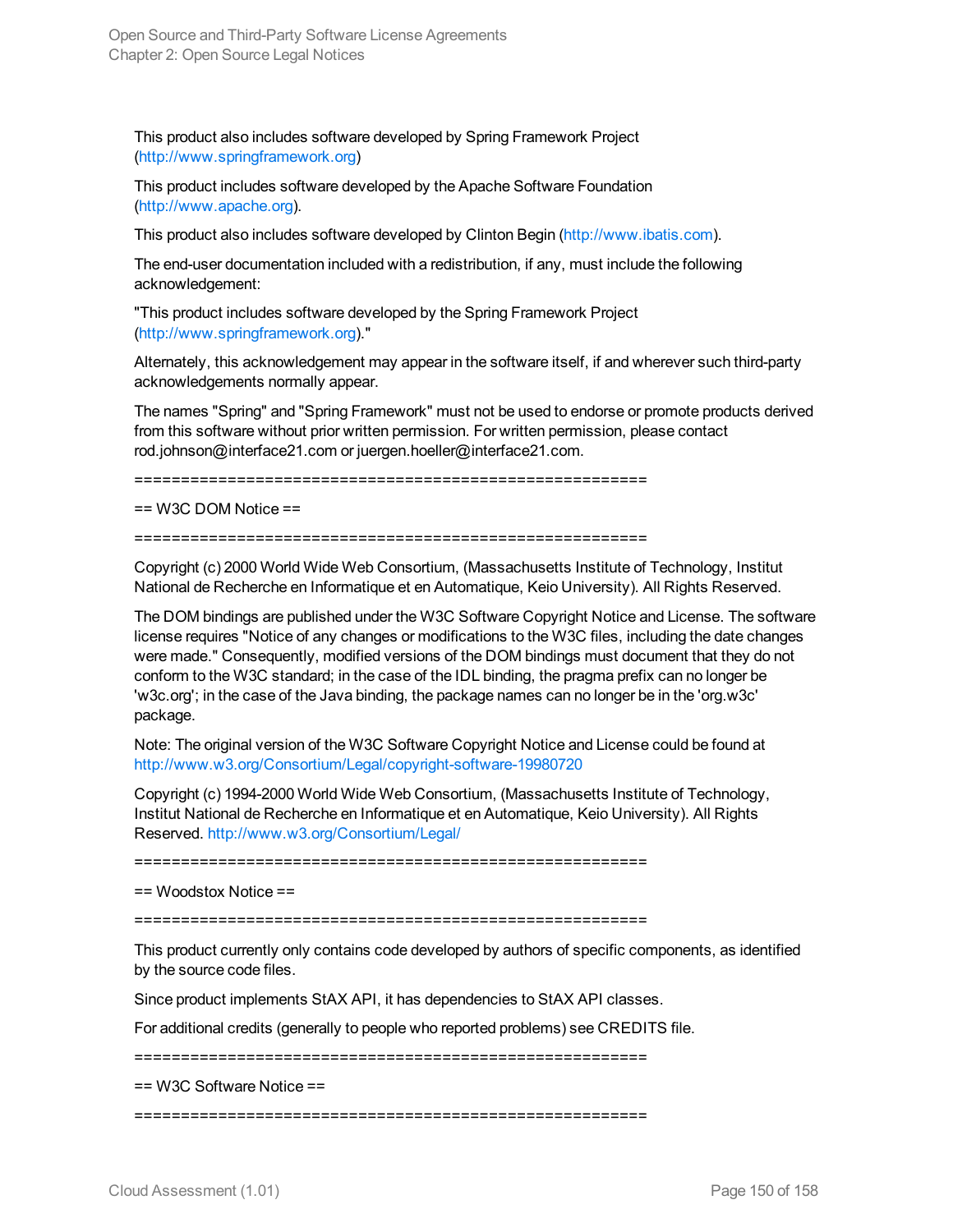Copyright (c) 1994-2002 World Wide Web Consortium, (Massachusetts Institute of Technology, Institut National de Recherche en Informatique et en Automatique, Keio University). All Rights Reserved. <http://www.w3.org/Consortium/Legal/>

=======================================================

 $==$  WSDL4J Notice  $==$ 

=======================================================

The Program includes all or portions of the following software which is subject to the Common Public License ("CPL Code"). This software consists of voluntary contributions made by many individuals on behalf of the WSDL4J project.

You may download the source version of the WSDL4J component at <http://sourceforge.net/projects/wsdl4j>

=======================================================

 $==$  XPP3 Notice  $==$ 

=======================================================

This product includes software developed by the Indiana University Extreme! Lab [\(http://www.extreme.indiana.edu/](http://www.extreme.indiana.edu/)).

Copyright (c) 2002 Extreme! Lab, Indiana University. All rights reserved.

=======================================================

== XStream Notice ==

=======================================================

Copyright (c) 2003-2006, Joe Walnes

All rights reserved.

### **Apache log4j Notice**

Apache log4j

Copyright 2007 The Apache Software Foundation

This product includes software developed at The Apache Software Foundation [\(http://www.apache.org/](http://www.apache.org/)).

### **Apache Lucene Notice**

Apache Lucene

Copyright 2006 The Apache Software Foundation

This product includes software developed by The Apache Software Foundation [\(http://www.apache.org/](http://www.apache.org/)).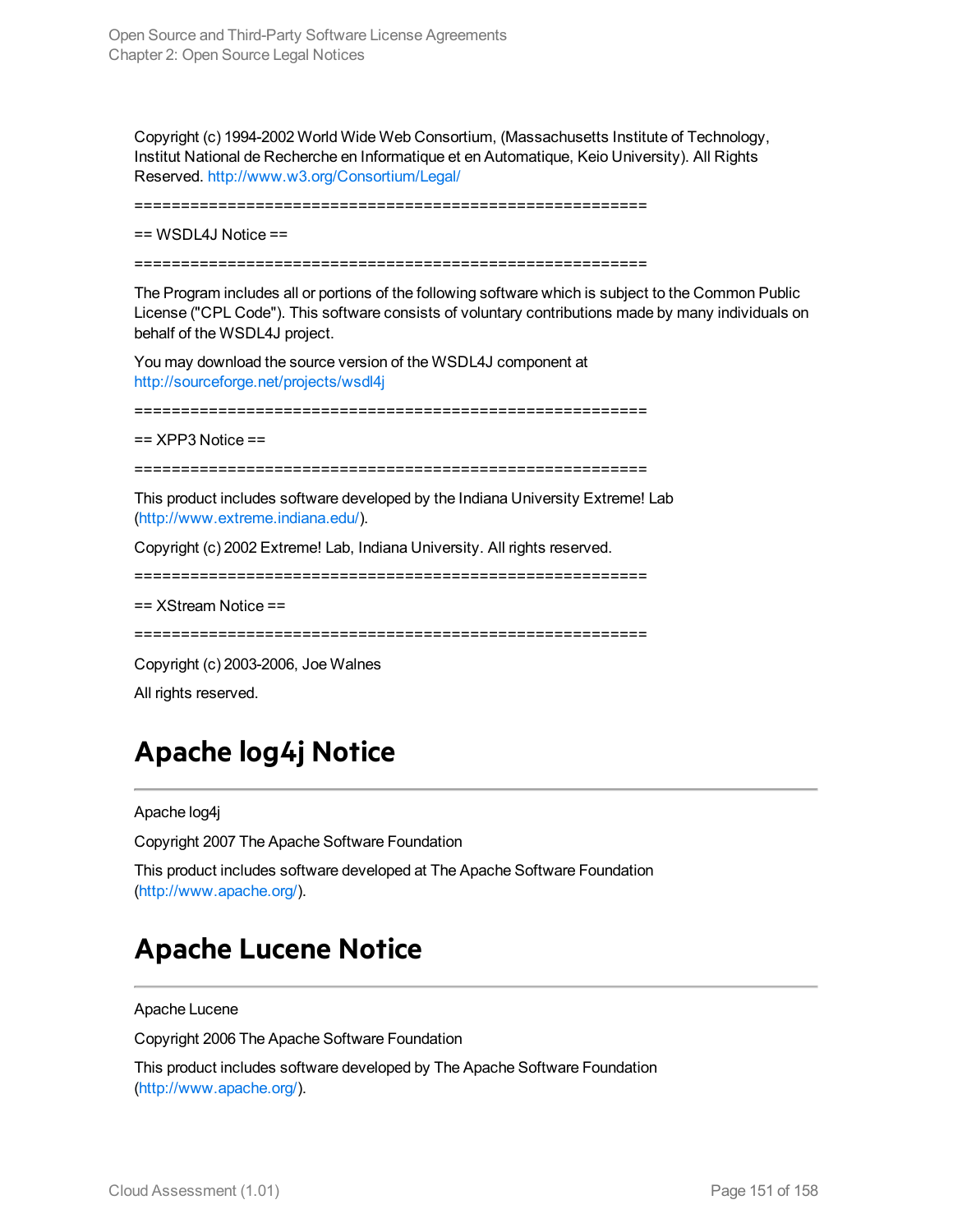The snowball stemmers in contrib/snowball/src/java/net/sf/snowball were developed by Martin Porter and Richard Boulton.

The full snowball package is available from <http://snowball.tartarus.org/>

# **Apache POI 2.12 Notice**

#### Apache POI

Copyright 2003-2015 The Apache Software Foundation

This product includes software developed by The Apache Software Foundation [\(http://www.apache.org/](http://www.apache.org/)).

This product contains parts that were originally based on software from BEA.

Copyright (c) 2000-2003, BEA Systems, <http://www.bea.com/>.

This product contains W3C XML Schema documents. Copyright 2001-2003 (c) World Wide Web Consortium (Massachusetts Institute of Technology, European Research Consortium for Informatics and Mathematics, Keio University)

This product contains the Piccolo XML Parser for Java (http://piccolo.sourceforge.net/). Copyright 2002 Yuval Oren.

This product contains the chunks\_parse\_cmds.tbl file from the vsdump program.

Copyright (C) 2006-2007 Valek Filippov (frob@df.ru)

This product contains parts of the eID Applet project (http://eid-applet.googlecode.com). Copyright (c) 2009-2014 FedICT (federal ICT department of Belgium), e-Contract.be BVBA (https://www.econtract.be), Bart Hanssens from FedICT

### **Apache Tomcat Notice**

#### Apache Tomcat

Copyright 1999-2007 The Apache Software Foundation

This product includes software developed by The Apache Software Foundation [\(http://www.apache.org/](http://www.apache.org/)).

Java Management Extensions (JMX) support is provided by the MX4J package, which is open source software. The original software and related information is available at [http://mx4j.sourceforge.net](http://mx4j.sourceforge.net/).

The Windows Installer is built with the Nullsoft Scriptable Install Sysem (NSIS), which is open source software. The original software and related information is available at [http://nsis.sourceforge.net](http://nsis.sourceforge.net/).

Java compilation software for JSP pages is provided by Eclipse, which is open source software. The orginal software and related infomation is available at [http://www.eclipse.org](http://www.eclipse.org/).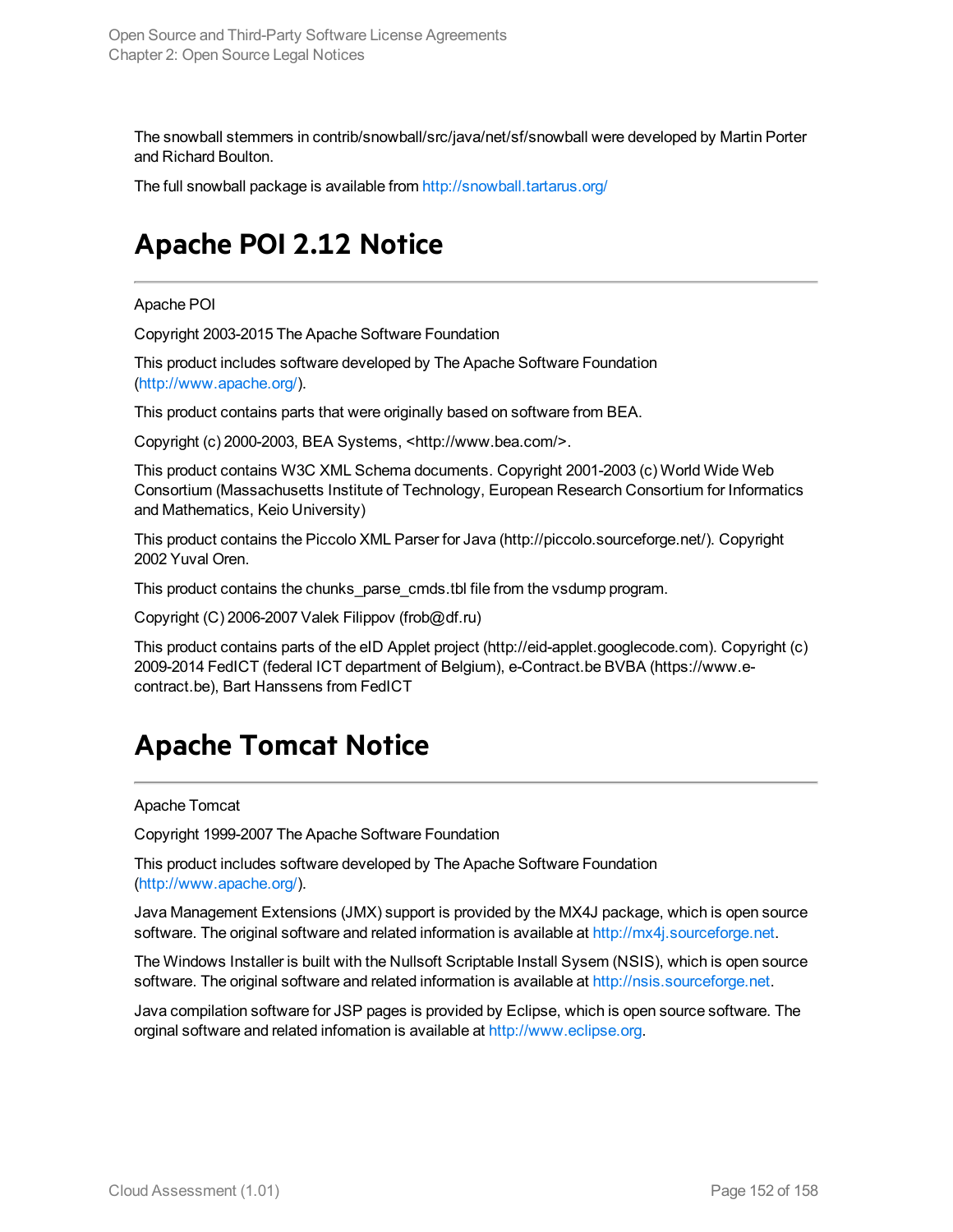### **Apache Using Batik Notice**

This product includes software developed by The Apache Software Foundation [\(http://www.apache.org/\)](http://www.apache.org/).

This software contains code from the World Wide Web Consortium (W3C) for the Document Object Model API (DOM API) and SVG Document Type Definition (DTD).

This software contains code from the International Organisation for Standardization for the definition of character entities used in the software's documentation.

# **Apache XmlBeans Notice**

============================================================

== NOTICE file corresponding to section 4(d) of the Apache License, ==

== Version 2.0, in this case for the Apache XmlBeans distribution. ==

============================================================

This product includes software developed by The Apache Software Foundation [\(http://www.apache.org/](http://www.apache.org/)).

Portions of this software were originally based on the following:

- software copyright (c) 2000-2003, BEA Systems, <<http://www.bea.com/>>.

Aside from contributions to the Apache XMLBeans project, this software also includes:

- one or more source files from the Apache Xerces-J and Apache Axis products, Copyright (c) 1999- 2003 Apache Software Foundation

- W3C XML Schema documents Copyright 2001-2003 (c) World Wide Web Consortium (Massachusetts Institute of Technology, European Research Consortium for Informatics and Mathematics, Keio University)

- resolver.jar from Apache Xml Commons project, Copyright (c) 2001-2003 Apache Software Foundation

- Piccolo XML Parser for Java from [http://piccolo.sourceforge.net/,](http://piccolo.sourceforge.net/) Copyright 2002 Yuval Oren under the terms of the Apache Software License 2.0

#### **Beans Scripting Framework Notice**

Beans Scripting Framework (BSF)

Copyright 2002-2006 The Apache Software Foundation.

This product includes software developed at The Apache Software Foundation [\(http://www.apache.org/](http://www.apache.org/)).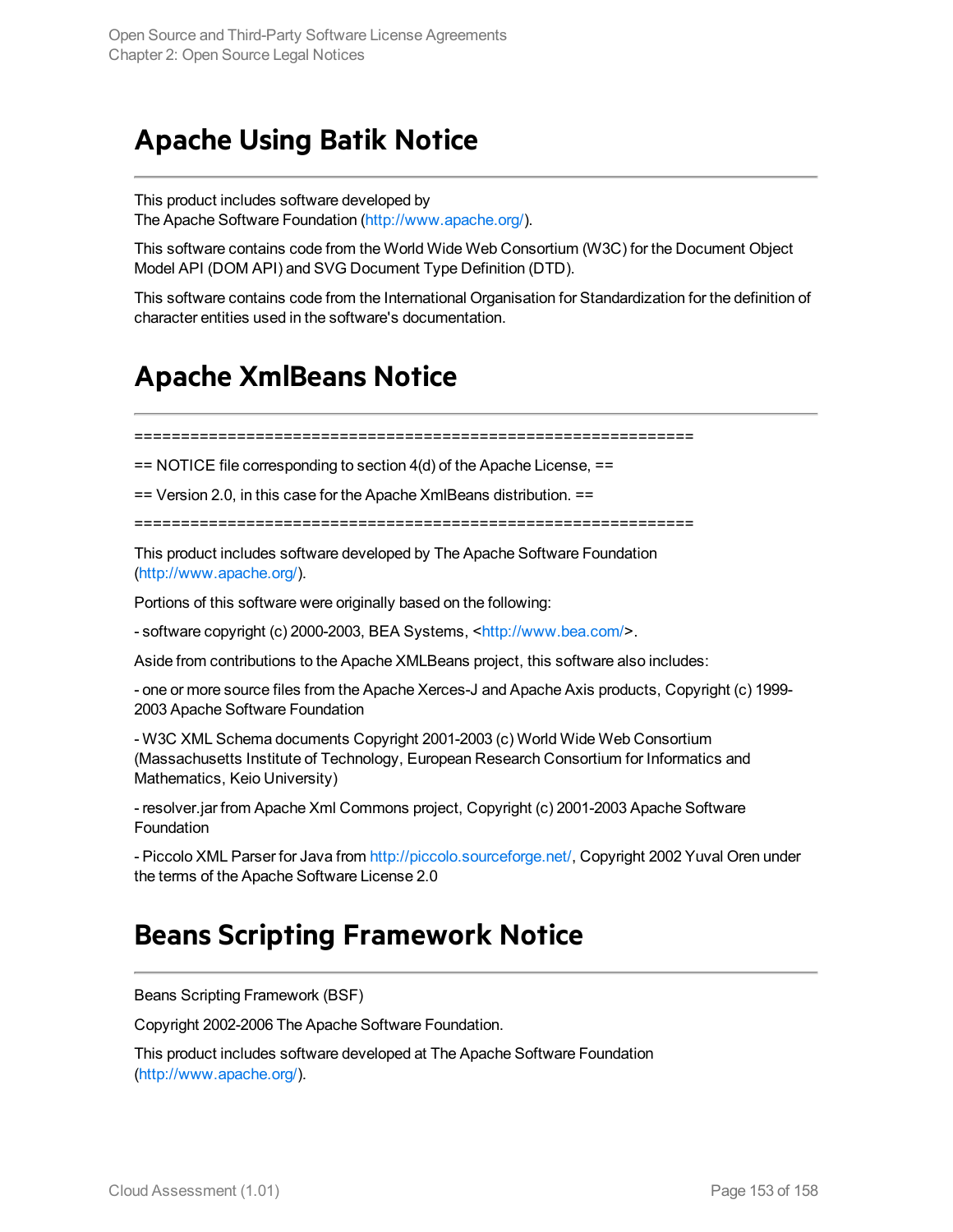### **Castor Notice**

As of release 0.9.7, any new code artifacts should carry a new, Apache 2.0-style license. This shall include files that have been changed substantially through e.g. refactoring.

Copyright 2004-2005 Werner Guttmann

Licensed under the Apache License, Version 2.0 (the "License"); you may not use this file except in compliance with the License. You may obtain a copy of the License at <http://www.apache.org/licenses/LICENSE-2.0>

Unless required by applicable law or agreed to in writing, software distributed under the License is distributed on an "AS IS" BASIS, WITHOUT WARRANTIES OR CONDITIONS OF ANY KIND, either express or implied. See the License for the specific language governing permissions and limitations under the License.

#### **Groovy Language Notice**

==================================================

 $=$  NOTICE file corresponding to the section 4 d of  $=$ 

== the Apache License, Version 2.0, ==

== in this case for the Groovy Language distribution. ==

==================================================

Groovy Language

Copyright 2003-2007 The respective authors and developers Developers and Contributors are listed in the project POM file

This product includes software developed by The Groovy community [\(http://groovy.codehaus.org/](http://groovy.codehaus.org/)).

#### **MapDB Notice**

#### MapDB

Copyright 2012-2014 Jan Kotek

This product includes software developed by Thomas Mueller and H2 group

Relicensed under Apache License 2 with Thomas permission.

(CompressLZF.java and EncryptionXTEA.java)

Copyright (c) 2004-2011 H2 Group

=========================================================

This product includes software developed by Doug Lea and JSR 166 group:

(LongConcurrentMap.java, Atomic.java)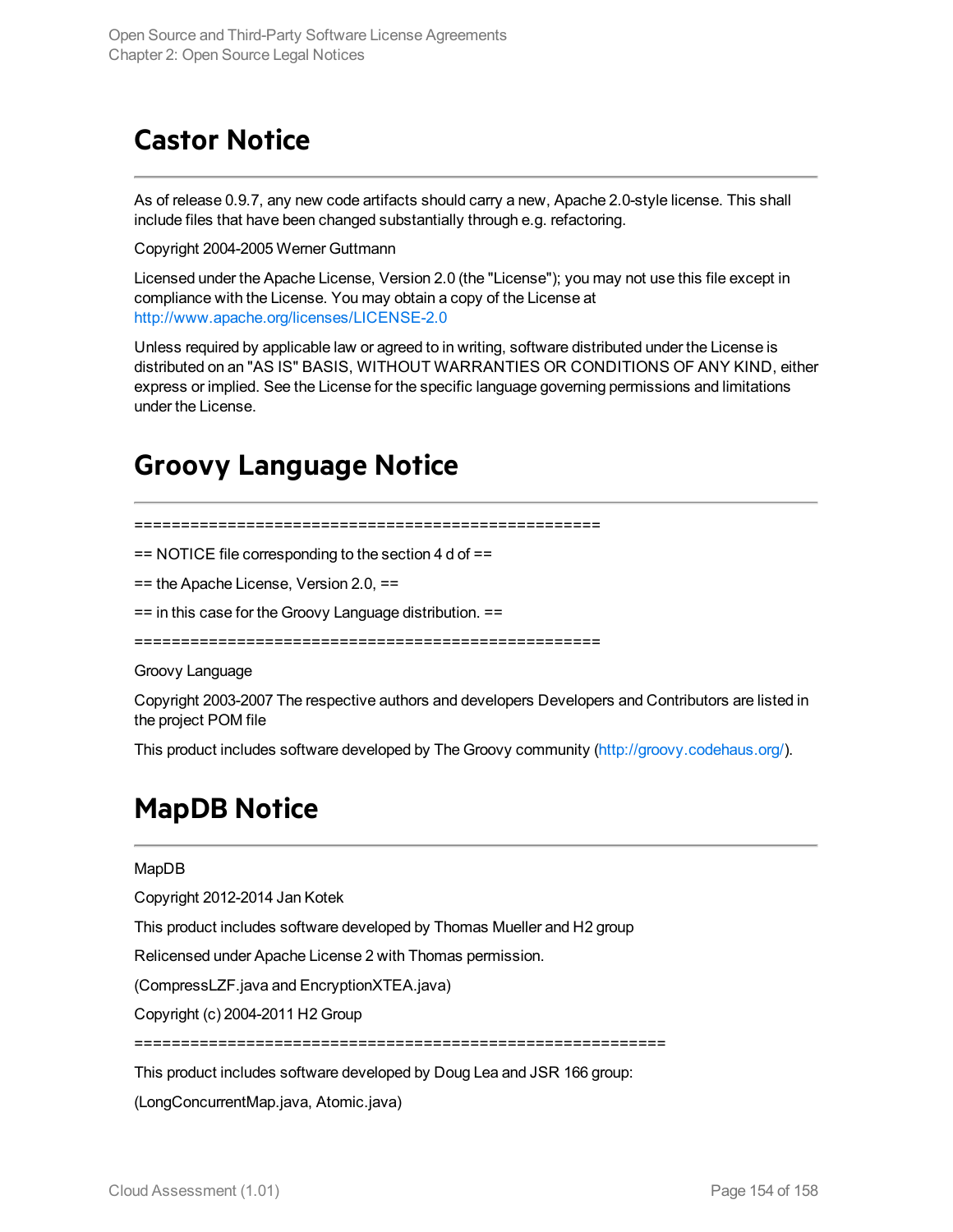- Written by Doug Lea with assistance from members of JCP JSR-166
- Expert Group and released to the public domain, as explained at
- http://creativecommons.org/licenses/publicdomain

=========================================================

This product includes software developed for Apache Solr

(LongConcurrentLRUMap.java)

Copyright 2006-2014 The Apache Software Foundation

=========================================================

This product includes software developed for Apache Harmony

(LongHashMap.java)

Copyright 2008-2012 The Apache Software Foundation

=========================================================

This product includes software developed by Nathen Sweet for Kryo

Relicensed under Apache License 2 (or later) with Nathans permission.

(DataInput2.packInt/Long and DataOutput.unpackInt/Long methods)

Copyright (c) 2012 Nathan Sweet

=========================================================

This product includes software developed for Android project

(SerializerPojo, a few lines to invoke constructor, see comments)

//Copyright (C) 2012 The Android Open Source Project, licenced under Apache 2 license

=========================================================

This product includes software developed by Heinz Kabutz for javaspecialists.eu

(SerializerPojo, a few lines to invoke constructor, see comments)

2010-2014 Heinz Kabutz

=========================================================

Some Map unit tests are from Google Collections.

Credit goes to Jared Levy, George van den Driessche and other Google Collections developers.

Copyright (C) 2007 Google Inc.

=========================================================

Luc Peuvrier wrote some unit tests for ConcurrerentNavigableMap interface.

# **Python Software Notice**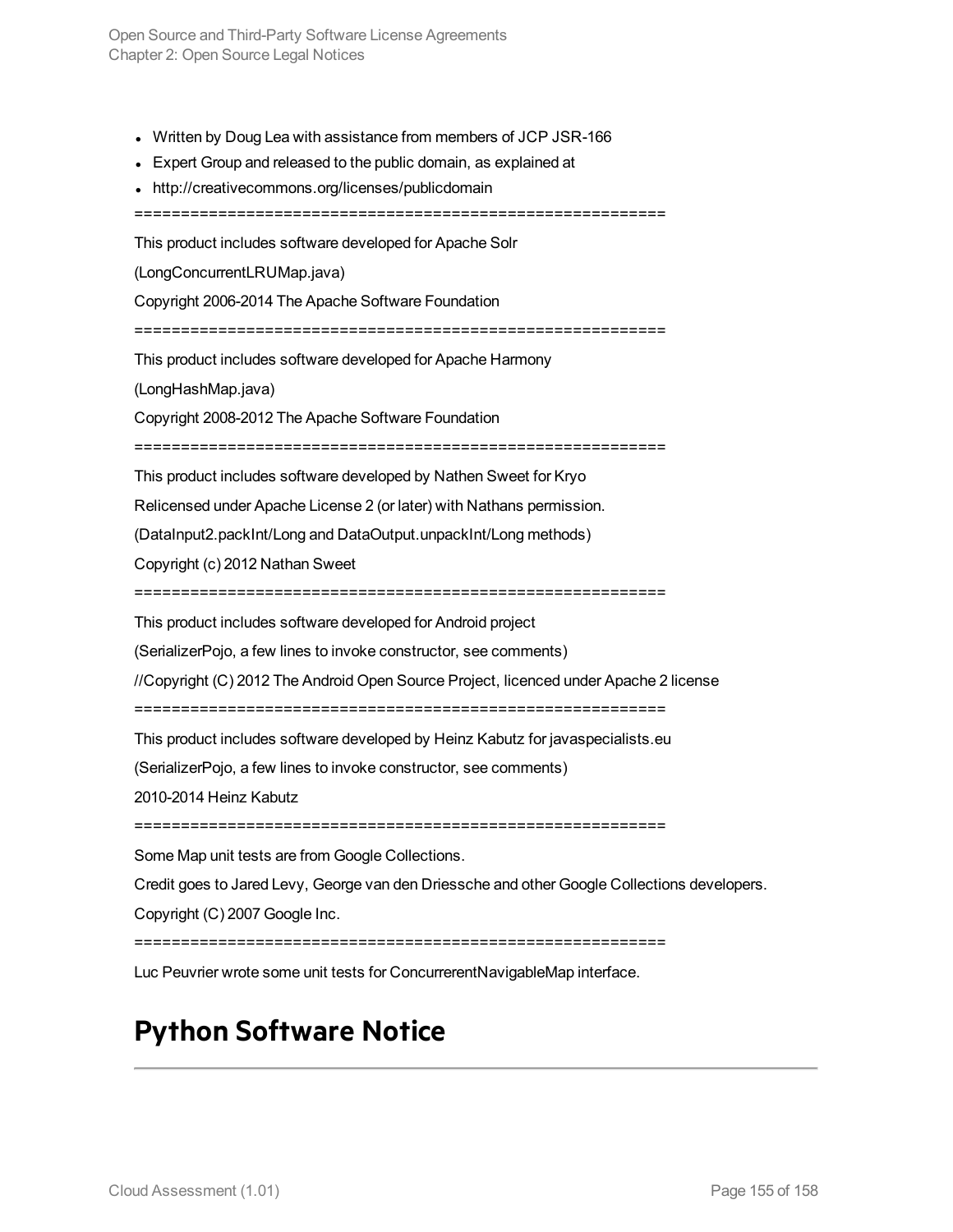- Portions Copyright © 1995-2001 Corporation for National Research Initiatives; All Rights Reserved.
- Portions Copyright © 2001 Python Software Foundation; All Rights Reserved.
- This product includes software developed by the Apache Software Foundation [\(http://www.apache.org/](http://www.apache.org/)).

# **Spring Framework Notice**

==========================================================

== NOTICE file corresponding to section 4 d of the Apache License, ==

== Version 2.0, in this case for the Spring Framework distribution. ==

==========================================================

This product includes software developed by the Apache Software Foundation [\(http://www.apache.org](http://www.apache.org/)).

The end-user documentation included with a redistribution, if any, must include the following acknowledgement:

"This product includes software developed by the Spring Framework Project [\(http://www.springframework.org\)](http://www.springframework.org/)."

Alternatively, this acknowledgement may appear in the software itself, if and wherever such third-party acknowledgements normally appear.

The names "Spring" and "Spring Framework" must not be used to endorse or promote products derived from this software without prior written permission. For written permission, please contact rod.johnson@interface21.com or juergen.hoeller@interface21.com.

# **Tomahawk Notice**

Apache MyFaces

Copyright 2004-2007 The Apache Software Foundation

This product includes software developed by:

The Apache Software Foundation [\(http://www.apache.org/\)](http://www.apache.org/).

=========================================================

See the file LICENSE.txt

See licenses for accompanying products in the "/licenses" subdirectory.

=========================================================

This product includes software developed by Heng Yuan <http://www.cs.ucla.edu/~heng/JSCookMenu> This product includes software developed by Sam Stephenson (the ProtoType library) <http://conio.net/>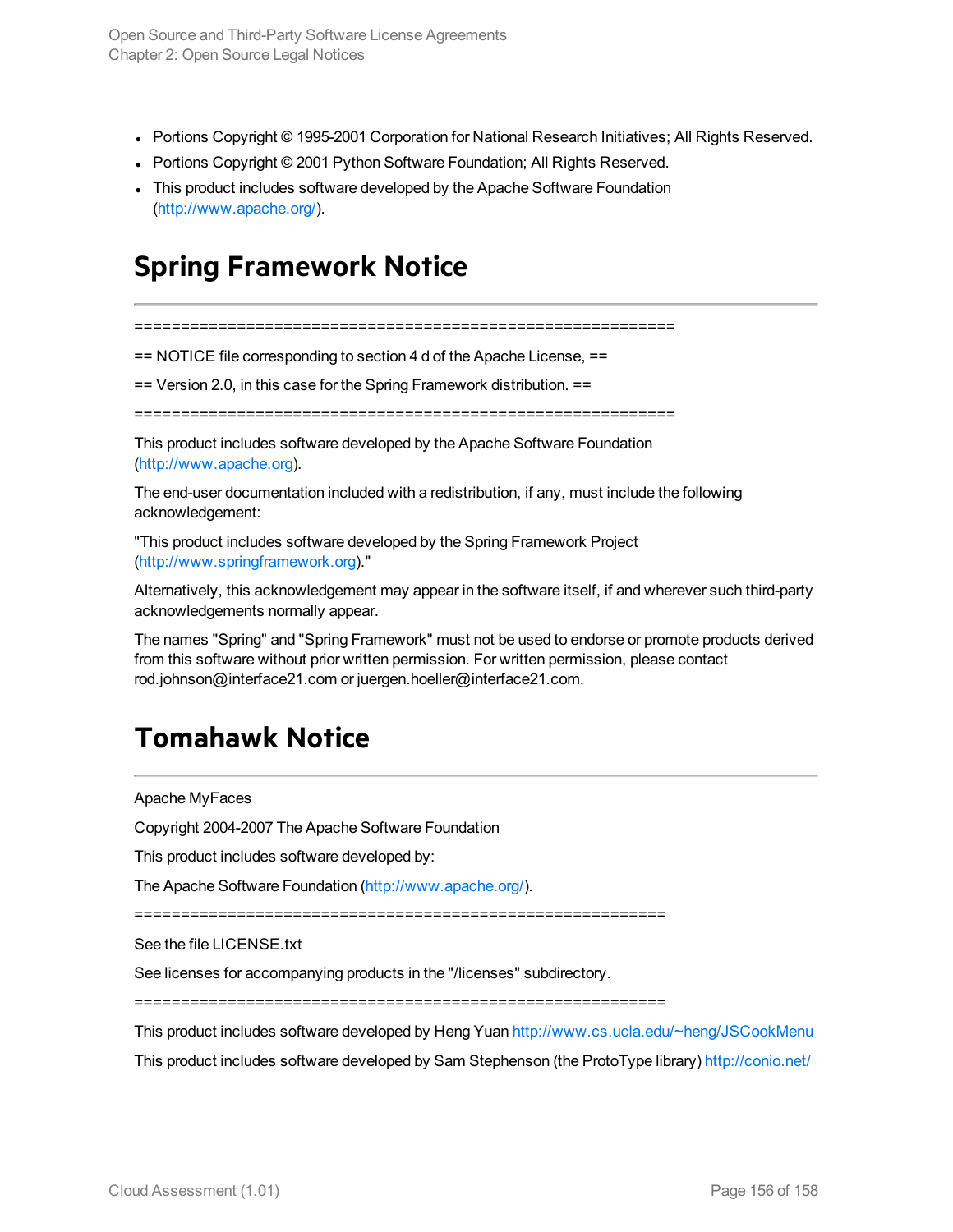This product includes software developed by Thomas Fuchs (the Ruby on Rails Ajax javascript extensions) <http://script.aculo.us/>

# **Using Log4Net Notice**

NOTICE file corresponding to the section 4 (d) of the Apache License, Version 2.0, in this case for the Apache log4net distribution.

This product includes software developed by The Apache Software Foundation [\(http://www.apache.org/\)](http://www.apache.org/).

Please read the LICENSE files present in the root directory of this distribution.

The names "log4net" and "Apache Software Foundation" must not be used to endorse or promote products derived from this software without prior written permission. For written permission, please contact apache@apache.org.